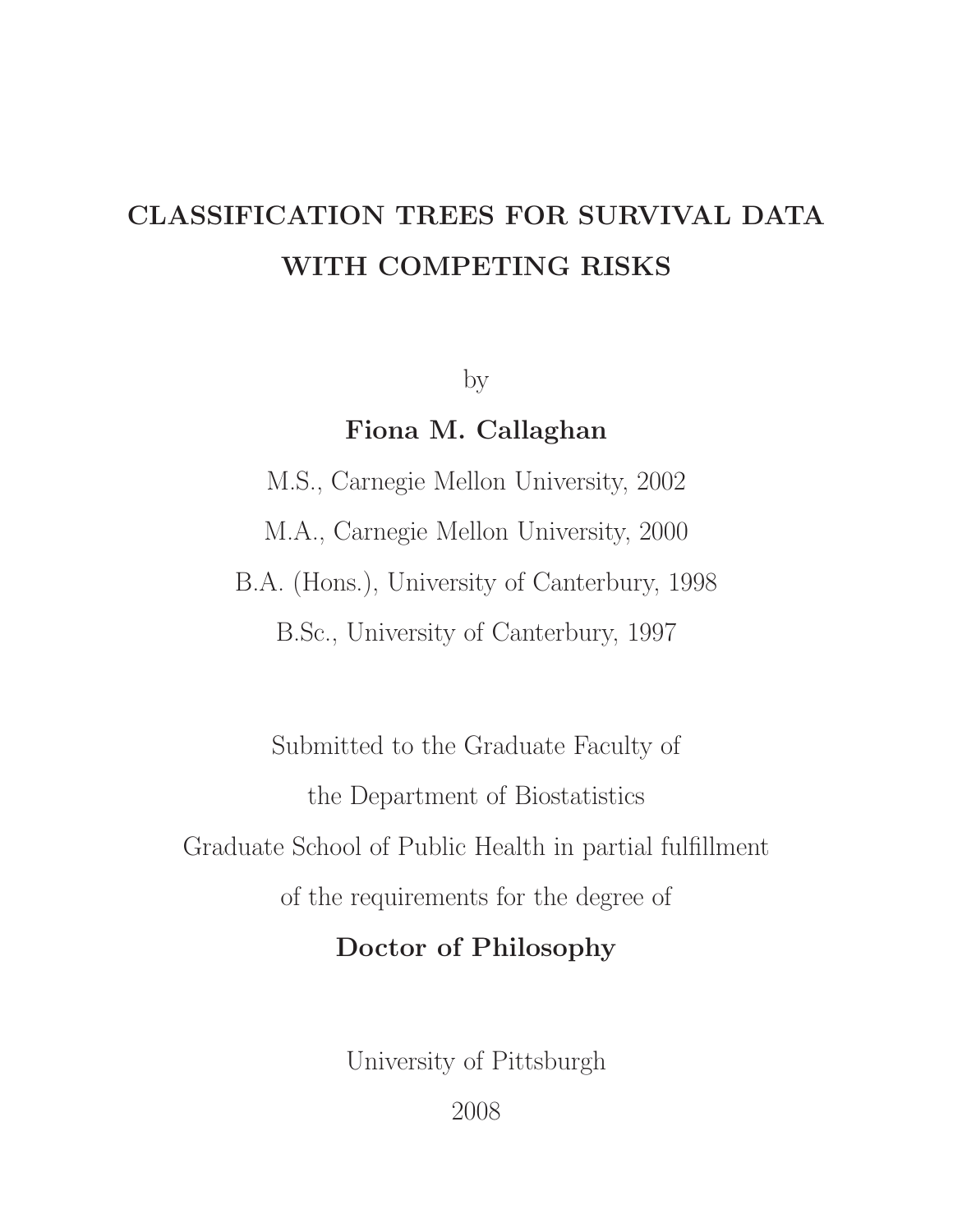# UNIVERSITY OF PITTSBURGH

### GRADUATE SCHOOL OF PUBLIC HEALTH

This dissertation was presented

by

Fiona M. Callaghan

It was defended on

April 15th, 2008

and approved by

Dr. Mark Roberts, M.D., M.P.P. Professor, Department of Medicine, School of Medicine University of Pittsburgh

Dr. Abdus Wahed Ph.D. Assistant Professor, Department of Biostatistics, Graduate School of Public Health University of Pittsburgh

Dr. Lisa Weissfeld Ph.D. Professor, Department of Biostatistics, Graduate School of Public Health University of Pittsburgh

Dissertation Advisors:

, University of Pittsburgh Dr. Chung-Chou Ho Chang Ph.D. Research Assistant Professor, Department of Medicine, School of Medicine,

Dr. Stewart Anderson Ph.D. Professor, Department of Biostatistics, Graduate School of Public Health, University of Pittsburgh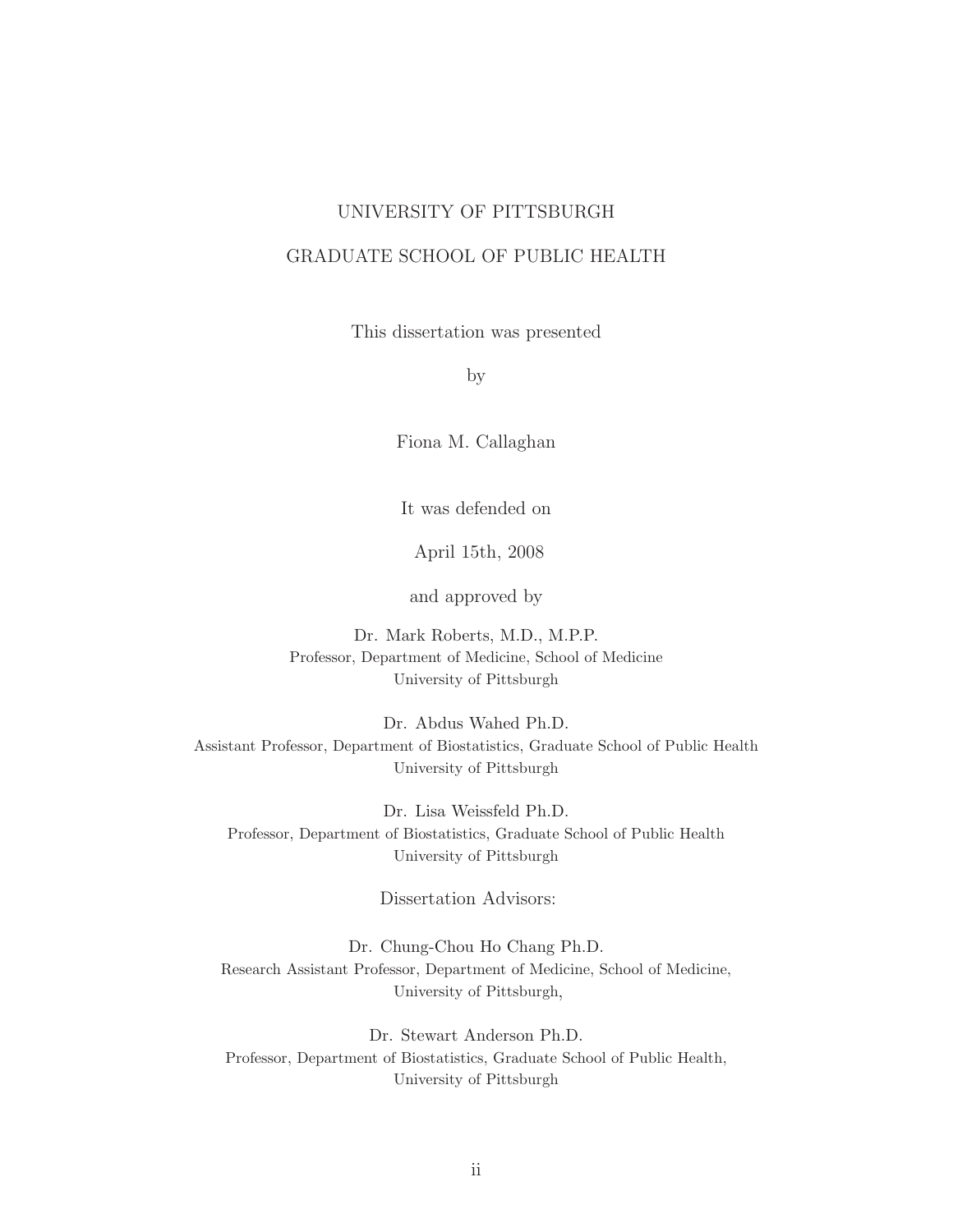# CLASSIFICATION TREES FOR SURVIVAL DATA WITH COMPETING RISKS

Fiona M. Callaghan, PhD

University of Pittsburgh, 2008

Classification trees are the most popular tool for categorizing individuals into groups and subgroups based on particular outcomes of interest. To date, trees have not been developed for the competing risk situation where survival times are recorded and more than one outcome is possible. In this work we propose three classification trees to analyze survival data with multiple competing risk outcomes, using both univariate and multivariate techniques, respectively. After we describe the method used in growing and pruning the classification trees for competing risks, we demonstrate the performance with simulations in a variety of competing risk model configurations, and compare the competing risk trees to currently available tree-based methods. We also illustrate their use by analyzing survival data concerning patients who had end-stage liver disease and were on the waiting list to receive a liver transplant.

Public Health Significance: Competing risks are common in longitudinal studies. The classification tree for competing risks will provide more accurate estimates of risk in distinct subpopulations than the current tree techniques can provide.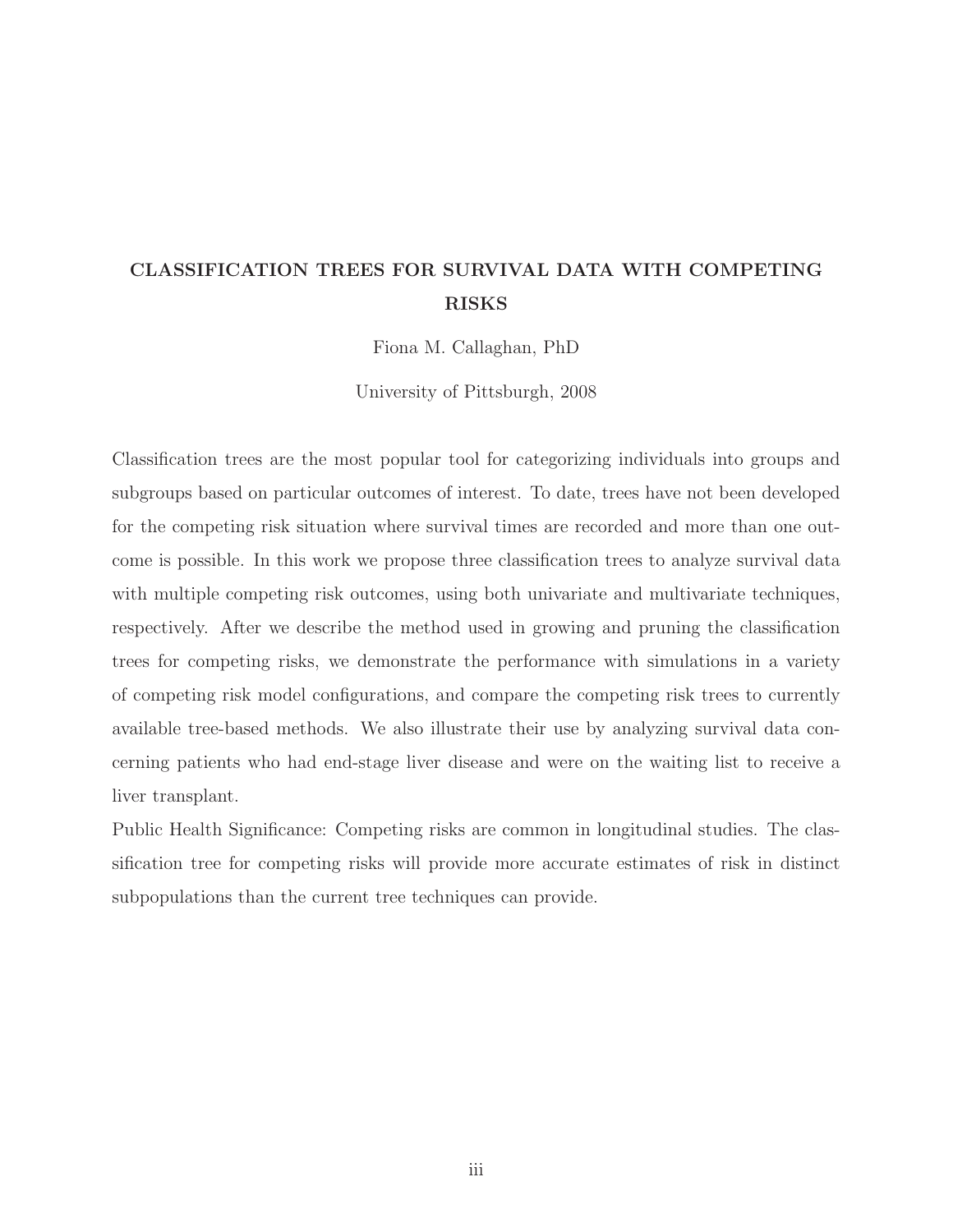### TABLE OF CONTENTS

|     |     |                                                           | viii         |
|-----|-----|-----------------------------------------------------------|--------------|
| 1.0 |     |                                                           | $\mathbf{1}$ |
| 2.0 |     | MOTIVATION: THE LIVER TRANSPLANT DATA                     | 3            |
| 3.0 |     | LITERATURE REVIEW                                         | 8            |
|     |     | 3.1 CLASSIFICATION METHODS                                | 8            |
|     |     | 3.2 CLASSIFICATION AND REGRESSION TREES                   | 10           |
|     | 3.3 |                                                           | 11           |
|     |     |                                                           | 14           |
|     |     |                                                           | 15           |
|     |     | 3.4.2 Regression Analysis for Competing Risks             | 17           |
| 4.0 |     | <b>OUTLINE: CLASSIFICATION TREES FOR COMPETING RISKS.</b> | 20           |
| 5.0 |     | UNIVARIATE CLASSIFICATION TREES FOR COMPETING RISKS       | 22           |
|     |     |                                                           |              |
|     |     |                                                           | 22           |
|     | 5.2 | TREE TO MAXIMIZE BETWEEN-NODE HETEROGENEITY               | 24           |
|     |     |                                                           | 24           |
|     |     |                                                           | 27           |
|     | 5.3 | TREE TO MAXIMIZE WITHIN-NODE HOMOGENEITY                  | 30           |
|     |     |                                                           | 30           |
|     |     | 5.3.1.1 Sum-of-squares impurity function                  | 30           |
|     |     | 5.3.1.2 Absolute value impurity function                  | 31           |
|     |     |                                                           | 31           |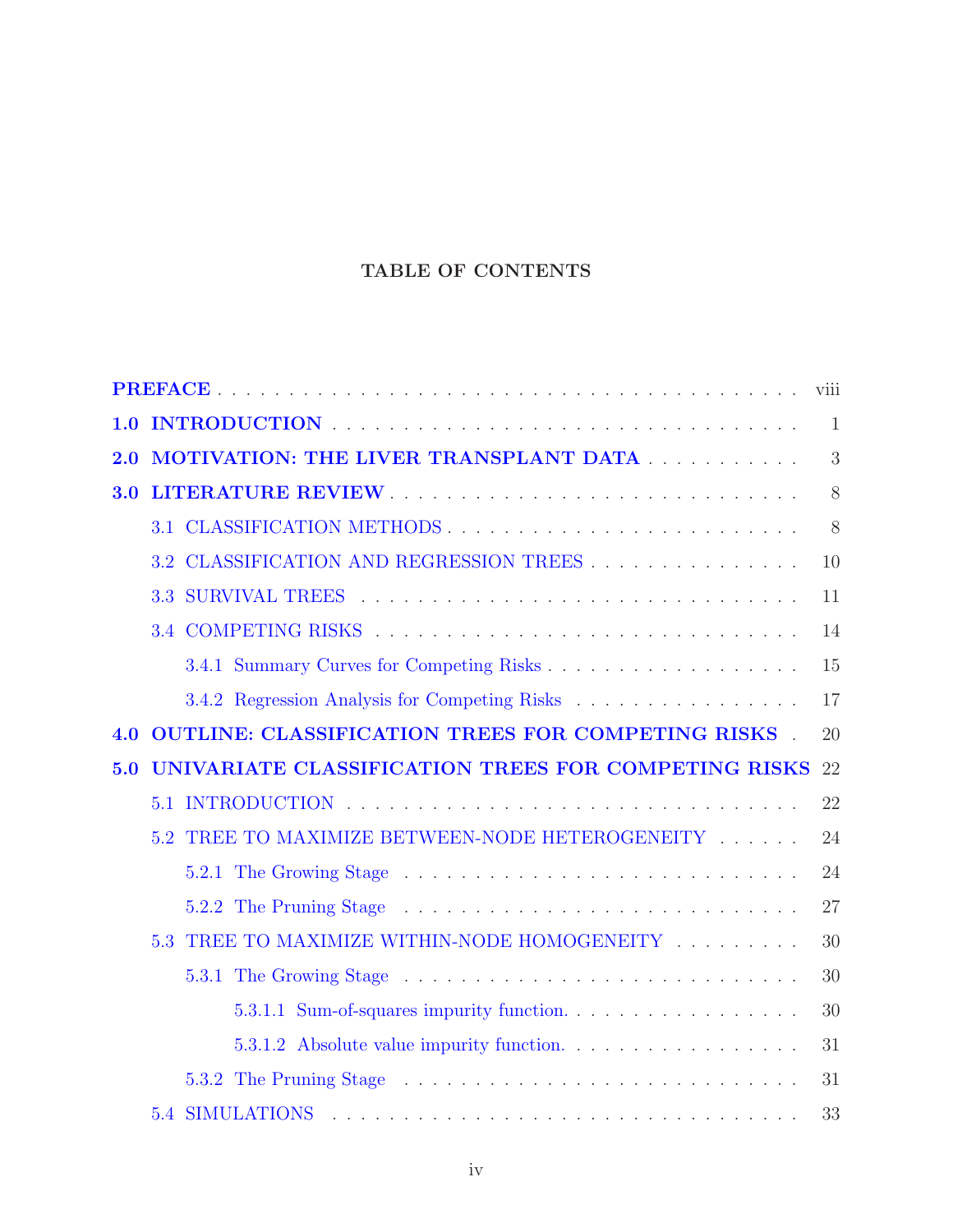|                                                              | 34  |
|--------------------------------------------------------------|-----|
| 5.4.2 Performance of Methods to Detect Data Structure        | 37  |
| 5.5 APPLICATION TO DATA FROM THE LIVER TRANSPLANT WAITLIST   | 41  |
|                                                              | 45  |
| 6.0                                                          | 52  |
| 6.1                                                          | 52  |
| 6.2                                                          | 53  |
| 6.3                                                          | 56  |
|                                                              | 59  |
|                                                              | 59  |
| 6.4.2 Performance of Methods to Detect Data Structure        | 66  |
| APPLICATION TO LIVER TRANSPLANT WAITLIST<br>6.5              | 82  |
| 6.6                                                          | 88  |
| 7.0                                                          | 91  |
| 7.1 DISTANCE FUNCTIONS: BETWEEN- AND WITHIN-NODE             | 91  |
| 7.2 VARIANCE-BASED WITHIN-NODE UNIVARIATE TREE               | 92  |
| 7.2.1 Review: Variance-based Univariate Survival Tree.       | 92  |
| 7.2.2 Growing, pruning and selection for variance-based tree | 93  |
| WITHIN-NODE MULTIVARIATE TREE FOR COMPETING RISKS<br>7.3     | 94  |
| 7.4                                                          | 97  |
|                                                              | 99  |
|                                                              | 171 |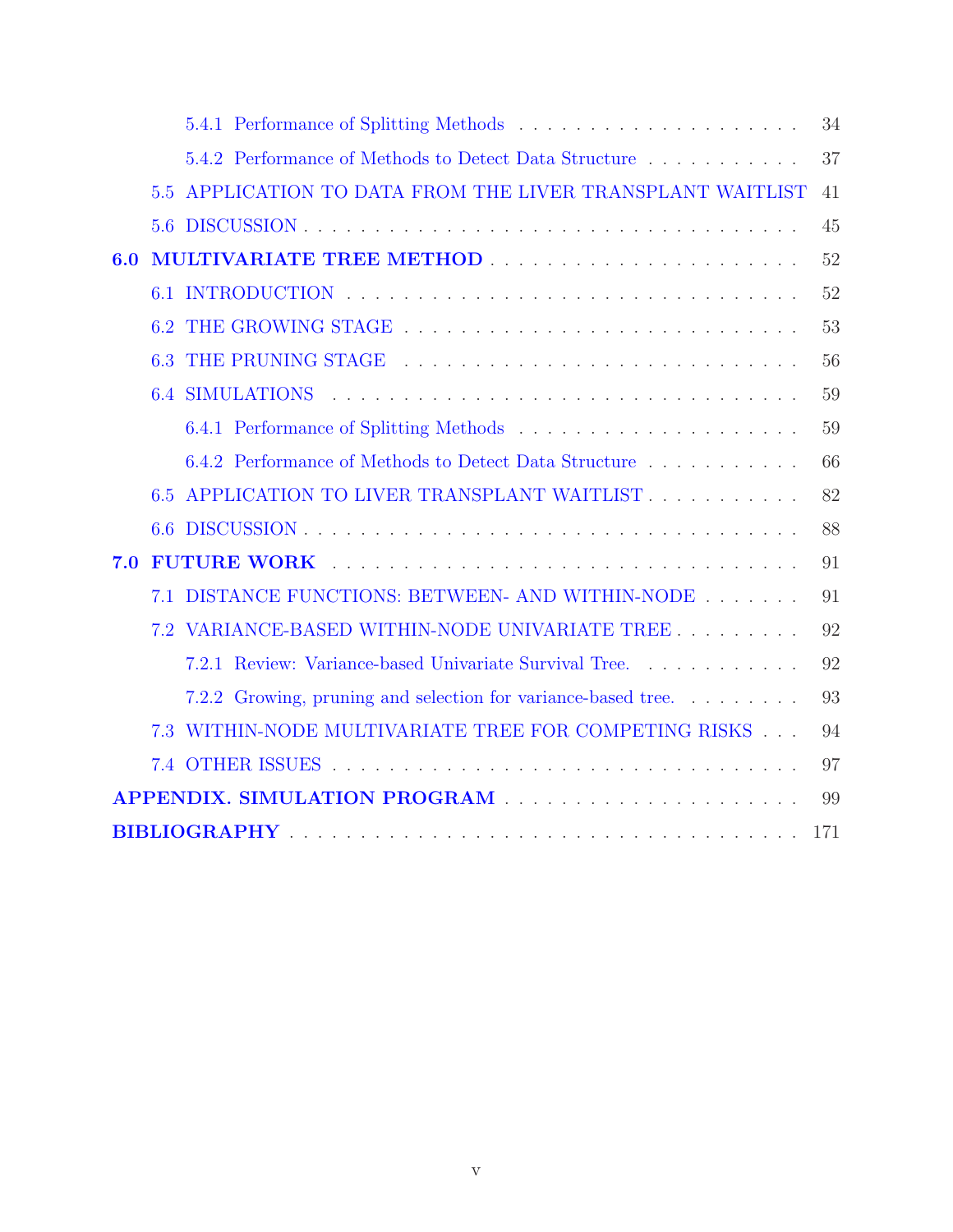### LIST OF TABLES

| $\mathbf{1}$   | Number of Adult Candidates Removed from Liver Transplant Waiting List             | $\overline{7}$ |
|----------------|-----------------------------------------------------------------------------------|----------------|
| $\overline{2}$ |                                                                                   | 21             |
| 3              | Description of simulations for splitting, univariate methods $\dots \dots \dots$  | $35\,$         |
| $\overline{4}$ | Estimated cutpoint from various methods, where one event of interest              | 36             |
| $\overline{5}$ | Description of models used in univariate simulations for data structure           | 40             |
| 6              | Investigating tree structure with one event-of-interest, $N=500$                  | $42\,$         |
| $\overline{7}$ | Investigating tree structure with one event-of-interest, $N=1000$                 | 43             |
| 8              | Summary of between- and within-node trees for liver transplant data               | 46             |
| 9              | Description of simulations for splitting, multivariate method $\dots \dots \dots$ | 62             |
| 10             | Estimated cutpoint, multiple events of interest, Models 1–4.                      | 64             |
| 11             | Estimated cutpoint, multiple events of interest, Models 5–6.                      | 65             |
| 12             | Description of models used in simulations for data structure, $1A-5B$ .           | 79             |
| 13             |                                                                                   | 80             |
| 14             | Investigating tree structure, additive models 1B-5B.                              | 81             |
| 15             | Description of models used in simulations for data structure, $1C-2D$             | 83             |
| 16             | Investigating tree structure with constant CIF for event 1, Models $1C-2D$ .      | 84             |
| 17             | Liver transplant wait-list data, multivariate tree summary $\dots \dots \dots$    | 90             |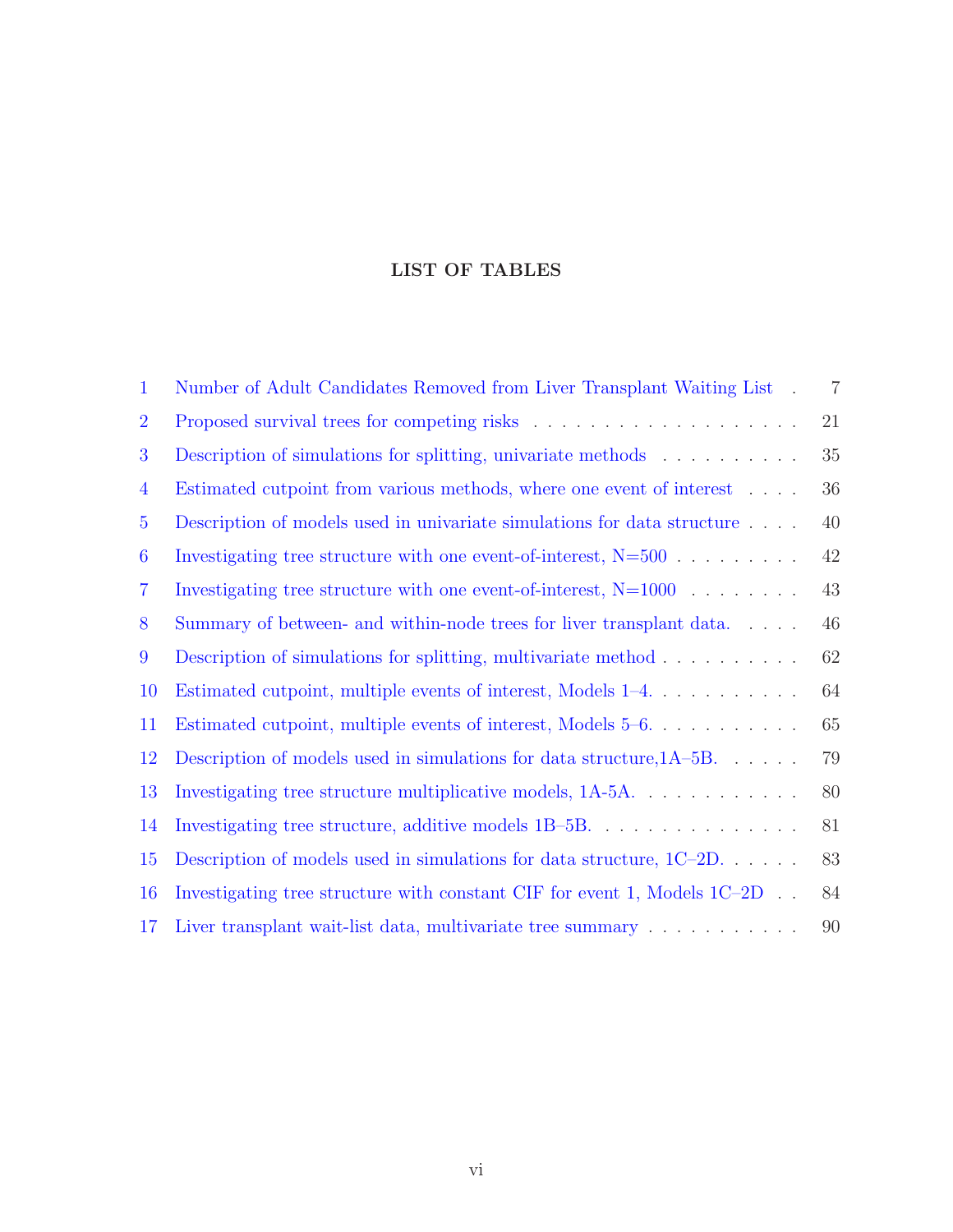### LIST OF FIGURES

| $\mathbf{1}$   | A tree, subtree and branch                                                     | 12     |
|----------------|--------------------------------------------------------------------------------|--------|
| $\overline{2}$ | Univariate methods, distribution of estimated cutpoints, 10% censoring         | $38\,$ |
| 3              | Univariate methods, distribution of estimated cutpoints, 50% censoring         | 39     |
| $\overline{4}$ | The between-node tree for data from the liver transplant waiting list          | 47     |
| $\overline{5}$ | The within-node tree for data from the liver transplant waiting list           | 48     |
| 6              | CIF of pre-transplant death for each terminal node of the between-node tree.   | 49     |
| $\overline{7}$ | CIF of pre-transplant death for each terminal node of the within-node tree     | 50     |
| 8              | Distribution of estimated cutpoints, Model 1 Low Censoring                     | 66     |
| 9              | Distribution of estimated cutpoints, Model 1 Moderate Censoring                | 67     |
| 10             | Distribution of estimated cutpoints, Model 2 Low Censoring.                    | 68     |
| 11             | Distribution of estimated cutpoints, Model 2 Moderate Censoring.               | 69     |
| <sup>12</sup>  | Distribution of estimated cutpoints, Model 3 Low Censoring.                    | 70     |
| 13             | Distribution of estimated cutpoints, Model 3 Moderate Censoring.               | 71     |
| 14             | Distribution of estimated cutpoints, Model 4 Low Censoring.                    | 72     |
| 15             | Distribution of estimated cutpoints, Model 4 Moderate censoring                | 73     |
| 16             | Distribution of estimated cutpoints, Model 5 Low Censoring.                    | 74     |
| 17             | Distribution of estimated cutpoints, Model 5 Moderate Censoring                | 75     |
| 18             | Distribution of estimated cutpoints, Model 6 Low Censoring.                    | 76     |
| 19             | Distribution of estimated cutpoints, Model 6 Moderate Censoring.               | 77     |
| 20             | The multivariate classification tree for patients on liver transplant waitlist | 87     |
| 21             | CIFs of both events for each terminal node of the multivariate tree            | 89     |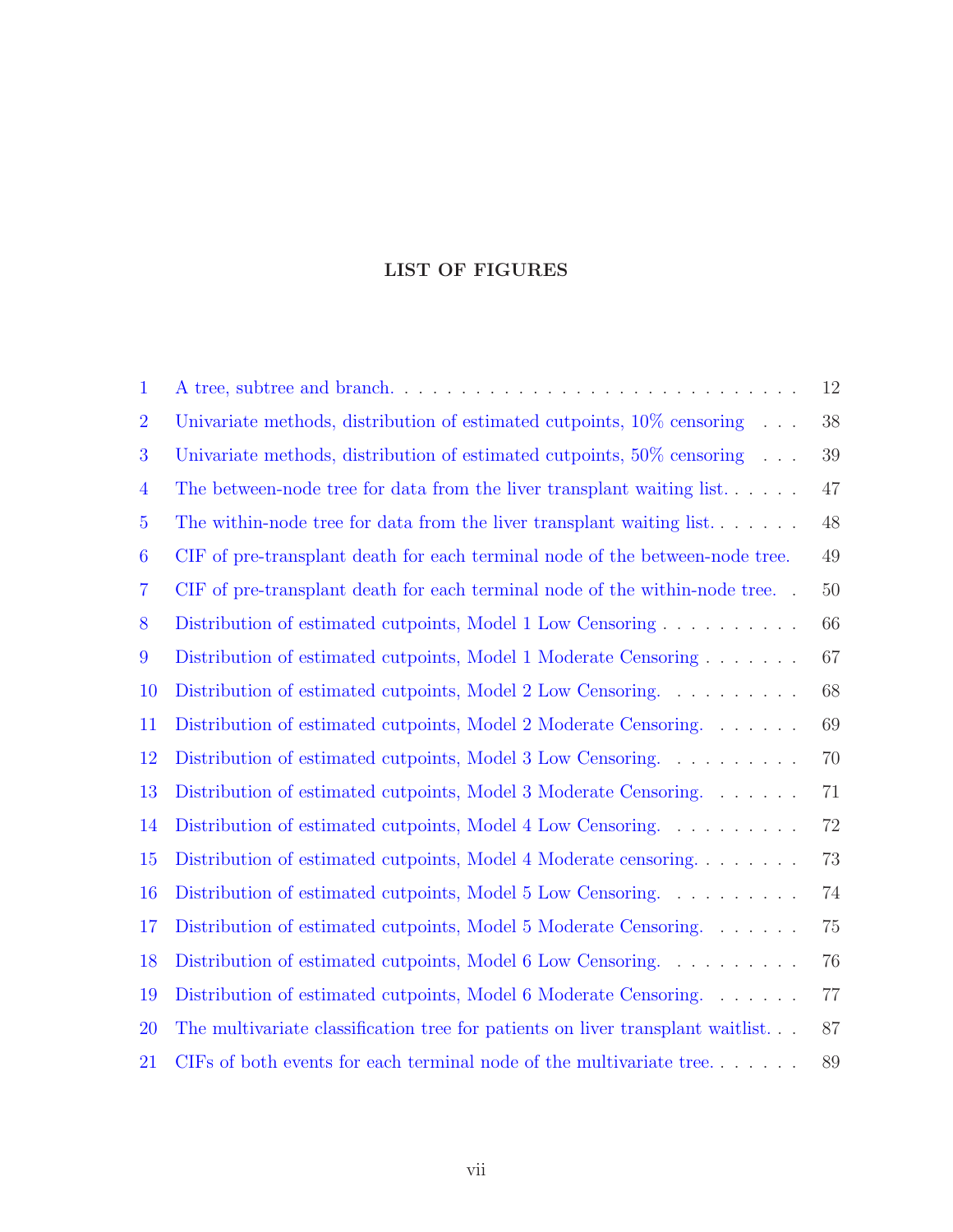#### PREFACE

<span id="page-7-0"></span>I would like to thank my advisors – Dr Joyce Chang and Dr Stewart Anderson – and the committee for their help and support in producing this dissertation. I would also like to thank the Institute for Clinical Research Education and the Department of Biostatistics for their support both financial and otherwise. My time at the University of Pittsburgh has been an enjoyable one and this is due in no small part to the people I have worked with and the friends I have made over the years. Finally, I would like to thank my family and, above all, my partner Matthew Jackson for all his love and support.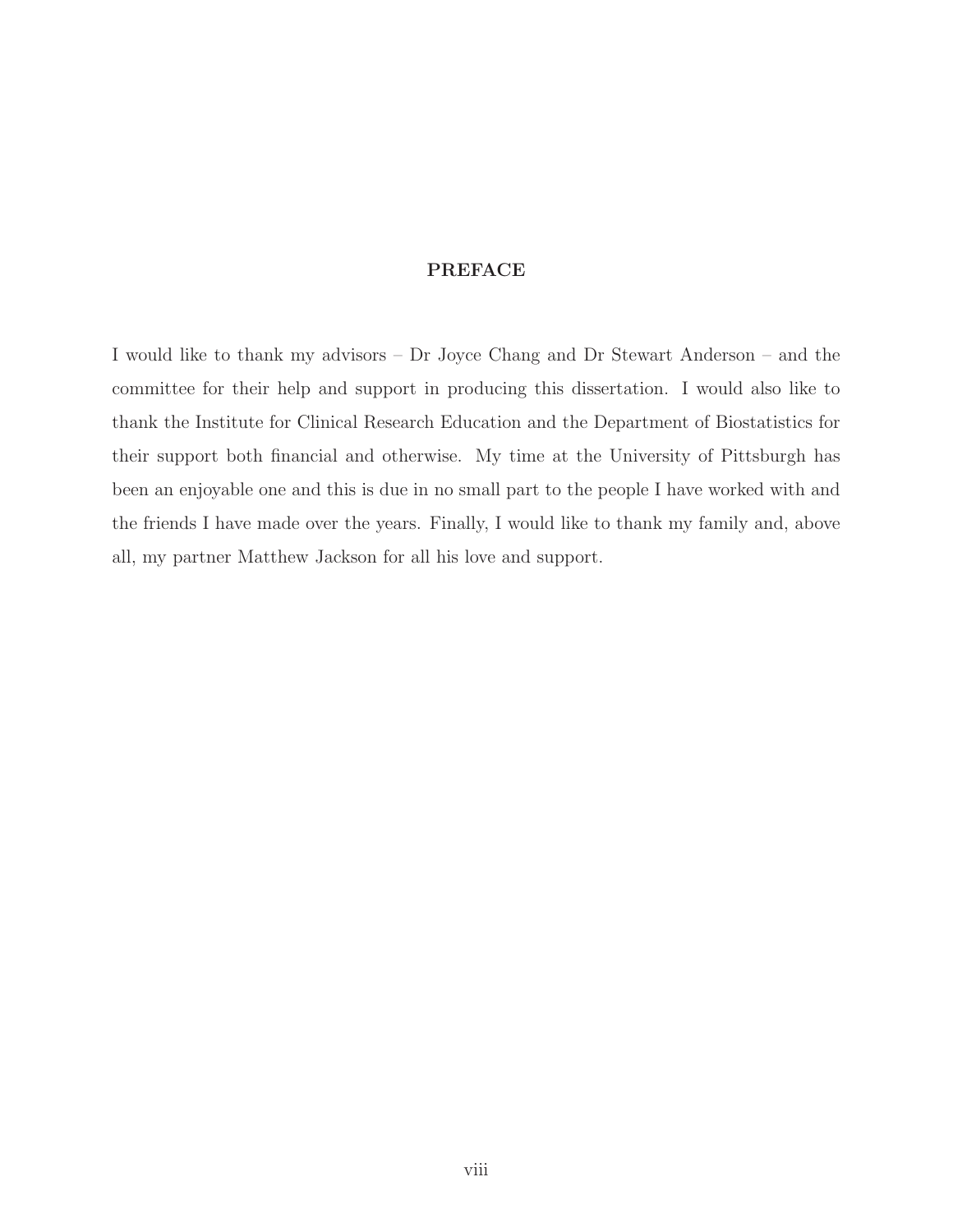#### 1.0 INTRODUCTION

<span id="page-8-0"></span>In the United States, the number of patients who have a serious liver disease and require a liver transplant is far greater than the number of organs available for transplantation. It is therefore important to allocate organs in an optimal manner. One goal is to identify groups at risk from death while on the waitlist (pretransplant death). The method currently used to allocate organs to patients on the waiting list for a liver transplant is based on scores derived from a model for end-stage liver disease (MELD). This model is a Cox proportional hazards model that treats death before receiving a transplant (pretransplant death) as the event of interest and treats competing events as censored. Patients with a higher risk of pretransplant death have higher MELD scores (derived from the likelihood based on the MELD model) and are thus more likely to receive a liver transplant.

One of the weaknesses of using a Cox proportional hazards model in estimating the likelihood of pretransplant death is that it does not account for the various types of outcomes that explain why a patient is removed from the waiting list. For example, although it accounts for removal due to pretransplant death, it does not account for removal due to receipt of a transplant or due to a health improvement that makes a transplant unnecessary. Failure to account for these competing risks may result in biased survival estimates. There are numerous methods for analyzing competing risks, but all of them involve restrictive assumptions, some are difficult to interpret in a clinical situation, and none are classification techniques, which would be the most appropriate techniques for identifying risk groups for organ waiting lists and organ allocation problems.

In recent years, the classification and regression tree (CART) methods of Breiman et al. [\[2\]](#page-178-1) have been applied to survival data in several fields, including finance, engineering, and health sciences. CART methods can be used to break data observations into similar groups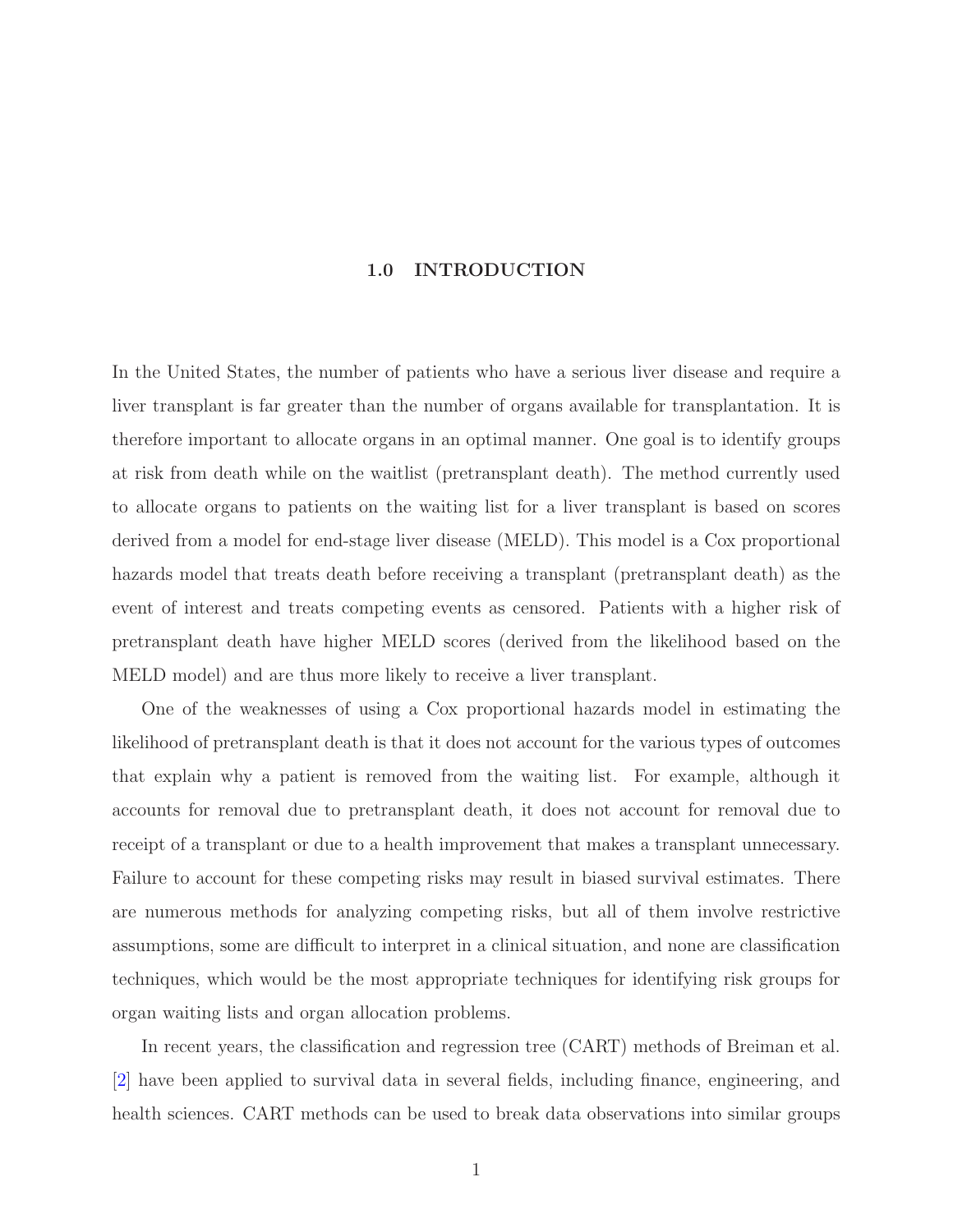by means of a series of binary (yes/no) questions or covariates. Although CART has been applied to univariate and multivariate survival data, it has not been applied to data with competing risks. The goal of this study is to use various features of existing trees for survival and nonsurvival data to develop a family of classification trees for data with competing risks. Specifically, the objectives are to develop several methods for growing, pruning, and selecting trees and to propose a schema for comparing the performance of different trees through extensive simulations, to compare the performance of trees that do and do not take competing risks into account, and to create available macros for the competing risk trees in R.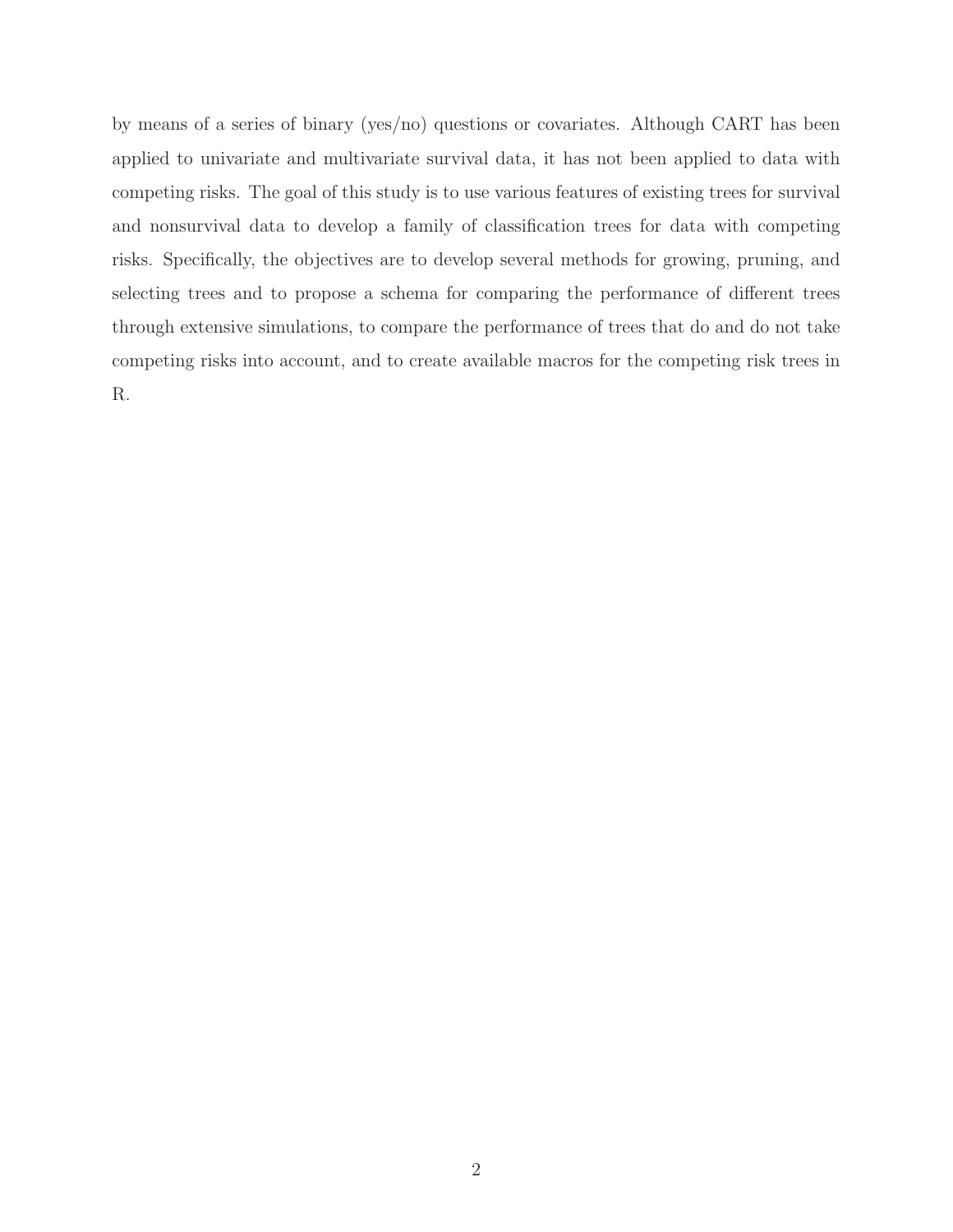#### <span id="page-10-0"></span>2.0 MOTIVATION: THE LIVER TRANSPLANT DATA

About 16,900 adults are currently on the waiting list for a liver transplant in the United States. Because this number greatly exceeds the number of organs that will become available, it is crucial to allocate organs in a highly effective and appropriate manner. Scores derived from the model for end-stage liver disease (MELD [\[21\]](#page-179-0)) are currently used to prioritize the order in which liver transplant candidates who are adults (18 years or older) will receive transplants as donor organs become available. The MELD score is used to predict the likelihood that a patient will die while awaiting a liver transplant (pretransplant death). This likelihood is in turn used to rank the patient on the list of candidates awaiting liver transplantation. The use of the MELD score in the organ allocation system is designed to allow available organs to be given to transplant candidates according to the severity of their liver disease, rather than the length of time that they have been on the waiting list.

The MELD uses a Cox proportional hazards regression model [\[6\]](#page-178-2) and currently includes the following covariates for each patient: the serum bilirubin level, the creatinine level, and the international normalized ratio (INR) for prothrombin time. When the Cox model is used to estimate the probability of pretransplant death via MELD scores, it treats transplant and removal from the waiting list for other reasons (e.g. improvement in medical condition) as censored events. In other words, it only takes into account the hazard rate of death before receiving a transplant and ignores the hazard rates of other competing events. This is problematic because the presence of competing events may fundamentally alter the probability of pretransplant death. Additionally, the events other than pretransplant death may be of interest to the physician for their own sake, and not just as a confounding factor.

There is a need for a method to predict the risk of pretransplant death that also accounts for the effect of the other risks, namely "recovery before transplant" and "transplant". If we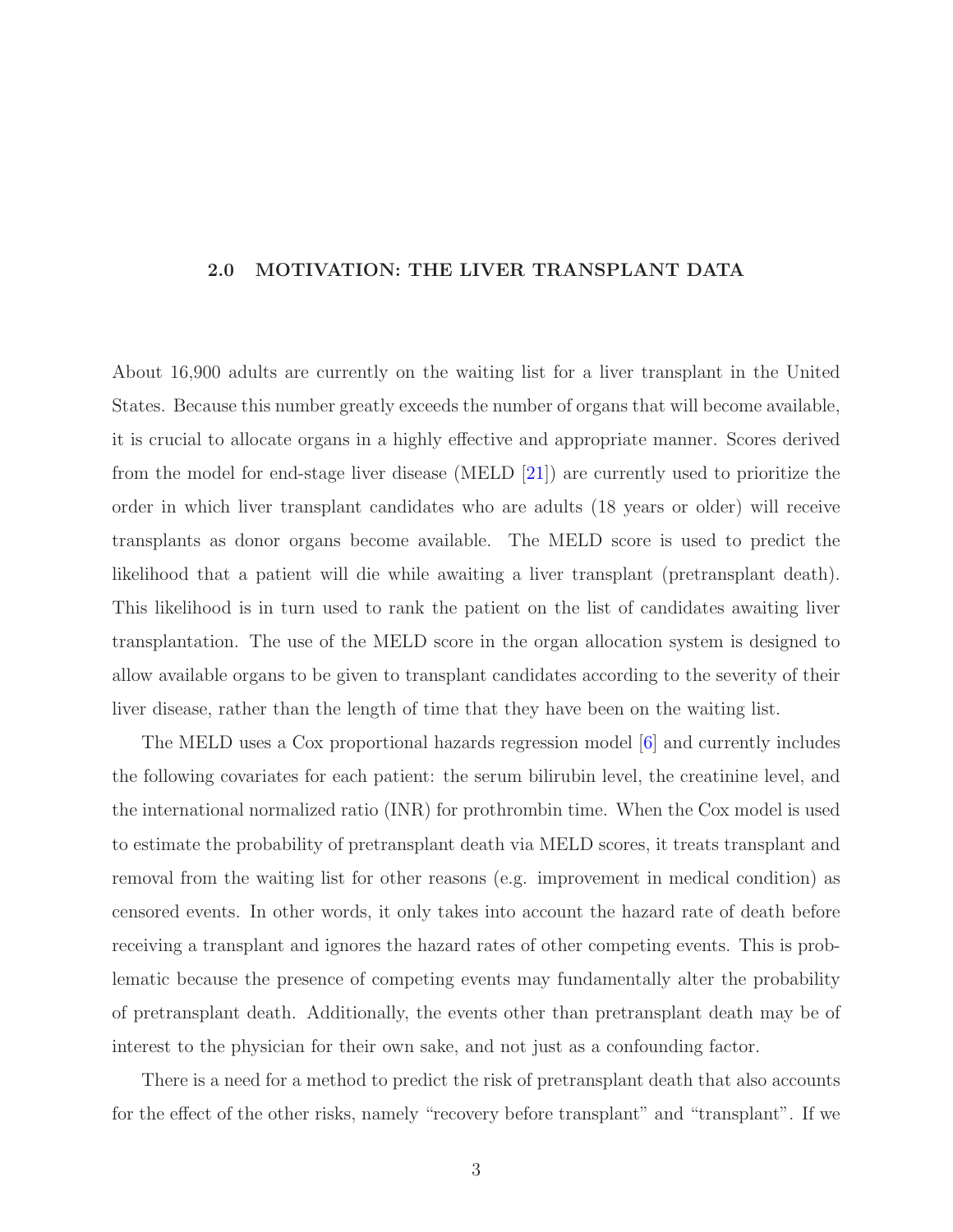ignore the competing risk aspect of the data and use techniques designed for one outcome, we get biased estimates of risk. A secondary goal is to not only adjust for the presence of other competing risk events, but also to predict the risk for more than one kind of event simultaneously, when more than one kind of event is of interest to the physician. For instance, we may no longer wish to simply adjust for the recovery outcome, but we may want to predict it alongside the pretransplant death outcome.

When each subject at at risk from more than one kind of event, we say that competing risks are acting on each subject. More formally, a situation is said to involve competing risks when each observation can fail from one of  $J (J \geq 2)$  causes and, furthermore, the occurrence of one of these events precludes the observation of any of the other events (Klein et al. [\[17\]](#page-179-1)). This is the definition of competing risks that we will be using in this work.

One common method for analyzing competing risks data is a Cox model stratified on different competing risk events. This model is based on the event-specific hazard function. In general, hazard functions are more difficult to interpret in a medical setting than quantities such as the cumulative incidence function or the survival function. Additionally, it is often the case that the effect of a covariate on the cause-specific hazard is quite different to the effect the covariate has on the cumulative incidence probability  $[24, 14]$  $[24, 14]$ . As a result, an analysis of covariate effects using the cause-specific hazard function can be misleading if the goal is to predict probability of risk. Additionally, the Cox model assumes the proportional hazards assumption which can be difficult to verify and interpret.

An alternative to the event-specific hazard is the cumulative incidence function (CIF). It is defined as the probability of an individual experiencing an event by time t when other competing risks are acting on the individual. The cumulative incidence function models the more "real world" situation and it is directly related to crude survival rates, so it is essential to decision makers. However, many situations require more than just a summary measure; some form of regression would be useful. To estimate failure in the presence of competing risks, Fine and Gray [\[10\]](#page-179-4) proposed a proportional hazards model for the CIF, and this regression model has been used widely in medical research (e.g., Guardiola [\[15\]](#page-179-5); Rocha et al. [\[28\]](#page-180-0); Clave et al [\[5\]](#page-178-3); Farag et al., [\[9\]](#page-178-4)). Despite the merits of using a regression model based on CIF when competing risks are present, this type of model has several limitations when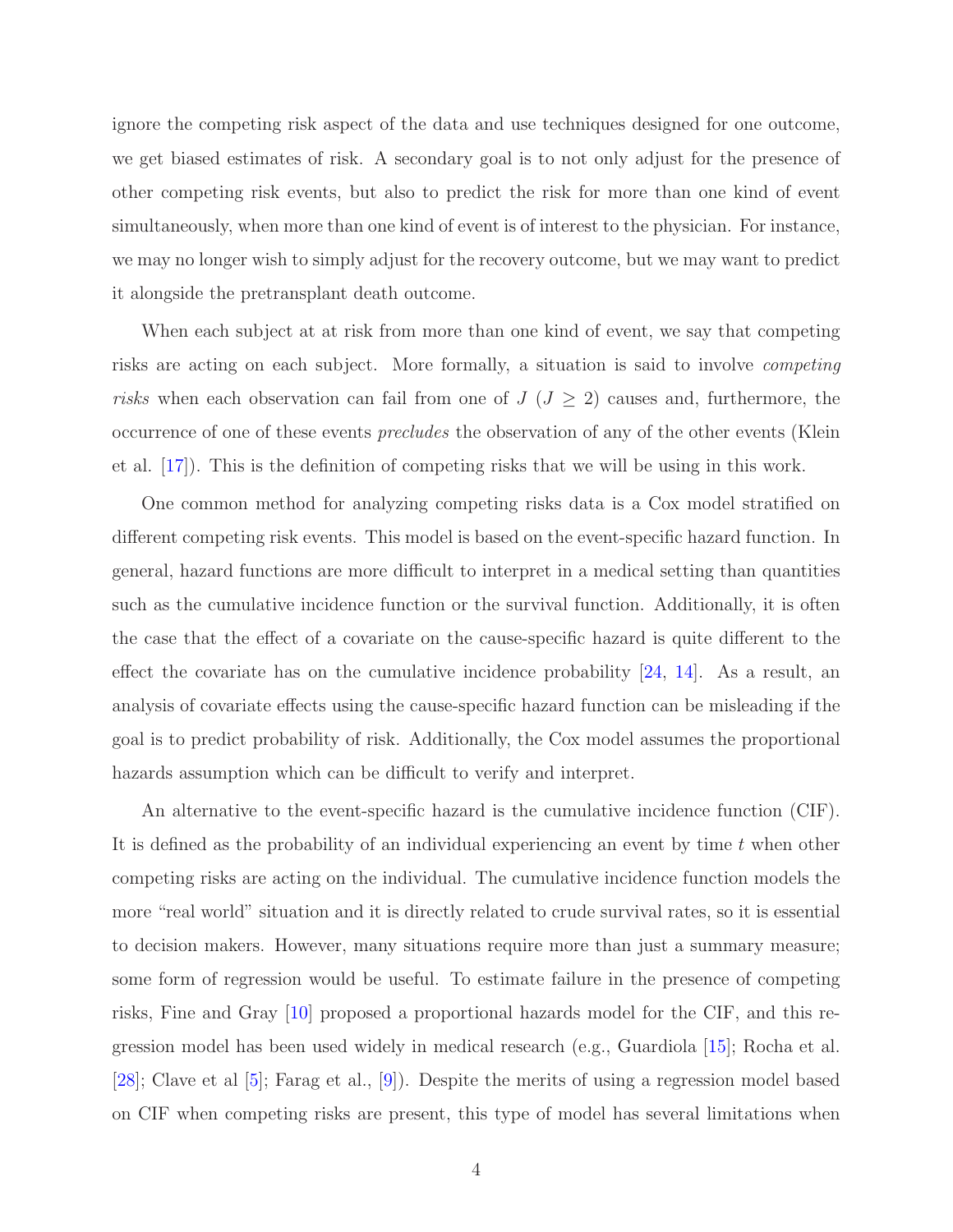applied to the problem of estimating survival rates for patients who are awaiting an organ transplant. For example, the model would be complicated to expand and difficult to interpret if we wanted it to account for time-varying and nonlinear covariate effects and include possible interaction effects among covariates. This type of model usually requires potentially restrictive assumptions, such as the proportional hazards assumption. Furthermore, regression models such as the Fine and Gray model do not provide a clear method for classifying patients into groups. Many problems are essentially classification problems where we wish to assign patients to groups with different levels of risk.

It would be very useful to have a method that could answer the following questions: What is the most likely outcome for this patient? Which treatment option should be used, given the patient's medical history? What are the subgroups in the the population with most or least risk of pretransplant death (after accounting for the competing risks nature of the data)? A classification method would be more suited to this problem than a regression method. The classification and regression tree methodology adapted for competing risks that we will develop in this research is an attempt to address these problems.

CART-style decision trees are a very popular tool in survival analysis. Like regression techniques (such as the familiar Cox model) the researcher can use survival trees to create a model that predicts the outcome using a range of covariates. However, survival trees have several advantages over traditional regression techniques. Firstly, tree methods do not require a functional form relating an outcome to the covariates. Survival trees do not require a proportional hazards assumption, and in general require less assumptions than regression techniques. They are more suited to classification of outcomes, which is a common goal for survival analysis, for instance when we wish to predict treatment options or type of outcome given a set of covariates. In this way, survival trees can be more suited to clinical practice than regression. They are also easier to explain and interpret than regression based on hazards, because they can be based on a range of non-hazard measures of risk (e.g. survival curve, cumulative incidence function) and they can be easily represented graphically in the form of a binary tree. They can also handle time-dependent covariates and high-level interactions with relative ease. However, to date, there have been no survival trees developed for competing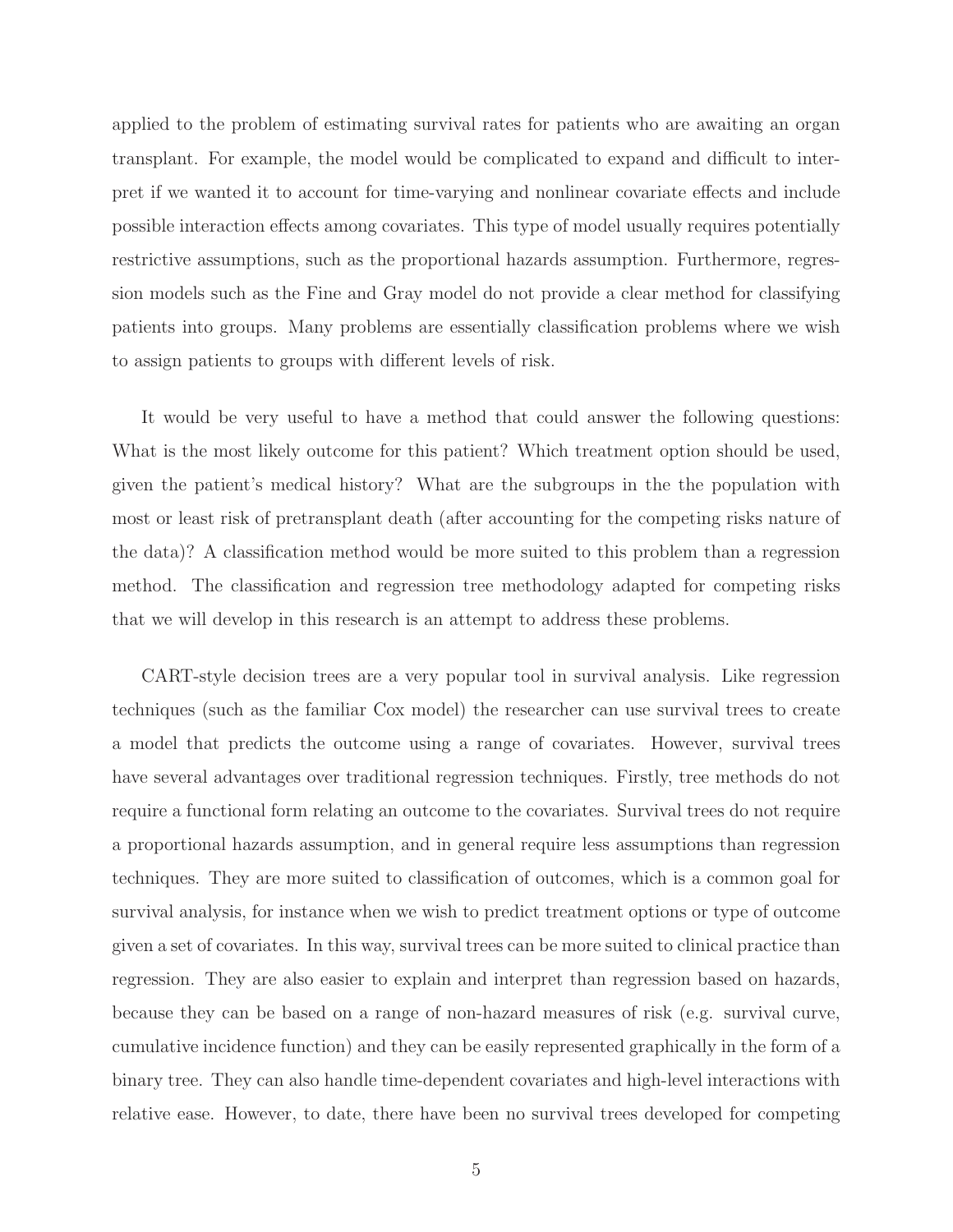risks. The purpose of this work is to extend the area of survival trees to the competing risk setting.

For this dissertation, we will use the database from the Organ Procurement and Transplantation Network (OPTN) portion of the United Network for Organ Sharing (UNOS) database. The OPTN/UNOS database has the advantage of providing data on a national sample of liver transplant candidates. However, because this database does not include laboratory information for years earlier than 2002, it is necessary for us to also use clinical and laboratory data from a more detailed database, the University of Pittsburgh Medical Center (UPMC) database. Together the two databases will provide us with the information we need to develop and evaluate our models.

UNOS is a U.S. nonprofit organization that manages the nation's organ transplant waiting lists, matches organs with the patients who need them, and maintains a national database of pretransplant and follow-up information on every transplant recipient. Before the year 2002, the information included each patient's socio-demographic data, etiology-based category of liver disease, date of joining the transplant list, and date and reason for leaving the transplant list. Beginning in 2002, the information collected also included the results of serologic tests (e.g., serum creatinine and bilirubin levels) and liver function tests.

The most recent data available from OPTN/UNOS consists of information about candidates who were on the liver transplant waiting list at any time between 1995 and 2004. Table [1](#page-14-0) shows the number of adult candidates who were removed from the waiting list during this period because of one of the following: (a) receipt of a transplant, (b) the occurrence of death before receipt of a transplant, or (c) other reason (e.g. an improvement in health that caused a change in the need or desire for a transplant).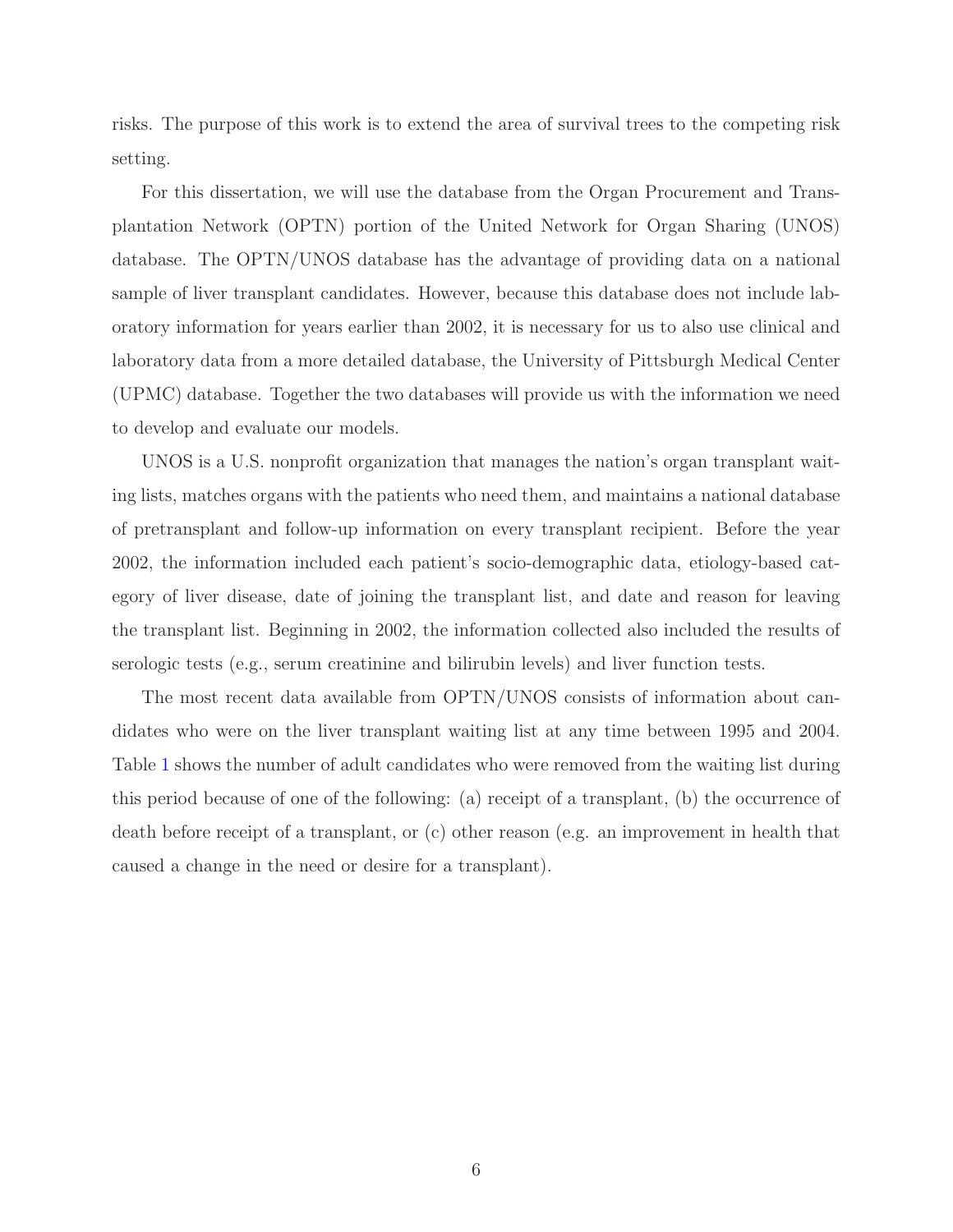<span id="page-14-0"></span>Table 1: Number of Adult Candidates Who Were Removed from the Liver Transplant Waiting List (1995-2004).

| Year       |       |       |       |       |       |       |       |       |       |       |
|------------|-------|-------|-------|-------|-------|-------|-------|-------|-------|-------|
| Reason for | 1995  | 1996  | 1997  | 1998  | 1999  | 2000  | 2001  | 2002  | 2003  | 2004  |
| Removal    |       |       |       |       |       |       |       |       |       |       |
| Transplant | 3,298 | 3,393 | 3,487 | 3,816 | 4,117 | 4,311 | 4,527 | 4,812 | 5,137 | 4,332 |
| Death      | 752   | 916   | 1,081 | 1,315 | 1,753 | 1,708 | 1,918 | 1,796 | 1,715 | 1,223 |
| Other      | 488   | 706   | 637   | 671   | 791   | 1,111 | 1,217 | 2,497 | 1,603 | 1,055 |

Source: www.optn.org/data/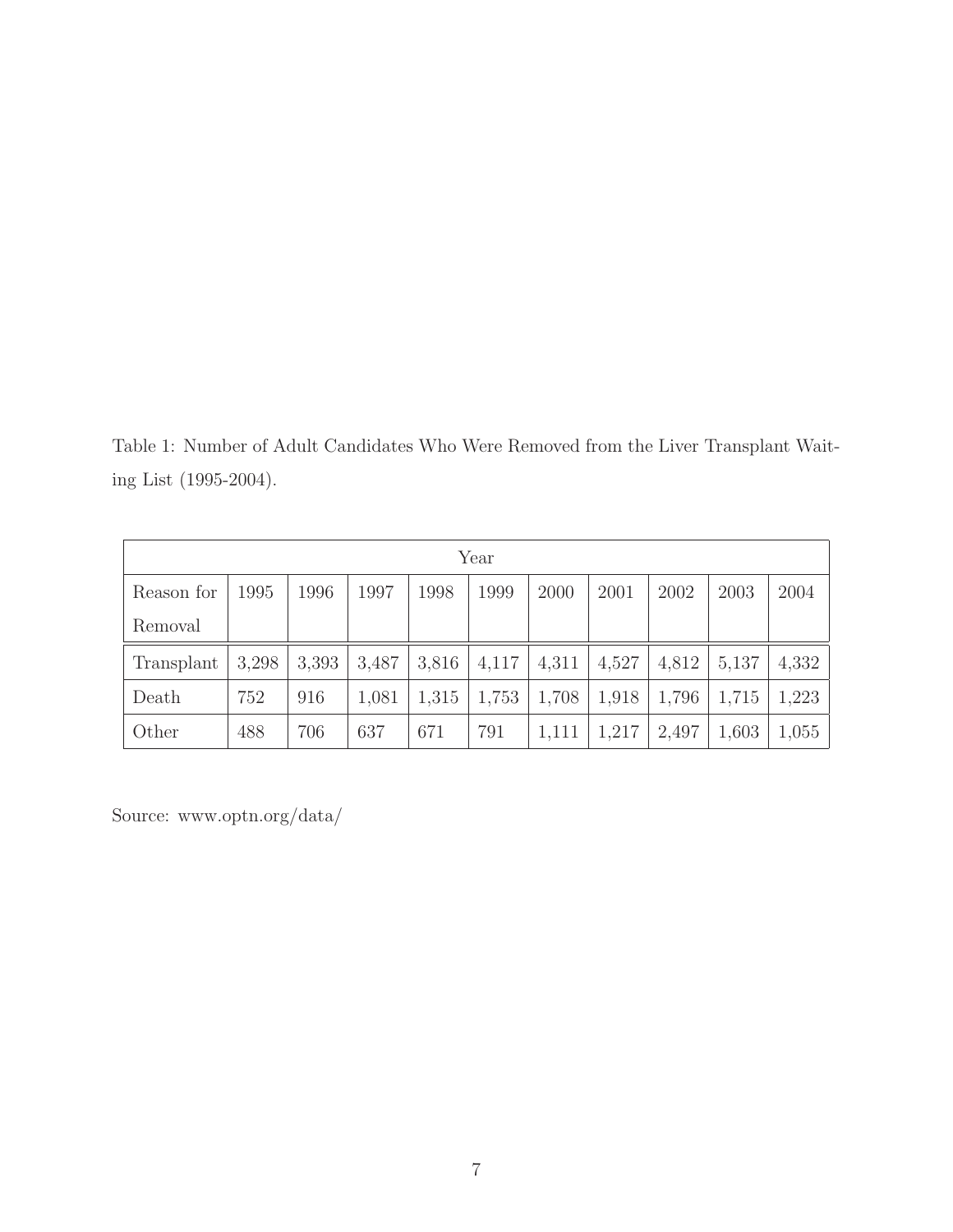#### 3.0 LITERATURE REVIEW

#### 3.1 CLASSIFICATION METHODS

<span id="page-15-1"></span><span id="page-15-0"></span>There are many techniques that have been designed to discriminate observations into groups. The purpose of this dissertation is to develop a classification technique for competing risks data, which combines features of multinomial data and time-to-event data. We are interested in identifying groups of individuals that have similar survival patterns over time. When we have a competing risks situation, each subject can experience one of a number of different events and we are interested in the time to the event, as well as the type of event. The nature of the outcome means that the current techniques for classification are not appropriate. We wish to develop a method of classification that accommodates features unique to competing risk data.

In the following, we look at some of the most commonly used techniques used for classification of continuous, binary or multinomial random variables, and the discussion of classification as it applies to survival analysis will be left until after the discussion of competing risks and time-to-event data (see Section [3.3\)](#page-18-0).

Logistic regression is a method commonly used to estimate odds, odds ratios, and probabilities for binary outcomes and continuous or categorical predictors. Additionally, logistic regression can be used for classification by using the predicted probability to indicate whether an observation is more or less likely to be a "success" or a "failure". If we let  $p_i$  be the predicted probability of success for the *i*th observation (with  $i = 1, ..., n$ ), then for some cut-off value p we can classify any observation using the following rule: if  $\hat{p}_i \geq p$  then the *i*th observation is classified as a success; if  $\hat{p}_i$  < p then the *i*th observation is classified as a failure. Logistic regression is useful for classification of binary outcomes because it is a fairly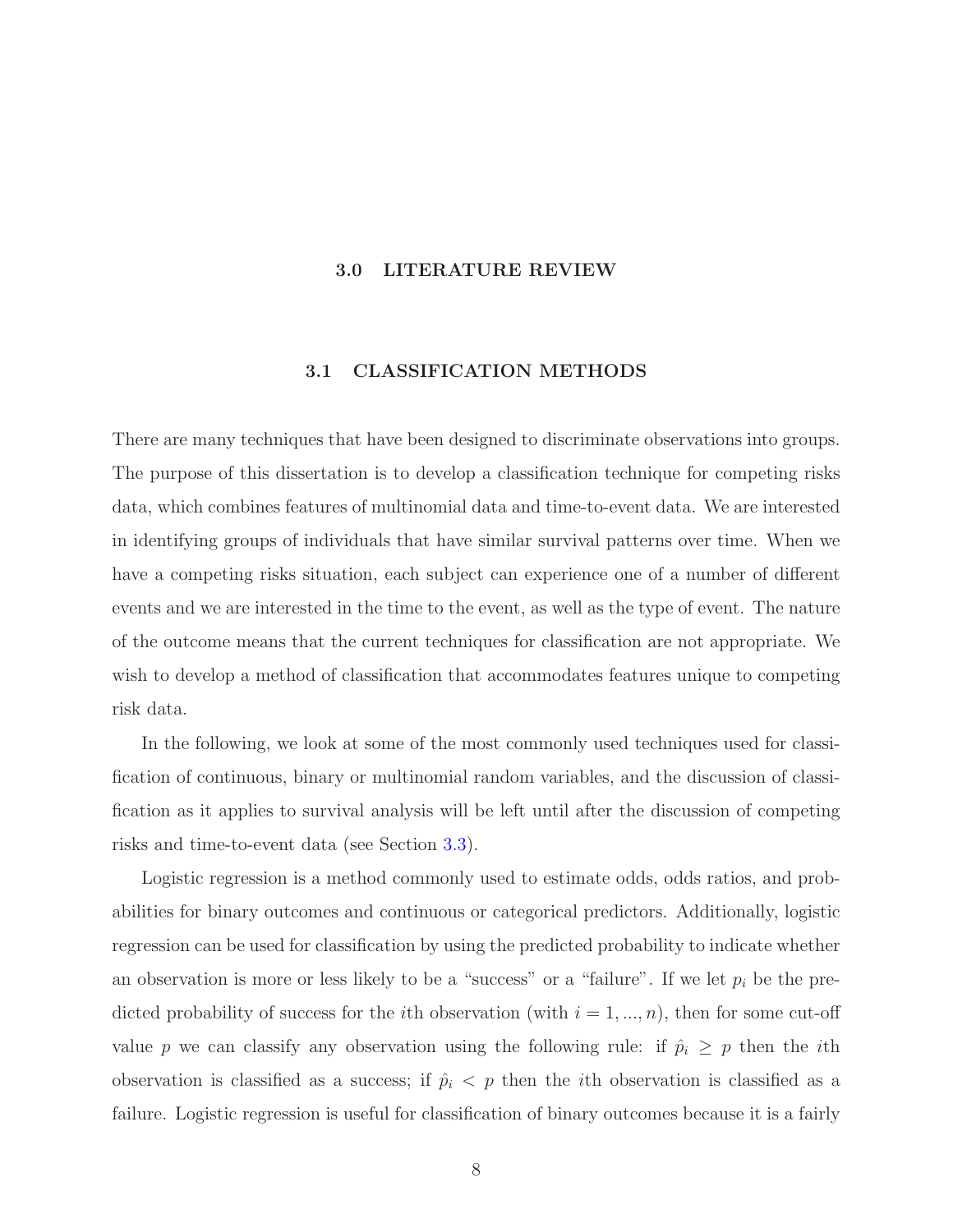straight-forward method and it can utilize categorical and continuous information to predict the outcome.

Potentially, we have an infinite number of possible decision rules corresponding to the infinitely many possible cutoff values for  $p$ . To help us choose the best classification rule, we can calculate the sensitivity,  $Pr(\text{classify as success}|\text{observed success})$ , and specificity, Pr(classify as failure observed failure), for each value of  $p = \hat{p}_i$ , based on our data. Ideally, we would like to have a sensitivity and specificity close to 1, but this is not possible  $$ sensitivity increases as  $p$  increases, whereas specificity decreases with increasing  $p$ . We choose a value of  $p$  that corresponds to acceptable levels of sensitivity and specificity. The ROC curve (receiver operating characteristic curve) is a plot of 1-specificity versus sensitivity. The area under this curve is a statistic used to give an overall measurement of how well the logistic regression model predicts the outcome, or, in other words, how well it classifies the observations as successes or failures.

An important weakness of logistic regression involves regression's usefulness in modeling conditional relationships among the predictor variables. If the effect of one variable depends upon the values of another variable then we model this by way of an interaction effect between two predictors, and we proceed similarly for 3- or 4-way dependencies. However, these dependencies can be difficult to identify and the inclusion of many interactions or multi-level interactions leads to a complicated model that can be difficult to fit and to interpret. However, the main limitation for logistic regression is that can only be used for binary outcomes and cannot be used to handle the complexities of time-to-event data. Recall that competing risks data generally has multiple possible outcomes and time-to-event information. We can only apply logistic regression to survival data if all the subjects are observed for the same amount of time and we only have two possible outcomes (success and failure).

To accommodate multiple outcomes we could use multinomial logistic regression, which is form of regression designed to handle the situation where there are three or more categorical outcomes. Suppose we have  $i = 1, ..., N$  subjects and each will have one of  $j = 1, ..., J$ possible outcomes. With multinomial logistic regression we can use continuous and categorical information about each subject to generate predicted probabilities  $\hat{p}_{ij}$  that subject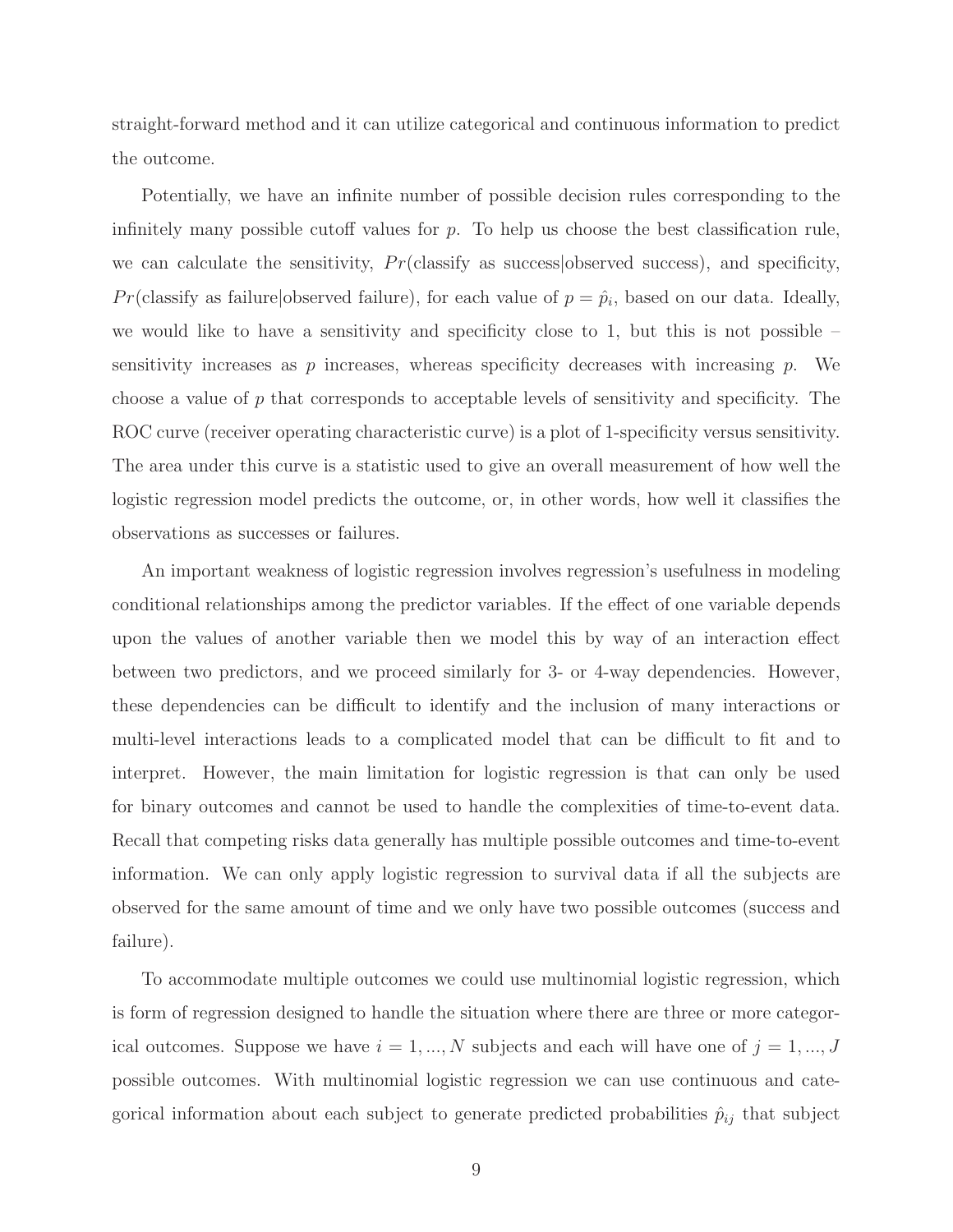i will experience event j. Once we have these probabilities, we can assign any number of classification rules, for instance we may say that if  $\hat{p}_{ij}$  is the largest predicted probability for subject i, then we predict outcome j for that individual. There has been some research into ROC-style curves for more than two outcomes, and multinomial logistic regression is a technique that might be used to handle competing risks data, but, as with logistic regression, we would need to have observed all the subjects for the same length of time, which is a serious limitation. Furthermore, even if patients were observed for the same amount of time, neither the logistic nor multinomial models take into account the failure-time data.

#### 3.2 CLASSIFICATION AND REGRESSION TREES

<span id="page-17-0"></span>Regression trees were introduced by Morgan and Sonquist [\[23\]](#page-179-6), and became very popular with the introduction of CART (Classification and Regression Trees) by Breiman, Friedman, Olshen and Stone [\[2\]](#page-178-1). Regression trees help us to identify groups of subjects with similar outcomes, based on the subjects' covariates. They require very few statistical assumptions, can handle many kinds of data type and they are relatively easy to interpret.

The central idea behind CART is to use binary partitions to create mutually exclusive groups of observations that are homogeneous with respect to the outcome. We start with the covariate space X and split this into two *daughter nodes*, say  $\mathcal{X}_1$  and  $\mathcal{X}_2$ , with the goal of trying to make the subsets more homogeneous than the previous set. We further split  $\mathcal{X}_1$  and  $\mathcal{X}_2$  into two parts to get  $\mathcal{X}_1, \mathcal{X}_2, \mathcal{X}_3, \mathcal{X}_4$  and continue doing this until we have a collection of subsets  $\mathcal{X}_1, ..., \mathcal{X}_k$  of  $\mathcal X$  such that all or most of the subjects in each subset are very "similar", by some measurement.

In the language of trees, a subset  $\mathcal{X}_k$  of  $\mathcal X$  defined by a binary split is called a node. The final subsets that we end up with when we have finished splitting the tree are known as terminal nodes. An internal node is any node of a tree that is not a terminal node. The root node is the first node of the tree, before we have split the data, and is equivalent to  $X$ . The terminal nodes form a partition of X. Each terminal subset is designated by a class label, and there may be two or more terminal nodes with the same class label. A *branch* of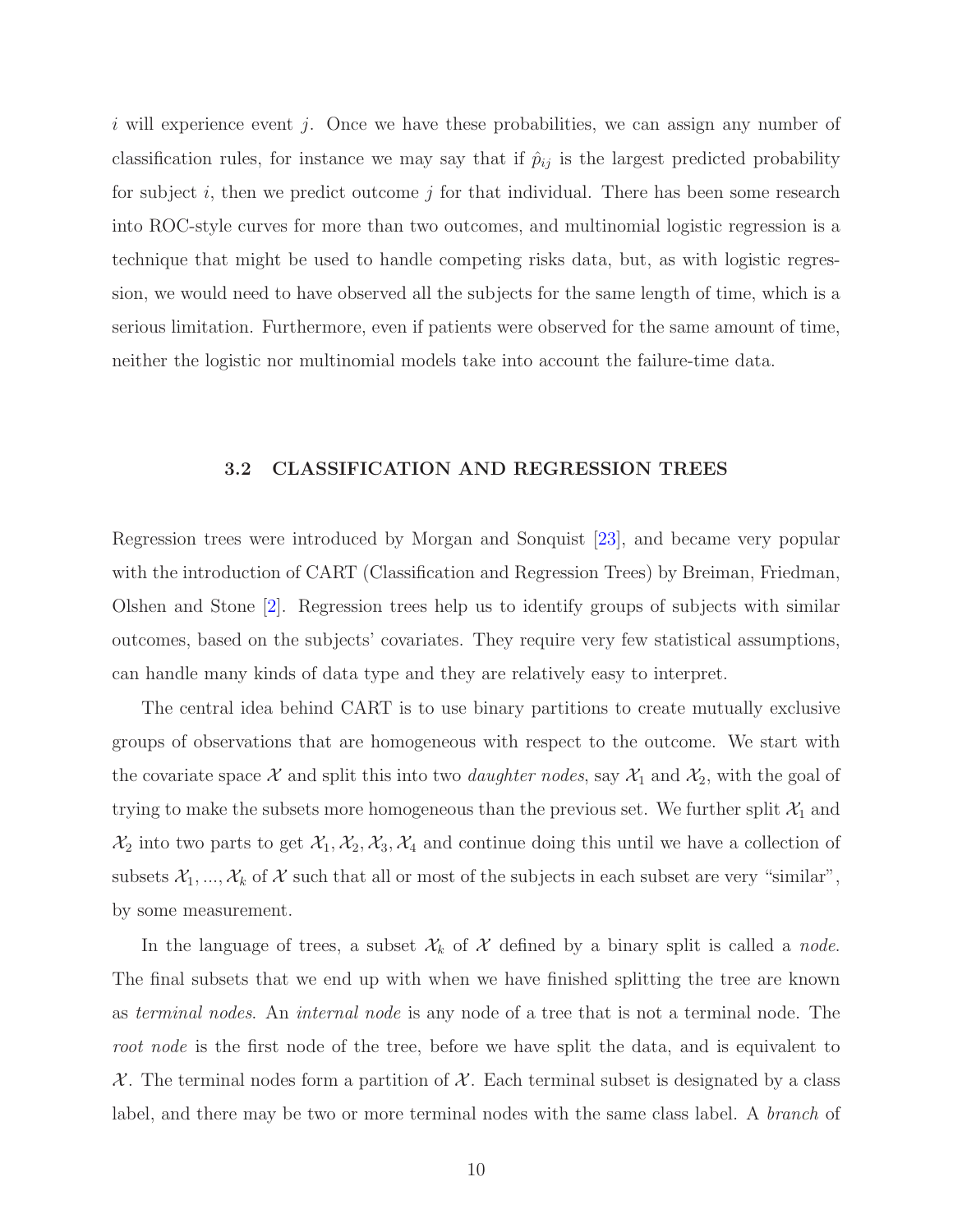T is a tree that has an internal node of T as a root node, and contains all of the subsequent daughter nodes below that node in T. Finally, a *subtree*  $T^*$  of T shares the root node of T, but may not share all the subsequent branches of T. See Figure [1.](#page-19-0)

The CART algorithm involves calculating the change in homogeneity from parent node to daughter nodes for each potential split, in order to pick the best split at each node of the tree. This is measured with the change in impurity function  $\phi$ . CART focuses on minimizing within-node difference (impurity). A common measure of impurity is within sums of squares of the outcome, if the outcome y is continuous. For example, for node  $p$ ,  $\phi(p) = \sum_{i \in p} (y_i - \bar{y})^2$ . The change in impurity from parent node  $p$  to the left daughter node  $L$  and right daughter node R using split s is therefore  $\phi(p,s) = \phi(p) - \phi(L) - \phi(R)$ . The aim of the CART algorithm is actually to maximize this reduction in impurity at each step.

In general, there are four main steps to growing a tree. The first step involves selecting an appropriate measure of "homogeneity" or "impurity" for the outcome. The second step is deciding on a methodical way of growing the tree and some kind of stopping-rule (for instance, we stop when the sample size is very small in each terminal node, or the observations in each terminal node have identical covariates). The third step is to prune the large tree that we grew in the previous step, in such a way that we generate an ordered list of trees from largest to smallest (root node only). In the fourth step (tree selection) we have a criteria to choose the "best" tree; the goal is to find the simplest tree that still categorizes the observations effectively.

In the following sections, we will look at some of the different applications of within-node classification trees and between-node classification trees, firstly for non-time-to-event data and then incorporating survival times, multiple event survival times and finally competing risks.

#### 3.3 SURVIVAL TREES

<span id="page-18-0"></span>In recent years, there have been many applications of regression trees to survival analysis. Survival analysis techniques are very common in medical research and there is also a desire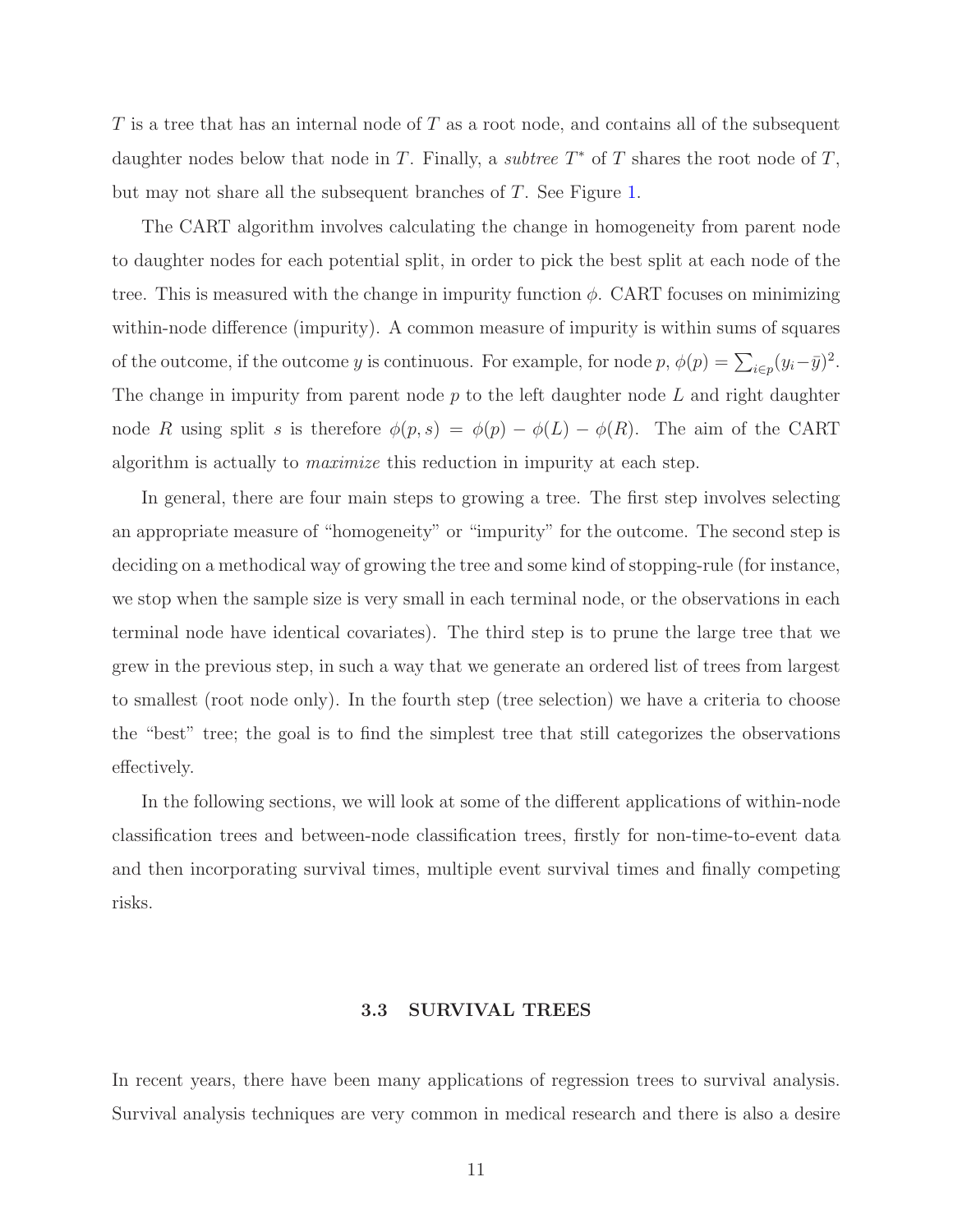



A.



C.



<span id="page-19-0"></span>Figure 1: A tree, subtree and branch.

A. A tree. Node 1 is the root node; Nodes 1, 2 and 4 are internal nodes; and Nodes 3, 5, 8, and 9 are terminal nodes. The numbering of the nodes is as follows: the left daughter node of node n is node 2n and the right daughter node is node  $2n + 1$ . **B.** A subtree of the tree in A. C. A branch of the tree in A.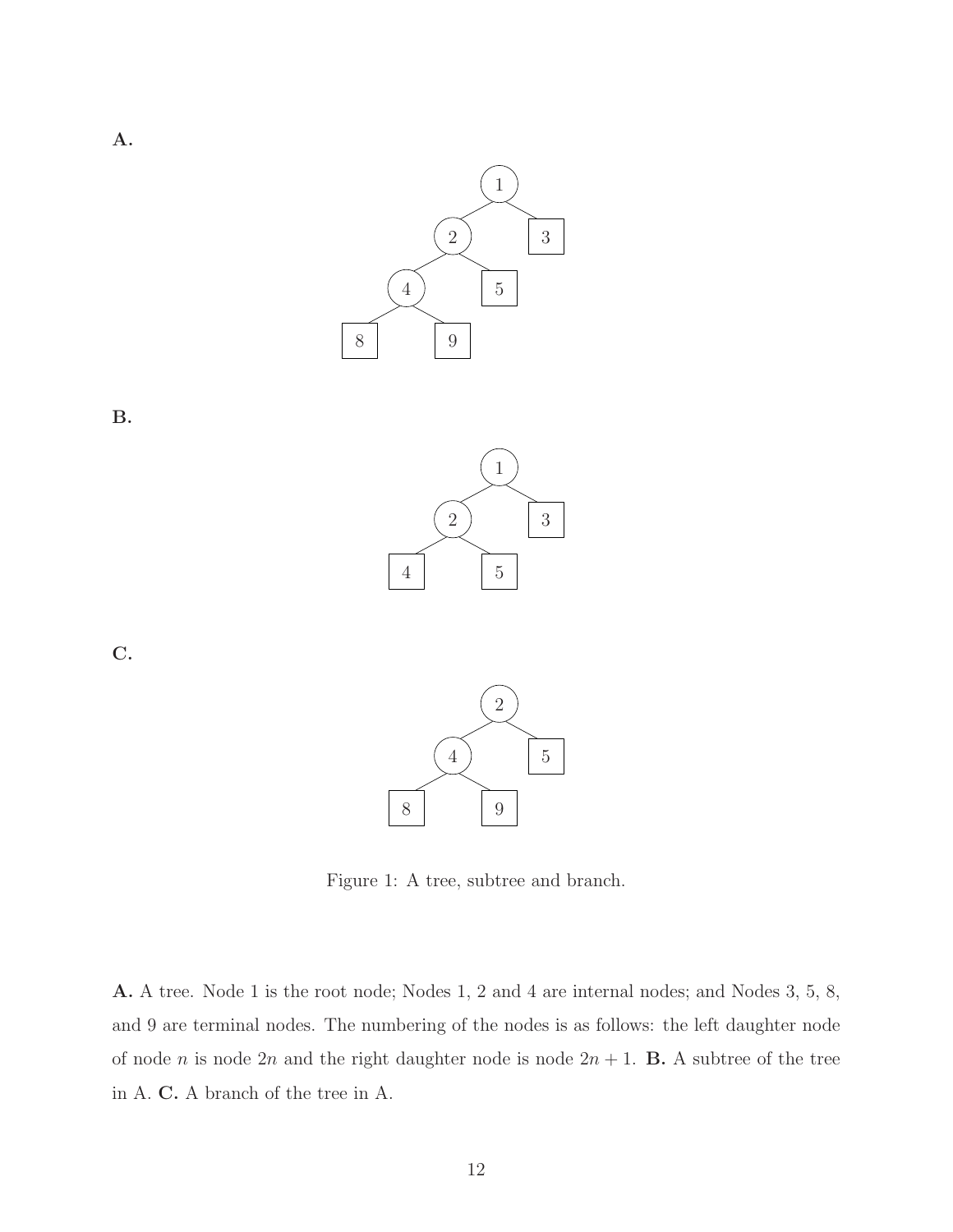on the part of physicians to have decision rules for diagnosis. Hence, these two factors have provided a strong motivation for developing regression trees for survival analysis. In the area of univariate survival analysis (one subject, one possible outcome, all independent observations) there have been two main approaches.

The first approach is analogous to CART method of Breiman, et al. [\[2\]](#page-178-1) The goal at each step when growing the tree is to maximize homogeneity of the outcome within each node. Many authors have taken this approach, including Gordan and Olshen [\[13\]](#page-179-7), Davis and Anderson [\[7\]](#page-178-5), Therneau, Grambsch, and Fleming [\[33\]](#page-180-1), Molinaro et al. [\[22\]](#page-179-8) and LeBlanc and Crowley [\[18\]](#page-179-9). Typically, the continuous outcome used in CART is replaced with martingale residuals [\[33\]](#page-180-1) or with deviance [\[18\]](#page-179-9), and then sums of squares are formed by squaring and summing the residuals. Another technique developed recently by Jin et al. [\[16\]](#page-179-10) involves calculating the sums of squares within a node using the variance of the survival times.

A second method has been to grow the tree maximizing between-node separation. This is known as the "goodness-of-split" method, and generally uses a two-sample statistic, such as the log-rank statistic, to measure between-node heterogeneity. For each potential split, a two-sample statistic is calculated, and the "best" split is the one with the largest (or most significant) statistic. Some authors who have developed and extended this technique include Ciampi et. al.[\[4\]](#page-178-6), Segal [\[30\]](#page-180-2), and LeBlanc and Crowley [\[19\]](#page-179-11). This method of growing a tree departs from the CART algorithm in growing the tree and in the methods for pruning and selection.

Recently, survival trees have been used to model correlated, multivariate outcomes. Correlated outcomes generally occur in one of two possible ways. In the first case, each subject can experience multiple events, such as recurrence of disease in a cancer study or recidivism in crime statistics. The events occur serially in time and this kind of data is called multiple event time data. The second kind of data is called *clustered failure time data* and it occurs when the observations are naturally clustered, for instance when investigating disease among families or time to decay of teeth, where we have multiple observations per individual. These events occur a "parallel" manner in time.

Frailty models and Wei-Lin-Weissfeld marginal models are two approaches for handling correlated data in survival analysis that have been adapted to regression trees. Su and Fan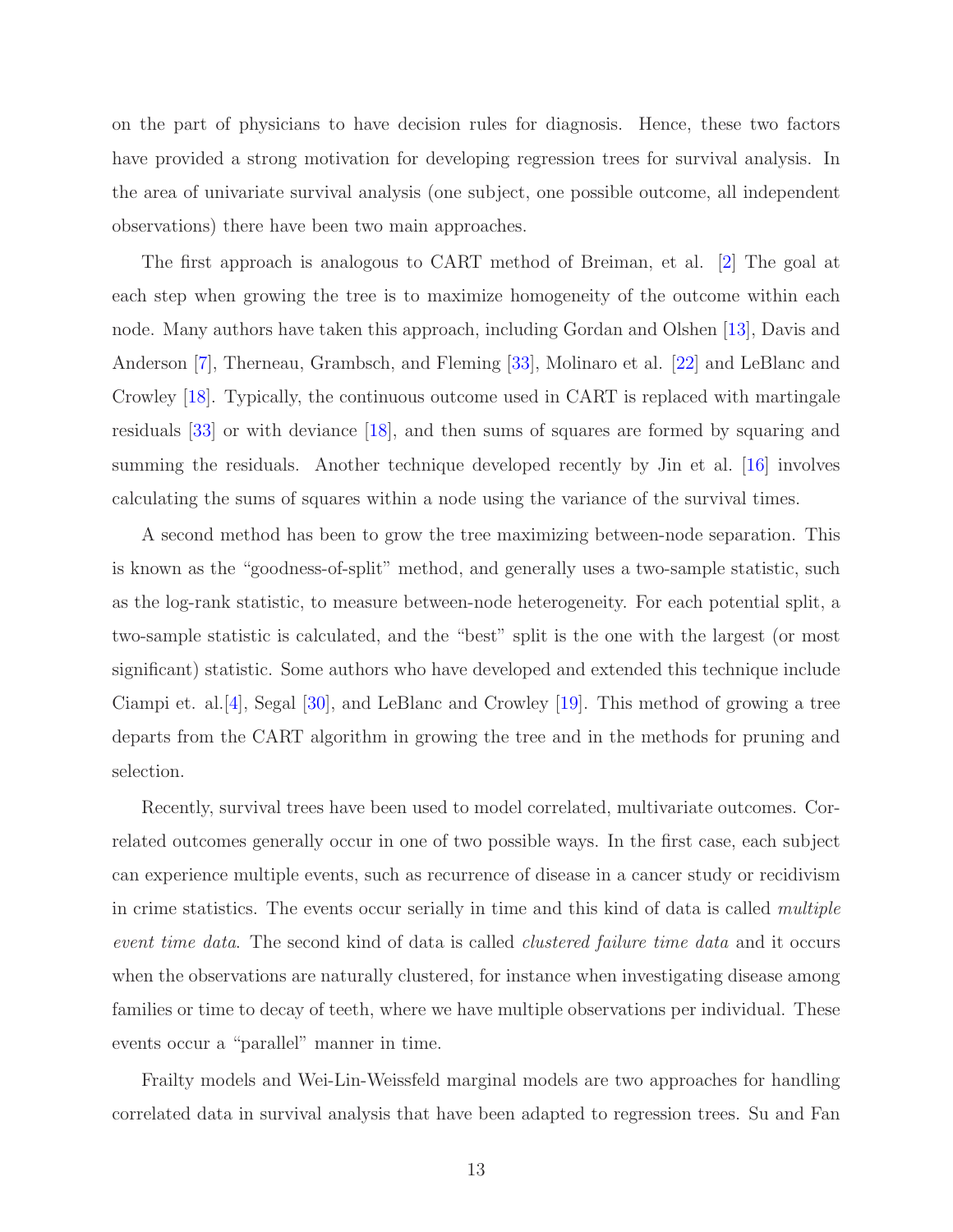[\[32\]](#page-180-3) used gamma distributed frailty models to come up with a likelihood ratio test splitting rule, while Gao, Manatunga and Chen [\[11\]](#page-179-12) used a Wald test splitting rule and gamma distributed frailty. Both sets of authors have also built trees with the Wei-Lin-Weissfeld marginal method. Su and Fan [\[31\]](#page-180-4) and Fan et al. [\[8\]](#page-178-7) used a robust log rank statistic derived from the marginal approach for the splitting rule, and Gao, Manatunga and Chen [\[12\]](#page-179-13) used the Wei-Lin-Weissfeld method to develop a survival regression tree with the property of having proportional hazards over the whole tree, rather than just between daughter nodes. All of these trees employ a maximizing-between-node-difference approach. A general "road map" for how one might construct a multivariate regression tree for survival analysis using the CART approach has been proposed by Molinaro et al. [\[22\]](#page-179-8). This approach involves substituting the uncensored survival times into an appropriate loss function (eg. within sums of squares). Censoring is adjusted for by incorporating IPCW or inverse probability of censoring weights in the loss function.

None of these approaches considers the usual competing risks situation, where each subject experiences only one event that could be one of several mutually exclusive types. In Section [3.4](#page-21-0) we review common techniques for analyzing competing risks data.

#### 3.4 COMPETING RISKS

<span id="page-21-0"></span>Competing risk data occurs when we have time-to-event data with more than one kind of outcome. When we have competing risk data, the occurrence of the competing risk event precludes any other kind of event from happening. An alternative definition that is sometimes used does not require the outcomes to be mutually exclusive (we can observe more than one kind of event per individual). In this proposal, we will assume the former definition (time-toevent data with mutually exclusive types of outcomes) of Klein and Moeschberger [\[17\]](#page-179-1) and Kalbfleisch and Prentice [\[26\]](#page-180-5). Typically, there is an "event of interest" (for instance, time to transplant) that is the primary focus of the research, and competing risk events (for instance, time to withdrawal from the study due to side-effects), that prevent us from observing the true time to the event of interest for every subject. We may also have a "true censoring"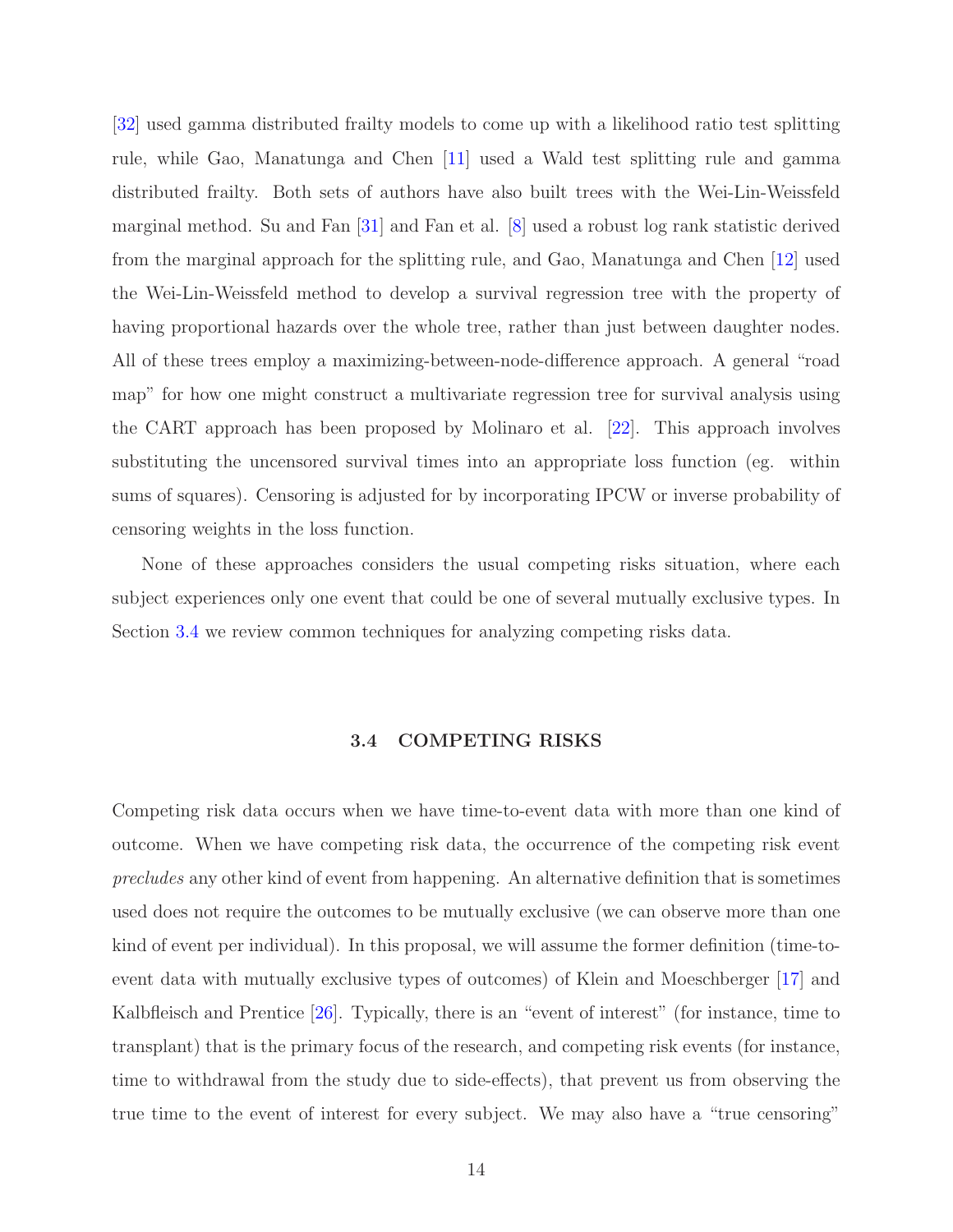outcome: observations that are censored due to drop-out or to non-study related reasons. However, it is not necessary to "privilege" one kind of event over another; we may have a number of events of equal interest. In either case, if we want to estimate the probability of an event, we will have to account for or adjust for the presence of the other events. There is some debate in the literature over the best estimator to use when dealing with competing risks data. The most common candidates are the cause-specific hazard function, and the cumulative incidence function.

#### <span id="page-22-0"></span>3.4.1 Summary Curves for Competing Risks

The following discussion uses the notation of Klein and Moeschberger [\[17\]](#page-179-1). Let  $X_j$ ,  $j =$  $1, \ldots, J$  be the potential, unobservable time to occurrence of the *j*th competing risk. What we observe is the time to the first failure from any event  $T = \min_j (X_1, ..., X_J)$  and  $\delta$ , an indicator which records which of the J competing risks caused the subject to fail ( $\delta = j$  if  $T = X_j$ ). We can think of each type of event as having a *cause-specific hazard rate for risk*  $j$  defined as,

$$
\lambda_j(t) = \lim_{\Delta t \to 0} \frac{P[t \le T < t + \Delta t, \delta = j | T \ge t]}{\Delta t}
$$

where  $T$  is the time to the event j. The cause specific hazard is the rate at which subjects who have not yet experienced any of the competing risks are experiencing event  $j$ . The overall hazard rate for the time to failure,  $T$ , is the sum of the  $J$  cause-specific hazard rates,

$$
\lambda_T(t) = \sum_{j=1}^J \lambda_j(t)
$$

There are two important disadvantages to the cause-specific hazard rate. The first is problem is interpretability: it is a difficult quantity to translate into something meaningful for physicians. This is why some kind of probability is usually used (such as the survival function or cumulative incidence function) to summarize the chance of a particular competing risk occurring. The second problem relates to covariates. Covariates can have a very different effect on the cause-specific hazard function compared to, say, the cumulative incidence function. This can be a problem because it is more natural to think of a covariates effect on the risk or probability of an event, rather than the conditional rate of change of the probability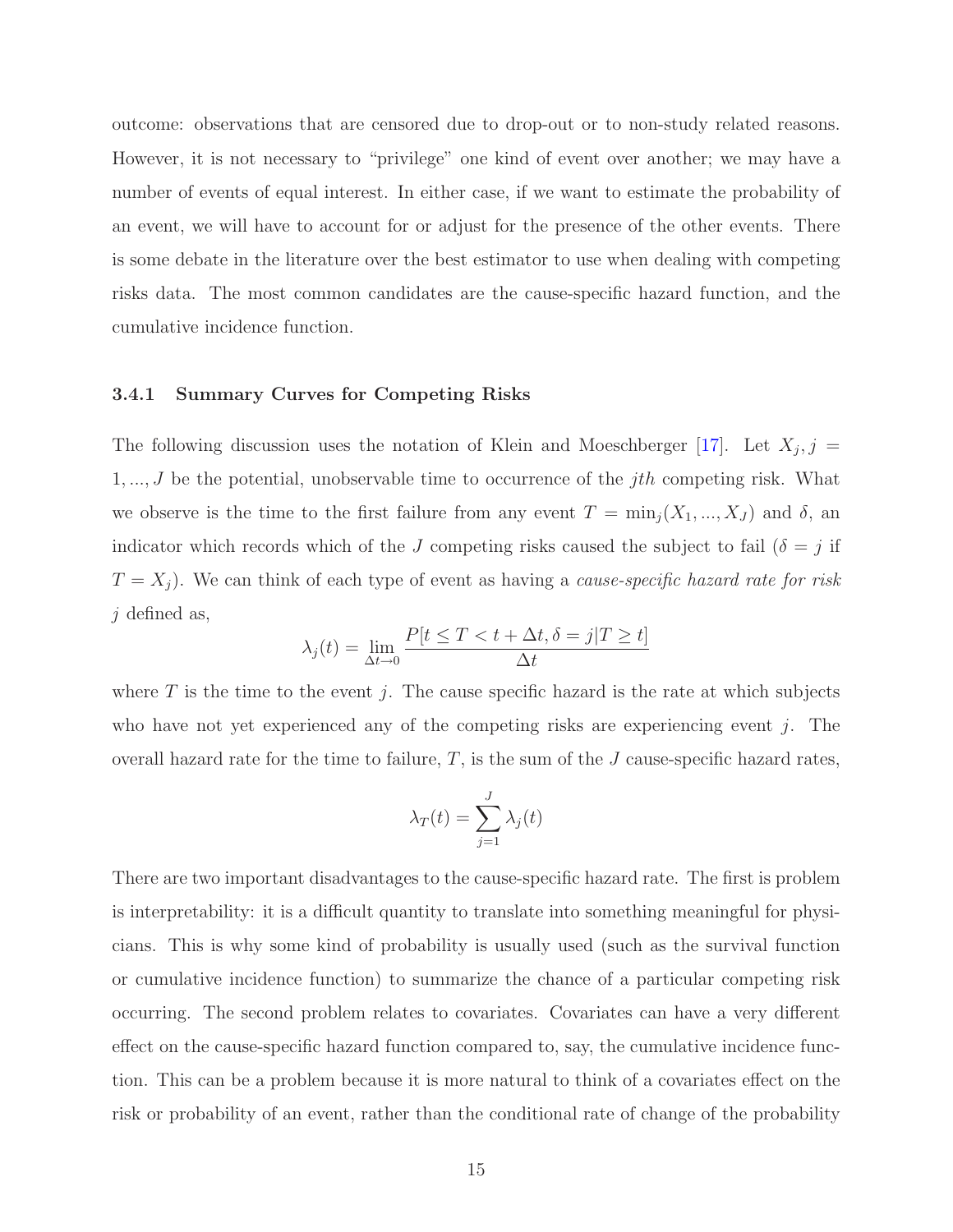(hazard) and therefore it is easy to confuse the impact of a covariate on the hazard rate with the impact of the covariate on the probability.

At first glance, a survival function seems like a good candidate to model competing risks because it is a function that is used in other areas of survival analysis and the Kaplan-Meier curve is a familiar and relatively simple estimator. Let  $S(t_1, ..., t_J) = P[X_1 > t_1, ..., X_J > t_J]$ be the joint survival function of the J competing risks. Then the net survival function for risk j,  $S_j(t)$ , is the marginal survival function found from the joint survival function by taking  $t_i = 0$  for all  $i \neq j$ , or

$$
S_j(t) = S(0, ..., t_j, ..., 0) = P[X_1 > 0, ..., X_j > t_j, ..., X_J > 0]
$$

The interpretation of the net survival function is the probability of failure from event j in a world where other competing risks are not present. Generally this is not a useful quantity to estimate because it does not reflect the real world situation.

The *cumulative incidence function for risk j* (also known as "crude probability" and "cause-specific sub-distribution function") is defined to be

$$
F_j(t) = P[T \le t, \delta = j] = \int_0^t h_j(u) \exp\{-H_T(u)\} du
$$

where  $H_T(t) = \sum_{j=1}^J \int_0^t h_j(u) du$  is the cumulative hazard rate of T. The cumulative incidence function is interpreted as the probability of failure by time  $T$  from event  $j$  in a world where all the competing risks are acting on the individual. This is a useful interpretation that is more easily applicable to the real world than that of the net survival function, and this accounts for much of the popularity of the cumulative incidence function in modeling competing risks.

 $F_j(t)$  depends on the hazard rates of the other competing risk events. This leads to another advantage of the cumulative incidence function. Since the cause-specific hazard rates can be directly estimated from the observed data,  $F_j(t)$  is also directly estimable without making assumptions about the joint distribution of the potential failure times. It should be noted that  $F_j(t)$  is non-decreasing and  $F_j(0) = 0$ , but it is not a true distribution function since  $\lim_{t\to\infty} F_j(t) = P[\delta = j] < 1$ , hence the reason for  $F_j(t)$  also being called "sub-distribution" function.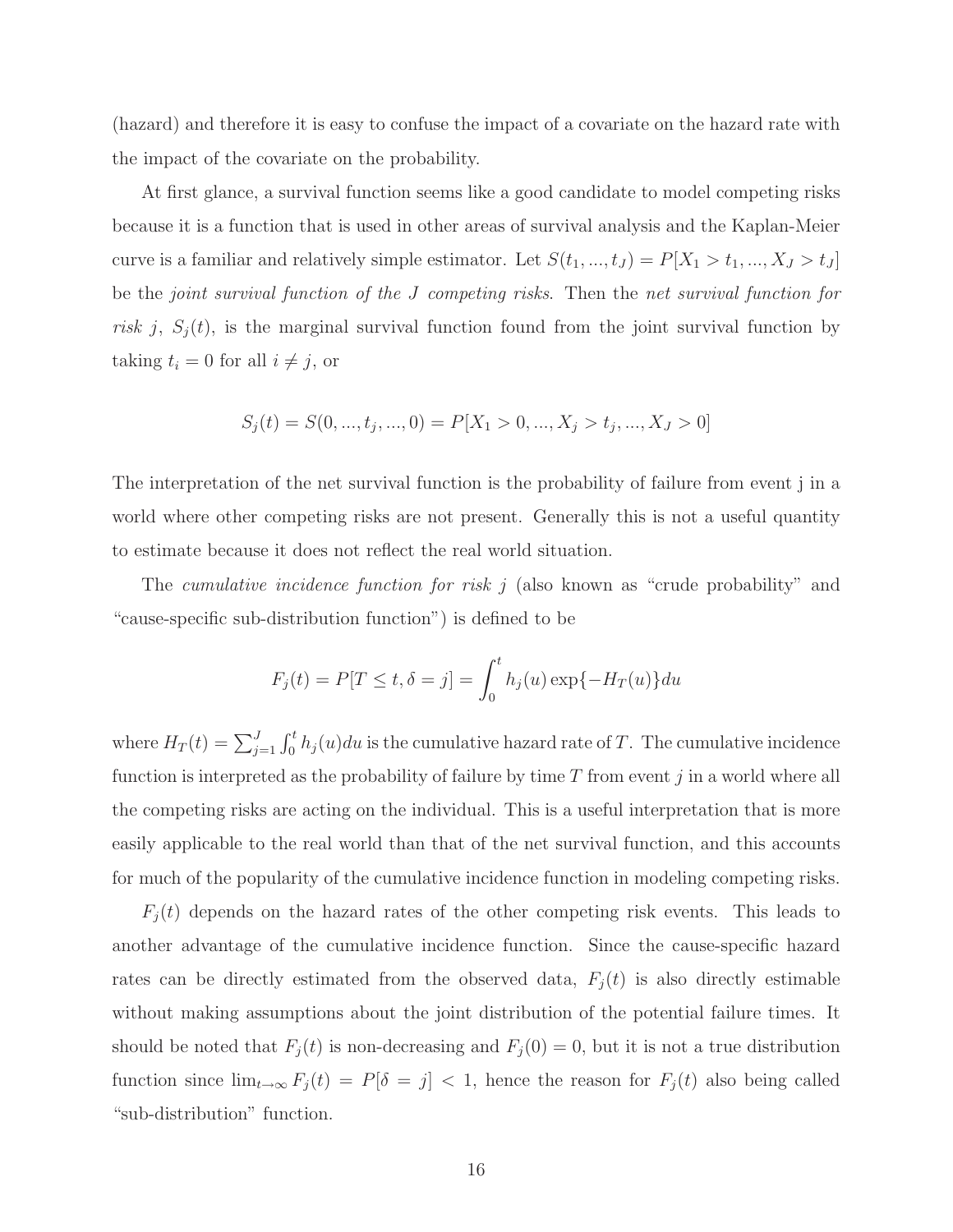There are two other main candidates to model competing risks data: the *partial crude* sub-distribution function and the conditional probability function. The partial crude subdistribution function  $F_j^J(t)$  is very similar to the cumulative incidence function, except that a subset of the competing risks are removed from consideration. The interpretation of this function is the probability of death from risk  $j$  in a world where only some of the competing risks are acting on the individual.

Formally, let  $J$  be the set of risks that an individual can fail from, and  $J<sup>c</sup>$  be the set of risks that are removed. Let  $T<sup>J</sup> = min(X<sub>j</sub>, j \in J)$ . The partial crude sub-distribution function is defined as,

$$
F_j^J(t) = P[T^J \le t, \delta = j], j \in \mathbf{J}
$$

The other estimator that is sometimes used is the *conditional probability function*,  $CP<sub>j</sub>(t)$ which is described by Pepe and Mori  $[25]$  as the probability of experiencing event j by time t given the subject has not experienced any other event by time  $t$ . For simplicity, suppose that there is one event of interest  $X_1$  and one competing risk event  $X_2$  (however, all the results and definitions can be generalized to J possible risks). Then  $CP<sub>1</sub>(t)$  is defined as,

$$
P[X_1 \le t, X_1 < X_2 | \{X_2 < t, X_1 > X_2\}^c] = \frac{F_1(t)}{F_1^c(t)}
$$

<span id="page-24-0"></span>where  $F_1^c(t)$  denotes the complement of  $F_1(t)$ .

#### 3.4.2 Regression Analysis for Competing Risks

There are two popular methods for regression analysis when competing risks are present: regression on cause-specific hazards using the competing risks analogue to the Cox proportional hazards model, and the regression model for the cumulative incidence function proposed by Fine and Gray [\[10\]](#page-179-4).

In proportional hazards regression on the event-specific hazards we model the causespecific hazard for cause  $j$  for a subject with covariate vector  $Z$  as

$$
\lambda_j(t|Z) = \lambda_{j0} \exp(\beta_j^T Z)
$$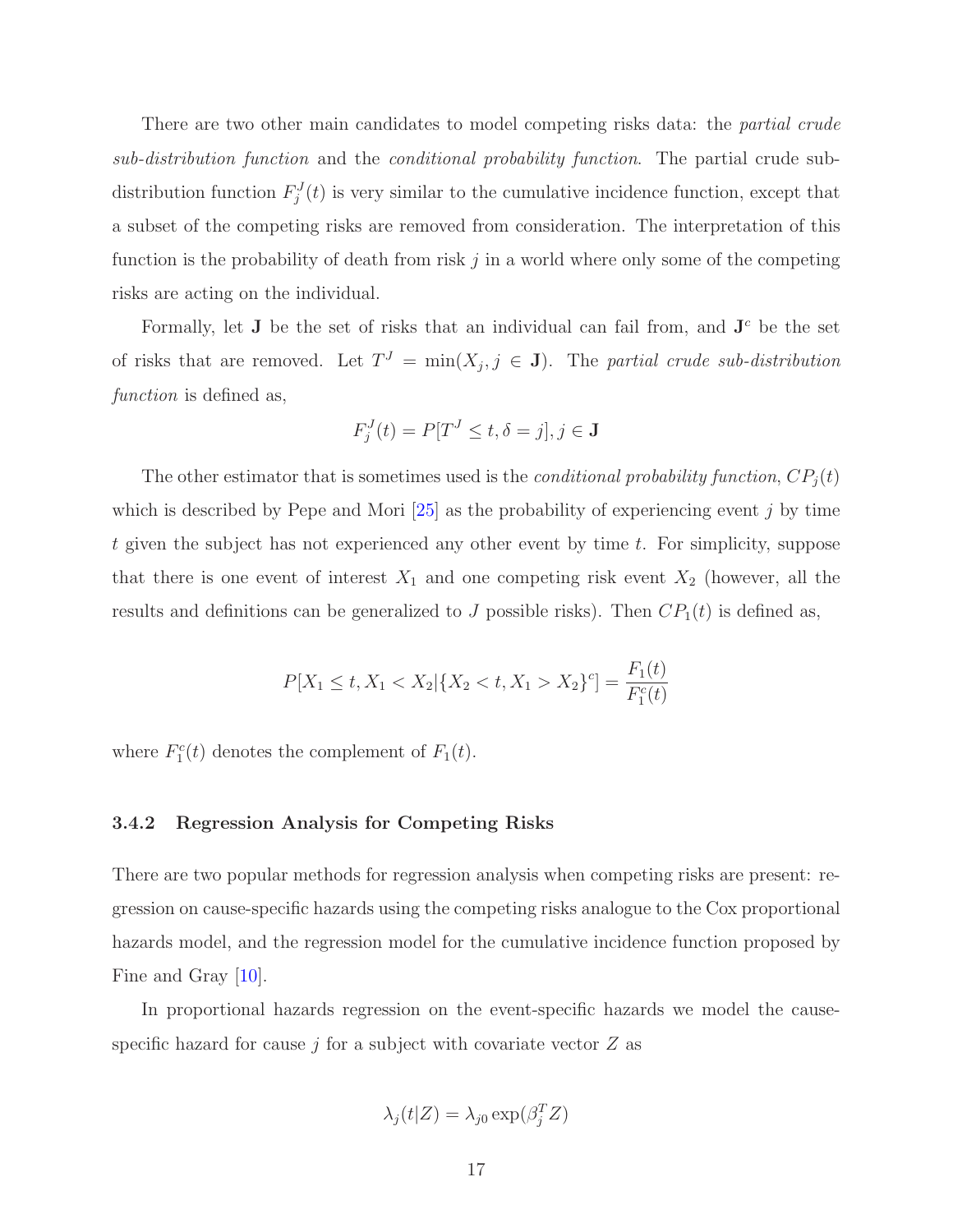where  $\lambda_{j0}$  is the baseline cause-specific hazard rate for cause j and  $\beta_j$  is the covariate effects on cause j. This is a straight-forward application of stratified Cox-regression, however the covariate effects require careful interpretation. Under the usual Cox regression situation (in the absence of competing risks) two survival functions  $S_1$  and  $S_2$  based on covariate values  $Z_1$  and  $Z_2$  are related with the following formula,

$$
S_2 = S_1^{\exp(\beta^T (Z_2 - Z_1))}.
$$

But this relationship does not hold for cumulative incidence functions when competing risks are present. The reason for this is because cumulative incidence functions depend on the cause-specific hazards for all the causes. Hence the effect of a covariate on the cumulative incidence function for cause  $j$  depends not only on how the covariate effects the cause-specific hazard for  $j$ , but also how the covariate effects the cause-specific hazard for the other causes, as well as the effect of the covariate on the baseline hazards for all the causes. As a result, the effect of a covariate on the cumulative incidence function can be quite different to the effect of the covariate on the cause-specific hazard function, which can lead to confusion.

Fine and Gray [\[10\]](#page-179-4) have developed a method for regression on the cumulative incidence function directly. To do this they proposed an alternative to the cause-specific hazard called the sub-distribution hazard which is defined as follows,

$$
\gamma_j(t) = \lim_{\Delta t \to 0} \frac{P[t \le T < t + \Delta t, \delta = j | T \ge t \cup (T \le t \cap \delta \ne j)]}{\Delta t}
$$
\n
$$
= -\frac{d \log(1 - F_j(t))}{dt}
$$

where  $F_j(t)$  is the cumulative incidence function for cause j. The difference between the cause-specific hazard and the sub-distribution hazard lies in the risk set: for the causespecific hazard a subject is removed from the risk set after experiencing any event by time t; for the sub-distribution hazard for cause  $j$ , only subjects who have experienced event  $j$ by time t are removed, all other subjects remain in the risk set, including those who have experienced some other type of event by time  $t$ . To avoid bias in the estimates, subjects that experience events other than type  $j$ , are kept in the risk set, but the "degree" to which they belong in the risk set can be less than 1, and is given by a weighting function that decreases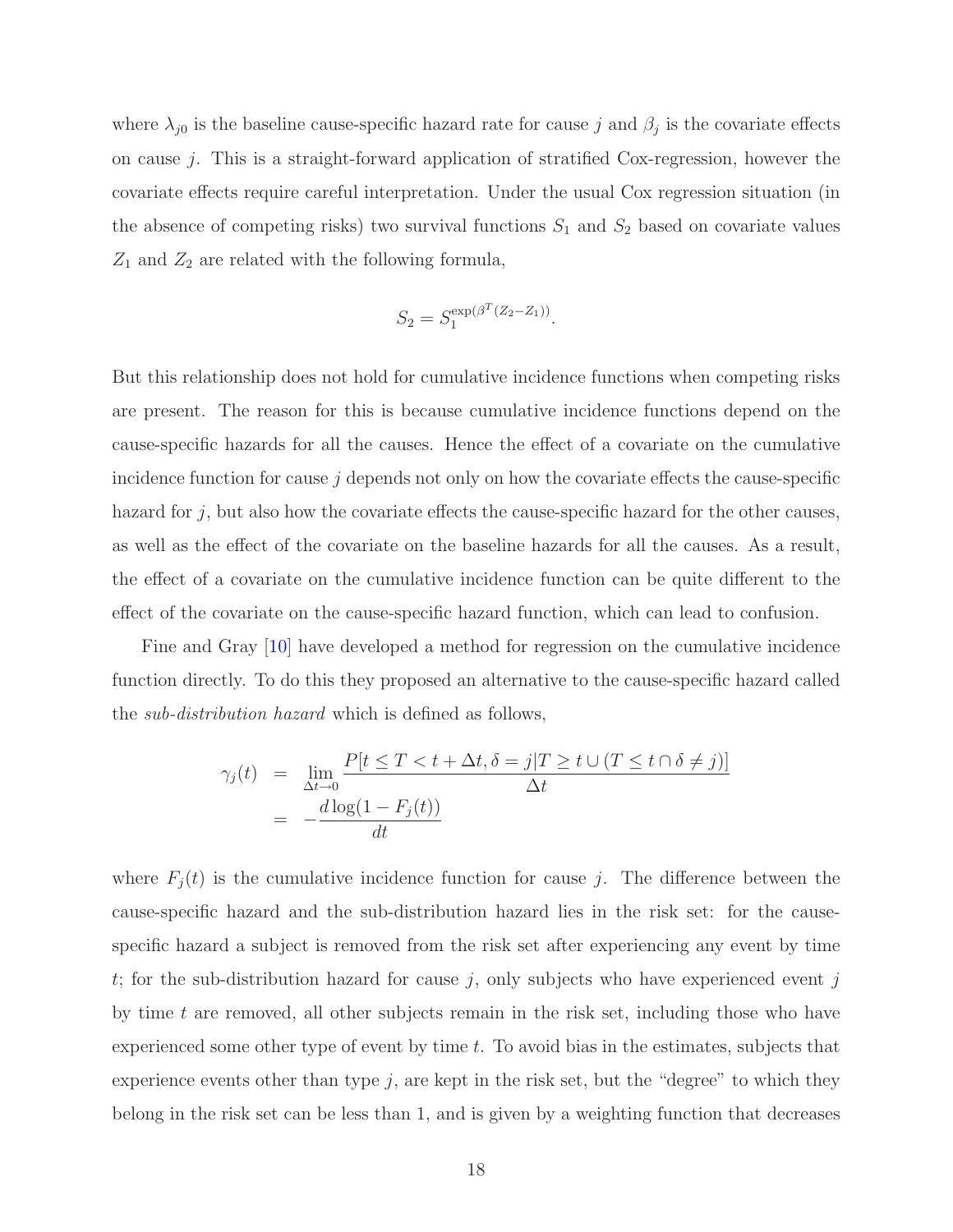with time. The weighting function is an inverse probability of censoring (IPCW) weighting function.

The main advantage to the Fine and Gray regression is that it uses cumulative incidence functions directly, and so there is less confusion in interpreting the covariate effects when translating from cause-specific hazards than in the Cox model. However the technique also has some disadvantages. The most notable drawback is the assumption that a subject that has failed from another cause is treated as still being at risk from cause  $j$ , when this may in fact be biologically impossible, for example when we are dealing with different causes of death. Additionally, this technique requires a proportional hazards assumption and, like other regression techniques, it does not give a clear method for classification of the subjects into outcome groups. Finally, this technique is suited to the situation where researchers are interested in one event type only, and wish only to adjust for the effect of the other events, but not to the situation where more than one event is of interest.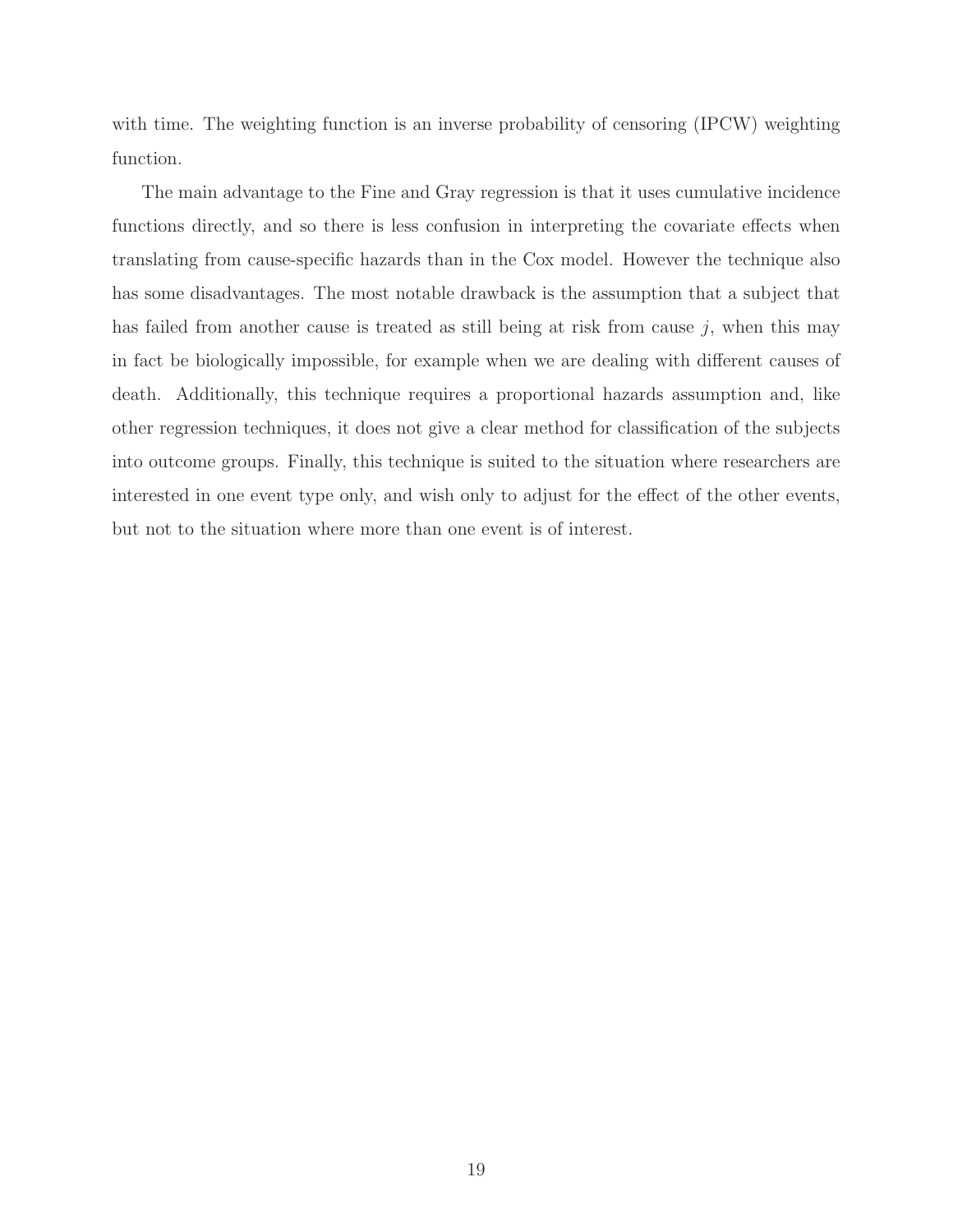#### <span id="page-27-0"></span>4.0 OUTLINE: CLASSIFICATION TREES FOR COMPETING RISKS

The aim of this thesis is to develop several new within-node and between-node trees for competing risks data, as outlined in Table [2.](#page-28-0)

The "single event" and "composite event" tree types refers to whether or not the device used to create each split discriminates based on one event only, or the differences among all the events jointly. When survival data involve competing risks, under the "single event" categories, we will build up the tree by focusing on the event of interest and treating other competing risks as nuisance events that have to be adjusted for. Under the "composite event" categories, we propose to build up the tree by accounting for all events simultaneously.

The "between-node" and "within-node" tree types refer to the method that is used to split the data into two parts at each node of the tree. Traditionally, between-node trees use some kind of two-sample test to measure discrimination between two groups and within-node trees are formed by calculating the reduction in "impurity" in going from the "parent node" to the two "child nodes" via an impurity function. Survival trees were developed using the two-sample tests common to survival analysis e.g. log-rank test (Segal, [\[30\]](#page-180-2)). These trees have the advantage that the measure for discrimination is familiar and has a clinical interpretation. CART and the first trees adapted for survival analysis (Gordon and Olshen [\[13\]](#page-179-7), Therneau, Grambsch, and Fleming [\[33\]](#page-180-1)) were originally developed using within-node measures of impurity. This approach has the advantage that it can utilize the machinery associated with CART.

In Chapter [5](#page-29-0) we propose two types of univariate trees for competing risks. One univariate tree is a between-node tree based on the difference between cumulative incidence functions. The other univariate tree uses event-specific martingale residuals as the basis of a within-node tree. Both of these tree types address the problem of identifying risk subgroups when there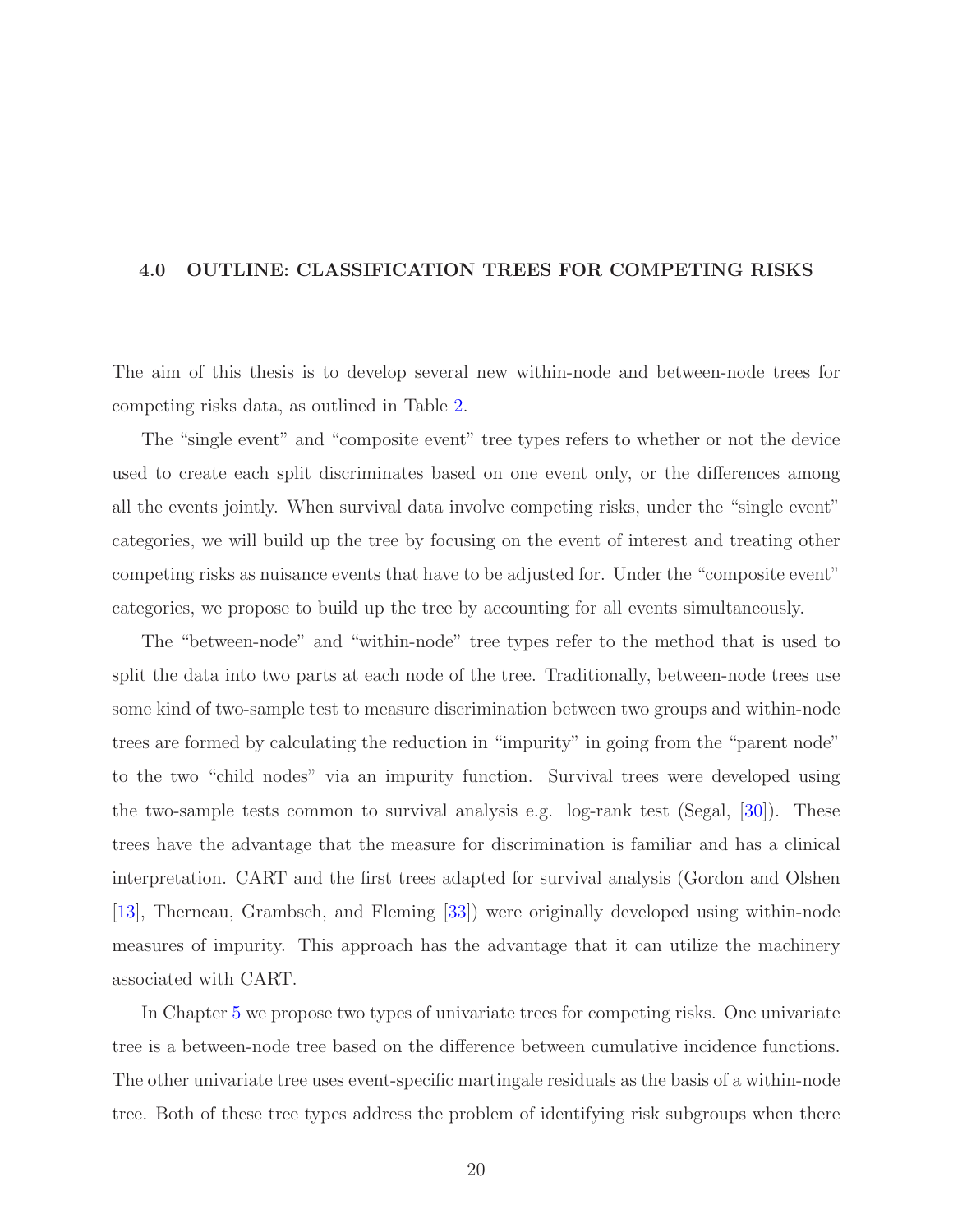| Tree-type    | Single Event                                                                        | Composite Event                                       |  |  |  |
|--------------|-------------------------------------------------------------------------------------|-------------------------------------------------------|--|--|--|
| Between-node | 1. Univariate Test CIF                                                              | 2. Multivariate Test CIF                              |  |  |  |
| Within-node  | 3 a. Event-specific residual<br>3 b. Variance of survival time<br>(future research) | 4. Within-node multivariate tree<br>(future research) |  |  |  |

<span id="page-28-0"></span>Table 2: Proposed survival trees for competing risks

is one competing risk event of primary interest. In Chapter [6](#page-59-0) we propose a classification tree for competing risks based on maximizing the between-node difference of the CIF with regard to more than one competing risk event. This tree is designed to address the problem of identifying subgroups when multiple competing risk events are of interest to the researcher. In Chapter [7](#page-98-0) we look at two further tree techniques for competing risks – a within-node multivariate tree and a variance-based univariate within-node tree – that are left to future research.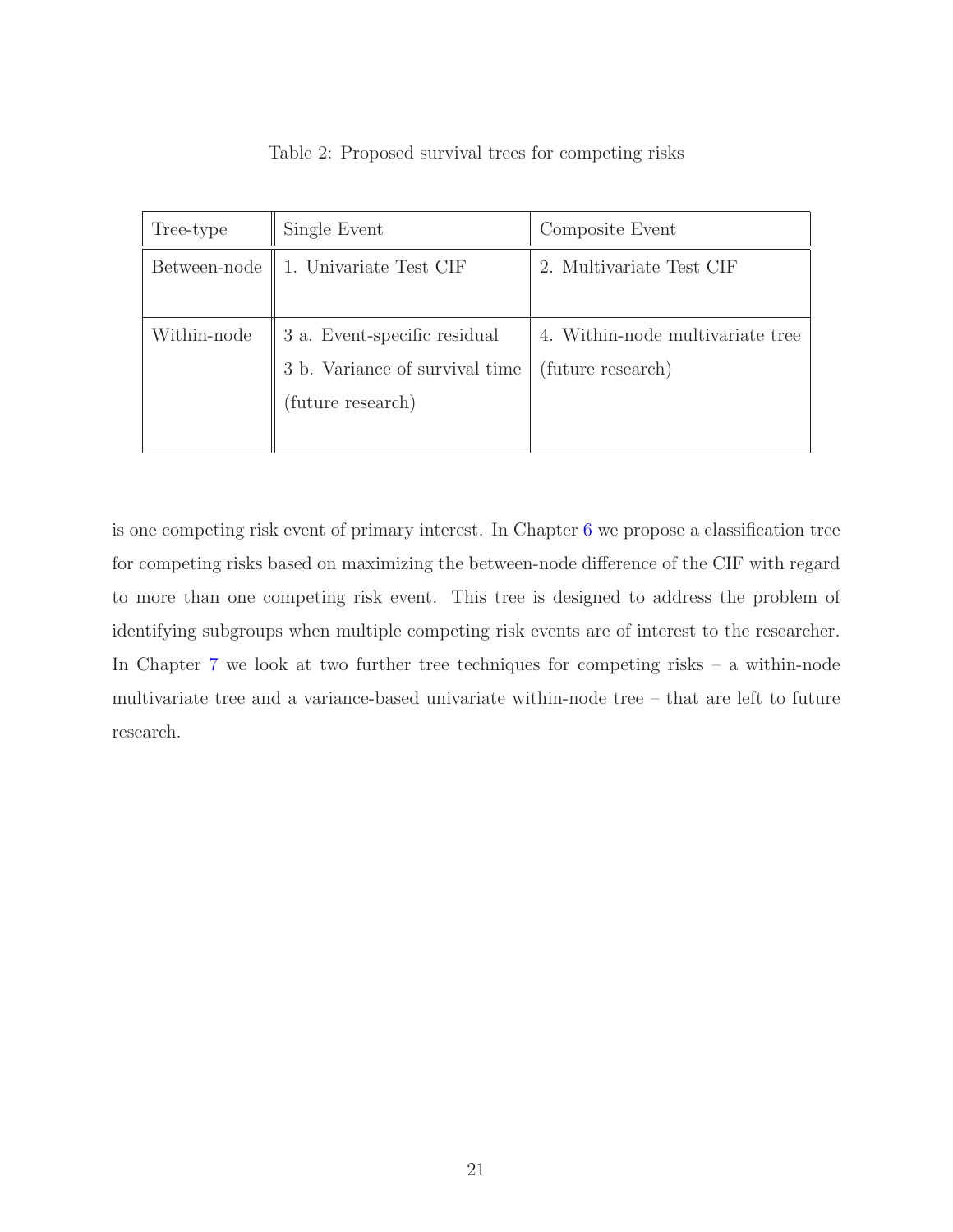#### <span id="page-29-1"></span><span id="page-29-0"></span>5.0 UNIVARIATE CLASSIFICATION TREES FOR COMPETING RISKS

#### 5.1 INTRODUCTION

The classification and regression tree (CART), first introduced by Breiman et al. [\[2\]](#page-178-1), is a popular statistical method for classifying subjects into progressively smaller subgroups based on recursive binary partitioning of the covariate space. While traditional regression methods are useful for estimating and testing covariate effects and for predicting outcomes, tree-based classification methods can also be used for identifying important covariates and prediction, and trees are particularly good at providing information about the conditional relationships among the covariates. In addition, tree-based methods have several advantages over regression methods: they require fewer assumptions (tree methods are often non-parametric in nature), can handle more types of data, and provide a straightforward rule for classifying observations. In the field of medicine, the series of yes/no questions generated by the tree-based method lends itself better to decision rules for diagnosis and treatment.

There have been two main approaches to developing tree-based methods. The first approach involves growing a tree to maximize the within-node homogeneity of the outcome. The goal is to identify groups of observations with similar outcomes, and one advantage of this method is that we are able to assign a measure of "dissimilarity" or "impurity" to each of the subgroups of individuals identified by the method. This is the approach used in CART, and the well established existing machinery (for tree selection, prediction) developed for CART can be used. In addition, a measure of impurity is associated with each subgroup defined by a within-node tree. The second approach involves growing a tree to maximize the between-node heterogeneity. Splits are chosen that produce the maximum difference between the subgroups. Although the second approach requires different methodology, the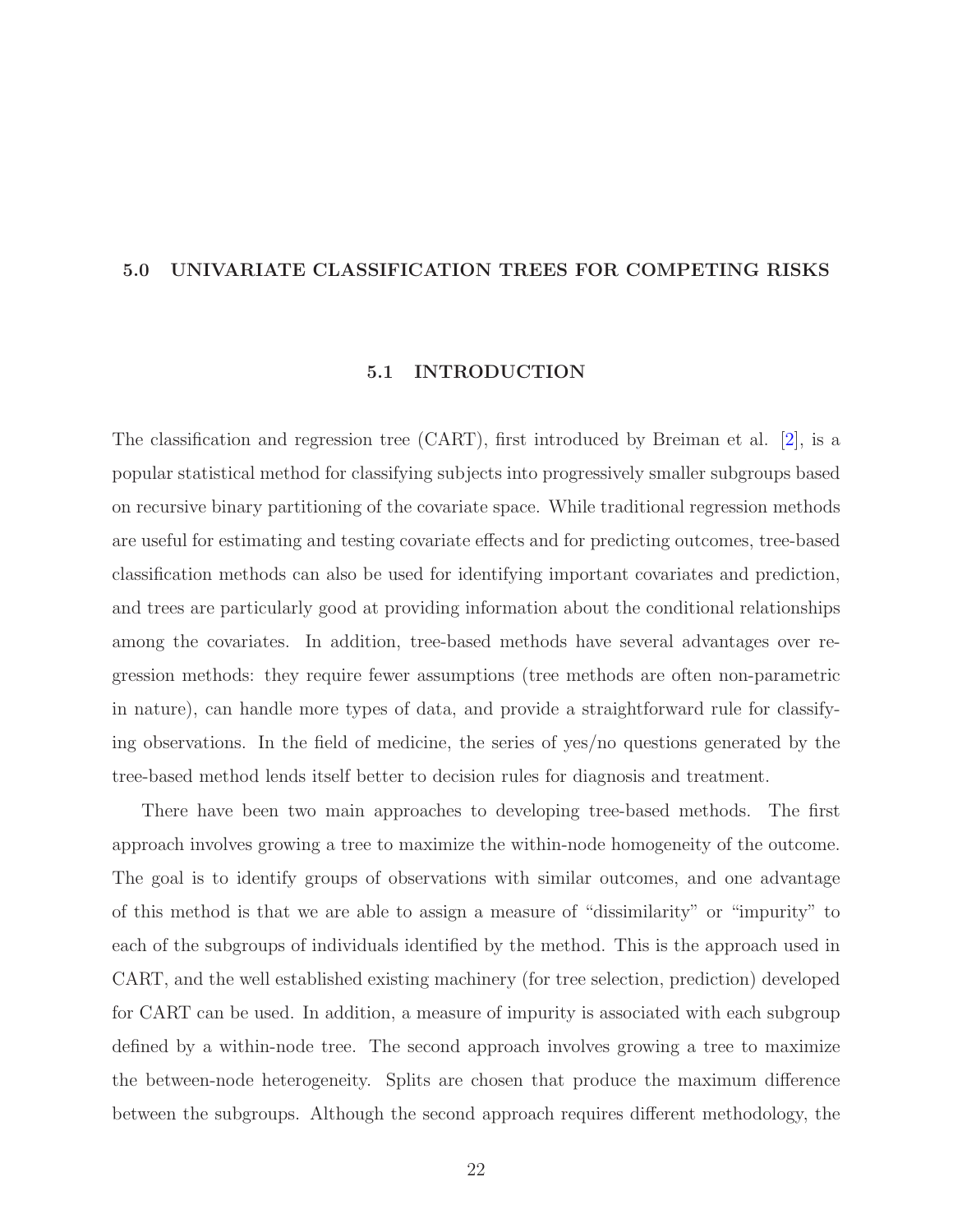advantage is that it uses a measure of between-group discrimination that is usually much easier to interpret. An example of a between-node measure of difference is the log-rank test statistic.

Trees for survival data use both between- and within-node approaches. For univariate survival data, within-node methods are exemplified by Gordan and Olshen [\[13\]](#page-179-7), Davis and Anderson [\[7\]](#page-178-5), Therneau, Grambsch, and Fleming [\[33\]](#page-180-1), LeBlanc and Crowley [\[18\]](#page-179-9), and Molinaro, Dudoit, and van der Laan [\[22\]](#page-179-8). Univariate tree methods based on between-node heterogeneity were developed and extended by many authors including Ciampi et al. [\[3\]](#page-178-8), Segal [\[30\]](#page-180-2), and LeBlanc and Crowley [\[19\]](#page-179-11). There are far fewer methods for multivariate survival data. Almost all the multivariate methods have been based on between-node heterogeneity, with the exception of Molinaro et al. [\[22\]](#page-179-8) who proposed a general within-node homogeneity approach for both univariate and multivariate data. The multivariate methods proposed by Su and Fan [\[31,](#page-180-4) [32\]](#page-180-3) and Gao, Manatunga, and Chen [\[11,](#page-179-12) [12\]](#page-179-13) concentrated on between-node heterogeneity and used the results of regression models. Specifically, for recurrent event data and clustered event data, Su and Fan [\[32\]](#page-180-3) used likelihood-ratio tests while Gao et al. [\[11\]](#page-179-12) used Wald tests from a gamma frailty model to maximize the between-node heterogeneity. Su and Fan [\[31\]](#page-180-4) and Fan et al. [\[8\]](#page-178-7) used a robust log-rank statistic while Gao et al. [\[12\]](#page-179-13) used a robust Wald test from the marginal failure-time model of Wei, Lin, and Weissfeld [\[35\]](#page-180-7).

The techniques developed for univariate and multivariate survival trees cannot be applied to data with competing risks because they do not take into account that the occurrence of competing events preclude the occurrence of other events. For example, in the case of a patient who has end-stage liver disease and is on the waiting list to receive a donated liver for transplantation, a patient can be removed from the waiting list because of death or several reasons other than death, including a change in health status that makes the patient no longer eligible for a transplant. These reasons can be treated as competing risks because their occurrence could fundamentally alter the probability that death, the main outcome of interest, will occur.

In Chapter [5](#page-29-0) we propose two novel classification trees for data with competing risks. The first is a tree that uses Gray's [\[14\]](#page-179-3) two-sample test of cumulative incidence function to measure between-node heterogeneity. The second is a tree that uses event-specific martingale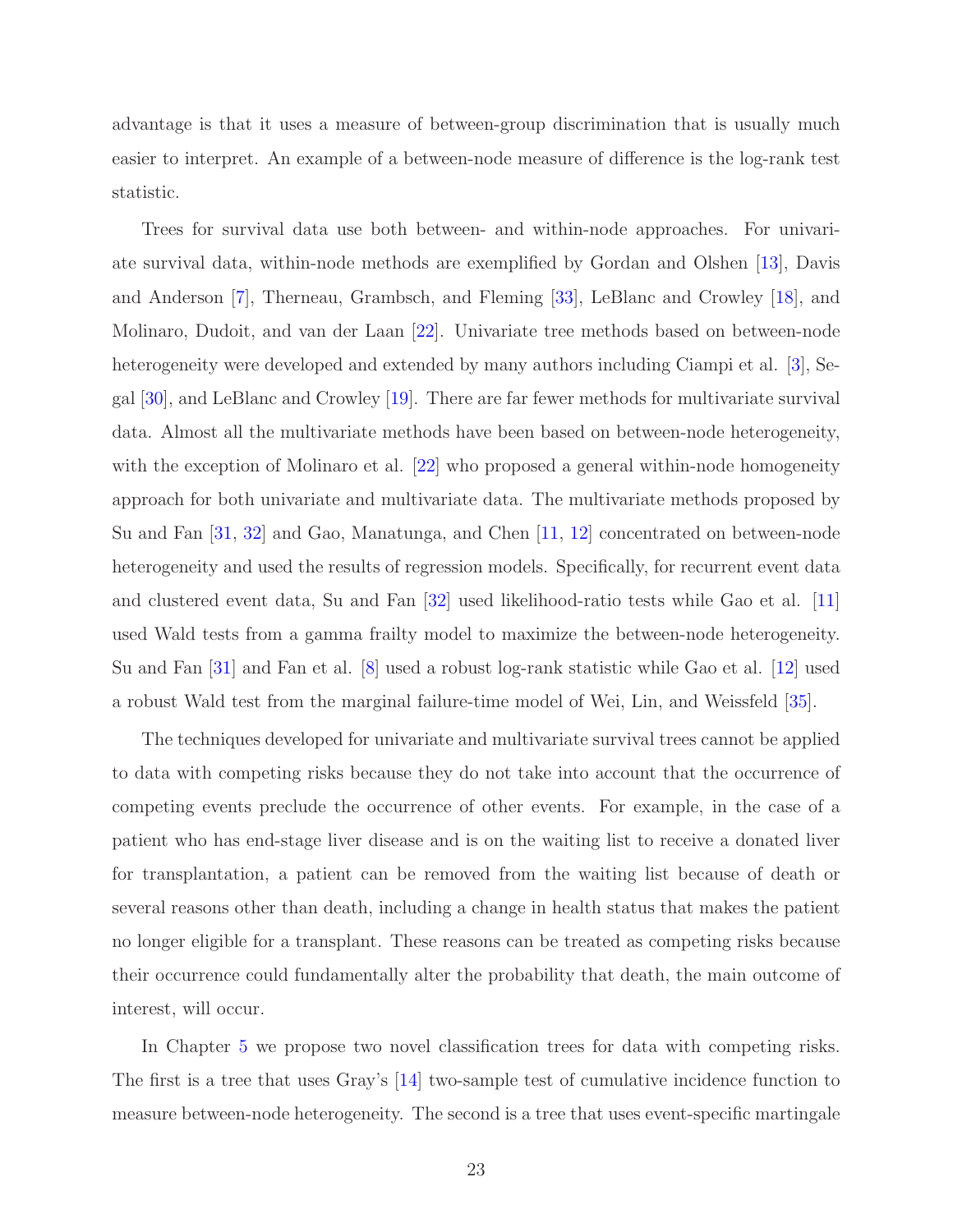residuals to measure within-node homogeneity, and we propose two impurity functions based on these residuals. In Sections [5.2](#page-31-0) and [5.3](#page-37-0) we outline the methods for splitting, growing, pruning, and selecting the final tree. In Section [5.4,](#page-40-0) we describe the simulations that we performed to compare our new trees with each other and with a univariate between-node tree based on the log-rank test (LeBlanc and Crowley, [\[19\]](#page-179-11)). In Section [5.5,](#page-48-0) we illustrate our new techniques by analyzing data from patients who had end-stage liver disease and were on the waiting list for receipt of a liver transplant. In Section [5.6,](#page-52-0) we discuss implementation and future directions of our methods.

#### <span id="page-31-0"></span>5.2 TREE TO MAXIMIZE BETWEEN-NODE HETEROGENEITY

Two stages are involved in constructing a tree: growing and pruning. In this section, we describe the methods used in both stages of building a tree that maximizes between-node heterogeneity for data with competing risks.

#### <span id="page-31-1"></span>5.2.1 The Growing Stage

We began by selecting a splitting function based on an event-specific cumulative incidence function (CIF). A CIF, also known as a subdistribution function, is a marginal probability of failure for an event of interest and is used to summarize data with competing risks. After splitting the covariate, we used a method proposed by Gray [\[14\]](#page-179-3) to compare the two CIFs. This method extended the rank-based tests for data with a single event (e.g. the log-rank test, the generalized Wilcoxon test, and the Fleming-Harrington test) to apply to data with competing risks. We repeated the process of splitting and comparing CIFs until we found the two groups with the maximum between-node heterogeneity.

For any split, we let  $k = 1, 2$  denote the indicator of the two groups. Recall that in the competing risk setting, "failures" or "events" are categorized into several mutually exclusive types. Suppose there are J different event types  $(j = 1, ..., J)$ . Without loss of generality, we assume that the event of interest is event 1 from this point forward and events  $j = 2, ..., J$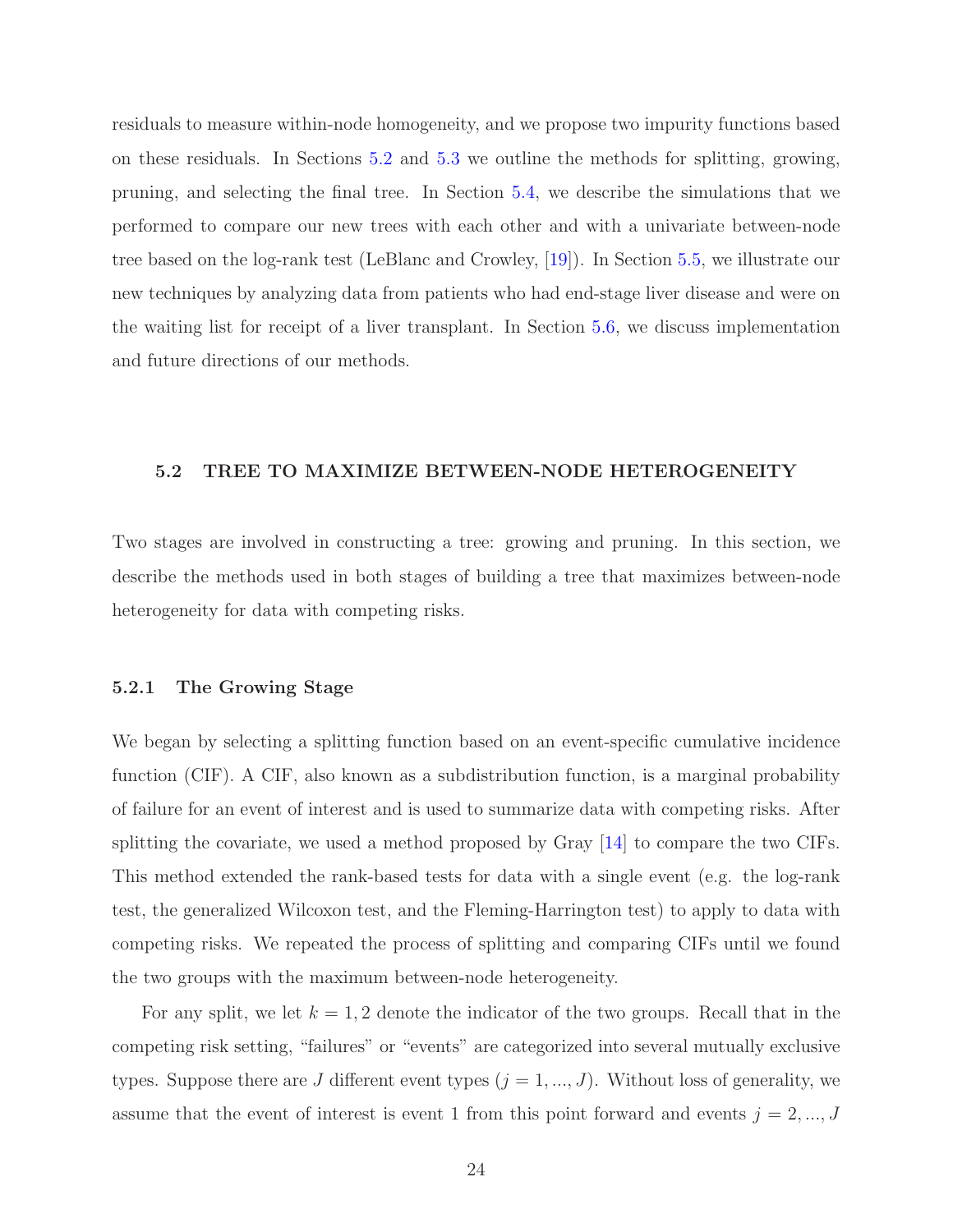are referred to as the competing risk events. Let  $T_{ik}^0$ ,  $C_{ik}$  and  $\delta_{ik}^0 \in \{1, \ldots, J\}$  be the true failure time, true censoring time and indicator of the true event type, respectively, for the *i*th individual  $(i = 1, \ldots, n_k)$  in group  $k = 1, 2$ . For each individual i in a set of data, we observe  $(T_{ik}, \delta_{ik})$ , where  $T_{ik} = \min(T_{ik}^0, C_{ik})$  and  $\delta_{ik} = \delta_{ik}^0 I(T_{ik} \leq C_{ik})$ . We assume that observations from different individuals within a group are independent and identically distributed, but we assume that the underlying competing risk processes for each individual are not independent. We also assume that the censoring time  $C_{ik}$  is independent of the failure time  $T_{ik}^0$  for any event j.

For event type j and group k, the CIF is defined as  $F_{jk}(t) = P(T_{ik}^0 \le t, \delta_{ik}^0 = j)$ . For each possible split of a covariate for a node, we need to test whether the CIFs are equal, or, equivalently, we need to test  $H_0: F_{11} = F_{12} = F_1^0$ , where  $F_1^0$  is an unspecified CIF and where the event of interest is of type 1. We assume that  $F_{jk}(t)$  is continuous with subdensity  $f_{jk}(t)$ with respect to the Lebesgue measure. We also define  $S_k(t) = P(T_{ik}^0 > t) = 1 - \sum_j F_{jk}(t)$  as the survival function for individuals in group  $k$ . Without loss of generality, we can combine all competing events into one, thereby making  $J = 2$ . The Gray rank-based statistic can therefore be simplified as

<span id="page-32-0"></span>
$$
z = \int_0^{\tau} K(t) \left[ \left\{ 1 - \hat{F}_{11}(t-) \right\}^{-1} d\hat{F}_{11}(t) - \left\{ 1 - \hat{F}_{12}(t-) \right\}^{-1} d\hat{F}_{12}(t) \right],
$$
 (5.1)

where

$$
\widehat{F}_{jk}(t) = \int_0^t \widehat{S}_k(u-) Y_k^{-1}(u) dN_{jk}(u),
$$
  
\n
$$
N_{jk}(t) = \sum_{i=1}^{n_k} I(T_{ik} \le t, \delta_{ik} = j),
$$
  
\n
$$
Y_k(t) = \sum_{i=1}^{n_k} I(T_{ik} \ge t),
$$

and where  $\widehat{S}_k(t-)$  is the left-hand limit of the Kaplan-Meier survival estimator and  $K(t)$  is a weight function with certain restrictions discussed below.

Suppose the improper random variable for event 1 failure times is defined as  $X_{ik} = T_{ik}^0$ when  $\delta_{ik}^0 = 1$  and  $X_{ik} = \infty$  when  $\delta_{ik}^0 \neq 1$ . Then the quantity

$$
R_k(t) = \frac{I(\tau_k \ge t)Y_k(t)\dot{G}_{1k}(t-)}{\hat{S}_k(t-)}
$$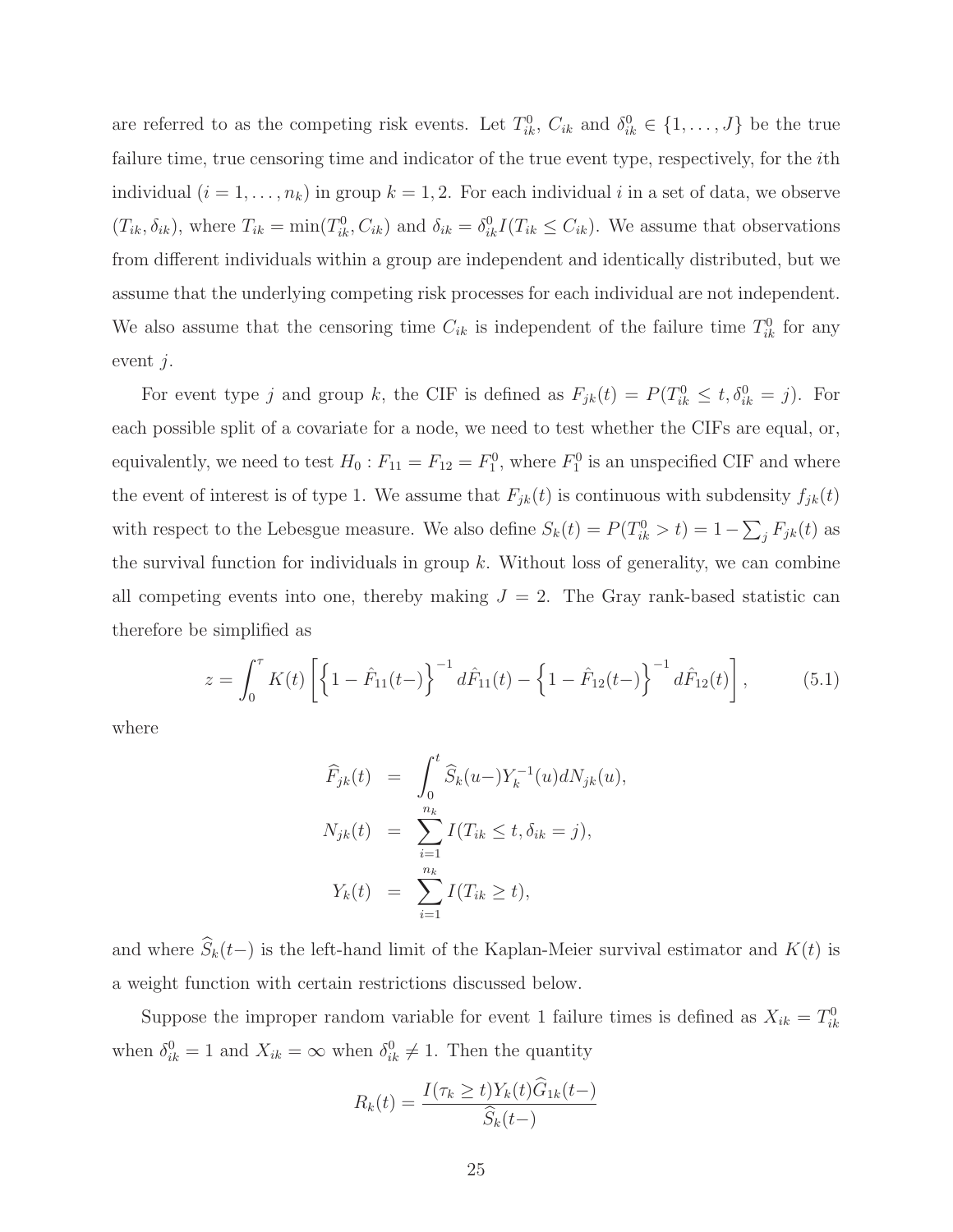is an estimator of the expected number of  $X_{ik}$ 's that are still at risk at time t in group k when they are censored by  $C_{ik}$ (Gray, [\[14\]](#page-179-3)). Therefore, the quantity  $L(t)R_1(t)R_2(t)/\{R_1(t)+R_2(t)\}$ can be interpreted as an average of the number at risk multiplied by  $L(t)$ . We define the weight function in equation [5.1](#page-32-0) to be this quantity and specify different forms of  $L(t)$  to give different emphasis on the time differences (e.g., early difference and late difference). Gray specified  $L(t)$  with the form

$$
L(t) = \left\{\widehat{G}_1^0\right\}^\rho,\tag{5.2}
$$

where  $-1 \leq \rho \leq 1$ , and

$$
\widehat{G}_1^0 = 1 - \widehat{F}_1^0(t) = 1 - n^{-1} \int_0^t \widehat{h}_1^{-1}(u) dN_{1}(u),
$$

where  $n = n_1 + n_2$ , where  $\hat{h}_k(t) = n^{-1}I(t \leq \tau_k)Y_k(t)/\hat{S}_k(t-)$ , and where  $\hat{h}_k = \hat{h}_1 + \hat{h}_2$ .

The quantities  $\tau_k$  are fixed times satisfying certain technical conditions (see Theorem 1 in Gray [\[14\]](#page-179-3)), and can be interpreted as the largest possible event times for each group. Parameter  $\rho$  controls the assignment of weights with respect to time. If  $\rho$  is close to 1, more weight is given to the early time differences between the two CIFs. If  $\rho$  is close to  $-1$ , more weight is given to the late time differences.

To compare two CIFs after a split, we use the fact that  $z_1^2/n\sigma_{11}^2$  follows a chi-square distribution with 1 degree of freedom asymptotically, where

$$
\sigma_{kk'}^2 = \sum_{r=1}^2 \int_0^{\tau_k \wedge \tau_{k'}} a_{kr}(t) a_{k'r}(t) h_r^{-1}(t) dF_1^0(t)
$$
  
+ 
$$
\sum_{r=1}^2 \int_0^{\tau_k \wedge \tau_{k'}} b_{2kr}(t) b_{2k'r}(t) h_r^{-1}(t) dF_{2r}^0(t)
$$
(5.3)

and where

$$
a_{kr}(t) = d_{1kr}(t) + b_{1kr}(t),
$$
  
\n
$$
b_{jkr}(t) = \{I(j = 1) - G_1^0(t)/S_r^0(t)\} \{c_{kr}(\tau_k) - c_{kr}(t)\},
$$
  
\n
$$
c_{kr}(t) = \int_0^t d_{1kr}(u) d\Gamma_1^0(u),
$$
 and  
\n
$$
d_{jkr}(t) = I(j = 1)K_k^0(t) \{I(k = r) - h_r(t)/h_r(t)\} / \Gamma_1^0(t).
$$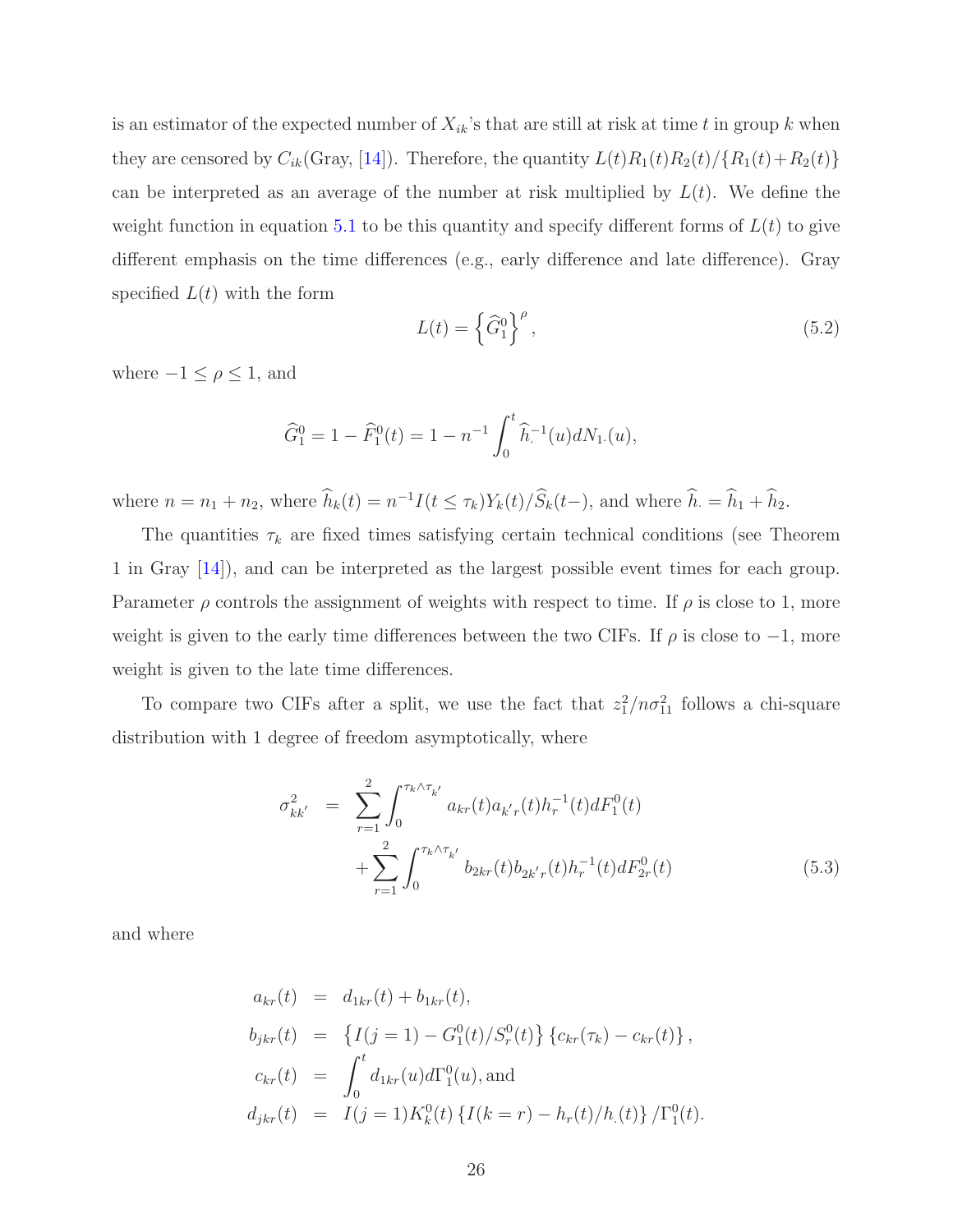These quantities can be consistently estimated by substituting the following:  $\hat{h}_k(t)$  for  $h_k(t)$ ;  $\hat{F}_1^0(t)$  for  $F_1^0(t)$ ;  $\hat{F}_{jk}(t)$  for  $F_{2r}^0(t)$ ;  $\hat{S}_r^0(t-)$  for  $S_r^0(t-)$ ;  $n^{-1}K_k$  for  $K_k^0$ ; and  $\hat{\Gamma}_1^0(t)$  =  $\int_0^t [R_\cdot(u)]^{-1} dN_1(u)$  for  $\Gamma_1^0(t)$ .

To choose the split that corresponds to the largest Gray two-sample statistic, we compute the statistic for all possible splits on all the covariates for the whole sample,  $\mathcal{L}$ . If a covariate  $Z$  is continuous or ordinal, then we look at all the possible cutpoints  $c$  that divide the sample into two groups,  $Z \leq c$  and  $Z > c$ . If a covariate is nominal, then we consider all the possible ways of forming the two groups. We repeat this process for all subsequent branches of the tree until we reach one of the predefined stopping criteria. The usual criteria are that the sample size in each terminal node is very small, the subgroups are homogeneous with respect to the covariates, or  $F_1$  cannot be estimated (e.g., the subgroup contains no observations of the event of interest).

By using the splitting method, we can grow the largest possible tree,  $T_0$ , from the data. This tree will capture most the possible structures of the data and the dependencies among the covariates.

#### <span id="page-34-0"></span>5.2.2 The Pruning Stage

The largest grown tree,  $T_0$ , is designed to perfectly or almost perfectly predict every case in a data set. However, if most or all of the splits of  $T_0$  are essentially based on random noise, then the prediction results would be poor if we used  $T_0$  to predict subgroups for another data set. To balance the trade-off between the fidelity and overfitting of the current data set, the usual approach is to prune the tree. We begin by removing the branches that result from random noise contained in the data used to build the largest grown tree (the training data). Then we build a sequence of subtrees, calculate their estimated amount of betweennode difference, and select the subtree that maximizes total amount of discrimination with respect to the validation data.

To create a sequence of pruned subtrees from  $T_0$ , we use the complexity penalty method proposed by LeBlanc and Crowley [\[19\]](#page-179-11). Let  $T<sup>i</sup>$  and  $T<sup>t</sup>$  denote the sets of internal and terminal nodes of the tree T, respectively. Suppose  $|\cdot|$  denotes the cardinality of a set—that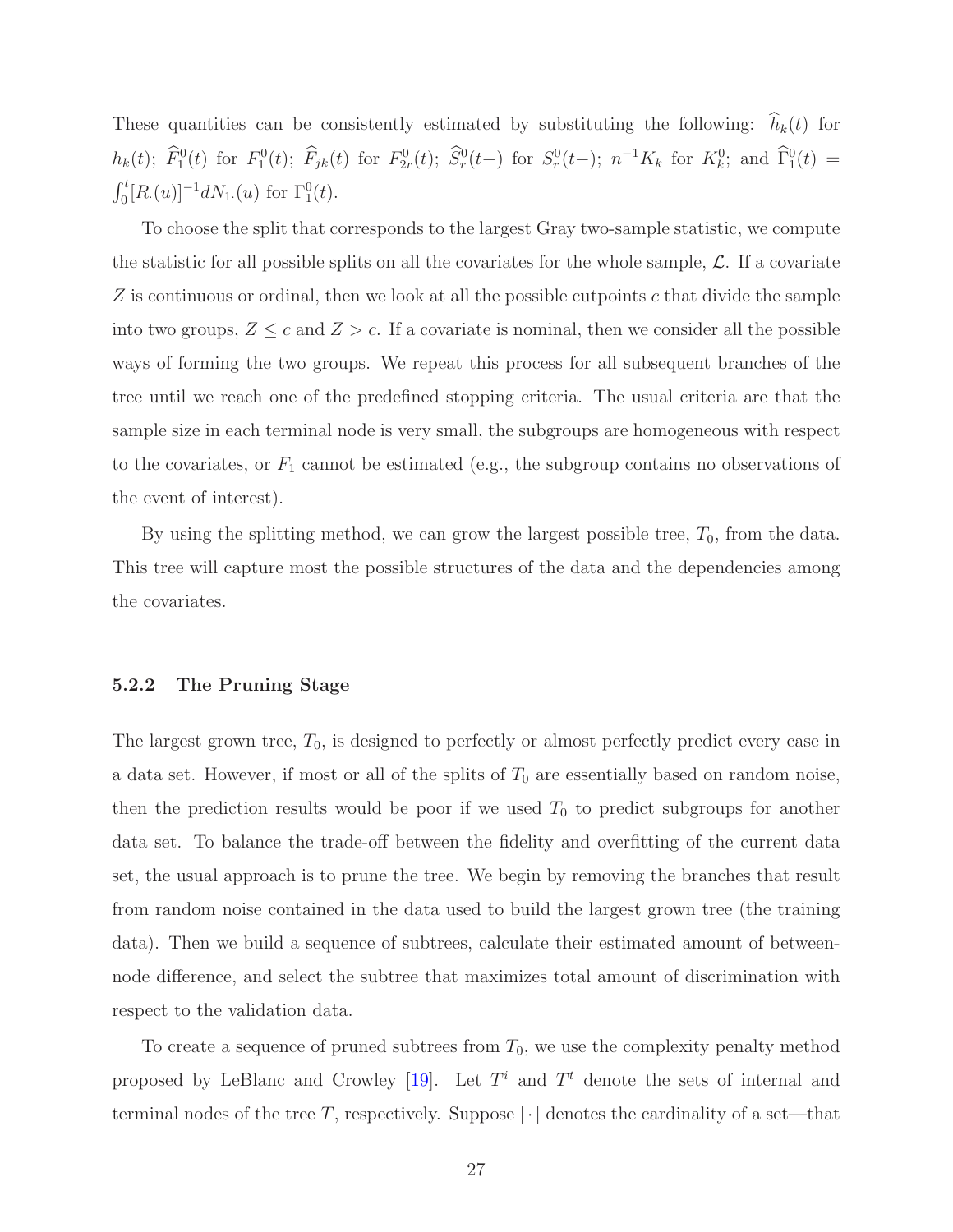is,  $|T^i|$  is equal to the total number of internal nodes, and  $|T^t|$  is equal to the total number of terminal nodes for tree T. Let  $G(T)$  be the amount of discrimination for tree T based on the training data, and let  $\alpha|T^i|$  be the penalty that measures the complexity of T, where  $\alpha > 0$ represents the tradeoff between the tree's prognostic information (or discrimination) and the tree's complexity. Then pruning the weakest branch of  $T$  is equivalent to maximizing the complexity penalty function so that

$$
T^* = \arg\min_{T^* \prec T} G(T) - \alpha |T^i|.
$$

where  $\prec$  means "is a subtree of."

In our case, let  $G(h)$  be the maximum Gray's two-sample statistic for node h, and let  $G(T) = \sum_{h \in T^i} G(h)$  be the sum of these maximum statistics over all internal nodes. Let the complexity penalty function be denoted as  $G_{\alpha}(T) = G(T) - \alpha |T^{i}|$ . Our goal is to prune the tree branch that has the smallest  $G_{\alpha}(T)$  value and is thus the weakest branch. For each node h, we need to solve the equation  $G_{\alpha}(T_h) = G(T_h) - \alpha |T_h^i| = 0$  for  $\alpha$ . In this case,

$$
\alpha^* = \frac{G(T_h)}{|T_h^i|}.
$$

As  $\alpha$  increases from 0, we can find the first point of  $\alpha$  at which the split makes a net negative contribution to the total amount of prognostic information in the tree.

We prune the split with the smallest  $G(T_h)/|T_h^i|$  and then repeat this process until we have an ordered list of optimally pruned subtrees from the smallest tree (the root node tree,  $T_M$ ) to the largest tree  $(T_0)$ :

$$
T_M \prec T_{M-1} \prec \ldots \prec T_1 \prec T_0,
$$

and the corresponding ordered list of  $\alpha^*$ 's is

$$
\infty = \alpha_M^* > \alpha_{M-1}^* > \dots > \alpha_1^* > \alpha_0^* = 0.
$$

Now that we have constructed a sequence of subtrees and have calculated their estimated amount of discrimination, we need to select the final pruned tree to use. The tree of choice is the one that best maximizes the total amount of discrimination when applied to the validation data.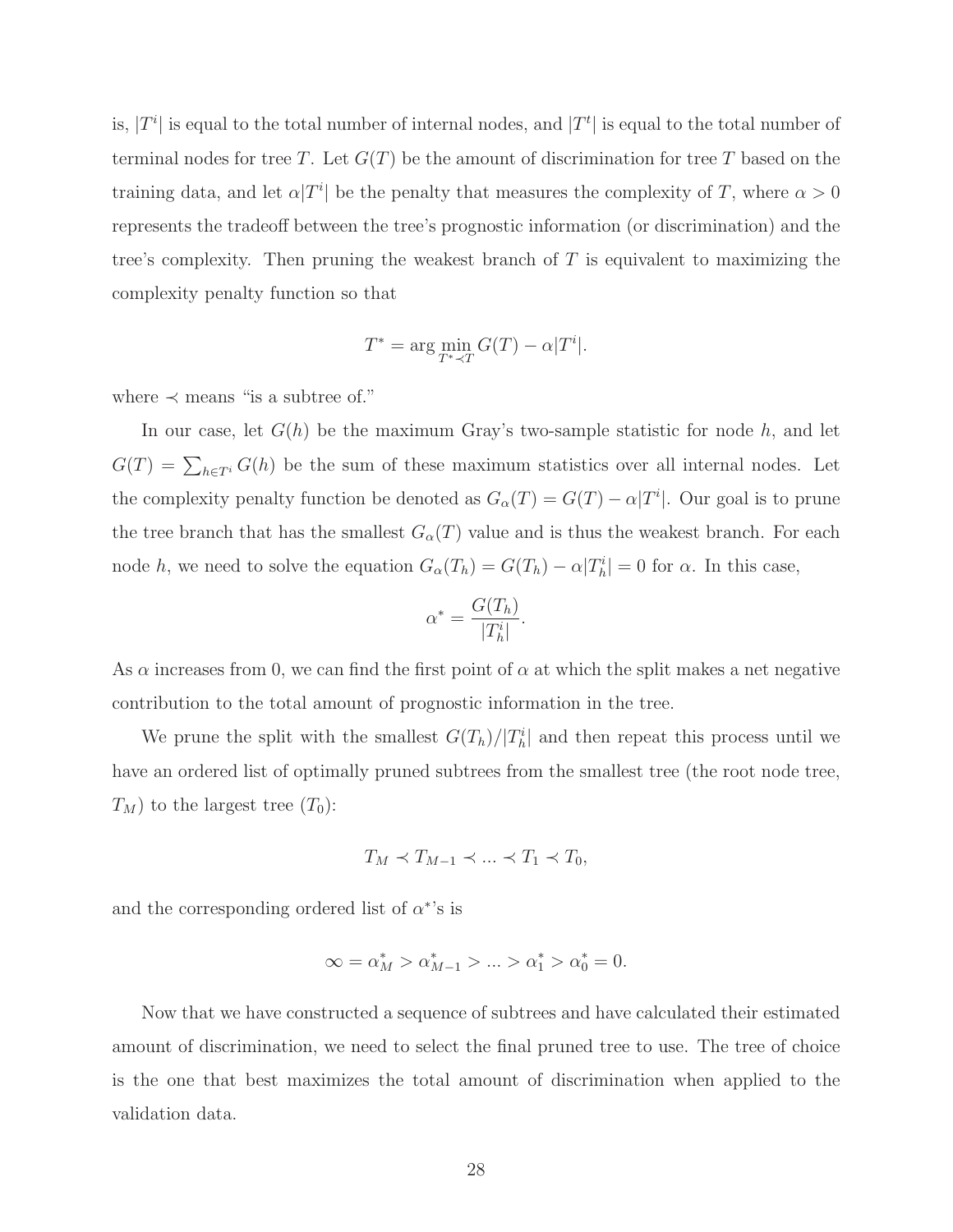For validation, three main methods can be used: test-sample validation, cross-validation, and bootstrap. The test-sample validation method uses the current data set (the training data set) to grow and prune trees, and it uses an external data set (the validation data set) to assess the performance of the trees. The problem with this method is that an external data set is not always available. The other two methods do not require an external set. The cross-validation method divides the current data set into V subsets with nearly equal sample sizes. It removes one subset at a time and uses it as the validation data set. It uses the remaining subsets as the training data sets for the purpose of growing and pruning trees. After cycling through all the subsets in this manner, it combines the results by averaging the performance at each step. Although the cross-validation method yields results that are less biased than those of the test-sample validation method, it requires a larger sample size and tends to give estimates with higher variability (Breiman et al., [\[2\]](#page-178-0)). The bootstrap method is another technique with less variability. However, it usually has greater bias than the cross-validation method (Breiman et al., [\[2\]](#page-178-0)), and hence we propose using cross-validation.

For the cross-validation method, we grow an optimally pruned sequence of trees  $T_M \prec$  $T_{M-1} \prec ... \prec T_1 \prec T_0$  on the entire data  $\mathcal{L}$ . Then we divide the data set  $\mathcal{L}$  into V groups  $\mathcal{L}_v$  ( $v = 1,...,V$ ), all of which have nearly equal sample size. We define  $\mathcal{L}_{(v)} = \mathcal{L} - \mathcal{L}_v$ . For each v, we use  $\mathcal{L}_{(v)}$  to grow a nested sequence of optimally pruned trees

$$
T_M^v \prec T_{M-1}^v \prec \dots \prec T_1^v \prec T_0^v,\tag{5.4}
$$

which we obtain by pruning using the corresponding  $\alpha'_m = \sqrt{\alpha_m^* \alpha_{m+1}^*}$  's, Note that the geometric mean of the  $\alpha_m^*$ 's is the value of  $\alpha$  that corresponds to the maximum  $G_{\alpha}(T_m)$ statistic for  $\alpha_m^* \leq \alpha < \alpha_{m+1}^*$  (Breiman et al., [\[2\]](#page-178-0)). For data set  $\mathcal{L}_v$ , we calculate the sum of between-node statistics  $G(T_m^v)$ . To estimate  $G(T_m)$ , we average the sum over V sets

$$
G^{CV}(T_m) = \frac{1}{V} \sum_{v=1}^{V} G(T_m^v)
$$
\n(5.5)

and choose the  $\alpha = \alpha^*$  that maximizes this average.

Our final tree,  $T(\alpha_c)$ , is chosen from the original list of optimally pruned subtrees grown on the whole sample  $\mathcal{L}$ , where  $\alpha_c$  is some fixed value of the complexity penalty. The  $T(\alpha_c)$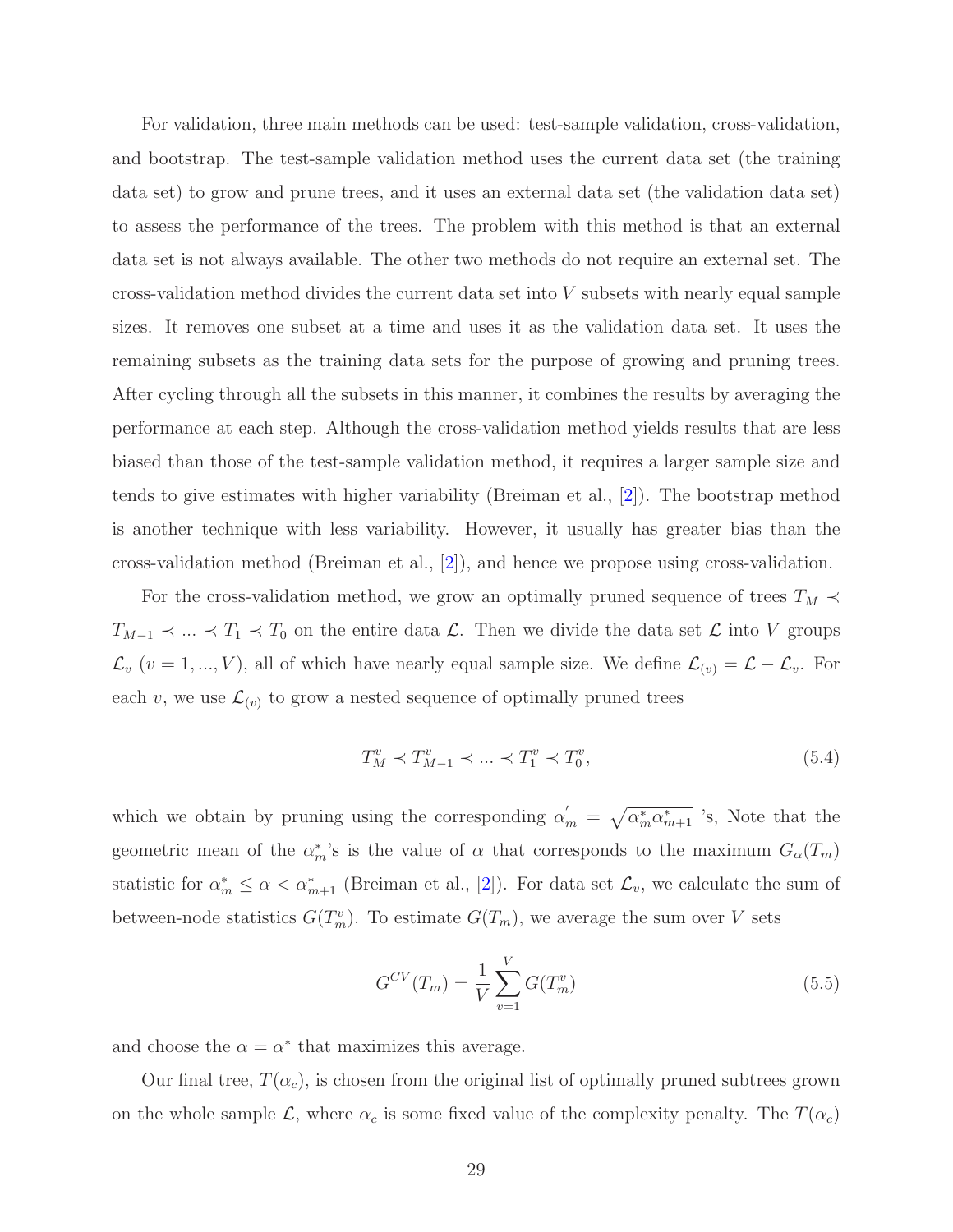is the smallest optimally pruned subtree that has the maximum cross-validation adjusted discrimination  $G_{\alpha}^{CV}(T)$  for  $\alpha = \alpha_c$ . This means  $T(\alpha_c) \in \{T_M, ..., T_0\}$  is chosen such that

$$
T(\alpha_c) = \arg \max_{T_m \in \{T_M, ..., T_0\}} G^{CV} \{T_m\} - \alpha_c |T_m^i|.
$$

#### 5.3 TREE TO MAXIMIZE WITHIN-NODE HOMOGENEITY

To design a tree that maximizes within-node homogeneity, we require a homogeneity measure that is appropriate for data with competing risks. Ordinary martingale residuals have been used for univariate survival data (Therneau et al. [\[33\]](#page-180-0)), but these residuals do not take multiple types of events into account. Therefore, we propose a modified residual for use in the splitting procedure.

#### 5.3.1 The Growing Stage

5.3.1.1 Sum-of-squares impurity function. We propose to use the event-specific martingale residual as an outcome measure for event 1 risk. For individual i in group  $k$ , this residual for the event of interest  $(j = 1)$  is defined as

$$
\widehat{M}_{ik}^1 = I_{\{\delta_{ik}=1\}} - \widehat{\Lambda}_0^1(T_{ik}),
$$

where  $\hat{\Lambda}^1_0(\cdot)$  is the estimated cause-specific cumulative hazard function. This function can be calculated by

$$
\widehat{\Lambda}_0^1(T_{ik}) = \int_0^{T_{ik}} \frac{dN_{1k}(s)}{Y_k(s)},
$$

where  $N_{1k}(t)$  and  $Y_k(t)$  are the number of event 1 and number of risks at time t for group k, respectively.

For a node h, we propose using an impurity function  $\phi_{SS}(h)$  based on the sum of the squared martingale variations,

$$
\phi_{SS}(h) = \sum_{i \in h} \left( \widehat{M}_{ih}^1 - \overline{M}_h^1 \right)^2, \tag{5.6}
$$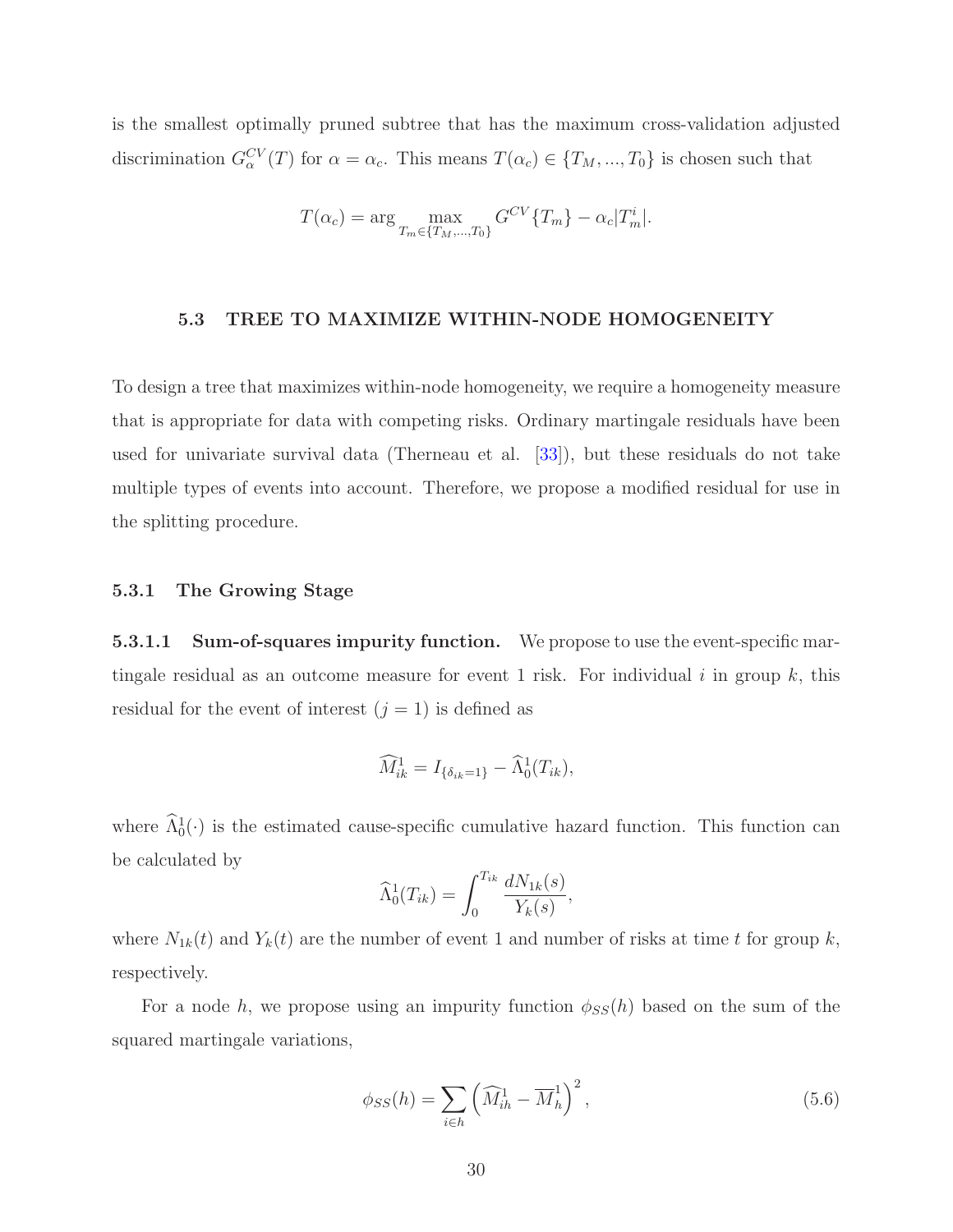where  $\overline{M}_h^1 = \frac{1}{N}$  $\frac{1}{N_h}\sum_{i\in h}\widehat{M}_{ih}^1.$ 

Let s be a possible split for the parent node  $P$ , and let  $L$  and  $R$  be the corresponding left child node and right child node, respectively, for this split. To obtain the split that maximizes the within-node homogeneity, we need to find an s that has the largest reduction in withinnode impurity from the parent node  $P$ . That is, we need to find an s that maximizes the impurity function  $\Phi_{SS}(s, P) = \phi_{SS}(P) - \phi_{SS}(L) - \phi_{SS}(R)$ . This process can be simplified as

$$
\Phi_{SS}(s, P) = \frac{N_L N_R}{N_P} \left( \overline{M}_L^1 - \overline{M}_R^1 \right)^2.
$$

We repeat this procedure for all subsequent nodes until we reach the stopping criteria described in Section [5.2.1.](#page-31-0) This recursive procedure grows the largest possible tree,  $T_0$ .

5.3.1.2 Absolute value impurity function. The metric used by Therneau et al. [\[33\]](#page-180-0) (and one that is often used in CART) is the sum-of-squares or  $\mathcal{L}_2$  metric. However, timeto-event data or any skewed data is often better summarized using an absolute value or  $\mathcal{L}_{\infty}$  because it is less susceptible to extreme values. Therefore we also propose using the following impurity function based on event-specific martingale residuals and the absolute value function:

$$
\phi_{ABS}(h) = \sum_{i \in h} \left| \widehat{M}_{ih}^1 - \overline{M}_h^1 \right|.
$$
\n(5.7)

As before, we maximize the reduction in the impurity function,  $\Phi_{ABS}(s,P) = \phi_{ABS}(P)$  –  $\phi_{ABS}(L) - \phi_{ABS}(R)$ , for each split when growing the tree  $T_0$ .

# 5.3.2 The Pruning Stage

The following holds for either impurity function  $\phi(h)$  described above.

As before, we adjust for overfitting at the pruning stage. For pruning, we use the costcomplexity algorithm presented by Breiman et al. [\[2\]](#page-178-0) to obtain an ordered list of optimally pruned subtrees, substituting our impurity function for node  $h, \phi(h)$ , based on event-specific residuals. The weakest branch to be pruned is defined by the following cost-complexity function of a tree  $T$ ,

<span id="page-38-0"></span>
$$
\phi_{\alpha}(T) = \sum_{h \in T^t} \phi(h) + \alpha |T^t|,\tag{5.8}
$$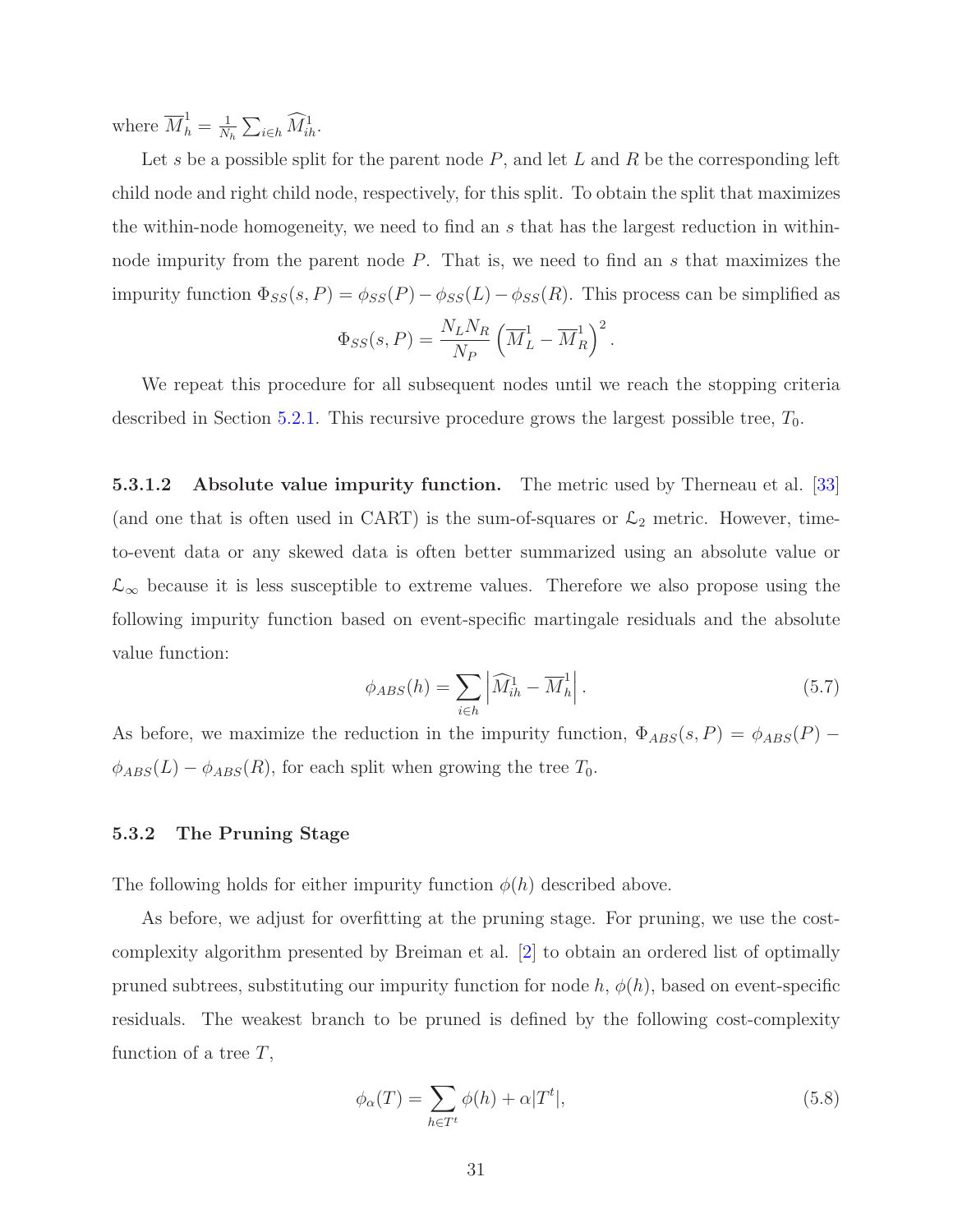where  $\alpha$  is a nonnegative complexity parameter. This quantity represents the total amount of impurity or "dissimilarity" among the individuals in the final subgroups (terminal nodes of the tree T) with respect to their event-specific martingale residuals, after being penalized for the number of terminal nodes.

The tree that minimizes the cost-complexity function [\(5.8\)](#page-38-0) is the optimally pruned subtree. As  $\alpha$  increases, there are "jumps" whereby a smaller subtree becomes the minimizing tree for a new value of  $\alpha$ , say  $\alpha^*$ . The  $\alpha^*$ 's are defined as

$$
\alpha^* = \frac{\phi(h) - \phi(T_h)}{|T_h^t| - 1},
$$

where  $\phi(T) = \sum_{h \in T^t} \phi(h)$  and where  $T_h$  is the tree that has root node h. The branch with the smallest cost-complexity is pruned recursively until we have a decreasing sequence of smallest optimally pruned subtrees

$$
T_M \prec T_{M-1} \prec \dots \prec T_1 \prec T_0
$$

and the sequence of corresponding  $\alpha^*$ 's is

$$
\infty = \alpha_M^* > \alpha_{M-1}^* > \ldots > \alpha_1^* > \alpha_0^* = 0.
$$

In order to use cross-validation to select the final tree, we grow an optimally pruned sequence of trees  $T_M \prec T_{M-1} \prec ... \prec T_1 \prec T_0$  on the entire data  $\mathcal{L}$ . Then we divide the data set  $\mathcal L$  into V groups  $\mathcal L_v$   $(v = 1, ..., V)$ , all of which have nearly equal sample size. We define  $\mathcal{L}_{(v)} = \mathcal{L} - \mathcal{L}_v$ . For each v, we use  $\mathcal{L}_{(v)}$  to grow a nested sequence of optimally pruned trees

$$
T^v_M\prec T^v_{M-1}\prec\ldots\prec T^v_1\prec T^v_0,
$$

which we obtain by pruning  $T_0^v$  using  $\alpha'_m = \sqrt{\alpha_m^* \alpha_{m+1}^*}$ .

For each tree  $T_m^v$  we calculate the sum of the squared martingale variations for data set  $\mathcal{L}_v$ , to get a more realistic estimate of the total impurity of each tree. We average the sum over V sets and choose the tree that minimizes the impurity, after adjusting for the number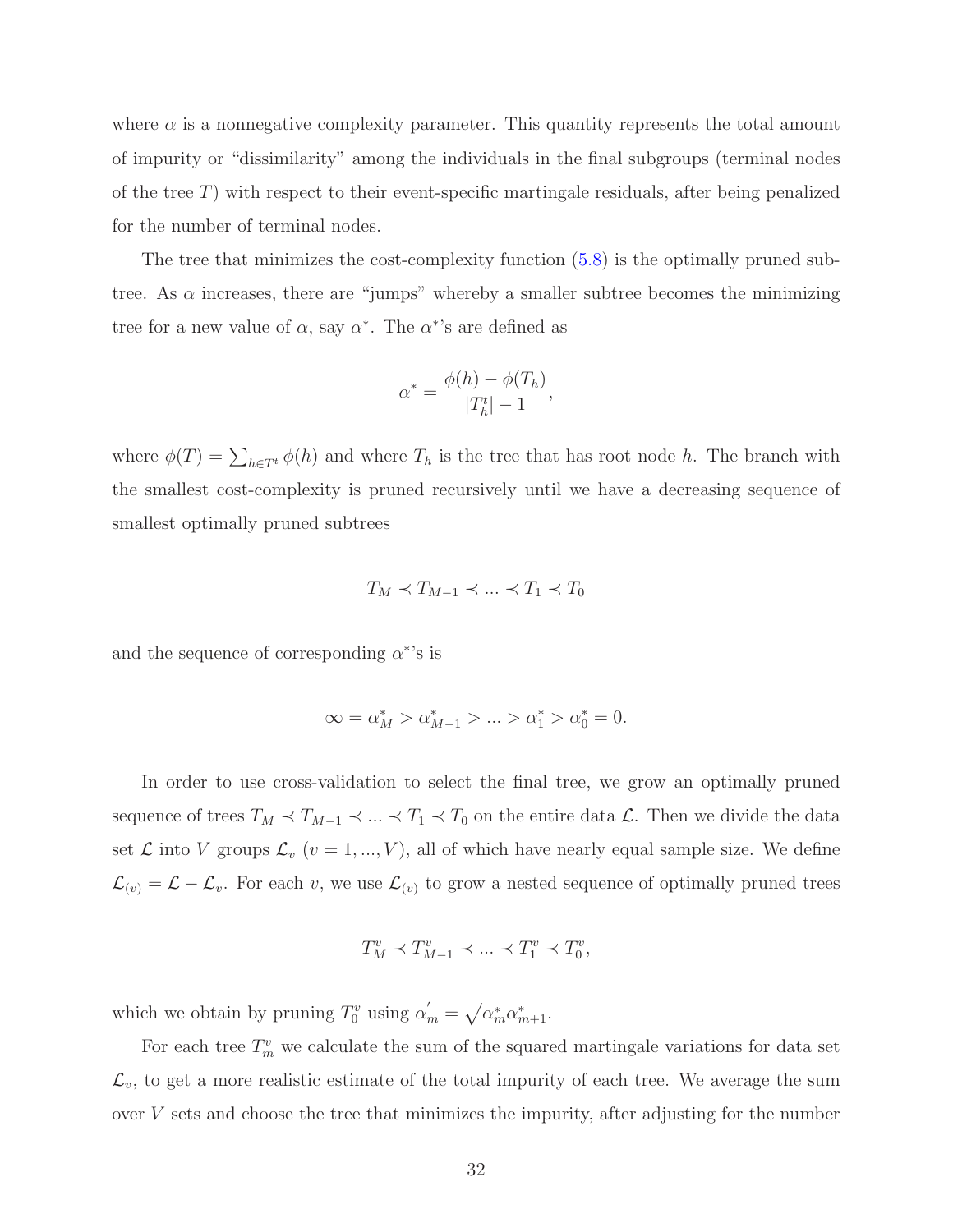of terminal nodes. Recall that the total impurity of a tree is  $\phi(T) = \sum_{h \in T^t} \phi(h)$ , where  $\phi(h) = \sum_{i \in h} (M_i^1 - \overline{M}_h^1)$  $\binom{n}{h}^2$ . We let

$$
\phi(\mathcal{L}_1; \mathcal{L}_2, T) = \sum_{h \in T^t} \sum_{i \in h} \left\{ (\widehat{M}_i^1 - \overline{M}_h)^2 \right\}
$$

be the value of  $\phi$  for tree T when T is grown with  $\mathcal{L}_2$  but evaluated on  $\mathcal{L}_1$ . Then we can calculate

$$
\phi\left\{\mathcal{L}_v; \mathcal{L}_{(v)}, T_m^v\right\} = \sum_{h \in T^{vt}(\alpha)} \sum_{i \in h} \left\{ (\widehat{M}_i^1 - \overline{M}_h^1)^2 \right\}
$$

for every value of  $v$  and take the average,

$$
\phi^{CV}(T_m) = \frac{1}{V} \sum_{v=1}^{V} \phi \left\{ \mathcal{L}_v; \mathcal{L}_{(v)}, T_m^v \right\}.
$$

Our final tree,  $T(\alpha_c)$ , is chosen from the original list of optimally pruned subtrees grown on the whole sample L. The  $T(\alpha_c)$  is the smallest optimally pruned subtree that has the minimum cross-validated adjusted  $\phi_{\alpha}(T)$  for  $\alpha = \alpha_c$ . This means it is

$$
T(\alpha_c) = \arg\min_{T_m \in \{T_0, \dots, T_M\}} \phi^{CV}(T_m) + \alpha_c |T_m^t|.
$$

#### 5.4 SIMULATIONS

In this section, we discuss a series of simulations designed to investigate how accurately the splitting method detects cutpoints of a covariate and how well the tree procedures detect the data structure. We compare the performance of four trees: our maximum between-node heterogeneity tree based on Gray's test (the "between-node tree"), our maximum withinnode homogeneity tree based on an event-specific martingale residual impurity function with sums-of-squares (the "within-node SS tree"), our maximum within-node homogeneity tree based on an event-specific martingale residual impurity function with absolute deviations (the "within-node ABS tree"), and a between-node tree based on the naive log-rank test that was proposed by LeBlanc and Crowley [\[19\]](#page-179-0) for univariate survival data (the "LR tree").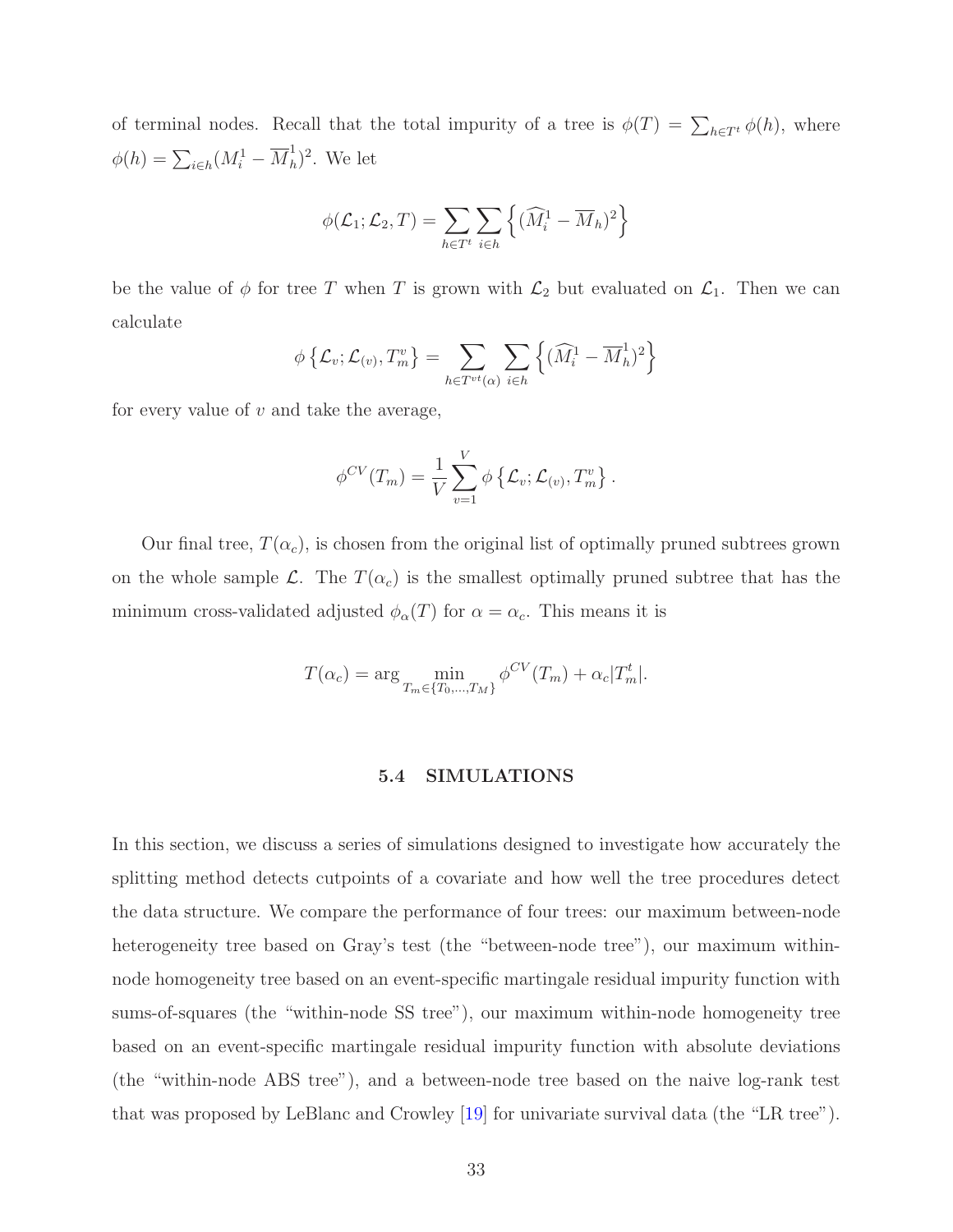#### 5.4.1 Performance of Splitting Methods

We generated data from four different models in which the CIF for the event of interest (event 1) was dependent on a covariate  $Z$  at a known cutpoint  $c_1$ . We used the betweennode tree, within-node sum-of-squares tree, within-node absolute-value tree and LR tree to estimate the cutpoint,  $\hat{c}_1$ , from the one-split tree grown from the data. The censoring rates were generated with the same distribution as the events 1 and 2, depending on whether the model were based on the exponential or log normal distributions. We repeated the simulation with low censoring (final proportion of censored events 10%) and moderate censoring (final proportion of censored events 50%). In all the models, covariate  $Z$  was generated from a standard uniform distribution.

Table [3](#page-42-0) shows the setups for the four different models used in the simulation. The models had different cutpoints for changing CIFs. Each model was generated with different event 1 failure rates for  $Z \leq c_1$  and for  $Z > c_1$ . These rates were chosen to approximate the real life situation of patients on the waiting list for a liver transplant. In models 1, 2, and 3, the failure times for event 1, event 2, and true censoring were generated from exponential distributions. In model 4, the failure times were generated from a log normal distribution with shape parameter  $\sigma = 1$  and with different location parameters for  $Z \leq c_1$  and for  $Z > c_1$ . In models 1, 2, and 4, different cutpoints for  $c_1$  and  $c_2$  were used. In model 3, the same cutpoints for  $c_1$  and  $c_2$  were used to investigate whether a change of cutpoint affects the accuracy of the estimates. Final proportions for event 2 varied between about 20% and 70%, depending on censoring rates and the rates of event 1.

The sample size for each data set was 200, and we generated 2000 data sets for each model configuration. To compare the performance of the three trees, we used four measures: the mean estimate  $\overline{\hat{c}_1}$  (mean), the mean bias  $\overline{\hat{c}_1 - c_1}$  (bias), the standard deviation of the  $\hat{c}_1$ 's (SD), and the square root of the mean square error,

$$
RMSE = \sqrt{\frac{1}{2000} \sum_{i=1}^{2000} (c_1 - \widehat{c}_1)^2}.
$$

Table [4](#page-43-0) summarizes the results for the one-split simulations. Here,  $Uni = Univariate$ tree for competing risks based on Gray's test,  $LR =$  univariate survival tree method based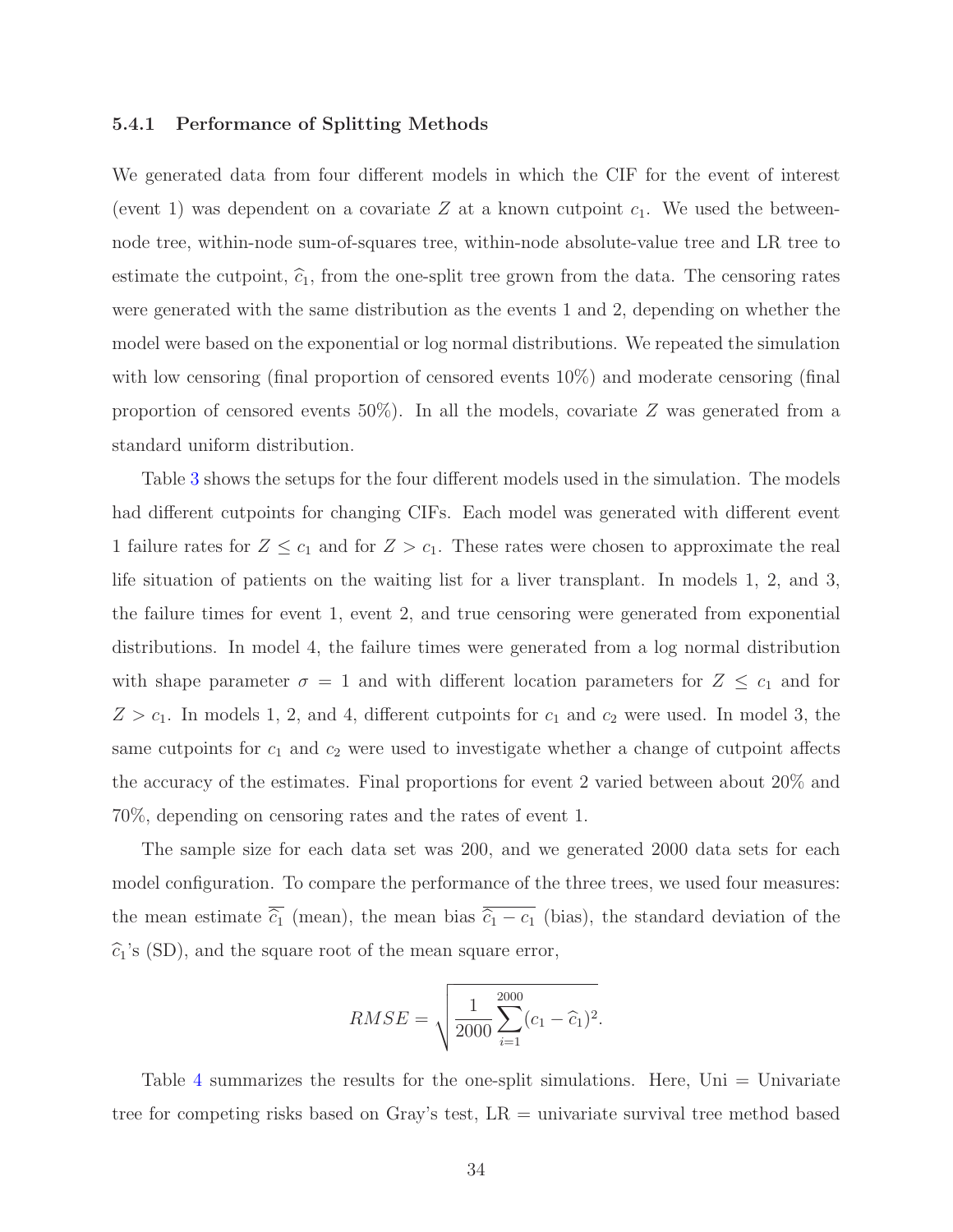|                |                        |                     | Cumulative         |                |                     |                           |                |
|----------------|------------------------|---------------------|--------------------|----------------|---------------------|---------------------------|----------------|
|                | Cutpoint               |                     | Incidence Function | Cutpoint       |                     | Incidence Function        |                |
|                | Event 1                |                     | Event 1            | Event 2        |                     | Event 2                   |                |
| Model          | c <sub>1</sub>         | $F_1(t Z \leq c_1)$ | $F_1(t Z>c_1)$     | c <sub>2</sub> | $F_2(t Z \leq c_2)$ | $F_2(t Z>c_2)$            |                |
|                | Low censoring $10\%$   |                     |                    |                |                     |                           |                |
|                | 0.5                    | $\exp(0.2)$         | $\exp(0.4)$        | 0.3            | $\exp(0.7)$         | $\exp(0.5)$               |                |
| $\overline{2}$ | 0.3                    | $\exp(0.4)$         | $\exp(0.2)$        | 0.5            | $\exp(0.5)$         | $\exp(0.7)$               |                |
| 3              | 0.5                    | $\exp(0.2)$         | $\exp(0.4)$        | 0.5            | $\exp(0.7)$         | $\exp(0.5)$               |                |
|                |                        | $F_1(t Z \leq c_1)$ | $F_1(t Z>c_1)$     |                | $F_2(t Z \leq c_2)$ | $F_2(t c_2 < Z \leq c_1)$ | $F_2(t Z>c_1)$ |
| 4              | 0.5                    | log norm(1.25)      | log norm(0.5)      | 0.3            | log norm(0.1)       | log norm(0.5)             | log norm(0.25) |
|                | Moderate censoring 50% |                     |                    |                |                     |                           |                |
|                | 0.5                    | $\exp(0.1)$         | $\exp(0.3)$        | 0.3            | $\exp(0.4)$         | $\exp(0.2)$               |                |
| $\overline{2}$ | 0.3                    | $\exp(0.3)$         | $\exp(0.1)$        | 0.5            | $\exp(0.2)$         | $\exp(0.4)$               |                |
| 3              | 0.5                    | $\exp(0.1)$         | $\exp(0.3)$        | 0.5            | $\exp(0.4)$         | $\exp(0.2)$               |                |
|                |                        | $F_1(t Z \leq c_1)$ | $F_1(t Z>c_1)$     |                | $F_2(t Z \leq c_2)$ | $F_2(t c_2 < Z \leq c_1)$ | $F_2(t Z>c_1)$ |
| $\overline{4}$ | 0.5                    | lognormal(2)        | lognormal(0.75)    | 0.3            | log norm(0.25)      | log norm(0.75)            | log norm(0.25) |

#### <span id="page-42-0"></span>Table 3: Description of simulations for splitting, univariate methods

Description of models used in simulations for the performance of splitting, univariate methods for competing risks

on log-rank test, MR-SS = univariate competing risk tree based on martingale residuals and sum-of-squares metric, MR-ABS = univariate competing risk tree based on martingale residuals and absolute value metric. The number of simulations is  $B = 2000$ , and sample size for each simulation is 200.

For models 1, 3, and 4, the mean of the  $\hat{c}_1$ 's was used to compare the performance. For model 2, because the distribution of estimates for the cutpoints was right skewed, the median of the  $\hat{c}_1$ 's is a more appropriate measure of central tendency. The between-node tree and the within-node trees provided more accurate estimates of  $c_1$  than the LR tree did. This was expected because the LR tree does not take competing risks into account. In general, the between-node method (that takes into account competing risks via Gray's test) and the within-node methods provided the least biased estimates, with the within-node tree with the absolute value impurity function often performing the best. Distributions of the estimated cutpoints selected by the various methods for low censoring can be seen in Figure [2](#page-45-0) and for moderate censoring in Figure [3.](#page-46-0) The distributions are all uni-modal, centered around the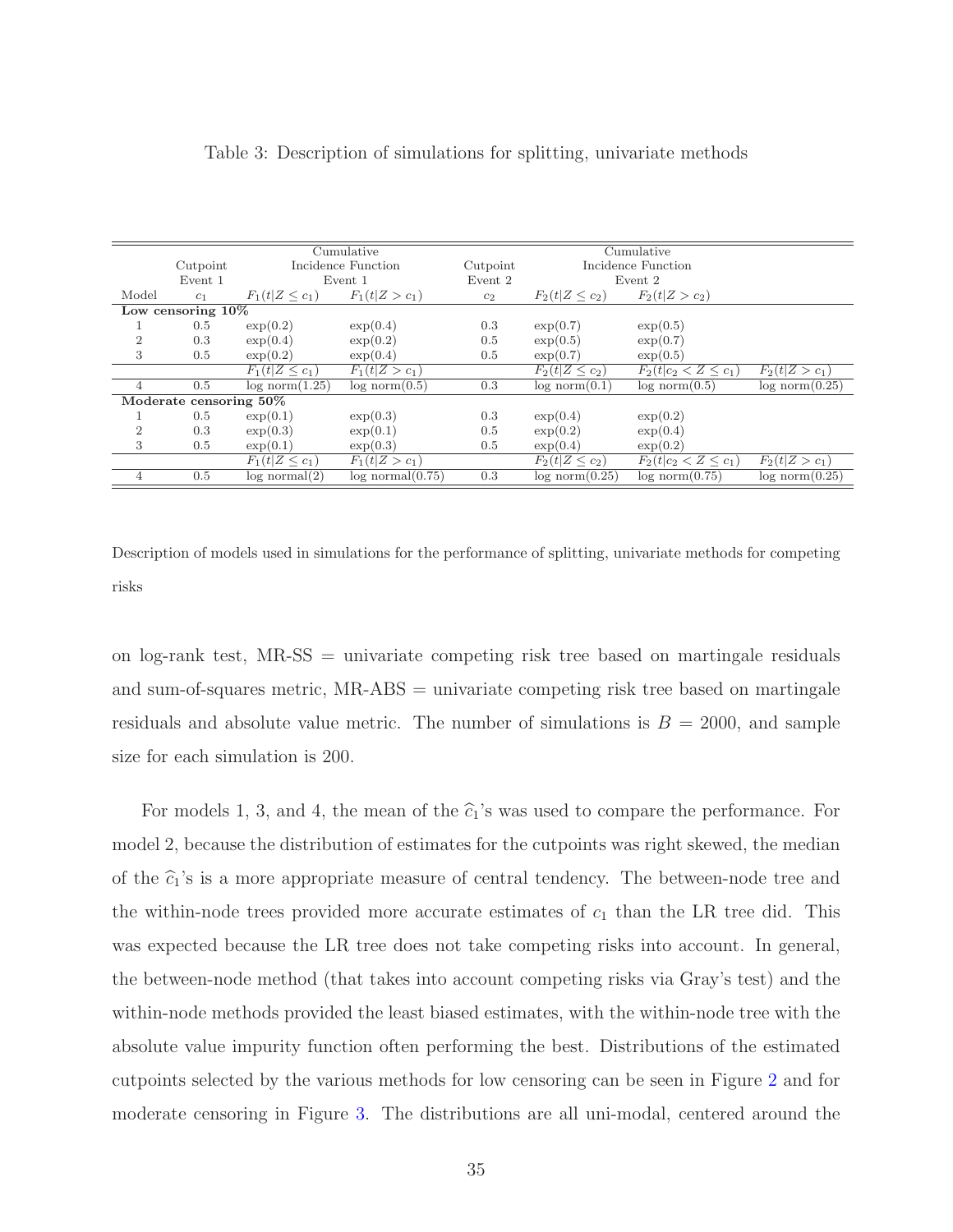|                                                 |        | Low censoring $10\%$ |                           |        |                                                     | Moderate censoring 50% |           |        |  |  |  |
|-------------------------------------------------|--------|----------------------|---------------------------|--------|-----------------------------------------------------|------------------------|-----------|--------|--|--|--|
| Measure                                         | Uni.   | LR                   | $\overline{\text{MR-SS}}$ | MR-ABS | Uni.                                                | LR                     | $MR-SS$   | MR-ABS |  |  |  |
|                                                 |        |                      |                           |        | <b>Model 1: exponential,</b> $c_1 = 0.5, c_2 = 0.3$ |                        |           |        |  |  |  |
| Mean                                            | 0.5280 | 0.5396               | 0.5265                    | 0.5190 | 0.5225                                              | 0.5516                 | 0.5406    | 0.5432 |  |  |  |
| Median                                          | 0.5133 | 0.5162               | 0.5111                    | 0.5099 | 0.5088                                              | 0.5187                 | 0.5161    | 0.5199 |  |  |  |
| <b>Bias</b>                                     | 0.0280 | 0.0396               | 0.0265                    | 0.0190 | 0.0225                                              | 0.0516                 | 0.0406    | 0.0432 |  |  |  |
| SD                                              | 0.1693 | 0.1644               | 0.1626                    | 0.1000 | 0.1196                                              | 0.1287                 | 0.1260    | 0.0811 |  |  |  |
| $\operatorname{RMSE}$                           | 0.1716 | 0.1690               | 0.1647                    | 0.1017 | 0.1216                                              | 0.1386                 | 0.1323    | 0.0919 |  |  |  |
| Model 2:<br>exponential, $c_1 = 0.3, c_2 = 0.5$ |        |                      |                           |        |                                                     |                        |           |        |  |  |  |
| Mean                                            | 0.3361 | 0.3320               | 0.3391                    | 0.3456 | 0.3042                                              | 0.2859                 | 0.2886    | 0.3016 |  |  |  |
| Median                                          | 0.2968 | 0.2951               | 0.2962                    | 0.3116 | 0.2940                                              | 0.2832                 | 0.2857    | 0.2961 |  |  |  |
| <b>Bias</b>                                     | 0.0361 | 0.0320               | 0.0391                    | 0.0456 | 0.0042                                              | $-0.0141$              | $-0.0114$ | 0.0016 |  |  |  |
| SD                                              | 0.1733 | 0.1766               | 0.1770                    | 0.1203 | 0.1083                                              | 0.1171                 | 0.1126    | 0.0763 |  |  |  |
| <b>RMSE</b>                                     | 0.1770 | 0.1795               | 0.1812                    | 0.1286 | 0.1084                                              | 0.1179                 | 0.1132    | 0.0763 |  |  |  |
|                                                 |        |                      | Model 3:                  |        | exponential, $c_1 = 0.5, c_2 = 0.5$                 |                        |           |        |  |  |  |
| Mean                                            | 0.5477 | 0.5390               | 0.5292                    | 0.5223 | 0.5380                                              | 0.5472                 | 0.5408    | 0.5418 |  |  |  |
| Median                                          | 0.5169 | 0.5155               | 0.5134                    | 0.5114 | 0.5136                                              | 0.5158                 | 0.5150    | 0.5208 |  |  |  |
| <b>Bias</b>                                     | 0.0477 | 0.0390               | 0.0292                    | 0.0223 | 0.0380                                              | 0.0472                 | 0.0408    | 0.0418 |  |  |  |
| <b>SD</b>                                       | 0.1375 | 0.1656               | 0.1609                    | 0.0998 | 0.1086                                              | 0.1330                 | 0.1270    | 0.0828 |  |  |  |
| RMSE                                            | 0.1455 | 0.1701               | 0.1635                    | 0.1022 | 0.1150                                              | 0.1411                 | 0.1334    | 0.0927 |  |  |  |
|                                                 |        |                      | Model 4:                  |        | $log$ normal, $c_1 = 0.5, c_2 = 0.3$                |                        |           |        |  |  |  |
| Mean                                            | 0.5157 | 0.5452               | 0.5228                    | 0.5174 | 0.5274                                              | 0.5363                 | 0.5180    | 0.5165 |  |  |  |
| Median                                          | 0.5028 | 0.5140               | 0.5073                    | 0.5073 | 0.5090                                              | 0.5121                 | 0.5066    | 0.5071 |  |  |  |
| <b>Bias</b>                                     | 0.0157 | 0.0452               | 0.0228                    | 0.0174 | 0.0274                                              | 0.0363                 | 0.0180    | 0.0165 |  |  |  |
| <b>SD</b>                                       | 0.1554 | 0.1161               | 0.1024                    | 0.0608 | 0.1106                                              | 0.0735                 | 0.0536    | 0.0371 |  |  |  |
| <b>RMSE</b>                                     | 0.1562 | 0.1246               | 0.1049                    | 0.0632 | 0.1139                                              | 0.0820                 | 0.0565    | 0.0406 |  |  |  |

<span id="page-43-0"></span>Table 4: Estimated cutpoint from various methods, where one event of interest

Accuracy measures for the estimated cutpoint,  $\hat{c}_1$ , from various univariate methods. The median is best estimate for skewed distributions of  $\hat{c}_1$  when  $c_1 = 0.3$ . Bold-faced values highlight the best result for each model and outcome measure.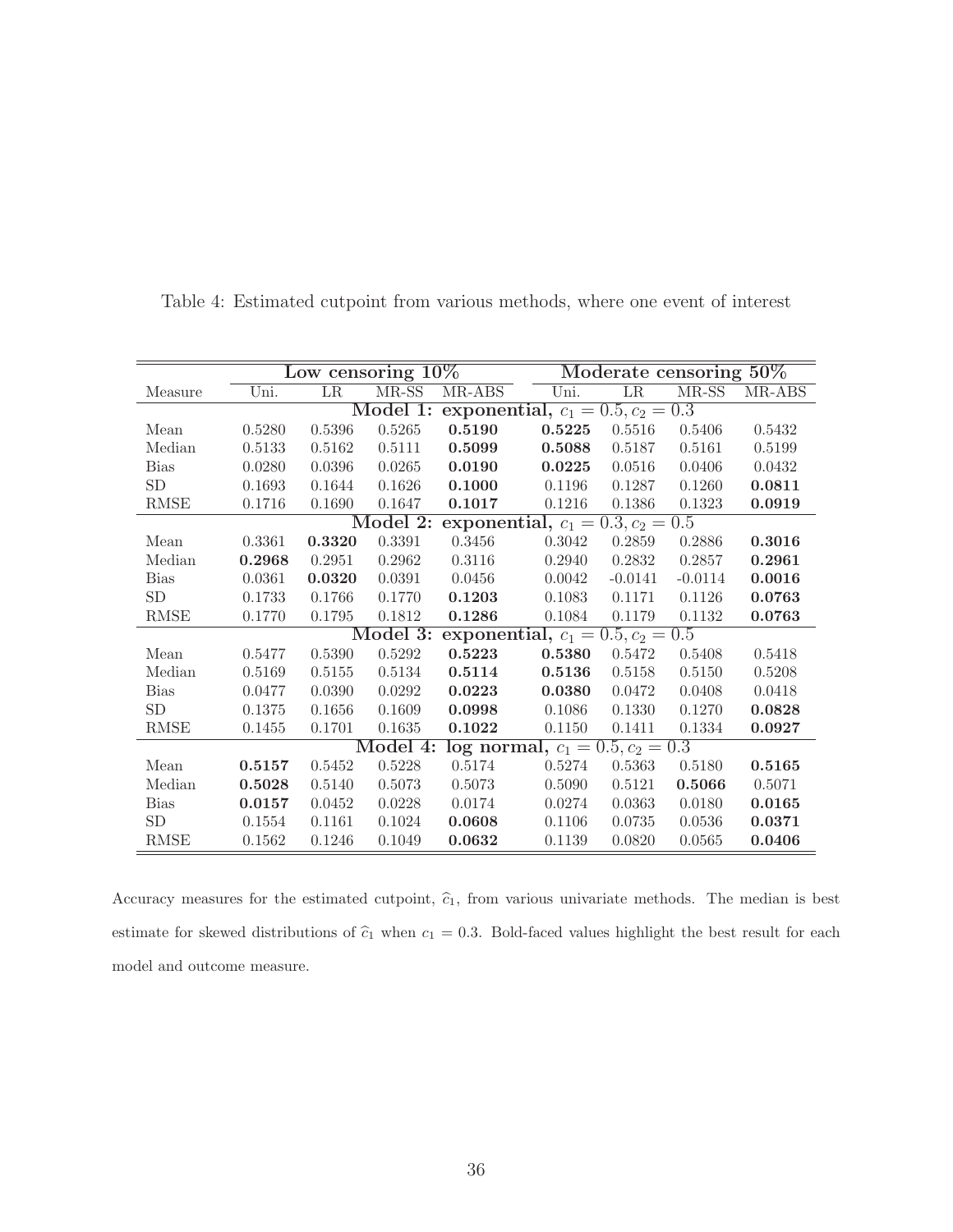true cutpoint, with a skewed distribution for model 2 where the true cutpoint is not in the middle of the  $[0, 1]$  interval  $(c_1 = 0.3)$ .

# 5.4.2 Performance of Methods to Detect Data Structure

Table [5](#page-47-0) shows the model configurations that we used to investigate the ability of a tree to detect the structure in data with competing risks. Models 1 and 2 were generated from exponential distributions, and models 3 and 4 were generated from log normal distributions. For each model, two covariates  $(Z_1 \text{ and } Z_2)$  were related to the survival times, and four other covariates  $(Z_3 - Z_6)$  were independent of the survival times. Covariates  $Z_1$ ,  $Z_3$ , and  $Z_4$  were binary variables generated from a binomial distribution with  $p = 0.5$ . Covariates  $Z_2$ ,  $Z_5$ , and  $Z_6$  were variables generated from a discrete uniform distribution over the points 0, 0.25, 0.5, 0.75, and 1. For all models, the final censoring rate was 50%. Models 1 and 3 had an interaction effect between  $Z_1$  and  $Z_2$ , so a tree with three terminal nodes would be expected to capture this data structure. Models 2 and 4 had additive hazards for event 1 based on  $Z_1$ and  $Z_2$ , so a tree with four terminal nodes would be expected to capture this data structure.

We constructed 100 trees with a sample size of  $N = 500$  per model in each simulation. We began by comparing the performance of trees in terms of three different measures. The first measure was  $|T^t|$ , the number of terminal nodes in each tree. The second measure was the number of times both  $Z_1$  and  $Z_2$  were chosen (this is referred to as the "inclusive" signal for variable selection), and the third measure was the number of times that only  $Z_1$  and  $Z_2$  were chosen (this is referred to as the "exclusive" signal for variable selection). Next, to compare predictive ability of the trees, we generated validation data sets with 500 observations from the same model (but with no censoring) for each simulation. We calculated the mean absolute difference between the event 1 failure time for each observation in a validation data set and the median event 1 failure time predicted by the tree. We calculated the mean absolute error for event 1 times and event 2 times, respectively, as

$$
\text{MAE}_1 = \frac{1}{N_1} \sum_{h=1}^{|T^t|} \sum_{i=1}^{N_{1h}} |T_{i1h} - \hat{\tau}_{1h}|,
$$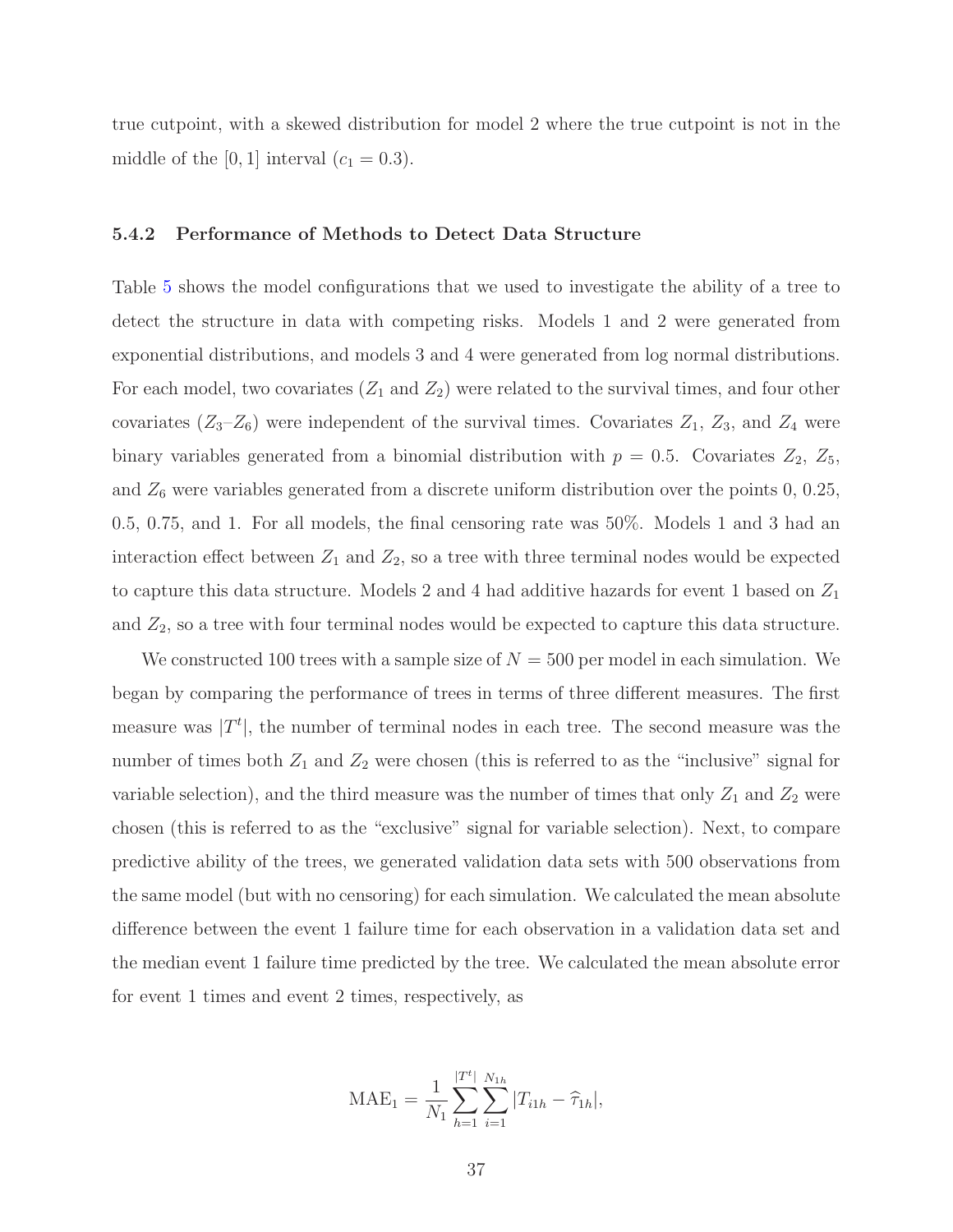

<span id="page-45-0"></span>Figure 2: Univariate methods, distribution of estimated cutpoints, 10% censoring

Distribution of estimated cutpoints  $\hat{c}_1$  for Models 1-4 for four methods: Between-node (Uni), Within-node sums-of-squares impurity (MR-SS), Within-node absolute value impurity (MR-ABS) and Log-Rank method (LR), using 10% censoring.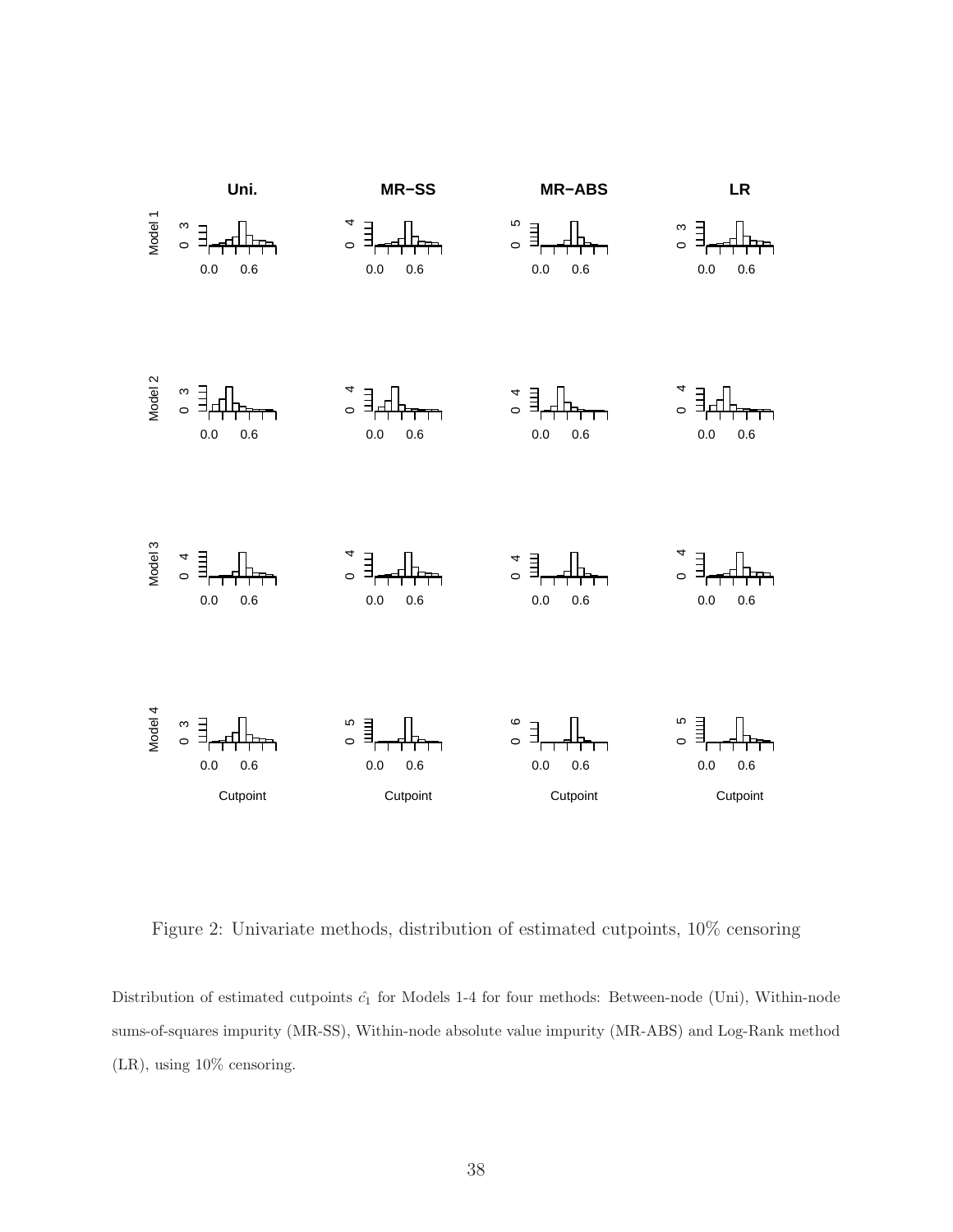

<span id="page-46-0"></span>Figure 3: Univariate methods, distribution of estimated cutpoints, 50% censoring

Distribution of estimated cutpoints  $\hat{c}$  for Models 1-4 for four methods: Between-node (Uni), Within-node sums-of-squares impurity (MR-SS), Within-node absolute value impurity (MR-ABS) and Log-Rank method (LR), using 50% censoring.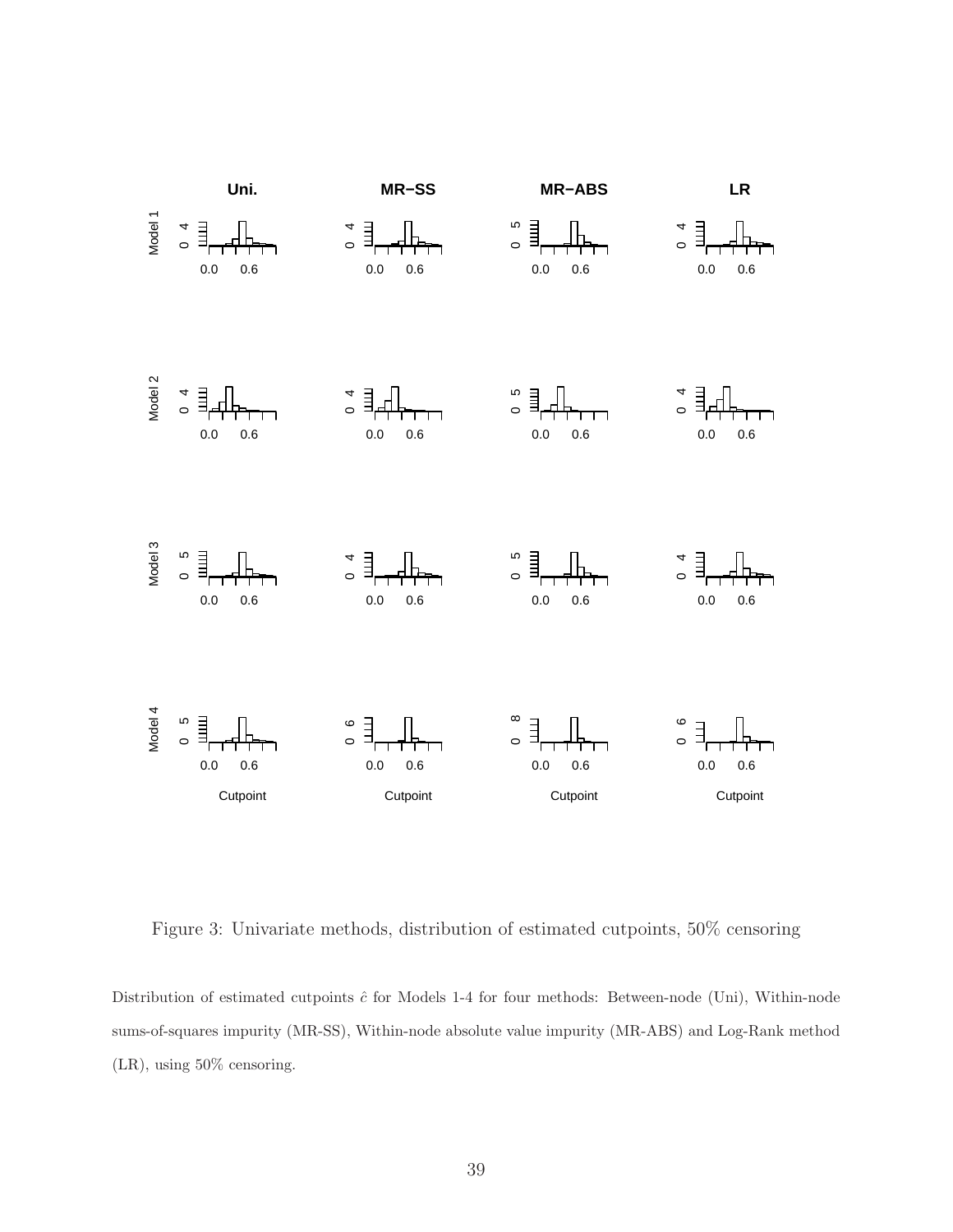|       | Cumulative incidence function                             | Expected         |
|-------|-----------------------------------------------------------|------------------|
| Model | $F_1(t Z_1,Z_2)$                                          | $\vert T^t\vert$ |
| 1     | Exponential                                               | 3                |
|       | $\lambda = 0.1 + 0.35I\{(Z_1 > 0.5) \cap (Z_2 > 0)\}\$    |                  |
| 2     | Exponential                                               | 4                |
|       | $\lambda = 0.05 + 0.2I(Z_1 > 0.5) + 0.2Z_2$               |                  |
| 3     | Log normal                                                | 3                |
|       | $\mu = 2 - 1.5\{(Z_1 > 0.5) \cap (Z_2 > 0)\}, \sigma = 1$ |                  |
| 4     | Log normal                                                | 4                |
|       | $\mu = 2 - 0.85I(Z_1 > 0.5) - 0.85Z_2, \sigma = 1$        |                  |

<span id="page-47-0"></span>Table 5: Description of models used in univariate simulations for data structure

$$
\text{MAE}_2 = \frac{1}{N_2} \sum_{h=1}^{|T^t|} \sum_{i=1}^{N_{2h}} |T_{i2h} - \widehat{\tau}_{2h}|,
$$

where  $N_{1h}$  is the number of type 1 events in node h,  $N_1$  is the total number of type 1 events,  $T_{i1h}$  is the *i*th failure time for event 1 in terminal node h, and  $\hat{\tau}_{1h}$  is the median event 1 failure time based on the training data for terminal node  $h$ . This function represents the difference between the observed event 1 failure time  $(T_{i1h})$  and the predicted event 1 failure time  $(\hat{\tau}_{1h})$ , for an observation in terminal node h. The quantities for event 2 are defined similarly. We used  $\alpha = 1$  for the complexity penalty and the weighting parameter  $\rho = -1$ in the Gray's test. We allowed the minimum number of observations in each terminal node to be 20. We used 10-fold cross-validation method to select the final tree.

Table [6](#page-49-0) demonstrate the results of tree selection. The four methods used were: Between Uni = univariate between-node competing risks (Gray test), Survival Uni = univariate survival (log-rank), univariate within-node competing risks sums-of-squares impurity function  $=$  Within-SS, univariate within-node competing risks absolute value impurity function  $=$ Within-ABS. The within-node trees did the best in detecting the data structure. In general,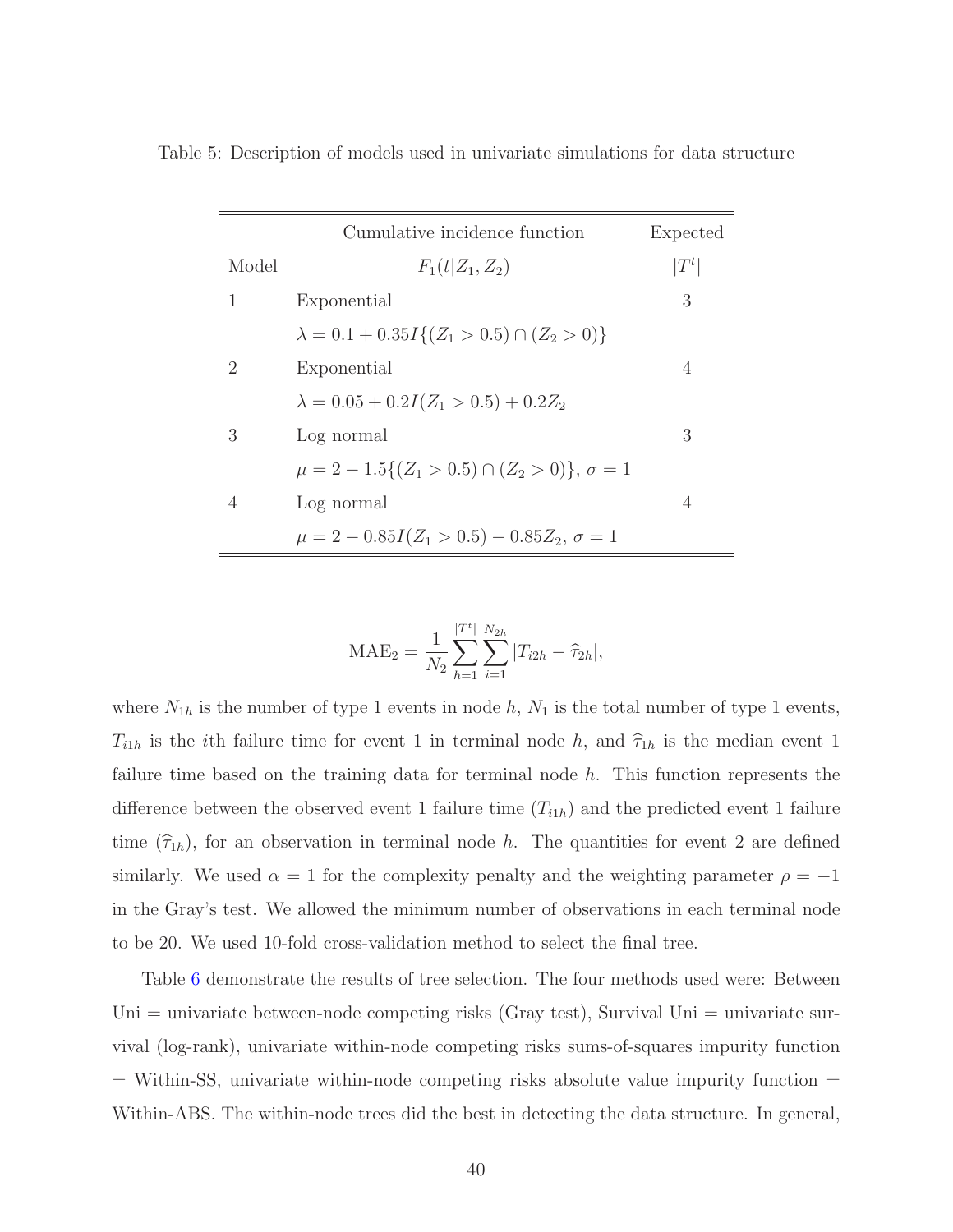both the between-node and within-node trees outperformed the survival tree, which tends to have high variability with respect to the number of terminal nodes. The within-node trees tended to overfit a little (more terminal nodes than needed to capture data structure), while the between-node tree and the LR tree tended to underfit. In general, the within-node tree was more conservative in terms of selecting more variables than the between-node tree. The inclusive signal (percent of times  $Z_1$  and  $Z_2$  were selected) and exclusive signals (percent of times only  $Z_1$  and  $Z_2$  were selected) were the highest for the within-node methods. Comparing within-node methods, Within-SS (sum-of-squares impurity function) performed slightly better in terms of percent terminal nodes and the inclusive/exclusive signals. The betweennode and within-node trees used in conjunction should be helpful in identifying important prognostic factors, particularly when there are interaction effects among the covariates.

An identical simulation situation was run, but with  $N = 1000$  (instead of  $N = 500$ ) and the results are shown in Table [7.](#page-50-0) All other parameters for the simulation were identical to those in the previous simulation (Table [6\)](#page-49-0). We see similar results to the situation for  $N = 500$ , with the notable exception that the performance of both of the within-node methods appears to improve for the multiplicative models (where 3 terminal nodes ideally chosen for these models). For the multiplicative models, 3 terminal nodes are chosen 80-90% of the time when  $N = 1000$  compared to around 30% when  $N = 500$ . The inclusive and exclusive signals increase accordingly to around 90-100%. This implies that the performance of the within-node trees improves with sample size.

# 5.5 APPLICATION TO DATA FROM THE LIVER TRANSPLANT WAITLIST

To illustrate the use of two competing risk tree methods (a between-node and within-node method), we applied them to a data set concerning patients awaiting a liver transplant. In the United States, patients who have end-stage liver disease and meet the eligibility requirements for a transplant are placed on the waiting list for a donated liver. The United Network for Organ Sharing (UNOS) manages the waiting list, matches donated organs with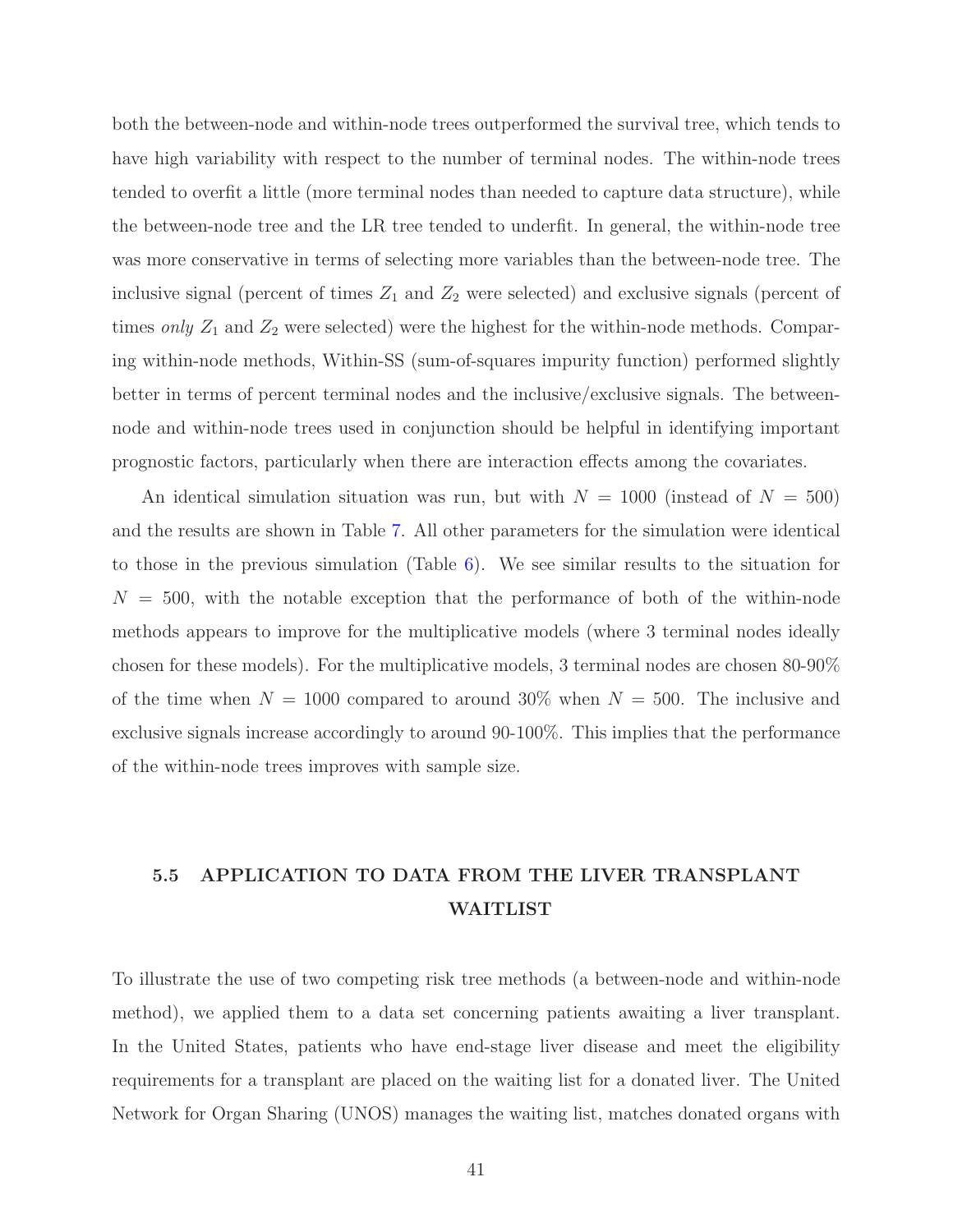|                                                                             |              |                | Percent terminal        |                |                |                |                          |                        | Variable       |                            |        |
|-----------------------------------------------------------------------------|--------------|----------------|-------------------------|----------------|----------------|----------------|--------------------------|------------------------|----------------|----------------------------|--------|
|                                                                             |              |                | nodes in final tree     |                |                |                |                          |                        | Selection      | Average                    |        |
| Method                                                                      |              | $\overline{2}$ | 3                       | $\overline{4}$ | 5              | 6              | $\overline{>7}$          | Inc                    | Exc            | MAE1                       | MAE2   |
| Model 1: Exponential $\lambda = 0.1 + 0.35I\{(Z_1 > 0.5) \cap (Z_2 > 0)\}\$ |              |                |                         |                |                |                |                          |                        |                |                            |        |
| Between Uni                                                                 | $\Omega$     | 94             | $\overline{\mathbf{4}}$ | $\overline{2}$ | $\theta$       | $\theta$       | $\theta$                 | $\overline{4}$         | $\overline{2}$ | 1.5257                     | 1.5218 |
| Survival Uni                                                                | $\Omega$     | 86             | 3                       | 3              | 3              | $\overline{2}$ | 3                        | 9                      | $\Omega$       | 1.5257                     | 1.5230 |
| Within-SS                                                                   | $\Omega$     | $\Omega$       | 31                      | 29             | <b>20</b>      | 17             | 3                        | 100                    | 36             | 1.5230                     | 1.5255 |
| Within-ABS                                                                  | 1            | $\Omega$       | 29                      | 29             | 31             | 10             | $\overline{0}$           | 98                     | $33\,$         | 1.5240                     | 1.5316 |
| Model 2: Exponential $\lambda = 0.05 + 0.2I(Z_1 > 0.5) + 0.2Z_2$            |              |                |                         |                |                |                |                          |                        |                |                            |        |
| Between Uni                                                                 | 3            | 89             | $\overline{5}$          | 3              | $\Omega$       | $\overline{0}$ | $\Omega$                 | $\overline{7}$         | 6              | 1.5328                     | 1.5332 |
| Survival Uni                                                                | 6            | 70             | 3                       | 3              | $\mathfrak{D}$ | $\overline{4}$ | 12                       | 24                     | 5              | 1.5340                     | 1.5337 |
| Within-SS                                                                   | $\Omega$     | $\overline{5}$ | 24                      | 27             | 27             | 8              | 9                        | 84                     | $27\,$         | 1.5365                     | 1.5290 |
| Within-ABS                                                                  | 8            | 26             | 30                      | 27             | 8              | 1              | $\Omega$                 | 45                     | 26             | 1.5372                     | 1.5298 |
| Model 3: Log normal $\mu = 2 -$                                             |              |                |                         |                |                |                |                          | $1.5\{(Z_1 > 0.5)\cap$ |                | $(Z_2 > 0) \}, \sigma = 1$ |        |
| Between Uni                                                                 | $\Omega$     | 94             | $\overline{5}$          | 1              | $\Omega$       | $\theta$       | $\Omega$                 | $\overline{4}$         | 3              | 1.7088                     | 1.9842 |
| Survival Uni                                                                | $\Omega$     | 80             | 8                       | 3              | $\Omega$       | 3              | 6                        | 17                     | 6              | 1.7095                     | 1.9876 |
| Within-SS                                                                   | $\theta$     | $\Omega$       | 19                      | 25             | 37             | 17             | $\overline{2}$           | 100                    | 24             | 1.7132                     | 1.9620 |
| Within-ABS                                                                  | $\Omega$     | $\Omega$       | 20                      | 30             | 36             | 12             | $\overline{2}$           | 99                     | 26             | 1.7146                     | 1.9671 |
| Model 4: Log normal $\mu =$                                                 |              |                |                         |                | $2-$           |                | $\overline{0.85I}(Z_1 >$ | (0.5)                  |                | $0.85Z_2, \sigma = 1$      |        |
| Between Uni                                                                 | $\mathbf{1}$ | 93             | $\overline{4}$          | $\bf{2}$       | $\Omega$       | $\theta$       | $\left( \right)$         | 6                      | $\overline{5}$ | 1.3295                     | 1.4874 |
| Survival Uni                                                                | $\Omega$     | 78             | $\overline{4}$          | $\mathbf{1}$   | $\mathfrak{D}$ | $\mathfrak{D}$ | 13                       | 21                     | 4              | 1.3324                     | 1.4902 |
| Within-SS                                                                   | $\theta$     | 3              | 21                      | 32             | 23             | 16             | $\overline{5}$           | 97                     | 37             | 1.3299                     | 1.4841 |
| Within-ABS                                                                  | $\theta$     | 5              | 36                      | 28             | 22             | 9              | $\theta$                 | 89                     | 38             | 1.3336                     | 1.4805 |

<span id="page-49-0"></span>Table 6: Investigating tree structure with one event-of-interest, N=500

The bold-faced numbers represent either 1) the ideal number of nodes selected (3 for multiplicative hazard, 4 for additive hazard), or 2) the best result for each model. The variable selection measure "Inc" or "Inclusive signal" represents the percent of trees that selected both variables  $Z_1$  and  $Z_2$ . The variable selection measure "Exc" or "Exclusive signal" represents the percent of trees that selected only  $Z_1$  and  $Z_2$ .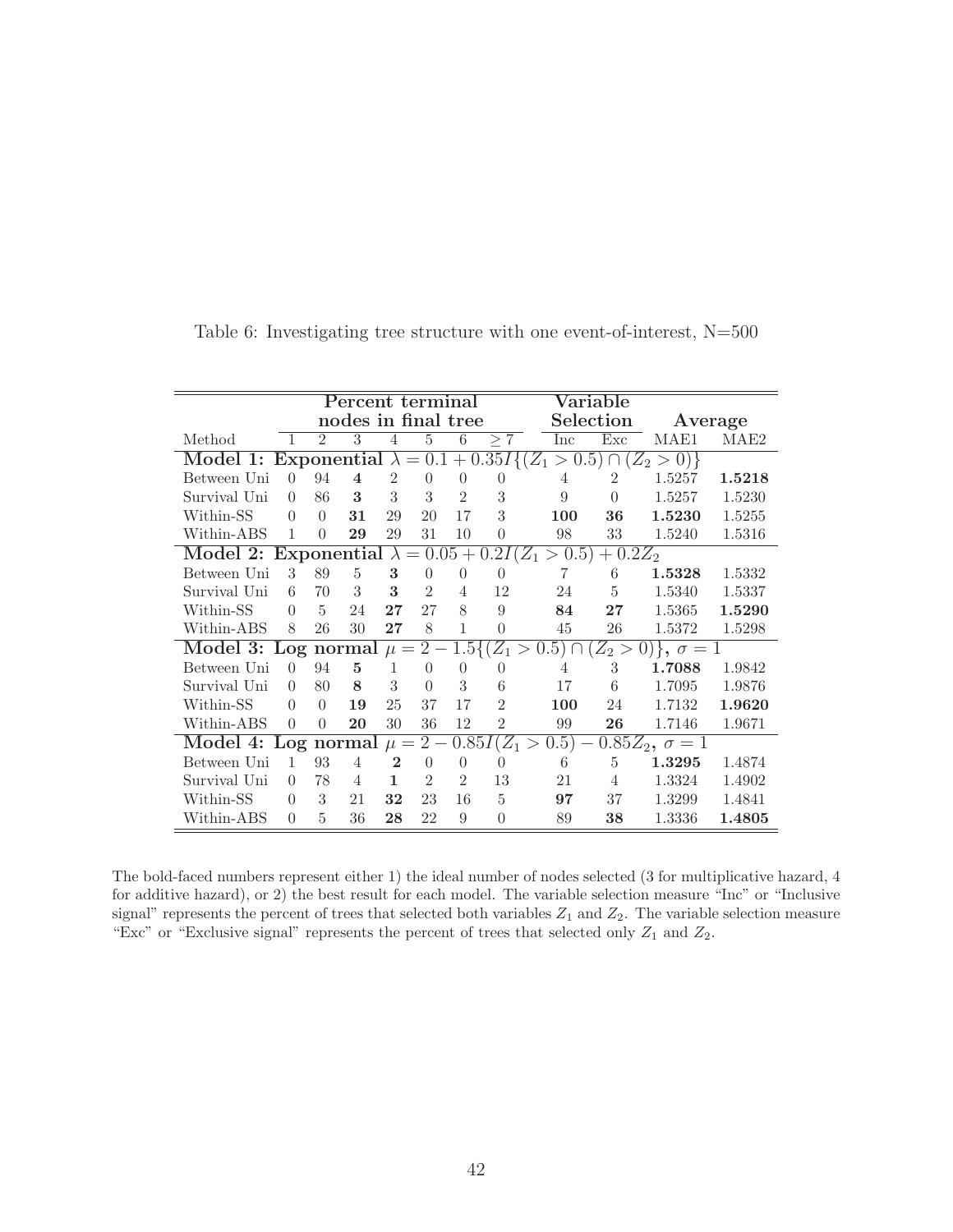| Percent terminal                                                            |                                                                              |                |                     |                         |                |                |                |     | Variable         |                            |                  |  |
|-----------------------------------------------------------------------------|------------------------------------------------------------------------------|----------------|---------------------|-------------------------|----------------|----------------|----------------|-----|------------------|----------------------------|------------------|--|
|                                                                             |                                                                              |                | nodes in final tree |                         | Selection      | Average        |                |     |                  |                            |                  |  |
| Method                                                                      | $\overline{1}$                                                               | $\overline{2}$ | 3                   | 4                       | $\overline{5}$ | 6              | $\geq 7$       | Inc | $\overline{Exc}$ | MAE1                       | MAE <sub>2</sub> |  |
| Model 1: Exponential $\lambda = 0.1 + 0.35I\{(Z_1 > 0.5) \cap (Z_2 > 0)\}\$ |                                                                              |                |                     |                         |                |                |                |     |                  |                            |                  |  |
| Between Uni                                                                 | $\Omega$                                                                     | 89             | 3                   | 6                       | $\theta$       | $\overline{2}$ | $\Omega$       | 9   | $\overline{2}$   | 1.5148                     | 1.5100           |  |
| Survival Uni                                                                | $\theta$                                                                     | 62             | 3                   | 4                       | 3              | $\mathbf{1}$   | 27             | 35  | 3                | 1.5160                     | 1.5110           |  |
| Within-SS                                                                   | $\Omega$                                                                     | 1              | 87                  | 10                      | $\overline{2}$ | $\Omega$       | $\Omega$       | 99  | 88               | 1.5143                     | 1.5094           |  |
| Within-ABS                                                                  | $\Omega$                                                                     | $\Omega$       | 82                  | 15                      | 3              | $\overline{0}$ | $\overline{0}$ | 100 | 86               | 1.5142                     | 1.5100           |  |
|                                                                             | Model 2: Exponential $\lambda = 0.05 + 0.2I(Z_1 > 0.5) + 0.2Z_2$             |                |                     |                         |                |                |                |     |                  |                            |                  |  |
| Between Uni                                                                 | $\Omega$                                                                     | 94             | $\mathbf{1}$        | 3                       | $\overline{0}$ | $\overline{0}$ | $\overline{2}$ | 6   | 4                | 1.5169                     | 1.5352           |  |
| Survival Uni                                                                | $\Omega$                                                                     | 42             | $\Omega$            | $\mathbf{2}$            | $\overline{2}$ | $\mathbf{1}$   | 53             | 58  | $\overline{0}$   | 1.5224                     | 1.5375           |  |
| Within-SS                                                                   | $\Omega$                                                                     | 13             | 63                  | 19                      | $\overline{4}$ | $\mathbf{1}$   | $\Omega$       | 87  | 78               | 1.5189                     | 1.5357           |  |
| Within-ABS                                                                  | 6                                                                            | 39             | $53\,$              | $\mathbf{1}$            | 1              | $\Omega$       | $\Omega$       | 52  | $50\,$           | 1.5177                     | 1.5358           |  |
| Model 3: Log normal $\mu = 2 - 1.5\{(Z_1 > 0.5) \cap$                       |                                                                              |                |                     |                         |                |                |                |     |                  | $(Z_2 > 0) \}, \sigma = 1$ |                  |  |
| Between Uni                                                                 | $\Omega$                                                                     | 76             | $\overline{7}$      | 11                      | $\overline{5}$ | $\Omega$       | $\mathbf{1}$   | 22  | 11               | 1.7081                     | 2.0240           |  |
| Survival Uni                                                                | $\mathbf{1}$                                                                 | 51             | $5\overline{)}$     | 14                      | 5              | 3              | 21             | 44  | 4                | 1.7179                     | 2.0251           |  |
| Within-SS                                                                   | $\Omega$                                                                     | $\Omega$       | 92                  | $\overline{5}$          | $\overline{2}$ | $\theta$       | $\mathbf{1}$   | 100 | 93               | 1.7107                     | 2.0177           |  |
| Within-ABS                                                                  | $\Omega$                                                                     | $\Omega$       | 85                  | $\overline{7}$          | $\overline{7}$ | $\mathbf{1}$   | $\Omega$       | 100 | 88               | 1.7111                     | 2.0176           |  |
|                                                                             | (0.5)<br>Model 4: Log normal $\mu = 2 - 0.85I(Z_1)$<br>$0.85Z_2, \sigma = 1$ |                |                     |                         |                |                |                |     |                  |                            |                  |  |
| Between Uni                                                                 | $\Omega$                                                                     | 86             | 4                   | $\overline{\mathbf{4}}$ | $\mathbf{1}$   | 3              | $\mathfrak{D}$ | 14  | 6                | 1.3091                     | 1.4898           |  |
| Survival Uni                                                                | $\Omega$                                                                     | 52             | $\overline{4}$      | $\mathbf{2}$            | $\mathbf{1}$   | $\overline{7}$ | 34             | 48  | 5                | 1.3138                     | 1.4937           |  |
| Within-SS                                                                   | $\Omega$                                                                     | 2              | 58                  | 21                      | 11             | 8              | $\Omega$       | 98  | 77               | 1.3087                     | 1.4792           |  |
| Within-ABS                                                                  | $\Omega$                                                                     | $\mathbf{1}$   | 73                  | 17                      | 9              | $\Omega$       | $\theta$       | 98  | 77               | 1.3150                     | 1.4804           |  |

<span id="page-50-0"></span>Table 7: Investigating tree structure with one event-of-interest,  $N=1000$ 

The bold-faced numbers represent either 1) the ideal number of nodes selected (3 for multiplicative hazard, 4 for additive hazard), or 2) the best result for each model. The variable selection measure "Inc" or "Inclusive signal" represents the percent of trees that selected both variables  $Z_1$  and  $Z_2$ . The variable selection measure "Exc" or "Exclusive signal" represents the percent of trees that selected only  $Z_1$  and  $Z_2$ .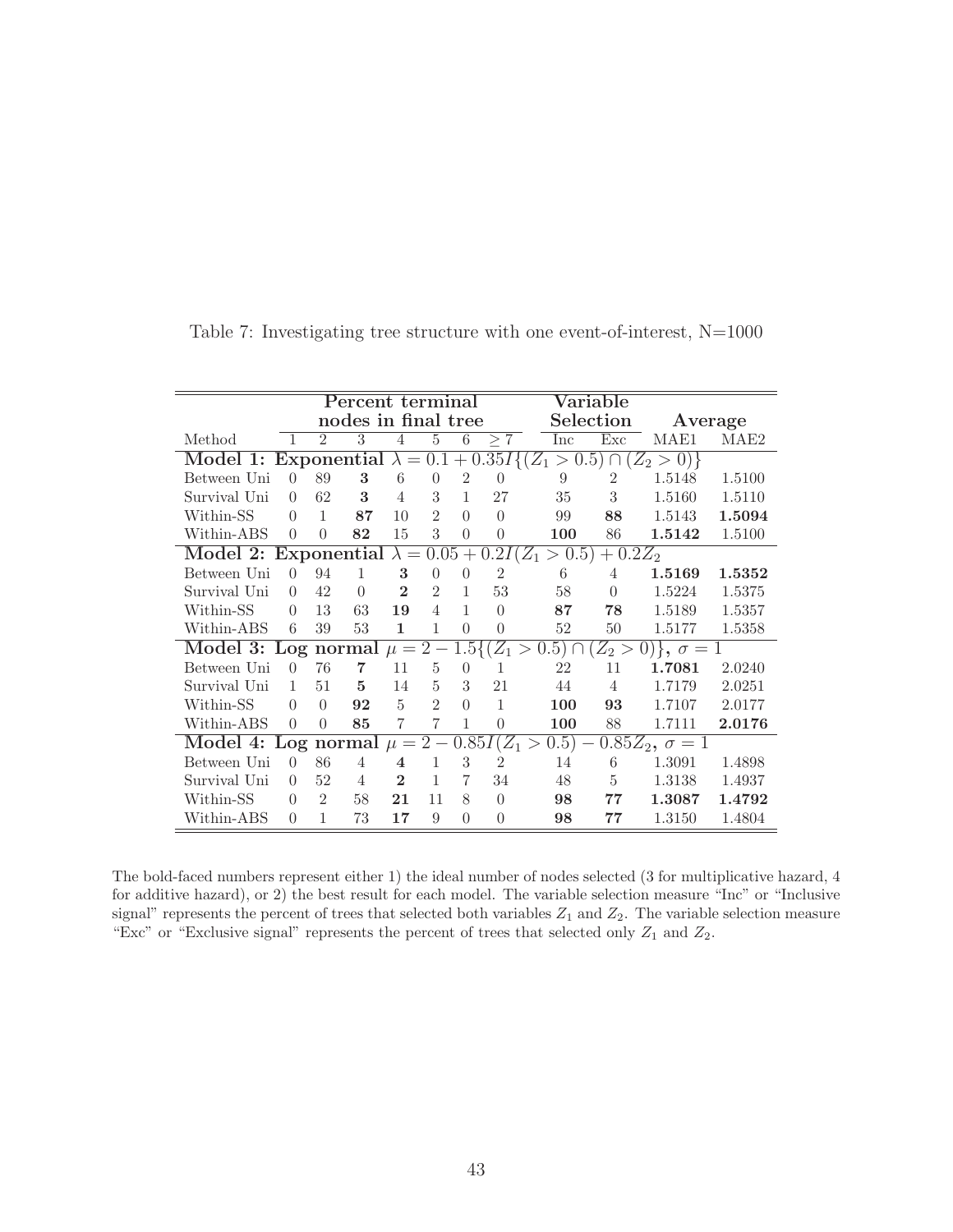the patients who need them, and maintains the national database of pretransplant and follow-up information. When organs become available, UNOS allocates them to patients who have the highest risk of pretransplant death, based on scores derived from the model for end-stage liver disease (MELD). In this model, death is the event of interest. Censoring is applied to receipt of a transplant, removal from the list because of a loss to follow-up, or a change in the desire or need for a transplant. For reasons outlined in Sections [5.1](#page-29-0) and [3.4](#page-21-0) this approach to censoring may introduce bias in the results.

We used UNOS data regarding 1203 patients who were on the waiting list from April 1990 to June 1994 and were followed until April 1997. Of the 1203 patients, 342 experienced death before transplant (pretransplant death), 224 received a transplant, and 637 were removed from the list for other reasons. For our analysis, we treated pretransplant death as the event of interest (event 1), removal from the list for other reasons as competing risks (event 2), and lack of an event as true censoring (event 0). We used the following covariates for  $Z_1$  through  $Z_{14}$ , respectively: age, serum albumin level, serum alkaline phosphatase level, serum creatinine level, diabetes (no/yes), dialysis for renal disease (no/yes), muscle wasting (no/yes), prothrombin time, serum glutamic-oxaloacetic transaminase (SGOT) level, total bilirubin level, total protein level, ulcerative colitis (no/yes), history of variceal bleeding (no/yes), and white blood cell count. For each tree, we ranked the terminal nodes from the highest risk (I) to the lowest risk (VIII) of event 1, based on the probability of 100-day failure for event 1.

We used the between-node tree method for competing risks based on Gray's test and the within-node tree method based on sums-of-squares (the within-node method based on absolute value impurity performed very similarly in the simulations to the within-SS tree). Figures [4](#page-54-0) and [5](#page-55-0) shows the final trees selected by the between-node and within-node-SS methods, Table [8](#page-53-0) compares the summary data for the terminal nodes of these trees, and Figures [6](#page-56-0) and [7](#page-57-0) plots the CIFs for the nodes.

The final between-node tree (Figure [4\)](#page-54-0) had four terminal nodes, splitting on the albumin level (albumin  $\leq 3.05$  vs.  $>3.05$  g/dL), the bilirubin level ( $\leq 22.1$  vs.  $>22.1 \mu$ mol/L), and age ( $\leq$ 44.4 vs. >44.4 years). Node 5 (albumin  $\leq$ 3.05 and bilirubin >22.1) had the highest risk, followed by node 9 (albumin  $\leq 3.05$ , bilirubin  $\leq 22.1$ , and age  $>44.4$ ), node 8 (albumin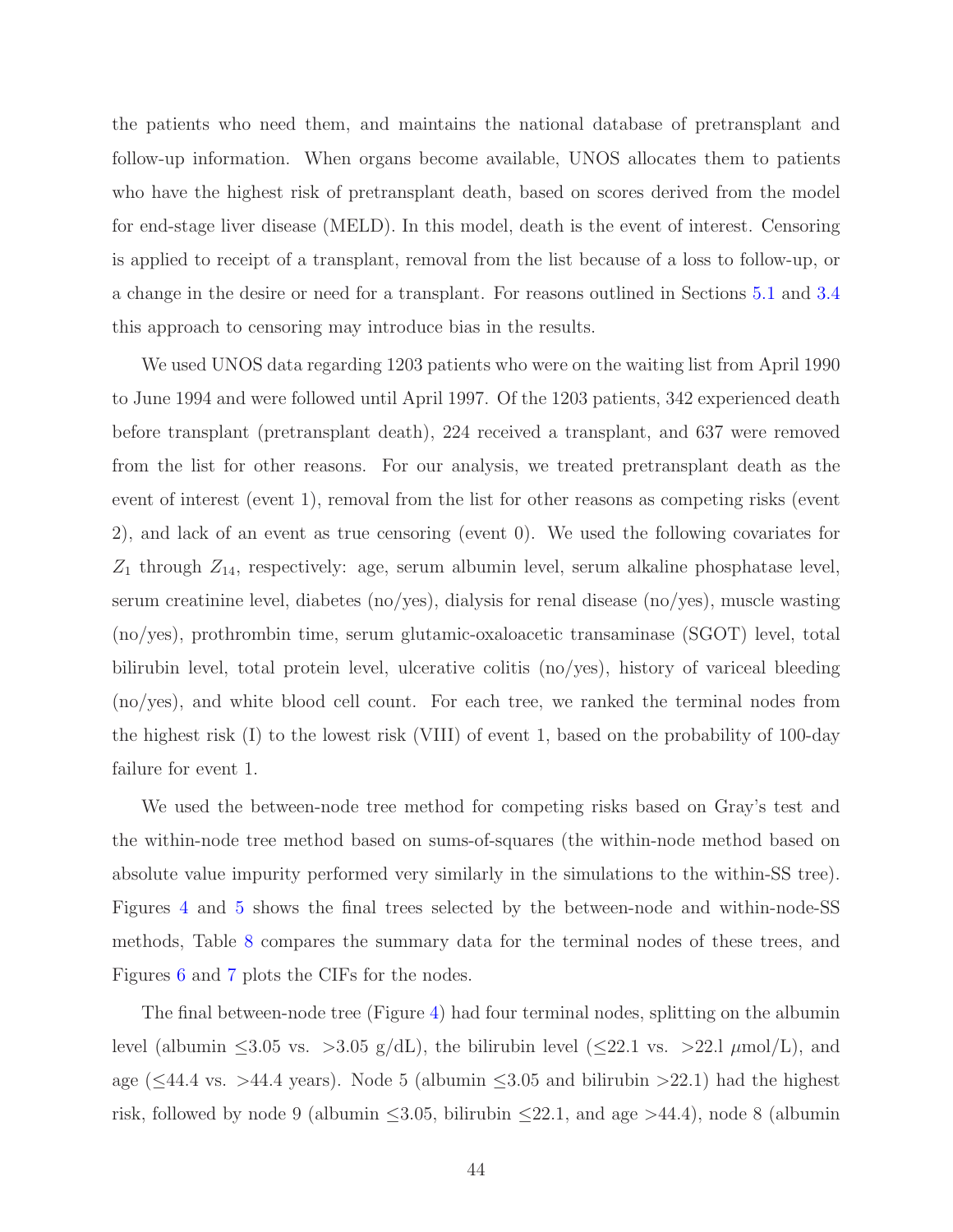$\leq$ 3.05, bilirubin  $\leq$ 22.1, and age  $\leq$ 44.4), and node 3 (albumin  $>$ 3.05). This suggests that the combination of low albumin and high bilirubin levels places patients at the highest risk of death while on the waiting list. The combination of low albumin and bilirubin levels and older age also places patients at elevated risk of death. However, a high albumin level has a protective effect.

Like the between-node tree (Figure [4\)](#page-54-0), the within-node tree (Figure  $5$ ) chose the albumin level of 3.05 as the first split. But in addition to splitting on albumin, bilirubin, and age, the within-node tree split on prothrombin time (measured in seconds) and white blood cell count (measured as cells  $10^3$ /L). The final within-node tree had 8 terminal nodes, with node 11 showing the highest risk and node 7 showing the lowest risk. The results suggest that the highest risk is for patients who have a low albumin level  $(\leq 3.05)$ , high bilirubin level  $(>19.85)$ , and high prothrombin time  $(>15.05)$ . The lowest risk is for patients with a very high albumin level (>3.45). In general, the risk was highest for older versus younger patients (node 9 vs. 8 and node 21 vs. 20) and for individuals with high versus low white blood cell counts (node 13 vs. 12). Because three of the four highest levels of risk (I, II, and IV) occurred in the tree branch associated with low albumin level and high prothrombin time, the combination of these findings appears to greatly increase the risk of death.

#### 5.6 DISCUSSION

Classification trees for survival data are useful for categorizing patients into several groups with similar risks. Some trees have been developed for multivariate survival data, but none of these trees can be applied to competing risks. We proposed two tree-based techniques specifically designed for data with competing risks. The tree that maximizes the betweennode difference is based on Gray's test for CIFs, while the tree that minimizes the within-node impurity takes advantage of the highly successful CART techniques developed by Breiman et al. [\[2\]](#page-178-0).

In general, we found that both of the new trees performed better than the classification tree that failed to take competing risks into account. The within-node tree tended to overfit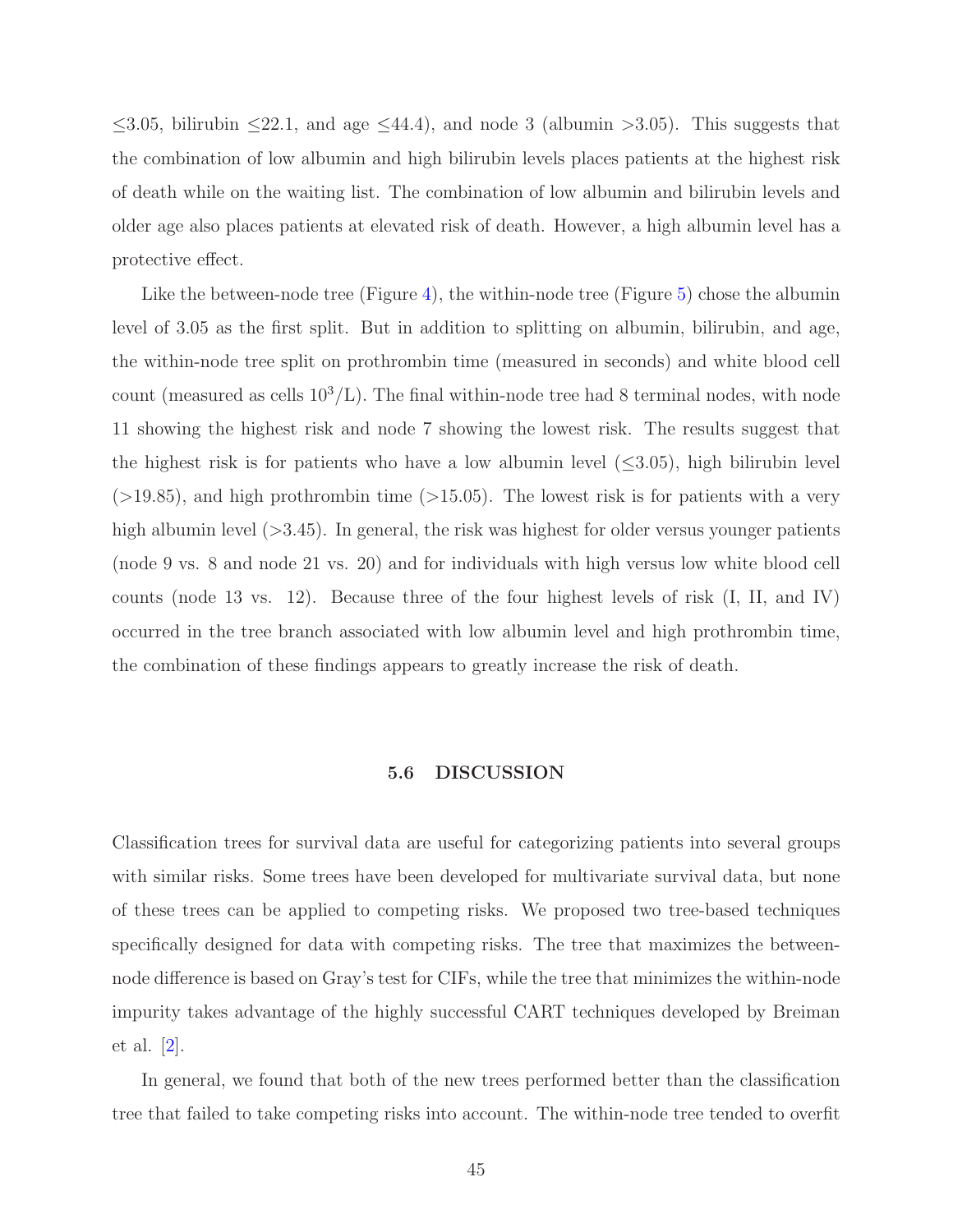| Terminal          |       |           | Sample size  | Median Survival | Risk    |         |             |
|-------------------|-------|-----------|--------------|-----------------|---------|---------|-------------|
| Node              |       |           | (proportion) | <b>Time</b>     | Group   |         |             |
|                   | Total | Event 1   | Event 2      | Censored        | Event 1 | Event 2 |             |
| Between-node tree |       |           |              |                 |         |         |             |
| 3                 | 596   | 122(0.21) | 135(0.23)    | 339(0.57)       | 144     | 374     | IV          |
| $\overline{5}$    | 40    | 22(0.55)  | 2(0.05)      | 16(0.40)        | 28.5    | 188.5   | $\mathbf I$ |
| 8                 | 163   | 32(0.20)  | 37(0.23)     | 94(0.58)        | 80      | 369     | $\rm II$    |
| $\boldsymbol{9}$  | 404   | 166(0.41) | 50(0.12)     | 188(0.47)       | 82.5    | 363.5   | Ш           |
| Within-node tree  |       |           |              |                 |         |         |             |
| $\overline{4}$    | 309   | 46(1.00)  | 80(0.23)     | 183(0.57)       | 171.5   | 375     | VIII        |
| 10                | 267   | 64(0.55)  | 52(0.05)     | 151(0.40)       | 139.5   | 367     | <b>VII</b>  |
| 11                | 20    | 12(0.20)  | 3(0.23)      | 5(0.58)         | 76.5    | 15      | IV          |
| 12                | 135   | 21(0.41)  | 31(0.12)     | 83(0.47)        | 136     | 388     | VI          |
| 13                | 252   | 100(0.21) | 32(0.23)     | 120(0.57)       | 103     | 351.5   | V           |
| 28                | 133   | 42(0.55)  | 21(0.05)     | 70(0.40)        | 67.5    | 314     | III         |
| 29                | 53    | 32(0.20)  | 5(0.23)      | 16(0.58)        | 36      | 168     | $\rm II$    |
| 15                | 34    | 25(0.41)  | 0(0.12)      | 9(0.47)         | 22      |         | $\rm I$     |

<span id="page-53-0"></span>Table 8: Summary of the terminal nodes generated from the between-node and the withinnode univariate trees for data from the liver transplant waiting list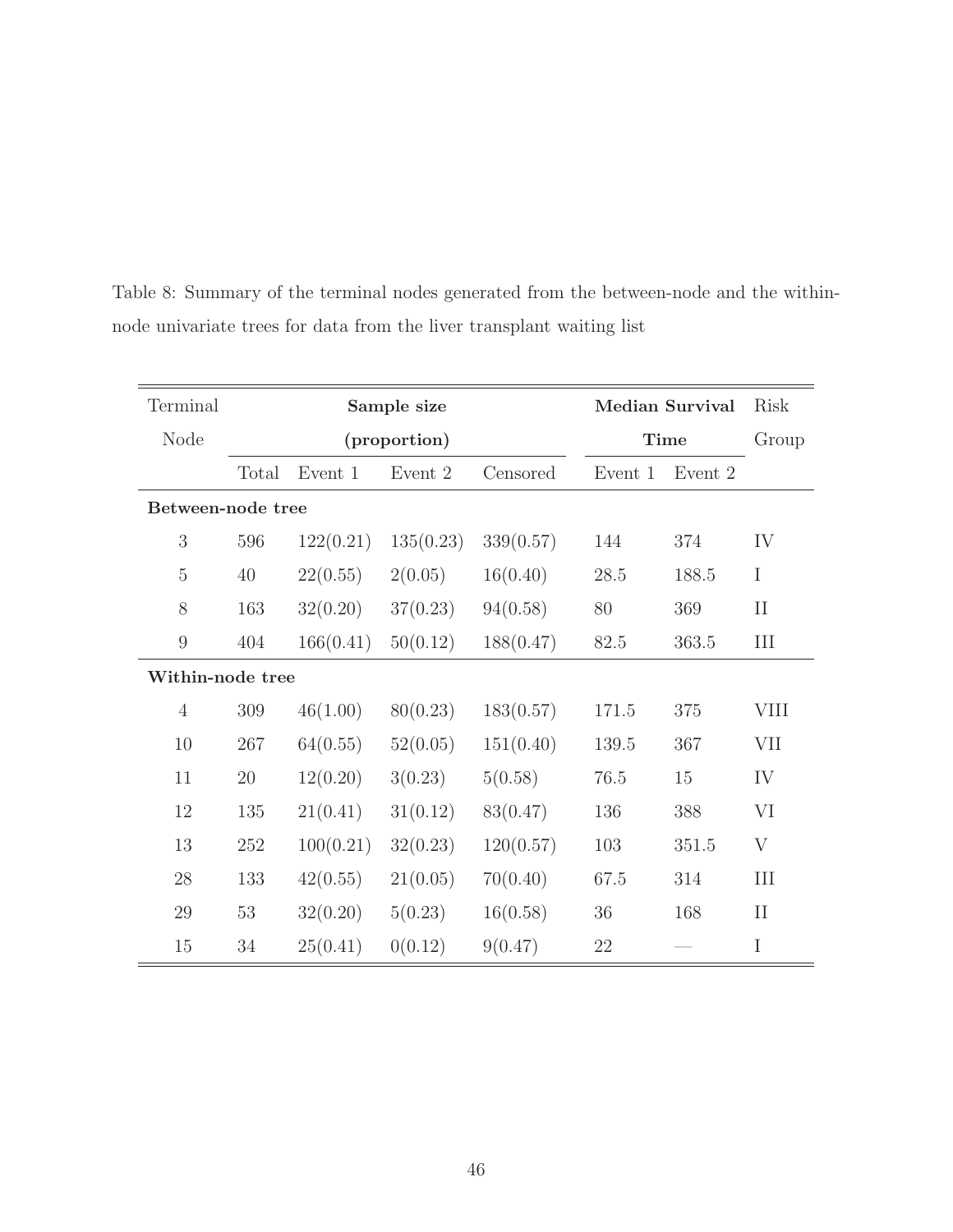

<span id="page-54-0"></span>Figure 4: The between-node tree for data from the liver transplant waiting list.

The between-node tree for data from the liver transplant waiting list. Roman numerals represent the 100-day risk (failure probability) for each terminal node, with risk ranging from highest (I) to lowest (VIII).  $AGE = age$  in years,  $ALB = serum$  albumin level,  $BILI =$ total bilirubin level,  $PTP =$  prothrombin time, and  $WBC =$  white blood cell count.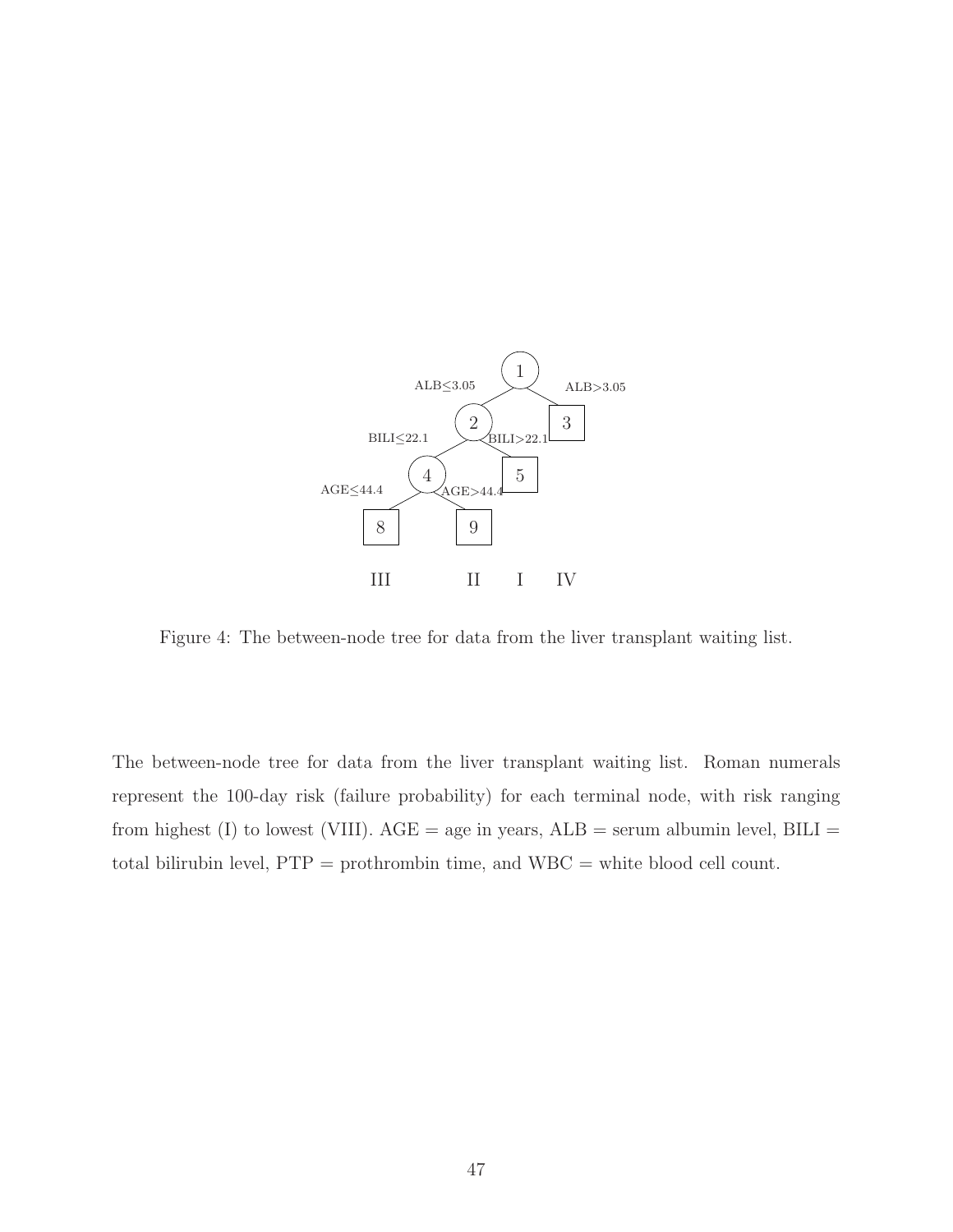

<span id="page-55-0"></span>Figure 5: The within-node tree for data from the liver transplant waiting list.

The within-node tree for data from the liver transplant waiting list. Roman numerals represent the 100-day risk (failure probability for pretransplant death) for each terminal node, with risk ranging from highest (I) to lowest (VIII).  $\text{AGE} = \text{age}$  in years,  $\text{ALE} = \text{serum}$ albumin level,  $BILI = total$  bilirubin level,  $PTP =$  prothrombin time, and  $WBC =$  white blood cell count.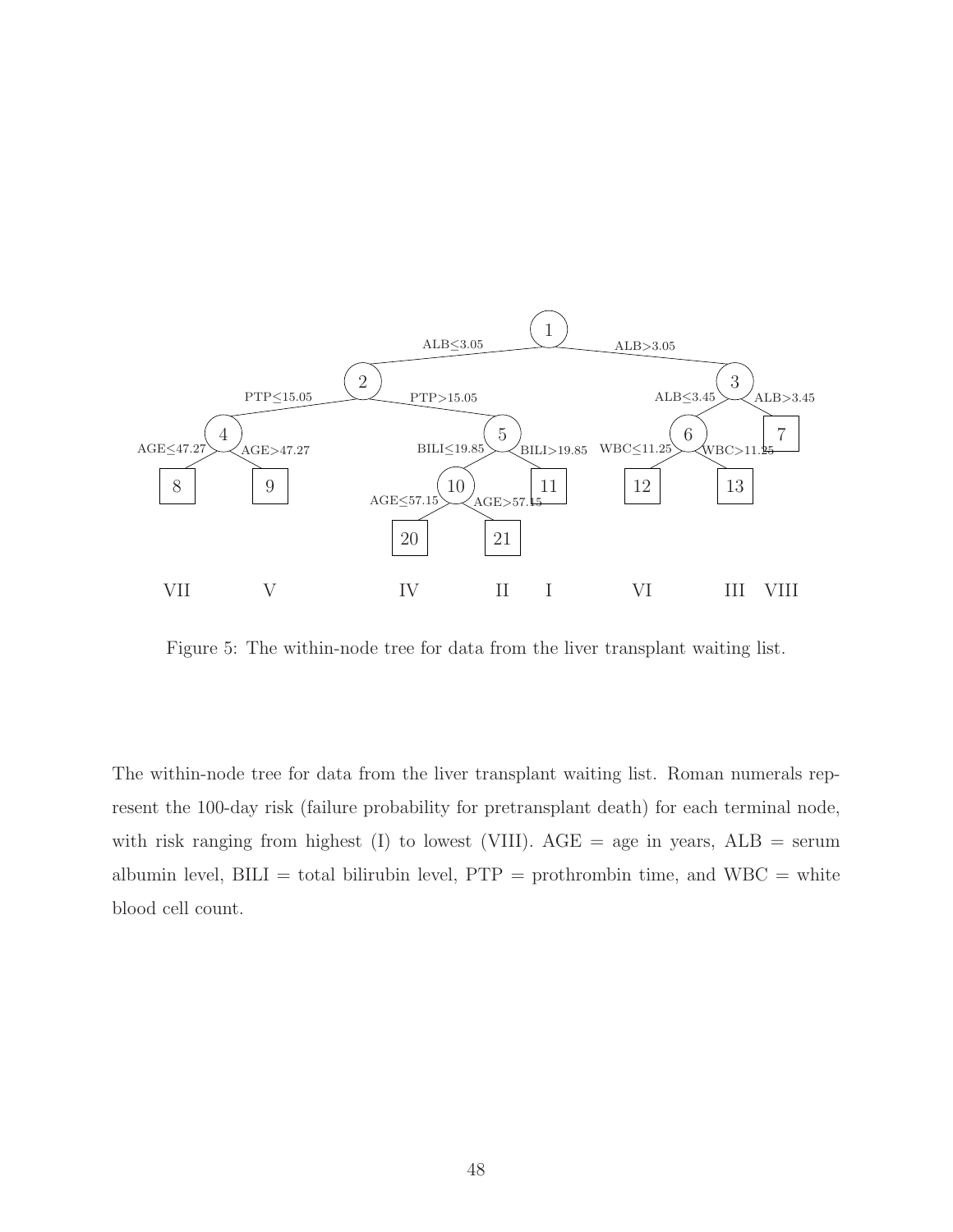

# **CIF Terminal nodes, Between−node Tree**

<span id="page-56-0"></span>Figure 6: CIF of pre-transplant death for each terminal node of the between-node tree.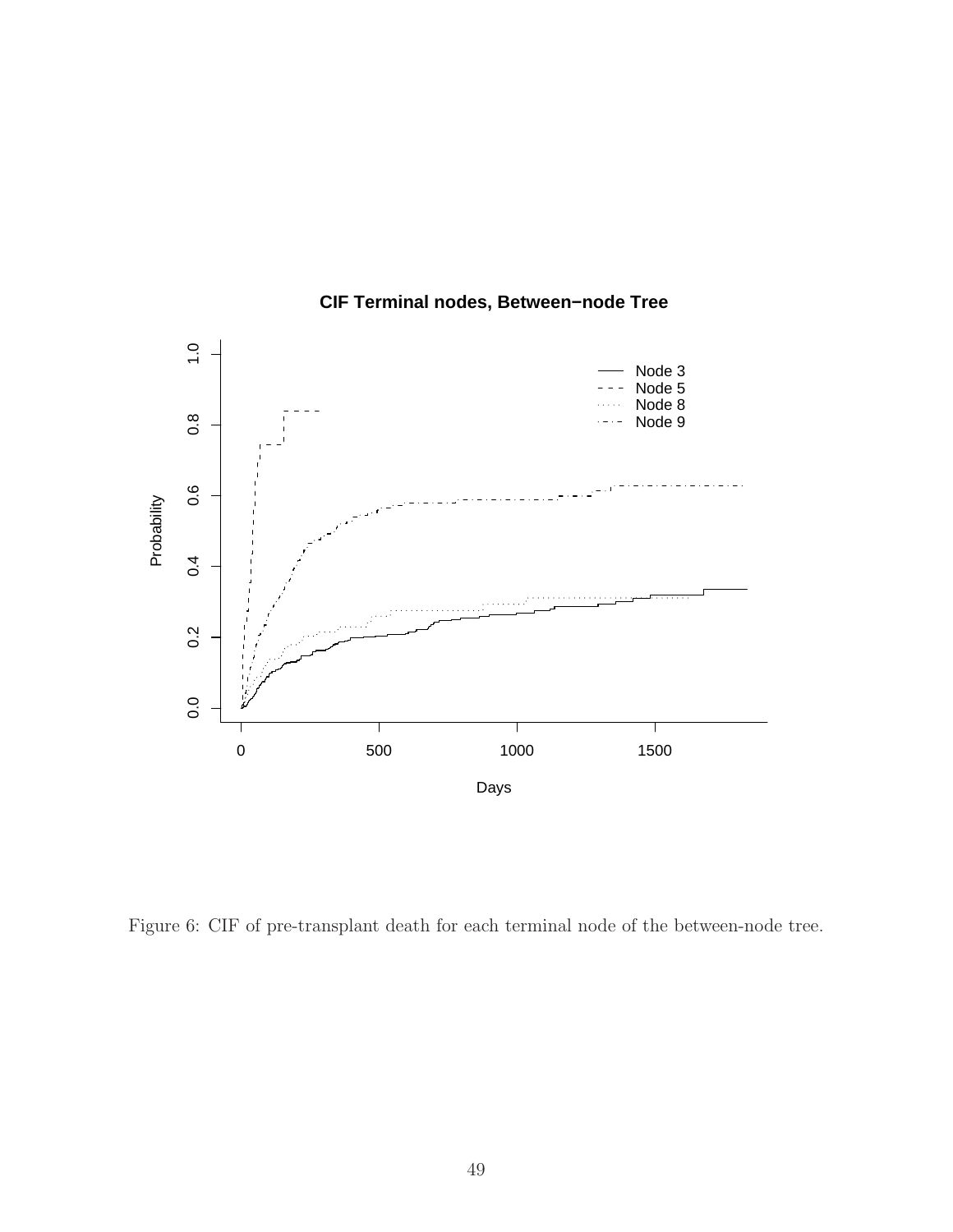

**CIF Terminal nodes, Within−node Tree**

<span id="page-57-0"></span>Figure 7: CIF of pre-transplant death for each terminal node of the within-node tree.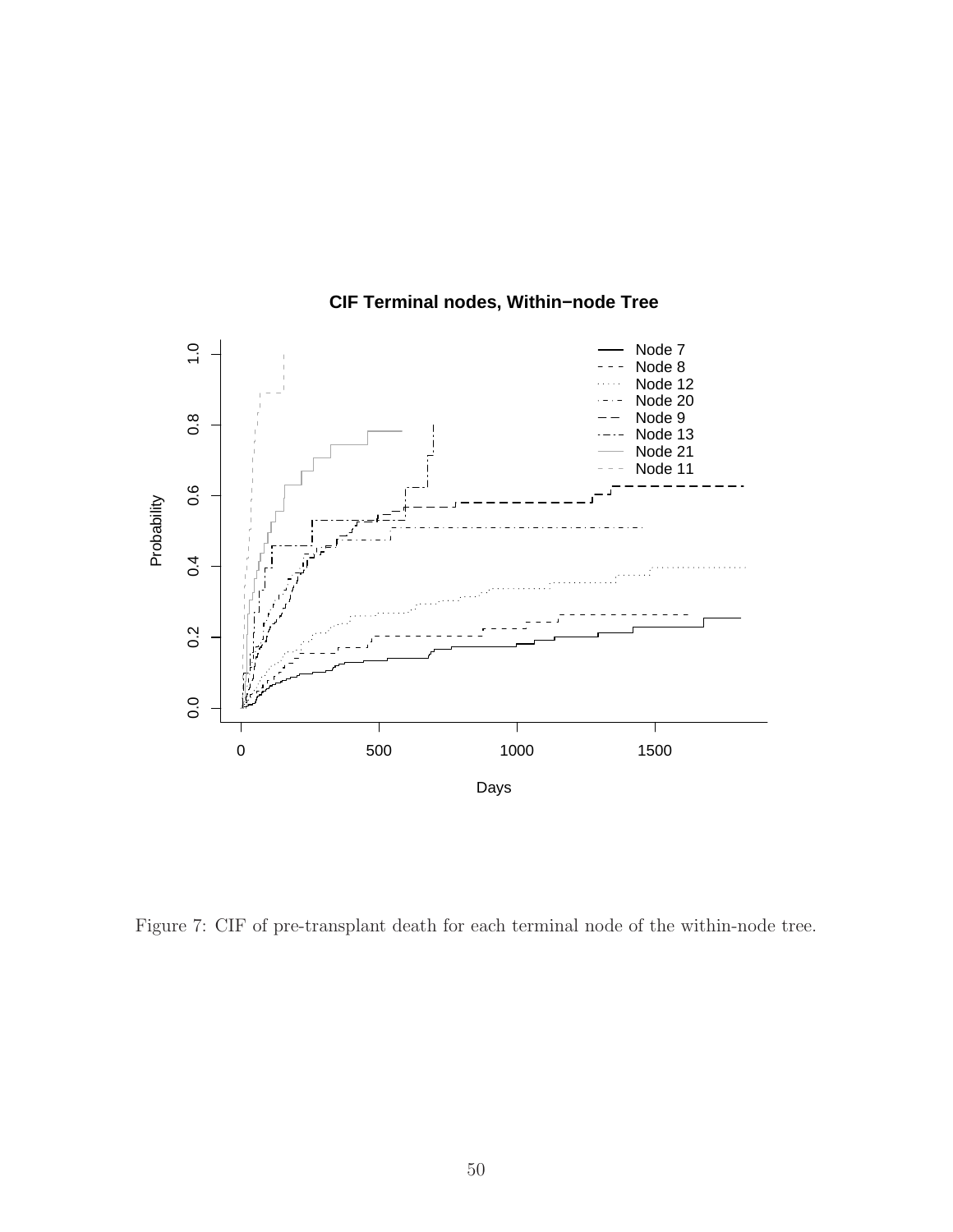the data, while the between-node tree tended to underfit the data. The within-node tree methods performance improved further when the sample size increased. Together, however, these trees can be used not only to identify subgroups in complex data sets but also to identify situations in which the effect of one covariate is conditional on the level of another covariate. In the future, we will explore other ways of creating the impurity function. We will also expand our work to the competing risk-adjusted rank-based test for the equality of survival functions.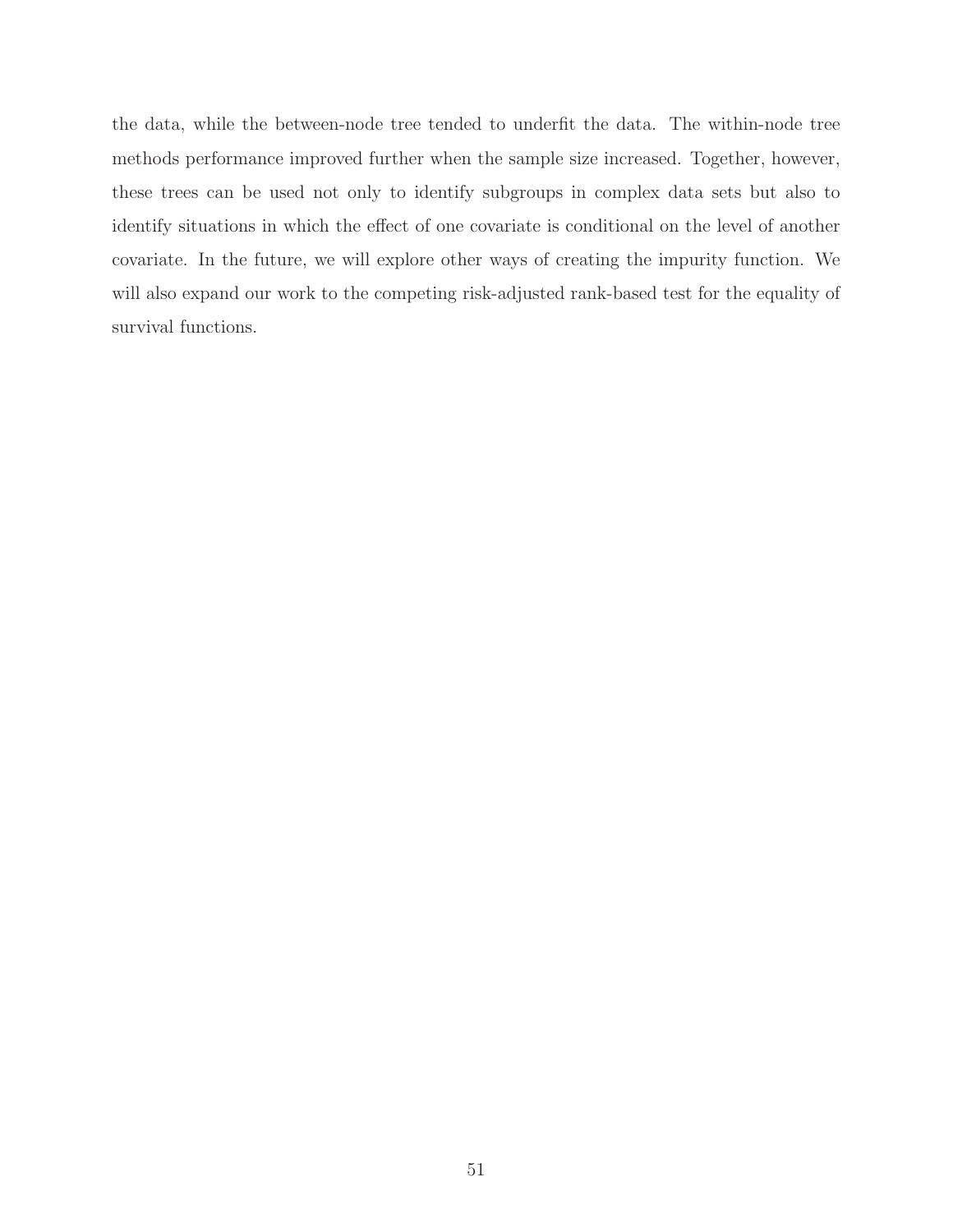# 6.0 MULTIVARIATE TREE METHOD

Three stages are involved in constructing a tree: growing, pruning and tree selection. In this chapter, we describe the methods used in the stages of building a multivariate tree that maximizes between-node heterogeneity for data with multiple competing risks of interest.

# 6.1 INTRODUCTION

Univariate trees that account for competing risks are not appropriate for the situation where there is more than one event of interest. With regard to the liver transplant example, removal from the waiting list due to death or removal due to transplant are both outcomes of considerable interest to physicians. The physician may want to identify subgroups of patients that have similar risk with respect to both events. When only one of these outcomes is considered at a time (using the univariate competing risk tree), the subgroups generated by the univariate tree are likely to be heterogeneous with respect to the risk of the other events. Furthermore, a patient may fall into two different risk categories depending on which tree generated the subgroups, making it unclear which tree to choose to base the final decision. It would be helpful to have a classification technique that discriminates based on the risk of both events simultaneously.

In this chapter we introduce a novel multivariate classification tree for data with competing risks for the situation where more than one competing risk is of interest to the researcher. This method uses a between-node, composite measure of the risk of two more events based on the multivariate test of cumulative incidence functions (Luo and Turnbull [\[20\]](#page-179-1)). In Sec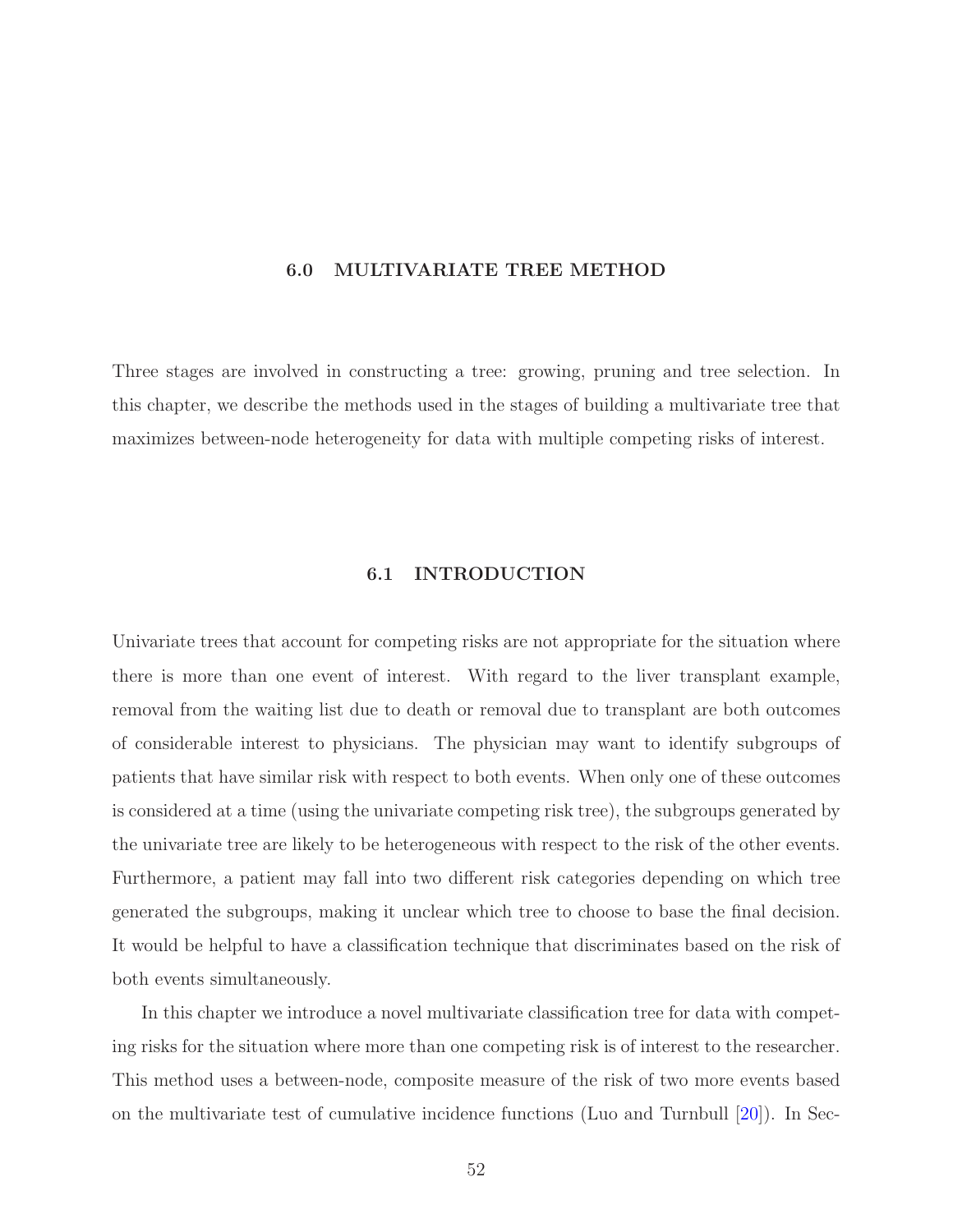tions [6.2](#page-60-0) and [6.3,](#page-63-0) we outline the methods for splitting, growing, pruning, and selecting the final tree. In Section [6.4,](#page-66-0) we describe the simulations that we performed to compare our new multivariate tree with univariate competing risk trees (Chapter [5\)](#page-29-1), and with a univariate between-node tree based on log-rank tests (Le Blanc and Crowley [\[19\]](#page-179-0)). In Section [6.5,](#page-89-0) we illustrate our new techniques by analyzing data from patients who had end-stage liver disease and were on the waiting list for receipt of a liver transplant. In Section [6.6,](#page-95-0) we discuss implementation and future directions of our methods.

# 6.2 THE GROWING STAGE

<span id="page-60-0"></span>We begin by selecting a splitting function based on event-specific cumulative incidence functions (CIFs). The CIF, also known as a subdistribution function, is a marginal probability of failure for the event of interest. Instead of using the overall survival function, the CIF is used to summarize data with competing risks. After splitting the covariate, we use a method based on one proposed by Luo and Turnbull [\[20\]](#page-179-1) to compare the CIFs for event 1 and 2 for group 1, with the CIFs for event 1 and 2 for group 2. In this method, Luo and Turnbull extend the rank-based tests for data with a single event (e.g., the log-rank test, the generalized Wilcoxon test, and the Fleming-Harrington test) to apply to data with multivariate competing risks of interest. For our method, we repeated the process of splitting and comparing CIFs until we find the two CIFs with the maximum between-node heterogeneity.

For any split, we let  $k = 1, 2$  denote the two groups. Recall that in the competing risk setting, "failures" or "events" are categorized into several mutually exclusive types. Suppose there are  $j = 1, ..., J$  different event types. Without loss of generality, we assume that there are two events of interest,  $J = 2$ , and censoring, but the following can be generalized to three or more events. Let  $T_{ik}^0$  and  $C_{ik}$  be the true failure time and censoring time, respectively, for the *i*th individual  $(i = 1, ..., N)$  in group k. Let  $\delta_{ik}^0 \in \{1, ..., J\}$  be the indicator of the true event type. For each individual i in a set of data, we observe  $(T_{ik}, \delta_{ik})$ , where  $T_{ik} = \min(T_{ik}^0, C_{ik})$  and  $\delta_{ik} = \delta_{ik}^0 I(T_{ik} \leq C_{ik})$ . We assume that observations from different individuals within a group are independent and identically distributed, but we assume that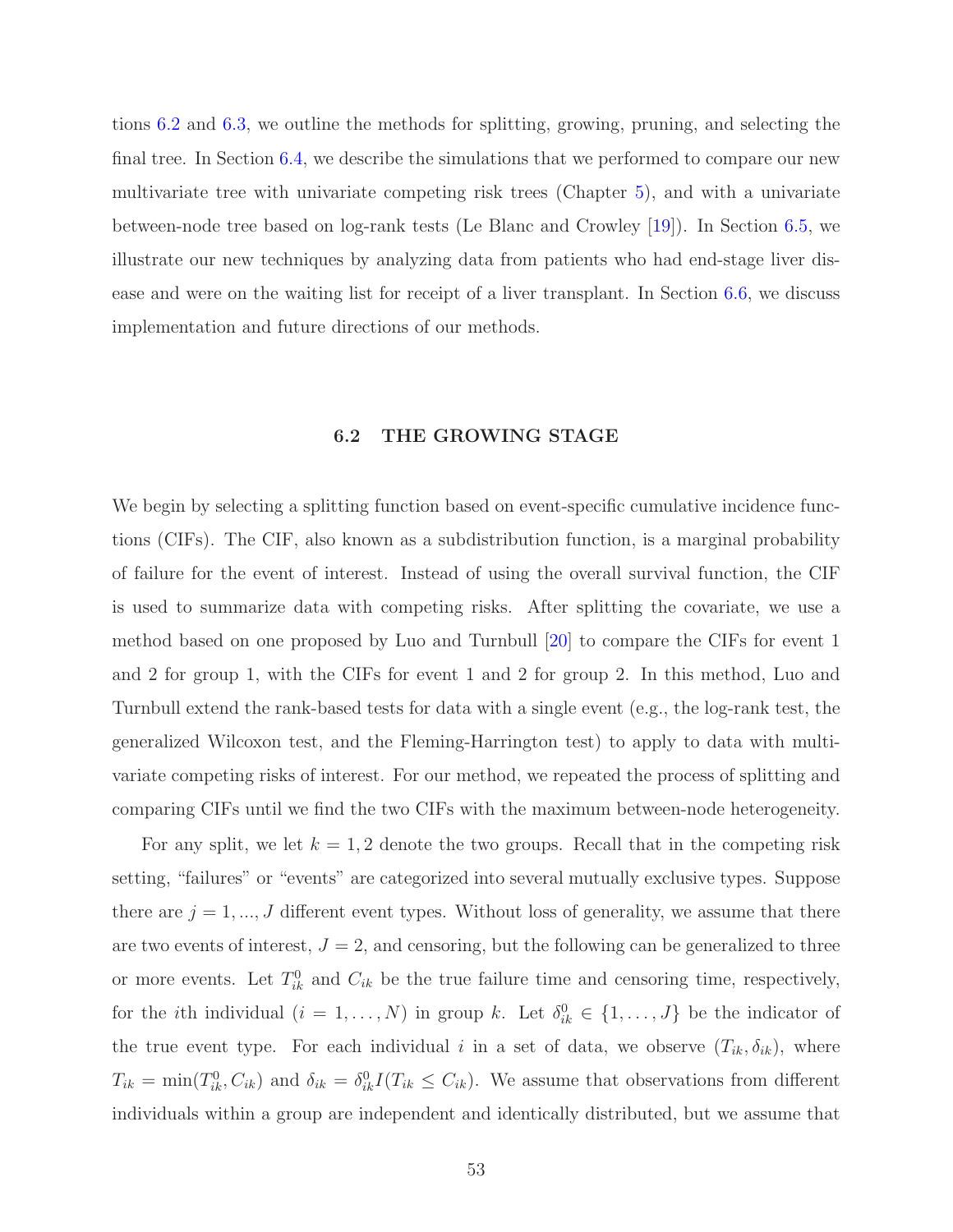the underlying competing risk processes for each individual are not independent. We also assume that the censoring time  $C_{ik}$  is independent of the failure time  $T_{ik}^0$  for any event j.

For event j and group k, the CIF is defined as  $F_{jk}(t) = P(T_{ik}^0 \le t, \delta_{ik}^0 = j)$ . For each possible split of a covariate for a node, we need to test whether the CIFs are equal for each event  $j$  – that is, we need to test

$$
H_0: F_{11} = F_{12}
$$

$$
F_{21} = F_{22}
$$

versus

 $H_1: F_{jk} \neq F_{jk'}$  for at least one j and  $k \neq k'$ .

We assume that  $F_{jk}(t)$  is continuous with respect to the Lebesgue measure, with subdensity  $f_{jk}(t)$ . We also define  $S_k(t) = P(T_{ik}^0 > t) = 1 - \sum_j F_{jk}(t)$  as the survival function for event j and for individuals in group k. Let  $n_k$  be the sample size from the  $k^{th}$  sample. The  $j<sup>th</sup>$  component of the multivariate rank-based test statistic is

$$
X_j(\tau) = \sqrt{\frac{n_1 n_2}{n_1 + n_2}} \int_0^{\tau} \widehat{W}_j(s) d\left[\widehat{F}_{j1}(s) - \widehat{F}_{j2}(s)\right],\tag{6.1}
$$

where

$$
\widehat{F}_{jk}(s) = \int_0^t \frac{\widehat{S}_k(s)}{\overline{Y}_k(s)} d\overline{N}_{jk}(s)
$$
  

$$
\widehat{S}_k(t) = \exp\left\{-\sum_{j=1}^J \int_0^t \frac{1}{\overline{Y}_k(s)} d\overline{N}_{jk}(s)\right\}
$$
  

$$
\overline{Y}_k(s) = \frac{1}{n_k} \sum_{i=1}^{n_k} I(T_{ik} \ge t)
$$
  

$$
\overline{N}_{jk}(s) = \frac{1}{n_k} \sum_{i=1}^{n_k} I(T_{ik} \le t, \delta_{ik} = j)
$$

and  $\widehat{W}_j(s)$  is a weight function that converges to some weight,  $W_j(s)$ , in probability. We consider weights in the same class as those proposed by Gray [\[14\]](#page-179-2),

$$
\widehat{W}(t) = (1 - \widehat{F}_j(t))^r \tag{6.2}
$$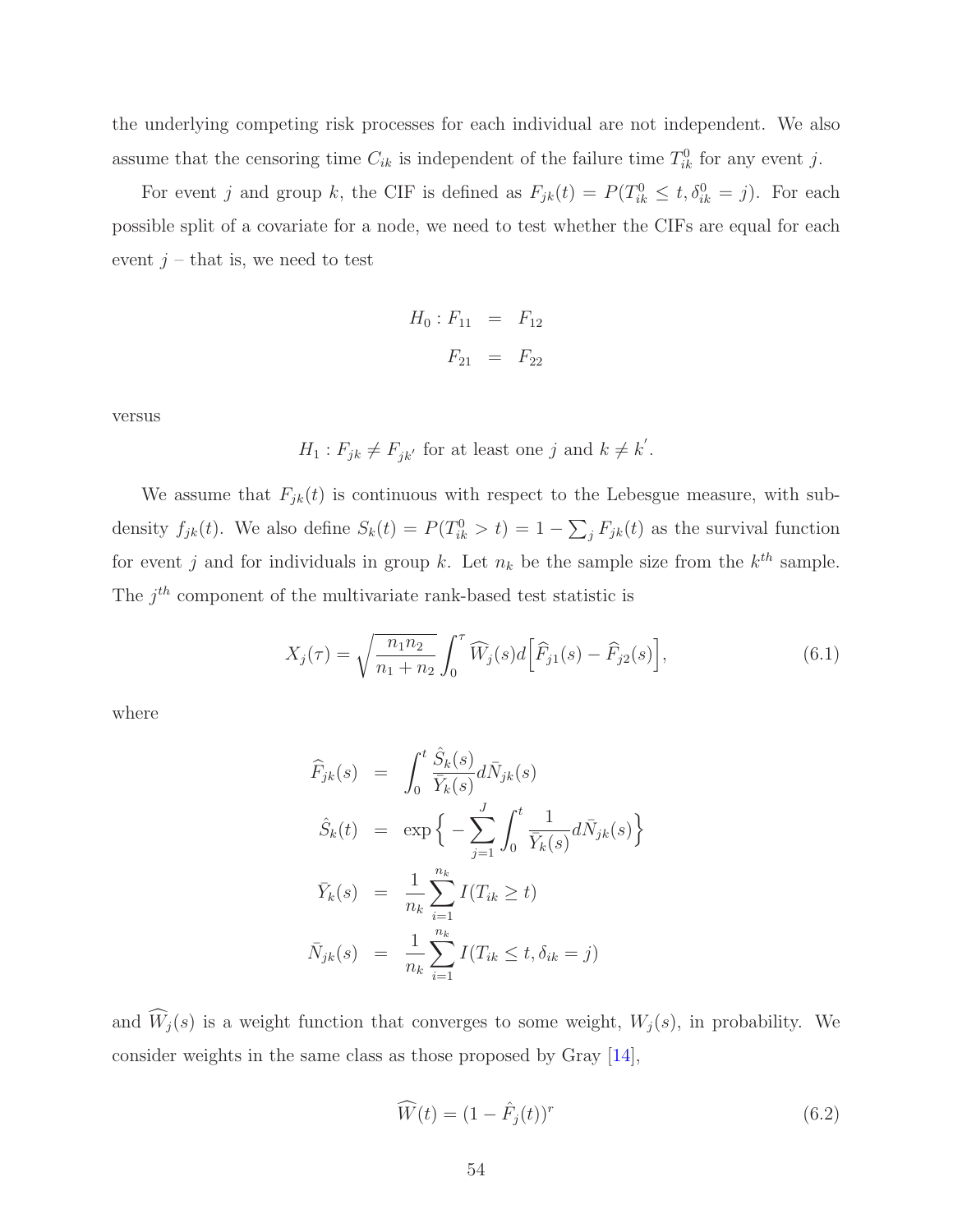where  $\hat{F}_j(t)$  is the estimated CIF for event j when data from group 1 and group 2 are combined. The parameter  $r$  controls the assignment of the weights with respect to time. When  $r = -1$ , more weight is given to early differences; when  $r = 1$ , more weight is given to late differences.  $\tau$  denotes the "horizon" time; a fixed, final time-point.

To compare two sets of CIFs after a split, we use the fact that  $\mathbf{T} = (T_1, T_2) = (X_1/\sigma_1, X_2/\sigma_2)$ follows a bivariate normal distribution asymptotically under the null,

$$
\left(\begin{array}{c}T_1\\T_2\end{array}\right) \sim \text{BivNorm}\left(\left(\begin{array}{c}0\\0\end{array}\right), \left(\begin{array}{cc}1 & \rho\\ \rho & 1\end{array}\right)\right)
$$

for some  $\rho$ . We can estimate  $\sigma_1$ ,  $\sigma_2$ , the covariance C and correlation  $\rho$  with the following consistent estimators,

$$
\hat{\sigma}_{1}^{2} = \frac{n^{(1)}n^{(2)}}{n^{(1)} + n^{(2)}} \sum_{l=1}^{J} \int_{0}^{\tau} \left[ \frac{\hat{A}_{l}^{(1)}(s; 1, \tau, n^{(1)})^{2}}{n^{(1)}} d\bar{N}_{l}^{(1)}(s) + \frac{\hat{A}_{l}^{(2)}(s; 1, \tau, n^{(2)})^{2}}{n^{(2)}} d\bar{N}_{l}^{(2)}(s) \right]
$$
  
\n
$$
\hat{\sigma}_{2}^{2} = \frac{n^{(1)}n^{(2)}}{n^{(1)} + n^{(2)}} \sum_{l=1}^{J} \int_{0}^{\tau} \left[ \frac{\hat{A}_{l}^{(1)}(s; 2, \tau, n^{1})^{2}}{n^{(1)}} d\bar{N}_{l}^{(1)}(s) + \frac{\hat{A}_{l}^{(2)}(s; 2, \tau, n^{(2)})^{2}}{n^{(2)}} d\bar{N}_{l}^{(2)}(s) \right]
$$
  
\n
$$
\hat{C} = \frac{n^{(1)}n^{(2)}}{n^{(1)} + n^{(2)}} \sum_{l=1}^{J} \int_{0}^{\tau} \left[ \hat{A}_{l}^{(1)}(s; 1, \tau, n^{(1)}) \hat{A}_{l}^{(1)}(s; 2, \tau, n^{(1)}) \frac{d\bar{N}_{l}^{(1)}(s)}{n^{(1)}} + \hat{A}_{l}^{(2)}(s; 1, \tau, n^{(2)}) \hat{A}_{l}^{(2)}(s; 2, \tau, n^{(2)}) \frac{d\bar{N}_{l}^{(2)}(s)}{n^{(2)}} \right]
$$
  
\n
$$
\hat{\rho} = \hat{C}/\hat{\sigma}_{1}\hat{\sigma}_{2}
$$

where

$$
\hat{B}_j^{(m)}(u) = \int_0^u \widehat{W}_j(s) \frac{\hat{F}^{(m)}(s)}{\bar{Y}^{(m)}(s)} d\bar{N}_j^{(m)}(s)
$$
  

$$
\hat{A}_l^m(s; j, t, n^m) = [\hat{B}_j^{(m)}(t) - \hat{B}_j^{(m)}(s)] \frac{1}{\bar{Y}^{(m)}(s)}, \quad \text{if } l \neq j
$$
  

$$
\hat{A}_l^m(s; j, t, n^m) = [\hat{B}_j^{(m)}(t) - \hat{B}_j^{(m)}(s)] \frac{1}{\bar{Y}^{(m)}(s)} - \widehat{W}_j(s) \frac{\hat{F}^{(m)}(s)}{\bar{Y}^{(m)}(s)}, \quad \text{if } l = j
$$

In order to be able to compare the splits, we use a univariate measure of between-node heterogeneity based on Mahalanobis' distance,

<span id="page-62-0"></span>
$$
G(s) = \mathbf{T}'\mathbf{C}^{-1}\mathbf{T}
$$
\n(6.3)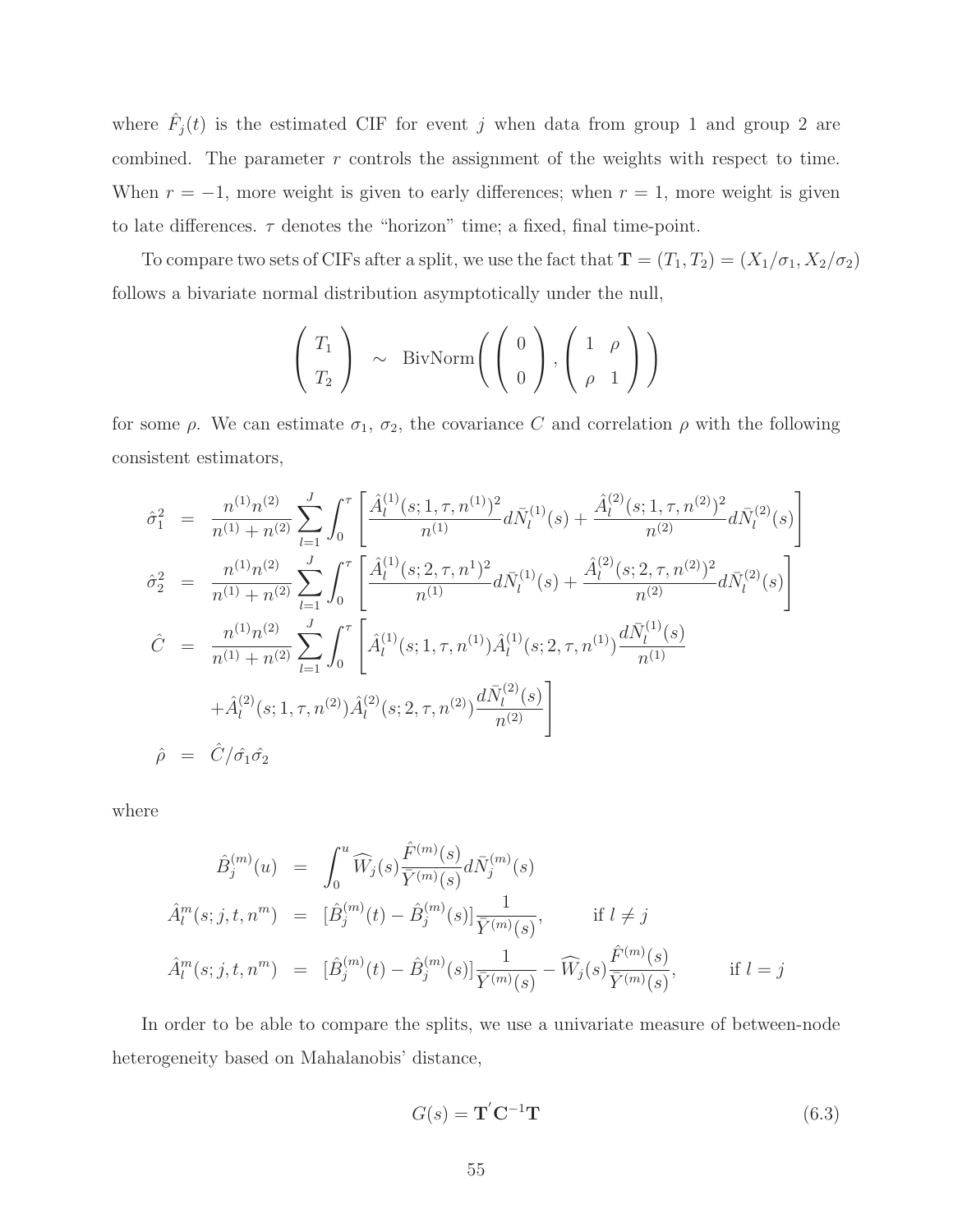where s represents a particular split of the data into two groups and  $\bf{C}$  is the corresponding covariance matrix given by  $\hat{C}, \hat{\sigma}_1^2$  and  $\hat{\sigma}_2^2$ .

To choose the split that corresponds to the largest two-sample statistic, we compute the statistic  $G(s)$  for all possible splits s on all the covariates for the whole sample,  $\mathcal{L}$ . If a covariate  $Z$  is continuous or ordinal, then we look at all the possible cutpoints  $c$  that divide the sample into two groups,  $Z \leq c$  and  $Z > c$ . If a covariate is nominal, then we consider all the possible ways of forming the two groups. We repeat this process for all subsequent branches of the tree until we reach one of the predefined stopping criteria. The usual criteria for the growing stage are that the sample size in each terminal node is very small, the subgroups are homogeneous with respect to the covariates, and  $F_{jk}$  cannot be estimated (e.g. the subgroup contains no  $i$ -type events).

By using the splitting method, we can grow the largest possible tree,  $T_0$ , from the data. This tree will capture most of the possible binary, heierachical structure of the data and the dependencies among the covariates.

#### 6.3 THE PRUNING STAGE

<span id="page-63-0"></span>The largest grown tree,  $T_0$ , is designed to perfectly or almost perfectly predict every case in a data set. However, if most or all of the splits of  $T_0$  are essentially based on random noise, then the prediction results would be poor if we used  $T_0$  to predict subgroups for another data set. To balance the trade-off between the fidelity and overfitting of the current data set, the usual approach is to prune the tree. We begin by removing the branches that result from random noise contained in the data used to build the largest grown tree (the training data). Then we build a sequence of subtrees, calculate their estimated discrimination, and select the subtree that maximizes total amount of discrimination with respect to to the validation data.

To create a sequence of pruned subtrees from  $T_0$ , we use the complexity penalty method proposed by LeBlanc and Crowley [\[19\]](#page-179-0). Let  $T<sup>i</sup>$  and  $T<sup>t</sup>$  denote the sets of internal and terminal nodes of the tree T, respectively. Suppose  $|\cdot|$  denotes the cardinality of a set—that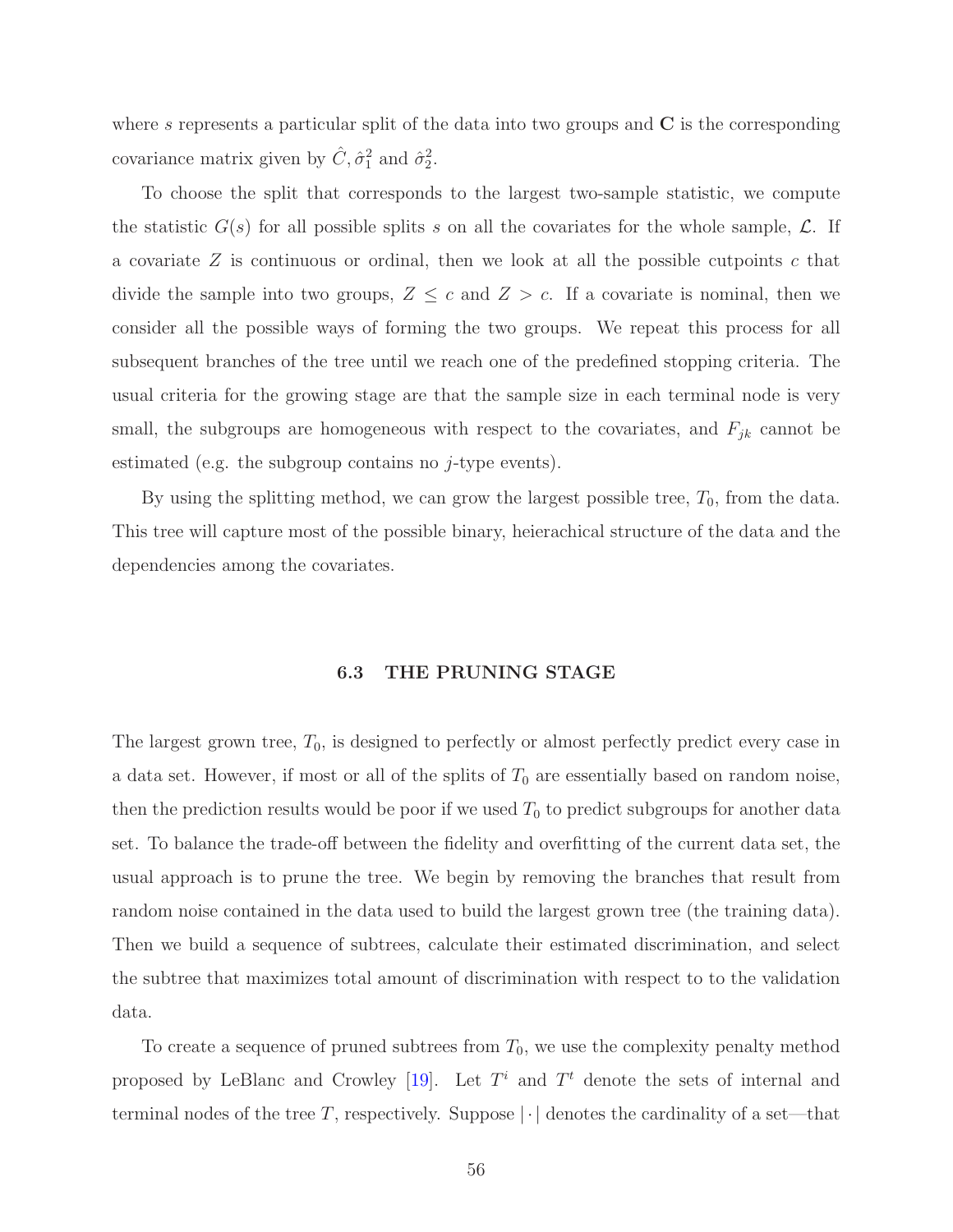is,  $|T^i|$  is equal to the total number of internal nodes, and  $|T^t|$  is equal to the total number of terminal nodes for tree T. Let  $G(T)$  be the amount of discrimination for tree T based on the training data, and let  $\alpha|T^i|$  be the penalty that measures the complexity of T, where  $\alpha > 0$ represents the trade-off between the tree's prognostic information (or discrimination) and the tree's complexity. Then pruning the weakest branch of  $T$  is equivalent to maximizing the complexity penalty function so that

$$
T^* = \arg\min_{T^* \prec T} G(T) - \alpha |T^i|.
$$

where  $\prec$  means "is a subtree of".

In our case, let  $G(h)$  be the quantity defined in equation  $(6.3)$  for node h, and let  $G(T) = \sum_{h \in T^i} G(h)$  be the sum of these maximum statistics over all internal nodes. Let the complexity penalty function be denoted as  $G_{\alpha}(T) = G(T) - \alpha |T^{i}|$ . Our goal is to prune the tree branch that has the smallest  $G_{\alpha}(T)$  value and is thus the weakest branch. For each node h, we need to solve the equation  $G_{\alpha}(T_h) = G(T_h) - \alpha |T_h^i| = 0$  for  $\alpha$ . In this case,

$$
\alpha^* = \frac{G(T_h)}{|T_h^i|}.
$$

As  $\alpha$  increases from 0, we can find the first point of  $\alpha$  at which the split makes a net negative contribution to the total amount of prognostic information in the tree.

We prune the split with the smallest  $G(T_h)/|T_h^i|$  and then repeat this process until we have an ordered list of optimally pruned subtrees from the smallest tree (the root node tree,  $T_M$ ) to the largest tree  $(T_0)$ :

$$
T_M \prec T_{M-1} \prec \dots \prec T_1 \prec T_0,
$$

and the corresponding ordered list of  $\alpha^*$ 's is

$$
\infty = \alpha_M^* > \alpha_{M-1}^* > \dots > \alpha_1^* > \alpha_0^* = 0.
$$

Now that we have constructed a sequence of subtrees and have calculated their estimated discrimination, we need to select the final pruned tree to use. The tree of choice is the one that best maximizes the total amount of discrimination when applied to the validation data.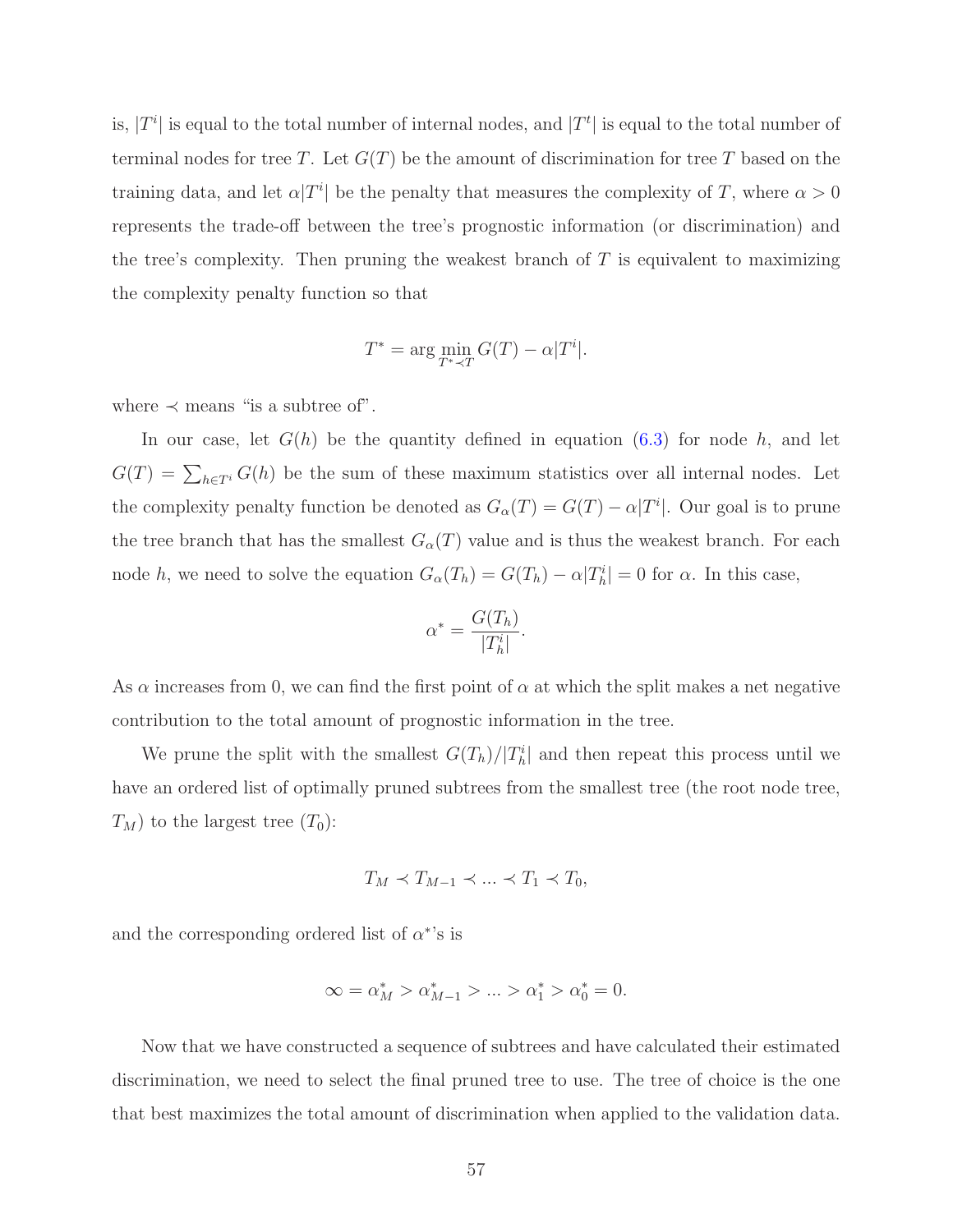For validation, three main methods can be used: test-sample validation, cross-validation, and bootstrap. The test-sample validation method uses the current data set (the training data set) to grow and prune trees, and it uses an external data set (the validation data set) to assess the performance of the trees. The problem with this method is that an external data set is not always available. The other two methods do not require an external set. The cross-validation method divides the current data set into V subsets with nearly equal sample sizes. It removes one subset at a time and uses it as the validation data set. It uses the remaining subsets as the training data sets for the purpose of growing and pruning trees. After cycling through all the subsets in this manner, it combines the results by averaging the performance at each step. Although the cross-validation method yields results that are less biased than those of the test-sample validation method, it requires a larger sample size and tends to give estimates with higher variability (Breiman et al. [\[2\]](#page-178-0)). The bootstrap method is another technique with less variability. However, it has greater bias than the cross-validation method [\[19\]](#page-179-0) and hence we propose using cross-validation.

For the cross-validation method, we grow an optimally pruned sequence of trees  $T_M \prec$  $T_{M-1} \prec ... \prec T_1 \prec T_0$  on the entire data  $\mathcal{L}$ . Then we divide the data set  $\mathcal{L}$  into V groups  $\mathcal{L}_v$  ( $v = 1,...,V$ ), all of which have nearly equal sample size. We define  $\mathcal{L}_{(v)} = \mathcal{L} - \mathcal{L}_v$ . For each v, we use  $\mathcal{L}_{(v)}$  to grow a nested sequence of optimally pruned trees

$$
T_M^v \prec T_{M-1}^v \prec \dots \prec T_1^v \prec T_0^v,\tag{6.4}
$$

which we obtain by pruning using the corresponding  $\alpha'_m = \sqrt{\alpha_m^* \alpha_{m+1}^*}$  's, Note that the geometric mean of the  $\alpha_m^*$ 's is the value of  $\alpha$  that corresponds to the maximum  $G_{\alpha}(T_m)$ statistic for  $\alpha_m^* \leq \alpha < \alpha_{m+1}^*$  (Breiman et al., [\[2\]](#page-178-0)). For data set  $\mathcal{L}_v$ , we calculate the sum of between-node statistics  $G(T_m^v)$ . To estimate  $G(T_m)$ , we average the sum over V sets

$$
G^{CV}(T_m) = \frac{1}{V} \sum_{v=1}^{V} G(T_m^v)
$$
\n(6.5)

and choose the  $\alpha = \alpha^*$  that maximizes this average.

Our final tree,  $T(\alpha_c)$ , is chosen from the original list of optimally pruned subtrees grown on the whole sample  $\mathcal{L}$ , where  $\alpha_c$  is some fixed value of the complexity penalty. The  $T(\alpha_c)$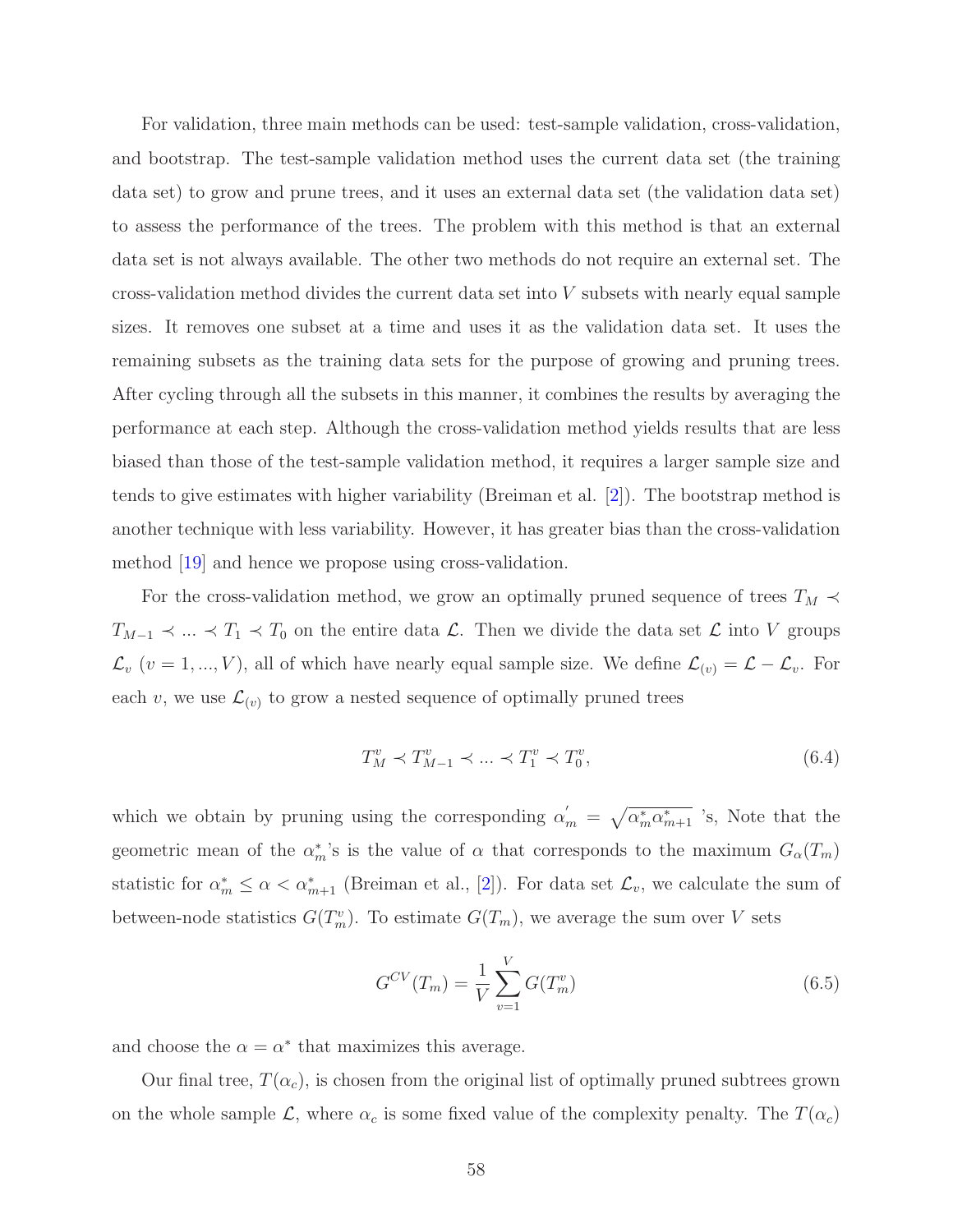is the smallest optimally pruned subtree that has the maximum cross-validation adjusted discrimination  $G_{\alpha}^{CV}(T)$  for  $\alpha = \alpha_c$ . This means  $T(\alpha_c) \in \{T_M, ..., T_0\}$  is chosen such that

$$
T(\alpha_c) = \arg\max_{T_m \in \{T_M, \dots, T_0\}} G^{CV} \{T_m\} - \alpha_c |T_m^i|.
$$

#### 6.4 SIMULATIONS

<span id="page-66-0"></span>In this section, we discuss a series of simulations designed to investigate how accurately the splitting method detects cutpoints of a covariate and how well the tree procedures detect the data structure. In all simulations there are two event types, that is  $J = 2$ , plus true censoring. We compare the performance of five tree methods. The first tree is the maximum between-node heterogeneity tree based on a composite rank test of the CIFs (the "multivariate competing risks tree"). The second tree is the maximum between-node heterogeneity tree proposed in Chapter [5](#page-29-1) based on a univariate rank test of the CIFs ("univariate between-node competing risks tree"). This method requires that we choose one event-of-interest, which we designated to be event 1. The third, fourth and fifth trees are a between-node tree based on the naive log-rank test that was proposed by LeBlanc and Crowley [\[19\]](#page-179-0) for univariate survival data (the "LR tree"), the within-node univariate tree for competing risks based on event-specific martingale residuals and the sums-of-squares metric ("MR-SS") and the within-node univariate tree for competing risks based on event-specific martingale residuals and the absolute value metric ("MR-ABS"). These three trees require that the censoring indicator be a 0/1 indicator, i.e. we cannot use the competing risks censoring indicator which takes values  $\delta = 0, 1, 2$ . These methods were used for the situation where more than one event is of interest, and therefore is makes sense to construct a censoring indicator that is 1 when any event occurs (either event 1 or 2) and is 0 when true censoring occurs.

#### 6.4.1 Performance of Splitting Methods

Table [9](#page-69-0) shows the setups for the six different models used in our simulations to investigate splitting accuracy for the five types of trees. We used various tree methods described in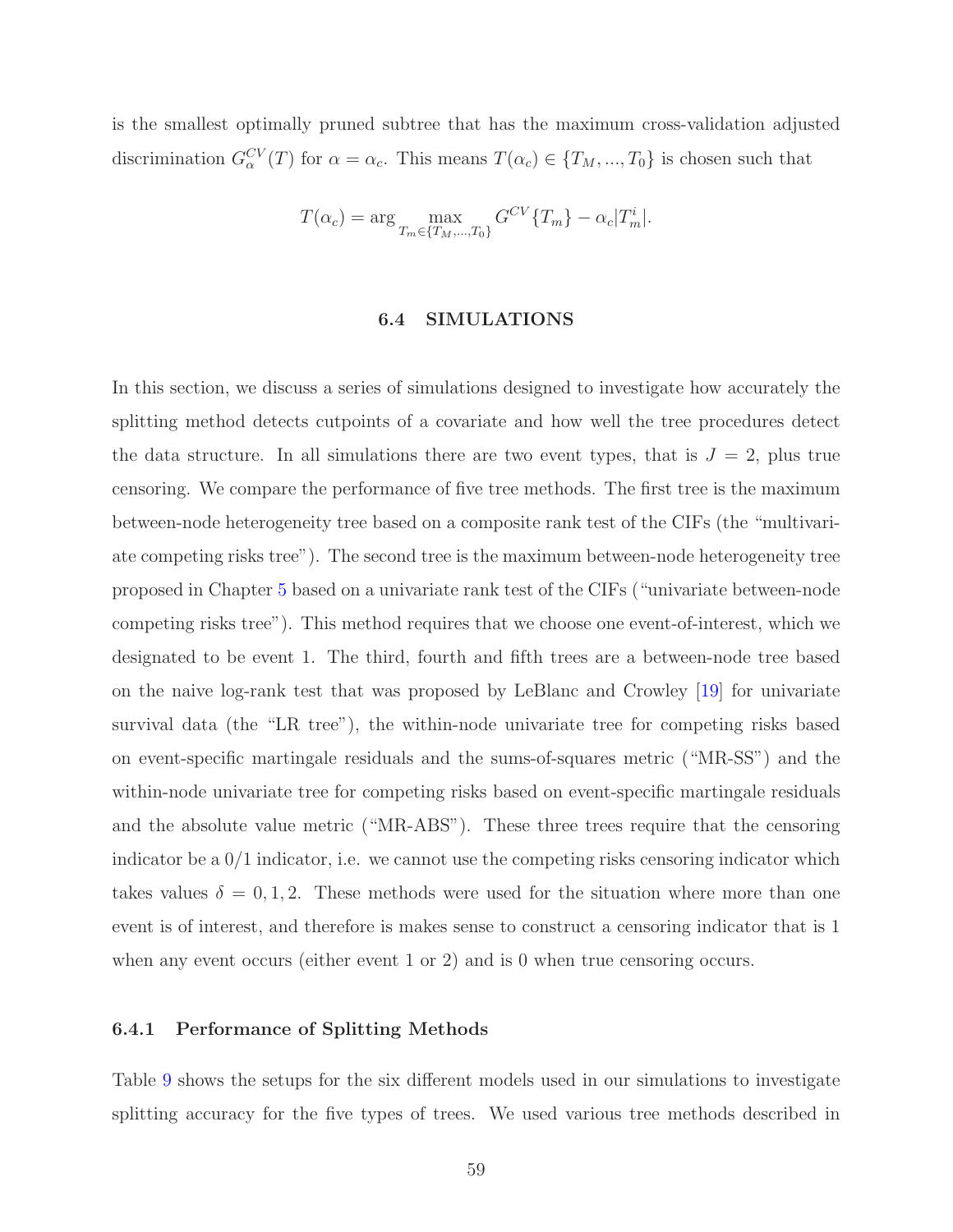Section [6.4](#page-66-0) to estimate the cutpoint,  $\hat{c}$ , from the one-split tree grown from the data. Each model was generated with different event 1 and 2 failure rates for  $Z \leq c$  and for  $Z > c$ , where Z is distributed  $U(0, 1)$ . These rates for events 1, 2 and censoring were chosen to approximate the real life situation of patients on the waiting list for a liver transplant. In most of the models, the failure times for event 1, event 2, and true censoring were generated from exponential distributions, with the exception of model 4 where the failure times were generated from a log normal distribution. We repeated the simulation with low censoring (10%) and moderate censoring (50%).

The same cutpoint  $c = 0.5$  for five of the six models, was used for both the event 1 and the event 2 processes. One exception to this is model 5, where the hazards for event 1 and 2 are dependent on different cutpoints for the same covariate  $Z$ , i.e. the rate for event 1 is dependent on  $Z \leq 0.5$  and  $Z > 0.5$ , whereas the rate for event 2 is dependent on  $Z \leq 0.3$  and  $Z > 0.3$ . The purpose of this model is to investigate whether  $\hat{c}$  lies between the two cutpoints or whether  $\hat{c}$  tends to be closer to either 0.3 or 0.5. In cases where the true cutpoints for event 1 and event 2 differ, let  $c_j$  denote the true cutpoint for the rate of event  $j = 1, 2$ . For model 6,  $c = 0.3$  (rather than  $c = 0.5$ ) for both event 1 and 2 rates. Model 6 is important to consider because a tree-method that does not estimate c reliably may produce estimates that are distributed uniformly across the interval  $[0, 1]$ , and this will result in an average estimate of c of approximately 0.5, which would be misleading.

In models 1, 3 and 4, only the rate of event 2 depends on the covariate  $Z$ . In these models we would expect the multivariate method to perform better than the between-node tree method based on Gray's test ("Uni.") which focuses on changes in the event of interest (event 1) only. For the models 3 and 4, where there is only a weak change in the rate of event 2 and the event 1 rate does not depend on  $Z$ , we might expect only the multivariate method to do well. However, Gray's test is not designed to detect changes in rate of event 1 and a small difference in the rate of event 2 for  $Z \leq c$  and  $Z > c$  may be difficult to detect for methods that only take into considerate the overall rate of event 1 and 2 combined (LR, MR-SS, MR-ABS). Models 2, 5 and 6 have the rates of both events depending on Z. We may expect that the multivariate and univariate competing risk between-node methods to do well here, as both are designed to detect changes in event 1 (and the multivariate method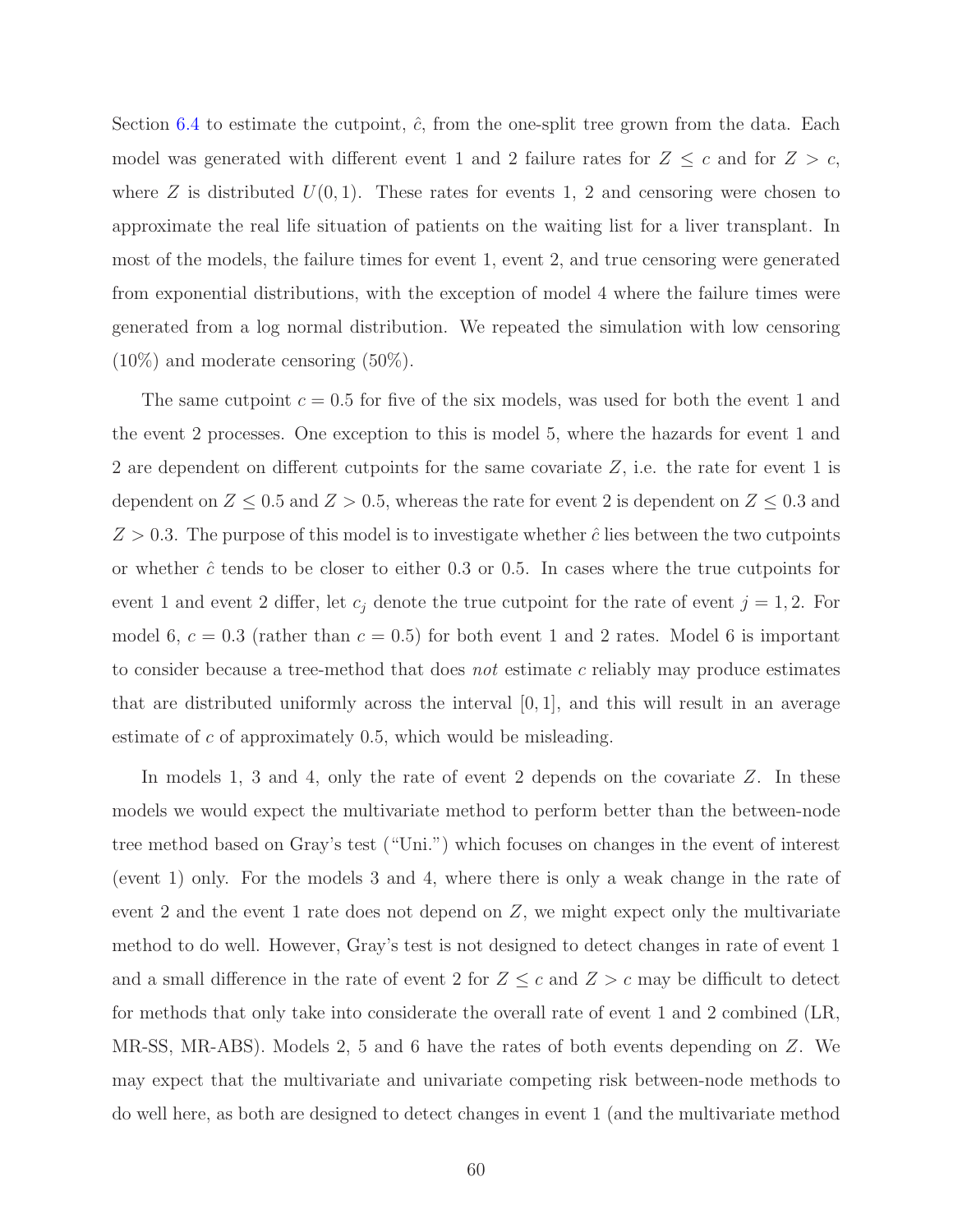should detect that the rates of both event types are dependent on  $Z$ ). We would not expect the other methods to do well, as the overall rate of event 1 and 2 does not change – as the rate of event 1 increases with  $Z > c$ , the rate of event 2 decreases when  $Z > c$  resulting in the net effect of no change in total rate of all event types.

The sample size for each data set was 500, and we generated 1000 data sets for each model configuration. To compare the performance of the three trees, we used four measures: the mean estimate  $\overline{\hat{c}}$  (mean), the mean bias  $\overline{\hat{c} - c}$  (bias), and the standard deviation of the  $\widehat{c}$ 's (SD).

Tables [10](#page-71-0) and [11](#page-72-0) summarize the results for the one-split simulations. The tree methods are: between-node heterogeneity tree based on a composite rank test of the CIFs ("Mult."), between-node heterogeneity tree based on a univariate rank test of the CIFs ("Uni."), a between-node tree based on the naive log-rank test for univariate survival data (the "LR"), the within-node univariate tree for competing risks based on event-specific martingale residuals and the sums-of-squares metric ("MR-SS") and the within-node univariate tree for competing risks based on event-specific martingale residuals and the absolute value metric ("MR-ABS"). At first glance, the multivariate method does not appear to perform well with respect to the measures of mean and median. However, we can see that this is deceptive when we look at the histograms of the cutpoint estimates for each model (Figures [8](#page-73-0)[-19\)](#page-84-0). For instance, for Model 2 with low censoring, we see that the the multivariate and univariate competing risk methods clearly are choose the correct cutpoint of  $c = 0.5$  more reliably than the LR, Within-SS and Within-ABS tree methods. The distribution of the cutpoint estimates for LR, Within-SS and Within-ABS tree methods are similar to a uniform or bath-tub distribution and therefore, as  $0.5$  is in the middle of the  $[0, 1]$  interval, the average cutpoint estimate is close to  $c = 0.5$ .

In general, the multivariate (Mult.) and univariate (Uni.) methods tend to perform the best (in terms of central tendency around the correct cutpoint) for models where the both rates for event 1 and 2 are dependent on Z (models 2, 5 and 6) and for low censoring for all models. The multivariate method is the most sensitive to different values for c. It is the only method to produce an average cutpoint near 0.4 for model 5, when the true cutpoint for event 1 was  $c_1 = 0.5$  and for event 2  $c_2 = 0.3$ . The distributions for Model 5 are bi-modal,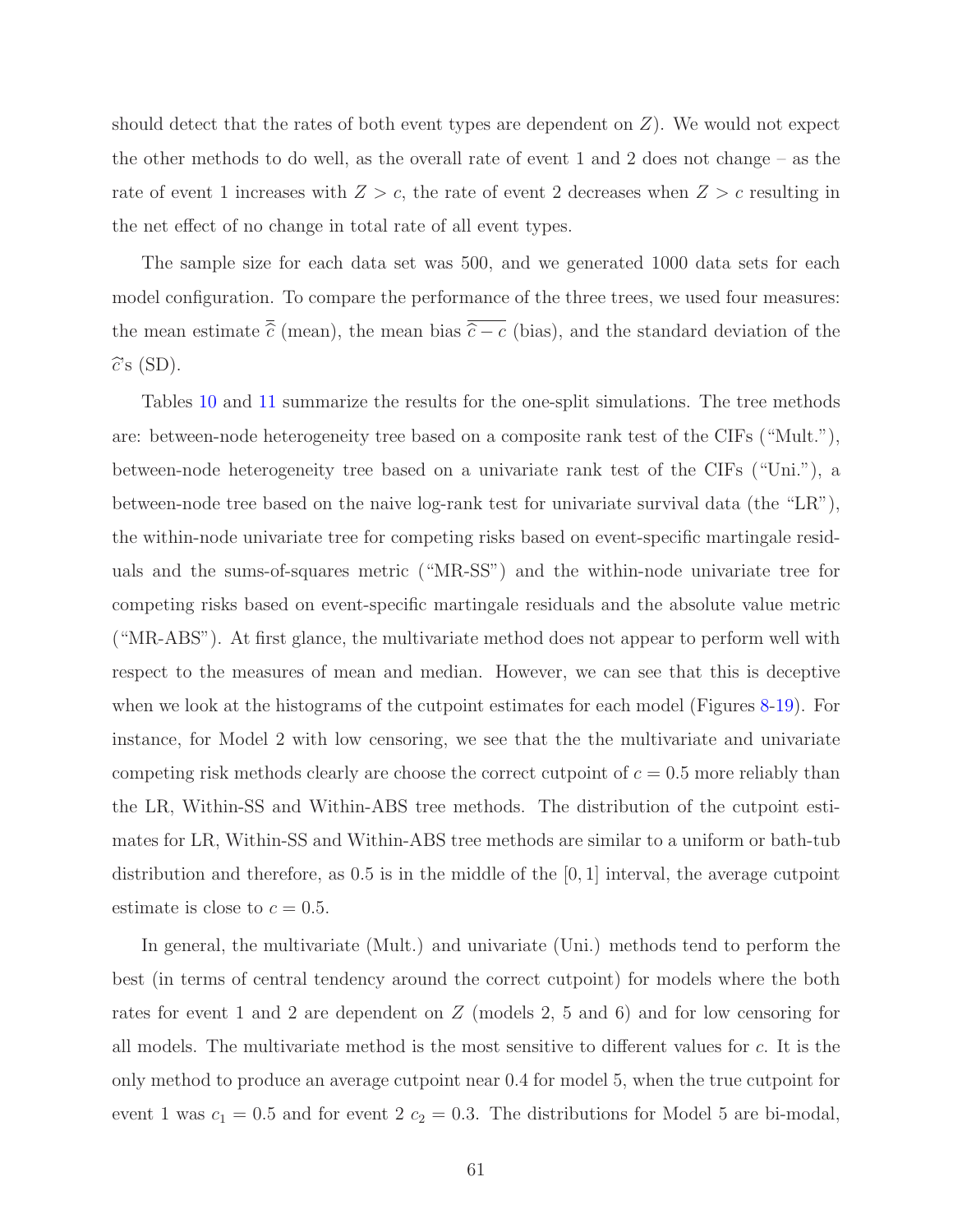|                | Event specific hazards |                |                                               |                |                                                                  |  |  |  |  |  |  |
|----------------|------------------------|----------------|-----------------------------------------------|----------------|------------------------------------------------------------------|--|--|--|--|--|--|
|                |                        |                | Event 1 $(h_1)$ Event 2 $(h_2)$               |                |                                                                  |  |  |  |  |  |  |
| Model          |                        |                | $Z \leq 0.5$ $Z > 0.5$ $Z \leq 0.5$ $Z > 0.5$ |                | Description                                                      |  |  |  |  |  |  |
| 1              | $\mathbf{1}$           | 1              | $\mathbf{1}$                                  | $\overline{2}$ | Event 2                                                          |  |  |  |  |  |  |
|                |                        |                |                                               |                | dependent only                                                   |  |  |  |  |  |  |
| $\overline{2}$ | 1                      | $\overline{2}$ | $\overline{2}$                                | $\mathbf{1}$   | Both events dependent                                            |  |  |  |  |  |  |
|                |                        |                |                                               |                | on $Z$ , opposite direction                                      |  |  |  |  |  |  |
| 3              | 2                      | $\overline{2}$ | 0.5                                           | $\mathbf{1}$   | Weak change in event 2                                           |  |  |  |  |  |  |
| $\overline{4}$ |                        |                |                                               |                | $\mu = 0$ $\mu = 0$ $\mu = 0.5$ $\mu = 1$ Weak change in event 2 |  |  |  |  |  |  |
|                |                        |                |                                               |                | Log norm, $\sigma = 1$                                           |  |  |  |  |  |  |
|                |                        |                | $Z \leq 0.5$ $Z > 0.5$ $Z \leq 0.3$ $Z > 0.3$ |                |                                                                  |  |  |  |  |  |  |
| $\overline{5}$ | $\mathbf{1}$           | $\overline{2}$ | $\overline{2}$                                | $\mathbf{1}$   | Both events dependent                                            |  |  |  |  |  |  |
|                |                        |                |                                               |                | opposite direction, $c_1 \neq c_2$                               |  |  |  |  |  |  |
|                |                        |                | $Z \leq 0.3$ $Z > 0.3$ $Z \leq 0.3$ $Z > 0.3$ |                |                                                                  |  |  |  |  |  |  |
| 6              | 1                      | $\overline{2}$ | $\overline{2}$                                | $\mathbf{1}$   | Both events dependent,                                           |  |  |  |  |  |  |
|                |                        |                |                                               |                | opposite direction $c = 0.3$                                     |  |  |  |  |  |  |

<span id="page-69-0"></span>Table 9: Description of simulations for splitting, multivariate method

Description of models used in simulations for the performance of splitting.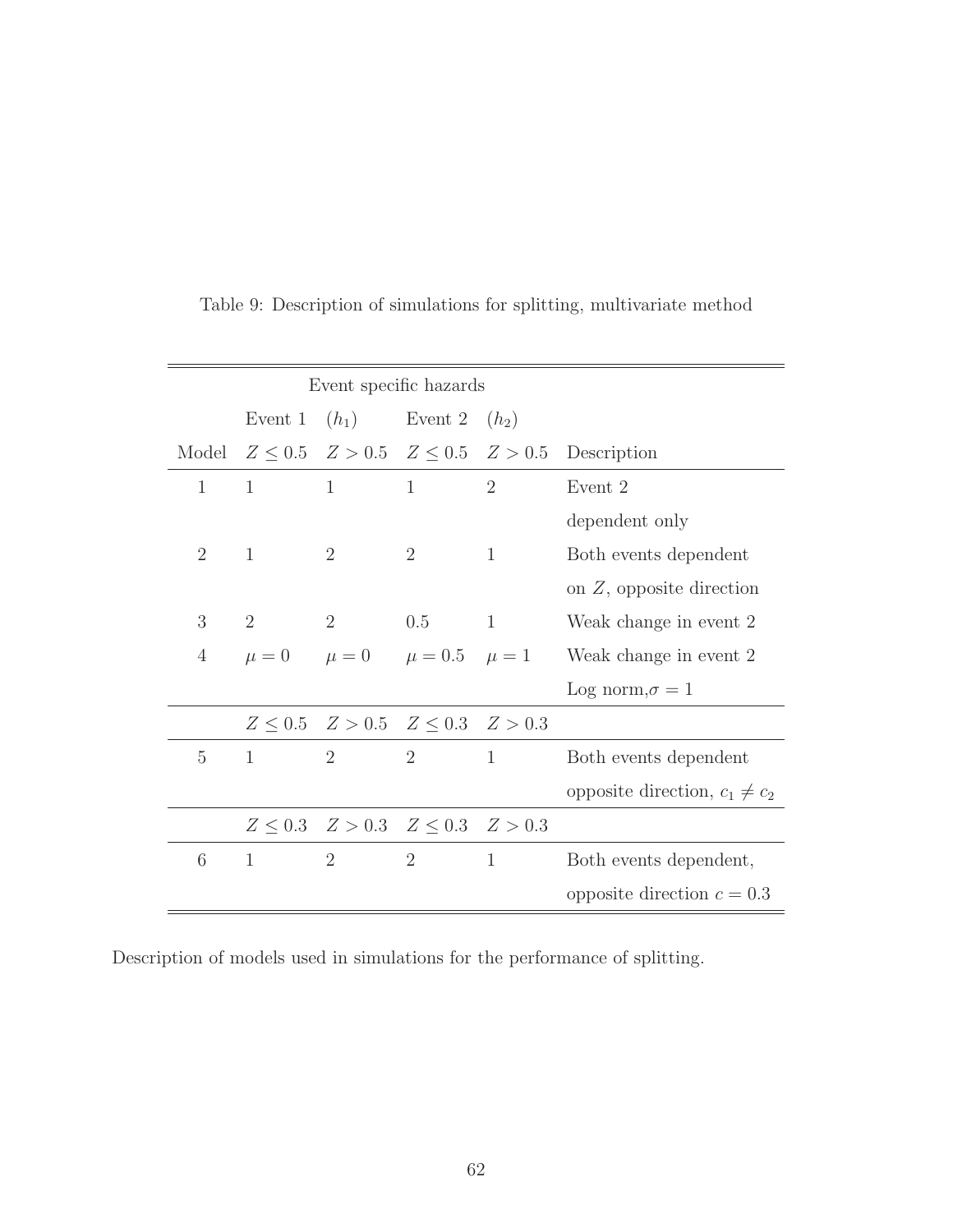around  $c = 0.3$  and  $c = 0.5$ . The multivariate and univariate between-node competing risk methods were the only methods to produce an average cutpoint estimate near the true value of  $c = 0.3$  for model 6. These results tend to persist under moderate censoring also.

Under moderate censoring, the multivariate and univariate competing risks methods tend not perform well in models 1, 3 and 4 where only the rate for event 2 is dependent on Z. In Model 3 and 4 (when the rate of event 1 does not depend on Z and the rate for event 2 is weakly dependent on Z) the martingale residual tree with the absolute value metric performs the best. The distribution for Model 6 (when the true cutpoint is  $c = 0.3$ ) is a suitably skewed distribution for all methods centered around 0.3.

A feature of note in Figures [8-](#page-73-0)[19](#page-84-0) is the "bath-tub" shape of some of the distributions of  $\hat{c}$ . This a problem common to tree methods because of a phenomenon referred to as "end-cut" preference". End-cut preference refers to the problem where extreme values of the covariate Z tend to be chosen as a cutpoint for Z. This is because most splitting statistics are unstable for smaller sample sizes, and extreme cutpoints tend to result in one group having a very small sample size. A large value of the splitting statistic may result simply due to noise in this case. Bath-tub shape distributions for  $\hat{c}$  will also result in the mean estimated cutpoint being close to 0.5, when  $Z \sim U(0, 1)$ . Several bath-tub shape distributions can be seen in Figures [8](#page-73-0)[-19.](#page-84-0)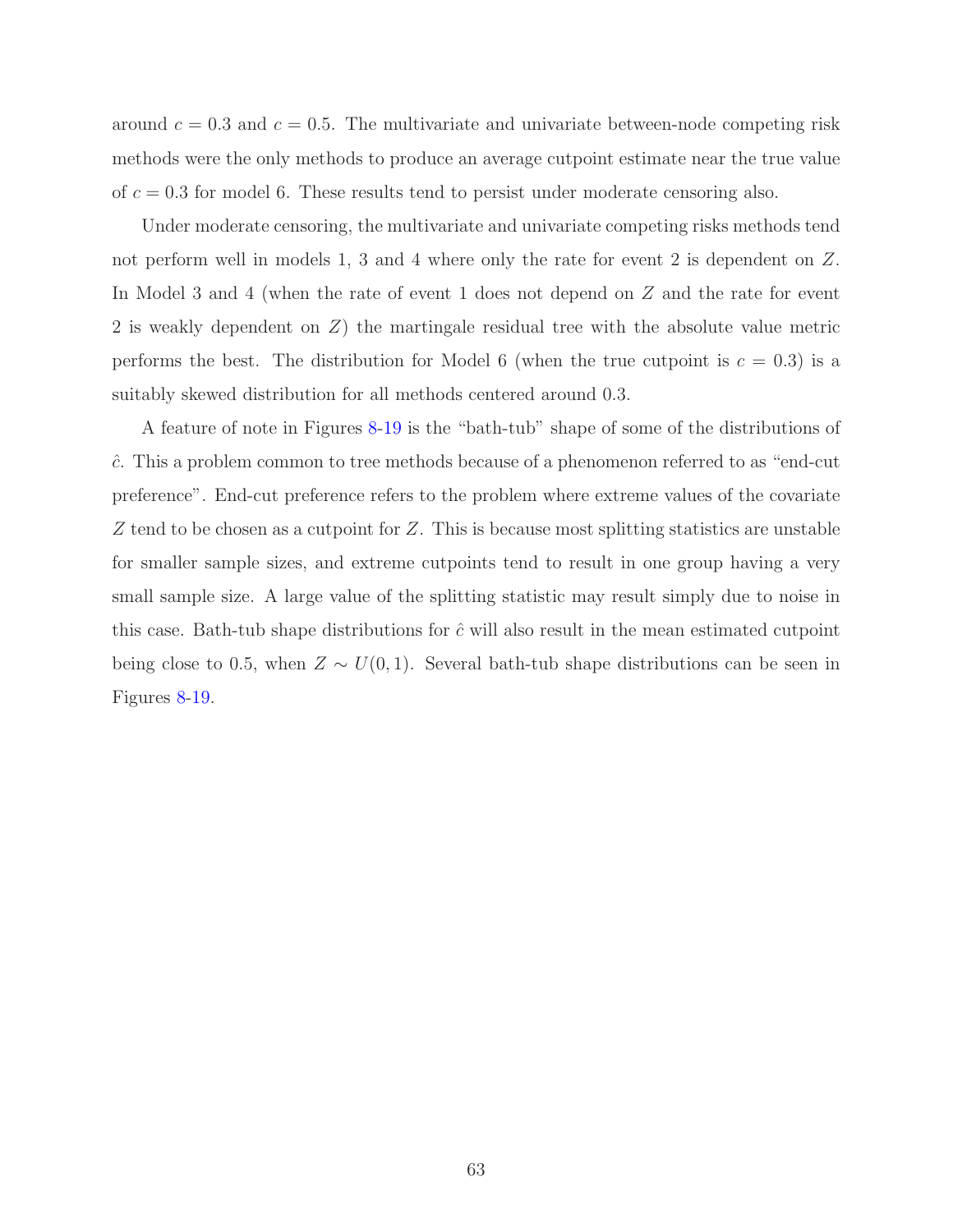|                       |                                                     |                                             | Low             |           | Moderate                                           |                  |           |           |           |           |  |
|-----------------------|-----------------------------------------------------|---------------------------------------------|-----------------|-----------|----------------------------------------------------|------------------|-----------|-----------|-----------|-----------|--|
|                       |                                                     |                                             | censoring 10%   |           |                                                    | censoring $50\%$ |           |           |           |           |  |
| Measure               | Mult.                                               | Uni.                                        | $\overline{LR}$ | $MR-SS$   | MR-ABS                                             | Mult.            | Uni.      | LR        | MR-SS     | $MR-ABS$  |  |
| Model 1:              |                                                     |                                             |                 |           | Exponential, Event 2 dependent on Z, $c = 0.5$     |                  |           |           |           |           |  |
| Mean                  | 0.5143                                              | 0.4612                                      | 0.5096          | 0.4771    | 0.4878                                             | 0.4639           | 0.4679    | 0.5358    | 0.4933    | 0.4998    |  |
| Median                | 0.5004                                              | 0.4843                                      | 0.4999          | 0.4932    | 0.4950                                             | 0.4398           | 0.4674    | 0.5062    | 0.4981    | 0.4996    |  |
| <b>Bias</b>           | 0.0143                                              | $-0.0388$                                   | 0.0096          | $-0.0229$ | $-0.0122$                                          | $-0.0361$        | $-0.0321$ | 0.0358    | $-0.0067$ | $-0.0002$ |  |
| SD                    | 0.1317                                              | 0.1614                                      | 0.0970          | 0.0954    | 0.0541                                             | 0.3622           | 0.2954    | 0.1553    | 0.1529    | 0.0774    |  |
| $\operatorname{RSME}$ | 0.1324                                              | 0.1659                                      | 0.0974          | 0.0980    | 0.0555                                             | 0.3638           | 0.2970    | 0.1592    | 0.1530    | 0.0773    |  |
| Model 2:              |                                                     |                                             |                 |           | Exponential, Both events dependent on Z, $c = 0.5$ |                  |           |           |           |           |  |
| Mean                  | 0.5173                                              | 0.5083                                      | 0.4974          | 0.4546    | 0.5009                                             | 0.5081           | 0.5174    | 0.4898    | 0.5076    | 0.4928    |  |
| Median                | 0.5006                                              | 0.5020                                      | 0.5169          | 0.4178    | 0.5106                                             | 0.5021           | 0.5035    | 0.4628    | 0.5147    | 0.4883    |  |
| <b>Bias</b>           | 0.0173                                              | 0.0083                                      | $-0.0026$       | $-0.0454$ | 0.0009                                             | 0.0081           | 0.0174    | $-0.0102$ | 0.0076    | $-0.0072$ |  |
| ${\rm SD}$            | 0.1064                                              | 0.0354                                      | 0.3343          | 0.3298    | 0.2256                                             | 0.3199           | 0.0800    | 0.3376    | 0.3423    | 0.2193    |  |
| <b>RSME</b>           | 0.1077                                              | 0.0363                                      | 0.3341          | 0.3327    | 0.2255                                             | 0.3199           | 0.0818    | 0.3375    | 0.3422    | 0.2193    |  |
| Model 3:              |                                                     | Exponential, Weak change event 2, $c = 0.5$ |                 |           |                                                    |                  |           |           |           |           |  |
| Mean                  | 0.4908                                              | 0.4497                                      | 0.5189          | 0.4639    | 0.4867                                             | 0.4196           | 0.4954    | 0.5097    | 0.4860    | 0.5004    |  |
| Median                | 0.5007                                              | 0.4877                                      | 0.5062          | 0.4849    | 0.4922                                             | 0.2930           | 0.4993    | 0.5057    | 0.4887    | 0.4969    |  |
| <b>Bias</b>           | $-0.0092$                                           | $-0.0503$                                   | 0.0189          | $-0.0361$ | $-0.0133$                                          | $-0.0804$        | $-0.0046$ | 0.0097    | $-0.0140$ | 0.0004    |  |
| SD                    | 0.2218                                              | 0.1893                                      | 0.2462          | 0.2214    | 0.1396                                             | 0.3495           | 0.3110    | 0.2824    | 0.2539    | 0.1646    |  |
| <b>RSME</b>           | 0.2219                                              | 0.1958                                      | 0.2468          | 0.2243    | 0.1401                                             | 0.3584           | 0.3109    | 0.2824    | 0.2541    | 0.1645    |  |
|                       | Model 4: Log normal, Weak change event 2, $c = 0.5$ |                                             |                 |           |                                                    |                  |           |           |           |           |  |
| Mean                  | 0.5159                                              | 0.5273                                      | 0.4834          | 0.5304    | 0.5064                                             | 0.5472           | 0.5312    | 0.4639    | 0.4943    | 0.4815    |  |
| Median                | 0.5020                                              | 0.5064                                      | 0.4932          | 0.5136    | 0.5053                                             | 0.6140           | 0.5361    | 0.4769    | 0.4970    | 0.4935    |  |
| <b>Bias</b>           | 0.0159                                              | 0.0273                                      | $-0.0166$       | 0.0304    | 0.0064                                             | 0.0472           | 0.0312    | $-0.0361$ | $-0.0057$ | $-0.0185$ |  |
| <b>SD</b>             | 0.2452                                              | 0.2081                                      | 0.2316          | 0.2288    | 0.1342                                             | 0.3620           | 0.3053    | 0.2712    | 0.2677    | 0.1505    |  |
| $\operatorname{RSME}$ | 0.2455                                              | 0.2098                                      | 0.2321          | 0.2307    | 0.1343                                             | 0.3649           | 0.3068    | 0.2734    | 0.2677    | 0.1515    |  |

<span id="page-71-0"></span>Table 10: Estimated cutpoint, multiple events of interest, Models 1–4.

Accuracy measures for the estimated cutpoint,  $\hat{c}$ , from various methods for multivariate data with absolute value function for martingale residual (MR-ABS) tree. Bold-faced values represent the best result for each outcome measure and model.  $c_j$ ,  $j = 1, 2$  indicates the cutpoint for event j when  $c_1 \neq c_2.$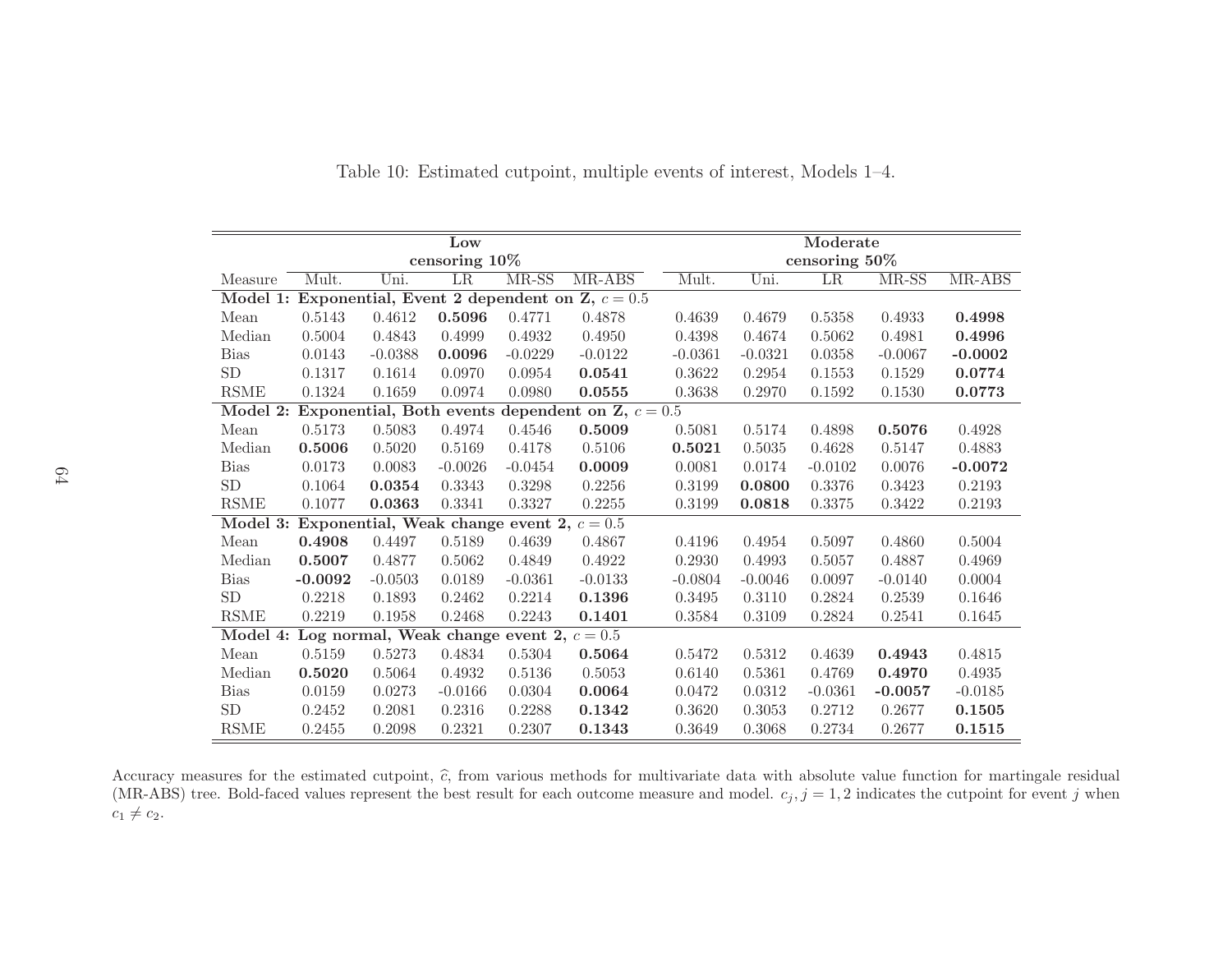|                                                                          |           |           | $_{\rm Low}$     |           | Moderate         |           |           |           |           |           |
|--------------------------------------------------------------------------|-----------|-----------|------------------|-----------|------------------|-----------|-----------|-----------|-----------|-----------|
|                                                                          |           |           | censoring $10\%$ |           | censoring $50\%$ |           |           |           |           |           |
| Measure                                                                  | Mult.     | Uni.      | LR               | MR-SS     | MR-ABS           | Mult.     | Uni.      | LR        | $MR-SS$   | MR-ABS    |
| Model 5: Exponential, Both events dependent on Z, $c_1 = 0.5, c_2 = 0.3$ |           |           |                  |           |                  |           |           |           |           |           |
| Mean                                                                     | 0.4612    | 0.4759    | 0.4754           | 0.4783    | 0.4760           | 0.4446    | 0.4993    | 0.4693    | 0.4765    | 0.4711    |
| Median                                                                   | 0.4210    | 0.4925    | 0.5003           | 0.5002    | 0.5008           | 0.3826    | 0.5004    | 0.4969    | 0.4975    | 0.4983    |
| Bias $c_1 = 0.5$                                                         | $-0.0388$ | $-0.0241$ | $-0.0246$        | $-0.0217$ | $-0.0240$        | $-0.0554$ | $-0.0007$ | $-0.0307$ | $-0.0235$ | $-0.0288$ |
| Bias $c_2 = 0.3$                                                         | 0.1612    | 0.1759    | 0.1754           | 0.1783    | 0.1760           | 0.1446    | 0.1993    | 0.1693    | 0.1765    | 0.1711    |
| <b>SD</b>                                                                | 0.2076    | 0.0806    | 0.2458           | 0.2183    | 0.1430           | 0.3145    | 0.1047    | 0.2882    | 0.2748    | 0.1803    |
| <b>RSME</b>                                                              | 0.2111    | 0.0841    | 0.2469           | 0.2192    | 0.1449           | 0.3192    | 0.1047    | 0.2897    | 0.2757    | 0.1825    |
| Model 6: Exponential, Both events dependent on Z, $c = 0.3$              |           |           |                  |           |                  |           |           |           |           |           |
| Mean                                                                     | 0.3297    | 0.3111    | 0.5149           | 0.5223    | 0.5025           | 0.3632    | 0.3273    | 0.5004    | 0.4933    | 0.5022    |
| Median                                                                   | 0.2998    | 0.3015    | 0.5419           | 0.5423    | 0.4983           | 0.2824    | 0.3054    | 0.4871    | 0.4443    | 0.5020    |
| <b>Bias</b>                                                              | 0.0297    | 0.0111    | 0.2149           | 0.2223    | 0.2025           | 0.0632    | 0.0273    | 0.2004    | 0.1933    | 0.2022    |
| <b>SD</b>                                                                | 0.1676    | 0.0403    | 0.3296           | 0.3291    | 0.2172           | 0.3126    | 0.0913    | 0.3282    | 0.3305    | 0.2183    |
| <b>RSME</b>                                                              | 0.1701    | 0.0418    | 0.3933           | 0.3970    | 0.2969           | 0.3188    | 0.0953    | 0.3844    | 0.3827    | 0.2975    |

Table 11: Estimated cutpoint, multiple events of interest, Models 5–6.

Accuracy measures for the estimated cutpoint,  $\hat{c}$ , from various methods for multivariate data with absolute value function for martingale residual (MR-ABS) tree. Bold-faced values represent the best result for each outcome measure and model.  $c_j$ ,  $j = 1, 2$  indicates the cutpoint for event j when  $c_1 \neq c_2.$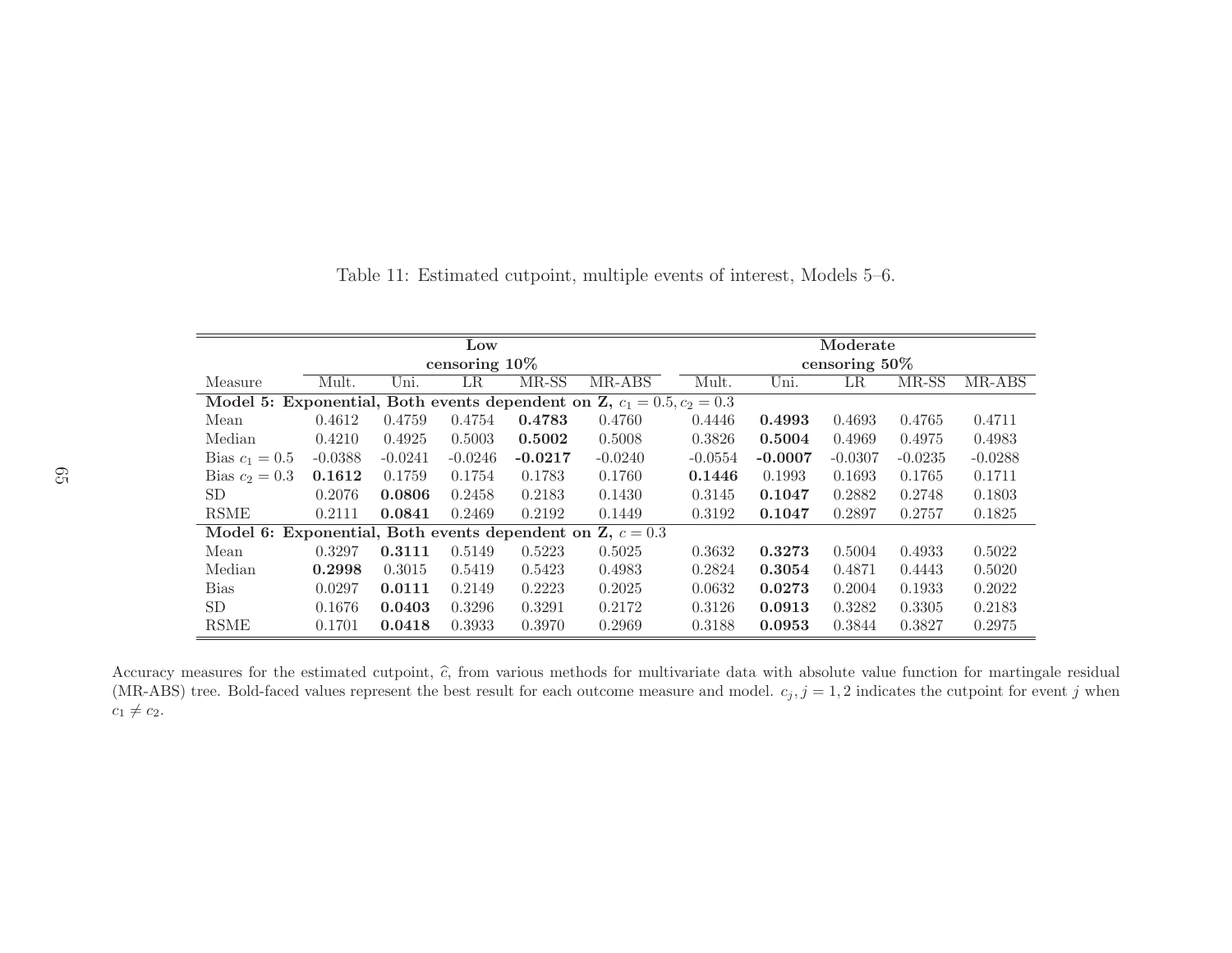

Figure 8: Distribution of estimated cutpoints, Model 1 Low Censoring

The distribution of the estimated cutpoints from one-split trees for multivariate competing risks data for Model 1 and low censoring.

# 6.4.2 Performance of Methods to Detect Data Structure

Table [12](#page-86-0) shows the model configurations that we used to investigate the ability of a tree to detect the structure in data with competing risks. For each model, two covariates  $(Z_1$  and  $Z_2$ ) were related to the survival times, and four other covariates  $(Z_3-Z_6)$  were independent of the survival times. All the covariates were generated from a discrete uniform distribution over the points 0, 0.25, 0.5, 0.75, and 1. For all models, the final censoring rate was  $50\%$ . Models 1A–5A had an interaction effect between  $Z_1$  and  $Z_2$  (multiplicative hazard), so a tree with three terminal nodes would be expected to capture this data structure. Models 1B–5B had additive hazards for event 1 based on  $Z_1$  and  $Z_2$ , so a tree with four terminal nodes would be expected to capture this data structure. All of the models were based on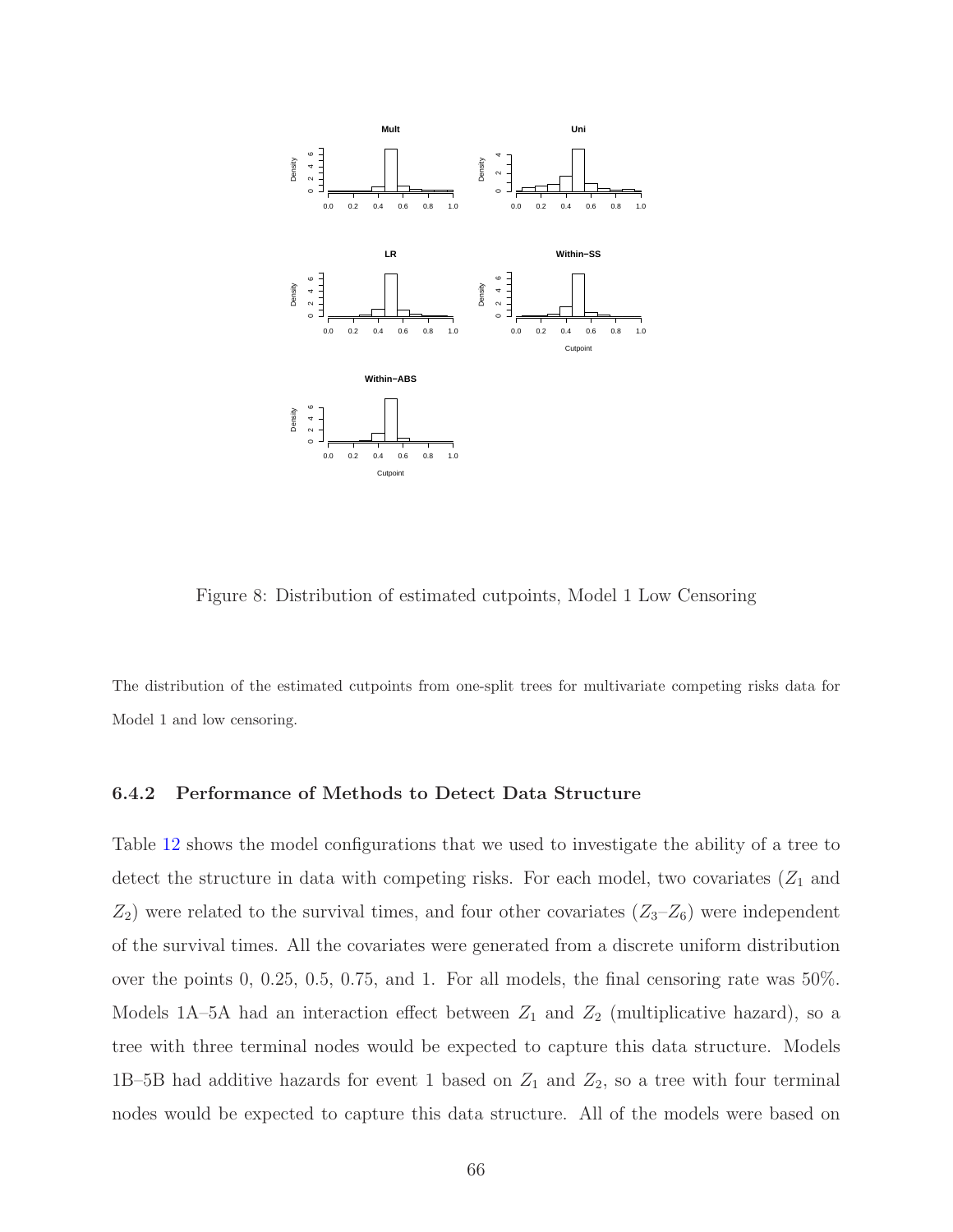

Figure 9: Distribution of estimated cutpoints, Model 1 Moderate Censoring

The distribution of the estimated cutpoints from one-split trees for multivariate competing risks data for Model 1 and moderate censoring.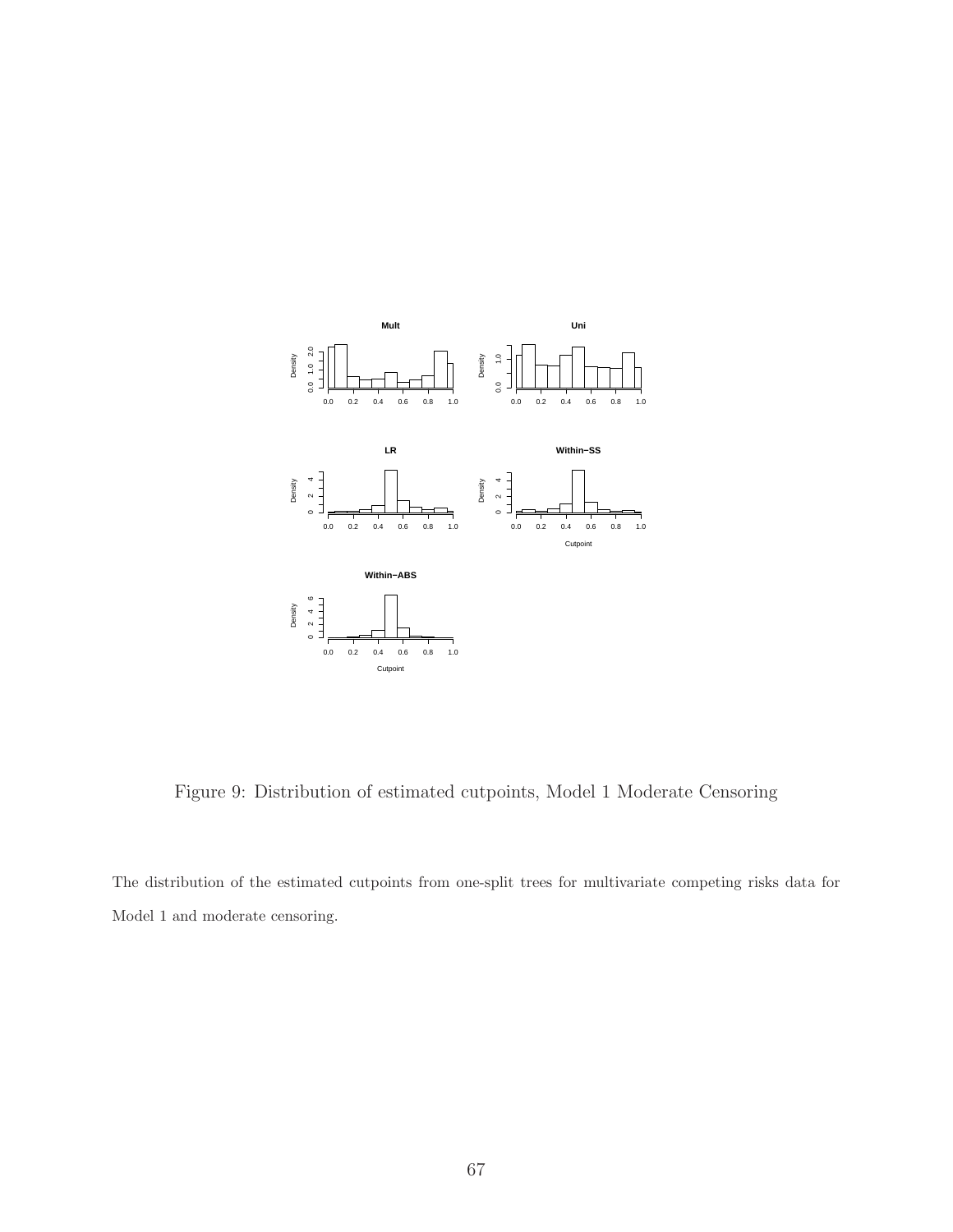

Figure 10: Distribution of estimated cutpoints, Model 2 Low Censoring.

The distribution of the estimated cutpoints from one-split trees for multivariate competing risks data for Model 2 and low censoring.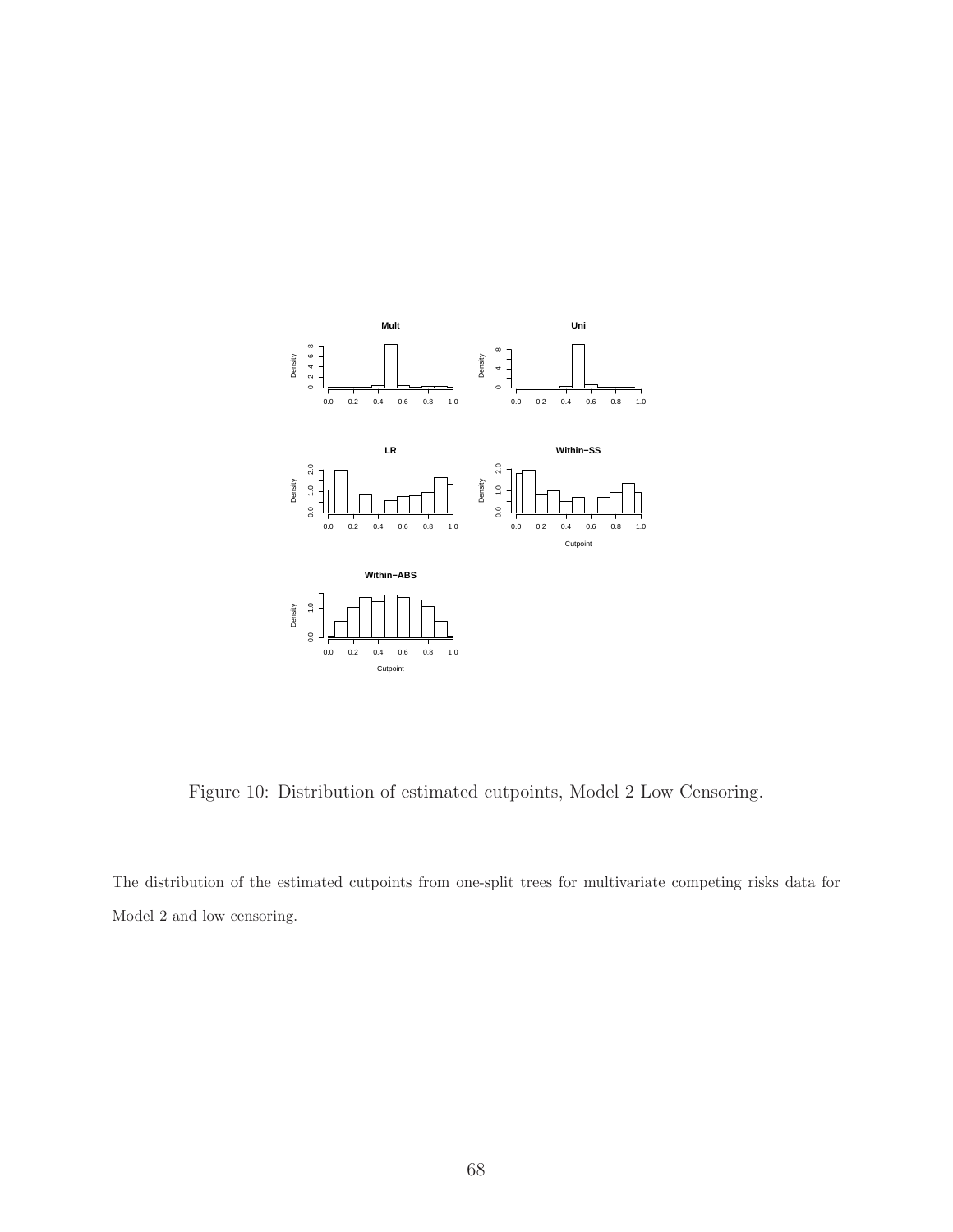

Figure 11: Distribution of estimated cutpoints, Model 2 Moderate Censoring.

The distribution of the estimated cutpoints from one-split trees for multivariate competing risks data for Model 2 and moderate censoring.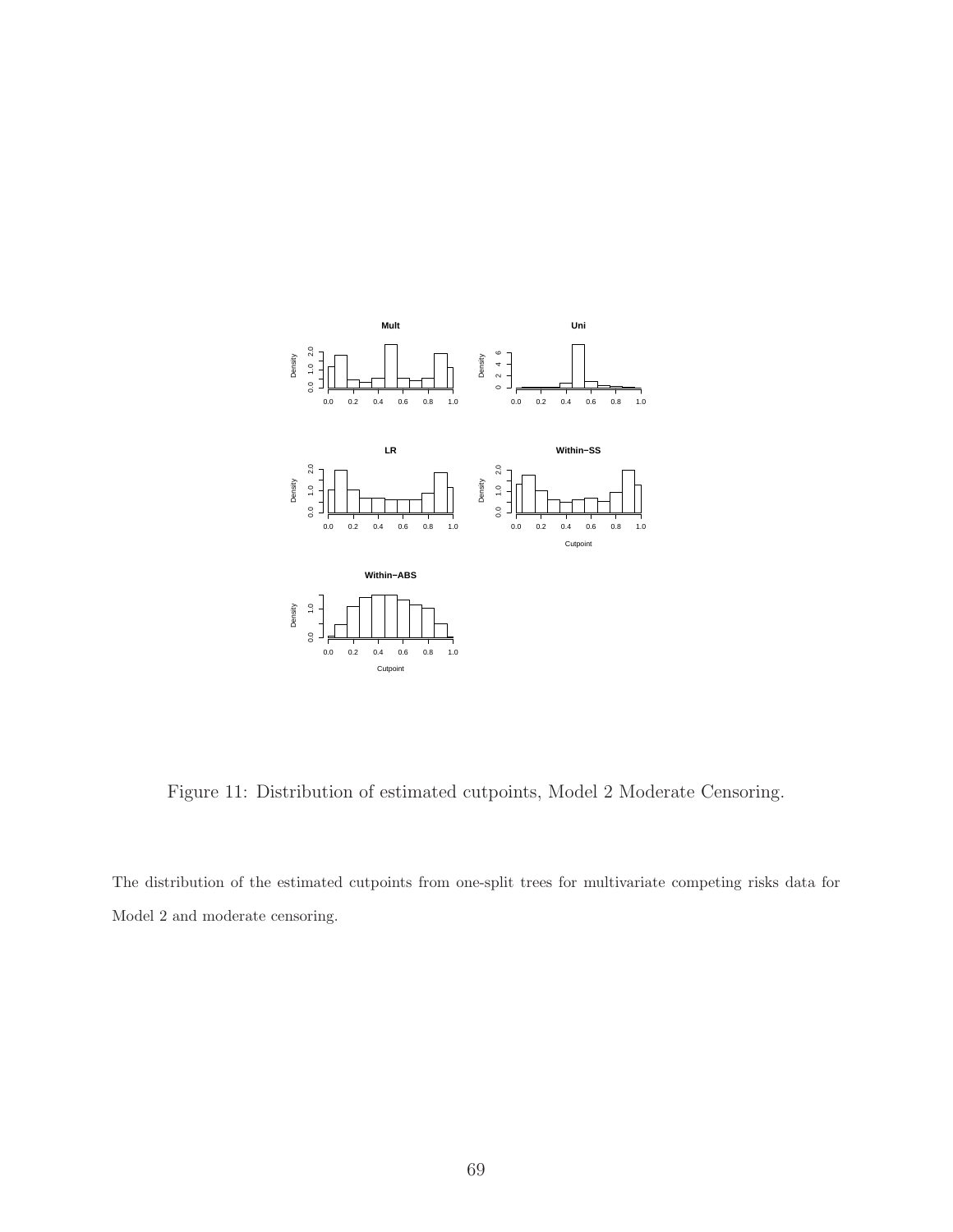

Figure 12: Distribution of estimated cutpoints, Model 3 Low Censoring.

The distribution of the estimated cutpoints from one-split trees for multivariate competing risks data for Model 3 and low censoring.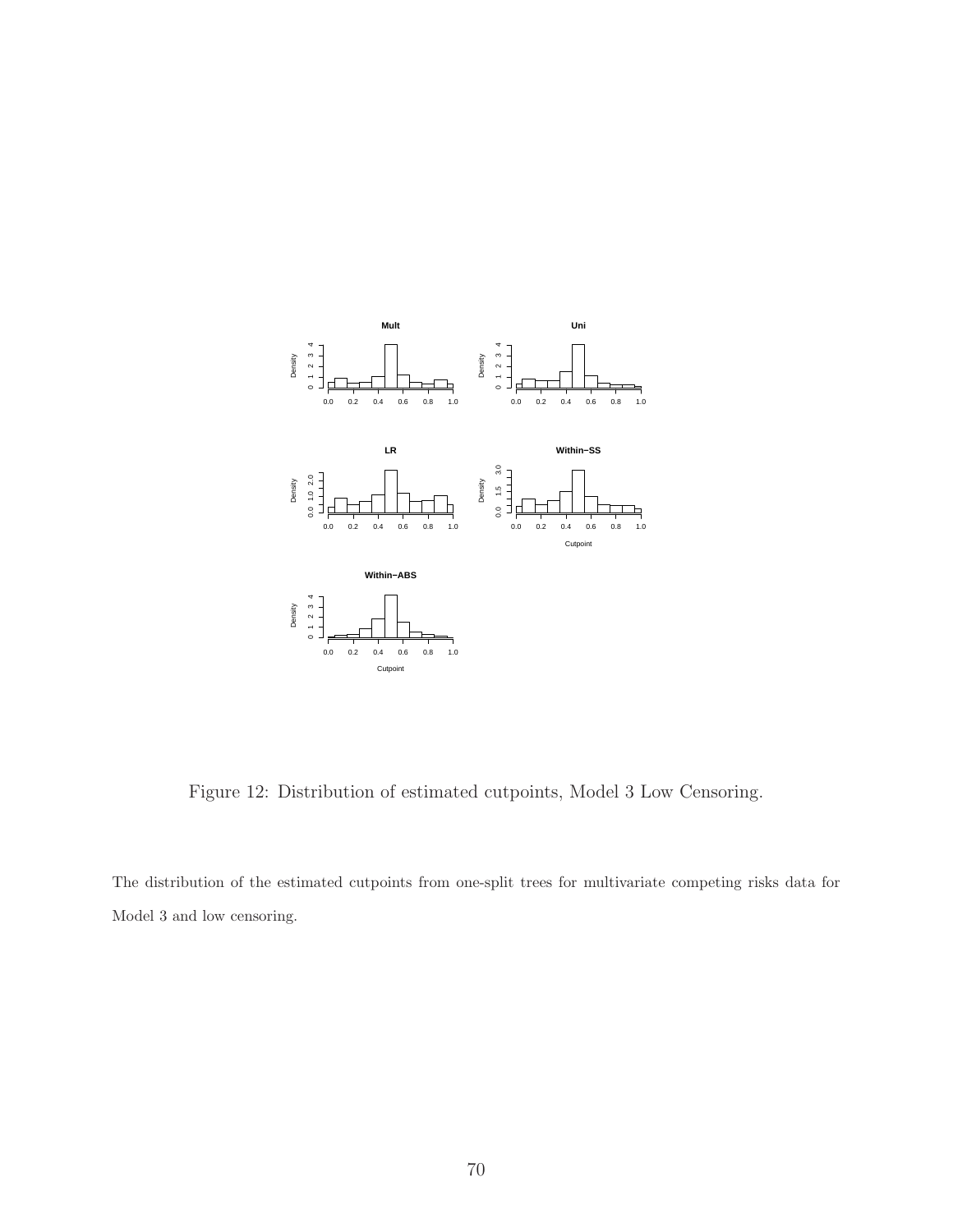

Figure 13: Distribution of estimated cutpoints, Model 3 Moderate Censoring.

The distribution of the estimated cutpoints from one-split trees for multivariate competing risks data for Model 3 and moderate censoring.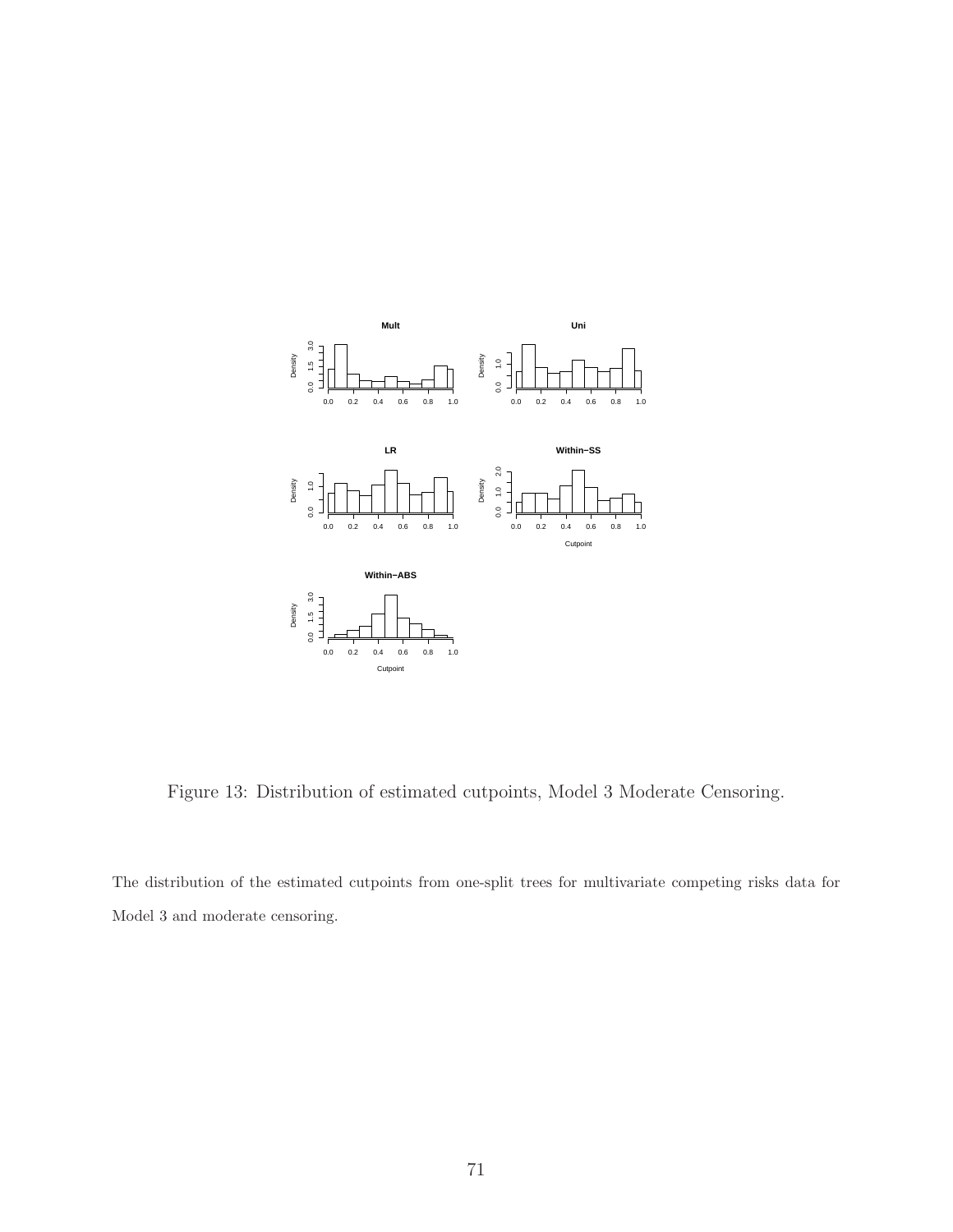

Figure 14: Distribution of estimated cutpoints, Model 4 Low Censoring.

The distribution of the estimated cutpoints from one-split trees for multivariate competing risks data for Model 4 and low censoring.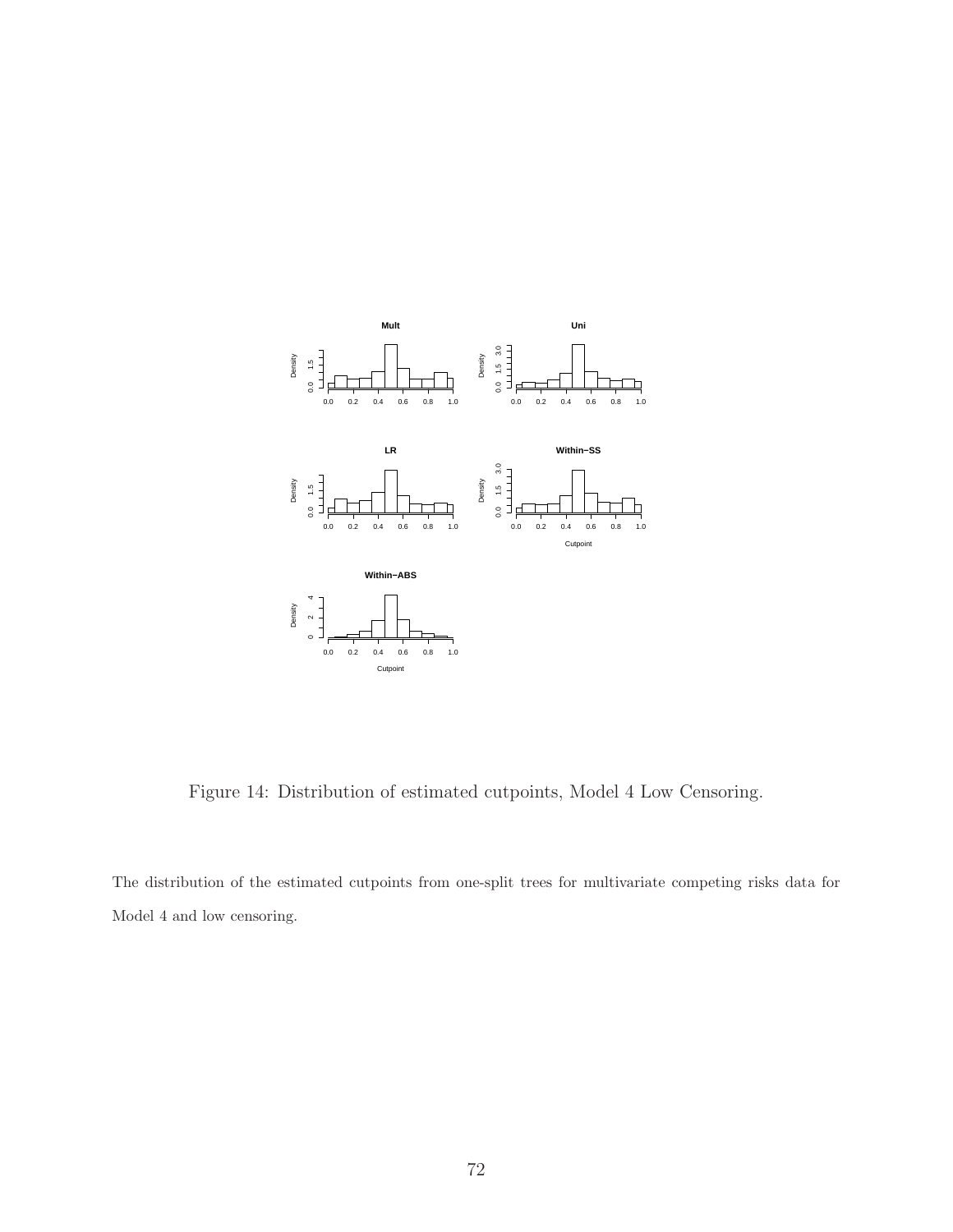

Figure 15: Distribution of estimated cutpoints, Model 4 Moderate censoring.

The distribution of the estimated cutpoints from one-split trees for multivariate competing risks data for Model 4 and moderate censoring.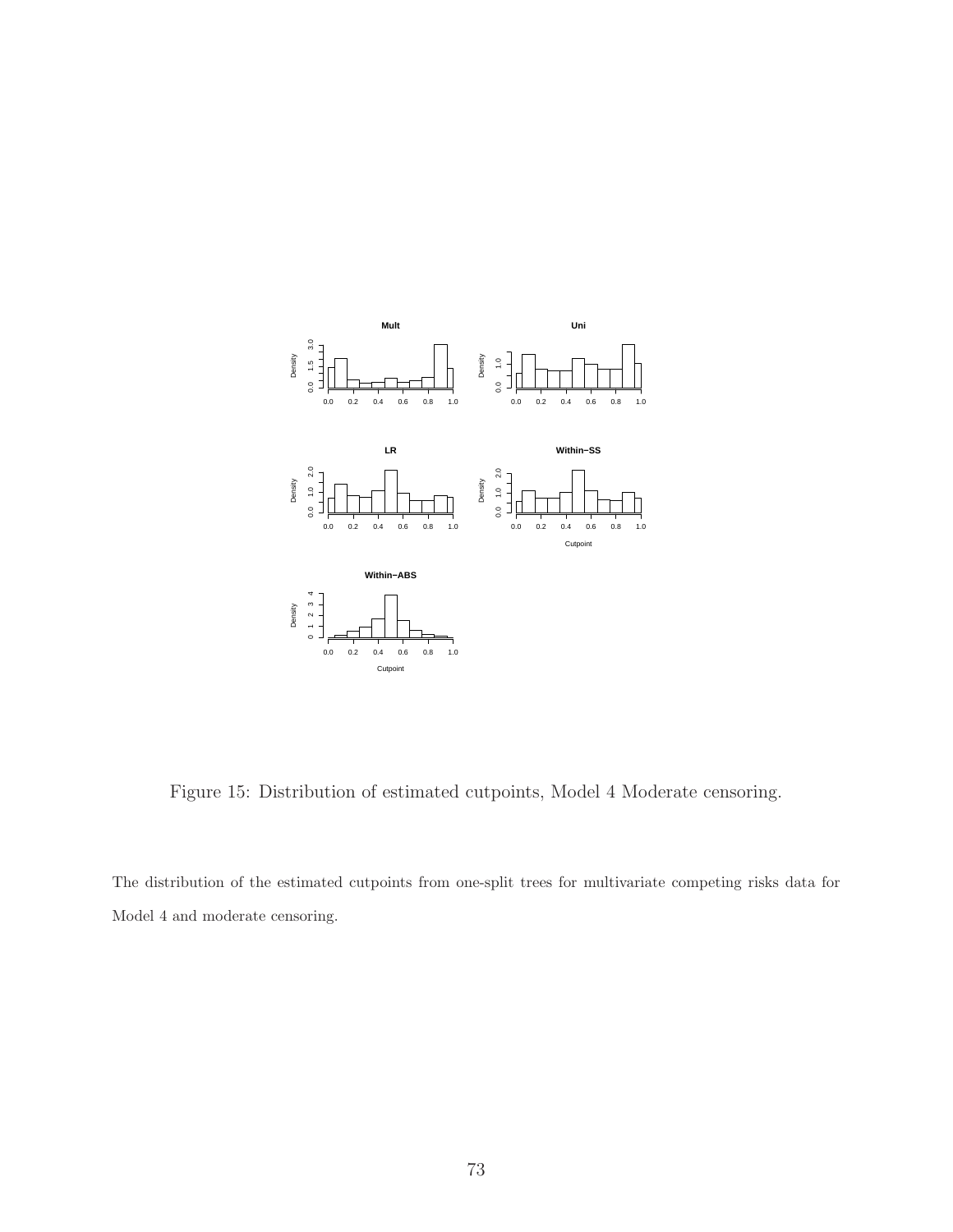

Figure 16: Distribution of estimated cutpoints, Model 5 Low Censoring.

The distribution of the estimated cutpoints from one-split trees for multivariate competing risks data for Model 5 and low censoring.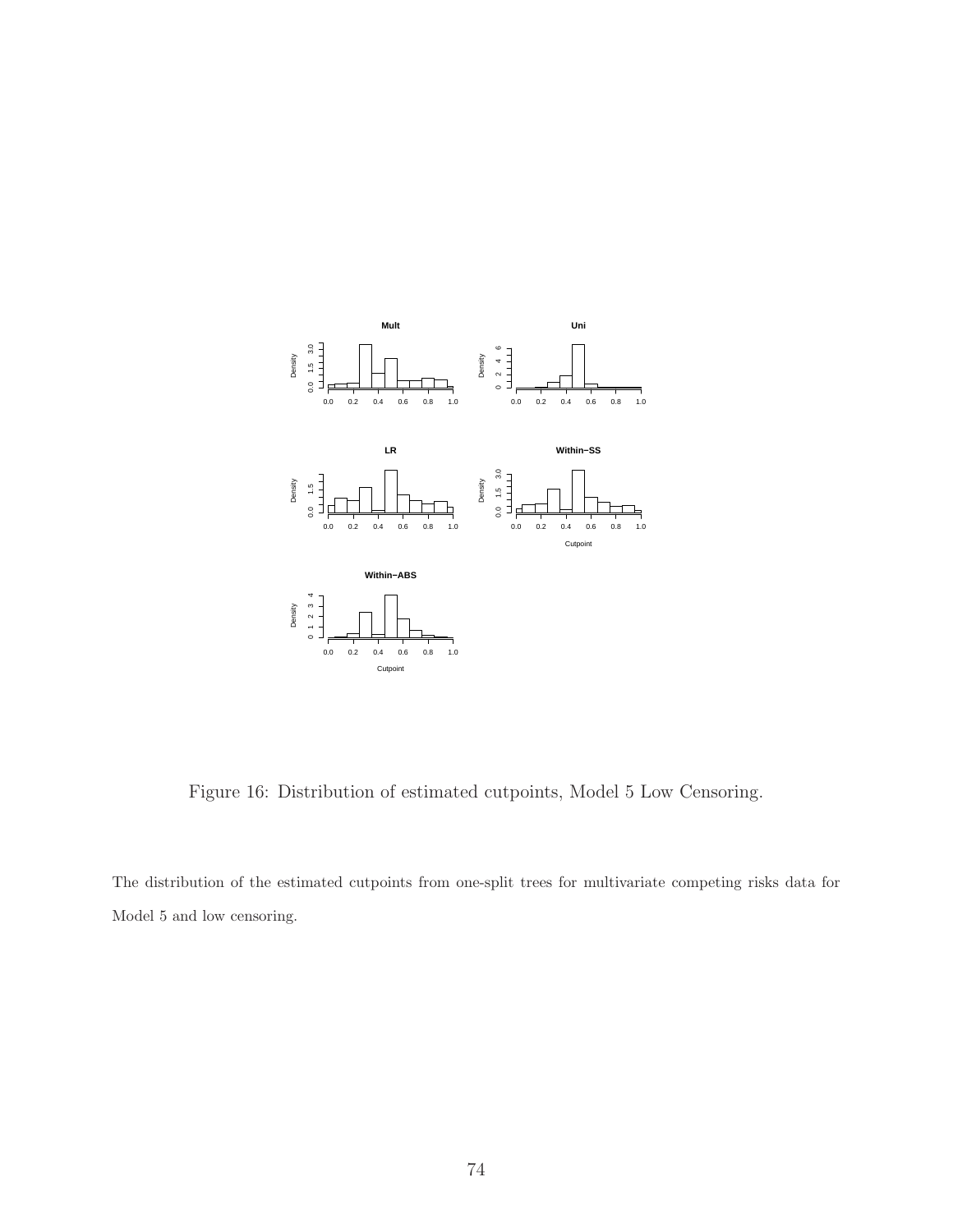

Figure 17: Distribution of estimated cutpoints, Model 5 Moderate Censoring.

The distribution of the estimated cutpoints from one-split trees for multivariate competing risks data for Model 5 and moderate censoring.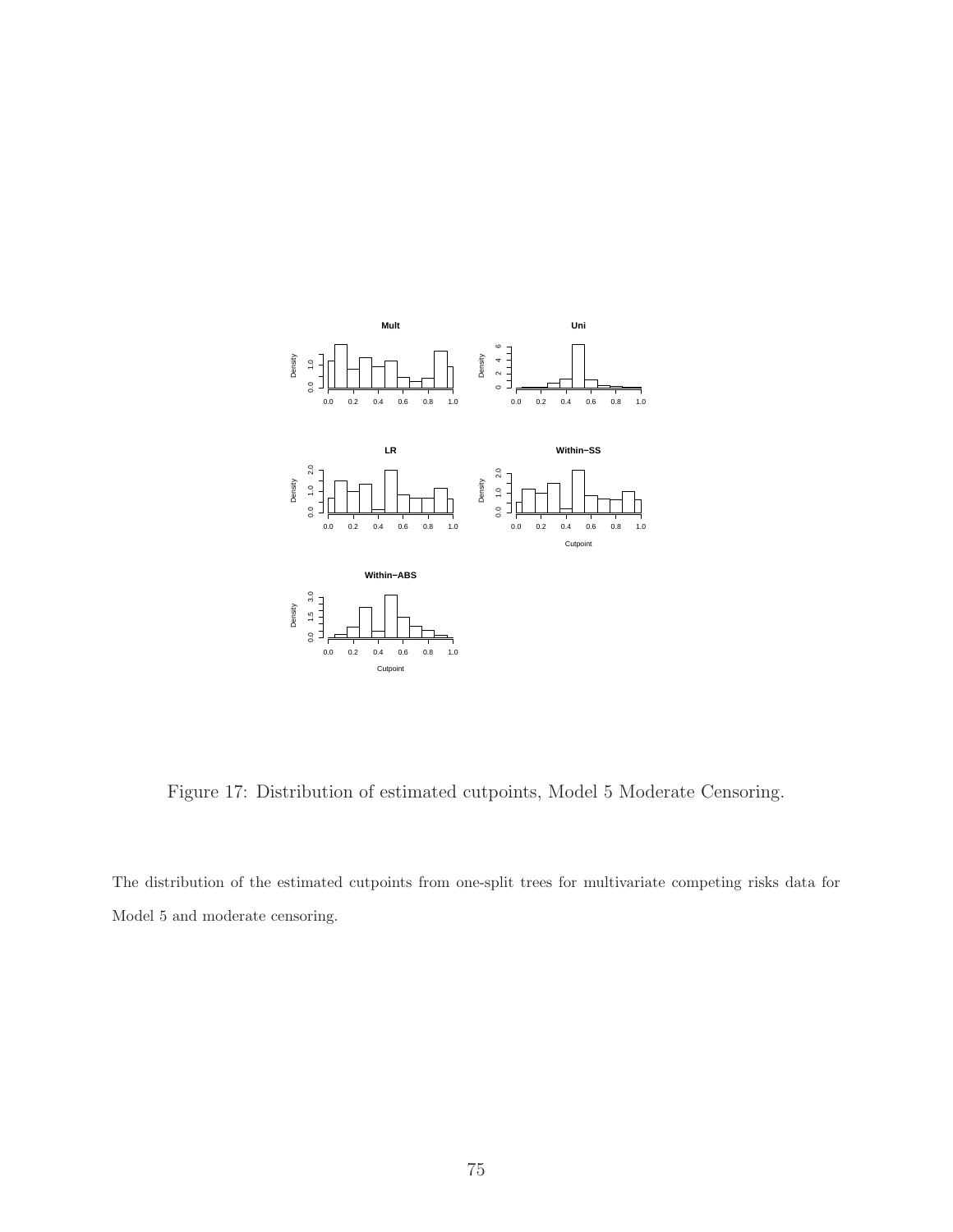

Figure 18: Distribution of estimated cutpoints, Model 6 Low Censoring.

The distribution of the estimated cutpoints from one-split trees for multivariate competing risks data for Model 6 and low censoring.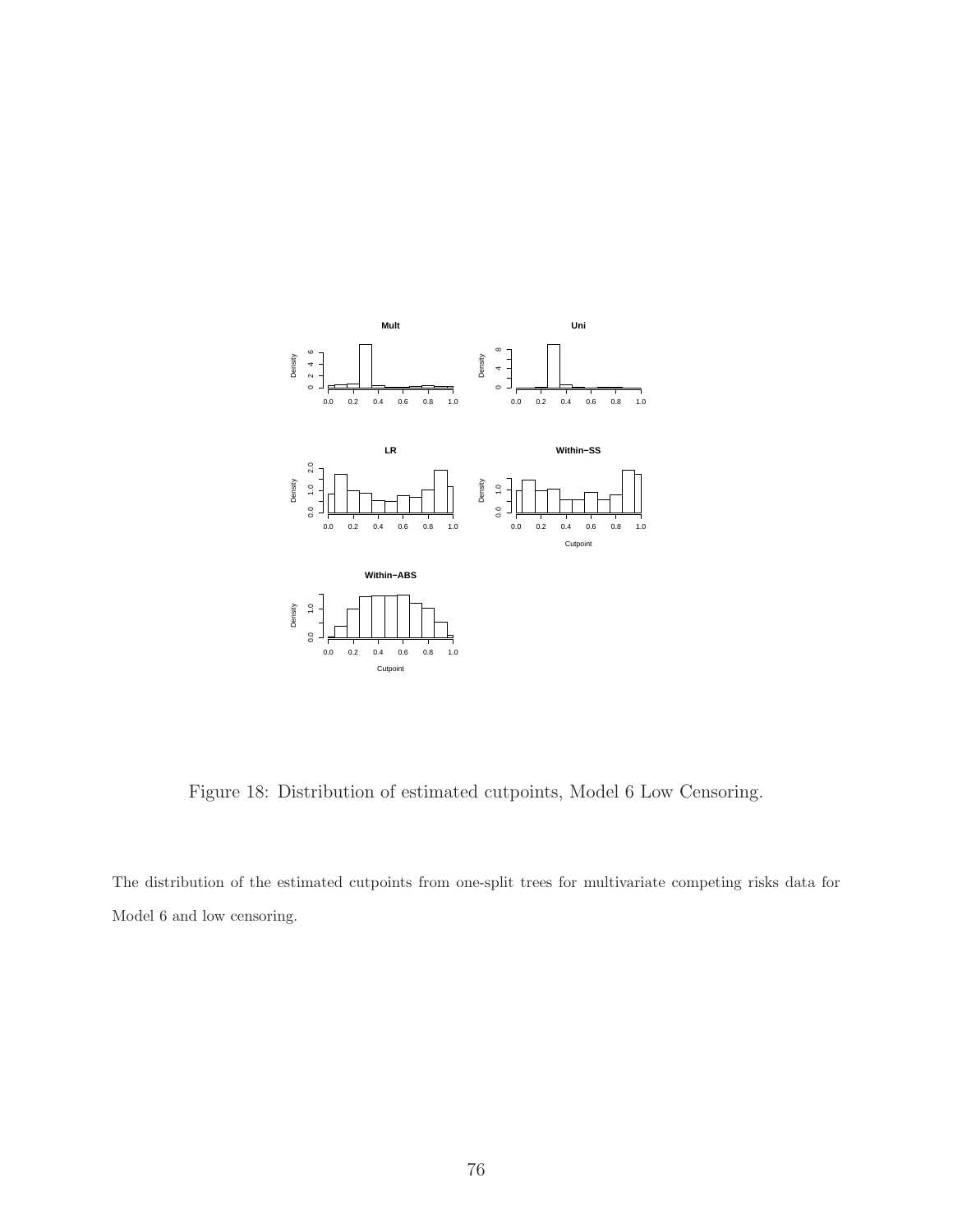

Figure 19: Distribution of estimated cutpoints, Model 6 Moderate Censoring.

The distribution of the estimated cutpoints from one-split trees for multivariate competing risks data for Model 6 and moderate censoring.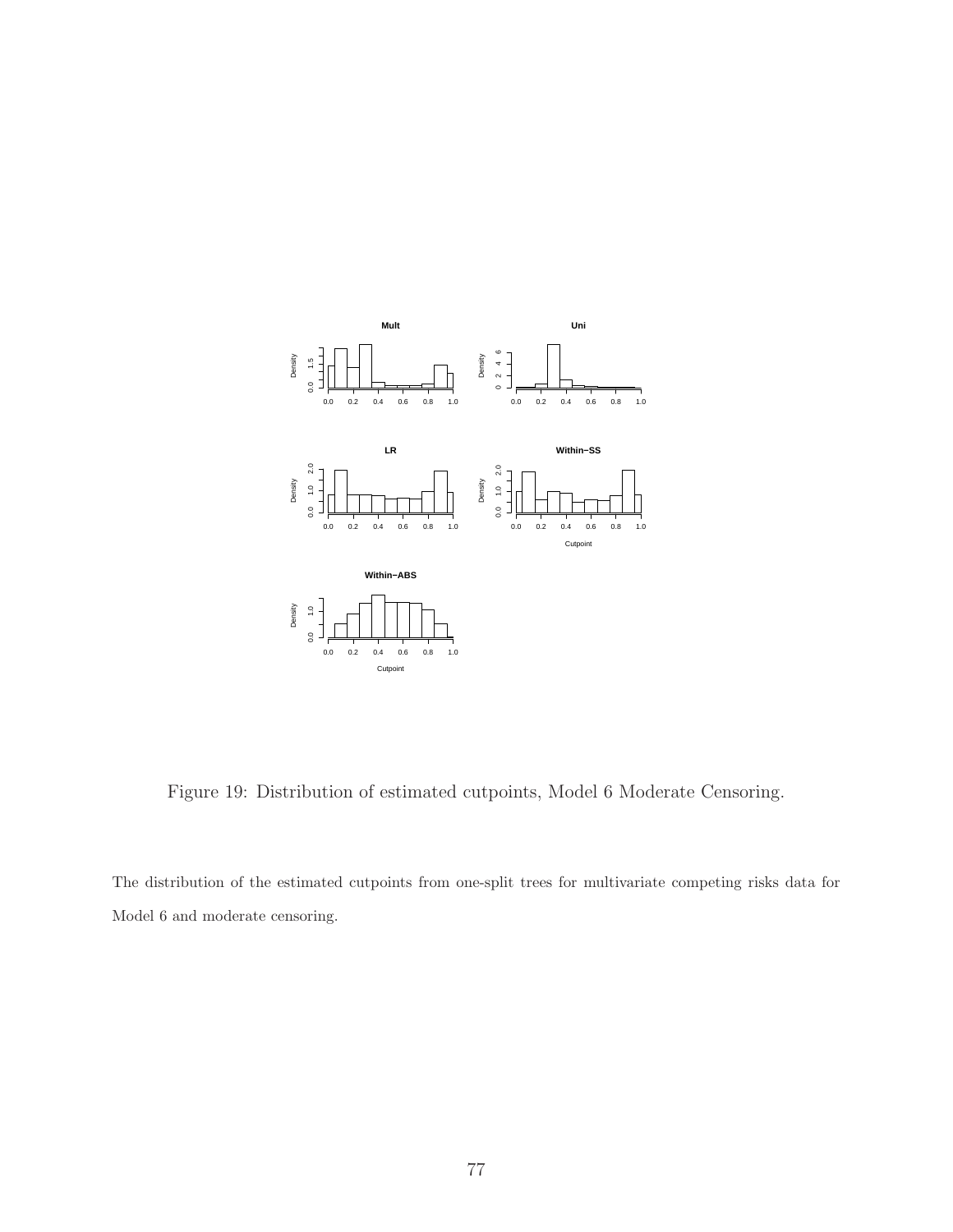exponential distributions except for models 3A and 3B which were based on log normal distributions.

We constructed 100 trees with a sample size of  $N = 1000$  per model in each simulation. We began by comparing the performance of trees in terms of three different measures. The first measure was  $|T^t|$ , the number of terminal nodes in each tree. The second measure was the number of times both  $Z_1$  and  $Z_2$  were chosen (this is referred to as the "inclusive" signal for variable selection), and the third measure was the number of times that only  $Z_1$  and  $Z_2$  were chosen (this is referred to as the "exclusive" signal for variable selection). Next, to compare predictive ability of the trees, we generated validation data sets with 1000 observations from the same model (but with no censoring) for each simulation. We used  $\alpha = 1$  for the complexity penalty and the weighting parameter  $\rho = -1$  to emphasize late differences in the multivariate test of the CIFs. We allowed the minimum number of observations in each terminal node to be 20. We used 5-fold cross-validation method to select the final tree. We calculated the mean absolute difference between the event 1 failure time for each observation in a validation data set and the median event 1 failure time predicted by the tree. We calculated the mean absolute error for event 1 failure times and event 2 failure times as

$$
MAE_1 = \frac{1}{N_1} \sum_{h=1}^{|T^t|} \sum_{i=1}^{N_{1h}} |T_{i1h} - \hat{\tau}_{1h}|
$$
  

$$
MAE_2 = \frac{1}{N_2} \sum_{h=1}^{|T^t|} \sum_{i=1}^{N_{2h}} |T_{i2h} - \hat{\tau}_{2h}|
$$

where  $N_{jh}$  is the number of type j events in node h,  $N_j$  is the total number type j events,  $T_{ijh}$  is the *i*th failure time for event j in terminal node h, and  $\hat{\tau}_{jh}$  is the median event j failure time based on the training data for terminal node h.

The results for the multiplicative and additive models are shown in Tables [13](#page-87-0) and [14,](#page-88-0) respectively. The tree methods are labeled as follows: "Between-Mult"=multivariate competing risk method, "Between-Uni"=univariate between node competing risk method based on Gray's test, "LR"= the between node univariate survival tree based on log-rank test, "Within-SS"=within-node competing risk tree based on event-specific martingale residuals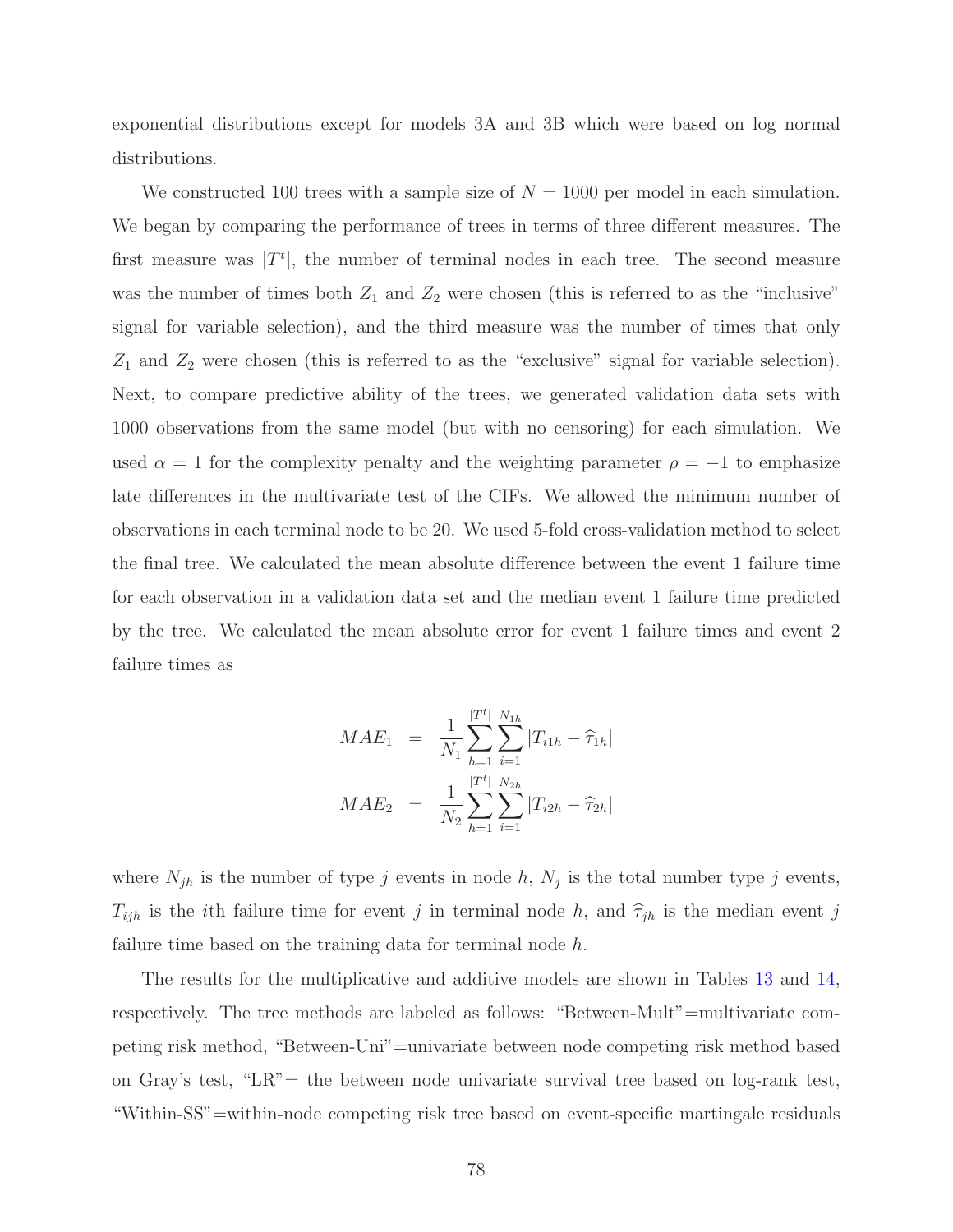| Model | Event specific hazards                                          | Description                                |
|-------|-----------------------------------------------------------------|--------------------------------------------|
|       | Conditional relationship $Z_1, Z_2$ : 3 Terminal nodes expected |                                            |
| 1A    | $h_1(t) = 2 - I(Z_1 > c \cap Z_2 > c)$                          | Hazards differ for both events,            |
|       | $h_2(t) = 1 + I(Z_1 > c \cap Z_2 > c)$                          | opposite direction, $c = 0.5$ .            |
| 2A    | $h_1(t) = 2$                                                    | Weak difference,                           |
|       | $h_2(t) = 1 + I(Z_1 > c \cap Z_2 > c)$                          | event 2 only, $c = 0.3$                    |
| 3A    | $\mu_1(t) = 1 - I(Z_1 > c \cap Z_2 > c)$                        | Hazards differ for both events,            |
|       | $\mu_2(t) = I(Z_1 > c \cap Z_2 > c)$                            | opposite direction,                        |
|       |                                                                 | Log normal $\sigma = 1, \rho = 0, c = 0.3$ |
| 4A    | $h_1(t) = 2 - I(Z_1 > c_1 \cap Z_2 > c_2)$                      | Hazards differ for both events,            |
|       | $h_2(t) = 1 + I(Z_1 > c_1 \cap Z_2 > c_2)$                      | opposite direction,                        |
|       |                                                                 | $c_1 = 0.3, c_2 = 0.5$                     |
| 5A    | $h_1(t) = 2 - I(Z_1 > c \cap Z_2 > c)$                          | Hazards differ for both events,            |
|       | $h_2(t) = 1 + I(Z_1 > c \cap Z_2 > c)$                          | opposite direction, $c = 0.3$              |
|       | Independent relationship $Z_1, Z_2$ : 4 Terminal nodes expected |                                            |
| 1B    | $h_1(t) = 1 + I(Z_1 > c) + I(Z_2 > c)$                          | Hazards differ for both events,            |
|       | $h_2(t) = 3 - I(Z_1 > c) - I(Z_2 > c)$                          | opposite direction, $c = 0.5$ .            |
| 2B    | $h_1(t) = 2$                                                    | Weak difference,                           |
|       | $h_2(t) = 1 + 0.5 \cdot I(Z_1 > c) + 0.5 \cdot I(Z_2 > c)$      | event 2 only, $c = 0.3$                    |
| 3B    | $\mu_1(t) = 0.5 \cdot I(Z_1 > c) + 0.5 \cdot I(Z_2 > c)$        | Hazards differ for both events,            |
|       | $\mu_2(t) = 1 - 0.5 \cdot I(Z_1 > c) - 0.5 \cdot I(Z_2 > c)$    | Log normal, $\sigma = 1, \rho = 0$         |
| 4B    | $h_1(t) = 1 + I(Z_1 > c) + I(Z_2 > c)$                          | Hazards differ for both events             |

<span id="page-86-0"></span>Table 12: Description of models used in simulations for data structure,1A–5B.

5B  $h_1(t) = 1 + I(Z_1 > c_1) + I(Z_2 > c_2)$  Hazards differ for both events

 $h_2(t) = 3 - I(Z_1 > c_1) - I(Z_2 > c_2)$   $c_1 = 0.3, c_2 = 0.5$ 

 $h_2(t) = 3 - I(Z_1 > c) - I(Z_2 > c)$  c = 0.3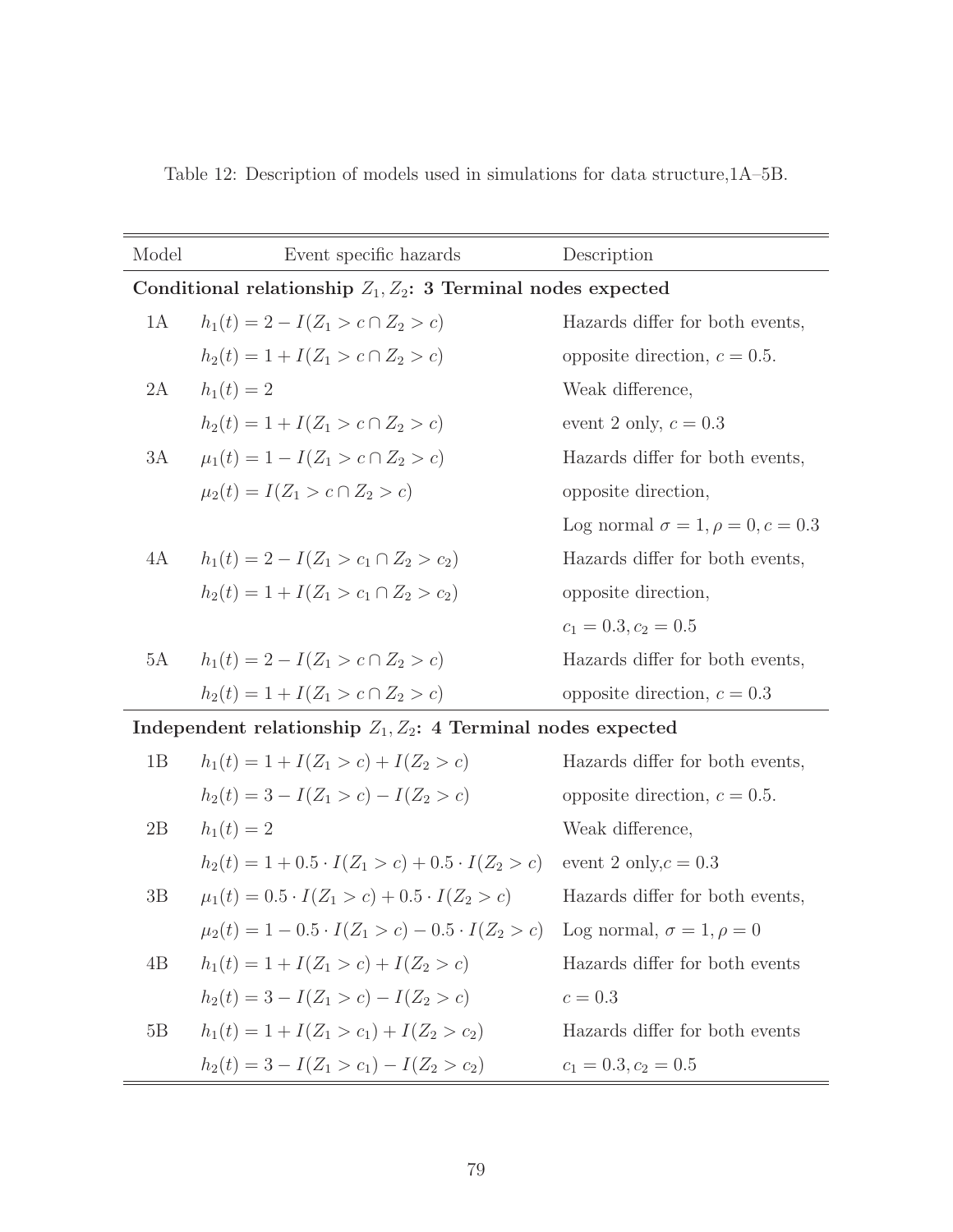|                                         |              |                | Percent of terminal nodes |                |                |                |                | $\overline{\text{Variable}}$                                                              |                |         |        |
|-----------------------------------------|--------------|----------------|---------------------------|----------------|----------------|----------------|----------------|-------------------------------------------------------------------------------------------|----------------|---------|--------|
|                                         |              |                | in final tree             |                |                |                |                |                                                                                           | Selection      | Average |        |
| Method                                  |              | $\overline{2}$ | $\overline{3}$            | 4              | $\overline{5}$ | 6              | >7             | <b>Inclusive</b>                                                                          | Exclusive      | MAE1    | MAE2   |
|                                         |              |                |                           |                |                |                |                | Model 1A: Exponential $\lambda_1 = 2 - I(Z_1 > c \cap Z_2 > c)$ , $c = 0.5$               |                |         |        |
|                                         |              |                |                           |                |                |                |                | $\lambda_2 = 1 + I(Z_1 > c \cap Z_2 > c)$                                                 |                |         |        |
| ${\rm Between\text{-}Mult}$             | 46           | 29             | 8                         | 7              | $\overline{4}$ | $\overline{2}$ | $\overline{4}$ | 15                                                                                        | 4              | 0.2555  | 0.2540 |
| Between-Uni                             | 14           | 39             | 14                        | 8              | $\overline{2}$ | $\mathbf{1}$   | 22             | 47                                                                                        | 17             | 0.2556  | 0.2545 |
| LR                                      | 12           | 8              | 3                         | $\overline{2}$ | 4              | $\mathbf{1}$   | 70             | 69                                                                                        | $\theta$       | 0.2557  | 0.2543 |
| Within-SS                               | 97           | 3              | $\Omega$                  | $\Omega$       | $\Omega$       | $\Omega$       | $\Omega$       | $\Omega$                                                                                  | $\theta$       | 0.2553  | 0.2537 |
| Within-ABS                              | 100          | $\Omega$       | $\mathbf{0}$              | $\Omega$       | $\Omega$       | $\Omega$       | $\theta$       | $\overline{0}$                                                                            | $\theta$       | 0.2553  | 0.2538 |
| Model 2A: Exponential $\lambda_1 =$     |              |                |                           |                | $\overline{2}$ |                |                |                                                                                           |                |         |        |
|                                         |              |                |                           |                |                |                |                | $\lambda_2 = 1 + I(Z_1 > c \cap Z_2 > c), c = 0.3$                                        |                |         |        |
| Between-Mult                            | 47           | 26             | 9                         | 6              | $\overline{2}$ | $\overline{5}$ | $\overline{5}$ | 10                                                                                        | 1              | 0.2300  | 0.2303 |
| Between-Uni                             | 38           | 34             | 9                         | $\overline{4}$ | $\overline{0}$ | $\overline{2}$ | 13             | 12                                                                                        | $\overline{0}$ | 0.2315  | 0.2302 |
| LR                                      | 8            | 9              | 3                         | $\overline{2}$ | $\overline{2}$ | $\mathbf{1}$   | 75             | 75                                                                                        | $\overline{0}$ | 0.2317  | 0.2302 |
| Within-SS                               | 89           | 9              | $\overline{2}$            | $\overline{0}$ | $\theta$       | $\Omega$       | $\theta$       | $\overline{2}$                                                                            | $\overline{2}$ | 0.2319  | 0.2285 |
| Within-ABS                              | 99           | $\mathbf{1}$   | $\bf{0}$                  | $\Omega$       | $\overline{0}$ | $\overline{0}$ | $\overline{0}$ | $\overline{0}$                                                                            | $\theta$       | 0.2318  | 0.2285 |
|                                         |              |                |                           |                |                |                |                | Model 3A: Log normal $\mu_1 = 1 - I(Z_1 > c \cap Z_2 > c), \sigma = 1, \rho = 0, c = 0.3$ |                |         |        |
|                                         |              |                |                           |                |                |                |                | $\mu_2 = I(Z_1 > c \cap Z_2 > c)$                                                         |                |         |        |
| Between-Mult                            | 5            | 33             | 17                        | 20             | 11             | 5              | 9              | 57                                                                                        | 23             | 0.7509  | 0.7892 |
| Between-Uni                             | $\Omega$     | 8              | 27                        | 34             | 15             | 5              | 11             | 91                                                                                        | 39             | 0.7491  | 0.7866 |
| LR.                                     | 7            | 10             | 3                         | 4              | $\overline{2}$ | $\mathbf{1}$   | 73             | 66                                                                                        | $\Omega$       | 0.7521  | 0.8065 |
| Within-SS9                              | 6            | $\overline{4}$ | $\Omega$                  | $\Omega$       | $\theta$       | $\Omega$       | $\Omega$       | $\theta$                                                                                  | $\Omega$       | 0.7477  | 0.8046 |
| Within-ABS                              | 100          | $\theta$       | $\mathbf{0}$              | $\theta$       | $\Omega$       | $\Omega$       | $\Omega$       | $\Omega$                                                                                  | $\Omega$       | 0.7478  | 0.8048 |
| Model 4A: Exponential $\lambda_1 = 2$ – |              |                |                           |                |                |                |                | $I(Z_1 > c_1 \cap Z_2 > c_2), c_1 = 0.3, c_2 = 0.5$                                       |                |         |        |
|                                         |              |                |                           |                |                |                |                | $\lambda_2 = 1 + I(Z_1 > c_1 \cap Z_2 > c_2)$                                             |                |         |        |
| Between-Mult                            | 44           | 22             | 6                         | 3              | 8              | 7              | 10             | 26                                                                                        | $\sqrt{3}$     | 0.2539  | 0.2526 |
| Between-Uni                             | $5^{\circ}$  | 41             | 14                        | 9              | 4              | 3              | 24             | 51                                                                                        | 18             | 0.2519  | 0.2551 |
| LR                                      | 8            | 14             | $\overline{4}$            | $\overline{2}$ | 3              | $\overline{2}$ | 67             | 63                                                                                        | $\theta$       | 0.2516  | 0.2556 |
| Within-SS                               | 97           | 3              | $\bf{0}$                  | $\overline{0}$ | $\overline{0}$ | $\theta$       | $\Omega$       | $\Omega$                                                                                  | $\overline{0}$ | 0.2512  | 0.2541 |
| Within-ABS                              | 100          | $\overline{0}$ | $\boldsymbol{0}$          | $\overline{0}$ | $\overline{0}$ | $\theta$       | $\overline{0}$ | $\theta$                                                                                  | $\overline{0}$ | 0.2512  | 0.2540 |
| Model 5A: Exponential $\lambda_1 =$     |              |                |                           |                | $\overline{2}$ |                |                | $I(Z_1 > c \cap Z_2 > c), c = 0.3$                                                        |                |         |        |
|                                         |              |                |                           |                |                |                |                | $\lambda_2 = 1 + I(Z_1 > c \cap Z_2 > c)$                                                 |                |         |        |
| Between-Mult                            | 33           | 34             | 10                        | 6              | 3              | $\mathbf{1}$   | 13             | 28                                                                                        | $8\,$          | 0.2538  | 0.2550 |
| Between-Uni                             | $\mathbf{1}$ | 20             | 25                        | 16             | $8\,$          | 3              | 27             | 75                                                                                        | 25             | 0.2545  | 0.2543 |
| LR                                      | 5            | 11             | $\mathbf{2}$              | 4              | 4              | $\mathbf{1}$   | 73             | 73                                                                                        | $\theta$       | 0.2543  | 0.2557 |
| Within-SS                               | 98           | $\mathfrak{D}$ | $\Omega$                  | $\Omega$       | $\Omega$       | $\Omega$       | $\Omega$       | $\Omega$                                                                                  | $\theta$       | 0.2534  | 0.2541 |
| Within-ABS                              | 100          | $\theta$       | $\mathbf{0}$              | $\theta$       | $\theta$       | $\Omega$       | $\theta$       | $\theta$                                                                                  | $\theta$       | 0.2534  | 0.2541 |

<span id="page-87-0"></span>Table 13: Investigating tree structure multiplicative models, 1A-5A.

Investigating tree structure joint effect of  $Z_1, Z_2$  on hazards,  $N = 1000$ , for multiplicative models when there is more than one event of interest. The bold-faced numbers represent either 1) the ideal number of nodes selected, or 2) the best result for each model. The variable selection measure "Inc" or "Inclusive signal" represents the percent of trees that selected both variables  $Z_1$  and  $Z_2$ . The variable selection measure "Exc" or "Exclusive signal" represents the percent of trees that selected only  $Z_1$  and  $Z_2$ .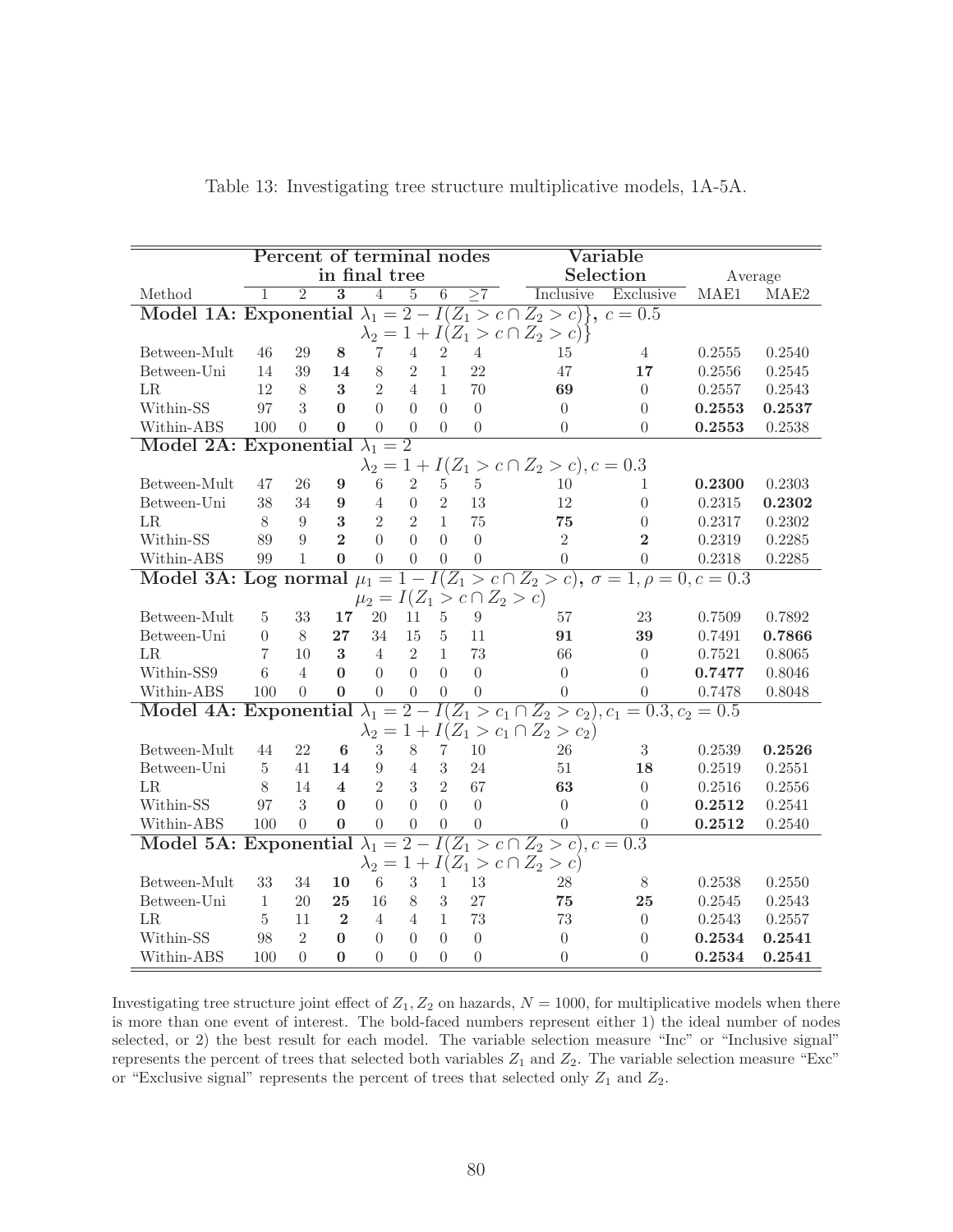| Percent of terminal nodes<br>$\rm Variable$                            |                      |                  |                      |                |                      |                |                  |                                                                                                 |                |                  |                  |  |
|------------------------------------------------------------------------|----------------------|------------------|----------------------|----------------|----------------------|----------------|------------------|-------------------------------------------------------------------------------------------------|----------------|------------------|------------------|--|
|                                                                        |                      |                  |                      | in final tree  |                      |                |                  |                                                                                                 | Selection      |                  | Average          |  |
| Method                                                                 | $\mathbf{1}$         | $\overline{2}$   | $\overline{3}$       | $\overline{4}$ | $\overline{5}$       | $\overline{6}$ | >7               | <b>Inclusive</b>                                                                                | Exclusive      | MAE1             | MAE2             |  |
|                                                                        |                      |                  |                      |                |                      |                |                  | Model 1B: Exponential $\lambda_1 = 1 + I(Z_1 > c) + I(Z_2 > c)$ , $c = 0.5$                     |                |                  |                  |  |
|                                                                        |                      |                  |                      |                |                      |                |                  | $\lambda_2 = 3 - I(Z_1 > c) - I(Z_2 > c)$                                                       |                |                  |                  |  |
| Between-Mult                                                           | 24                   | 50 <sub>50</sub> | 6                    | 3              | $\overline{4}$       | 3              | 10               | 21                                                                                              | $\overline{4}$ | 0.1903           | 0.1904           |  |
| Between-Uni                                                            | $\theta$             | 32               | 10                   | 13             | $\overline{7}$       | 10             | 28               | 67                                                                                              | 18             | 0.1911           | 0.1891           |  |
| LR                                                                     | 8                    | 9                | $\overline{2}$       | $\overline{2}$ | $\theta$             | $\mathbf{1}$   | 78               | 76                                                                                              | $\theta$       | 0.1911           | 0.1893           |  |
| Within-SS                                                              | 99                   | $\mathbf{1}$     | $\Omega$             | $\Omega$       | $\Omega$             | $\Omega$       | $\overline{0}$   | $\Omega$                                                                                        | $\theta$       | 0.1903           | 0.1887           |  |
| Within-ABS                                                             | 100                  | $\Omega$         | $\Omega$             | $\mathbf{0}$   | $\Omega$             | $\Omega$       | $\boldsymbol{0}$ | $\theta$                                                                                        | $\overline{0}$ | 0.1903           | 0.1887           |  |
| Model 2B: Exponential<br>$\lambda_1=2$                                 |                      |                  |                      |                |                      |                |                  |                                                                                                 |                |                  |                  |  |
| $\lambda_2 = 1 + 0.5 \cdot I(Z_1 > c) + 0.5 \cdot I(Z_2 > c), c = 0.3$ |                      |                  |                      |                |                      |                |                  |                                                                                                 |                |                  |                  |  |
| Between-Mult                                                           | 44                   | 30               | 10                   | 9              | $\overline{0}$       | $\mathbf{1}$   | 6                | 10                                                                                              | $\bf{2}$       | 0.2217           | 0.2113           |  |
| Between-Uni                                                            | 39                   | 31               | 5                    | 5              | $\mathbf{1}$         | 3              | 16               | 15                                                                                              | 1              | 0.2216           | 0.2121           |  |
| LR                                                                     | 6                    | 16               | $\mathbf{1}$         | $\Omega$       | $\mathbf{1}$         | $\mathbf{1}$   | 75               | 72                                                                                              | $\theta$       | 0.2216           | 0.2118           |  |
| Within-SS                                                              | 83                   | 17               | $\overline{0}$       | $\Omega$       | $\Omega$             | $\Omega$       | $\overline{0}$   | $\theta$                                                                                        | $\theta$       | 0.2218           | 0.2099           |  |
| Within-ABS                                                             | 100                  | $\Omega$         | $\overline{0}$       | $\bf{0}$       | $\overline{0}$       | $\overline{0}$ | $\boldsymbol{0}$ | $\overline{0}$                                                                                  | $\overline{0}$ | 0.2218           | 0.2099           |  |
|                                                                        |                      |                  |                      |                |                      |                |                  | Model 3B: Log normal $\mu_1 = 0.5 \cdot I(Z_1 > c) + 0.5 \cdot I(Z_2 > c), \sigma = 1, c = 0.3$ |                |                  |                  |  |
|                                                                        |                      |                  |                      |                |                      |                |                  | $\mu_2 = 1 - 0.5 \cdot I(Z_1 > c) - 0.5 \cdot I(Z_2 > c)$                                       |                |                  |                  |  |
| Between-Mult                                                           | 21                   | 51               | 4                    | $\overline{5}$ | $\overline{4}$       | $\overline{5}$ | 10               | 24                                                                                              | $\overline{4}$ | 0.7529           | 0.7355           |  |
| Between-Uni                                                            | $\Omega$             | 16               | 8                    | 23             | 11                   | 8              | 34               | 84                                                                                              | 22             | 0.7622           | 0.7418           |  |
| LR                                                                     | 8                    | 11               | 3                    | $\overline{2}$ | $\mathbf{1}$         | 3              | 72               | 70                                                                                              | $\mathbf{1}$   | 0.7670           | 0.7475           |  |
| Within-SS                                                              | 94                   | 5                | $\theta$             | $\mathbf{1}$   | $\Omega$             | $\Omega$       | $\overline{0}$   | $\Omega$                                                                                        | $\theta$       | 0.7618           | 0.7388           |  |
| Within-ABS                                                             | 99                   | $\mathbf{1}$     | $\overline{0}$       | $\mathbf{0}$   | $\Omega$             | $\Omega$       | $\overline{0}$   | $\Omega$                                                                                        | $\theta$       | 0.7604           | 0.7388           |  |
| Model 4B: Exponential                                                  |                      |                  |                      |                | $\lambda_1 = 1 + I($ |                |                  | $Z_1 > c$ + $I(Z_2 > c)$ }, $c = 0.3$                                                           |                |                  |                  |  |
|                                                                        |                      |                  |                      |                |                      |                |                  | $\lambda_2 = 3 - I(Z_1 > c) - I(Z_2 > c)$                                                       |                |                  |                  |  |
| Between-Mult                                                           | 24                   | 50               | 3                    | $\overline{5}$ | 6                    | 4              | 8                | 22                                                                                              | $\overline{2}$ | 0.1917           | 0.1907           |  |
| Between-Uni                                                            | $\Omega$             | 41               | 7                    | 12             | 10                   | 3              | 27               | 57                                                                                              | 13             | 0.1925           | 0.1912           |  |
| LR                                                                     | 11                   | 11               | 6                    | $\mathbf{0}$   | 1                    | $\overline{2}$ | 69               | 69                                                                                              | $\overline{0}$ | 0.1927           | 0.1904           |  |
| Within-SS                                                              | 97                   | $\overline{2}$   | $\Omega$             | $\mathbf{1}$   | $\overline{0}$       | $\Omega$       | $\overline{0}$   | $\overline{0}$                                                                                  | $\theta$       | 0.1921           | 0.1911           |  |
| Within-ABS                                                             | 100                  | $\Omega$         | $\overline{0}$       | $\bf{0}$       | $\overline{0}$       | $\overline{0}$ | $\overline{0}$   | $\theta$                                                                                        | $\overline{0}$ | 0.1921           | 0.1911           |  |
| Model 5B: Exponential $\lambda_1 = 1$                                  |                      |                  |                      |                | $+$                  |                |                  | $I(Z_1 > c_1) + I(Z_2 > c_2), c_1 = 0.3$                                                        |                |                  |                  |  |
|                                                                        |                      |                  |                      |                |                      |                |                  | $\lambda_2 = 3 - I(Z_1 > c_2) - I(Z_2 > c_2), c_2 = 0.5$                                        |                |                  |                  |  |
| Between-Mult                                                           | 19<br>$\overline{2}$ | 51<br>35         | 10                   | $\bf{6}$       | $\overline{4}$       | $\overline{4}$ | $6\phantom{.}6$  | 26                                                                                              | 9              | 0.1915           | 0.1916           |  |
| Between-Uni<br>LR                                                      | $\overline{7}$       | 8                | 11<br>$\overline{5}$ | 10<br>9        | 11<br>$\mathbf{1}$   | 4<br>3         | 27<br>67         | 63<br>67                                                                                        | 21<br>$\theta$ | 0.1924<br>0.1920 | 0.1911<br>0.1916 |  |
| Within-SS                                                              | 96                   | 1                | $\overline{2}$       | $\mathbf{1}$   | $\theta$             | $\Omega$       | $\overline{0}$   | $\Omega$                                                                                        | $\Omega$       | 0.1919           |                  |  |
| Within-ABS                                                             | 100                  | $\Omega$         | $\theta$             | $\mathbf{0}$   | $\theta$             | $\Omega$       | $\theta$         | $\Omega$                                                                                        | $\theta$       | 0.1919           | 0.1910<br>0.1910 |  |
|                                                                        |                      |                  |                      |                |                      |                |                  |                                                                                                 |                |                  |                  |  |

<span id="page-88-0"></span>Table 14: Investigating tree structure, additive models 1B–5B.

Investigating tree structure joint effect of  $Z_1, Z_2$  on hazards,  $N = 1000$ , for additive models when there is more than one event of interest. The bold-faced numbers represent either 1) the ideal number of nodes selected, or 2) the best result for each model. The variable selection measure "Inc" or "Inclusive signal" represents the percent of trees that selected both variables  $Z_1$  and  $Z_2$ . The variable selection measure "Exc" or "Exclusive signal" represents the percent of trees that selected only  $Z_1$  and  $Z_2$ .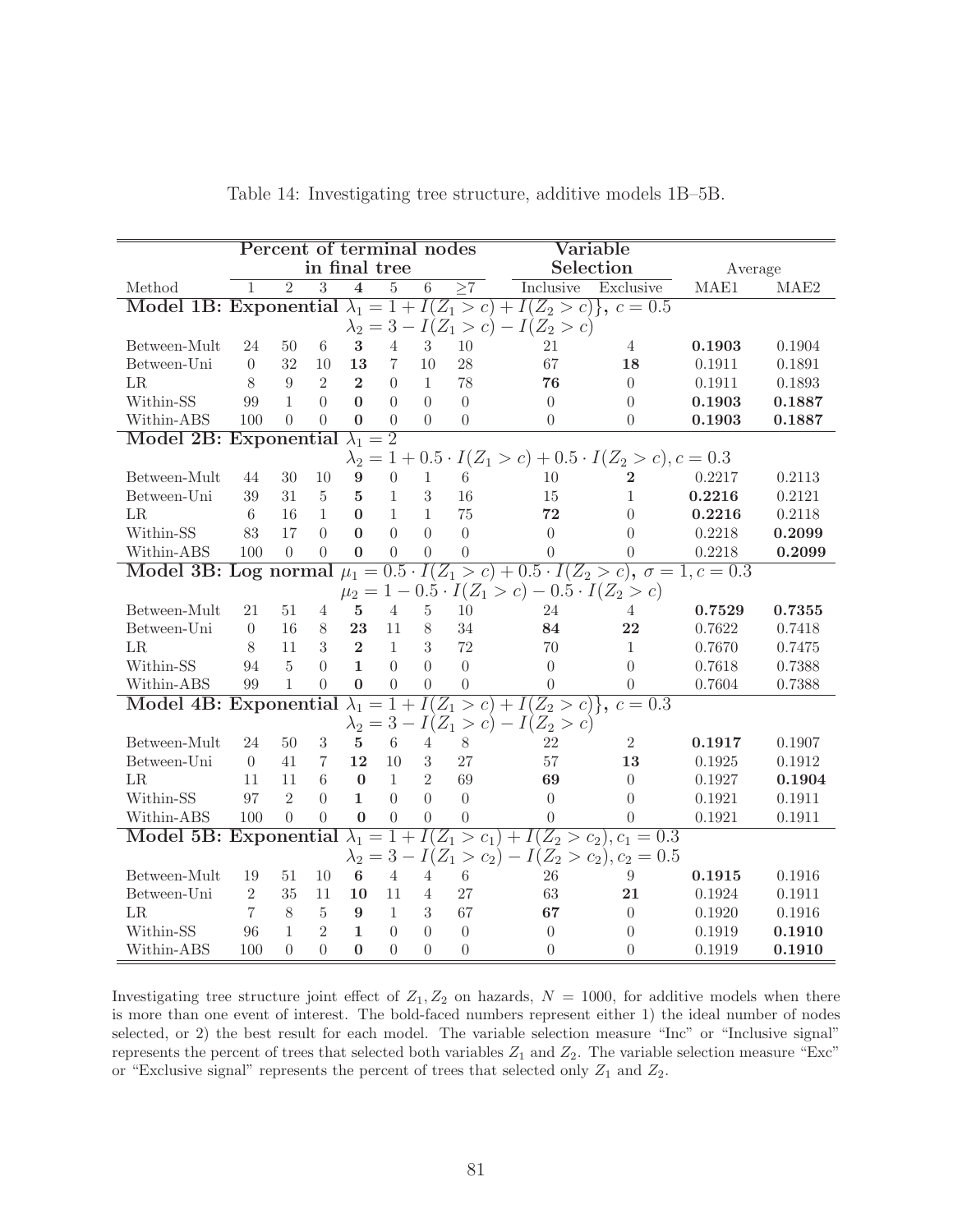using sums-of-squares impurity, "Within-ABS" = within-node competing risk tree based on event-specific martingale residuals using absolute value impurity.

Although the univariate between-node competing risk tree tends to perform the best, followed by the multivariate between-node competing risk tree, none of the tree methods perform well in terms of selecting the correct number of terminal nodes or variable selection.

A further simulation was carried out where the cumulative incidence function for event 1 (CIF<sub>1</sub>) is held constant with respect to the covariates  $Z_1$  and  $Z_2$ , but the CIFs for event 2 and censoring are dependent on  $Z_1$  and  $Z_2$ . The simulations are described in Table [15](#page-90-0) and the results are given in Table [16.](#page-91-0) The motivation for these simulations was to investigate whether the multivariate method would perform better when the CIF for event 2 and not simply the hazard was dependent on the covariates. The between-node tree based on Gray's test would not be expected to do well because it only detects differences in the CIF of event 1 and not event 2. However, the multivariate tree does not perform well, choosing the correct number of terminal nodes between  $0 - 15\%$  of the time. The within-node methods perform the best. For Model 1 (choosing the correct number of terminal nodes 89−98% of the time) but this does not hold for the other Models (correct number of terminal nodes 0 − 35% of the time).

### 6.5 APPLICATION TO LIVER TRANSPLANT WAITLIST

To illustrate the use of the multivariate competing risk tree, we apply this method to a data set concerning patients awaiting a liver transplant. In the United States, patients who have end-stage liver disease and meet the eligibility requirements for a transplant are placed on the waiting list for a donated liver. The United Network for Organ Sharing (UNOS) manages the waiting list, matches donated organs with the patients who need them, and maintains the national database of pre-transplant and follow-up information. When organs become available, UNOS allocates them to patients who have the highest risk of pre-transplant death, based on scores derived from the model for end-stage liver disease (MELD). In this model, death is the event of interest. Censoring is applied to receipt of a transplant, removal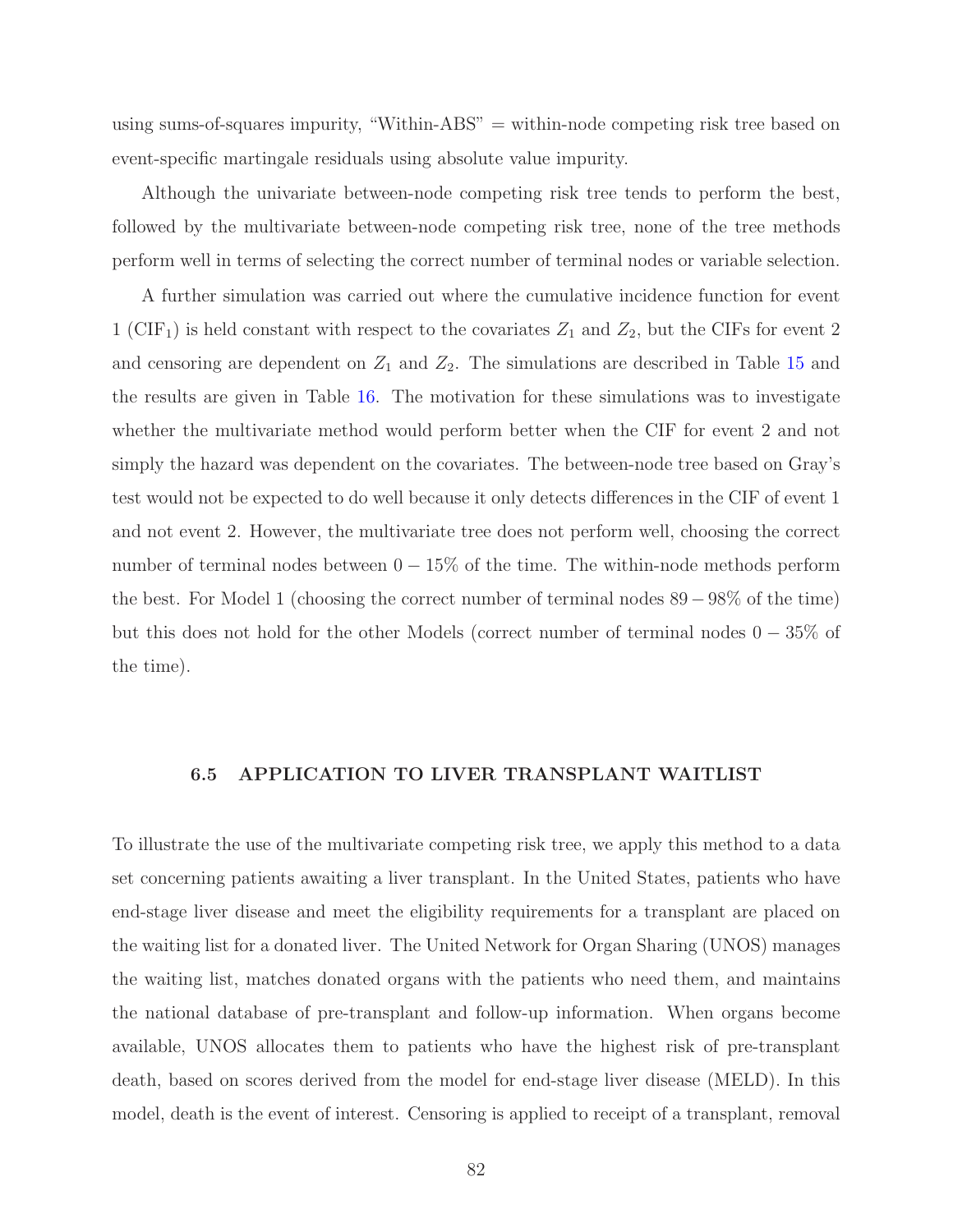<span id="page-90-0"></span>Table 15: Description of models used in simulations for data structure, constant CIF for event 1.

| Model          | Event specific hazards                                        | Description                      |
|----------------|---------------------------------------------------------------|----------------------------------|
|                | Conditional relationship $Z_1, Z_2$ : Expect 3 Terminal nodes |                                  |
| 1 <sup>C</sup> | $h_1(t) = 0.3$                                                | Constant CIF event 1,            |
|                | $h_2(t) = 0.1 + 0.3I(Z_1 > c \cap Z_2 > c)$                   | CIF event 2 and censoring depend |
|                |                                                               | on covariates,                   |
|                | $h_0(t) = 0.6 - 0.3I(Z_1 > c \cap Z_2 > c)$                   | exponential model, $c = 0.3$     |
| 2C             | $\mu_1(t) = 0$                                                | Constant CIF event 1,            |
|                | $\mu_2(t) = 0.5I(Z_1 > c \cap Z_2 > c)$                       | CIF event 2 and censoring depend |
|                |                                                               | on covariates,                   |
|                | $\mu_0(t) = 0.5 - 0.5I(Z_1 > c \cap Z_2 > c)$                 | log normal model, $c = 0.3$      |
|                | Independent relationship $Z_1, Z_2$ : Expect 4 Terminal nodes |                                  |
| 1D             | $h_1(t) = 0.3$                                                | Constant CIF event 1,            |
|                | $h_2(t) = 0.1 + 0.2I(Z_1 > c) + 0.2I(Z_2 > c)$                | CIF event 2 and censoring depend |
|                |                                                               | on covariates,                   |
|                | $h_0(t) = 0.6 - 0.2I(Z_1 > c) - 0.2I(Z_2 > c)$                | exponential model, $c = 0.3$     |
| 2D             | $\mu_1(t) = 0.5$                                              | Constant CIF event 1,            |
|                | $\mu_2(t) = 0.5I(Z_1 > c) + 0.5I(Z_2 > c)$                    | CIF event 2 and censoring depend |
|                |                                                               | on covariates,                   |
|                | $\mu_0(t) = 1 - 0.5I(Z_1 > c) - 0.5I(Z_2 > c)$                | log normal model, $c = 0.3$      |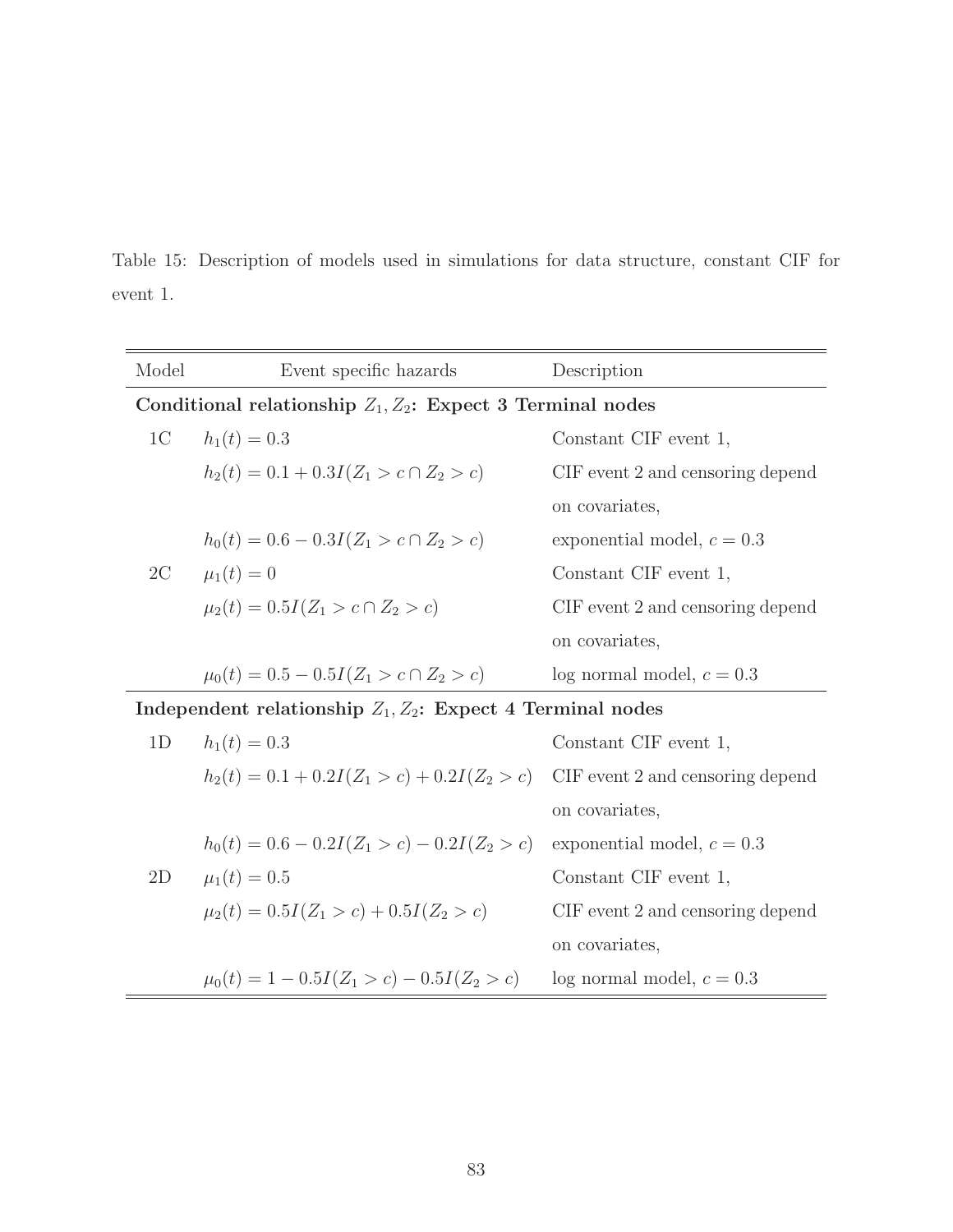|                                 |                |                |                |                |                |                | Percent of terminal nodes |                                                | $\rm Variable$ |         |        |
|---------------------------------|----------------|----------------|----------------|----------------|----------------|----------------|---------------------------|------------------------------------------------|----------------|---------|--------|
|                                 |                |                |                | in final tree  |                |                |                           |                                                | Selection      | Average |        |
| Method                          | 1              | $\overline{2}$ | $\overline{3}$ | $\overline{4}$ | 5              | 6              | >7                        | <b>Inclusive</b>                               | Exclusive      | MAE1    | MAE2   |
| Model 1C: Exponential $h_1(t)$  |                |                |                |                |                |                | $= 0.3, c = 0.3$          |                                                |                |         |        |
|                                 |                |                |                |                | $h_2(t)$       |                |                           | $= 0.1 + 0.3I(Z_1 > c \cap Z_2 > c)$           |                |         |        |
|                                 |                |                |                |                | $h_0(t)$       |                |                           | $= 0.6 - 0.3I(Z_1 > c \cap Z_2 > c)$           |                |         |        |
| Mult                            | 10             | 40             | 15             | 10             | 5              | 6              | 14                        | 46                                             | 15             | 1.5210  | 1.2613 |
| Uni                             | 22             | 35             | 9              | $\overline{7}$ | $\overline{4}$ | $\overline{2}$ | 21                        | 31                                             | $\overline{4}$ | 1.5000  | 1.2816 |
| LR                              | $\theta$       | 8              | $\overline{4}$ | $\overline{2}$ | 3              | $\mathbf{1}$   | 82                        | 91                                             | $\overline{4}$ | 1.5370  | 1.2487 |
| Within-SS                       | $\overline{2}$ | $\overline{4}$ | 89             | 5              | $\Omega$       | $\Omega$       | $\Omega$                  | 94                                             | 89             | 1.5334  | 1.2385 |
| Within-ABS                      | $\mathbf{1}$   | $\Omega$       | 98             | $\mathbf{1}$   | $\Omega$       | $\Omega$       | $\theta$                  | 99                                             | 98             | 1.5335  | 1.2382 |
| Model 2C: Log normal $\mu_1(t)$ |                |                |                |                |                |                | $= 0, c = 0.3$            |                                                |                |         |        |
|                                 |                |                |                |                | $\mu_2(t)$     |                |                           | $= 0.5I(Z_1 > c \cap Z_2 > c)$                 |                |         |        |
|                                 |                |                |                |                | $\mu_0(t)$     |                |                           | $= 0.5 - 0.5I(Z_1 > c \cap Z_2 > c)$           |                |         |        |
| Mult                            | 28             | 38             | 13             | 5              | 4              | $\sqrt{3}$     | 9                         | 26                                             | 9              | 1.4402  | 1.1736 |
| Uni                             | 18             | 43             | 8              | $\overline{4}$ | $\mathbf{1}$   | $\mathbf{1}$   | 25                        | 28                                             | 1              | 1.4265  | 1.1423 |
| $\rm LR$                        | $\mathbf{1}$   | 8              | $\mathbf{2}$   | $\Omega$       | $\mathbf{1}$   | $\mathbf{1}$   | 87                        | 90                                             | 1              | 1.4995  | 1.1165 |
| Within-SS                       | 8              | 54             | 35             | 3              | $\Omega$       | $\Omega$       | $\overline{0}$            | 34                                             | 33             | 1.4955  | 1.1050 |
| Within-ABS                      | 13             | 51             | 34             | $\overline{2}$ | $\overline{0}$ | $\Omega$       | $\overline{0}$            | 36                                             | 34             | 1.4954  | 1.1058 |
| Model 1D: Exponential $h_1(t)$  |                |                |                |                |                |                | $= 0.3, c = 0.3$          |                                                |                |         |        |
|                                 |                |                |                |                |                |                |                           | $h_2(t) = 0.1 + 0.2I(Z_1 > c) + 0.2I(Z_2 > c)$ |                |         |        |
|                                 |                |                |                |                | $h_0(t)$       |                |                           | $= 0.6 - 0.2I(Z_1 > c) - 0.2I(Z_2 > c)$        |                |         |        |
| Mult                            | 54             | 27             | 4              | 4              | $\overline{2}$ | $\overline{4}$ | 5                         | 11                                             | $\overline{2}$ | 1.6189  | 1.5839 |
| Uni                             | 21             | 28             | 14             | 3              | $\mathbf{1}$   | $\mathbf{1}$   | 32                        | 37                                             | 3              | 1.6474  | 1.5470 |
| LR                              | 4              | 6              | $\overline{2}$ | 3              | $\theta$       | $\overline{2}$ | 83                        | 87                                             | $\mathbf{1}$   | 1.6614  | 1.5264 |
| Within-SS                       | 70             | 16             | 10             | $\overline{2}$ | $\mathfrak{D}$ | $\Omega$       | $\Omega$                  | 10                                             | 7              | 1.6645  | 1.5326 |
| Within-ABS                      | 73             | 21             | 6              | $\mathbf{0}$   | $\overline{0}$ | $\Omega$       | $\overline{0}$            | $\overline{5}$                                 | $\overline{5}$ | 1.6651  | 1.5327 |
| Model 2D: Log normal $\mu_1(t)$ |                |                |                |                |                |                | $= 0.5, c = 0.3$          |                                                |                |         |        |
|                                 |                |                |                |                | $\mu_2(t)$     |                |                           | $= 0.5I(Z_1 > c) + 0.5I(Z_2 > c)$              |                |         |        |
|                                 |                |                |                |                | $\mu_0(t)$     |                |                           | $= 1 - 0.5I(Z_1 > c) - 0.5I(Z_2 > c)$          |                |         |        |
| Mult                            | 48             | 25             | 8              | 7              | 5              | $\sqrt{2}$     | $\overline{5}$            | 22                                             | 8              | 0.8024  | 0.7469 |
| Uni                             | 12             | 50             | 6              | 3              | $\overline{2}$ | $\theta$       | 27                        | 32                                             | $\overline{4}$ | 0.8207  | 0.7281 |
| LR                              | 0              | 6              | $\theta$       | $\mathbf{1}$   | $\theta$       | $\overline{2}$ | 91                        | 94                                             | $\Omega$       | 0.8322  | 0.7220 |
| Within-SS                       | 4              | 43             | 51             | $\mathbf{2}$   | $\Omega$       | $\Omega$       | $\Omega$                  | 53                                             | 52             | 0.8221  | 0.7175 |
| Within-ABS                      | $\overline{2}$ | 35             | 63             | $\mathbf{0}$   | $\Omega$       | $\Omega$       | $\theta$                  | 63                                             | 63             | 0.8226  | 0.7178 |

<span id="page-91-0"></span>Table 16: Investigating tree structure with constant CIF for event 1, Models 1C–2D

Investigating tree structure joint effect of  $Z_1, Z_2$  on hazards keeping the CIF of event 1 constant when there are multiple events of interest. The bold-faced numbers represent either 1) the ideal number of nodes selected, or 2) the best result for each model. The variable selection measure "Inc" or "Inclusive signal" represents the percent of trees that selected both variables  $Z_1$  and  $Z_2$ . The variable selection measure "Exc" or "Exclusive signal" represents the percent of trees that selected only  $Z_1$  and  $Z_2$ .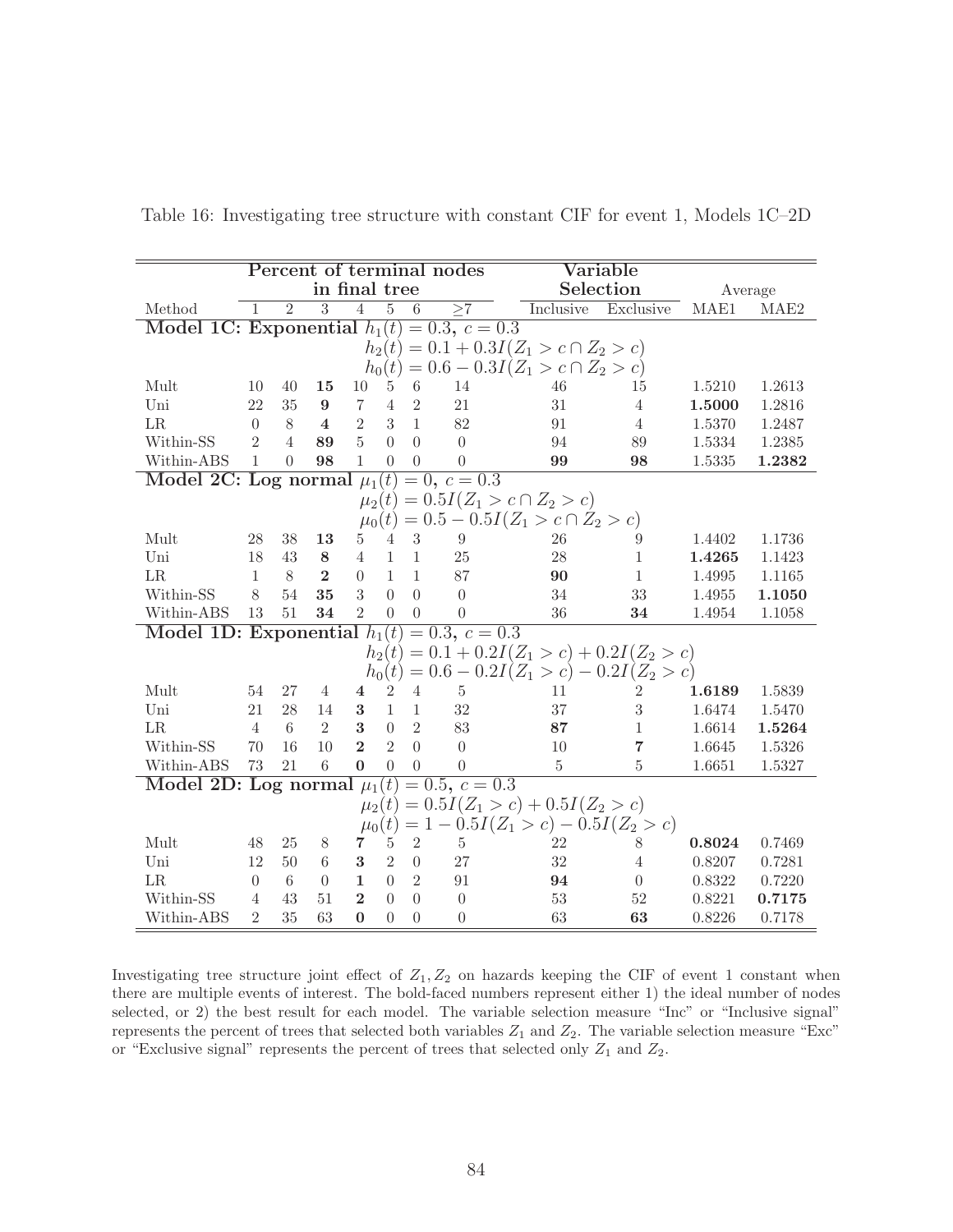from the list because of a loss to follow-up, or a change in the desire or need for a transplant. For reasons outlined in Section [3.4,](#page-21-0) this approach to censoring may introduce bias in the results. Classification trees that address competing risk were applied to this data in Chapter [5.](#page-29-0) However, this method focused on the situation where there was only one event of interest.

We used the UNOS data consisting of 1203 patients who were on the waiting list from April 1990 to June 1994 and were followed until April 1997. Of the 1203 patients, 342 died before transplant (pre-transplant death), 224 received a transplant, and 637 were removed from the list for other reasons. For our analysis, we treated pre-transplant death as the event of interest (event 1), removal from the list for other reasons as competing risks (event 2), and lack of an event as true censoring (event 0). We used the following covariates for  $Z_1$  through  $Z_{14}$ , respectively: age, serum albumin level, serum alkaline phosphatase level, serum creatinine level, diabetes (no/yes), dialysis for renal disease (no/yes), muscle wasting (no/yes), prothrombin time, serum glutamic-oxaloacetic transaminase (SGOT) level, total bilirubin level, total protein level, ulcerative colitis (no/yes), history of variceal bleeding (no/yes), and white blood cell count. We ranked the 10 terminal nodes from the highest risk (1) to the lowest risk (10) of event 1, based on the probability of 100-day failure for event 1, and we repeated this for the corresponding risk of event 2.

Figure [20](#page-94-0) shows the final trees selected by the multivariate tree method, Table [17](#page-97-0) compares the summary data for the terminal nodes of this tree, and Figure [21](#page-96-0) shows the plots the CIFs for the nodes.

The final multivariate tree (Figure [20\)](#page-94-0) had ten terminal nodes, splitting on age  $(\leq 33.2)$ vs. >33.2 years, and splitting again at  $\leq 48.9$  vs. >48.9 years), SGOT level ( $\leq 42.5$  vs.  $>42.5$  units/L), prothrombin time ( $\leq$ 11.25 vs.  $>11.25$  seconds and  $\leq$ 12.05 vs.  $>12.05$ seconds), white blood cell count ( $\leq 16.1$  vs. >16.1  $10^3$ /L and  $\leq 12.6$  vs. >12.6  $10^3$ /L), alkaline phosphatase ( $\leq$ 1258 vs. >1258 units IU/L), and total protein ( $\leq$ 5.85 vs. >5.85 gm/dL). These are very different variables from those identified by a classification tree method for competing risks when only pre-transplant death was the event of interest. In that analysis, albumin level, bilirubin level and age were the three variables selected to identify distinct risk groups for pre-transplant death. The MELD (based on a Cox proportional hazards regression) uses creatinine, bilirubin and prothrombin time to identify subgroups.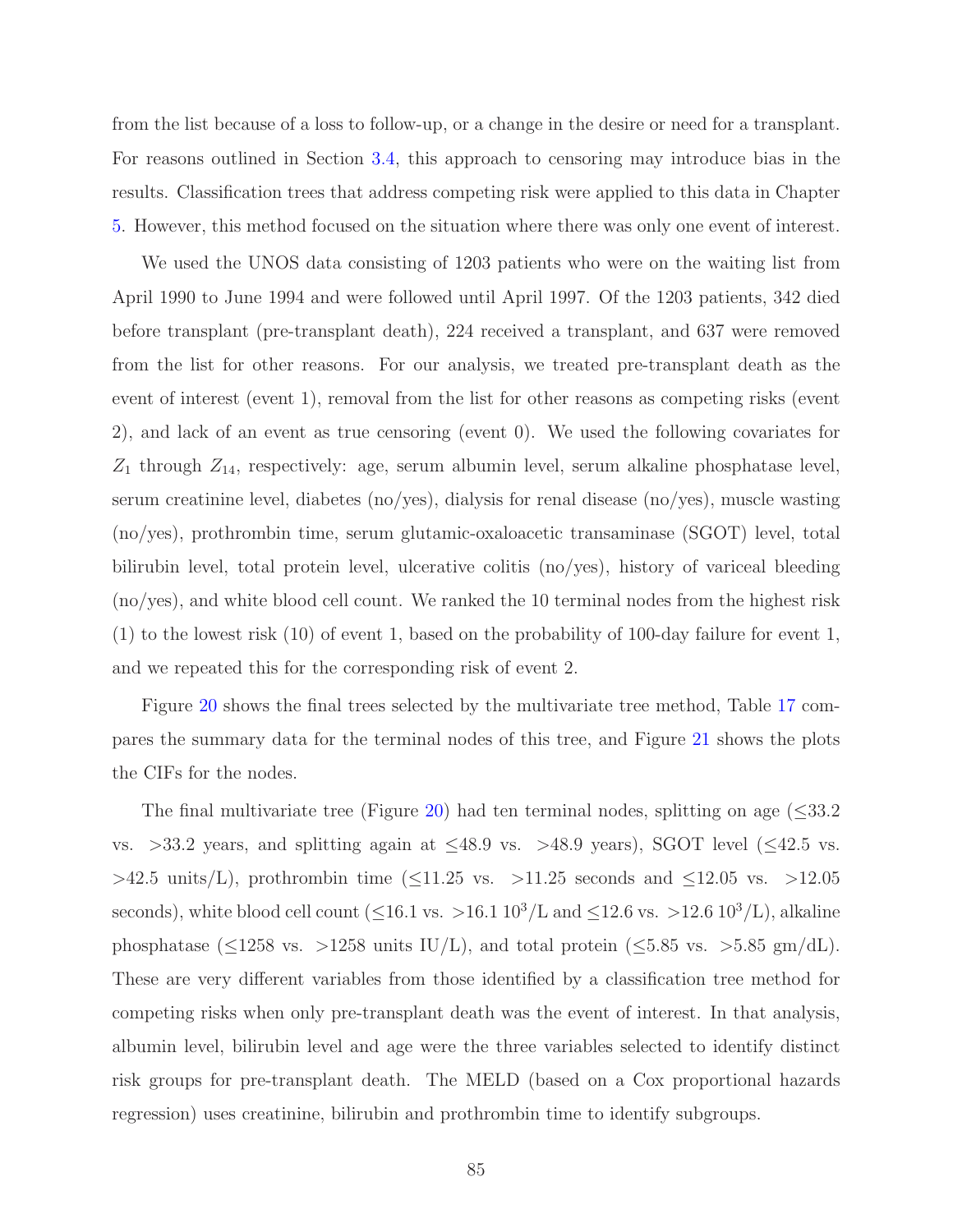The group of highest risk of 100 day event 1 failure (pre-transplant death) is in node 30 ( $p = 0.692$ ) which is defined by higher age (AGE> 33.2), SGOT levels (SGOT> 42.5), prothrombin time ( $PTP> 11.25$ ) and white blood cell count (WBC $> 16.1$ ). This node is also associated with high risk for event 2 ( $p = 0.065$ ). In general, the factors associated with a high risk for event 1 as indicated by the tree are high age, high SGOT levels, high prothrombin time, high white blood cell count, low alkaline phosphatase levels, and low total protein levels. The one exception to this pattern is the split on prothrombin time at node 121. Here, the lower prothrombin time ( $PTP\leq 12.05$ ) has a higher risk for event 1 (0.614) than the other terminal nodes that follow from this split (0.104 node 243, 0.515 node 489, 0.173 node 490). This effect occurs in the branch defined by higher age group (AGE> 48.9) and lower alkaline phosphatase level (AP $\leq$  1258). It seems that the tree indicates that the risk of elevated prothrombin time changes depending on age and alkaline phosphatase level. In contrast, the group with the lowest risk for pre-transplant death is node 1 (AGE $\leq$  33.2,  $p = 0.046$ ).

For event 2 (transplant and other known reasons for removal from waitlist), the node associated with highest risk of 100 day failure (probability of experiencing event 2 within 100 days is 0.073) is node 489 which is defined by the following splits: AGE> 33.2, SGOT> 42.5, PTP $> 11.25$  (prothrombin time), WBC $\leq 16.1$  (white blood cell count), AGE $> 48.9$ , AP≤ 1258 (alkaline phosphatase level), PTP> 12.05 (prothrombin time), TP≤ 5.85 (total protein). This node is also associated with high pre-transplant death risk  $(p = 0.515)$ . In general, high prothrombin time and low total protein are risk factors for removal from the waitlist due to reasons other than transplant. The relationship of the risk of event 2 with the other covariates is not straightforward, and there appear to be many conditional relationships between the covariates that affect the risk of event 2.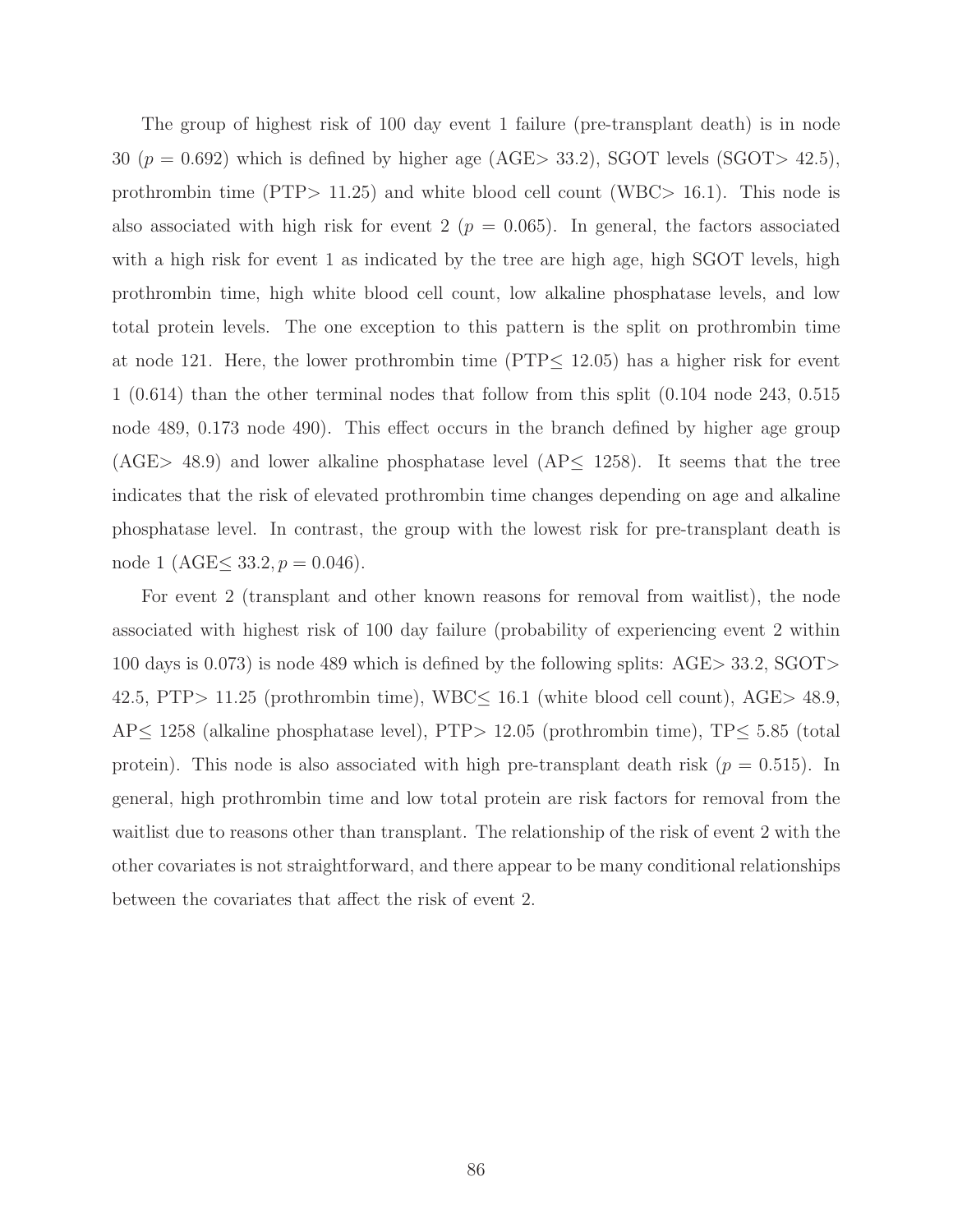

<span id="page-94-0"></span>Figure 20: The multivariate classification tree for patients on liver transplant waitlist.

The 100 day failure probabilities for event 1 and event 2 are given under each terminal node  $(p_1/p_2)$ . The risk ranking (1-10) for event 1 and 2 for each terminal node are given under the tree, with ties indicated by the "=" sign, e.g. "9=". Note that the probability of failing from event 2 is equal to zero for nodes 13, 120 and 243. AGE = age in years, SGOT = glutamic-oxaloacetic transaminase (SGOT) level, PTP = prothrombin time, WBC = white blood cell count,  $AP =$  alkaline phosphatase level, and  $TP =$  total protein.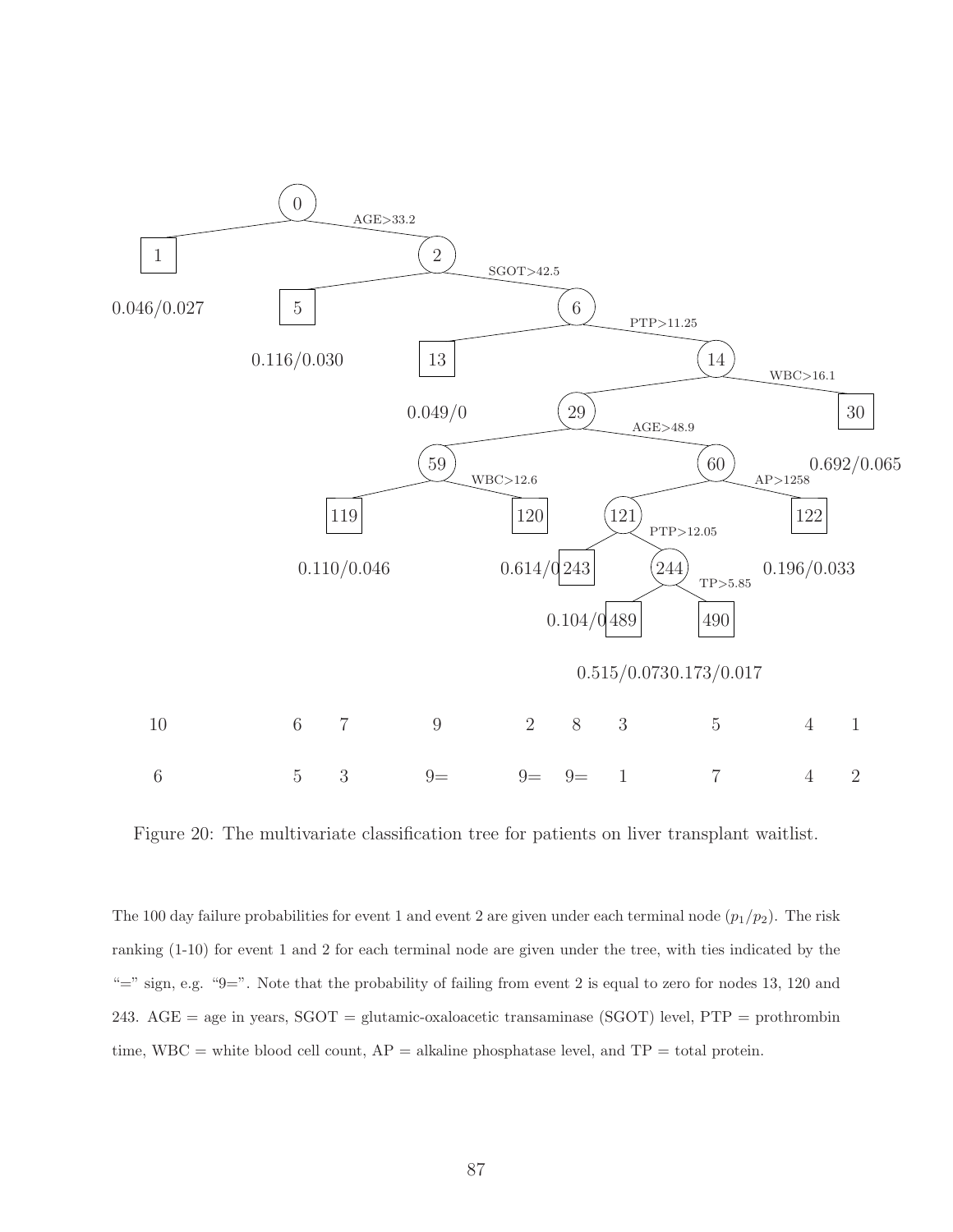### 6.6 DISCUSSION

Classification trees for survival data are useful for categorizing patients into several groups with similar risks. Some trees have been developed for multivariate survival data, but none of these trees can be applied to competing risks. We proposed a between-node tree-based technique specifically designed for data with competing risks where more than one event is of interest. The tree that maximizes the between-node difference is based on a composite measure of the cumulative incidence functions of the events of interest, and we compared this to univariate competing risk trees proposed in Chapter [5](#page-29-0) and an existing univariate survival tree.

In general, we found that the multivariate method was good at detecting the correct cutpoint for covariates related to the survival times. However, when it came to detecting data structure, no method appeared to be able to select the correct covariates or the correct number of terminal nodes with reliability. The one exception was the univariate within-node methods in the situation where the CIF for event 1 was independent of the covariates and the CIF for event 2 was dependent on the covariates with a multiplicative hazard. In that case the within-node methods performed very well.

In the future, we will explore other ways of detecting between-group difference when multiple competing risks are of interest. We will also expand our work to the competing risk-adjusted rank-based test for the equality of survival functions.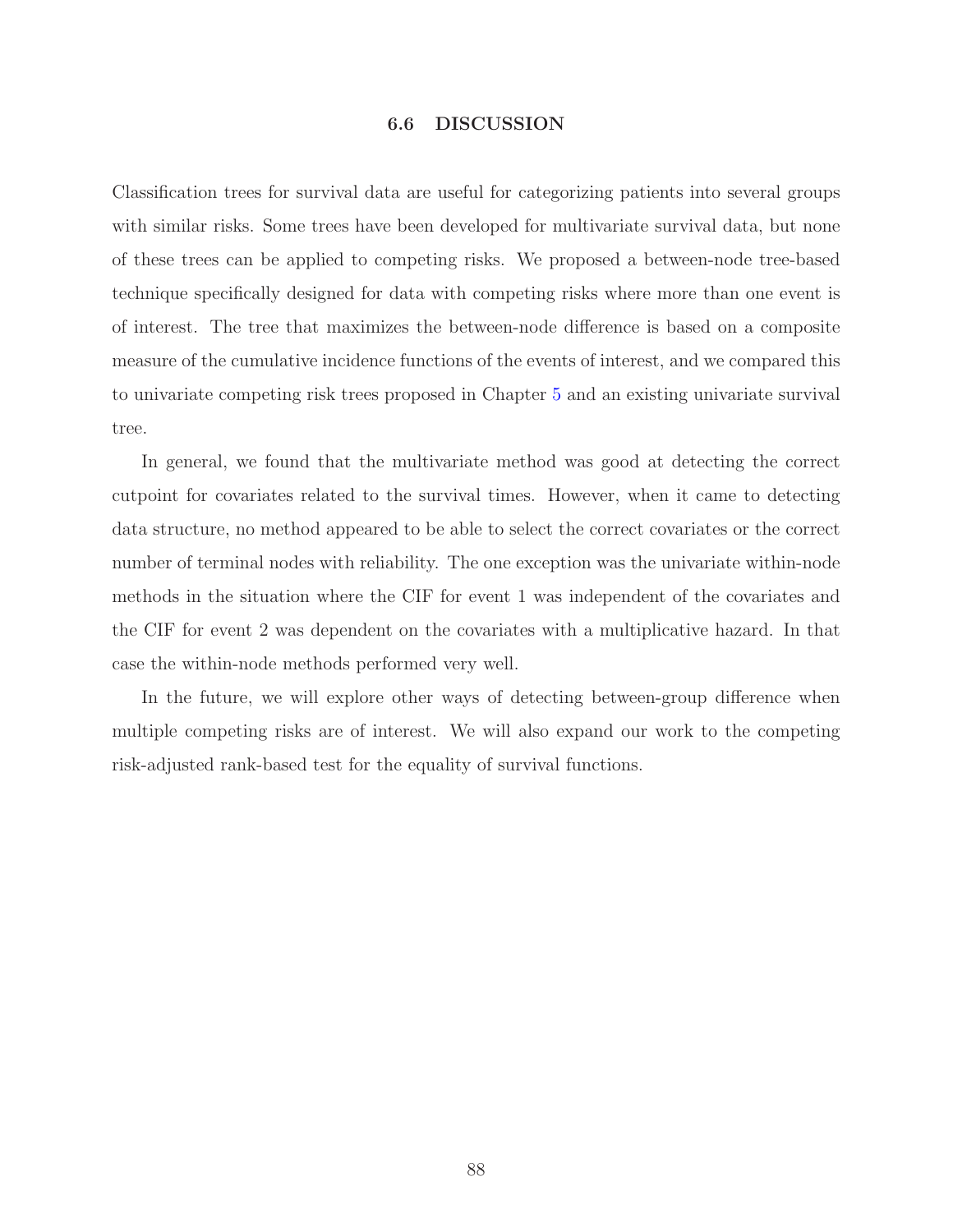

<span id="page-96-0"></span>Figure 21: CIFs of both events for each terminal node of the multivariate tree.

The cumulative incidence functions (CIFs) of the event of interest for each terminal node generated from the multivariate tree for liver transplant data. Event 1 outcome is pretransplant death, Event 2 outcome is transplant or other outcome.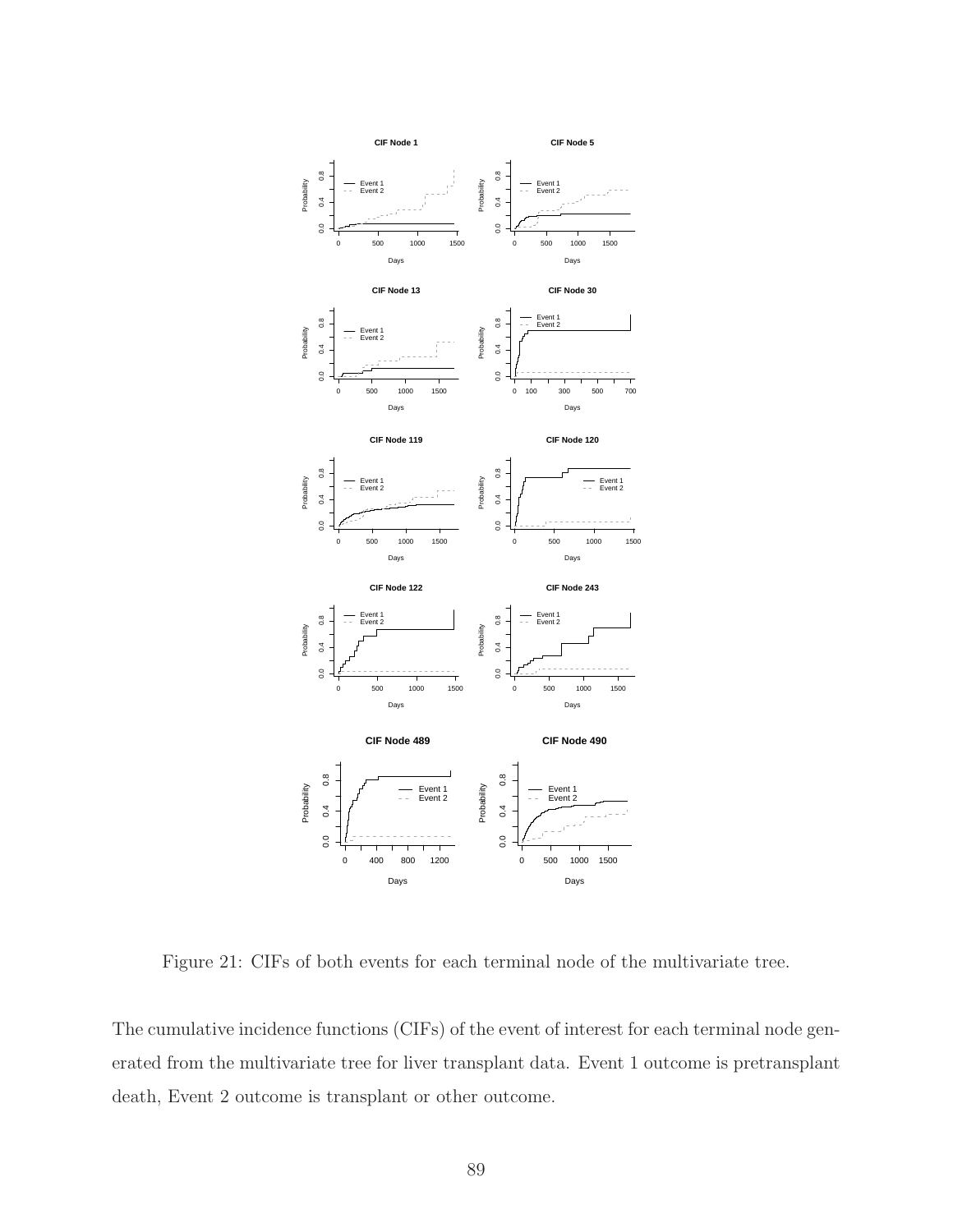|              |                                  |        |                |                |                                         | Risk            | Risk            |
|--------------|----------------------------------|--------|----------------|----------------|-----------------------------------------|-----------------|-----------------|
| Terminal     |                                  |        |                |                | N and 100 day failure probability Group |                 | Group           |
| Node         |                                  | Total  |                |                | Event 1 Event 2 Censoring               | Event 1         | Event $2$       |
| $\mathbf{1}$ | $\mathbf N$                      | 86     | $\overline{5}$ | 22             | $59\,$                                  |                 |                 |
|              | $100$ -day risk                  |        | 0.0457         | 0.0266         |                                         | 10              | $6\phantom{.}6$ |
| $\mathbf 5$  | $\mathbf N$                      | 135    | 25             | 40             | 70                                      |                 |                 |
|              | $100$ -day risk                  |        | 0.1163         | 0.0299         |                                         | $6\phantom{.}6$ | $5\,$           |
| 13           | $\mathbf N$                      | 42     | $\overline{4}$ | 9              | $29\,$                                  |                 |                 |
|              | $100$ -day $\operatorname{risk}$ |        | 0.0488         | $\overline{0}$ |                                         | $9\,$           | $8=$            |
| $30\,$       | $\mathbf N$                      | 33     | 20             | $\overline{2}$ | 11                                      |                 |                 |
|              | $100$ -day risk                  |        | 0.6921         | 0.0651         |                                         | $\mathbf{1}$    | $\sqrt{2}$      |
| 119          | N                                | 364    | 74             | 83             | 207                                     |                 |                 |
|              | $100$ -day risk                  |        | 0.1099         | 0.0458         |                                         | $\overline{7}$  | 3               |
| 120          | $\mathbf N$                      | 28     | 18             | $\overline{2}$ | $8\,$                                   |                 |                 |
|              | $100$ -day risk                  |        | 0.6143         | $\theta$       |                                         | $\overline{2}$  | $8=$            |
| 122          | $\mathbf N$                      | 30     | 12             | $\mathbf{1}$   | 17                                      |                 |                 |
|              | $100$ -day risk                  |        | 0.1959         | 0.0333         |                                         | $\overline{4}$  | $\overline{4}$  |
| 243          | $\mathbf N$                      | 39     | 14             | $\overline{2}$ | 23                                      |                 |                 |
|              | $100$ -day risk                  |        | 0.1040         | $\overline{0}$ |                                         | $8\,$           | $8=$            |
| 489          | N                                | $59\,$ | 37             | $\mathfrak{Z}$ | 19                                      |                 |                 |
|              | $100$ -day risk                  |        | $0.5152\,$     | 0.0731         |                                         | 3               | $\mathbf{1}$    |
| 490          | N                                | 387    | 133            | $60\,$         | 194                                     |                 |                 |
|              | $100$ -day risk                  |        | 0.1726         | 0.0168         |                                         | $\overline{5}$  | $\overline{7}$  |
| Total        | $\rm N$                          | 1203   | $342\,$        | $224\,$        | 637                                     |                 |                 |

<span id="page-97-0"></span>Table 17: Liver transplant wait-list data, multivariate tree summary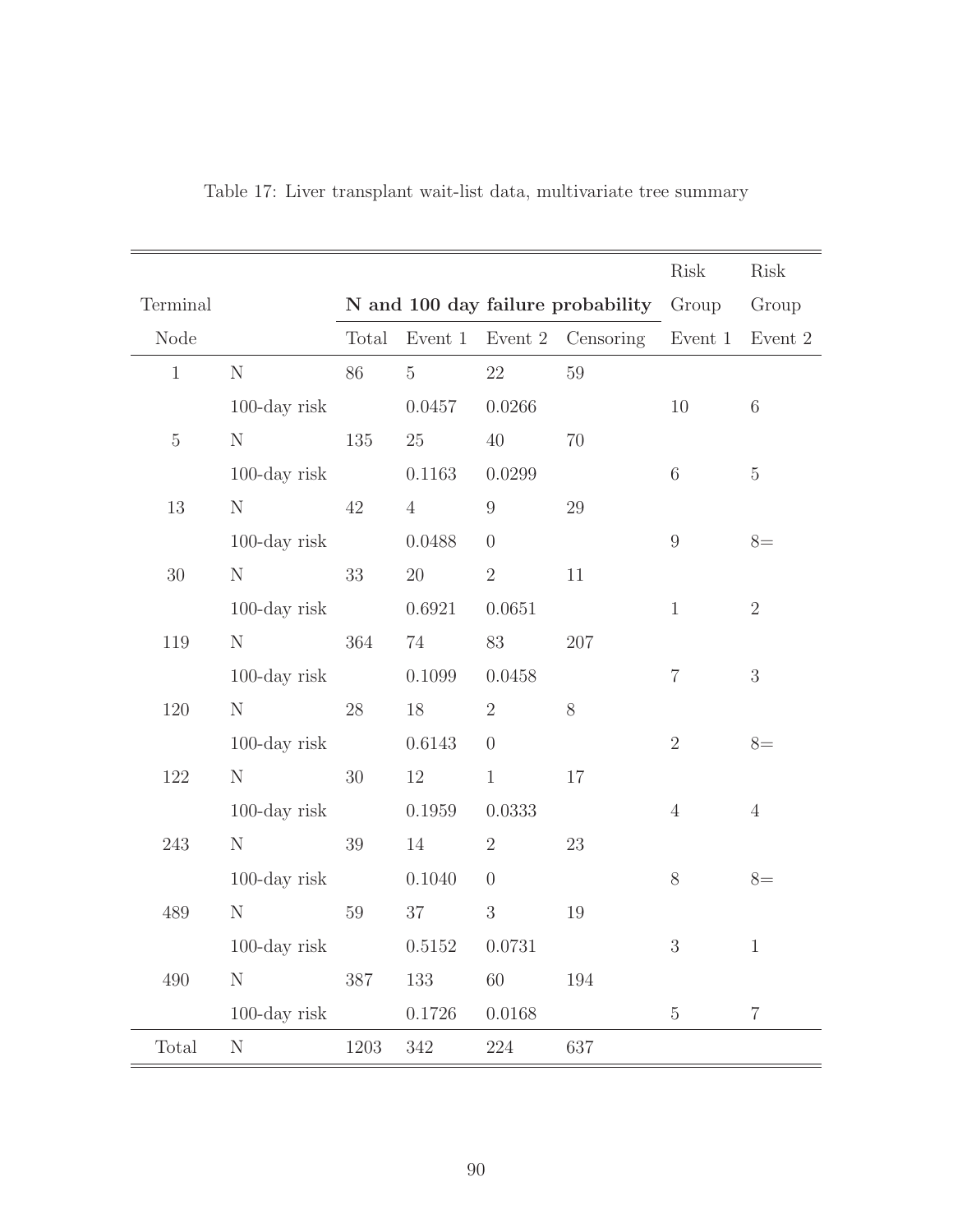# 7.0 FUTURE WORK

### 7.1 DISTANCE FUNCTIONS: BETWEEN- AND WITHIN-NODE

The first avenue for future research is the investigation of different distance functions for within-node homogeneity or between-node heterogeneity.

With regard to between-node methods, any kind of two-sample statistic can be used. One future avenue of research for competing risks, is to develop a tree-method based on a two-sample test of the event-specific hazard. For reasons outlined in Section [3.4,](#page-21-0) analysis based on hazards and crude probabilities provide a full picture of the competing risk data.

In the case of continuous outcomes and within-node methods, almost any non-negative function can be used as an impurity function. More formally, if we let  $h = \{y_i : i = 1, ..., n\}$ denote a node or set of observations, where  $y_i \in \mathbb{R}^1$  denote the *ith* real-valued observation in node h, then the impurity function  $\phi(h)$  has to satisfy the following properties,

- 1.  $\phi(h) \geq 0$ ,
- 2.  $\phi(h) = 0$  when outcomes  $y_i \in h$  are identical, i.e. when  $y_i = y_j$  for all  $i, j$

The distributional properties of an impurity function are not required in order to use it as the basis for a tree-method. In fact, that almost any impurity function can be chosen because it is interpretable or applicable to the outcome without requiring distributional results is one of the attractive features of tree methods. There is a lot of scope for investigating different impurity functions for competing risks. In sections [7.2](#page-99-0) we propose a method based on a univariate variance-based impurity and in Section [7.3](#page-101-0) we discuss the challenges in developing an impurity function for multivariate methods for competing risks.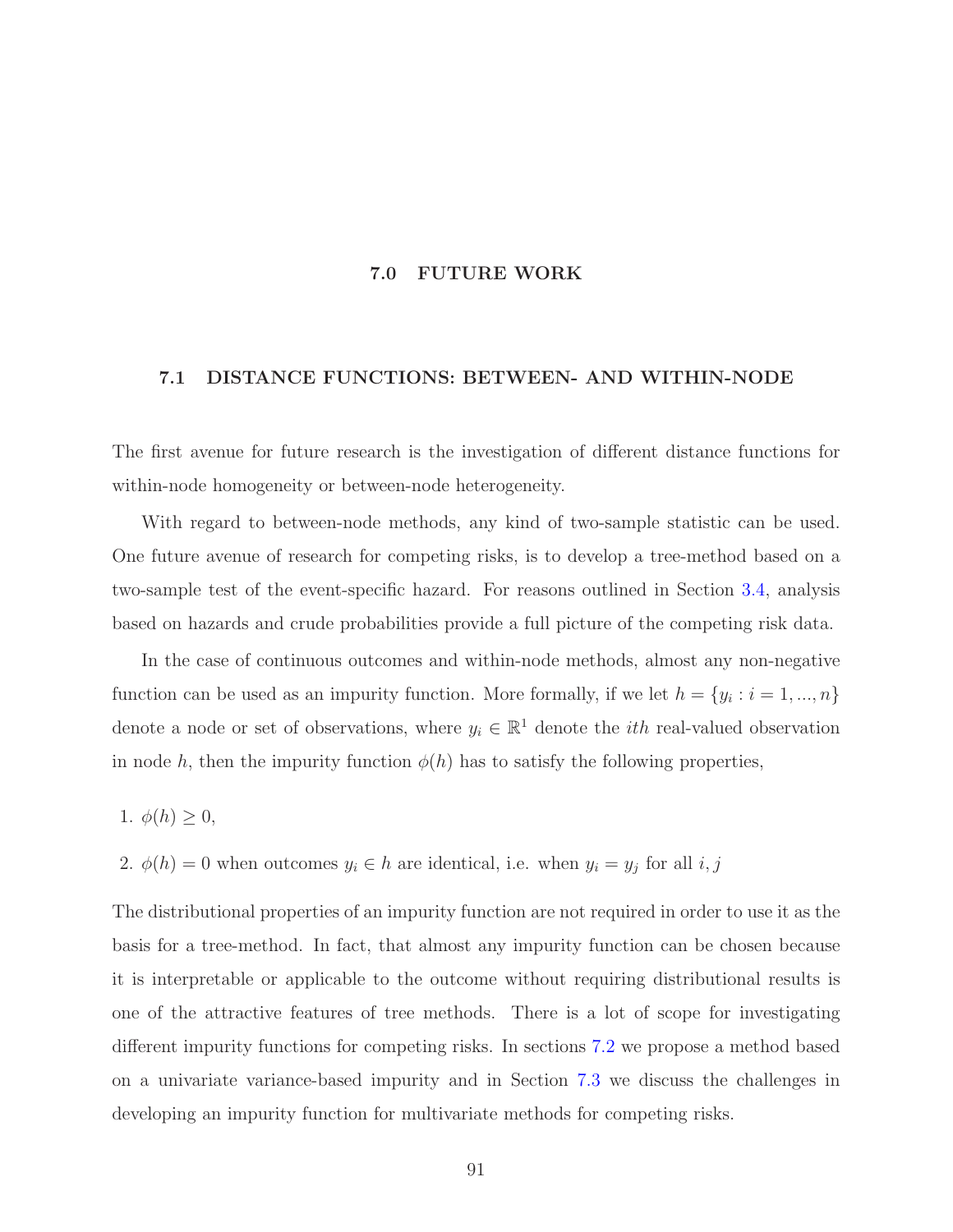#### 7.2 VARIANCE-BASED WITHIN-NODE UNIVARIATE TREE

<span id="page-99-0"></span>In this section we present a CART-style competing risk tree where the continuous outcome is based directly on the survival time. Specifically, we describe a measure of within-node impurity  $\phi(h)$  based on the variance of survival times. The main advantage of a variancebased tree is complexity; the variance of the survival time is a relatively straight-forward way to measure impurity and it is computationally less complicated than the residual-based or test-based (log-rank) approaches. We begin this section by outlining the tree for univariate outcomes as proposed by Jin, et al. [\[16\]](#page-179-0), and then we develop the tree for competing risks using variance of survival times. After we define  $\phi(h)$  for the competing risk situation, the rest of the tree machinery is identical to that of section [5.3,](#page-37-0) because they are both withinnode, CART-style trees.

# <span id="page-99-1"></span>7.2.1 Review: Variance-based Univariate Survival Tree.

The following is a description of the univariate survival tree based on variance of survival time as proposed by Jin, et al. [\[16\]](#page-179-0). Define the truncated mean survival time  $m(\tau)$  for node h to be

$$
m_h(\tau) = \int_0^{\tau} S_h(x) dx
$$

where the survival times are truncated at  $\tau$  and  $S_h$  is the survival function restricted to the observations in node  $h$ . The impurity function for node  $h$  used for the non-competing risk survival tree is

$$
\phi(h) = (m_h(\tau) - m(\tau))^2 p_h
$$

where  $p_h$  is the probability of an observation being in node h and  $m(\tau)$  is the truncated mean for the whole sample,  $m(\tau) = \int_0^{\tau} S(x) dx$ . The measure of within-node impurity for a tree  $T$  is

$$
\phi(T) = \sum_{h \in T^t} \phi(h)
$$

The corresponding split function for parent node  $p$  into daughter nodes  $L$  and  $R$  is

$$
\phi_{var}(s, p) = \phi(L) + \phi(R) - \phi(p)
$$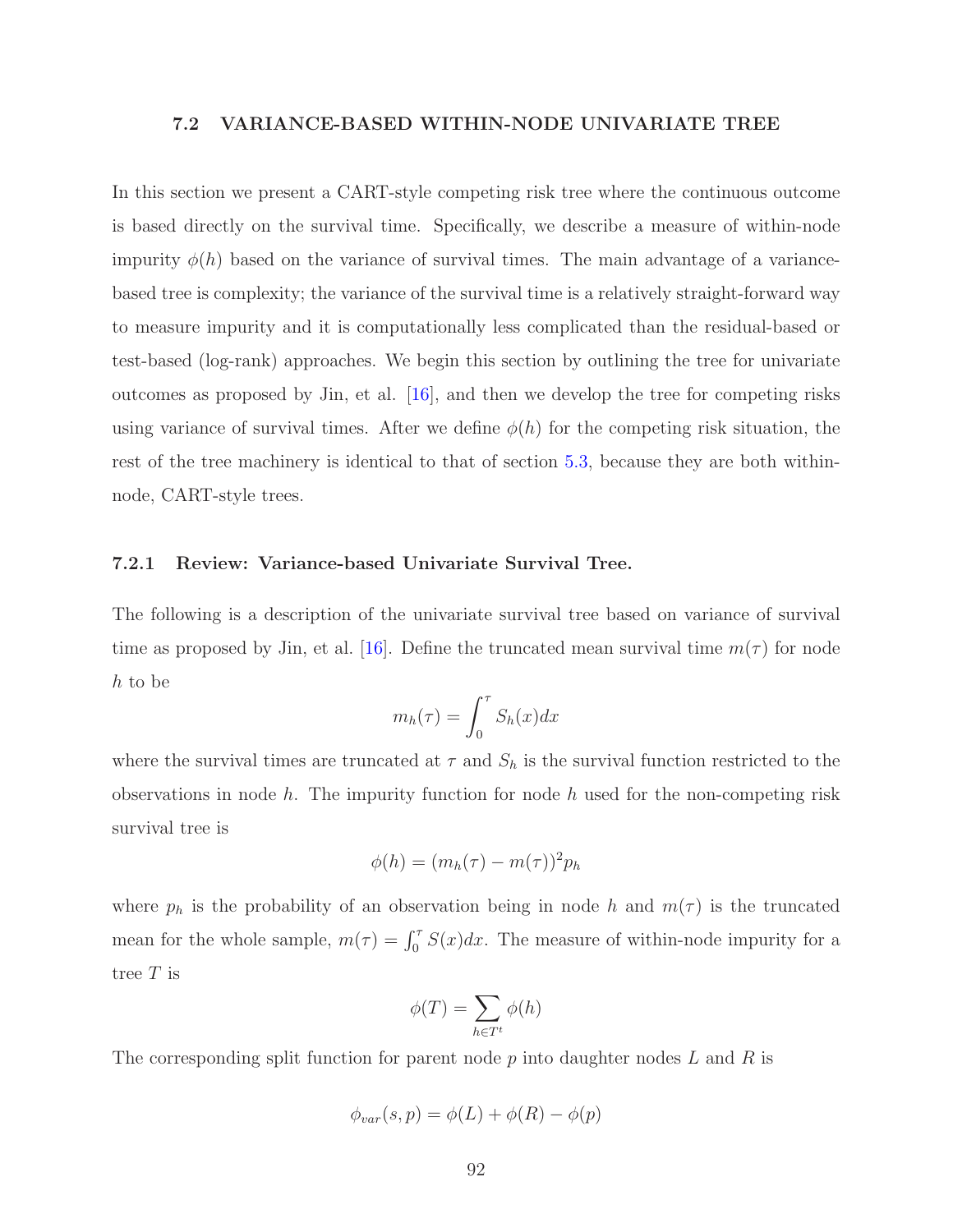The estimates of m,  $m_h$  and  $p_h$  are denoted  $\hat{m}$ ,  $\hat{m}_h$  and  $\hat{p}_h$ , and are the corresponding Kaplan-Meier estimators and the observed proportion of observations in each node, respectively. Jin et al, modify the pruning algorithm a little, but otherwise rest of the univariate CART machinery goes through in the usual manner.

## 7.2.2 Growing, pruning and selection for variance-based tree.

We can adapt the univariate survival tree described in Section [7.2.1](#page-99-1) to the competing risks situation by considering the cumulative incidence function restricted to type 1 events. For simplicity, suppose we have two competing risk events  $j = 1, 2$  and  $i = 1, ..., D$  unique event times,  $t_1 < \ldots < t_D$ . Let  $d_{ij}$  be number of j-type events at time i and  $Y_i$  number of subjects at risk at time i. We propose the mean of the cumulative incidence function for event 1 to be

$$
m_1(\tau) = \int_0^{\tau} F_1(x) dx
$$

The estimate for this is

$$
\hat{m}_1 = \int_0^\tau CIF_1(u)du
$$

where

$$
CIF_1(t) = \sum_{t_i \le t} \frac{d_{i1}}{Y_i} KM_{12}(t_i)
$$
  
\n
$$
KM_{12} = KM_1(t)KM_2(t)
$$
  
\n
$$
KM_j(t) = \prod_{t_i \le t} \left(1 - \frac{d_{ij}}{Y_i}\right)
$$

 $KM_j(t)$  is the Kaplan-Meier estimator for j-type events. Recall that this quantity estimates the net survival function for event j. Let  $KM_{12}$  denote the Kaplan-Meier function obtained by considering any failures of any kind as an event and it estimates the probability of surviving all causes of failure by time t. Now we let the subscript " $h$ " denote the same quantities as above, but restricted to the observations in node  $h$ . Then we have the corresponding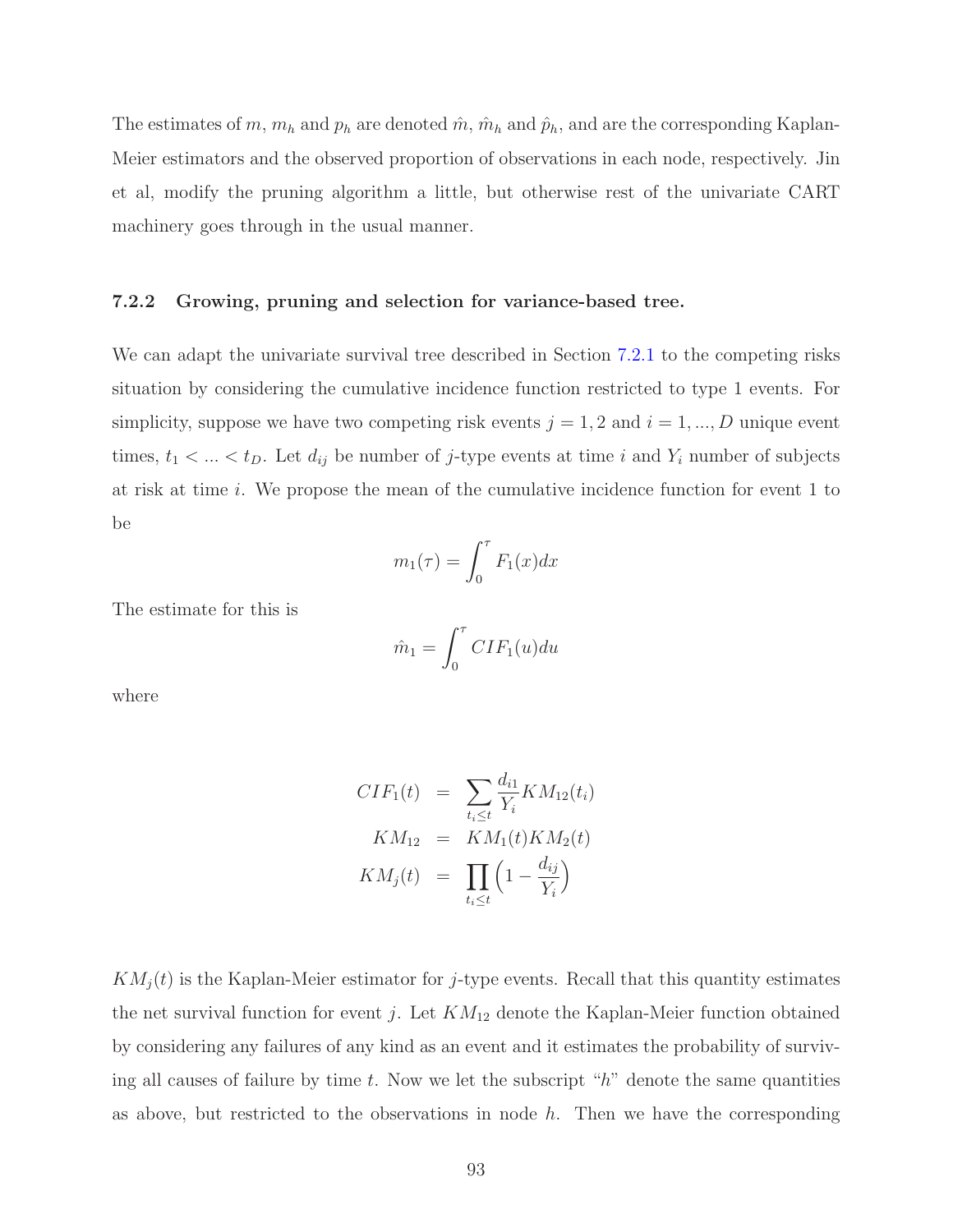impurity and split functions,

$$
\phi_1(h) = (m_{1h}(\tau) - m_1(\tau))^2 p_h
$$

$$
\phi_1(T) = \sum_{h \in T^t} \phi_1(h)
$$

$$
\phi_{1var}(s, p) = \phi_1(L) + \phi_1(R) - \phi_1(p)
$$

<span id="page-101-0"></span>We obtain the estimates of these functions by substituting  $\hat{m}_{1h}$ ,  $\hat{m}_1$  and  $\hat{p}_h$ .

#### 7.3 WITHIN-NODE MULTIVARIATE TREE FOR COMPETING RISKS

Molinaro, et al. [\[22\]](#page-179-1) outline a general schema for constructing univariate and multivariate survival trees using the within-node approach of the CART algorithm. This paper is the only attempt in the literature to construct a multivariate survival tree using the CART algorithm; the other methods adopt a between-node approach with a two-sample statistic that accounts for the correlation in some manner, e.g. robust log-rank test or likelihood ratio test based on a frailty model.

The goal of Molinaro et al. [\[22\]](#page-179-1) is to unify the approach to constructing survival trees and CART. With other CART-style, within-node survival trees the measure of performance (impurity function  $\phi$ ) varies from tree to tree in a somewhat ad hoc fashion. The impurity function is usually chosen because it is a good metric for handling censoring in failure-time data, rather than because it associated with a loss function that is of most interest to the researcher. The general approach of Molinaro et al. [\[22\]](#page-179-1) is to construct a loss function for the full data (without regard to censoring) and then adjust the loss function for censoring using inverse probability of censoring weights (IPCW). The resulting loss function for the observed (censored) data has the same expected value as the loss function for the full data, and, when there is no censoring, the loss function reduces to the usual sums-of-squares impurity function used in regression trees. This adjusted loss function as the basis for the impurity function  $\phi(h)$ . The rest of the CART algorithm goes through in the usual manner. The IPCW originally proposed by Robins and Rotnitzky [\[27\]](#page-180-0) is used.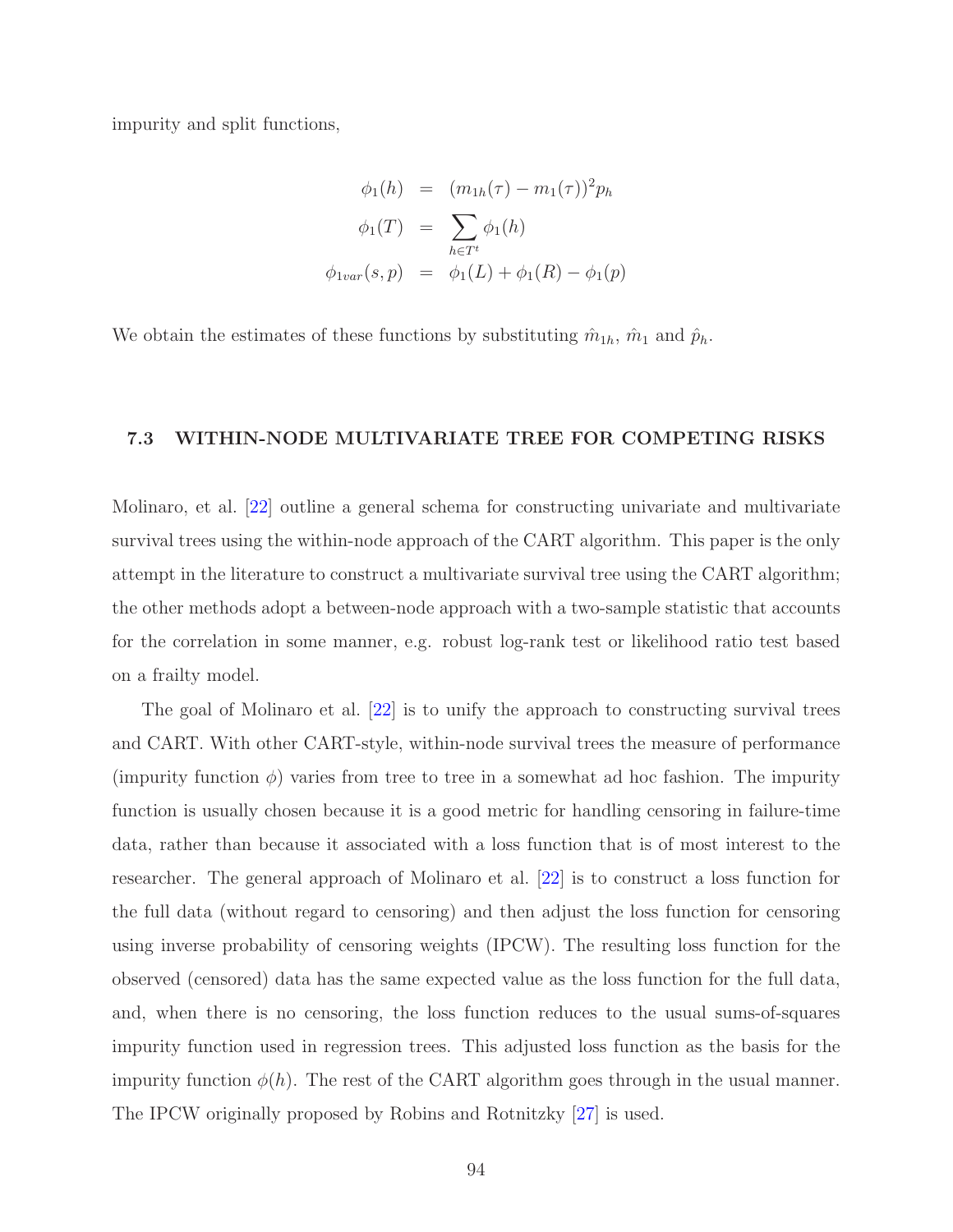We begin by describing the schema for the survival tree for univariate outcomes. The first step is to decide on a *parameter of interest*  $\psi$  for generating splits. This is usually the mean, median or mean of the log survival times. Molinaro et al. [\[22\]](#page-179-1) then create a loss function that is used to measure the performance based on the full data (as if no censoring were present). The authors illustrate their schema using the mean of the log survival time  $(Z = \log T)$  and quadratic loss,

$$
L(X, \psi) = (Z - \psi(W))^2
$$

where W are non-time-dependent covariates and  $\psi(W)$  is the conditional mean given the time-independent covariates,  $\psi(W) = E[Z|W]$ . Formally, let X represent the full data structure,  $X \equiv \overline{X}(T) = \{X(t) = (R(t), L(t)) : 0 \le t \le T\}$  where  $X(t)$  is a multivariate stochastic process,  $R(t) \equiv I(T \leq t)$ ,  $L(t)$  is the covariate process and T is a random survival time. Let  $L(0)$  denote non-time-dependent (baseline) covariates with  $W \subseteq L(0)$ .

The IPCW observed data loss function for quadratic loss is

$$
L(O, \psi | \eta_n) = (Z - \psi(W))^2 \frac{\Delta}{\bar{G}_n(T|X)}
$$

where  $\bar{G}_n(T|X)$  denotes a consistent estimator of  $\bar{G}_0(\cdot|X) = Pr(C > c|X)$ , the censoring survivor function, i.e. the conditional survivor function for the censoring time  $C$  given full data X,  $\Delta \equiv I(T \leq C)$  is the *censoring indicator* and  $\eta_n$  are any nuisance parameters associated with  $\bar{G}_n(T|X)$ . Let O represent the *observed data structure*,  $O \equiv (\tilde{T}, \Delta, \bar{X}(\tilde{T}))$ where  $\tilde{T} \equiv \min(T, C)$  of the survival time T and censoring variable C. If the assumption of *coarsening at random* (CAR) holds and we have no time-dependent covariates  $(L = L(0)),$ then  $\bar{G}_0(\cdot|X)$  can be estimated with  $\bar{G}_n(T|L(0))$  which is a function of the observed data only. CAR holds if the censoring distribution only depends on the observed process  $X(c)$ . Results of van der Laan and Robins [\[34\]](#page-180-1) guarantee that the expected value of the full data loss function is the same as the observed data loss function. We could estimate  $\bar{G}_n(T|X)$ with the Kaplan-Meier function. Note that  $L(O, \psi | \eta_n)$  is equal to zero when  $\Delta = 0$ . The corresponding impurity function (estimate of risk)  $\phi(h)$  for node h is

$$
\phi(h) = \frac{1}{n} \sum_{i=1}^{n_h} L(O_i, \psi | \eta_n)
$$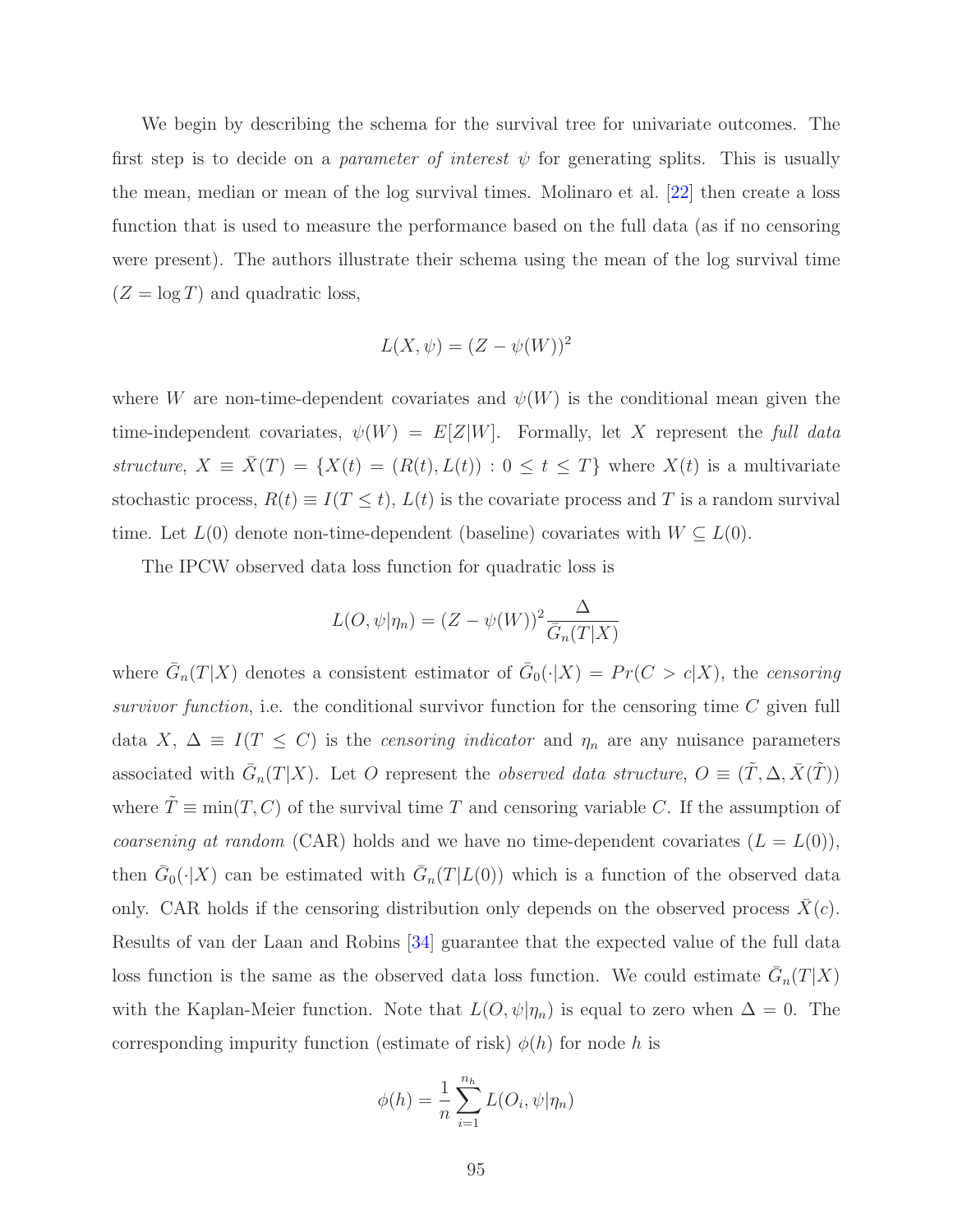In the multivariate setting, where each individual has  $m$  outcomes, the IPCW observed data loss function for quadratic loss is

<span id="page-103-2"></span>
$$
L(O, \psi | \eta_n) = (Z - \psi(W))^T \Omega(W) (Z - \psi(W)) \frac{\Delta}{\bar{G}_n(T|X)}
$$
\n(7.1)

where  $\psi(W)$  and Z are  $m \times 1$  vectors, and  $\Omega(W)$  is a symmetric  $m \times m$  matrix. A reasonable choice for  $\Omega$  is the inverse of the conditional covariance matrix  $\Sigma(W)$  of the outcome Z given the covariates  $W, \Sigma(W) = E_0[(Z - \psi(W))(Z - \psi(W))^T|W]$ . The impurity function is  $\phi(h) = \frac{1}{n_h} \sum_{i=1}^{n_h} L(O_i, \psi | \eta_n).$ 

When applying this approach to competing risks, it is not clear how to bridge the gap between the full data loss function and the observed loss function. Suppose that we consider a competing risk situation with two types of events,  $j = 1, 2$ . If we assume that an individual cannot experience two kinds of events, then the full data structure would involve the observation of exactly one event time for every subject. Let  $\zeta_1$  be the set of event 1 log failure times and  $\zeta_2$  be the set of event 2 log failure times. We propose that a reasonable candidate for the quadratic full data loss function is

$$
L(X, \psi) = \begin{cases} (Z - \psi_1(W))^2 & \text{for } Z \in \zeta_1 \\ (Z - \psi_2(W))^2 & \text{for } Z \in \zeta_2 \end{cases}
$$

where  $\psi_1(W) = E[Z_1|W]$  and  $\psi_2(W) = E[Z_2|W]$  are the mean times to type 1 and type 2 events respectively, conditioned on time-independent covariates W. The corresponding observed loss function is

<span id="page-103-1"></span>
$$
L(O, \psi) = \begin{cases} (Z - \psi_1(W))^2 \frac{\Delta}{G_n(T|X)} & \text{for } Z \in \zeta_1 \\ (Z - \psi_2(W))^2 \frac{\Delta}{G_n(T|X)} & \text{for } Z \in \zeta_2 \end{cases}
$$
(7.2)

where  $\Delta$  indicates the presence of any event and  $\bar{G}_n(T|X)$  is based on the "true censoring" i.e. where no event of either type is observed. The estimate of the risk or impurity function for node h is

<span id="page-103-0"></span>
$$
\phi(h) = \frac{1}{|\zeta_1|} \sum_{\{i: Z_i \in \zeta_1\}} (Z_i - \psi_1(W))^2 \frac{\Delta_i}{\bar{G}_n(T_i|X_i)} + \frac{1}{|\zeta_2|} \sum_{\{i: Z_i \in \zeta_2\}} (Z_i - \psi_2(W))^2 \frac{\Delta_i}{\bar{G}_n(T_i|X_i)}
$$
(7.3)

One advantage of the impurity function in [\(7.3\)](#page-103-0) is that it is easy to see the contribution that each competing risk makes to the overall impurity. We would have to verify that the the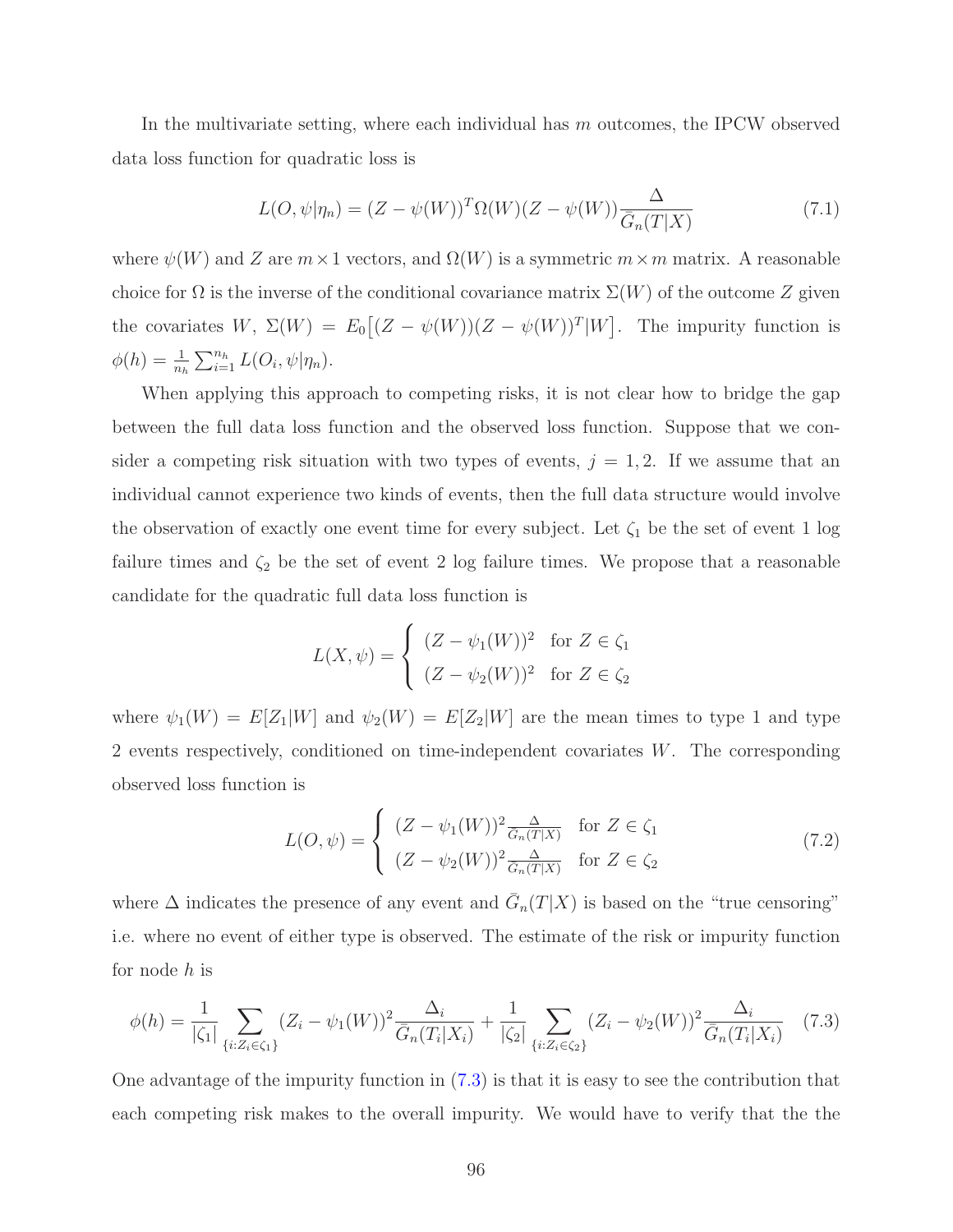expected value of the full loss function is equal to the expected value of the observed loss function, as Molinaro et al. [\[22\]](#page-179-1) has done for univariate and multivariate survival situations.

A disadvantage to the formulation of the loss function in equation [\(7.2\)](#page-103-1) that there is no accounting for correlation, as there is in the composite between-node competing risk tree based on the Luo and Turnbull statistic. There does not seem to be a way around this whilst keeping to the general schema. For instance, one could argue that "full data" structure is one where two events are observed for every person. This does not make much medical sense for events such as death, but we could imagine a scenario where the occurrence of one type of event prevents us from observing the time to the second event, even though a finite, second event time does exist. In this case, the full data quadratic loss function would be more like the multivariate loss function in equation [\(7.1\)](#page-103-2). However, with competing risk data we only observe (at most) one event. The general approach of Molinaro et al. is to remove the censored observations from the loss function and "replace" them with the IPCW. In this case, we would essentially have a univariate outcome adjusted with the IPCW and the loss function would reduce to equation [\(7.2\)](#page-103-1). We might consider using a different method to calculate the IPCW. If it is possible for a person to experience a second event after the first event, even though the second failure time is not observed, then the occurrence of one event can be considered to be censoring the other event's failure time. In this case we might define  $\bar{G}_1(T|X)$  to be the censoring survivor function where event 2 failures times are considered as censored event times, in addition to the "true" censoring times. A similar definition would hold for  $\bar{G}_2(T|X)$ . Again, we would have to verify that the expected value of the loss function for the full data and observed data are equal.

### 7.4 OTHER ISSUES

One further modification of the tree methods (that is not related to the choice of distance function) is the choice of the cost-complexity function for within-node methods or the complexity penalty function for between-node methods. These functions are designed to ensure parsimony in the tree model by balancing discrimination with the number of nodes in the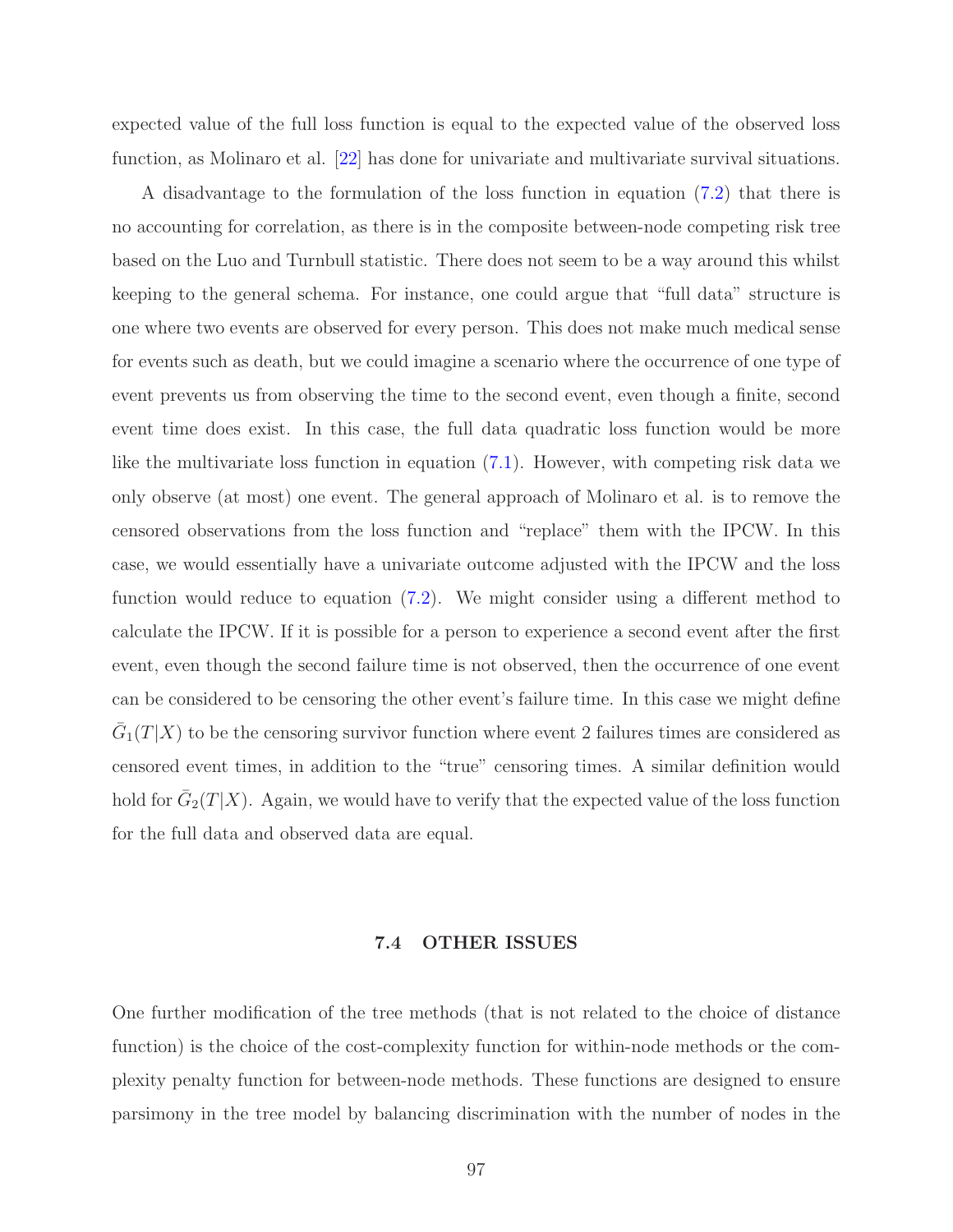tree. They are used at the pruning steps of the tree methods in order to remove branches of the tree with little discriminatory power given the number of nodes they add to the tree (see sections [5.2.2](#page-34-0) and [5.3.2\)](#page-38-0). Both functions are based on the same principle as the Akaike Information Criterion (AIC) [\[1\]](#page-178-0) and Schwarz Bayesian Information Criterion (BIC) [\[29\]](#page-180-2) which are designed reflect the trade-off between likelihood associated with a regression model and the number of predictors. The cost-complexity and complexity-penalty functions reflect the trade-off between total homogeneity or heterogeneity and number of terminal or internal nodes. This suggests further improvement of the tree pruning algorithms based on other measures of the trade-off between discrimination and complexity based on the likelihood. However, one of the advantages of the tree-based methods would be lost, namely that they are often non-parametric and do not depend on specifying a model, on which a likelihood would need to be based.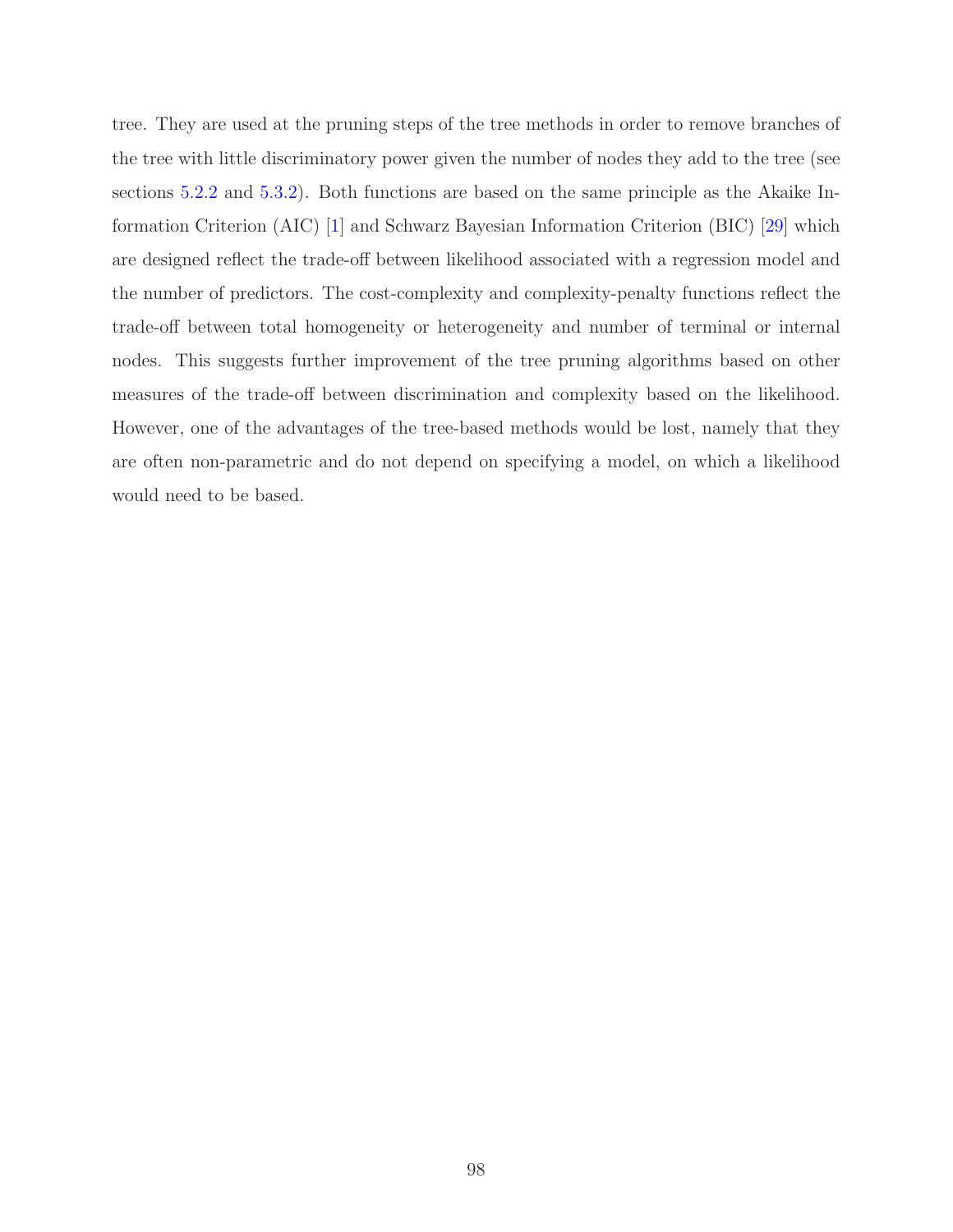# APPENDIX

# SIMULATION PROGRAM

```
# CIF multiple test, Luo and Turnbull 1999, Statistica Sinica
# generate random data
library(survival)
library(cmprsk)
library(rpart)
library(mvpart)
####
####
# The estimate of Luo Turnbull test
# tsim=survival time, dsim= 0/1/2 event indicator, r= weights for test
####
####
multest<-function(tsim, dsim,group,r){
cif<-cuminc(ftime=tsim,fstatus=dsim,group=group)
n1<-sum(group==1)
n2<-sum(group==0)
# event 1
ciftotal<-cuminc(ftime=tsim,fstatus=dsim)
W1<-(1-timepoints(ciftotal, (dsim==1)*tsim)$est[1,])^r
 I11<-timepoints(cif, (dsim==1)*tsim)$est[1,]
I12<-timepoints(cif, (dsim==1)*tsim)$est[2,]
dI11<-I11
dI12<-I12
for(i in 2:length(I11)){
dI11[i]<-I11[i]-I11[i-1]
dI12[i]<-I12[i]-I12[i-1]
}
 for(i in 1:length(dI11)){if(is.na(dI11[i])==T)dI11[i]<-0}
for(i in 1:length(dI12)){if(is.na(dI12[i])==T)dI12[i]<-0}
X1 < -sqrt(n1*n2/(n1+n2))*sum(W1*(dI11-dI12))# event 2
\verb|W2<- (1-time points (ciftotal, (dsim==2)*tsim) \$est [2,])^rI21<-timepoints(cif, (dsim==2)*tsim)$est[3,]
I22<-timepoints(cif, (dsim==2)*tsim)$est[4,]
dI21<-I21
dI22<-I22
for(i in 2:length(I21)){
dI21[i]<-I21[i]-I21[i-1]
dI22[i]<-I22[i]-I22[i-1]
 }
for(i in 1:length(dI21)){if(is.na(dI21[i])==T)dI21[i]<-0}
\verb|for(i in 1:length(dI22)){if(is.na(dI22[i])==T)dI22[i]<-0}|X2<-sqrt(n1*n2/(n1+n2))*sum(W2*(dI21-dI22))
stat<-c(X1,X2)
stat
 }
#multest(tsim, dsim, group, r)
addon<-function(B, N){
test<-N;
output<-B;
```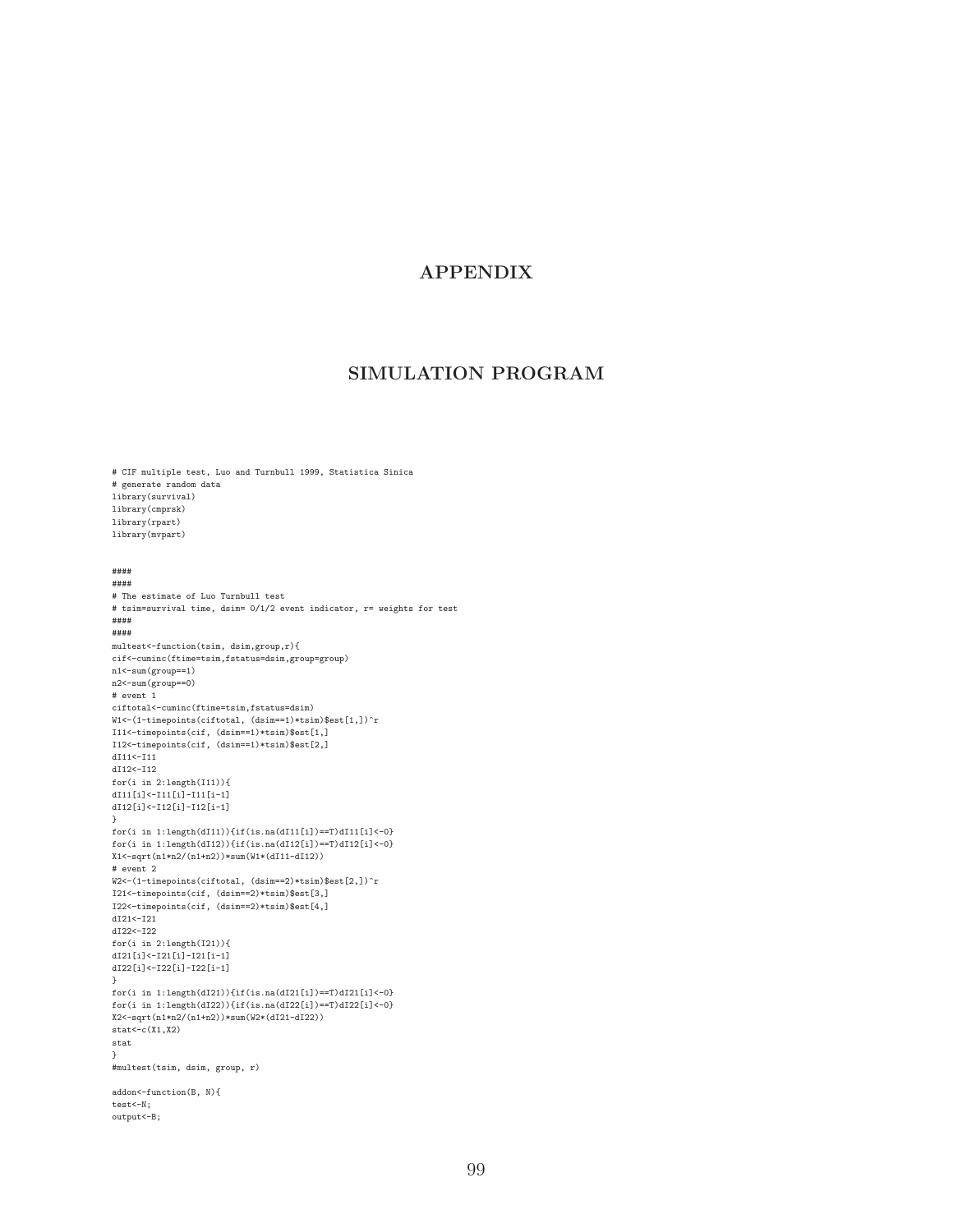```
if(sum(N>1)!=0){
for(i in 1:length(N)){
if(N[i]>1){
output[i]<-B[i]/N[i];
}
}
}
output
}
#addon(B11,E11)
addon<-function(B, N){
test<-N;
output<-B;
if(sum(N>1) != 0){
for(i in 1:length(N)){
if(N[i]>1){
output[i]<-B[i]/N[i];
}
}
}
output
}
multest<-function(tsim, dsim,group,r){
cif<-cuminc(ftime=tsim,fstatus=dsim,group=group)
n1<-sum(group==1)
n2<-sum(group==0)
# event 1
ciftotal<-cuminc(ftime=tsim,fstatus=dsim)
\verb|W1<- (1-time points (ciftotal, (dsim==1)*tsim) \$est[1,])^rI11<-timepoints(cif, (dsim==1)*tsim)$est[1,]
I12<-timepoints(cif, (dsim==1)*tsim)$est[2,]
dI11<-I11
dI12<-I12
for(i in 2:\text{length}(I11)) {
dI11[i]<-I11[i]-I11[i-1]
dI12[i]<-I12[i]-I12[i-1]
}
\verb|for(i in 1:length(dI11)){if(is.na(dI11[i])==T)dI11[i]<-0}|\verb|for(i in 1:length(dI12)){if(is.na(dI12[i])==T)dI12[i]<-0}|X1<-sqrt(n1*n2/(n1+n2))*sum(W1*(dI11-dI12))# event 2
W2<-(1-timepoints(ciftotal, (dsim==2)*tsim)$est[2,])^r
I21<-timepoints(cif, (dsim==2)*tsim)$est[3,]
I22<-timepoints(cif, (dsim==2)*tsim)$est[4,]
dI21<-I21
dI22<-I22
for(i in 2:length(I21)){
dI21[i]<-I21[i]-I21[i-1]
dI22[i]<-I22[i]-I22[i-1]
}
for(i in 1:length(dI21)){if(is.na(dI21[i])==T)dI21[i]<-0}
for(i in 1:length(dI22)){if(is.na(dI22[i])==T)dI22[i]<-0}X2<-sqrt(n1*n2/(n1+n2))*sum(W2*(dI21-dI22))
stat < -c(X1, X2)stat
}
#multest(tsim, dsim, group, -1)
ciftest<-function(tsim, dsim,Z,cutpoint,r){
group<-Z<=cutpoint;
cif<-cuminc(ftime=tsim,fstatus=dsim,group=group);
ciftotal<-cuminc(ftime=tsim,fstatus=dsim);
n1<-sum(group==F);
n2<-sum(group==T);
## Event 1 group1
test11<-survfit(Surv(tsim,(dsim==1)^2), subset=(group==F));
Y11<-test11$n.risk;
E11<-test11$n.event;
\verb|W11<- (1-time points (ciftotal, tsim*(group==F))\$est [1,])^rW11 < -W11[-1]
I11<-timepoints(cif, tsim*(group==F))$est[1,]
dI11<-I11
for(i in 2:\text{length}(I11)){
dI11[i]<-I11[i]-I11[i-1]
}
```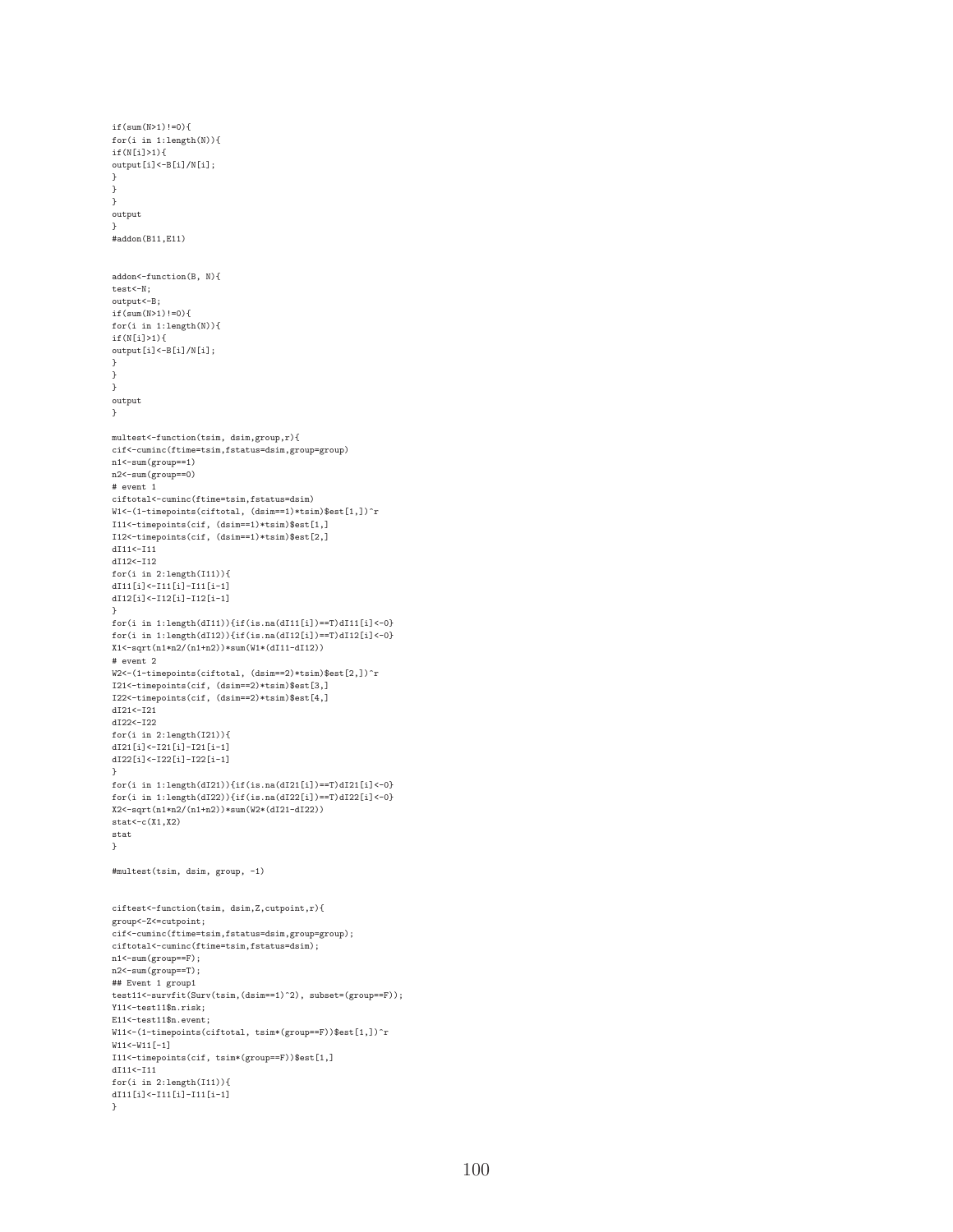I11<-I11[-1] dI11<-dI11[-1]  $for(i in 1:length(II1)){if(is.na(II1[i]))II1[i]<-0}$ for(i in  $1:$ length(dI11)){if(is.na(dI11[i]))dI11[i]<-0} B11<-W11\*dI11\*(E11>0)^2 B11c<-cumsum(B11) B11T<-sum(B11) #A11 B11Tvec<-B11T\*rep(1, length(B11)) A111<-(B11Tvec-B11c)/(Y11/n1)-addon(B11,E11)\*n1 A112<-(B11Tvec-B11c)/(Y11/n1) ## A121 and A122 test12<-survfit(Surv(tsim,(dsim==1)^2), subset=(group==T)) Y12<-test12\$n.risk E12<-test12\$n.event W12<-(1-timepoints(ciftotal, tsim\*(group==T))\$est[1,])^r W12<-W12[-1] I12<-timepoints(cif, tsim\*(group==T))\$est[2,] dI12<-I12 for(i in  $2:length(112))$ { dI12[i]<-I12[i]-I12[i-1] } I12<-I12[-1] dI12<-dI12[-1]  ${\tt for(i \ in \ 1:length(I12)){if(i s.na(I12[i]))}I12[i] \leftarrow 0}$  $\label{eq:3} \text{for(i in 1:length(dI12))}\{ \text{if(is.na(dI12[i])})\} \text{dI12[i]} \text{<-0}\}$ B12<-W12\*dI12\*(E12>0)^2 B12c<-cumsum(B12) B12T<-sum(B12) B12Tvec<-B12T\*rep(1, length(B12)) A121<-(B12Tvec-B12c)/(Y12/n2)-addon(B12,E12)\*n2 A122<-(B12Tvec-B12c)/(Y12/n2) ############### A21: event 2 group 1, Ajml = event j, group m, l  $\texttt{test21}\texttt{--survfit}(\texttt{Surv}(\texttt{tsim},(\texttt{dsim==2})^2)\texttt{, subset=(group==F)})$ Y21<-test21\$n.risk E21<-test21\$n.event W21<-(1-timepoints(ciftotal, tsim\*(group==F))\$est[2,])^r W21<-W21[-1] I21<-timepoints(cif, tsim\*(group==F))\$est[3,]  $d121c - 121$ for(i in 2:length(I21)){ dI21[i]<-I21[i]-I21[i-1] } I21<-I21[-1] dI21<-dI21[-1] for(i in 1:length(I21)){if(is.na(I21[i]))I21[i]<-0} for(i in  $1:\text{length}(dI21))\{if(is.na(dI21[i]))dI21[i]<0\}$ B21<-W21\*dI21\*(E21>0)^2 B21c<-cumsum(B21) B21T<-sum(B21) B21Tvec<-B21T\*rep(1, length(B21)) A212<-(B21Tvec-B21c)/(Y21/n1)-addon(B21,E21)\*n1 A211<-(B21Tvec-B21c)/(Y21/n1) ############### A22: event 2 group 1, Ajml = event j, group m, l test22<-survfit(Surv(tsim,(dsim==2)^2), subset=(group==T)) Y22<-test22\$n.risk E22<-test22\$n.event W22<-(1-timepoints(ciftotal, tsim\*(group==T))\$est[2,])^r W22<-W22[-1] I22<-timepoints(cif, tsim\*(group==T))\$est[4,] dI22<-I22 for(i in  $2:length(I22))$ { dI22[i]<-I22[i]-I22[i-1] } I22<-I22[-1] dI22<-dI22[-1]  $for(i in 1:length(I22)){if(is.na(I22[i]))I22[i]<-0}$  $\verb|for(i in 1:length(dI22)){if(is.na(dI22[i]))dI22[i]<-0}|$ B22<-W22\*dI22\*(E22>0)^2 B22c<-cumsum(B22) B22T<-sum(B22) B22Tvec<-B22T\*rep(1, length(B22)) A222<-(B22Tvec-B22c)/(Y22/n2)-addon(B22,E22)\*n2 A221<-(B22Tvec-B22c)/(Y22/n2)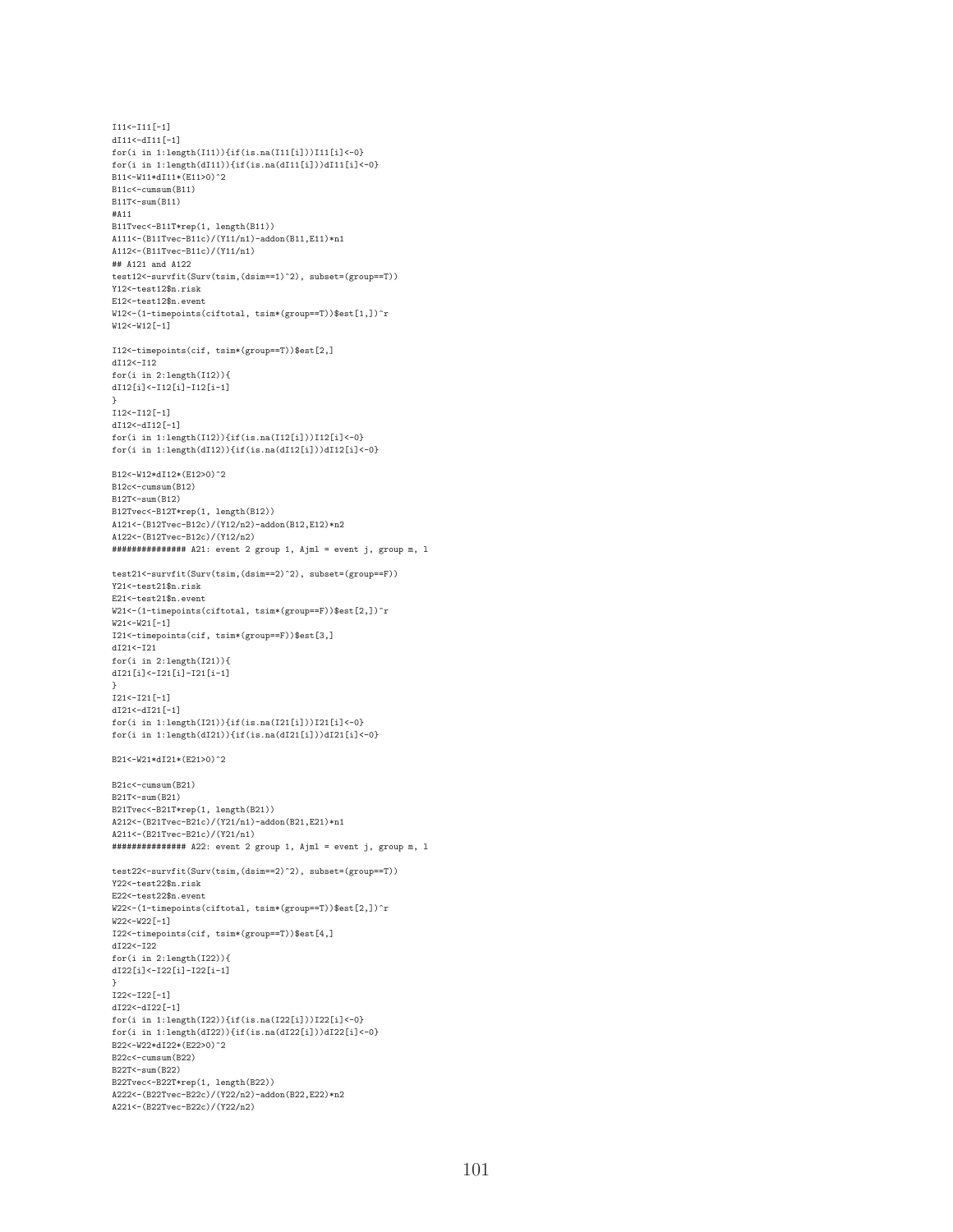$signa1<- (n1*n2/(n1+n2)) * (sum((A111^2/n1)*E11/n1)+$  $sum((A121^2/n2)*E12/n2)+sum((A112^2/n1)*E21/n1)+$ sum((A122^2/n2)\*E22/n2))

 $signa2 < -(n1*n2/(n1+n2)) * (sum((A211^2/n1)*E21/n1)+$ sum((A221^2/n2)\*E22/n2)+sum((A212^2/n1)\*E21/n1)+ sum((A222<sup>~</sup>2/n2)\*E22/n2))

##### Covariance #l=1  $covar < -(n1*n2/(n1+n2)) * (sum(A111*A211*E11/n1^2) +$ sum(A121\*A221\*E12/n2^2)+ sum(A112\*A212\*E21/n1^2)+ sum(A122\*A222\*E22/n2^2)) covmat<-matrix(c(sigma1, covar, covar, sigma2), nrow=2) teststat<-matrix(multest(tsim, dsim, group, r), nrow=2) HoetT<-t(teststat)%\*%solve(covmat)%\*%teststat HoetT }

#multest(tsim, dsim, group, -1) #ciftest(tsim, dsim, Z1,group, r) #multest(tsim, dsim, Z1>min(Z1), -1)

### ############################################################### ################################################################

# program that computes bootstrap estimates # for Gray tree, logrank and event-specific residual tree ################################# ################################### # Tree programs, Gray, LR, Martingale residual trees, Multivariate tree ###########################################################

#### ####################################################################

## ss is subset of data that will be used to calculate the test statistic ## cuminc has a 'subset' option. # takes in nodevec, the vector that states which obs is in which current node maxsplit<-function(nodevec,node,x1,t,delta,ss2){ ss<-node==nodevec;  $i$  <  $-1$ ; output<-rep(0,2); #for(i in 1:length(x1)){ for(i in 1:length(unique(x1))){ if(nodevec[i]==node){ temp5<-sort(unique(x1)); temp3 <- temp5[i]; temp4<-temp5[i+1];  $z$  < -  $x1$  <  $t$  emp3; temp<-cuminc(t,delta,z,subset=ss, rho=-1)\$Test[1]; if(is.null(temp)==T|sum(z)<=ss2|sum(1-z)<=ss2){temp=0}; if(temp>output[1]){ # take the median of the cutpoint and the next highest value temp2<-median(c(temp3, temp4)); output<-c(temp,temp2) } } } output

#maxsplit(nd,0,x1,t,delta,ss2)

}

# #####################################################################

# maxsplit2 # input: covariates (cbind of x vectors), time=t, delta= event indicator , node, nodevec is the vector # that states which obs in in which node # output: the best split over all covariates, # statistic, cutpoint, variable (1,2,3.. column of the covariates matrix) # and the node 0,1,2,3.... maxsplit2<-function(nodevec,covariates,t,delta, node,ss2){ temp<-c(); temp2<-c();  $output < -rep(0, 4);$ for(j in 1:dim(covariates)[2]){ temp<-maxsplit(nodevec,node, covariates[,j],t,delta,ss2); #temp2<-c(temp[1],temp[2],j,node); #temp3<-cbind(output, temp2);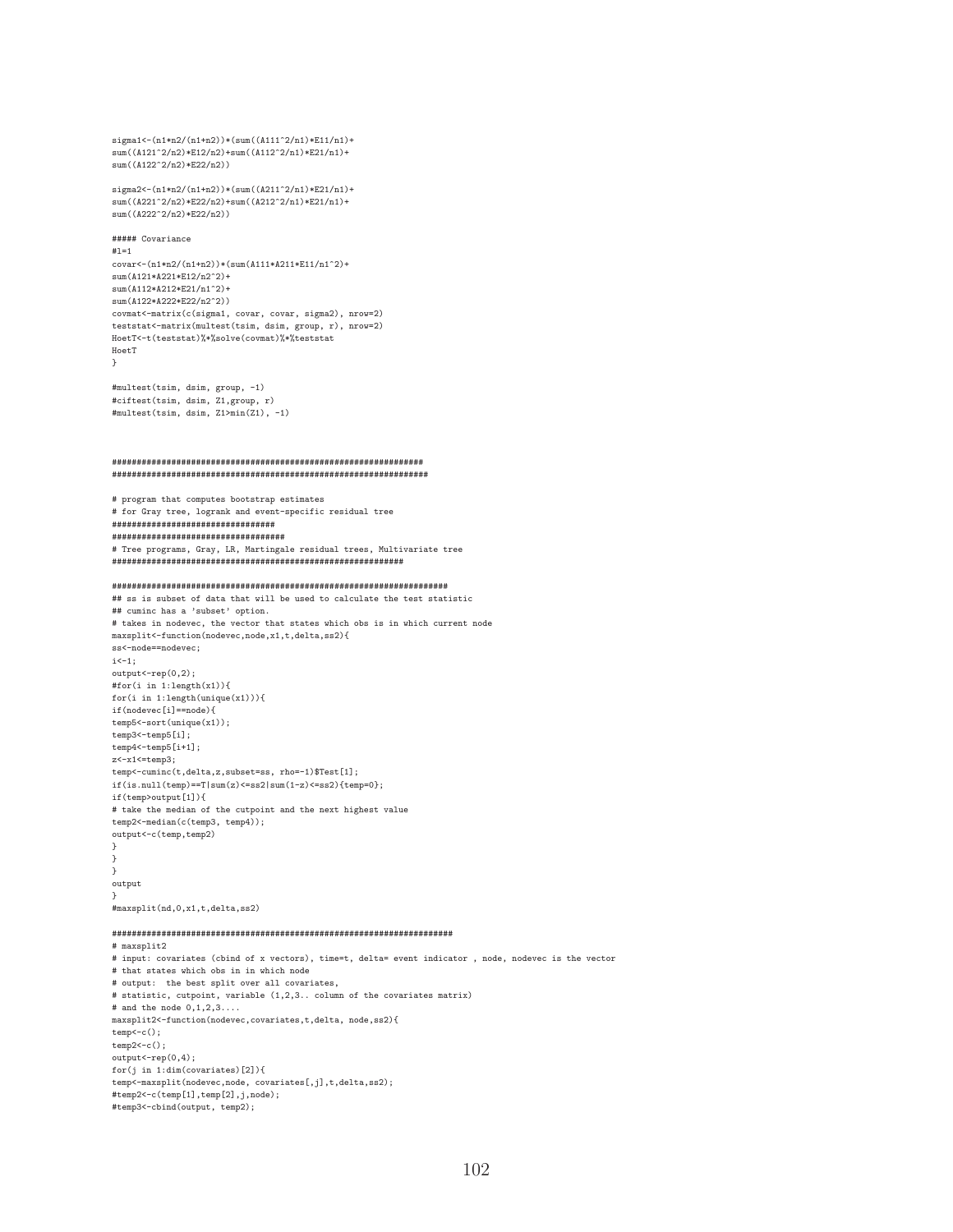```
if(temp[1]>output[1]){output<-c(temp[1],temp[2],j,node)}
}
#temp3
output
}
#maxsplit2(nd,covariates,t,delta,0,ss2)
########################################################################
# grow tree
# input: covariates, t, delta
# output: list of splits (stat, cutoff, var, node)
# and a vector called 'node' will say which node each obs is in.
# sampsize is the min number of obs in each node
growtree<-function(covariates, t, delta, sampsize,ss2){
node<-rep(0,length(delta));
nodelist<-c(0);
output<-c();
i \leftarrow 1:
while(i <=length(nodelist)){
#check that there are event 1,2
# call is ss test (sample size test)
sstest1<-sum((node==nodelist[i])*(delta==1));
sstest2<-sum((node==nodelist[i])*(delta==2));
if(sstest1>0&sstest2>0&sum(node==nodelist[i])>=sampsize){
temp<-maxsplit2(node,covariates,t,delta,nodelist[i],ss2);
if(temp[1]>0){
nodelist<-c(nodelist,2*nodelist[i]+1,2*nodelist[i]+2);
\verb|node<- (node == nodelist[i])*(covariates[, \verb|temp[3]]<\verb|temp[2])*(2*nodelist[i]+1)+(\texttt{node} == \texttt{nodelist[i]}) * (\texttt{covariates}[, \texttt{temp[3]}) * (\texttt{2*nodelist[i]}+2) * \texttt{node*}(\texttt{node!} = \texttt{nodelist[i]});output<-cbind(output,temp)
}
}
#output<- nodelist;
i < -i+1}
#temp
output
#nodelist
#node
}
#x<-growtree(covariates,t,delta,sampsize,ss2)
#####################################################################
## pruning the tree
# need to calculate G(T) and # internal nodes beneath current node
#+1
# Take output from 'growtree'
# Start at end of list
# Basic idea: does current node have children on list?
# if yes then find children nodes and add their G(T) and # nodes
# if no then G(T)=stat, # nodes=1
# takes in growtree object
# output growtree object with 2 rows : one with G(T) and # int nodes
prunetree<-function(obj){
# n is number of internal nodes in list
n \leftarrow dim\left(\text{obj}\right)[2];
# combines the split statistic, row of 1s (will be no. int nodes), and node number
output<-t(cbind(obj[1,],matrix(1,n), obj[4,]));
for(i \text{ in } 1:n){
j < - n - i + 1;
currentnode<-obj[4,j];
allnodes<-obj[4,];
if(sum(allnodes==(2*currentnode+1)|allnodes==(2*currentnode+2))>0){
for(k in 1:(n-j)){
1<-n-k+1;# if the current node j is parent of node l, then add stats from node l
if(obj[4,1]==(2*currentnode+1)|obj[4,1]==(2*currentnode+2)){
output[1,j]<-output[1,j]+output[1,l];
\verb"output[2,j]{<}-\verb"output[2,j]{+}\verb"output[2,l];}
}
}
# if there are daughter nodes on list then need to find them and add G(T)
# and no. nodes to intnode
}
output
}
#y<-prunetree(x)
#y
# We calculate G(T)/number of internal nodes = cost complexity
```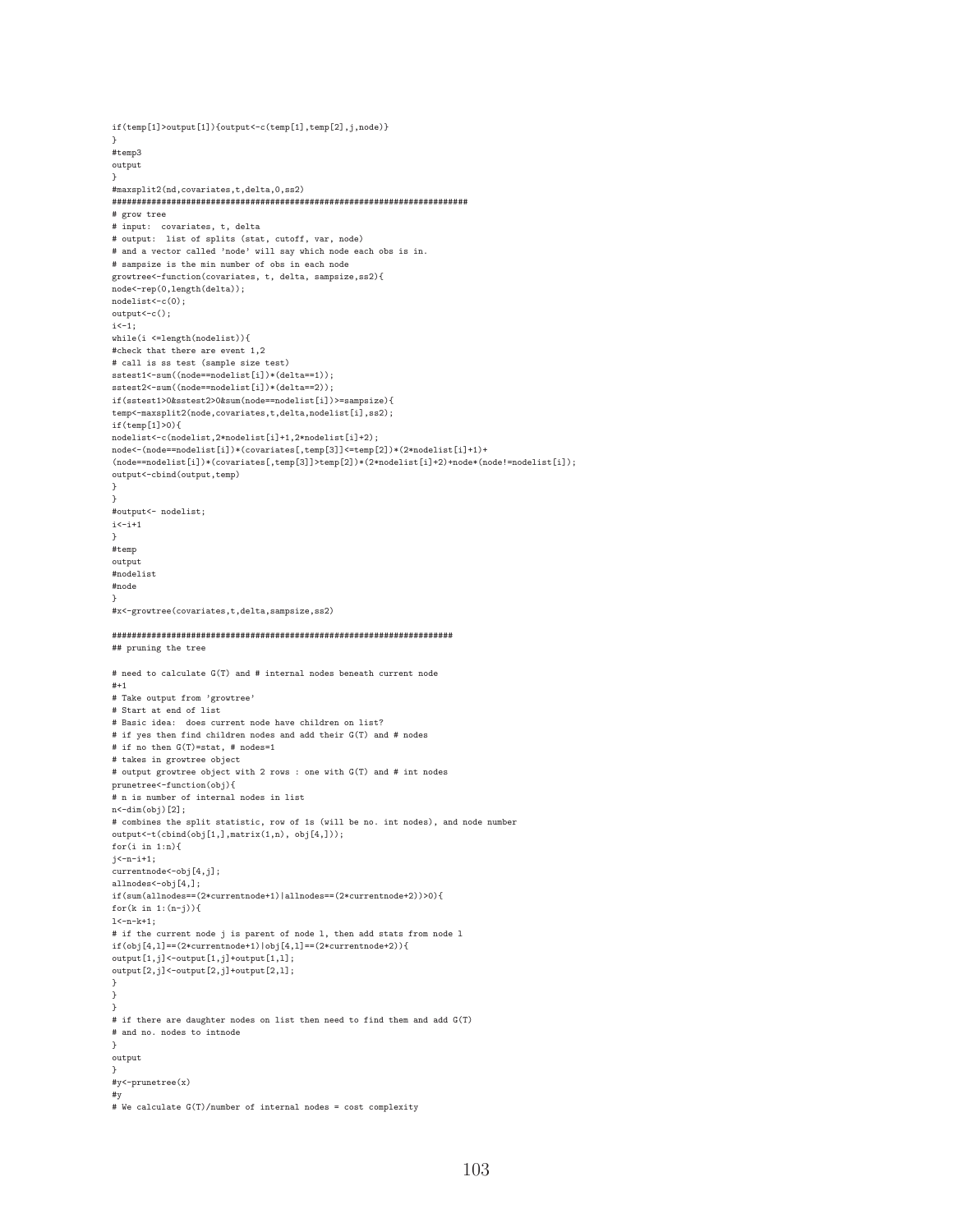```
# Find int node with smallest cost complexity
# prune this node and all child nodes (remove from the tree list)
# store this new pruned tree somewhere
# then use 'pruntree' to prune this new tree object.
########################################################################
# descendant will
#input: node to prune
# output: vector stating all child nodes that will be pruned (pruned=T, not pruned=F)
descendant<-function(pruneobj, node){
pruned<-pruneobj[3,]==node;
for(i in 1:dim(pruneobj)[2]){
if(pruned[i]==T){
pruned<-pruned==T|pruneobj[3,]==(2*pruneobj[3,i]+1)|pruneobj[3,]==(2*pruneobj[3,i]+2)
}
}
pruned
#pruneobj
}
#descendant(yMult,4)
########################################################################
# ancestor indicates which nodes are descendants of current node
# input: node, and tree obj
# output: vector T/F ancestor of current node
ancestor<-function(pruneobj, node){
currentnode<-node;
parent<-pruneobj[3,]<0;
n<-dim(pruneobj)[2];
for(i \text{ in } 1\text{:}n)j < - n - i + 1;
#if node is odd, and currentnode is parent, and in the list
if(floor(currentnode/2)!=currentnode/2){
if(((currentnode-1)/2)==pruneobj[3,j]){
currentnode<-pruneobj[3,j];
parent[j]<-T
}
}
# if the node is even
else{
if(((currentnode-2)/2)==pruneobj[3,j]){
currentnode<-pruneobj[3,j];
parent[j]<-T
}
}
}
parent
}
#ancestor(yMult,1)
##############################################################################
# program to actually prune
# takes pruneobj with intnodes, G(t),node
# outputs same object with:
# prune order, and min alpha's
# tobeprune is T if node not yet pruned, F is node is pruned, updates during algorithm
# pruneorder records the step that a node was pruned on
# alphalist records the alpha used to prune the node
# alpha is list of alphas at each prune step, updates during algorithm
# currentnode records last node to be pruned, updates during algorithm
prune2<-function(pruneobj){
output<-c();
n<-dim(pruneobj)[2];
temp < -t(matrix(1,n));
tobeprune<-pruneobj[3,]>=0;
GTlist<-pruneobj[1,];
maxGT < -matrix(0,1,n);# maxGT records the G(T) of each pruned subtree
intnodelist<-pruneobj[2,];
# no of internal nodes in each pruned subtree
intnode<-matrix(0,1,n);
pruneorder<-matrix(0,1,n);
alphalist<-matrix(0,1,n);
alpha<-GTlist/intnodelist;
minalpha<-min(alpha/tobeprune);
currentnode<-0;
inodes<-pruneobj[3,];
j<-0;
```
while(sum(tobeprune)!=0){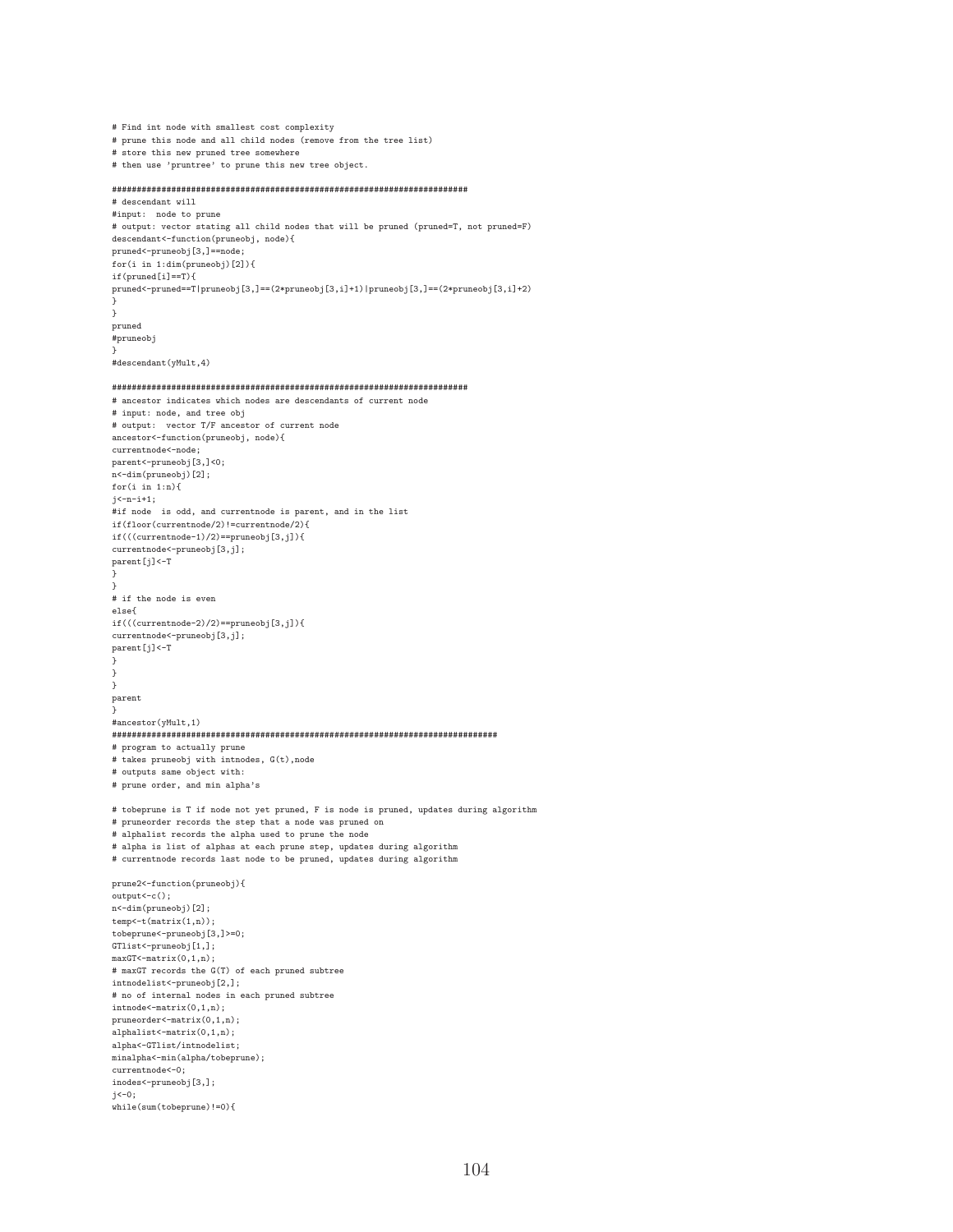$i \leftarrow i+1$ : stepnum <- j\*temp; firstmin<-T; minalphavec<-minalpha\*temp;  $for(i in 1:n)$ alpha<-GTlist/intnodelist; minalpha<-min(alpha/tobeprune) # firstmin, just records the first time got into if statement , in case of ties # if(alpha[i]==minalpha&firstmin==T){ if((alpha[i]/tobeprune[i])==minalpha&firstmin==T){ # firstmin, makes sure only use one alpha, in case of ties firstmin<-F; currentnode<-pruneobj[3,i]; temp1<-descendant(pruneobj, currentnode); # tobeprune<-tobeprune&(!temp1); maxGT<-maxGT+temp1\*max(GTlist\*tobeprune)\*(maxGT==0); intnode<-intnode+temp1\*max(intnodelist\*tobeprune)\*(intnode==0); tobeprune<-tobeprune&(!temp1); pruneorder<-pruneorder+j\*temp1\*(pruneorder==0); alphalist<-alphalist+minalpha\*temp1\*(alphalist==0); temp2<-ancestor(pruneobj,currentnode); GTlist<-GTlist-temp2\*GTlist[i]; intnodelist<-intnodelist-temp2\*intnodelist[i]; } } cnode<-currentnode\*temp; # output<-rbind(output,stepnum,alpha,pruneorder,alphalist, cnode) # output<-rbind(output,GTlist,maxGT); } output<-rbind(inodes,pruneorder, alphalist, maxGT, intnode); output } #y<-prune2(y) yMult<-prune2(yMult) #Outputs the 1) node number of large tree To # 2) step that the branch with the node as the root was pruned # 3) alpha used to prune that branch # 4) max GT on that subtree pruned at step # 5) number of internal nodes in that sub tree at step ################################################################ # Tree Selection # first need to create function 'prune3' that takes a large Tree and a # particular alpha, and outputs the tree pruned to that alpha # Input: alpha, tree info # Output: G(T) of the pruned tree (not G\_alpha\_T) # function, maxsplitcomp # this takes list of pruned sub trees and an alpha # and calculates max G alpha T over the trees. # this is the GT of the tree pruned with alpha prune3<-function(alpha,subtrees){ GalphaT<-subtrees[4,]-alpha\*subtrees[5,]; temp<-max(GalphaT); for(i in 1:dim(subtrees)[2]){ if(GalphaT[i]==temp){output<-subtrees[4,i]} } output } #prune3(1,yMult) ################################################

#Function to calculate bootstrap adjustment # need to create a sub function that 'runs' data # down given tree rules, to get GT #  $G(L1;L2 T)$ #mydata[sample(dim(mydata)[1], 10),] sample 10 rows

# takes 'treedata' from the growtree function

rundowntree<-function(treedata,newcov, newt, newd){ n<-dim(treedata)[2]; node<-0; newstat<-matrix(0,1,n); nodelist<-matrix(0,1,dim(newcov)[1]); for(i in 1:n){ # for(i in 1:8){ temp2<-0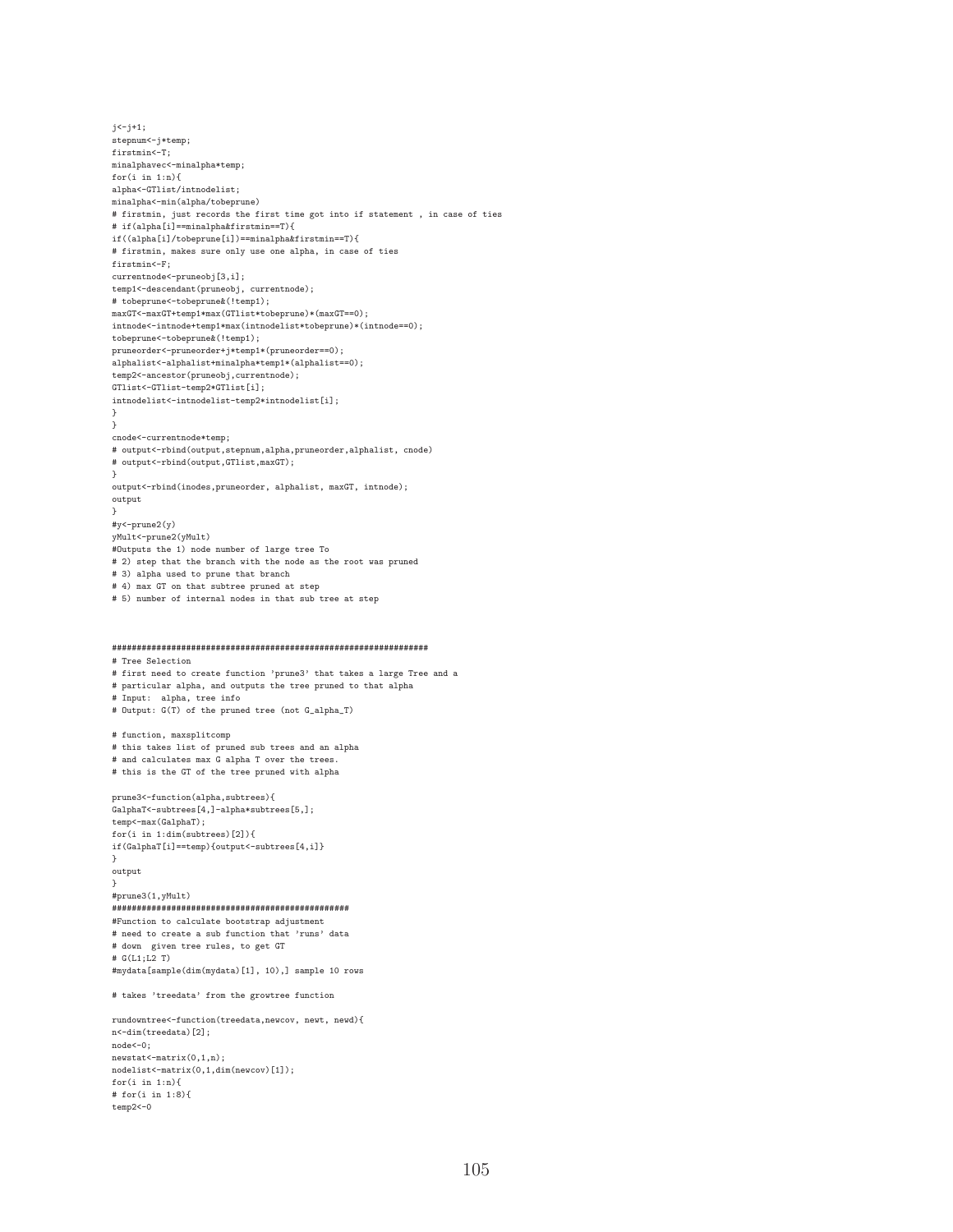# update current node (scalar) node<-treedata[4,i]; # update the variable that we will split on (goes with node) currvar<-treedata[3,i]; # temp is the binary split on the variable and cutoff temp<-newcov[,currvar]<=treedata[2,i]; # ss indicates the subset of data corresponding to current node ss<-nodelist==node; # temp2 is the current split statistic # must change to 0 if it is -1 or null if(sum(ss\*newd)==0){temp2<-0} if(sum(ss\*temp\*(newd==1))>0&sum(ss\*!temp\*(newd==1))>0& sum(ss\*temp\*(newd==2))>0&sum(ss\*!temp\*(newd==2))>0){ temp2<-cuminc(newt,newd,temp,subset=ss, rho=-1)\$Test[1] }  $if((is.nulltemp2)=T))$ {temp2<-0}; if(temp2<0){temp2<-0}; newstat[i]<-temp2; # nodelist tells us which data point is in which node (vector) nodelist<-(nodelist==node)\*(temp)\*(2\*node+1)+ (nodelist==node)\*(!temp)\*(2\*node+2)+nodelist\*(nodelist!=node) } newstat } #rundowntree(treedata,newcov, newt, newd) #rundowntree(xMult,covariates,tsim,dsim) ######################################################################## # omb1 calculates the first part of obm # G(Lb;Lb,Tmb) using alphadash=sqrt(alpham\*alpham+1) # input: pruned list from large tree, the bootstrap sample # ovariates, time, delta, and samplesize for splitting # output: a list of G(T), one for each alphamdash, # chosen from list of bootstrap pruned trees, as max Galphadash\_m(T) obm1<-function( origprunedtree, bsprunedtree,bcov,bt,bd, sampsize){ # generate the alpha-dash\_m's temp1<-sort(unique(origprunedtree[3,])) temp2<-c(temp1,Inf) temp3<-c(0,temp1) alphadash<-sqrt(temp2\*temp3) # grow large tree using bootstrap sample #Tb0<-growtree(bcov, bt, bd, sampsize) # prune bs tree #pruneTb0<-prune2(prunetree(Tb0)) GTbm<-matrix(0,1,length(alphadash)) # for every alphadash m, find the G(T) for(i in 1:length(alphadash)){ GTbm[i]<-prune3(alphadash[i],bsprunedtree) } # now find G(original data; bootstrap data, Tbm) #GTbmorig # need a function that takes a Large Tree and pruning order # and can caluclate GT for each pruned subtree GTbm[length(alphadash)]<-0; GTbm #alphadash } ################################################################### # need a function where, input: tree data, and prune step # output: tree data with every node prunestep or greater removed # treedata2 is the rbind of orign tree data adn pruned data removeprune<-function(treedata2, prunestep){ treedata3<-c() for(i in 1:dim(treedata2)[2]){ if(treedata2[6,i]>=prunestep){treedata3<-cbind(treedata3,treedata2[,i])} } treedata3 } #################################################################### # obm2 calculates the other part of obm # G(L;Lb,Tm) # input: # large bootstrap tree, pruned bs tree, original data (time, delta, cov) # and orignal large pruned tree (to calc alphadashm's) obm2<-function(bstree, bsprune, ot, od, ocov,prunedtree){

# generate the alpha-dash\_m's temp1<-sort(unique(prunedtree[3,]))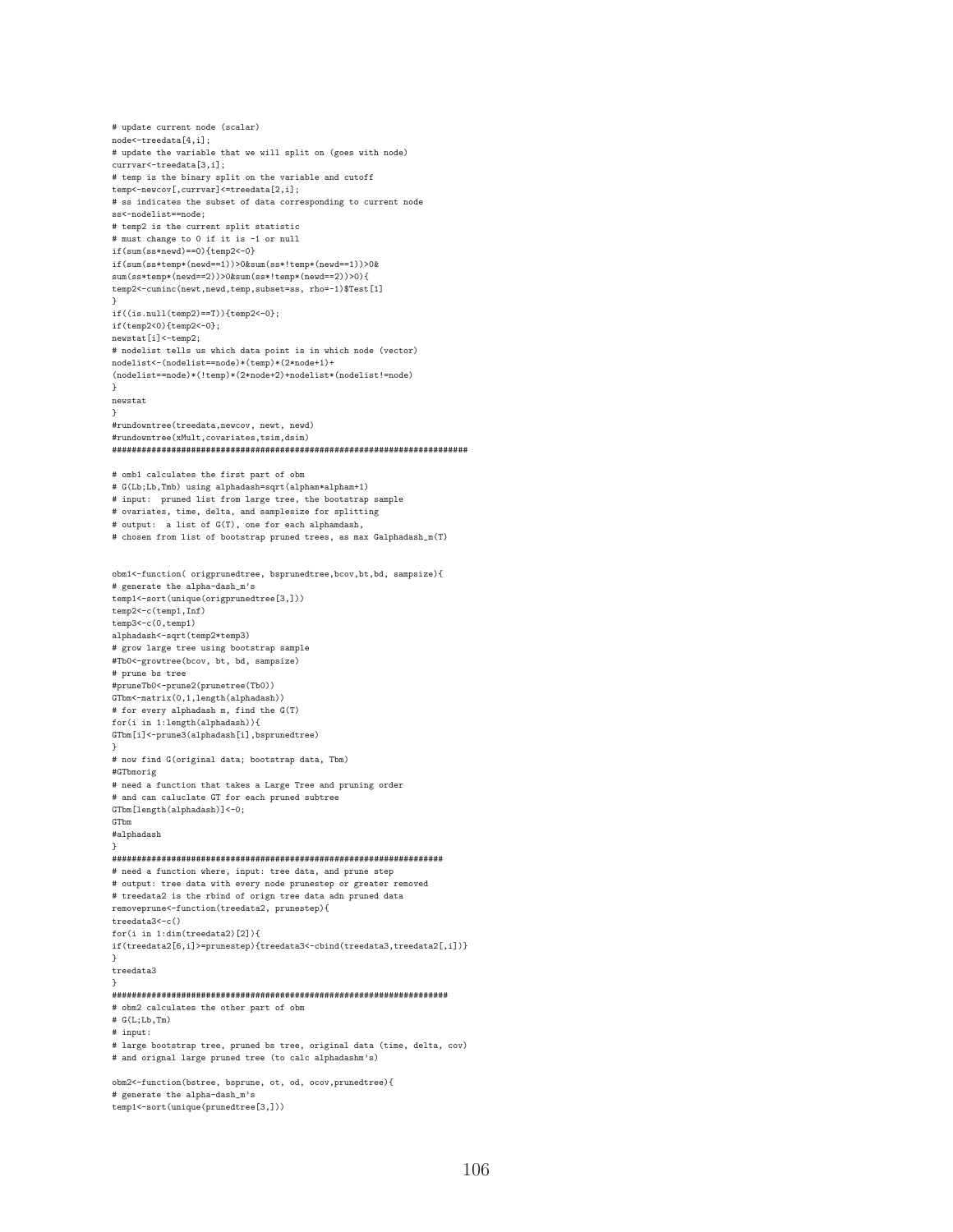```
temp2<-c(temp1,Inf)
temp3<-c(0,temp1)
alphadash<-sqrt(temp2*temp3)
btreedata<-rbind(bstree,bsprune);
GTmbmatrix<-c();
#listGTL<-c();
for(i in 1:max(btreedata[6,])){
temptree<-removeprune(btreedata,i);
GTL<-sum(rundowntree(temptree,ocov,ot,od));
# need to find vector of G_alphadash(T)
Galphadash<-GTL-alphadash*(max(temptree[9,]));
Galphadash[length(Galphadash)]<-0;
GTmbmatrix<-rbind(GTmbmatrix,Galphadash);
# listGTL<-c(listGTL, GTL)
}
GTmb<-matrix(0,1,dim(GTmbmatrix)[2]);
for(i in 1: dim(GTmbmatrix)[2]){
temp4<-which.max(GTmbmatrix[,i]);
GTmb[i]<-GTmbmatrix[temp4,1]
}
GTmb[dim(GTmbmatrix)[2]]<-0;
#now I need something to find max in each column of GTmbmatrix
# then whichever row the max is in, use the number from the first column
#GTmbmatrix
#listGTL
GTmb
}
####################################################################
##now need a bootstrap function
## create B bootstrap samples
```

```
## output obm1 - obm2 for each bs sample - matrix
## input: original data, B no. bs samples, min samp size required
# for splitting, orig pruned tree, alphac=2-4
## output: an adjusted G alpha T m for each pruned original tree
\texttt{bootstraptree}\texttt{&}\text{-function}(\texttt{id}, \texttt{covariates}, t, d, B,~\texttt{samples},~\texttt{origin}(\texttt{untree}, \texttt{alpha}, \texttt{ss2})\{wbmmatrix<-c();
#obm1matrix<-c();
#obm2matrix<-c();
X<-cbind(id,t,d,covariates);
for(i in 1:B){
bsX<-X[sample(dim(X)[1], length(id), replace=T),];
bscov<-bsX[,-1:-3]
bst<-bsX[,2];
bsd<-bsX[,3];
bsbigtree<-growtree(bscov,bst,bsd,sampsize,ss2);
temp2<-prunetree(bsbigtree);
bstree<-prune2(temp2);
OBM1<-obm1(origprunetree,bstree,bscov,bst,bsd,sampsize);
OBM2<-obm2(bsbigtree, bstree, t,d, covariates,origprunetree);
# both OBM's go from big to small.
whm<-OBM2-OBM1;wbmmatrix<-rbind(wbmmatrix,wbm);
# obm1matrix<-rbind(obm1matrix, OBM1);
# obm2matrix<-rbind(obm2matrix, OBM2);
i < -i+1}
wm<-colMeans(wbmmatrix);
GLLm<-c(sort(unique(origprunetree[4,]), decreasing=T),0);
pruneorder<-origprunetree[2,];
inodes<-origprunetree[5,];
inodes<-c(sort(unique(inodes),decreasing=T),0);
#inodes<-c(subset(inodes,duplicated(pruneorder)==F),0);
Galphahatm<-GLLm+wm-alphac*inodes;
Galphahatm
#OBM1
#bsbigtree
#bsX
#GLLm
#wm
#alphac
#inodes
#obm1matrix
#obm2matrix
}
```
####################################### ######################################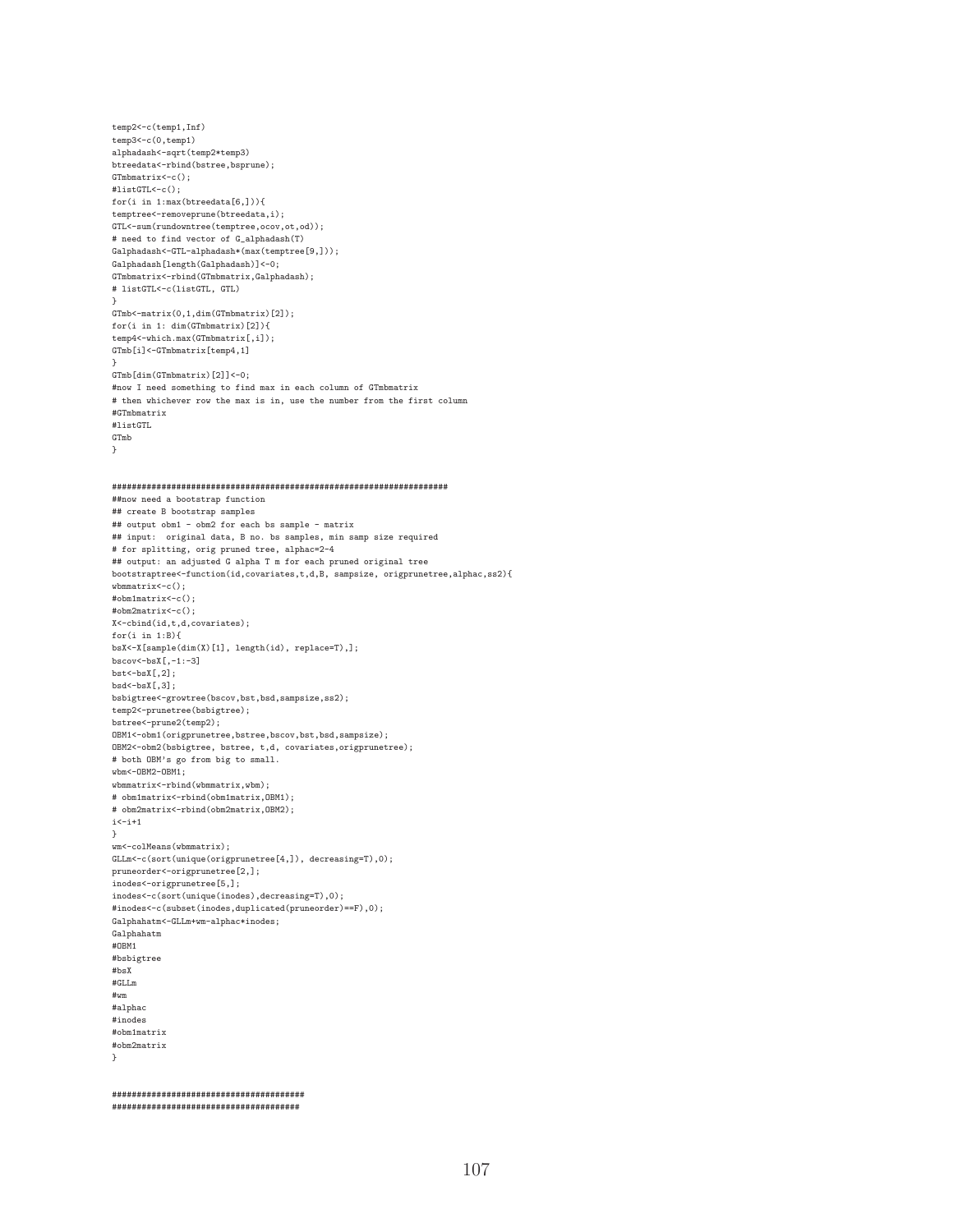```
# program in
# input: info to pick final tree (w)
# pruned large tree (z)
#a<-as.matrix(z[,z[2,]\in which.max(w)])# program term node calculates teh number of terminal nodes
```
termnode<-function(z){  $term<-0;$ temp<-term; for(i in 1:length(z[1,])){  $node1<-2*z[1,i]+1;$  $node2 < node1 + 1;$  $if(sum(z[1,]=model)=0)$ {term < - term + 1};  $if(sum(z[1, ] == node2) == 0) {term <-term1}$ } term  $\ddot{\phantom{1}}$ 

## 

# covused produces a vector indicating if # each covariate is used in the tree covused<-function(x.z.covariates){ numcov<-length(covariates[1,]);  $\verb"covlist<=matrix(s \verb"eq"(1:numcov),1,numcov);$  $temptree < -rbind(z, x)$ :  $temp < -matrix(0, 1, numcov);$  $\verb|a<-as.matrix(temptree[, \verb|temptree[2,]>= which.max(w)]|)$  ${\tt for(i\ in\ 1:length(a[1,]))}$  { temp<-temp+(covlist==a[8,i]) output <- (temp>0);

 $_{\rm output}$ ι  $#$ covused $(x, z, covariates)$ 

```
## ss is subset of data that will be used to calculate the test statistic
## cuminc has a 'subset' option.
# takes in nodevec, the vector that states which obs is in which current node
maxsplitLR<-function(nodevec,node,x1,t,delta,ss2){
ss<-node==nodevec;
i < -1;
output < -rep(0,2);test < -c(0, 0);#for(i in 1:\text{length}(x1)) {
for(i in 1:length(unique(x1))){
if (nodevec[i] == node){
# z < -x1 < = x1[i];temp5 < -sort(unique(x1));temp3 <- temp5[i];
temp4 < -temp5[i+1];z < -x1 < \ne temp3;
if((sum(z*s)>0) & (sum((1-z)*ss)>0))temp<-survdiff(Surv(t,delta)~z,subset=ss)[5];
if(is.null(temp)==T | sum(z) <=ss2|sum(1-z) <=ss2){temp=0};
temp<-as.numeric(temp);
output <- as . numeric (output);
if(temp>output[1]){
# temp2<-median(c(x1[i], sort(x1)[which.max(sort(x1)==x1[i])+1]));
\verb|temp2<-median(c(\verb|temp3|, \verb|temp4|));output <- rbind (temp, temp2)
\mathcal{F}\rightarrowoutput
\mathbf{r}
```
# maxsplit2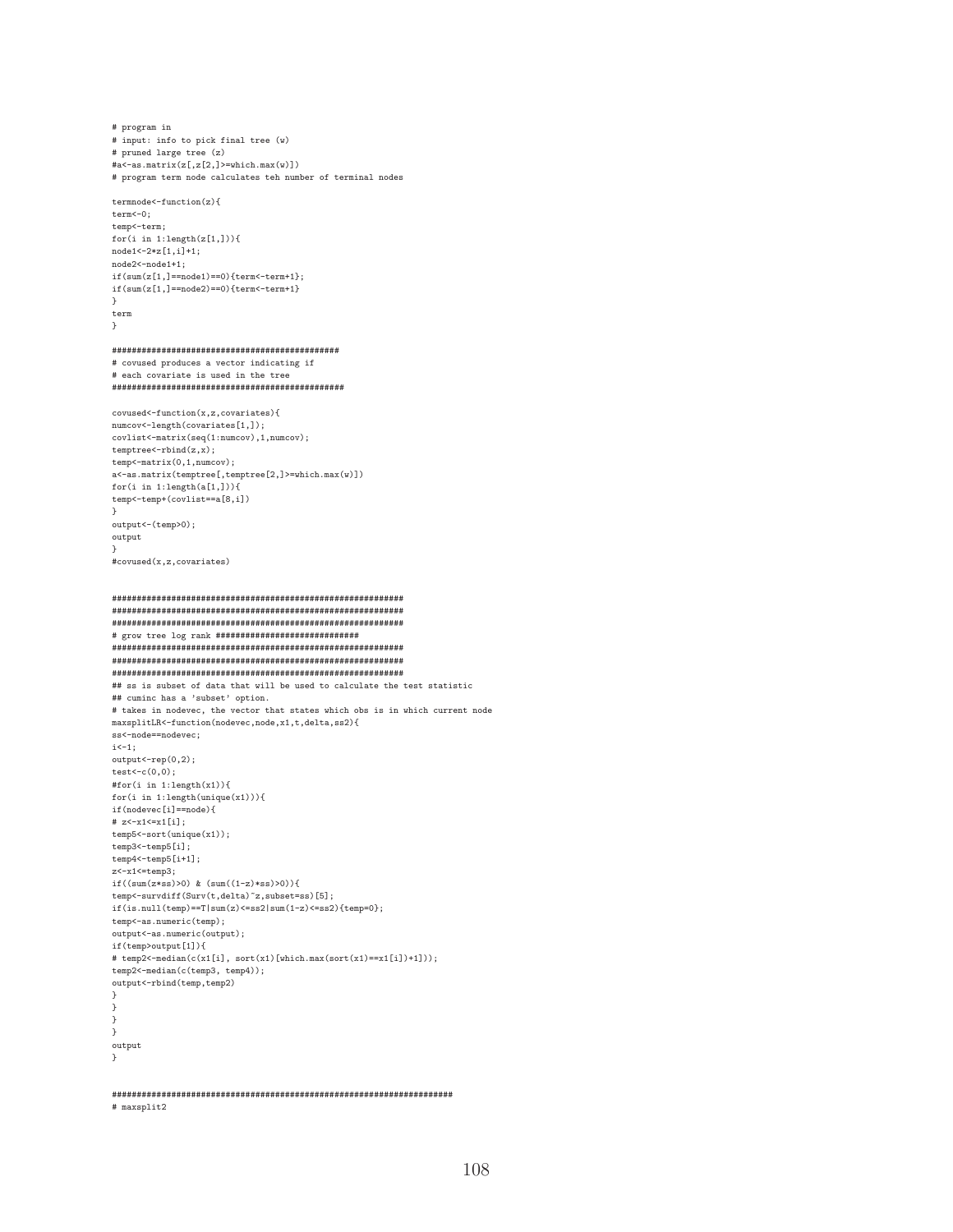# input: covariates (cbind of x vectors), time=t, delta= event indicator , node, nodevec is the vector # that states which obs in in which node # output: the best split over all covariates, # statistic, cutpoint, variable (1,2,3.. column of the covariates matrix) # and the node  $0, 1, 2, 3...$ . maxsplit2LR<-function(nodevec,covariates,t,delta, node,ss2){ temp<-c();  $temp2 < -c()$ ;  $output < -rep(0, 4);$ for(j in 1:dim(covariates)[2]){ temp<-maxsplitLR(nodevec,node, covariates[,j],t,delta,ss2); #temp2<-c(temp[1],temp[2],j,node); #temp3<-cbind(output, temp2); if(temp[1]>output[1]){output<-c(temp[1],temp[2],j,node)} } #temp3 output } #maxsplit2LR(nd,covariates,t,(delta==1)^2,0,ss2) ######################################################################## # grow tree # input: covariates, t, delta # output: list of splits (stat, cutoff, var, node) # and a vector called 'node' will say which node each obs is in. # sampsize is the min number of obs in each node growtreeLR<-function(covariates, t, delta, sampsize,ss2){ node<-rep(0,length(delta)); nodelist<-c(0);  $output<-c()$ :  $i \lt -1$ ; while(i <=length(nodelist)){  $#$  while(i  $\leq$ =2){ #check that there are event 1,2 # call is ss test (sample size test) sstest1<-sum((node==nodelist[i])\*(delta==1)); # sstest2<-sum((node==nodelist[i])\*(delta==2)); if(sstest1>0&sum(node==nodelist[i])>=sampsize){ temp<-maxsplit2LR(node,covariates,t,delta,nodelist[i],ss2); if(temp[1]>0){ nodelist<-c(nodelist,2\*nodelist[i]+1,2\*nodelist[i]+2); node<-(node==nodelist[i])\*(covariates[,temp[3]]<=temp[2])\*(2\*nodelist[i]+1)+  $(\texttt{node1=modelist[i]})*(\texttt{covariates[,temp[3]]}{\verb|stemp[2]})*(2*\texttt{modelist[i]+2})+\texttt{node}*(\texttt{node1=modelist[i]})$ output<-cbind(output,temp) } } #output<- node;  $i$  <  $-i+1$ } #temp output #nodelist #node } ##################################################################### ## pruning the tree # need to calculate G(T) and # internal nodes beneath current node #+1 # Take output from 'growtree' # Start at end of list # Basic idea: does current node have children on list? # if yes then find children nodes and add their G(T) and # nodes # if no then G(T)=stat, # nodes=1 # takes in growtree object # output growtree object with 2 rows : one with G(T) and # int nodes prunetreeLR<-function(obj){ # n is number of internal nodes in list n<-dim(obj)[2]; # combines the split statistic, row of 1s (will be no. int nodes), and node number output<-t(cbind(obj[1,],matrix $(1,n)$ , obj[4,]));  $for(i in 1:n)$  $i$  <- n - i + 1; currentnode<-obj[4,j]; allnodes<-obj[4,]; if(sum(allnodes==(2\*currentnode+1)|allnodes==(2\*currentnode+2))>0){ for( $k$  in 1: $(n-j)$ ){  $1 < -n-k+1$ ; # if the current node j is parent of node 1, then add stats from node 1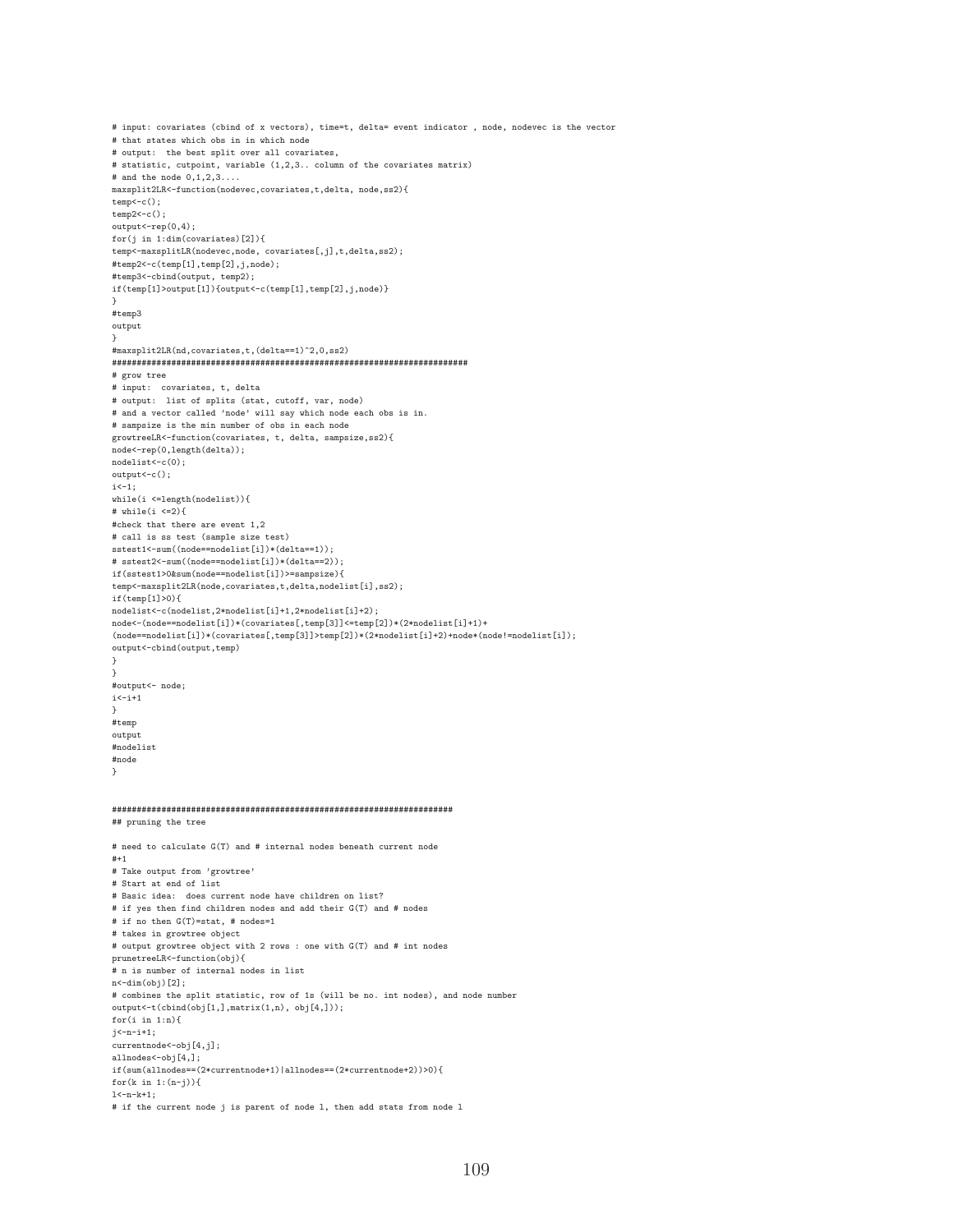if(obj[4,l]==(2\*currentnode+1)|obj[4,l]==(2\*currentnode+2)){ output[1,j]<-output[1,j]+output[1,l]; output[2,j]<-output[2,j]+output[2,l]; } } } # if there are daughter nodes on list then need to find them and add G(T) # and no. nodes to intnode } output } #y<-prunetreeLR(x) #y # We calculate G(T)/number of internal nodes = cost complexity # Find int node with smallest cost complexity # prune this node and all child nodes (remove from the tree list) # store this new pruned tree somewhere # then use 'pruntree' to prune this new tree object. ######################################################################## # descendant will #input: node to prune # output: vector stating all child nodes that will be pruned (pruned=T, not pruned=F) descendantLR<-function(pruneobj, node){ pruned<-pruneobj[3,]==node; for(i in 1:dim(pruneobj)[2]){ if(pruned[i]==T){ pruned<-pruned==T|pruneobj[3,]==(2\*pruneobj[3,i]+1)|pruneobj[3,]==(2\*pruneobj[3,i]+2) } } pruned #pruneobj } #descendantLR(y,2) ######################################################################## # ancestor indicates which nodes are descendants of current node # input: node, and tree obj # output: vector T/F ancestor of current node ancestorLR<-function(pruneobj, node){ currentnode<-node; parent<-pruneobj[3,]<0; n<-dim(pruneobj)[2]; for(i in 1:n){ j<-n-i+1; #if node is odd, and currentnode is parent, and in the list if(floor(currentnode/2)!=currentnode/2){ if(((currentnode-1)/2)==pruneobj[3,j]){ currentnode<-pruneobj[3,j]; parent[j]<-T } } # if the node is even else{ if(((currentnode-2)/2)==pruneobj[3,j]){ currentnode<-pruneobj[3,j]; parent[j]<-T } } } parent } #ancestorLR(y,5) ############################################################################## # program to actually prune # takes pruneobj with intnodes, G(t),node # outputs same object with: # prune order, and min alpha's # tobeprune is T if node not yet pruned, F is node is pruned, updates during algorithm # pruneorder records the step that a node was pruned on # alphalist records the alpha used to prune the node # alpha is list of alphas at each prune step, updates during algorithm # currentnode records last node to be pruned, updates during algorithm prune2LR<-function(pruneobj){ output<-c();

n<-dim(pruneobj)[2]; temp<-t(matrix(1,n));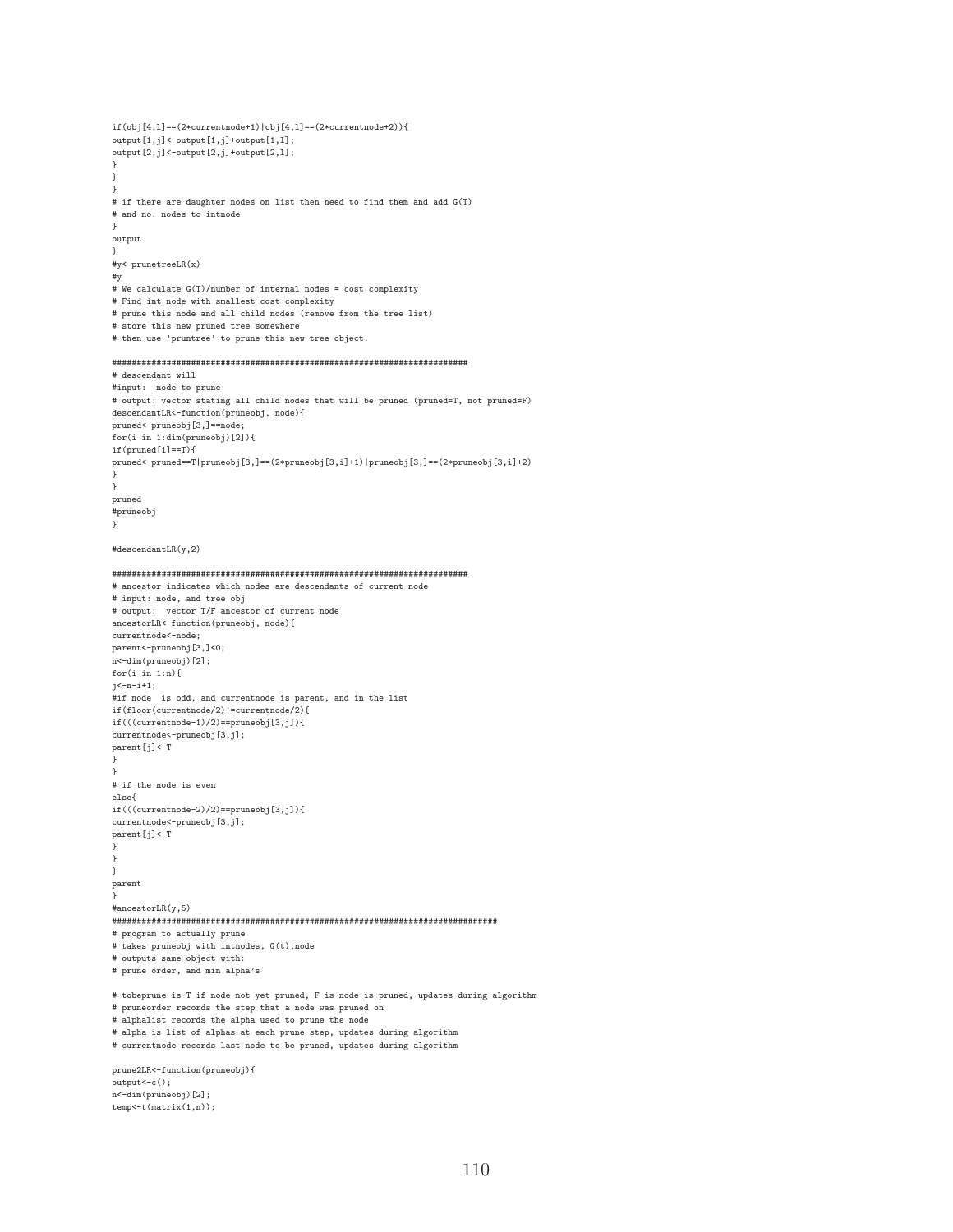```
tobeprune<-pruneobj[3,]>=0;
GTlist<-pruneobj[1,];
maxGT < -matrix(0,1,n);# maxGT records the G(T) of each pruned subtree
intnodelist<-pruneobj[2,];
# no of internal nodes in each pruned subtree
intnode<-matrix(0,1,n);
pruneorder<-matrix(0,1,n);
alphalist <- matrix(0,1,n);
alpha<-GTlist/intnodelist;
minalpha<-min(alpha/tobeprune);
currentnode<-0;
inodes<-pruneobj[3,];
i < -0;
while(sum(tobeprune)!=0){
i \leftarrow i + 1:
stepnum <- j*temp;
firstmin<-T;
minalphavec<-minalpha*temp;
for(i in 1:n){
alpha<-GTlist/intnodelist;
minalpha<-min(alpha/tobeprune)
# firstmin, just records the first time got into if statement , in case of ties
\verb"if((alpha[i]/to beprune[i]) == minalphak firstmin == T){\{}# if(alpha[i]==minalpha&firstmin==T){
# firstmin, makes sure only use one alpha, in case of ties
firstmin<-F;
currentnode<-pruneobj[3,i];
temp1<-descendantLR(pruneobj, currentnode);
# tobeprune<-tobeprune&(!temp1);
maxGT<-maxGT+temp1*max(GTlist*tobeprune)*(maxGT==0);
intnode<-intnode+temp1*max(intnodelist*tobeprune)*(intnode==0);
tobeprune<-tobeprune&(!temp1);
\verb|pruneorder<-pruneorder+j*temp1*(pruneorder==0);alphalist<-alphalist+minalpha*temp1*(alphalist==0);
temp2<-ancestorLR(pruneobj,currentnode);
GTlist<-GTlist-temp2*GTlist[i];
intnodelist<-intnodelist-temp2*intnodelist[i];
}
}
cnode<-currentnode*temp;
# output<-rbind(output,stepnum,alpha,pruneorder,alphalist, cnode)
# output<-rbind(output,GTlist,maxGT);
}
tobeprune
j
output<-rbind(inodes,pruneorder, alphalist, maxGT, intnode);
_{\mathrm{output}}}
#z<-prune2LR(y)
#z
#Outputs the 1) node number of large tree To
# 2) step that the branch with the node as the root was pruned
# 3) alpha used to prune that branch
# 4) max GT on that subtree pruned at step
# 5) number of internal nodes in that sub tree at step
################################################################
# Tree Selection
# first need to create function 'prune3' that takes a large Tree and a
# particular alpha, and outputs the tree pruned to that alpha
# Input: alpha, tree info
# Output: G(T) of the pruned tree (not G_alpha_T)
# function, maxsplitcomp
# this takes list of pruned sub trees and an alpha
# and calculates max G alpha T over the trees.
# this is the GT of the tree pruned with alpha
prune3LR<-function(alpha,subtrees){
GalphaT<-subtrees[4,]-alpha*subtrees[5,];
temp<-max(GalphaT);
for(i in 1:dim(subtrees)[2]){
if(GalphaT[i]==temp){output<-subtrees[4,i]}
}
output
}
#prune3LR(2,z)
```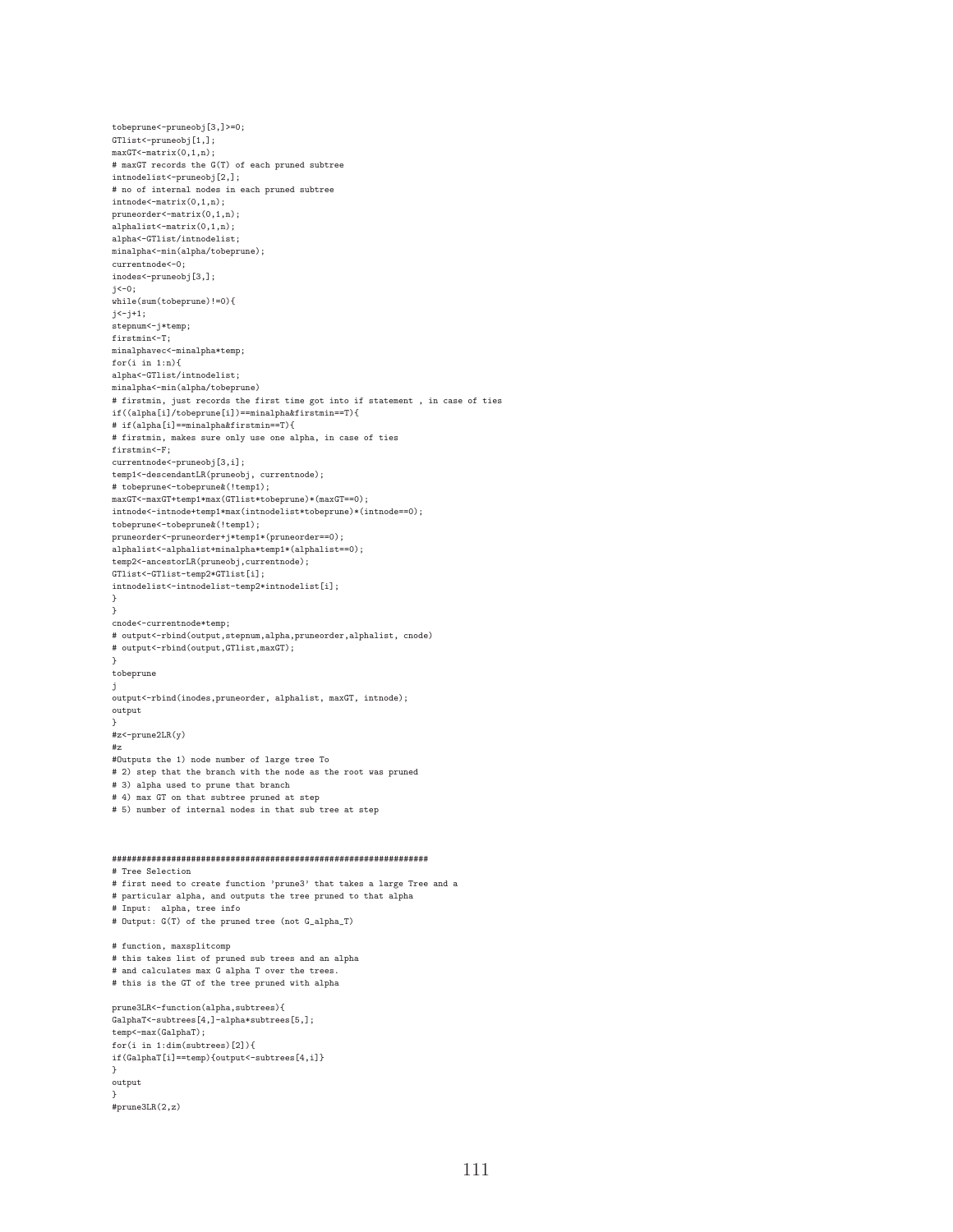################################################ #Function to calculate bootstrap adjustment # need to create a sub function that 'runs' data # down given tree rules, to get GT # G(L1;L2 T) #mydata[sample(dim(mydata)[1], 10),] sample 10 rows # takes 'treedata' from the growtree function rundowntreeLR<-function(treedata,newcov, newt, newd){ n<-dim(treedata)[2]; node<-0; newstat<-matrix(0,1,n); nodelist<-matrix(0,1,dim(newcov)[1]); newd<-(newd==1)^2; for $(i \text{ in } 1:n)$ # update current node (scalar) node<-treedata[4,i]; # update the variable that we will split on (goes with node) currvar<-treedata[3,i]; # temp is the binary split on the variable and cutoff temp<-newcov[,currvar]<=treedata[2,i]; # ss indicates the subset of data corresponding to current node ss<-nodelist==node; # temp2 is the current split statistic # must change to 0 if it is -1 or null # temp2<-cuminc(newt,newd,temp,subset=ss,rho=-1)\$Test[1]; temp2<-0; if(sum(temp\*ss)>0&sum((1-temp)\*ss)>0){ temp2<-survdiff(Surv(newt,newd)~temp,subset=ss)\$chisq[1]} if((is.null(temp2)==T)){temp2<-0}; if(temp2<0){temp2<-0}; newstat[i]<-temp2; # nodelist tells us which data point is in which node (vector) nodelist<-(nodelist==node)\*(temp)\*(2\*node+1)+ (nodelist==node)\*(!temp)\*(2\*node+2)+nodelist\*(nodelist!=node) } newstat } #rundowntreeLR(x,covariates,t,delta2) ######################################################################## # omb1 calculates the first part of obm # G(Lb;Lb,Tmb) using alphadash=sqrt(alpham\*alpham+1) # input: pruned list from large tree, the bootstrap sample # ovariates, time, delta, and samplesize for splitting # output: a list of G(T), one for each alphamdash, # chosen from list of bootstrap pruned trees, as max Galphadash\_m(T) ############################### ####################################### ######################################## obm1LR<-function( origprunedtree, bsprunedtree,bcov,bt,bd, sampsize){ # generate the alpha-dash\_m's temp1<-sort(unique(origprunedtree[3,])) temp2<-c(temp1,Inf) temp3<-c(0,temp1) alphadash<-sqrt(temp2\*temp3) # grow large tree using bootstrap sample #Tb0<-growtree(bcov, bt, bd, sampsize) # prune bs tree #pruneTb0<-prune2(prunetree(Tb0)) GTbm<-matrix(0,1,length(alphadash)) # for every alphadash m, find the G(T) for(i in 1:length(alphadash)){ GTbm[i]<-prune3(alphadash[i],bsprunedtree) } # now find G(original data; bootstrap data, Tbm) #GTbmorig # need a function that takes a Large Tree and pruning order # and can caluclate GT for each pruned subtree GTbm[length(alphadash)]<-0; GTbm #alphadash }

### ###################################################################

# need a function where, input: tree data, and prune step # output: tree data with every node prunestep or greater removed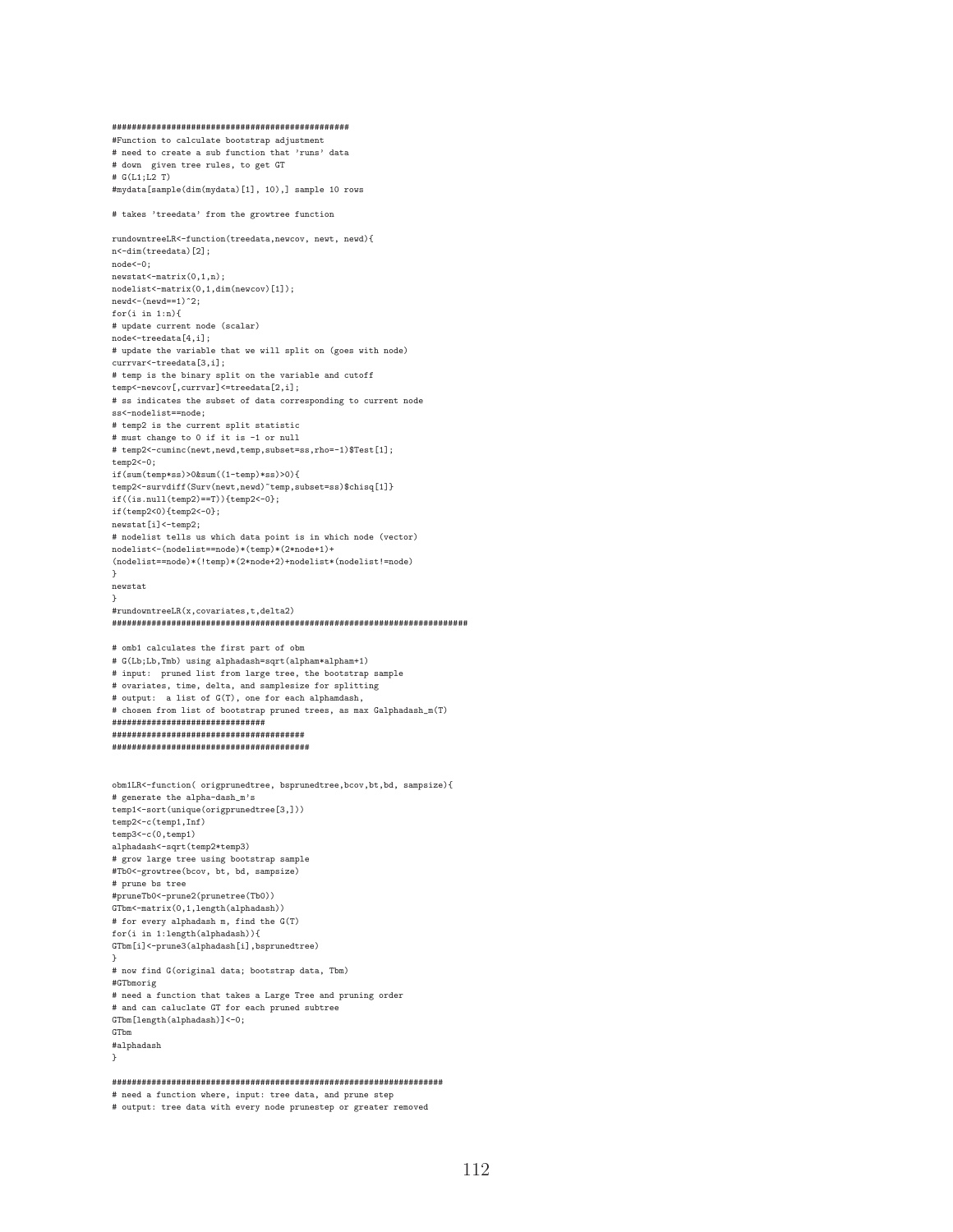# treedata2 is the rbind of orign tree data adn pruned data removepruneLR<-function(treedata2, prunestep){ treedata3<-c() for(i in 1:dim(treedata2)[2]){ if(treedata2[6,i]>=prunestep){treedata3<-cbind(treedata3,treedata2[,i])} } treedata3 } #################################################################### # obm2 calculates the other part of obm # G(L;Lb,Tm) # input: # large bootstrap tree, pruned bs tree, original data (time, delta, cov) # and orignal large pruned tree (to calc alphadashm's) obm2LR<-function(bstree, bsprune, ot, od, ocov,prunedtree){ # generate the alpha-dash\_m's temp1<-sort(unique(prunedtree[3,])) temp2<-c(temp1,Inf)  $t_{\text{emn}}$ 3<-c $(0, t_{\text{emn}})$ alphadash<-sqrt(temp2\*temp3) btreedata<-rbind(bstree,bsprune);  $GTmbmatrix<-c()$ :  $#$ listGTL<-c $()$ ; for(i in 1:max(btreedata[6,])){ temptree<-removepruneLR(btreedata,i); GTL<-sum(rundowntreeLR(temptree,ocov,ot,od)); # need to find vector of G\_alphadash(T) Galphadash<-GTL-alphadash\*(max(temptree[9,])); Galphadash[length(Galphadash)]<-0; GTmbmatrix<-rbind(GTmbmatrix,Galphadash); # listGTL<-c(listGTL, GTL) } GTmb<-matrix(0,1,dim(GTmbmatrix)[2]); for(i in 1: dim(GTmbmatrix)[2]){ temp4<-which.max(GTmbmatrix[,i]); GTmb[i]<-GTmbmatrix[temp4,1] } GTmb[dim(GTmbmatrix)[2]]<-0; #now I need something to find max in each column of GTmbmatrix # then whichever row the max is in, use the number from the first column #GTmbmatrix #listGTL GTmb } test<-obm2(xMult,zcv,cvLv\$tsim, cvLv\$dsim,covariates[cvlist==v,],z) #################################################################### ##now need a bootstrap function ## create B bootstrap samples ## output obm1 - obm2 for each bs sample - matrix ## input: original data, B no. bs samples, min samp size required

# for splitting, orig pruned tree, alphac=2-4 ## output: an adjusted G alpha T m for each pruned original tree bootstraptreeLR<-function(id,covariates,t,d,B, sampsize, origprunetree,alphac,ss2){ wbmmatrix<-c(); #obm1matrix<-c(); #obm2matrix<-c(); X<-cbind(id,t,d,covariates); for(i in 1:B){ bsX<-X[sample(dim(X)[1], length(id), replace=T),];  $bscov < -bsX$ [,-1:-3] bst<-bsX[,2]; bsd<-bsX[,3]; bsbigtree<-growtreeLR(bscov,bst,bsd,sampsize,ss2); temp2<-prunetreeLR(bsbigtree); bstree<-prune2LR(temp2); OBM1<-obm1LR(origprunetree,bstree,bscov,bst,bsd,sampsize); OBM2<-obm2LR(bsbigtree, bstree, t,d, covariates,origprunetree); # both OBM's go from big to small. wbm<-OBM2-OBM1; wbmmatrix<-rbind(wbmmatrix,wbm); # obm1matrix<-rbind(obm1matrix,OBM1); # obm2matrix<-rbind(obm2matrix,OBM2);  $i$  <  $-i+1$ } wm<-colMeans(wbmmatrix); GLLm<-c(sort(unique(origprunetree[4,]), decreasing=T),0);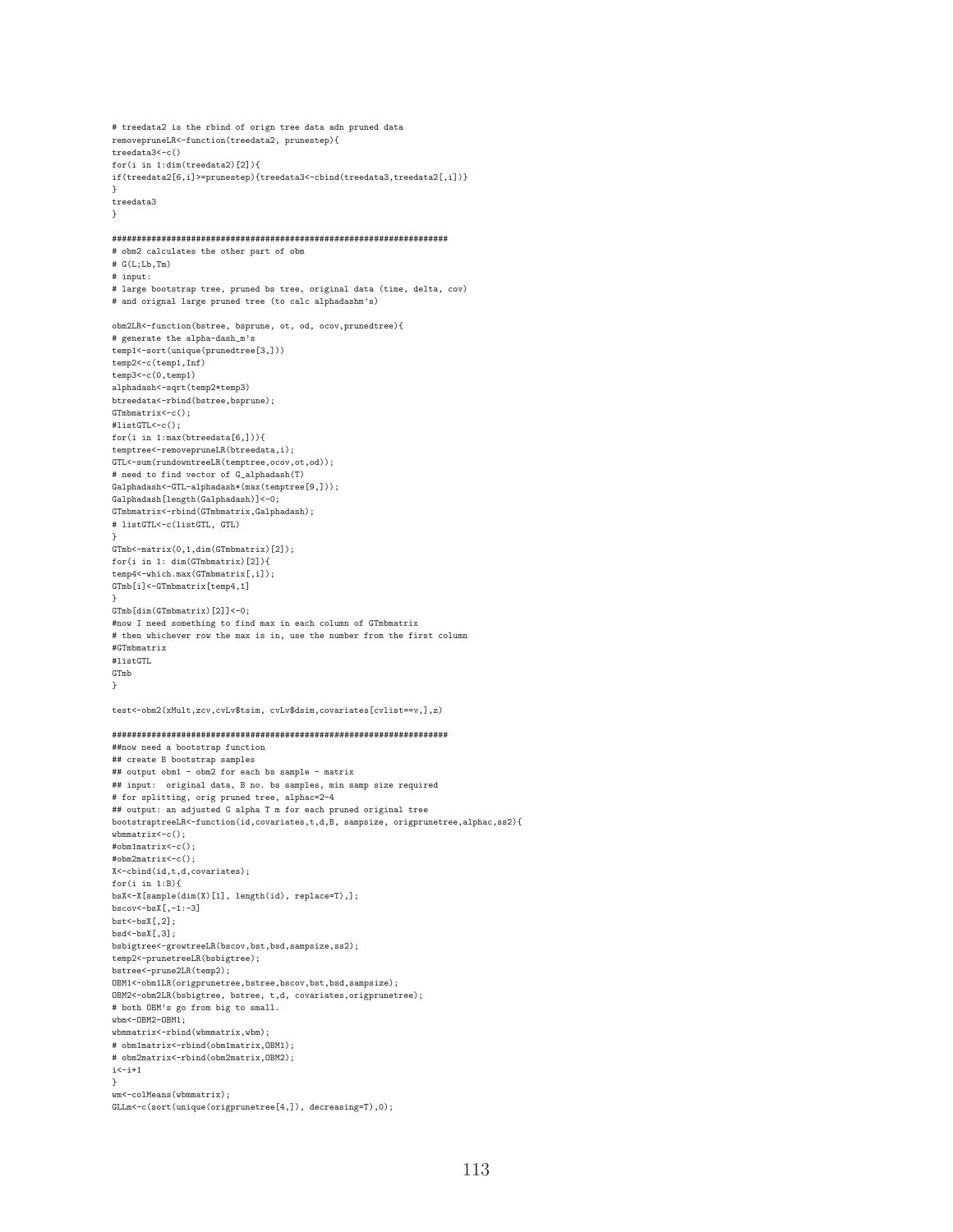```
pruneorder<-origprunetree[2,];
inodes<-origprunetree[5,];
inodes<-c(sort(unique(inodes),decreasing=T),0);
#inodes<-c(subset(inodes,duplicated(pruneorder)==F),0);
Galphahatm<-GLLm+wm-alphac*inodes;
Galphahatm
\# \mathrm{GLLm}#vm#alphac
*inodes
#obm1matrix
#obm2matrix
```

```
# program in
```

```
\# input: info to pick final tree (w)
# pruned large tree (z)
\texttt{\#a<-as.matrix(z[,z[2,]\texttt{>=}which.max(w)]})}# program term node calculates teh number of terminal nodes
```

```
termnode<-function(z){
term < -0:
temp<-term;
len<-length(z[1,]);
if(len==0){term<-0}elsef
for(i in 1:len) {
node1<-2*z[1,i]+1;node2 < -node1 + 1;\verb|if(sum(z[1,]==node1) == 0) \verb|term<-term+1|;\verb|if(sum(z[1,]==node2) == 0) \verb|term<-term+1|}\overline{\mathbf{a}}term
```
## 

 $\,$ 

# covused produces a vector indicating if # each covariate is used in the tree 

```
covused \leftarrow function(x, z, covariates, a)numcov<-length(covariates[1,]);
covlist <- seq(1:numcov);
temptree < -rbind(z, x);temp < -matrix(0, 1, numcov);#a<-as.matrix(temptree[,temptree[2,]>=which.max(w)])
if (length(a[1,]) == 0){output<-0}
else{
for(i in 1:length(a[1,]))\{temp<-temp+(covlist==a[8,i])
\mathcal{L}output <- (temp>0);
_{\text{output}}\overline{1}#covused(x,z,covariates,a)
```
# Mart resid tree 

covusedMR<-function(tempMR, covariates){

temp<--matrix(0,1,length(covariates[1,]));<br>temp[1]<-sum(tempMR\$fram\$var=="covariates.Z1")>0;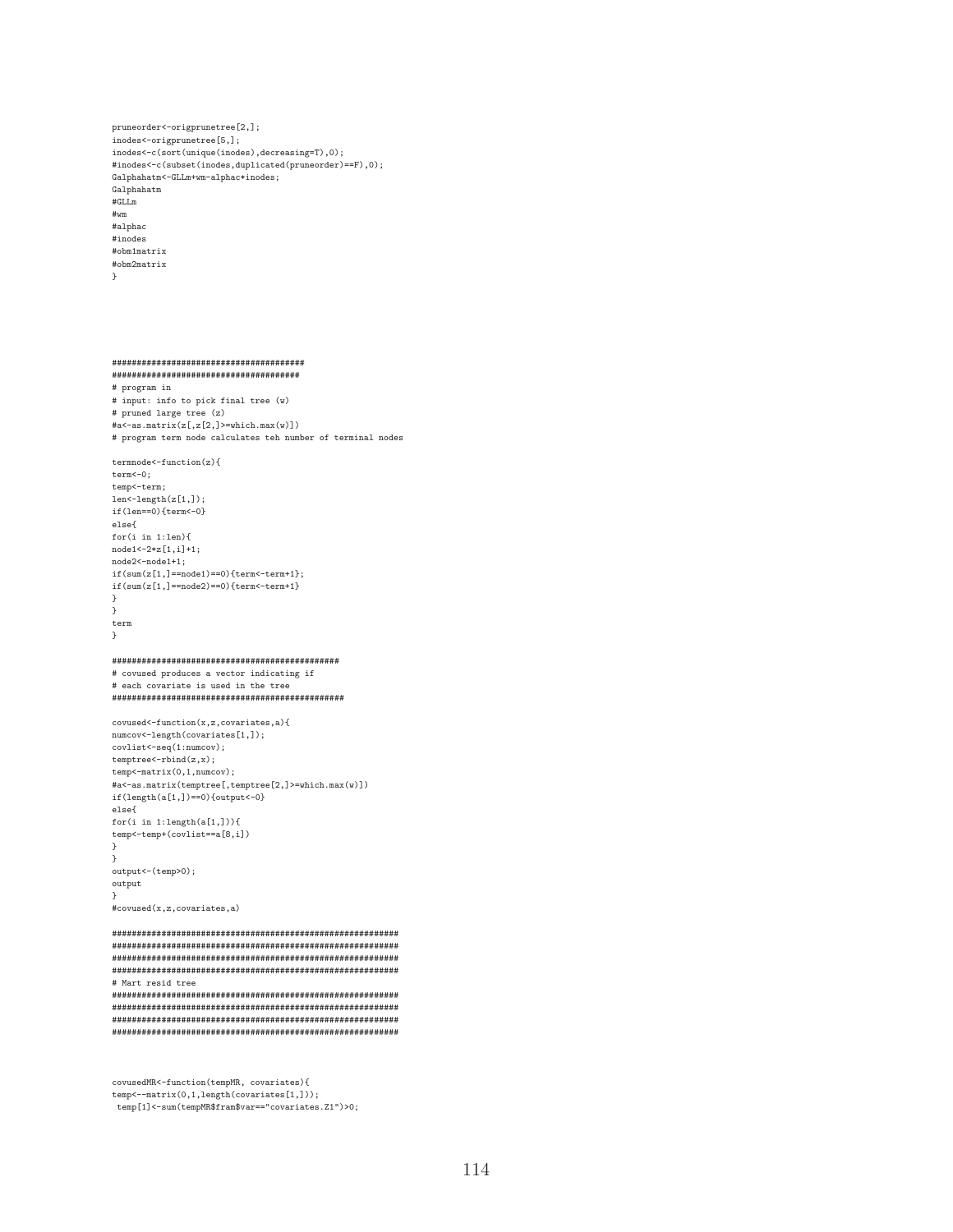```
temp[2]<-sum(tempMR$fram$var=="covariates.Z2")>0;
temp[3] <-sum(tempMR$fram$var=="covariates.Z3")>0;
temp[4]<-sum(tempMR$fram$var=="covariates.Z4")>0;
temp[5]<-sum(tempMR$fram$var=="covariates.Z5")>0;
temp[6]<-sum(tempMR$fram$var=="covariates.Z6")>0;
temp
```
#covusedMR(tempMR, covariates)  $#covused(x, z, covariates)$ 

# Generating data # rpart getting MAE 

### 

maeMR<-function(tempMR, X2, X, told, tnew){ del1<-X\$dsim  $d$ el2<-X2\$dsim2 del <- X2\$dsim2; # calculates the mean prediction for each terminal node, # we use this as labels for terminal nodes. pred2<-predict(tempMR,newdata=X2, type="matrix"); # tsim <- X\$tsim: # this calculates the medians per terminal node pred1<-predict(tempMR) upred2<-sort(unique(pred2)) upred1<-sort(unique(pred1))  $\verb|temp<-by(told[del1==1], factor(pred1[del1==1]), function(x) median(x));$ temp1<-temp[!is.na(match(upred1,upred2))]  $\texttt{\# temp<-by (tnew, factor (pred2), function (x) median (x))};$ # this takes the new predictions for the new data, and uses # the labels of the medians. temp2 <- as.numeric(as.vector(factor(pred2, labels=temp1)));  $#$  tsim2 < - X2\$ tsim2:  $\texttt{maeMR1}\texttt{<}\texttt{-mean}\texttt{(abs}\texttt{(new[del2==1]-temp2[del2==1]))};$  $maaMR1$ 

# mae for LR and Gray  $###Want$ : ####Input: x (growtree), y and z,w, and ax (use w to pick tree x) and az.+orig data ## assigns final node to old data set ## calcuates median for each final node for old data ## assigns final node to new data set ## assigns median for each node for new data ## calculates MAE ## fun1= take tree data (x z) and data, and assign final nodes.

# function to produce list assigning each observation to a final node # takes in a = a tree chosen with w, with z and x attached # X= data to add the nodel list to. # output: a vector length X, that lists terminal nodes. # nodelist is the actual list of nodes (short) # node will be the same length as tsim, with which node each # observation is in. # nodelist<-c(nodelist.2\*nodelist[i]+1.2\*nodelist[i]+2); termnodelist<-function(a.X){ nodelist <- a[1,];

covariates <- X[, 4: 9];  $node < -rep(0, length(X[, 1]))$ ;  $for(i in 1:length(nodelist))\{$ currentnode<-nodelist[i]:

 $\mathcal{F}$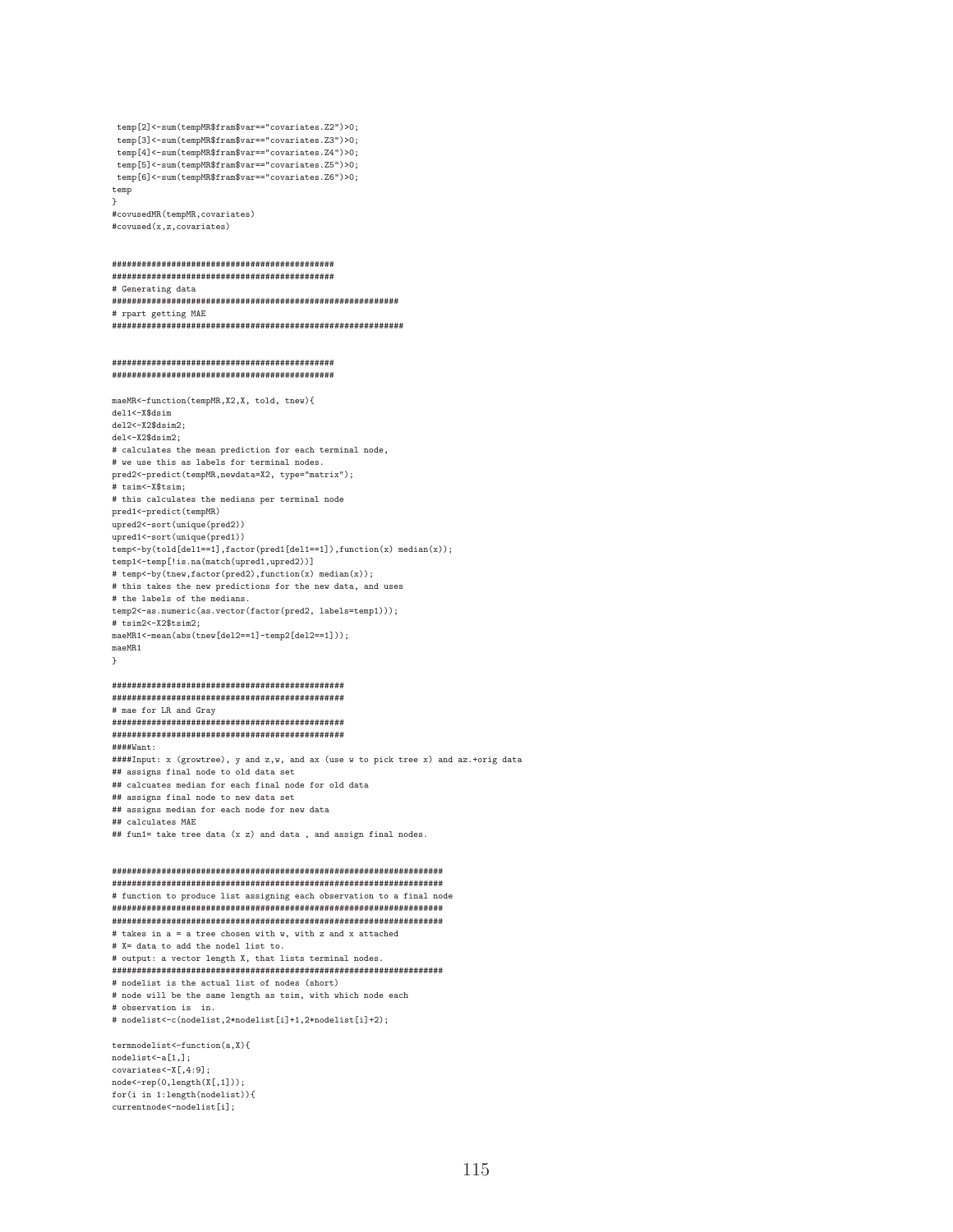$\verb|node<-node*[node]{=currentnode}(covariates[, a[8,i]]<=a[7,i])*[node{=currentnode}*(2*nodelist[i]+1)+a[1*node]$  $(covariates[, a[8,i]]>a[7,i])*(node == currentnode)*(2*nodelist[i]+2);$  $\mathcal{F}$ node  $\overline{1}$ #termnodelist(a,X) # median node function # see above for explantion # input: a tree, old data, new data # output: for each observation of new data, it assigns # the corresponding prediction (median time) from original tree. mediannode<-function(a.X. X2.told){  $tnode <$ -termnodelist $(a, X)$ ; del1<-X\$dsim:  $de12$  <  $-$  X2\$dsim2: # tsim <- X\$tsim: tnode2<-termnodelist(a.X2):  $\verb|temp<-by(told[del1==1], factor(tnode[del1==1]), function(x)~median(x));$ tnodeu<-sort(unique(tnode))  $\verb+tnode2u<-sort(unique(tnode2))$  $\verb|temp3<-sort(unique(tnode[del1==1]))|$  $temp2 < -rbind$ (temp3,temp)  $test < -c()$ ;  $for(i in 1: length(temp3))$ {  $if(sumtemp3[i]==tnode2u)=0)$ {  $test < -c(test, temp3[i])$  $\operatorname{if}(\operatorname{is.null}(\operatorname{test})\text{==F})$  {  $for(i in 1:length(test))$ {  $\verb|temp2<-temp2[1,]!=\verb|test[i]|$  $\overline{\mathbf{3}}$  $\mathcal{P}$  $test < -c()$ ;  $for(i in 1: length(tnode2u))$  $if(sum(tnode2u[i]==temp3)=0)$ {  $\texttt{test}\texttt{--c}(\texttt{test},\texttt{tnode2u[i]})$  $if(is.null(test)=F){$  $for(i in 1:length(test))$ { temp2<-cbind(temp2,c(test[i],0))  $\ddot{\phantom{1}}$  $o$  < - order (temp2[1,]) #temp2<-temp2[1,] #temp<-temp2[2,];  $temp < -temp2[2, ] [o];$ meds<-factor(tnode2, labels=temp) ;  $meds$  $\mathbf{r}$ # calculate MAE for a new set of data # input: a= tree info, X=old data X2=new data # output: the MAE for new data maeGRLR<-function(a,X,X2,told,tnew){ del2<-X2\$dsim2; del1<-X\$dsim:  $\verb|if(length(a)==0){\{mae<-mean(abs(tnew[del1==1]-median(told[del1==1]))\}}|$  $elsef$ # tnode<-termnodelist(a.X): # mednode<-as.numeric(mediannode(a,X,X2,told)); mednode<-as.numeric(as.vector(mediannode(a,X,X2,told))); # tsim2<-X2\$tsim: mae<-mean(abs(tnew[del2==1]-mednode[del2==1]))  $\ddot{\phantom{1}}$  $<sub>mae</sub>$ </sub>  $\mathcal{L}$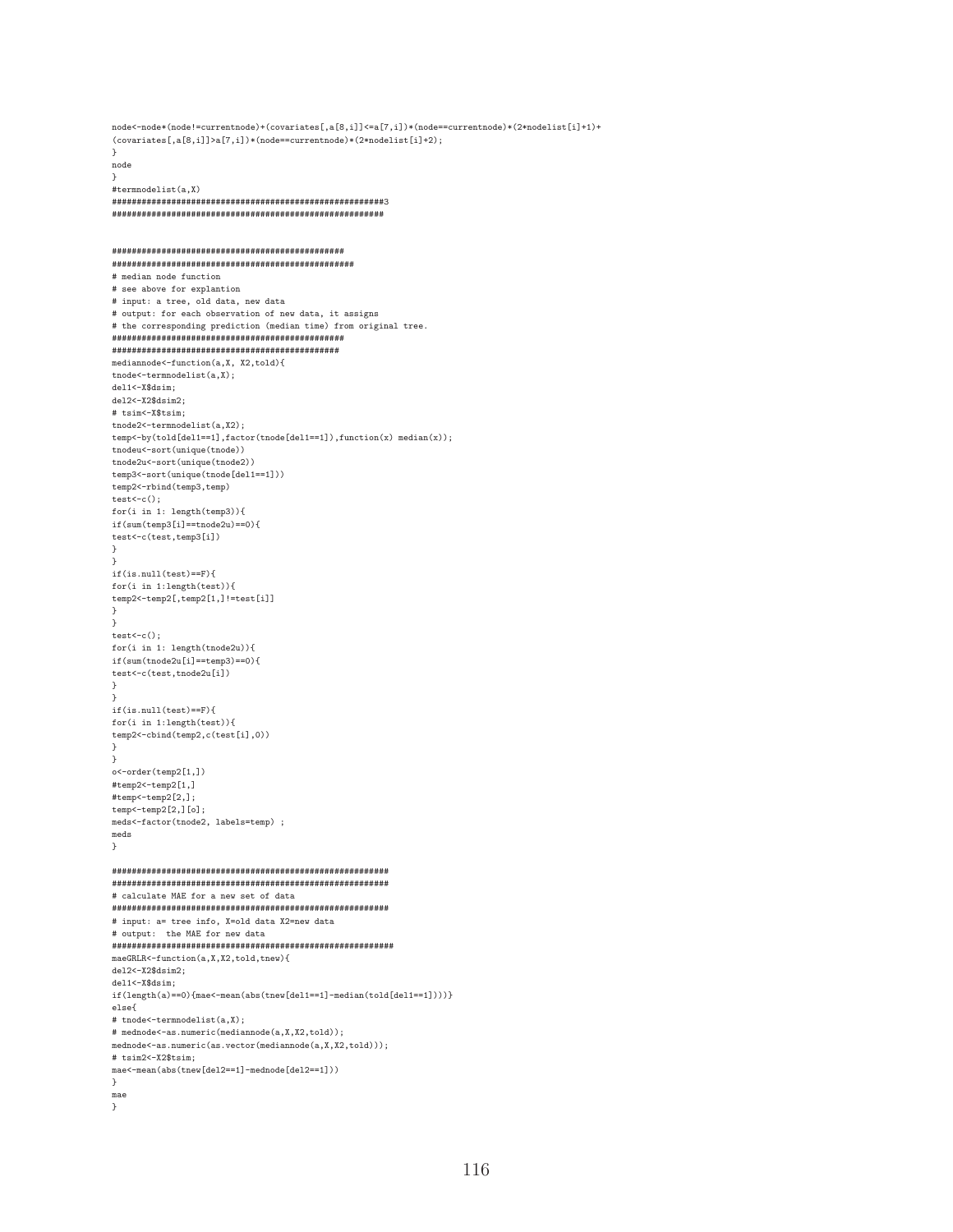# #maeGRLR(a,X,X2,X\$tsim,X2\$tsim2)

# cif test with the optin of subsetting ciftestss<-function(tsim, dsim, Z, cutpoint, r, subgroup){ temptsim<-tsim tempdsim<-dsim  $tempZ < -Z$ tsim<-subset(tsim, subgroup)  $dsim<-subset(dsim, subgroup)$ Z<-subset(Z, subgroup)  $\verb|group<-Z<=cutoff|;$ cif<-cuminc(ftime=tsim,fstatus=dsim,group=group); ciftotal<-cuminc(ftime=tsim,fstatus=dsim);  $n1$  <  $-sum(group == F)$ ;  $n2 < -sum(group == T);$ ## Event 1 group1 test11<-survfit(Surv(tsim,(dsim==1)^2), subset=(group==F)); Y11<-test11\$n.risk: E11<-test11\$n.event: W11 <- (1-timepoints (ciftotal, tsim\* (group==F))\$est[1,])^r  $if (length(E11) < length(W11))$ {  $E11<-c(0,E11);$ Y11 <- c (Y11 [1] . Y11) #W11<-W11[-1] I11<-timepoints(cif, tsim\*(group==F))\$est[1,]  $d111<-111$  $\text{f}_{\text{max}}$  $dI11[1]<-0$  ${\tt for(i\ in\ 2:length(II1))} \{ }$  $dI11[i]$  <-I11[i]-I11[i-1] #I11<-I11[-1] #dI11<-dI11[-1] for(i in 1:length(I11)){if(is.na(I11[i]))I11[i]<-0}  $\verb|for(i in 1:length(dI11)){if(is.na(dI11[i]))dI11[i]<-0}|$  $\texttt{B11}\texttt{<-W11}\texttt{*dI11}\texttt{*}(\texttt{E11}\texttt{>0})\texttt{^2}$  $R11c$   $\leq$   $\leq$   $\leq$   $\leq$   $\leq$   $\leq$   $\leq$   $\leq$   $\leq$   $\leq$   $\leq$   $\leq$   $\leq$   $\leq$   $\leq$   $\leq$   $\leq$   $\leq$   $\leq$   $\leq$   $\leq$   $\leq$   $\leq$   $\leq$   $\leq$   $\leq$   $\leq$   $\leq$   $\leq$   $\leq$   $\leq$   $\leq$   $\leq$   $\leq$   $\leq$   $\leq$  $B11T<-\text{sum}(B11)$  $#A11$  $\texttt{B11Tvec}\texttt{<-B11T*rep(1, length(B11))}$ A111 <- (B11Tvec-B11c) / (Y11/n1) -addon (B11, E11) \*n1  $A112$  <  $(B11Tvec-B11c)/(Y11/n1)$ ## A121 and A122  $\texttt{test12}\texttt{--survfit}(\texttt{Surv}(\texttt{tsim},(\texttt{dsim==1})^2)\texttt{, subset=(group==T)})$ Y12<-test12\$n.risk  $E12$  <  $-test12$ \$n.event  $W12 \leftarrow (1 - timepoints(ciftotal, tsim*(group==T))\$ est[1,])^r  $if (length(E12) < length(W12))$ {  $E12<-c(0,E12);$  $Y12<-c(Y12[1], Y12)$ I12<-timepoints(cif, tsim\*(group==T))\$est[2,]  $dI12<-I12$  $dI12[1]<-0$ for(i in  $2:\text{length}(I12))$ {  $dI12[i]$  <- $I12[i]$ - $I12[i-1]$ #I12 < - I12 [-1] #dI12<-dI12[-1] for(i in 1:length(I12)){if(is.na(I12[i]))I12[i]<-0}  $\verb|for(i in 1:length(dI12)){if(is.na(dI12[i]))dI12[i]<-0}|$ B12 <- W12 \* dI12 \* (E12 > 0) ^ 2  $B12c<$ -cumsum $(B12)$  $B12T < -sum(B12)$ B12Tvec <- B12T\*rep(1, length(B12))  $A121 \leftarrow (B12Tvec-B12c) / (Y12/n2) - \text{addon}(B12, E12) * n2$  $A122 < - (B12Tvec-B12c)/(Y12/n2)$ ############### A21: event 2 group 1, Ajml = event j, group m, 1  $\texttt{test21}\texttt{<-survfit}(\texttt{Surv}(\texttt{tsim},(\texttt{dsim==2})^{\texttt{-}2}), \texttt{subset=(group==F)})$ Y21<-test21\$n.risk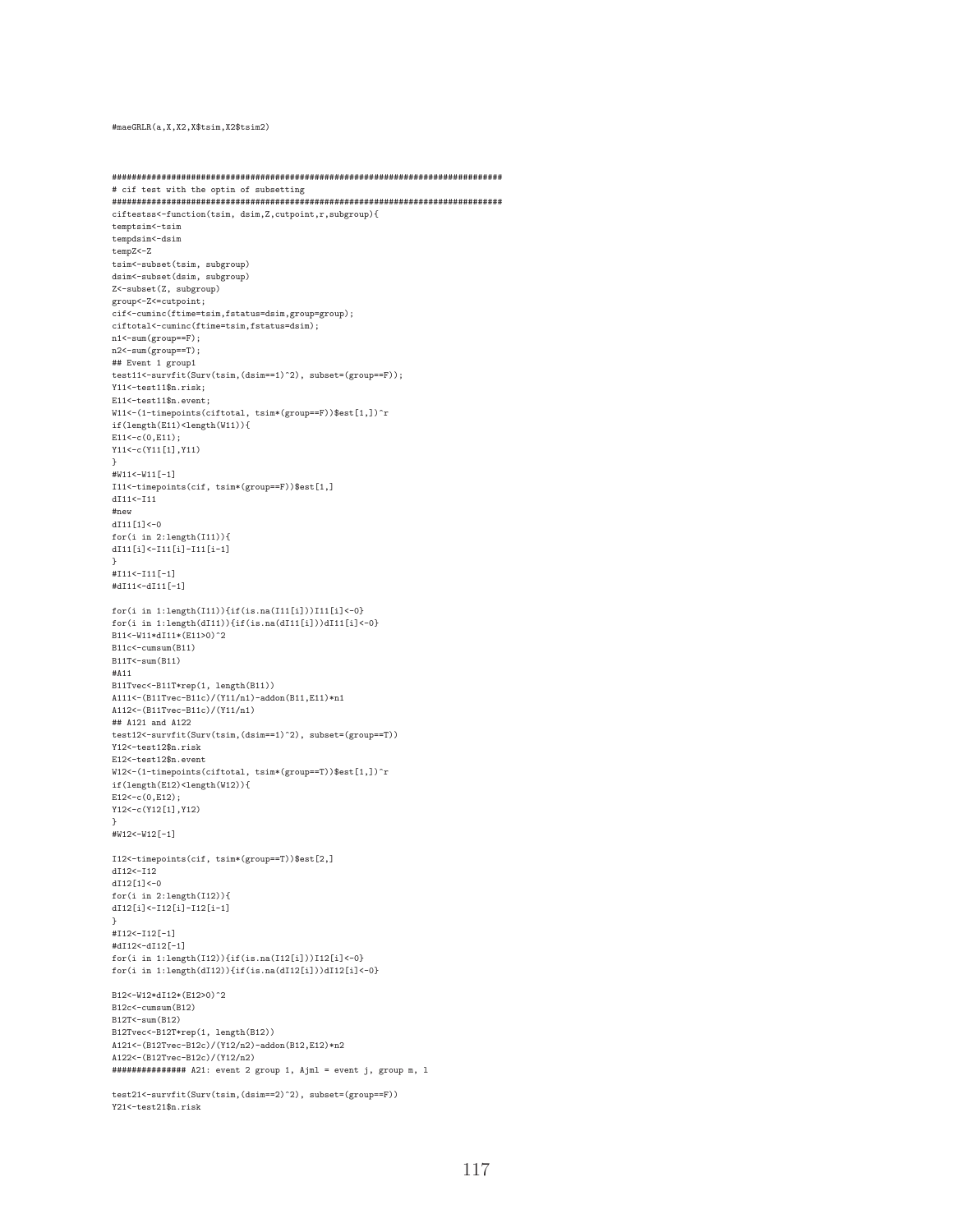W21<-(1-timepoints(ciftotal, tsim\*(group==F))\$est[2,])^r if(length(E21)<length(W21)){  $E21 < -c(0, E21);$ Y21<-c(Y21[1],Y21) } #W21<-W21[-1] I21<-timepoints(cif, tsim\*(group==F))\$est[3,] dI21<-I21 dI21[1]<-0 for(i in 2:length(I21)){ dI21[i]<-I21[i]-I21[i-1] } #I21<-I21[-1] #dI21<-dI21[-1]  $for(i in 1:length(I21)) {if(is.na(I21[i]))I21[i]<-0}$  $for(i in 1:length(dI21)){if(is.na(dI21[i]))dI21[i]<-0}$ B21<-W21\*dI21\*(E21>0)^2 B21c<-cumsum(B21) B21T<-sum(B21) B21Tvec<-B21T\*rep(1, length(B21)) A212<-(B21Tvec-B21c)/(Y21/n1)-addon(B21,E21)\*n1 A211<-(B21Tvec-B21c)/(Y21/n1) ############### A22: event 2 group 1, Ajml = event j, group m, l test22<-survfit(Surv(tsim,(dsim==2)^2), subset=(group==T)) Y22<-test22\$n.risk E22<-test22\$n.event  $\verb|W22<- (1-time points (ciftotal, tsim*(group==T))\$est [2,])^r$ if(length(E22)<length(W22)){ E22<-c(0,E22) Y22<-c(Y22[1],Y22) } #W22<-W22[-1] I22<-timepoints(cif, tsim\*(group==T))\$est[4,] dI22<-I22 dI22[1]<-0 for(i in 2:length(I22)){ dI22[i]<-I22[i]-I22[i-1] } #I22<-I22[-1] #dI22<-dI22[-1]  ${\tt for(i \ in \ 1:length(I22)){if(i s.na(I22[i])})I22[i] < -0}$  $for (i in 1:length(dI22))[if(is.na(dI22[i]))dI22[i]<-0\}$ B22<-W22\*dI22\*(E22>0)^2 B22c<-cumsum(B22) B22T<-sum(B22) B22Tvec<-B22T\*rep(1, length(B22)) A222<-(B22Tvec-B22c)/(Y22/n2)-addon(B22,E22)\*n2 A221<-(B22Tvec-B22c)/(Y22/n2)  $signa1<- (n1*n2/(n1+n2)) * (sum((A111^2/n1)*E11/n1)+$ sum((A121<sup>-2</sup>/n2)\*E12/n2)+sum((A112<sup>-2</sup>/n1)\*E21/n1)+ sum((A122<sup>-2</sup>/n2)\*E22/n2)) sigma2 <- (n1\*n2/(n1+n2))\*(sum((A211^2/n1)\*E21/n1)+ sum((A221^2/n2)\*E22/n2)+sum((A212^2/n1)\*E21/n1)+ sum((A222<sup>~</sup>2/n2)\*E22/n2)) ##### Covariance #l=1 covar<-(n1\*n2/(n1+n2))\*(sum(A111\*A211\*E11/n1^2)+ sum(A121\*A221\*E12/n2^2)+ sum(A112\*A212\*E21/n1^2)+ sum(A122\*A222\*E22/n2^2)) covmat<-matrix(c(sigma1, covar, covar, sigma2), nrow=2) teststat<-matrix(multest(tsim, dsim, group, r), nrow=2) HoetT<-t(teststat)%\*%solve(covmat)%\*%teststat #tsim<-temptsim #dsim<-tempdsim #Z<-tempZ HoetT }

E21<-test21\$n.event

#multest(tsim, dsim, Z1<=0.5, -1) #ciftest(tsim, dsim, Z1,0.5, r) #subgroup<-Z1>=min(Z1) #ciftestss(tsim, dsim, Z1,0.5, r, subgroup)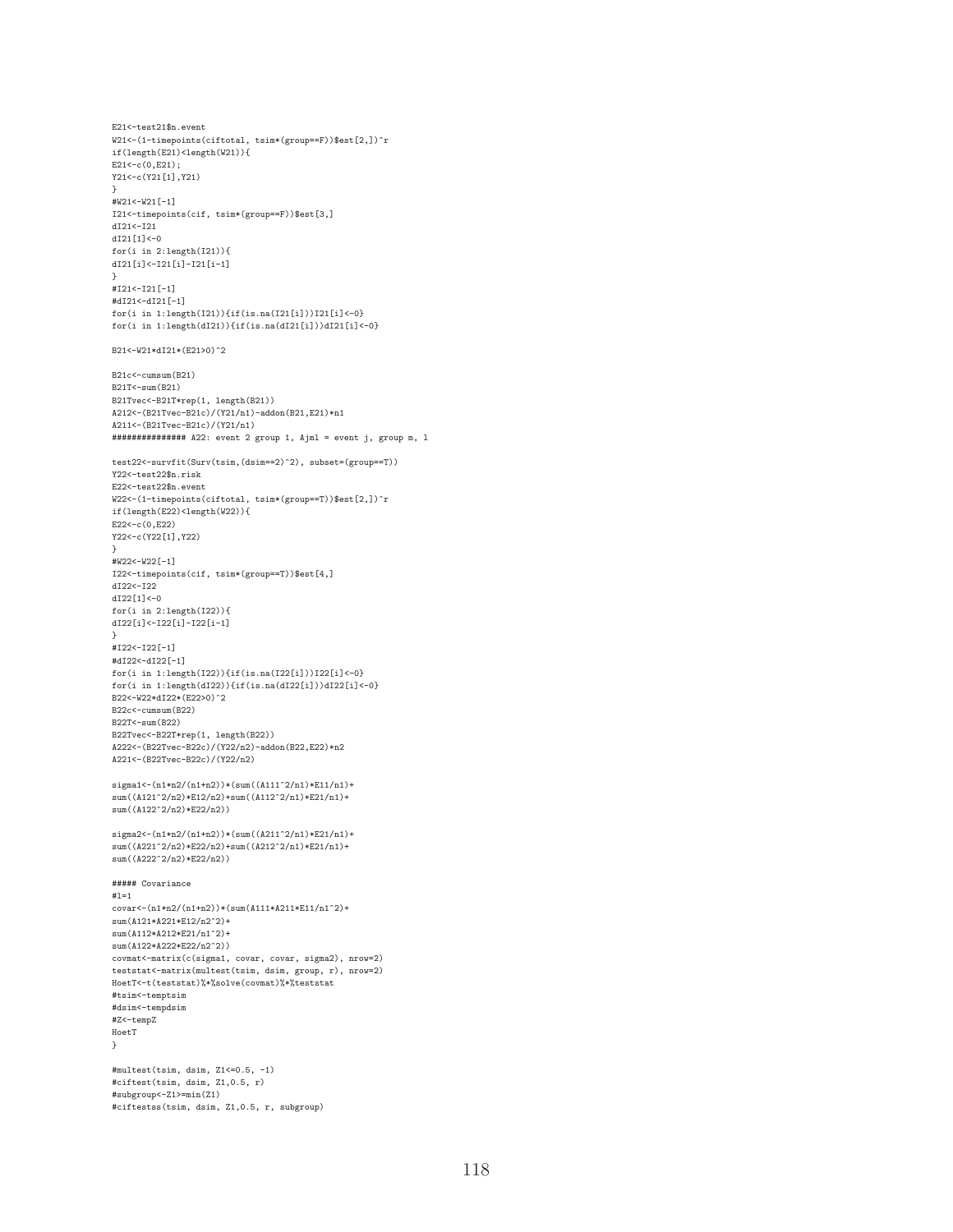#ciftestss(nhxdays, d, age\_ev,40, r, subgroup) #subgroup<-Z1<=0.7 #ciftestss(tsim, dsim, Z1,0.5, r, subgroup) #################################################################### ## ss is subset of data that will be used to calculate the test statistic ## cuminc has a 'subset' option. # takes in nodevec, the vector that states which obs is in which current node #maxsplit(nd,0,x1,t,delta,ss2) #ciftest(tsim, dsim, Z1,0.5, r) maxsplitMult<-function(nodevec,node,x1,t,delta,ss2,r){ ss<-node==nodevec;  $i$  <  $-1$ : output <- rep(0,2); #for(i in 1:length(x1)){ for(i in 1:length(unique(x1\*ss))){ if(nodevec[i]==node){ temp5<-sort(unique(x1\*ss)); temp3 <- temp5[i];  $temp4 < -temp5[i+1];$  $z$  < -  $x1$  <  $=$  temp3; # temp<-cuminc(t,delta,z,subset=ss, rho=-1)\$Test[1]; # temp<-ciftest(t,delta,x1,z,r); temp<-0;  $\verb|# if(sum(z)>ss2∑(1-z)>ss2\} \{temp<-ciftestss(tsim,dsim,Z1,temp3,r,ss)\};$  $if(sum(z*s)>ss2\∑((1-z)*ss)>ss2\∑(s*(delta=11)*z)>0\∑(s*(delta=11-z)*(1-z))>0\∑(s*(delta=12-z)*(1-z))>0\∑(s*(delta=12-z)*(1-z))>0\∑(s*(delta=12-z)*(1-z))>0\∑(s*(delta=12-z)*(1-z))>0\∑(s*(delta=12-z)*(1-z))>0\∑(s*(delta=12-z)*(1-z))>0\∑(s*(delta=12-z)*(1-z))>0\∑(s*(delta=12-z)*(1-z))>0\∑(s*(delta=12-z)*(1-z))>0\∑(s*(delta=12-z)*(1-z))>0\∑(s*(delta=12-z)*(1$ temp<-ciftestss(t,delta,x1,temp3,r,ss) }  $\label{eq:is_in} \texttt{if}(\texttt{is}.\texttt{na}(\texttt{temp})\texttt{==}\texttt{T}|\texttt{sum}(z)\texttt{<=}\texttt{ss2}|\texttt{sum}(1\texttt{-}z)\texttt{<=}\texttt{ss2}(\texttt{temp}\texttt{<=}0\texttt{};$ if(temp>output[1]){ # take the median of the cutpoint and the next highest value temp2<-median(c(temp3, temp4)); output<-c(temp,temp2) } } } output } #maxsplitMult<-function(nodevec,node,x1,t,delta,ss2,r){ #maxsplitMult(node,0,Z1,tsim,dsim,20,-1) #maxsplitMult(nodevec,0,age\_ev,nhxdays,d,20,-1) ######################################################################## # next thing to do is maxsplit2, growtree etc. all as Mult. ##################################################################### # maxsplit2Mult # input: covariates (cbind of x vectors), time=t, delta= event indicator , node, nodevec is the vector # that states which obs in in which node # output: the best split over all covariates, # statistic, cutpoint, variable (1,2,3.. column of the covariates matrix) # and the node 0,1,2,3.... maxsplit2Mult<-function(nodevec,covariates,t,delta, node,ss2,r){ temp<-c();  $temp2 < -c()$ ; output <- rep(0,4); for(j in 1:dim(covariates)[2]){ temp<-maxsplitMult(nodevec,node, covariates[,j],t,delta,ss2,r); #temp2<-c(temp[1],temp[2],j,node); #temp3<-cbind(output, temp2); if(temp[1]>output[1]){output<-c(temp[1],temp[2],j,node)} } #temp3 output } #maxsplit2Mult(nd,covariates,tsim,dsim,0,ss2,r) ####################################################### #subgroup<-Z1>=min(Z1) #maxsplitMult(nd,0,Z1,tsim, dsim,ss2,r) #maxsplitMult(nd,0,Z1,tsim, dsim,ss2,r) # maxsplitMult actually works. #ciftestss(tsim,dsim,Z1,0.5,r,subgroup) #ciftestss(tsim200,dsim200,cov200[,1],0.3,r,cov200[,1]>=.1) #subgroup<-Z1>=0.2 #ciftestss(tsim,dsim,Z1,0.5,r,subgroup) ################################################################## ###################################################################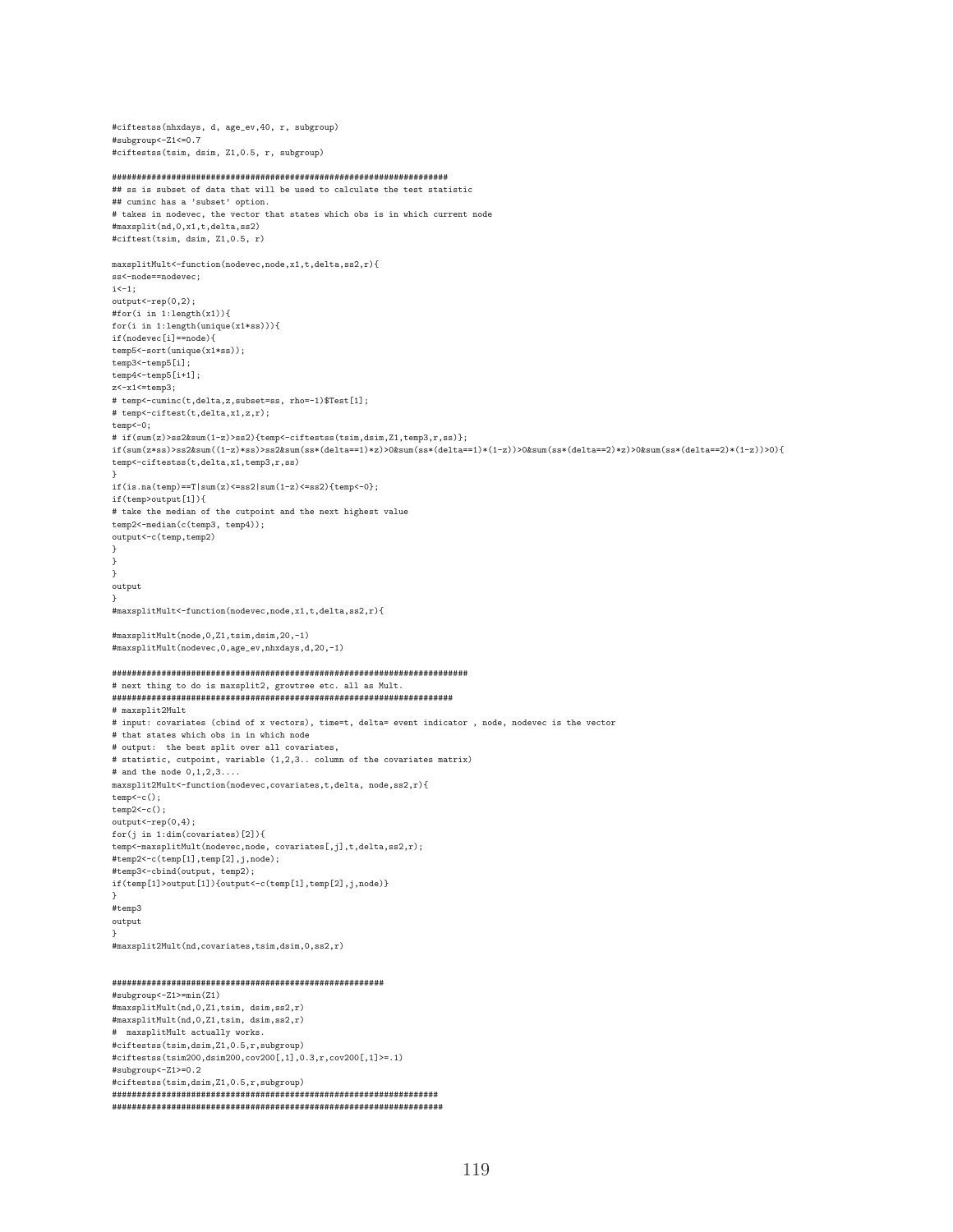```
#######################################################################
# growtreeMult
# input: covariates, t, delta
# output: list of splits (stat, cutoff, var, node)
# and a vector called 'node' will say which node each obs is in.
# sampsize is the min number of obs in each node
growtreeMult<-function(covariates, tim, delta, sampsize,ss2,r){
node<-rep(0,length(delta));
nodelist<-c(0);
output<-c();
i \leftarrow 1;while(i <=length(nodelist)){
#check that there are event 1,2
# call is ss test (sample size test)
sstest1<-sum((node==nodelist[i])*(delta==1));
sstest2<-sum((node==nodelist[i])*(delta==2));
if(sstest1>1&sstest2>1&sum(node==nodelist[i])>=sampsize){
temp<-maxsplit2Mult(node,covariates,tim,delta,nodelist[i],ss2,r);
if(temp[1]>0){
nodelist<-c(nodelist,2*nodelist[i]+1,2*nodelist[i]+2);
node<-(node==nodelist[i])*(covariates[,temp[3]]<=temp[2])*(2*nodelist[i]+1)+
(\texttt{node=modelist[i]}) * (\texttt{covariates}[, \texttt{temp[3]}) * (\texttt{2*modelist[i]+2}) * \texttt{node*}(\texttt{node!=modelist[i]});output<-cbind(output,temp)
}
}
#output<- nodelist;
i < -i+1}
#temp
output
#nodelist
#node
}
#sampsize<-10
#xMult<-growtreeMult(covariates,tsim,dsim,sampsize,ss2,r)
#xMult
# grows pretty quickly , 1 minute??
################################################################
# need to do pruneMult etc.
#####################################################################
## pruning the tree
# need to calculate G(T) and # internal nodes beneath current node
#+1
# Take output from 'growtree'
# Start at end of list
# Basic idea: does current node have children on list?
# if yes then find children nodes and add their G(T) and # nodes
# if no then G(T)=stat, # nodes=1
# takes in growtree object
# output growtree object with 2 rows : one with G(T) and # int nodes
prunetreeMult<-function(obj){
# n is number of internal nodes in list
n<-dim(obj)[2];
# combines the split statistic, row of 1s (will be no. int nodes), and node number
output<-t(cbind(obj[1,],matrix(1,n), obj[4,]));
for(i in 1:n){
j < - n - i + 1;
currentnode<-obj[4,j];
allnodes<-obj[4,];
if(sum(allnodes==(2*currentnode+1)|allnodes==(2*currentnode+2))>0){
for(k \in 1:(n-j))1<-n-k+1;
# if the current node j is parent of node l, then add stats from node l
if(obj[4,l]==(2*currentnode+1)|obj[4,l]==(2*currentnode+2)){
output[1,j]<-output[1,j]+output[1,l];
output[2,j]<-output[2,j]+output[2,l];
}
}
}
# if there are daughter nodes on list then need to find them and add G(T)
# and no. nodes to intnode
}
output
}
#yMult<-prunetreeMult(xMult)
#yMult
```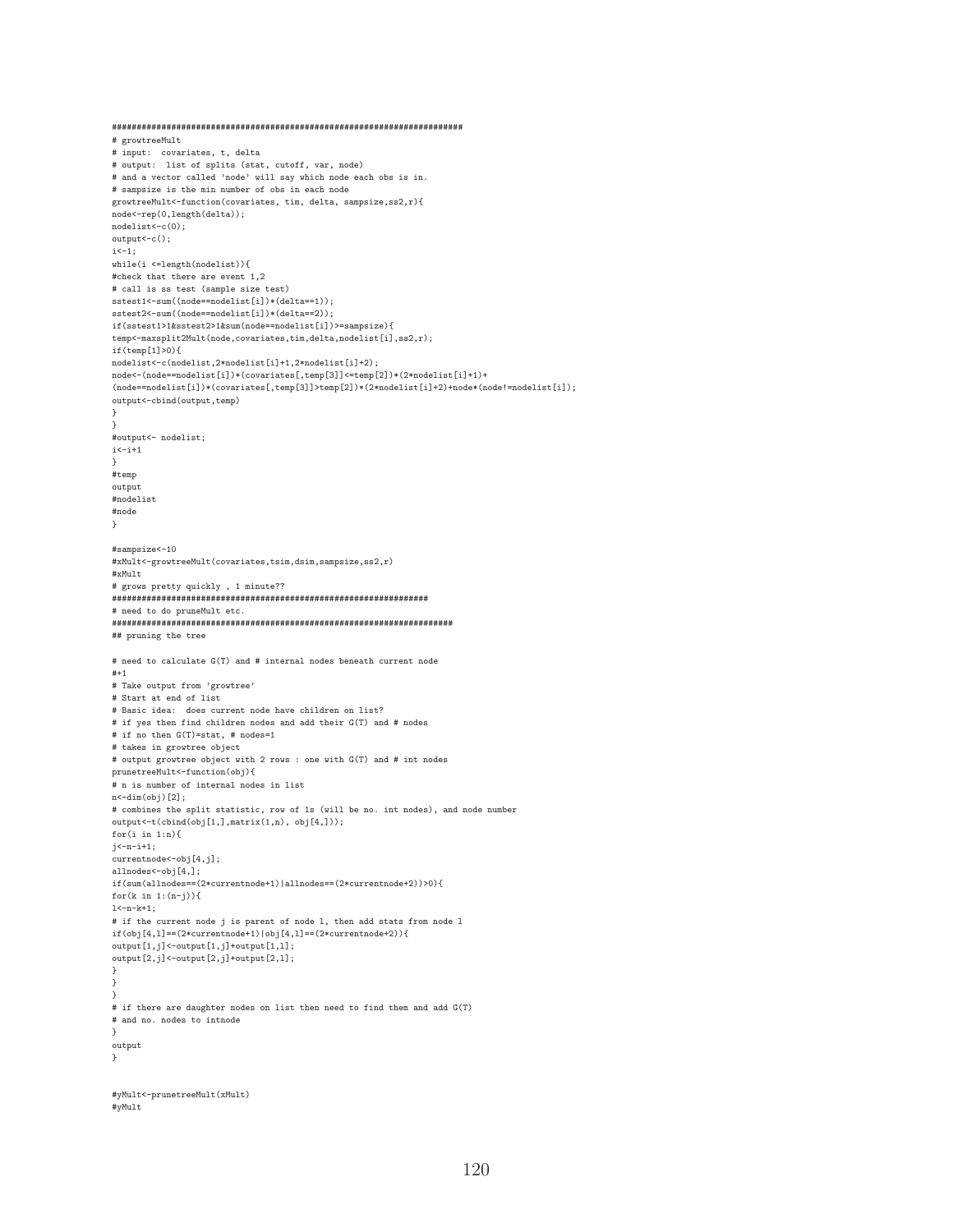#zMult <- prune 2 (yMult) #zMult # We calculate G(T)/number of internal nodes = cost complexity # Find int node with smallest cost complexity # prune this node and all child nodes (remove from the tree list) # store this new pruned tree somewhere # then use 'pruntree' to prune this new tree object. # GTL<-sum(rundowntreeMult(temptree,ocov,ot,od)); rundowntreeMult(temptree, ocov, ot, od) rundowntreeMult<-function(treedata, newcov, newt, newd){ n<-dim(treedata)[2];  $node<-0$ ;  $newstat$  -matrix  $(0,1,n)$ ; nodelist<-matrix(0.1.dim(newcov)[1]); #newd <-  $(newd==1)^2$ ; for $(i \in 1:n)$ # update current node (scalar) node<-treedata[4.i]: # update the variable that we will split on (goes with node) currvar<-treedata[3,i]; # temp is the binary split on the variable and cutoff temp<-newcov[.currvar]<=treedata[2.i]; cutoff<-treedata[2,i]; # ss indicates the subset of data corresponding to current node ss<-nodelist==node: # temp2 is the current split statistic # must change to 0 if it is -1 or null # temp2<-cuminc(newt,newd,temp,subset=ss,rho=-1)\$Test[1];  $temp2<-0$ :  $\verb|if(sum(temp*ss)>0∑((1-temp)*ss)>0∑(ss*(newd==1))>1∑(ss*(newd==2))>1)\{$  $\verb|# temp2<-survdiff(Surv(new, newd) "temp, subset=ss)$ temp2<-ciftestss(newt,newd,newcov[,currvar],cutoff,r,ss)  $\verb|if((is.null(temp2)=T)| is .na(temp2) == T) \{temp2 < -0\};$  $if$ (temp2<0){temp2<-0}; newstat[i]<-temp2; # nodelist tells us which data point is in which node (vector) nodelist<-(nodelist==node)\*(temp)\*(2\*node+1)+  $\verb|(nodelist=node)*(!temp)*(2*node+2)+nodelist*(nodelist!=node)$ newstat #rundowntreeLR(x, covariates, t, delta2) #ciftestss(tsim,tsim,Z1,0.5,r,ss) #rundowntreeMult(x, covariates, t, delta2) #omb2Mult ################these things need to be changed  $\# \texttt{GV<-ohm2Mult}(xcvMult,zcvMult,nhx days \texttt{[cvlist==v]}, d\texttt{[cvlist==v]}, covariates \texttt{[cvlist==v]}, \texttt{zMultlive})$ obm2Mult<-function(bstree, bsprune, ot, od, ocov, prunedtree){ # generate the alpha-dash\_m's temp1 <- sort(unique(prunedtree[3,])) temp2 <- c (temp1, Inf)  $temp3 < -c(0, temp1)$ alphadash<-sqrt(temp2\*temp3) btreedata<-rbind(bstree,bsprune);  $GTmbmatrixrix < -c()$ ; #listGTL  $<-c()$ ; for(i in  $1:\max(\text{btreedata}[6,]))$ { temptree<-removeprune(btreedata,i); GTL<-sum(rundowntreeMult(temptree,ocov,ot,od)); # need to find vector of G\_alphadash(T) Galphadash<-GTL-alphadash\*(max(temptree[9.])); Galphadash[length(Galphadash)] <- 0; GTmbmatrix<-rbind(GTmbmatrix,Galphadash); # listGTL <- c(listGTL, GTL)  $GTmb \lt -matrix(0.1.dim(GTmbmatrix))$  [2]): for(i in 1: dim(GTmbmatrix)[2]){ temp4<-which.max(GTmbmatrix[,i]); GTmb[i]<-GTmbmatrix[temp4,1] .<br>GTmb[dim(GTmbmatrix)[2]]<-0;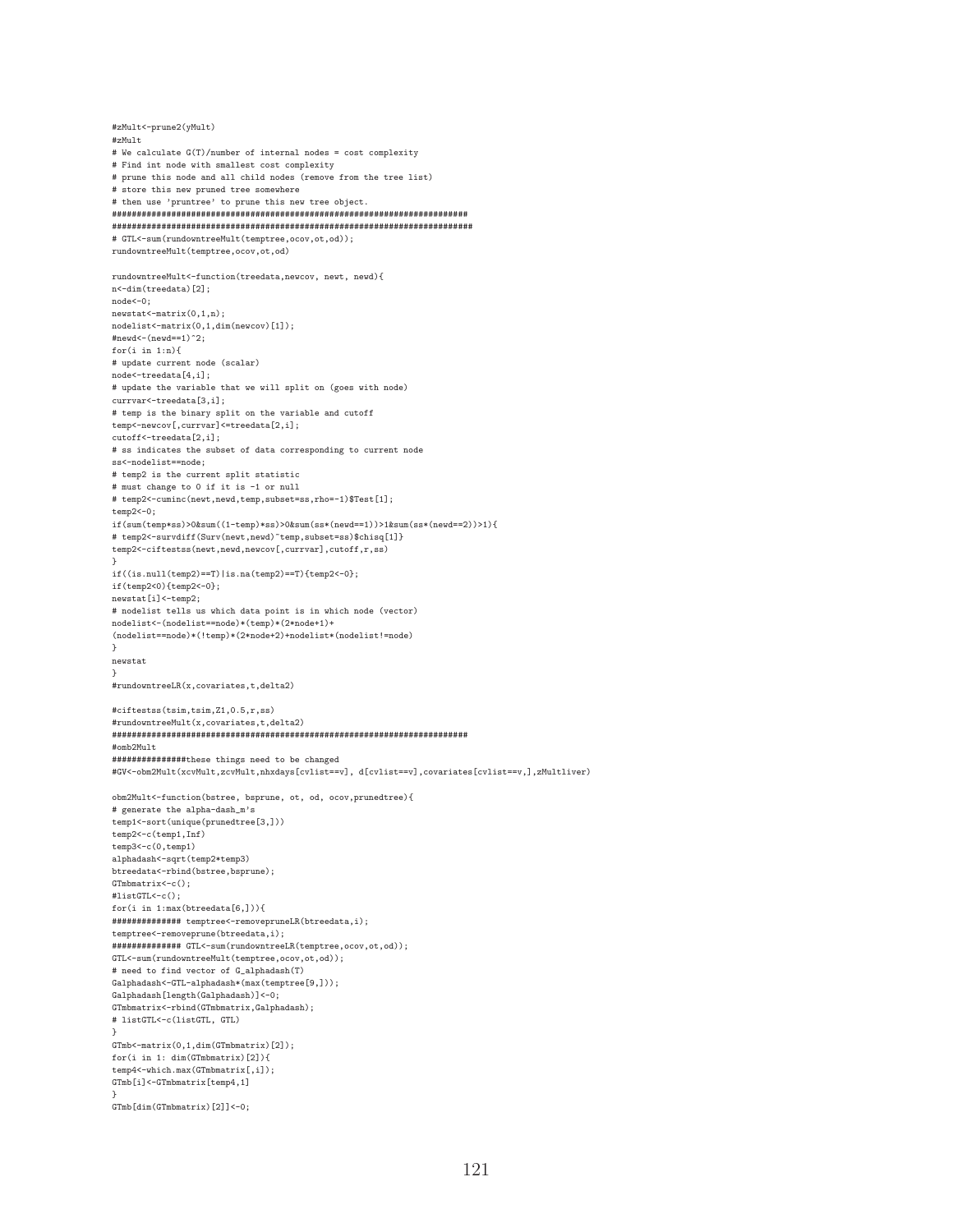```
# then whichever row the max is in, use the number from the first column
#GTmbmatrix
#listGTL
GTmb#test<-obm2Mult(xMult,zcv,cvLv$tsim, cvLv$dsim,covariates[cvlist==v,],z)
#Everything works for Mult so far -- rundowntree seems to work unalteredd,
# but I need to check that out.
# See whether obm2 works. Need this for CV sims
#xMult<-growtreeMult(covariates,tsim,dsim,sampsize,ss2,r)
###obm2<-function(bstree, bsprune, ot, od, ocov.prunedtree){
#obm2(xcv.zcv.cvLv$tsim.cvLv$dsim.covariates[cvlist==v.].z)
#tsim200 <- rexp (200)
# \text{dsim200} < - sample (c(0,1,2), 200, replace=T)
\#cov200\leftarrow \text{cbind}(\text{resp}(200), \text{resp}(200), \text{sample}(\text{c}(0,1), 200, \text{replace=T}), \text{sample}(\text{c}(0,1), 200, \text{replace=T}))#growtreeMult(cov200,tsim200,dsim200,sampsize,ss2,r)
#V < -10#v<-1#v<-2\verb|# cvlist<-sample(rep(1:V, len=ss), ss,replace=F)|# GVlist <- c()
# for (v \in 1:V) {
# cvLv<-X[cvlist==v.]
# cvLV <- X [cvlist!= v.]
xcvMult \verb|<=groutreeMult| (covariates[cvlist!=v,], tsim[cvlist!=v], dsim[cvlist!=v], ss1, ss2, r)ycvMult<-prunetreeMult(xcvMult)
zcvMult<-prune2(ycvMult)
\texttt{GVMult}\texttt{&}\texttt{-obm2}(\texttt{xcvMult}, \texttt{zcvMult}, \texttt{tsim}[\texttt{cvlist ==} \texttt{v}], \hspace{0.1cm} \texttt{dsim}[\texttt{cvlist ==} \texttt{v}], \texttt{covariates}[\texttt{cvlist ==} \texttt{v},], \texttt{zMult})# GVlist<-rbind(GVlist, GV)
# GVlist
#obm2(xMult,zMult,tsim,dsim,covariates,
# the cv should work. I haven't done mae stuff.
#maeMult function
# need to go to one of the cv sim functions and work throught the mae bit
# calculate MAE for a new set of data
# input: a= tree info, X=old data X2=new data
# output: the MAE for new data
#aMult <- rbind (zMult, xMult)
#mediannode(aMult, X, X2, tsim)
maeMult1<-function(a,X,X2,told,tnew){
del2<-X2$dsim2;
del1<-X$dsim;\verb|if(length(a)==0){\{mae<-mean(abs(tnew[del1==1]-median(told[del1==1]))\}}|else{# tnode<-termnodelist(a,X);
\# \verb| mednode<-as.numeric(mediannode(a,X,X2,told));|mednode<-as.numeric(as.vector(mediannode(a,X,X2,told)));
# tsim2<-X2$tsim:
mae<-mean(abs(tnew[del2==1]-mednode[del2==1]))
ŀ
mae#maeMult1(aMult,X,X2,X$tsim,X2$tsim2)
maeMult2<-function(a,X,X2,told,tnew){
del2<-X2$dsim2;
del1<-X$dsim;
if(length(a)==0){mae<-mean(abs(tnew[del1==2]-median(told[del1==2])))}
else{
# tnode<-termnodelist(a.X);
# mednode<-as.numeric(mediannode(a.X.X2.told));
mednode \leq -as.numeric(as.vector (median node(a, X, X2, told));
# tsim2 <- X2$tsim:
mae<-mean(abs(tnew[del2==2]-mednode[del2==2]))
ι
mae\rightarrow
```
#now I need something to find max in each column of GTmbmatrix

```
# mediannode2
```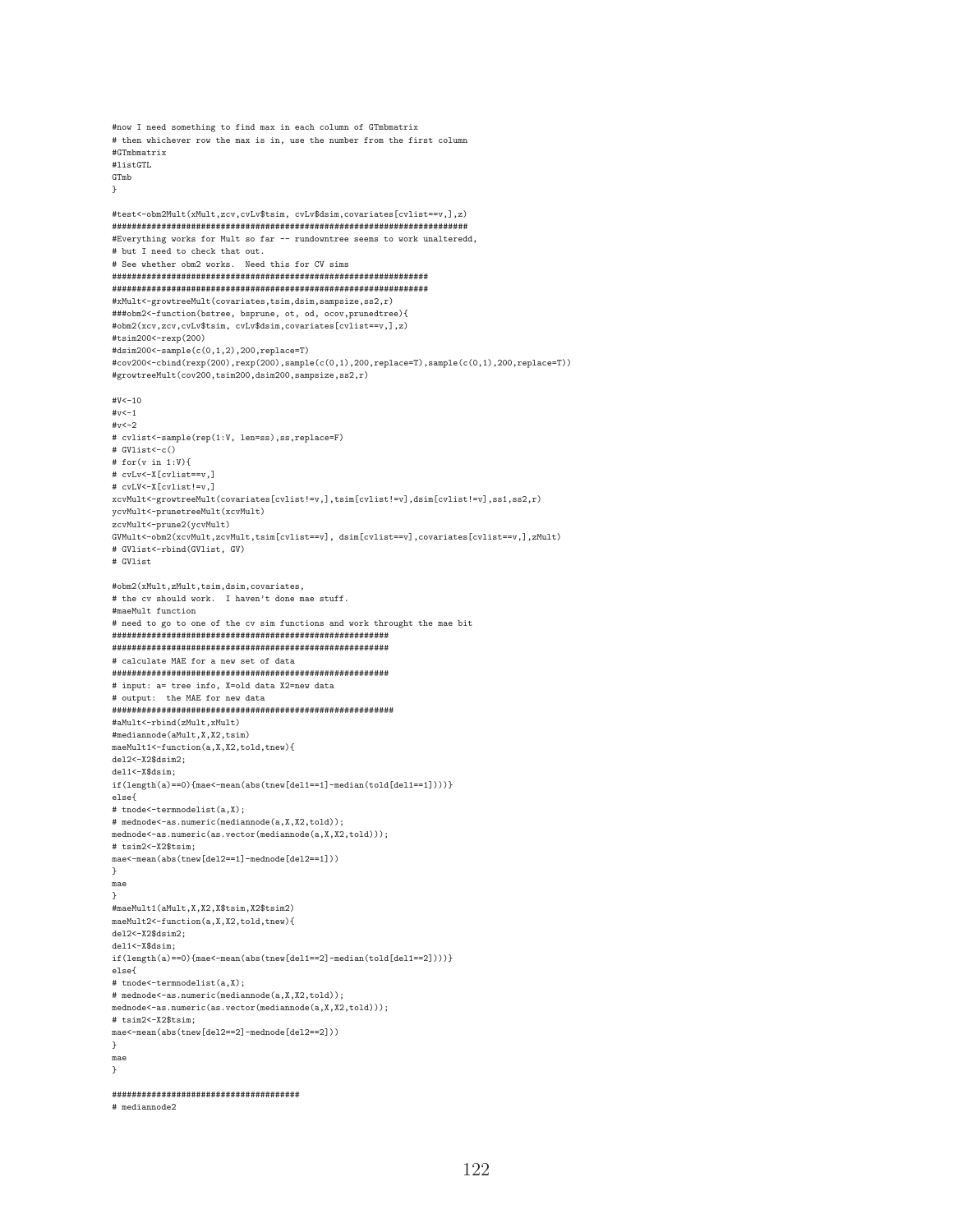```
mediannode2<-function(a,X, X2,told){
tnode <-termnodelist(a, X);
del1 < -x$dsim;
del2<-X2$dsim2;
# tsim <- X$tsim;
tnode2 <- termnodelist (a, X2);
temp<-by(told[del1==2], factor(tnode[del1==2]), function(x) median(x));tnodeu<-sort(unique(tnode))
tnode2u<-sort(unique(tnode2))
temp3 <- sort(unique(tnode[del1 == 2]))
temp2<-rbind(temp3,temp)
test < -c();
for(i in 1: length(temp3)){
if(sum(temp3[i]=tnode2u)=0){
test<-c(test,temp3[i])
if(is.null(test)=F){for(i in 1:length(test)){
temp2<-temp2[,temp2[1,]!=test[i]]
ŀ
test < -c():
for(i in 1: length(tnode2u)){
if(sum(tnode2u[i]==temp3)=0){
test <- c(test, tnode2u[i])
ι
if(is.null(test)=F)for(i in 1:length(test)){
temp2 <- cbind(temp2, c(test[i],0))
ι
o < - order (temp2[1,])
#temp2<-temp2[1,]
\verb|#temp<-temp2[2,];temp < -temp2[2, ] [o];meds<-factor(tnode2, labels=temp) ;
^{mode}J.
maeMult2(aMult, X, X2, X$tsim, X2$tsim2)
### mae for the mart resid tree but with event 2
# MAE function for martingale resid tree, event 2
# input: tempMR=tree, X2= new data (covariates have to have
# same names as in X, X=olddata.
maeMR2<-function(tempMR, X2, X, told, tnew){
del1<-X$dsim
del2<-X2$dsim2;
del < -X2$dsim2;
# calculates the mean prediction for each terminal node,
# we use this as labels for terminal nodes.
pred2<-predict(tempMR,newdata=X2, type="matrix");
# tsim<-X$tsim;
# this calculates the medians per terminal node
pred1<-predict(tempMR)
temp<-by(told[del1==2],factor(pred1[del1==2]),function(x) median(x));
upred1<-sort(unique(pred1))
upred2<-sort(unique(pred2))
temp<-temp[!is.na(match(upred1,upred2))]
# temp<-by(tnew, factor(pred2), function(x) median(x));
# this takes the new predictions for the new data, and uses
# the labels of the medians.
temp2<-as.numeric(as.vector(factor(pred2, labels=temp)));
# tsim2<-X2$tsim2;
maeMR1<-mean(abs(tnew[del2==2]-temp2[del2==2]));
maeMR1
\ddot{\phantom{1}}
```
#maeMR(tempMR, X2, X2, X2\$tsim2, X2\$tsim2) #test<-mediannode(a.X.X2.tsim)

# calculate MAE for a new set of data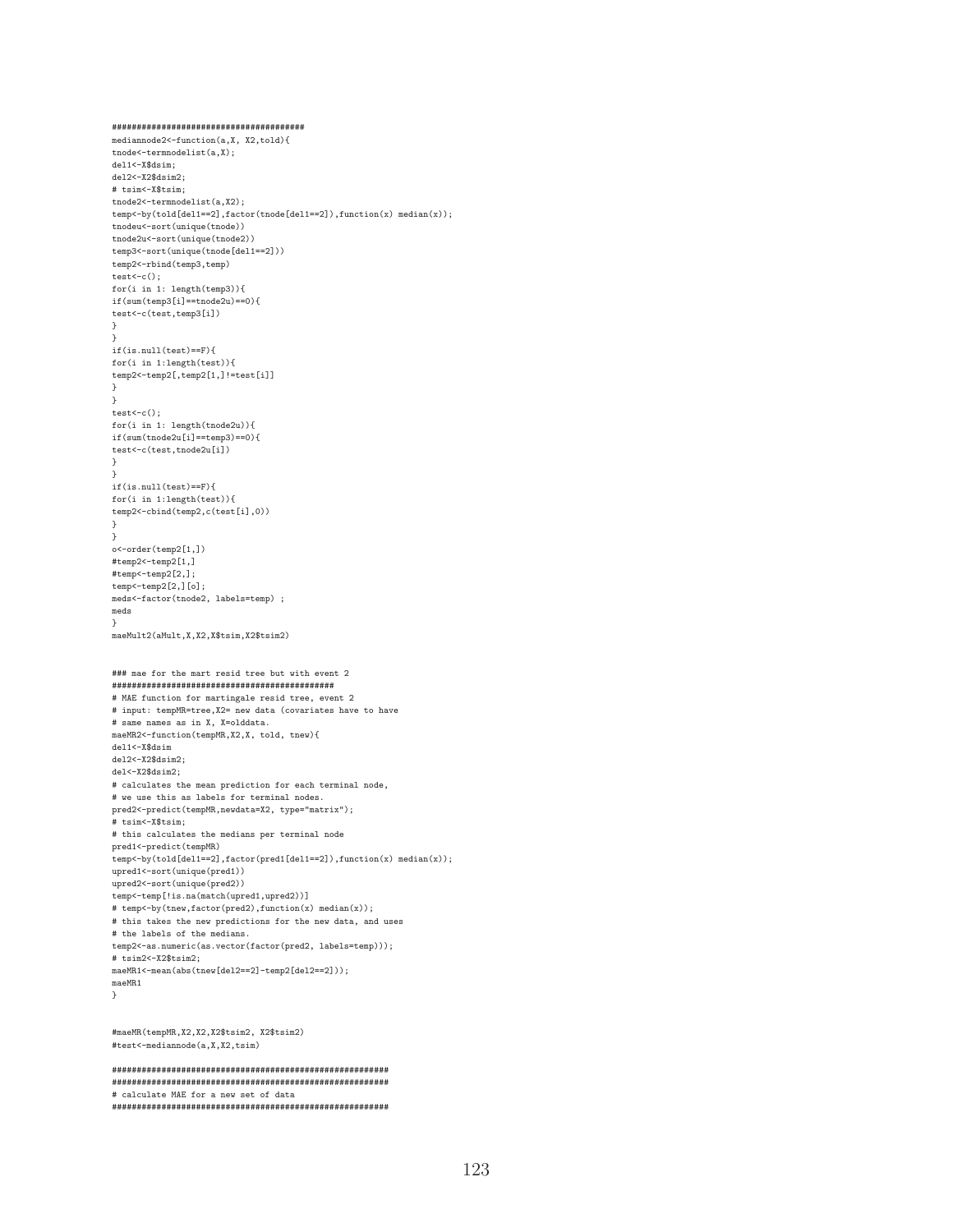```
# input: a= tree info, X=old data X2=new data
# output: the MAE for new data
maeGRLR2<-function(a,X,X2,told,tnew){
del2<-X2$dsim2;
del1<-X$dsim:
if (length(a)=0){mae <-mean(abs(tnew[del1==2]-median(told[del1==2])))}
else{# tnode<-termnodelist(a,X);
# mednode<-as.numeric(mediannode(a,X,X2,told));
{\tt mednode} \verb!<-as.numeric(as.vector (median node2(a, X, X2, told)));# tsim2 <- X2$ tsim;
\texttt{mae}\texttt{<-mean}\texttt{(abs}\texttt{(new[del2==2]-mednode[del2==2]))}\mathbf{r}mae
\overline{\mathbf{r}}#maeGRLR2(aMult.X.X2.X$tsim.X2$tsim2)
#maeGRLR(aLR, X, X2, X$tsim, X2$tsim2)
#a<-aLR
#told<-X$tsim
#tnew<-X2$tsim2
# Simulations: univariate splits
sim1function(c1,c2,r1,r2,r3,r4,r5,r6,r7,B,ss,ss2){
tempgray<-c();
tempLR < -c():
tempMR < -c();
tempMR2 < -c();
nodevec<-rep(0,ss);
for(i in 1:B){
Z < \text{runif}(ss):
t1<-revp(ss,r1)*(Z<=c1);\texttt{tl}\texttt{<}\texttt{-tl}\texttt{+} \texttt{r}\texttt{exp}(\texttt{ss}, \texttt{r2})\texttt{*}(\texttt{Z}\texttt{>c1}) ;
t2 < -r exp(ss,r3) * (Z < = c2);t2 < -t2 + r exp(ss, r4) * (Z>c2);t3 < -r exp(ss,r5) * (Z < = c2);t3<-t3+revp(ss, r6)*(Z>c2&Z<=c1);t3<-t3+rexp(ss,r7)*(Z>c1);\text{tsim}\left(-\text{pmin}(t1, t2, t3)\right)\verb+dsim<-(t1<t2)*(t1<t3)+2*(t2<t1)*(t2<t3);tempgray <- c(tempgray, maxsplit(nodevec, 0, Z, tsim, dsim, ss2)[2]);
# gray stats are calculated
# the LR stats are calculated
\text{dsim2} < - (\text{dsim==1}) ^2;
tempLR <- c(tempLR, maxsplitLR(nodevec, 0, Z, tsim, dsim2, ss2)[2]);
# the residual stats
temp2MR <- coxph(Surv(tsim, dsim2)<sup>~1</sup>);
resids<-temp2MR$residuals;
tempMR<-c(tempMR,rpart(resids"Z,method="anova", maxdepth=1,minbucket=ss2)$splits[4])
tempMR2<-c(tempMR2,rpart(resids"Z,method="anova", maxdepth=1,cp=0,minbucket=ss2,dissim="man")$splits[4])
outputGray<-tempgray;
outputLR<-tempLR;
outputMR<-tempMR;
outputMR2<-tempMR2
output<-cbind(outputGray,outputLR,outputMR,outputMR2);
output
\# \text{sim1fun2} \leq \text{sim1fun}(0.5, 0.3, .2, .4, .7, .56, .1, .24, .04, 2, 200, 20)sim1fun2000 < - sim1fun(0.5, 0.3, 0.2, 0.4, 0.7, 0.56, 0.1, 0.24, 0.04, 2000, 200, 20)write.table(sim1fun2000,file="sim1fun2000")
\text{sim2fun2000} < \text{sim1fun}(0.5, 0.3, .1, .3, .5, .21, .4, .69, .49, 2000, 200, 20)write.table(sim2fun2000,file="sim2fun2000")
# sim3fun is for c1=0.3, c2=0.5, sims 3 adn 4
sim3fun < function(c1,c2,r1,r2,r3,r4,r5,r6,r7,B,ss,ss2){
tempgray<-c();
tempLR < -c();
tempMR\leq-c():
tempMR2 < -c();
\texttt{nodevec}\texttt{<-rep(0,ss)};
for(i in 1:B)Z < - runif (ss):
t1<-rexp(ss,r1)*(Z<=c1);
```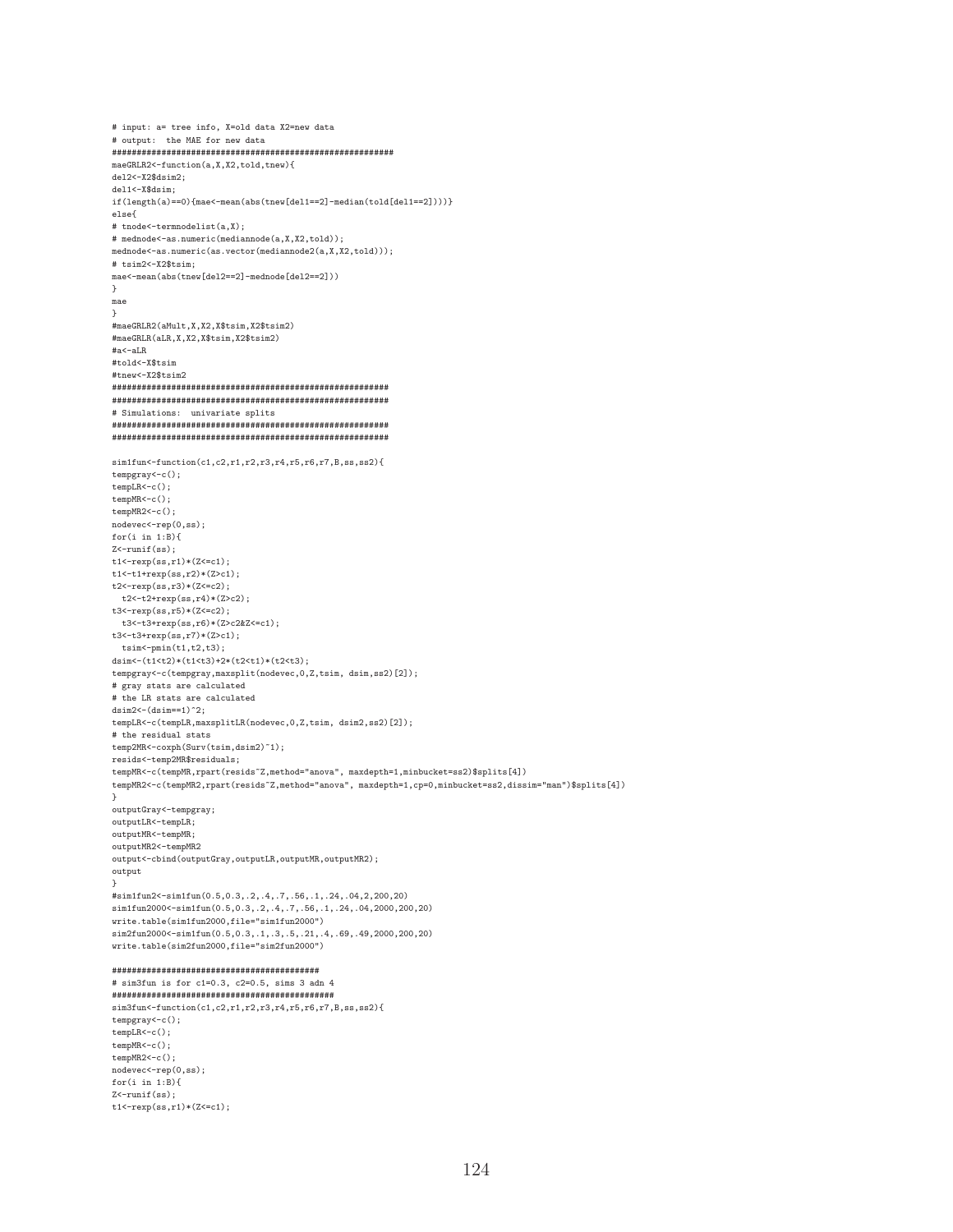```
t1<-t1+rexp(ss,r2)*(Z>c1);
t2<-rexp(ss,r3)*(Z<=c2);
 t2 < -t2 + \text{resp}(ss,r4) * (Z>c2);t3<-rexp(ss,r5)*(Z<=c1);
 t3<-t3+rexp(ss,r6)*(Z>c1&Z<=c2);
t3<-t3+rexp(ss,r7)*(Z>c2);
 t \sin \left(-p \min(t1, t2, t3)\right);
dsim <- (t1<t2)*(t1<t3)+2*(t2<t1)*(t2<t3);
tempgray<-c(tempgray,maxsplit(nodevec,0,Z,tsim, dsim,ss2)[2]);
# gray stats are calculated
# the LR stats are calculated
dsim2 < -( dsim = = 1) ^2;
tempLR<-c(tempLR,maxsplitLR(nodevec,0,Z,tsim, dsim2,ss2)[2]);
# the residual stats
temp2MR<-coxph(Surv(tsim,dsim2)~1);
resids<-temp2MR$residuals;
tempMR<-c(tempMR,rpart(resids~Z,method="anova", maxdepth=1,minbucket=ss2)$splits[4])
tempMR2<-c(tempMR2,rpart(resids~Z,method="anova", maxdepth=1,cp=0,minbucket=ss2,dissim="man")$splits[4])
}
outputGray<-tempgray;
outputLR<-tempLR;
outputMR<-tempMR;
outputMR2<-tempMR2
output<-cbind(outputGray,outputLR,outputMR,outputMR2);
output
}
#sim3fun2<-sim3fun(0.3,0.5,.4,.2,.58,.7,.02,.22,.1,2,200,20)
sim3fun2000<-sim3fun(0.3,0.5,.4,.2,.58,.7,.02,.22,.1,2000,200,20)
write.table(sim3fun2000,file="sim3fun2000")
sim4fun2000<-sim3fun(0.3,0.5,.3,.1,.18,.5,.52,.72,.4,2000,200,20)
write.table(sim4fun2000,file="sim4fun2000")
sim5fun<-function(c1,r1,r2,r3,r4,r5,B,ss,ss2){
tempgray<-c();
tempLR<-c();
tempMR<-c();
tempMR2<-c();
nodevec<-rep(0,ss);
for(i \text{ in } 1:B){
Z<-runif(ss);
t1<-revp(ss,r1)*(Z<=c1);t1<-t1+rexp(ss,r2)*(Z>c1);
t2 < -r \exp(s s, r3) * (Z < = c1);t2<-t2+rexp(ss,r4)*(Z>c1);
t3<-rexp(ss,r5);
  tsim<-pmin(t1,t2,t3);
dsim <- (t1<t2)*(t1<t3)+2*(t2<t1)*(t2<t3);
tempgray<-c(tempgray,maxsplit(nodevec,0,Z,tsim, dsim,ss2)[2]);
# gray stats are calculated
# the LR stats are calculated
dsim2<-(dsim==1)^2;
tempLR<-c(tempLR,maxsplitLR(nodevec,0,Z,tsim, dsim2,ss2)[2]);
# the residual stats
temp2MR<-coxph(Surv(tsim,dsim2)~1);
resids<-temp2MR$residuals;
tempMR<-c(tempMR,rpart(resids~Z,method="anova", maxdepth=1,minbucket=ss2)$splits[4])
tempMR2<-c(tempMR2,rpart(resids~Z,method="anova", maxdepth=1,cp=0,minbucket=ss2,dissim="man")$splits[4])
}
outputGray<-tempgray;
outputLR<-tempLR;
outputMR<-tempMR;
outputMR2<-tempMR2;
output<-cbind(outputGray,outputLR,outputMR, outputMR2);
output
}
#sim5fun2<-sim5fun(0.5,.2,.4,.7,.5,.1,2,200,20)
sim5fun2000<-sim5fun(0.5,.2,.4,.7,.5,.1,2000,200,20)
write.table(sim5fun2000,file="sim5fun2000")
sim6fun2000 < - sim5fun(0.5,.1,.3,.4,.2,.5,2000,200,20)
write.table(sim6fun2000,file="sim6fun2000")
# sim 7fun log normal
sim7fun<-function(c1,c2,r1,r2,r3,r4,r5,r6,r7,r8,B,ss,ss2){
tempgray<-c();
tempLR<-c();
tempMR<-c();
tempMR2<-c():
```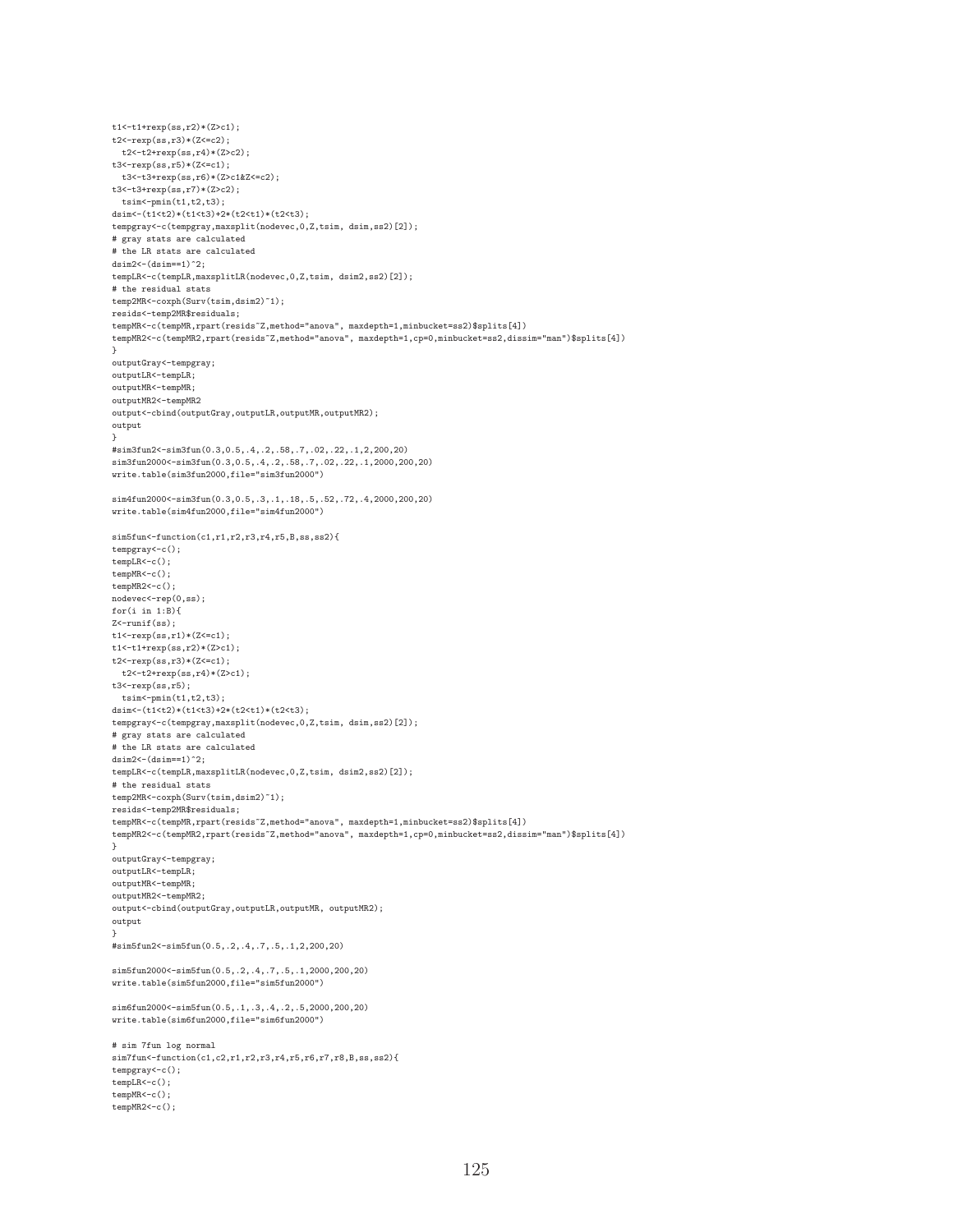```
nodevec<-rep(0,ss);
for(i in 1:B){
Z<-runif(ss);
t1<-rlnorm(ss,r1,1)*(Z<=c1);t1<-t1+rlnorm(ss,r2,1)*(Z>c1);t2<-rlnorm(ss,r3,1)*(Z<=c2);
 t2<-t2+rlnorm(ss,r4,1)*(Z>c2&Z<=c1);
t2<-t2+rlnorm(ss,r5,1)*(Z>c1);
t3<-rlnorm(ss, r6, 1)*(Z<=c2);t3<-t3+rlnorm(ss,r7,1)*(Z>c2&Z<=c1);
t3<-t3+rlnorm(ss,r8,1)*(Z>c1);
  t \sin \leftarrow \text{bmin}(t1, t2, t3);
dsim <- (t1<t2)*(t1<t3)+2*(t2<t1)*(t2<t3);
tempgray<-c(tempgray,maxsplit(nodevec,0,Z,tsim, dsim,ss2)[2]);
# gray stats are calculated
# the LR stats are calculated
dsim2<-(dsim==1)<sup>2</sup>;
tempLR<-c(tempLR,maxsplitLR(nodevec,0,Z,tsim, dsim2,ss2)[2]);
# the residual stats
temp2MR<-coxph(Surv(tsim,dsim2)~1);
resids<-temp2MR$residuals;
tempMR<-c(tempMR,rpart(resids~Z,method="anova", maxdepth=1,minbucket=ss2)$splits[4])
tempMR2<-c(tempMR2,rpart(resids~Z,method="anova", maxdepth=1,cp=0,minbucket=ss2,dissim="man")$splits[4])
}
outputGray<-tempgray;
outputLR<-tempLR;
outputMR<-tempMR;
outputMR2<-tempMR2;
output<-cbind(outputGray,outputLR,outputMR,outputMR2);
output
}
#sim7fun(0.5,0.3,1.25,0.5,.1,.5,.25,1.5,1.25,2,2,200,20)
#sim7fun<-function (c1, c2, r1, r2, r3,r4, r5,r6, r7, r8,B,ss,ss2){
sim7fun2000<-sim7fun(0.5,0.3,1.25,0.5,.1,.5,.25,1.5,1.25,2,2000,200,20)
write.table(sim7fun2000,file="sim7fun2000")
\verb|sim8fun2000<-sim7fun(0.5,0.3,2,0.75,.25,.75,.25,2,1.5,2,2000,200,20)write.table(sim8fun2000,file="sim8fun200")
#######################################################3
#########################################################
# Univariate Tree simulations
########################################################
########################################################
#sim1cv4<-sim1treeCV(5,500,.1,.35,.5,.5,0,20,20,10,1)
#sim1treeCV<-function(B,ss,r1,r2,r9, c1,c2,ss1,ss2,V, alphac){
#r1<-0.1;r2<-0.35;r9<-0.5;c1<-.5;c2<-0.5;V<-10;ss1<-20;ss2<-20;alphac<-1;ss<-1000;
#sim1uniabstree(2,1000,.1,.35,.5,.5,0,20,20,10,1)
########################################
#sim1 from uni paper but with ABS tree
#########################################
sim1uniabstree<-function(B,ss,r1,r2,r9, c1,c2,ss1,ss2,V, alphac){
graystat<-c();
LRstat <- c();
MRstat<-c();
Multstat <- c();
MRabsstat<-c();
for(i in 1:B){
#set.seed(2)
Z1<-runif(ss);
# discrete uniform (0,.25,.5,.75,1)
Z1<-floor(5*Z1)/4;
# Z2<-sample(c(0,1),ss,replace=T);
Z2 < - runif(ss);
Z2<-floor(5*Z2)/4
t1<-rexp(ss,r1+r2*(Z1>c1& Z2>c2));
t2<-rexp(ss,1-r9-r1-r2*(Z1>c1& Z2>c2));
t3 < -r exp(s s, r9);
# t1 < -rexp(ss,r1);# t2<-rexp(ss,r2+r3*(Z1>c1&Z2>c2));
# t3<-rexp(ss,r9);
t \sin \left(-p \min(t_1, t_2, t_3)\right);
# vector with 0s 1s and 2s
dsim\left(-\frac{t1}{t2}\right)*(\frac{t1}{t3})+2*(\frac{t2}{t1})*(t2(t3))# the event indicator for LR test needs to be =1 if any event happens, and =0 ow.
# d2sim<-(dsim==1|dsim==2)^2
d2sim<-(dsim==1)<sup>2</sup>
Z3 \leftarrow runif(ss)\cdotZ3<-floor(5*Z3)/4;
```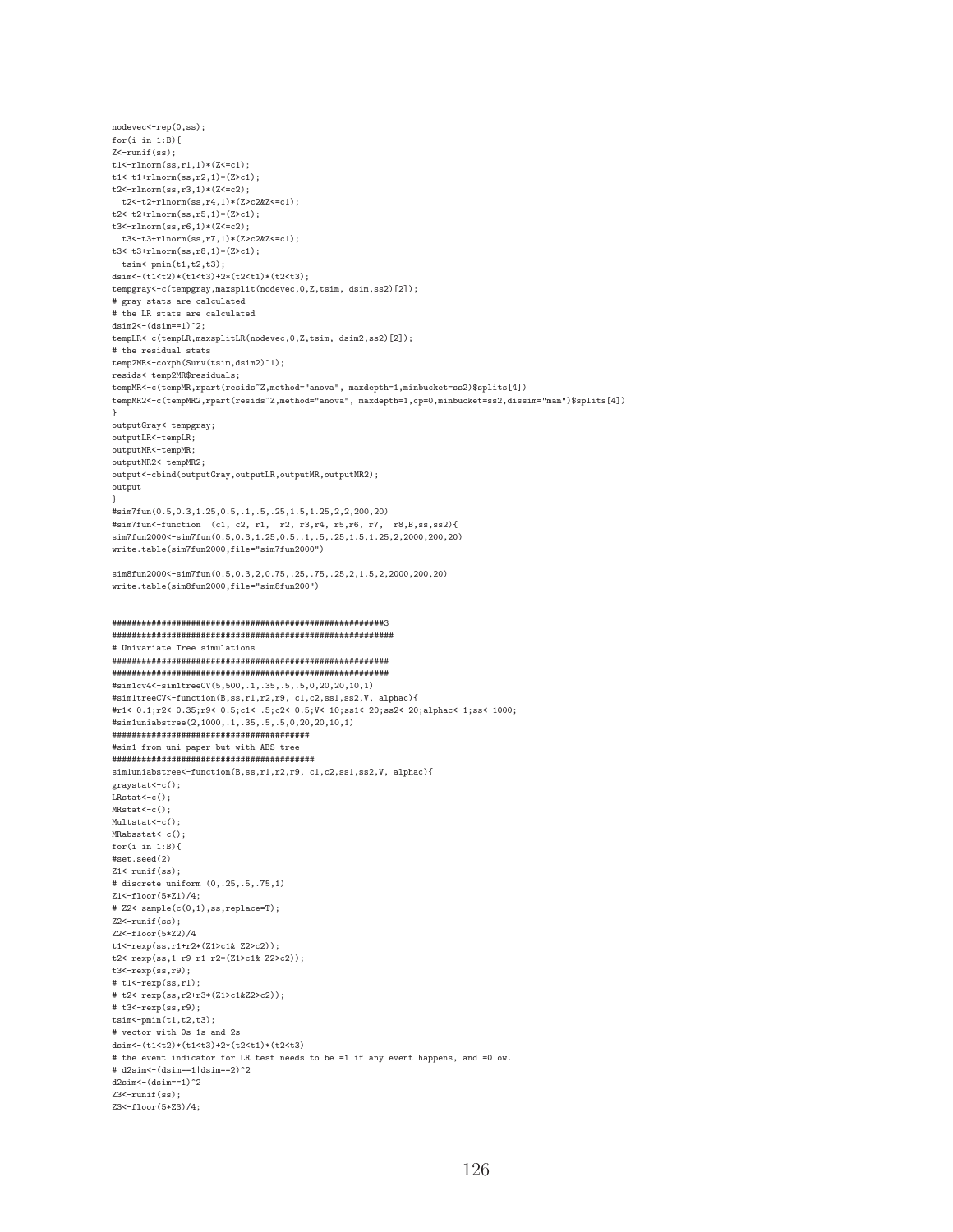```
Z4<-runif(ss);
Z4<-floor(5*Z4)/4;
# Z5<-sample(c(0,1),ss,replace=T);
# Z6<-sample(c(0,1),ss,replace=T);
Z5 < - runif(ss);
Z5<-floor(5*Z5)/4;
Z6<-runif(ss);
Z6<-floor(5*Z6)/4;
nd<-rep(0,ss);
id < -seq(1:ss);X<-data.frame(cbind(id,tsim,dsim,Z1,Z2,Z3,Z4,Z5,Z6,nd));
covariates<-cbind(Z1,Z2,Z3,Z4,Z5,Z6);
# Gray
x<-growtree(covariates,tsim,dsim,ss1,ss2);
y<-prunetree(x);
z <-prune 2(y):
cvlist<-sample(rep(1:V, len=ss),ss,replace=F)
GVlist<-c()
for(v in 1:V){
cvLv<-X[cvlist==v,]
cvLV<-X[cvlist!=v,]
xcv<-growtree(covariates[cvlist!=v,],tsim[cvlist!=v],dsim[cvlist!=v],ss1,ss2)
ycv<-prunetree(xcv)
zcv<-prune2(ycv)
GV<-obm2(xcv,zcv,cvLv$tsim, cvLv$dsim,covariates[cvlist==v,],z)
GVlist<-rbind(GVlist, GV)
GVlist
}
pruneorder<-z[2,];
inodes<-z[5,];
inodes<-c(sort(unique(inodes),decreasing=T),0);
Galphahatm<-colMeans(GVlist)-alphac*inodes;
zxtree<-rbind(z,x);
a<-as.matrix(zxtree[,zxtree[2,]>=which.max(Galphahatm)]);
tempgray<-c(termnode(a),covused(x,z,covariates,a));
# LR
xLR<-growtreeLR(covariates,tsim,d2sim,ss1,ss2);
yLR<-prunetreeLR(xLR);
zLR<-prune2LR(yLR);
GVlist<-c()
for(v in 1:V){
cvLv<-X[cvlist==v,]
cvLV<-X[cvlist!=v,]
xcvLR<-growtreeLR(covariates[cvlist!=v,],tsim[cvlist!=v],d2sim[cvlist!=v],ss1,ss2)
ycvLR<-prunetreeLR(xcvLR)
zcvLR<-prune2LR(ycvLR)
GV<-obm2LR(xcvLR,zcvLR,tsim[cvlist==v], d2sim[cvlist==v],covariates[cvlist==v,],zLR)
GVlist<-rbind(GVlist, GV)
GVlist
}
pruneorder<-zLR[2,];
.<br>inodes<-zLR[5,];
inodes<-c(sort(unique(inodes),decreasing=T),0);
Galphahatm<-colMeans(GVlist)-alphac*inodes;
zxtreeLR<-rbind(zLR,xLR);
aLR<-as.matrix(zxtreeLR[,zxtreeLR[2,]>=which.max(Galphahatm)]);
tempLR<-c(termnode(aLR),covused(xLR,zLR,covariates,aLR));
# MR
temp2MR<-coxph(Surv(tsim,d2sim)~1);
resids<-temp2MR$residuals;
tempMR<-rpart(resids~covariates,method="anova",minbucket=ss2);
tempMR2<-c(length(unique(tempMR$where)),covusedMR(tempMR,covariates));
# MR abs
# temp2MR <- coxph(Surv(tsim,d2sim)~1);
# resids<-temp2MR$residuals;
tempMRabs<-rpart(resids~covariates,method="anova",minbucket=ss2, dissim="man");
tempMR3<-c(length(unique(tempMRabs$where)),covusedMR(tempMRabs,covariates));
#
# Mult
#xMultliver<-growtreeMult(covariates,nhxdays,d, 20, 20,-1)
xMult<-growtreeMult(covariates,tsim, dsim,ss1,ss2,r);
## when ss=500, this can take a while, 10.30..<10.38
yMult<-prunetreeMult(xMult);
zMult<-prune2(yMult);
GVIist\leftarrow c()for(v \in 1:V)# cvLv<-X[cvlist==v,]
# cvLV<-X[cvlist!=v,]
xcvMult<-growtreeMult(covariates[cvlist!=v,],tsim[cvlist!=v],dsim[cvlist!=v],ss1,ss2,r)
ycvMult<-prunetreeMult(xcvMult)
```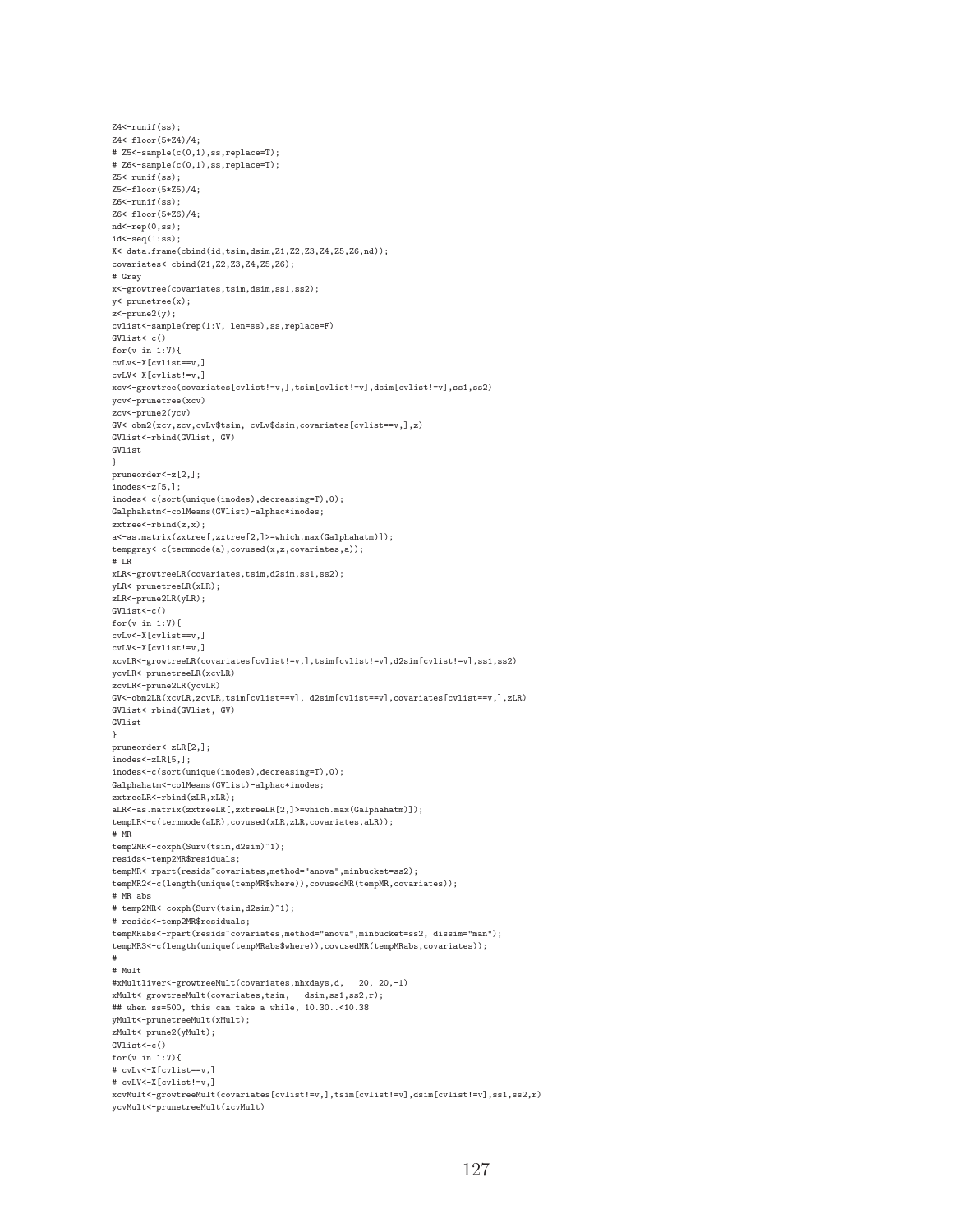```
zcvMult<-prune2(ycvMult)
GV<-obm2Mult(xcvMult,zcvMult,tsim[cvlist==v], dsim[cvlist==v],covariates[cvlist==v,],zMult)
GVlist<-rbind(GVlist, GV)
GVlist
}
pruneorder<-zMult[2,];
inodes<-zMult[5,];
inodes<-c(sort(unique(inodes),decreasing=T),0);
Galphahatm <- colMeans(GVlist)-(alphac*4)*inodes;
zxtreeMult<-rbind(zMult,xMult);
aMult<-as.matrix(zxtreeMult[,zxtreeMult[2,]>=which.max(Galphahatm)]);
tempMult<-c(termnode(aMult),covused(xMult,zMult,covariates,aMult));
#second validation data set: currently without censoring
Z1 < - runif(ss);
## discrete uniform (0,.25,.5,.75,1)
Z1<-floor(5*Z1)/4;
# Z2<-sample(c(0,1),ss,replace=T);
Z2 < - runif(ss);
Z2<-floor(5*Z1)/4;
t12<-rexp(ss,r1+r2*(Z1>c1& Z2>c2));
t22 < -r \exp(s_5, 1-r9-r1-r2*(21>c1& 22>c2));# t3<-rexp(ss,r9);
# t12<-rexp(ss,r1);
# t22<-rexp(ss,r2+r3*(Z1>c1&Z2>c2));
# t32<-rexp(ss,r9);
# tsim2<-pmin(t12,t22,t32);
t \sin2 < -\text{pmin}(t12, t22);
## vector with 0s 1s and 2s
 dsim2<-(t22<t12)+1
# dsim2<-(t12<t22)*(t12<t32)+2*(t22<t12)*(t22<t32)
d2sim2<-(dsim2==1)^2
# d2sim2<-(dsim2==1|dsim2==2)^2
# Z3<-floor(5*runif(ss))/4;
# Z4<-floor(5*runif(ss))/4;
Z3 < - runif(ss):
Z3<-floor(5*Z3)/4;
Z4<-runif(ss);
Z4<-floor(5*Z4)/4;
Z5 < - runif(ss);
Z5<-floor(5*Z5)/4;
Z6 < -\text{runif}(ss):
Z6<-floor(5*Z6)/4;
covariates<-cbind(Z1,Z2,Z3,Z4,Z5,Z6);
nd2<-rep(0,ss);
id2<-seq(1:ss);
X2<-data.frame(cbind(id2,tsim2,dsim2,covariates,nd2));
## output
tempgray<-c(tempgray,maeGRLR(a,X,X2,X$tsim,X2$tsim2),maeGRLR2(a,X,X2,X$tsim,X2$tsim2));
tempLR<-c(tempLR, maeGRLR(aLR,X,X2,X$tsim,X2$tsim2),maeGRLR2(aLR,X,X2,X$tsim,X2$tsim2));
tempMult<-c(tempMult, maeMult1(aMult,X,X2,X$tsim,X2$tsim2), maeMult2(aMult,X,X2,X$tsim,X2$tsim2));
tempMR2<-c(tempMR2,maeMR(tempMR,X2,X,X$tsim, X2$tsim2),maeMR2(tempMR,X2,X,X$tsim, X2$tsim2));
tempMR3<-c(tempMR3,maeMR(tempMRabs,X2,X,X$tsim, X2$tsim2),maeMR2(tempMRabs,X2,X,X$tsim, X2$tsim2));
graystat<-rbind(graystat,tempgray);
LRstat<-rbind(LRstat,tempLR);
MRstat<-rbind(MRstat,tempMR2);
MRabsstat<-rbind(MRabsstat,tempMR3);
Multstat<-rbind(Multstat,tempMult);
}
output<-rbind(graystat, LRstat, MRstat, MRabsstat, Multstat);
#output<-rbind(graystat, LRstat, MRstat,Multstat);
#output<-rbind(graystat, LRstat, Multstat);
#output<-rbind(tempgray,tempLR,tempMR2);
output
}
#########################33
# uni tree model 2, with abs tree
###########################
#sim2uniabstree(2,500,.05,.2,.2,.5,.5,0,20,20,10,1)
#r1<-.05;r2<-.2;r3<-.2;r9<-.5;c1<-0.5;c2<-0;ss1<-20;ss2<-20;V<-10;alphac<-1;ss<-500;
#sim2cv1<-sim2treeCV(5,500,.05,.2,.2,.5,.5,0,20,20,10,1)
# t1<-rexp(ss,r1+r2*(Z1>c1)+r3*(Z2>c2));
# t2<-rexp(ss,1-r9-r1-r2*(Z1>c1)-r3*(Z2>c2));
# t3<-rexp(ss,r9);
sim2uniabstree<-function(B,ss,r1,r2,r3,r9, c1,c2,ss1,ss2,V, alphac){
graystat<-c();
LRstat<-c();
MRstat <- c();
Multstate-c()MRabsstat<-c();
```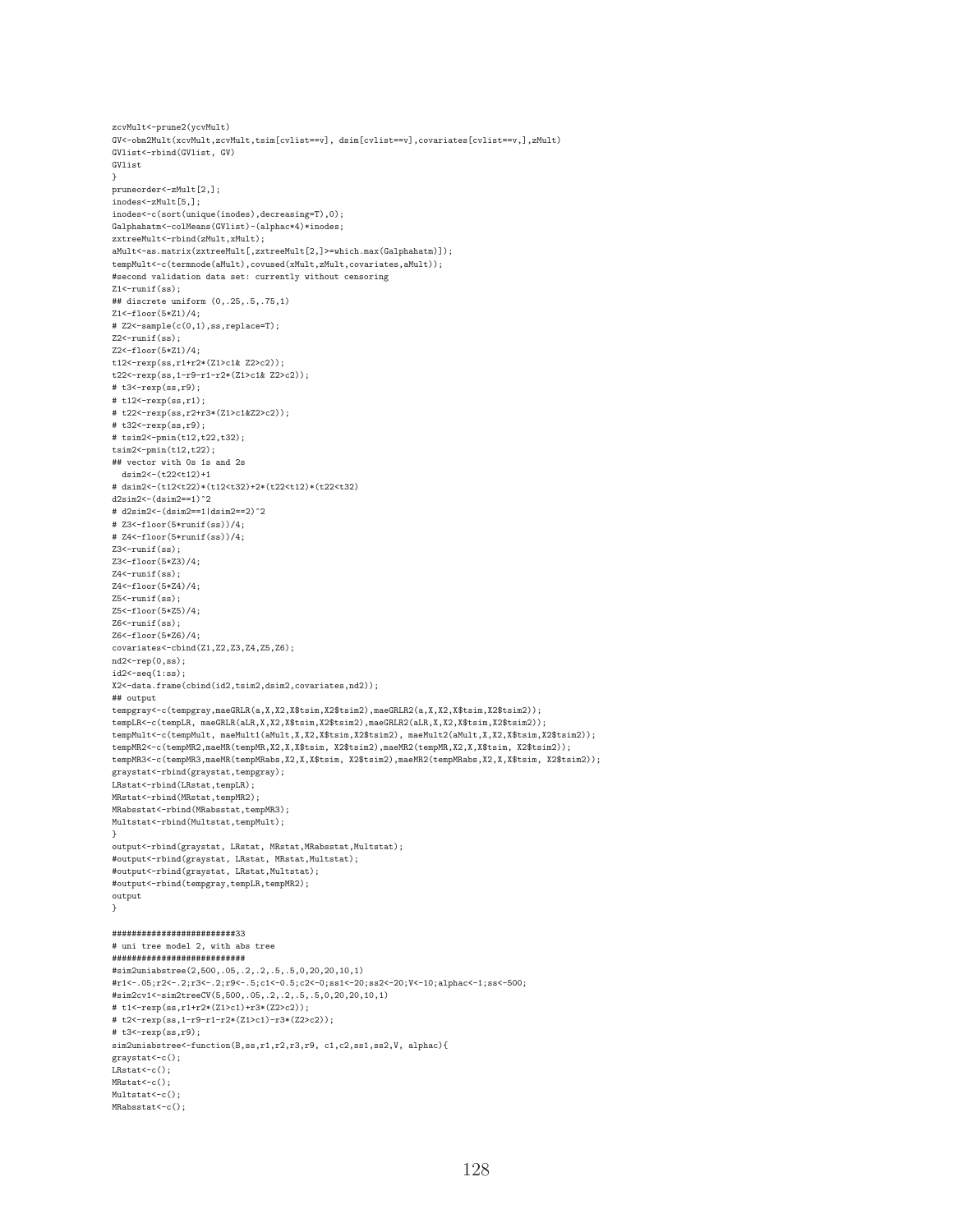for(i in 1:B){ #set.seed(2)  $Z1$  <  $-$  runif(ss); # discrete uniform (0,.25,.5,.75,1) Z1<-floor(5\*Z1)/4; # Z2<-sample(c(0,1),ss,replace=T); Z2<-runif(ss); Z2<-floor(5\*Z2)/4 t1<-rexp(ss,r1+r2\*(Z1>c1)+r3\*(Z2>c2)); t2<-rexp(ss,1-r9-r1-r2\*(Z1>c1)-r3\*(Z2>c2)); t3<-rexp(ss,r9);  $t\sin \left(-\frac{\text{t}}{1}, \frac{\text{t}}{2}, \frac{\text{t}}{2}\right)$ ; # vector with 0s 1s and 2s dsim<-(t1<t2)\*(t1<t3)+2\*(t2<t1)\*(t2<t3) # the event indicator for LR test needs to be =1 if any event happens, and =0 ow. # d2sim<-(dsim==1|dsim==2)^2  $d2sim<-$ ( $dsim==1$ )<sup> $2$ </sup>  $Z3$  <  $-$  runif(ss); Z3<-floor(5\*Z3)/4; Z4<-runif(ss); Z4<-floor(5\*Z4)/4; # Z5<-sample(c(0,1),ss,replace=T); # Z6<-sample(c(0,1),ss,replace=T);  $Z5$  <  $-$  runif(ss):  $Z5<-f$ loor $(5*75)/4$ ;  $Z6 < -runit(ss);$ Z6<-floor(5\*Z6)/4; nd<-rep(0,ss);  $id < -seq(1:ss);$ X<-data.frame(cbind(id,tsim,dsim,Z1,Z2,Z3,Z4,Z5,Z6,nd)); covariates<-cbind(Z1,Z2,Z3,Z4,Z5,Z6); # Gray x<-growtree(covariates,tsim,dsim,ss1,ss2); y<-prunetree(x); z<-prune2(y); cvlist<-sample(rep(1:V, len=ss),ss,replace=F)  $\texttt{GVlist}\texttt{<-c}()$  $for(v in 1:V)$ cvLv<-X[cvlist==v,] cvLV<-X[cvlist!=v,] xcv<-growtree(covariates[cvlist!=v,],tsim[cvlist!=v],dsim[cvlist!=v],ss1,ss2) ycv<-prunetree(xcv) zcv<-prune2(ycv) GV<-obm2(xcv,zcv,cvLv\$tsim, cvLv\$dsim,covariates[cvlist==v,],z) GVlist<-rbind(GVlist, GV) GVlist } pruneorder<-z[2,]; inodes<-z[5,]; inodes<-c(sort(unique(inodes),decreasing=T),0); Galphahatm<-colMeans(GVlist)-alphac\*inodes; zxtree<-rbind(z,x); a<-as.matrix(zxtree[,zxtree[2,]>=which.max(Galphahatm)]); tempgray<-c(termnode(a),covused(x,z,covariates,a)); # LR xLR<-growtreeLR(covariates,tsim,d2sim,ss1,ss2); yLR<-prunetreeLR(xLR); zLR<-prune2LR(yLR);  $GVlist<-c()$ for( $v$  in 1:V){ cvLv<-X[cvlist==v,] cvLV<-X[cvlist!=v,] xcvLR<-growtreeLR(covariates[cvlist!=v,],tsim[cvlist!=v],d2sim[cvlist!=v],ss1,ss2) ycvLR<-prunetreeLR(xcvLR) zcvLR<-prune2LR(ycvLR) GV<-obm2LR(xcvLR,zcvLR,tsim[cvlist==v], d2sim[cvlist==v],covariates[cvlist==v,],zLR) GVlist<-rbind(GVlist, GV) GVlist } pruneorder<-zLR[2,]; inodes<-zLR[5,]; inodes<-c(sort(unique(inodes),decreasing=T),0); Galphahatm<-colMeans(GVlist)-alphac\*inodes; zxtreeLR<-rbind(zLR,xLR); aLR<-as.matrix(zxtreeLR[,zxtreeLR[2,]>=which.max(Galphahatm)]); tempLR<-c(termnode(aLR),covused(xLR,zLR,covariates,aLR)); # MR temp2MR<-coxph(Surv(tsim,d2sim)~1); resids<-temp2MR\$residuals; tempMR<-rpart(resids~covariates,method="anova",minbucket=ss2);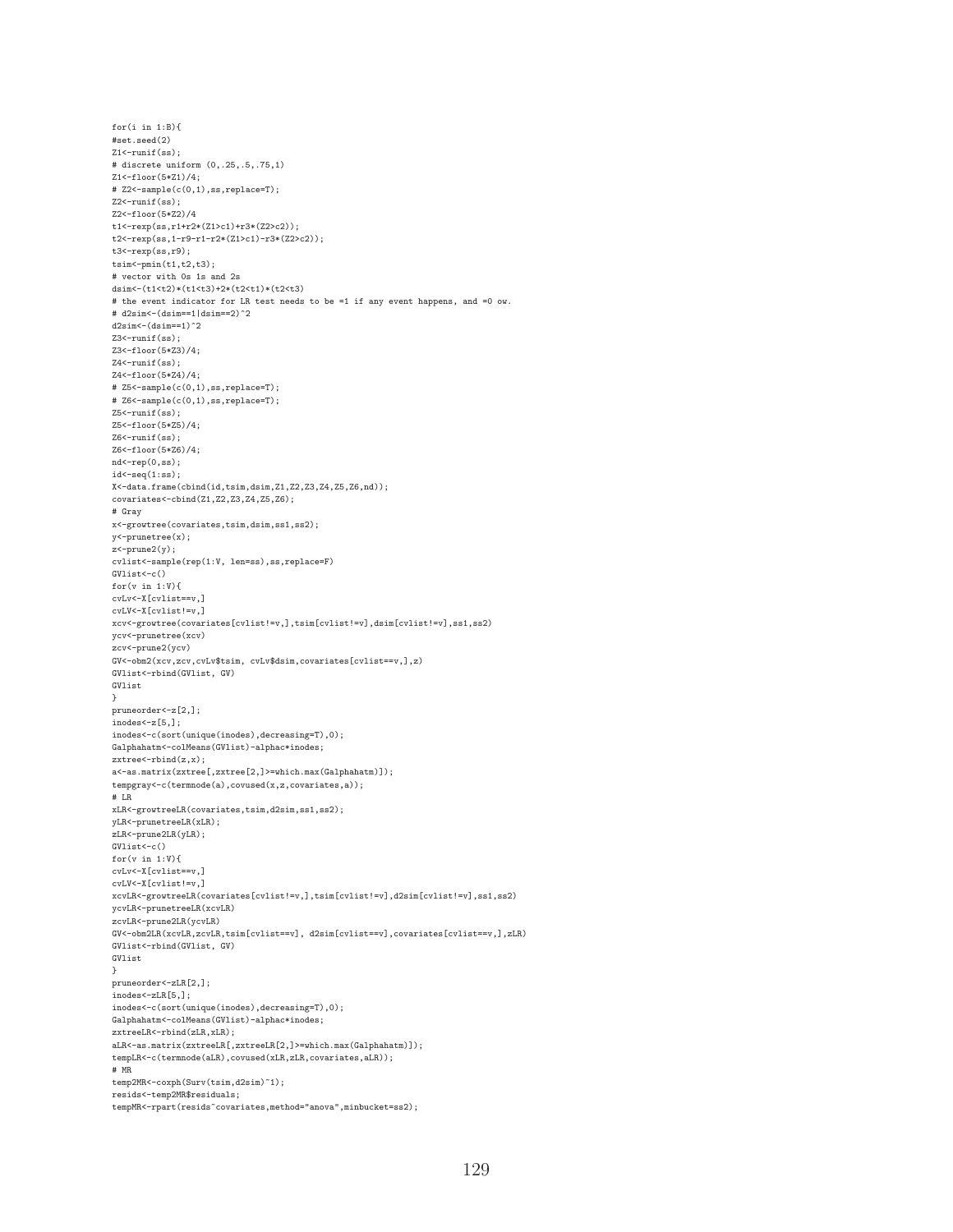tempMR2<-c(length(unique(tempMR\$where)),covusedMR(tempMR,covariates)); # MR abs # temp2MR <- coxph(Surv(tsim,d2sim)~1); # resids<-temp2MR\$residuals; tempMRabs<-rpart(resids~covariates,method="anova",minbucket=ss2, dissim="man"); tempMR3<-c(length(unique(tempMRabs\$where)),covusedMR(tempMRabs,covariates)); # # Mult #xMultliver<-growtreeMult(covariates,nhxdays,d, 20, 20,-1) xMult<-growtreeMult(covariates,tsim, dsim,ss1,ss2,r); ## when ss=500, this can take a while, 10.30..<10.38 yMult<-prunetreeMult(xMult); .<br>zMult<-prune2(yMult);  $GVlist<-c()$ for(v in  $1:V$ ){ # cvLv<-X[cvlist==v,] # cvLV<-X[cvlist!=v,] xcvMult<-growtreeMult(covariates[cvlist!=v,],tsim[cvlist!=v],dsim[cvlist!=v],ss1,ss2,r) ycvMult<-prunetreeMult(xcvMult) zcvMult<-prune2(ycvMult) GV<-obm2Mult(xcvMult,zcvMult,tsim[cvlist==v], dsim[cvlist==v],covariates[cvlist==v,],zMult) GVlist<-rbind(GVlist, GV) GVlist } pruneorder<-zMult[2,]; inodes<-zMult[5,]; inodes<-c(sort(unique(inodes),decreasing=T),0); Galphahatm<-colMeans(GVlist)-(alphac\*4)\*inodes; zxtreeMult<-rbind(zMult,xMult); aMult<-as.matrix(zxtreeMult[,zxtreeMult[2,]>=which.max(Galphahatm)]); tempMult<-c(termnode(aMult),covused(xMult,zMult,covariates,aMult)); #second validation data set: currently without censoring  $Z1$  <  $-$  runif(ss); ## discrete uniform (0,.25,.5,.75,1) Z1<-floor(5\*Z1)/4; # Z2<-sample(c(0,1),ss,replace=T); Z2<-runif(ss); Z2<-floor(5\*Z1)/4; t12<-rexp(ss,r1+r2\*(Z1>c1)+r3\*(Z2>c2)); t22<-rexp(ss,1-r9-r1-r2\*(Z1>c1)-r3\*(Z2>c2)); # t12<-rexp(ss,r1+r2\*(Z1>c1& Z2>c2)); # t22<-rexp(ss,1-r9-r1-r2\*(Z1>c1& Z2>c2)); # t3<-rexp(ss,r9); # t12<-rexp(ss,r1); # t22<-rexp(ss,r2+r3\*(Z1>c1&Z2>c2)); # t32<-rexp(ss,r9); # tsim2<-pmin(t12,t22,t32); tsim2<-pmin(t12,t22); ## vector with 0s 1s and 2s dsim2<-(t22<t12)+1 # dsim2<-(t12<t22)\*(t12<t32)+2\*(t22<t12)\*(t22<t32) d2sim2<-(dsim2==1)^2 # d2sim2<-(dsim2==1|dsim2==2)^2 # Z3<-floor(5\*runif(ss))/4; # Z4<-floor(5\*runif(ss))/4; Z3<-runif(ss); Z3<-floor(5\*Z3)/4; Z4 <- runif(ss); Z4<-floor(5\*Z4)/4; Z5<-runif(ss); Z5<-floor(5\*Z5)/4; Z6<-runif(ss); Z6<-floor(5\*Z6)/4; covariates<-cbind(Z1,Z2,Z3,Z4,Z5,Z6); nd2<-rep(0,ss);  $id2 < -seq(1:ss);$ X2<-data.frame(cbind(id2,tsim2,dsim2,covariates,nd2)); ## output tempgray<-c(tempgray,maeGRLR(a,X,X2,X\$tsim,X2\$tsim2),maeGRLR2(a,X,X2,X\$tsim,X2\$tsim2)); tempLR<-c(tempLR, maeGRLR(aLR,X,X2,X\$tsim,X2\$tsim2),maeGRLR2(aLR,X,X2,X\$tsim,X2\$tsim2)); tempMult<-c(tempMult, maeMult1(aMult,X,X2,X\$tsim,X2\$tsim2), maeMult2(aMult,X,X2,X\$tsim,X2\$tsim2)); tempMR2<-c(tempMR2,maeMR(tempMR,X2,X,X\$tsim, X2\$tsim2),maeMR2(tempMR,X2,X,X\$tsim, X2\$tsim2)); tempMR3<-c(tempMR3,maeMR(tempMRabs,X2,X,X\$tsim, X2\$tsim2),maeMR2(tempMRabs,X2,X,X\$tsim, X2\$tsim2)); graystat<-rbind(graystat,tempgray); LRstat<-rbind(LRstat,tempLR); MRstat<-rbind(MRstat,tempMR2); MRabsstat<-rbind(MRabsstat,tempMR3); Multstat<-rbind(Multstat,tempMult); } output<-rbind(graystat, LRstat, MRstat,MRabsstat,Multstat);

130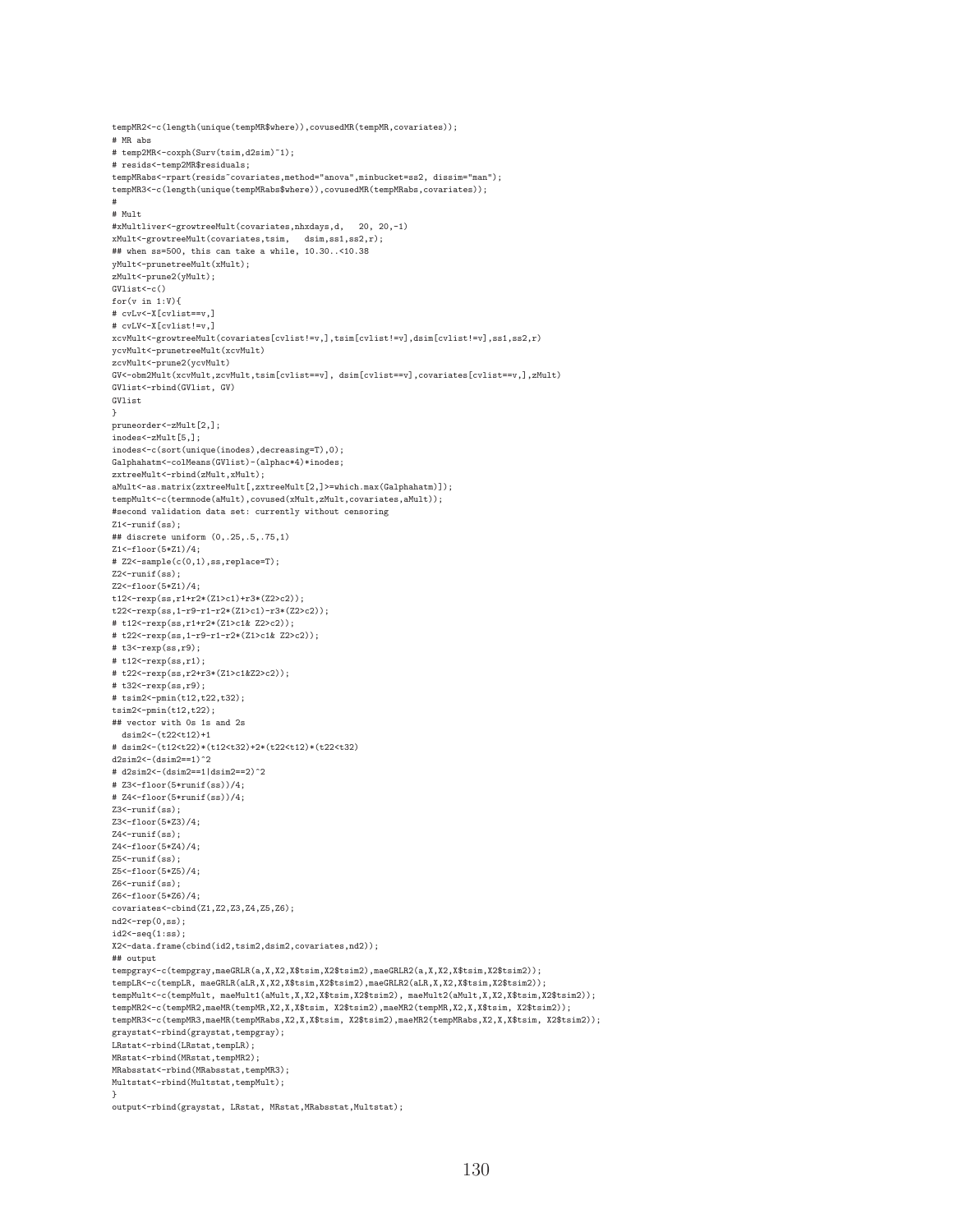```
#output<-rbind(graystat, LRstat, MRstat, Multstat);
#output<-rbind(graystat, LRstat, Multstat);
#output<-rbind(tempgray,tempLR,tempMR2);
output
\mathbf{r}
```
# uni tree model 3, with abs tree. log normal model #  $sim5cv2<-sim5treeCV(5,500,2,1.5,1,1,0.5,.5,0,20,20,10,1)$ 

```
#sim3uniabstree(2,500,2,1.5,1,1,0.5,.5,0,20,20,10,1)
```

```
sim3uniabstree<-function(B,ss,r1,r2,r3,r4,r9, c1,c2,ss1,ss2,V, alphac){
\texttt{graystat}\texttt{<-c}() ;
LRstat<-c();
MRstat<-c();Multstat<-c();
MRabstat < -c();
for(i in 1:B)#set, seed(2)Z1 < - runif(ss):
# discrete uniform (0, .25, .5, .75, 1)71 < -floor(5 * 71)/4:
#\, \texttt{Z2}\texttt{&}\texttt{-sample}(\texttt{c}(0,1),\texttt{ss},\texttt{replace=T});Z2 < - runif(ss);
Z2<-floor(5*Z2)/4
t1<-rlnorm(ss,r1-r2*(Z1>c1&Z2>c2),1);t2<-rlnorm(ss.r3+r4*(7.1>c1k7.2>c2).1):
t3<-rlnorm(ss,r9,1);t \sin \leftarrow \text{min}(t1, t2, t3):
# vector with Os 1s and 2s
\verb+dsim<-(t1<t2)*(t1<t3)+2*(t2<t1)*(t2<t3)# the event indicator for LR test needs to be =1 if any event happens, and =0 ow.
# d2sim<- (dsim==1|dsim==2)^2
d2sim<- (dsim==1)^2Z3 < - runif(ss):
Z3 <- floor (5* Z3) / 4;
Z4 < - runif(ss);
Z4<-floor(5*Z4)/4;
# Z5 < - sample(c(0,1), ss, replace=T);# Z6 <- sample(c(0,1),ss, replace=T);
Z5<-runif(ss);Z5 <- floor (5* Z5) / 4;
Z6 < -runit(ss);Z6 <- floor (5* Z6) / 4;
nd < -rep(0, ss);
id < -seq(1:ss);X < -data.frame(cbind(id,tsim,dsim,Z1,Z2,Z3,Z4,Z5,Z6,nd));
covariates <- cbind(Z1, Z2, Z3, Z4, Z5, Z6);
# Gray
x <-growtree(covariates, tsim, dsim, ss1, ss2);
y <-prunetree(x);
z <-prune 2(y);
cvlist <- sample(rep(1:V, len=ss), ss, replace=F)
GVlist < -c()for(v in 1:V) {
cvLv <- X[cvlist == v,]
cvLV <- X[cvlist!= v,]
xcv<-growtree(covariates[cvlist!=v,],tsim[cvlist!=v],dsim[cvlist!=v],ss1,ss2)
ycv <- prunetree (xcv)
zcv<-prune2(vcv)
GV <- obm2(xcv,zcv,cvLv$tsim,cvLv$dsim,covariates[cvlist == v, ],z)
GVlist<-rbind(GVlist, GV)
GVlist
pruneorder <- z[2,];
inodes < z[5,];
inodes<-c(sort(unique(inodes),decreasing=T),0);
Galphahatm <- colMeans (GVlist) -alphac*inodes;
zxtree -rbind(z, x);
a \leftarrow a s.matrix(zxtree[,zxtree[2,]>=which.max(Galphahatm)]);
\verb|tempgray<-c(term node(a),covused(x,z,covariates,a))|;# LR
xLR<-growtreeLR(covariates,tsim,d2sim,ss1,ss2);
yLR \leftarrow \texttt{prunetreelR(xLR)} ;
zLR <- prune2LR (yLR) ;
CVI ist\leftarrow c()for(v in 1:V)
```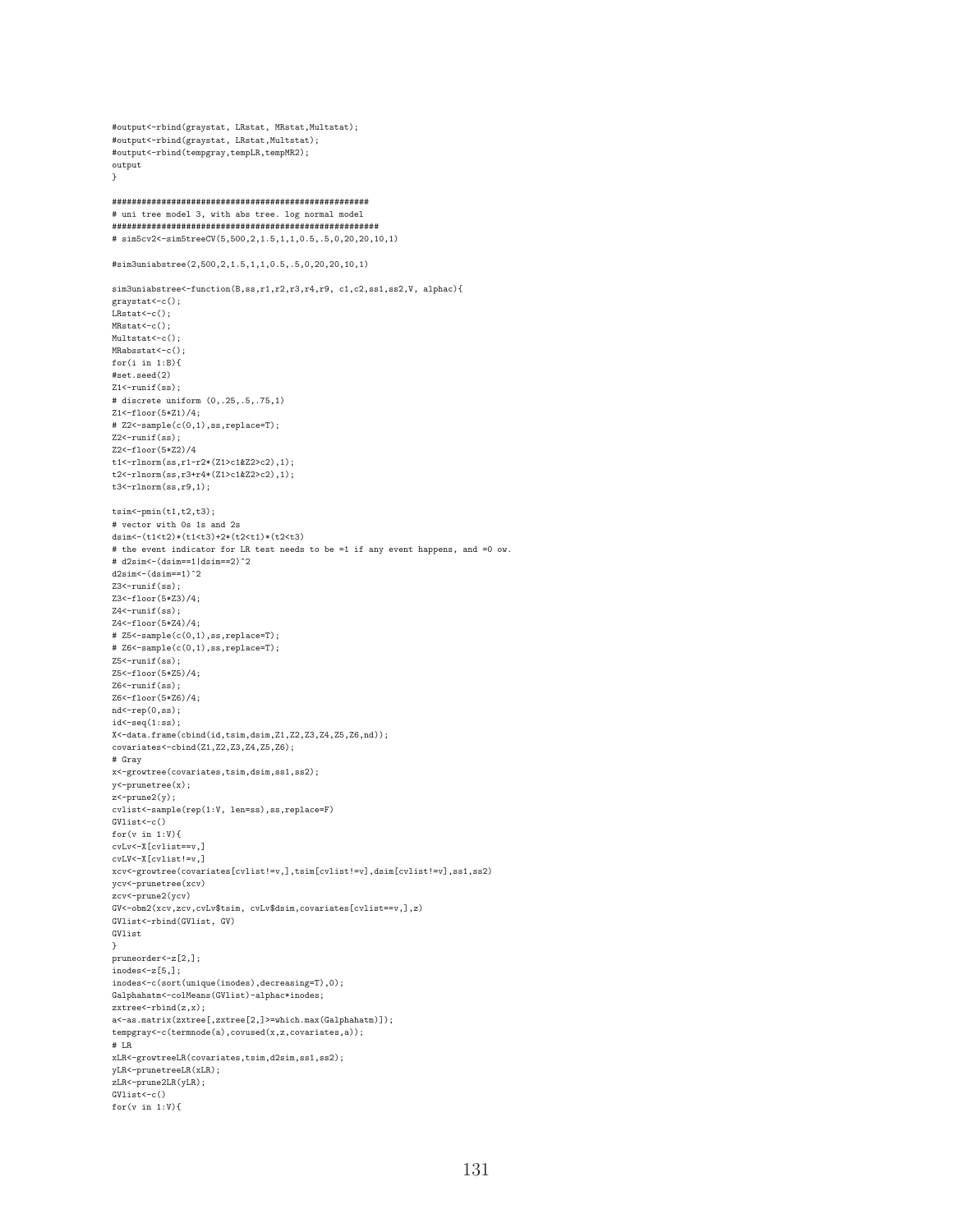cvLV <- X[cvlist!= v,] xcvLR<-growtreeLR(covariates[cvlist!=v,],tsim[cvlist!=v],d2sim[cvlist!=v],ss1,ss2) ycvLR<-prunetreeLR(xcvLR) zcvLR<-prune2LR(ycvLR) GV<-obm2LR(xcvLR,zcvLR,tsim[cvlist==v], d2sim[cvlist==v],covariates[cvlist==v,],zLR) GVlist<-rbind(GVlist, GV) GV1ist pruneorder <- zLR[2,]; inodes <- zLR[5,]; inodes<-c(sort(unique(inodes),decreasing=T),0); Galphahatm <- colMeans (GVlist)-alphac\*inodes; zxtreeLR <- rbind (zLR, xLR);  $aLR$  <-as.matrix(zxtreeLR[,zxtreeLR[2,]>=which.max(Galphahatm)]); tempLR<-c(termnode(aLR), covused(xLR, zLR, covariates, aLR));  $#$  MR temp2MR <- coxph (Surv(tsim, d2sim)<sup>~1</sup>); resids<-temp2MR\$residuals; tempMR<-rpart(resids"covariates.method="anova".minbucket=ss2): tempMR2<-c(length(unique(tempMR\$where)), covusedMR(tempMR, covariates)); # MR abs  $\#$ temp<br>2MR<-coxph(Surv(tsim,d2sim)~1); # resids<-temp2MR\$residuals; tempMRabs<-rpart(resids"covariates, method="anova", minbucket=ss2, dissim="man");  $\verb|tempMR3<-c(length(unique(tempMRabs\$where)), covusedMR(tempMRabs, covariates));$  $#$  Mult #xMultliver<-growtreeMult(covariates, nhxdays, d, 20, 20, -1)  $\verb|xMult<-\verb|growtreeMult(covariates, tsim, dsim, ss1, ss2, r);$ ## when ss=500, this can take a while, 10.30..<10.38 yMult<-prunetreeMult(xMult); zMult <- prune2(yMult);  $GVIist<-c()$ for $(v \in 1:V)$ # cvLv <- X [cvlist == v, ] # cvLV <- X[cvlist!= v,] xcvMult<-growtreeMult(covariates[cvlist!=v,],tsim[cvlist!=v],dsim[cvlist!=v],ss1,ss2,r) ycvMult<-prunetreeMult(xcvMult) zcvMult<-prune2(ycvMult)  $\texttt{GV<-obm2Mult}(xcvMult,zcvMult,tsim[cvlist==v],\;dsim[cvlist==v],covariates[cvlist==v,],zMult)$  $\texttt{GVlist}\texttt{--rbind}(\texttt{GVlist, GV})$  $CVI$  i et pruneorder <- zMult[2,]; inodes<-zMult[5,]; inodes<-c(sort(unique(inodes),decreasing=T),0);  $\texttt{Galphant}(\texttt{GUlist})\texttt{-(alphac*4)}* \texttt{inodes};$ zxtreeMult <- rbind(zMult, xMult);  $a\texttt{Mult}\texttt{<-as.matrix}(\texttt{extreeMult}\texttt{[,}\texttt{zxtreeMult}\texttt{[2,]>=\texttt{which.max}(\texttt{Galphahatm})])};$ tempMult <- c(termnode(aMult), covused(xMult, zMult, covariates, aMult)); #second validation data set: currently without censoring  $Z1$  <  $-$  runif(ss); ## discrete uniform (0,.25,.5,.75,1)  $Z1<-floor(5*Z1)/4;$ #  $Z2 < -sample(c(0,1), ss, replace=T);$  $Z2$  <  $-$  runif(ss); Z2<-floor(5\*Z1)/4;  $t12<-rlnorm(ss,r1-r2*(Z1>c1kZ2>c2),1);$  $t22<-rlnorm(ss,r3+r4*(Z1>c1&Z2>c2),1);$  $\text{tsim2}$  <-pmin( $\text{t12}, \text{t22}$ ); ## vector with 0s 1s and 2s  $dsim2<- (t22< t12)+1$ # dsim2<-(t12<t22)\*(t12<t32)+2\*(t22<t12)\*(t22<t32)  $d2sim2<- (dsim2==1)^2$ # d2sim2 < - (dsim2 = = 1 | dsim2 = = 2) ^2  $#$  Z3 < - floor  $(5 * runif(ss))/4;$  $#$  Z4 < - floor  $(5*runif(ss))/4;$  $Z3$  <  $-$  runif(ss); Z3<-floor(5\*Z3)/4  $Z4$  <  $-$  runif(ss): Z4<-floor(5\*Z4)/4;  $Z5$  <  $-$  runif(ss):  $Z5<-f$ loor $(5*Z5)/4$ :  $Z6$  <  $-$  runif(ss): Z6<-floor(5\*Z6)/4: covariates <- cbind(Z1, Z2, Z3, Z4, Z5, Z6);  $nd2 < -rep(0, ss);$  $id2 < -seq(1:ss);$  $X2$  <-data.frame(cbind(id2.tsim2.dsim2.covariates.nd2)):

cvLv<-X[cvlist==v.]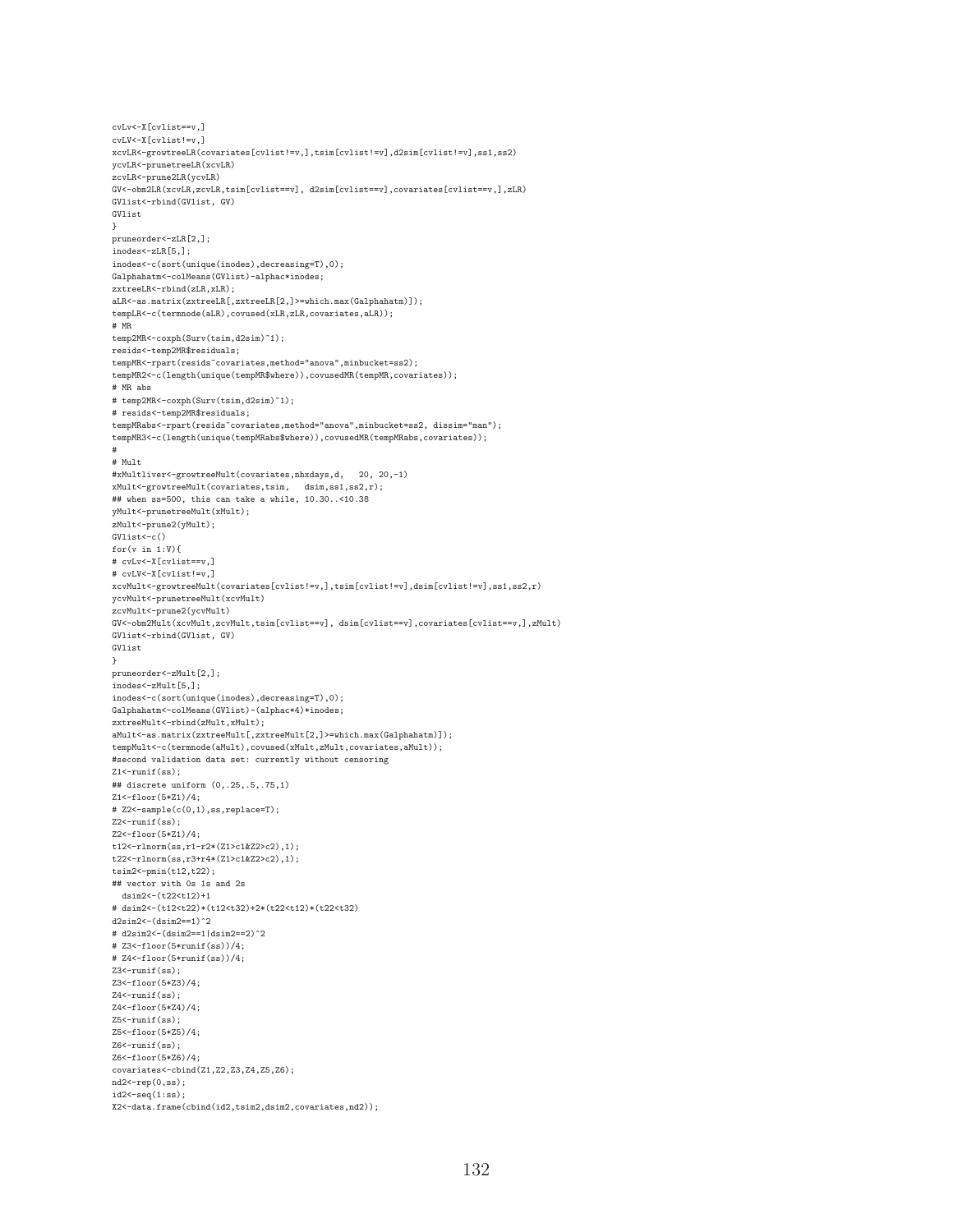```
## output
tempgray<-c(tempgray,maeGRLR(a,X,X2,X$tsim,X2$tsim2),maeGRLR2(a,X,X2,X$tsim,X2$tsim2));
tempLR<-c(tempLR, maeGRLR(aLR,X,X2,X$tsim,X2$tsim2),maeGRLR2(aLR,X,X2,X$tsim,X2$tsim2));
tempMult<-c(tempMult, maeMult1(aMult,X,X2,X$tsim,X2$tsim2), maeMult2(aMult,X,X2,X$tsim,X2$tsim2));
tempMR2<-c(tempMR2,maeMR(tempMR,X2,X,X$tsim, X2$tsim2),maeMR2(tempMR,X2,X,X$tsim, X2$tsim2));
tempMR3<-c(tempMR3,maeMR(tempMRabs,X2,X,X$tsim, X2$tsim2),maeMR2(tempMRabs,X2,X,X$tsim, X2$tsim2));
graystat<-rbind(graystat,tempgray);
LRstat<-rbind(LRstat,tempLR);
MRstat<-rbind(MRstat,tempMR2);
MRabsstat<-rbind(MRabsstat,tempMR3);
Multstat<-rbind(Multstat,tempMult);
}
output<-rbind(graystat, LRstat, MRstat,MRabsstat,Multstat);
#output<-rbind(graystat, LRstat, MRstat,Multstat);
#output<-rbind(graystat, LRstat, Multstat);
#output<-rbind(tempgray,tempLR,tempMR2);
output
}
####################################################
# uni tree model 4, with abs tree. log normal model
######################################################
#sim2uniabstree(2,500,.05,.2,.2,.5,.5,0,20,20,10,1)
#r1<-2;r2<-.85;r3<-.85;r4<-.6;r5<-1;r6<-.9;r7<-1.9;r8<-.4;
#r9<-.5;c1<-0.5;c2<-0;ss1<-20;ss2<-20;V<-10;alphac<-1;ss<-500;
# sim4cv6<-sim4treeCV(5,500,2,.85,.85,.6,1,.9,1.9,.4,.5,0,20,20,10,1)
#sim4uniabstree(2,500,2,.85,.85,.6,1,.9,1.9,.4,.5,0,20,20,10,1)
sim4uniabstree<-function(B,ss,r1,r2,r3,r5,r6,r7,r8,r9, c1,c2,ss1,ss2,V, alphac){
graystat<-c();
IR_{\text{stat}}(-c')MRstat<-c();
Multstat<-c();
MRabsstat<-c();
for(i in 1:B){
#set.seed(2)
Z1 < - runif(ss);
# discrete uniform (0,.25,.5,.75,1)
Z1<-floor(5*Z1)/4;
# Z2<-sample(c(0,1),ss,replace=T);
Z2<-runif(ss);
Z2<-floor(5*Z2)/4
t1<-rlnorm(ss,r1-r2*(Z1>c1)-r3*(Z2>c2),1);
t2<-rlnorm(ss,r5*(Z1<=c1&Z2<=c2)+r6*(Z1<=c1&Z2>c2)+
r7*(Z1>c1&Z2<=c2)+r8*(Z1>c1&Z2>c2),1);
t3<-rlnorm(ss,r9,1);
t \sin \leftarrow p \min(t1, t2, t3);# vector with 0s 1s and 2s
dsim<-(t1<t2)*(t1<t3)+2*(t2<t1)*(t2<t3)
# the event indicator for LR test needs to be =1 if any event happens, and =0 ow.
# d2sim<-(dsim==1|dsim==2)^2
d2sim <- (dsim==1)^2Z3<-runif(ss);
Z3<-floor(5*Z3)/4;
Z4<-runif(ss);
Z4<-floor(5*Z4)/4;
# Z5<-sample(c(0,1),ss,replace=T);
# Z6<-sample(c(0,1),ss,replace=T);
Z5<-runit(ss);Z5<-floor(5*Z5)/4;
Z6<-runif(ss);
Z6<-floor(5*Z6)/4;
nd<-rep(0,ss);
id < -seq(1:ss);X<-data.frame(cbind(id,tsim,dsim,Z1,Z2,Z3,Z4,Z5,Z6,nd));
covariates<-cbind(Z1,Z2,Z3,Z4,Z5,Z6);
# Gray
x<-growtree(covariates,tsim,dsim,ss1,ss2);
y<-prunetree(x);
z<-prune2(y);
cvlist<-sample(rep(1:V, len=ss),ss,replace=F)
GVlist<-c()
for(v in 1:V) f
cvLv<-X[cvlist==v,]
cvLV<-X[cvlist!=v,]
xcv<-growtree(covariates[cvlist!=v,],tsim[cvlist!=v],dsim[cvlist!=v],ss1,ss2)
ycv<-prunetree(xcv)
zcv<-prune2(ycv)
GV<-obm2(xcv,zcv,cvLv$tsim, cvLv$dsim,covariates[cvlist==v,],z)
```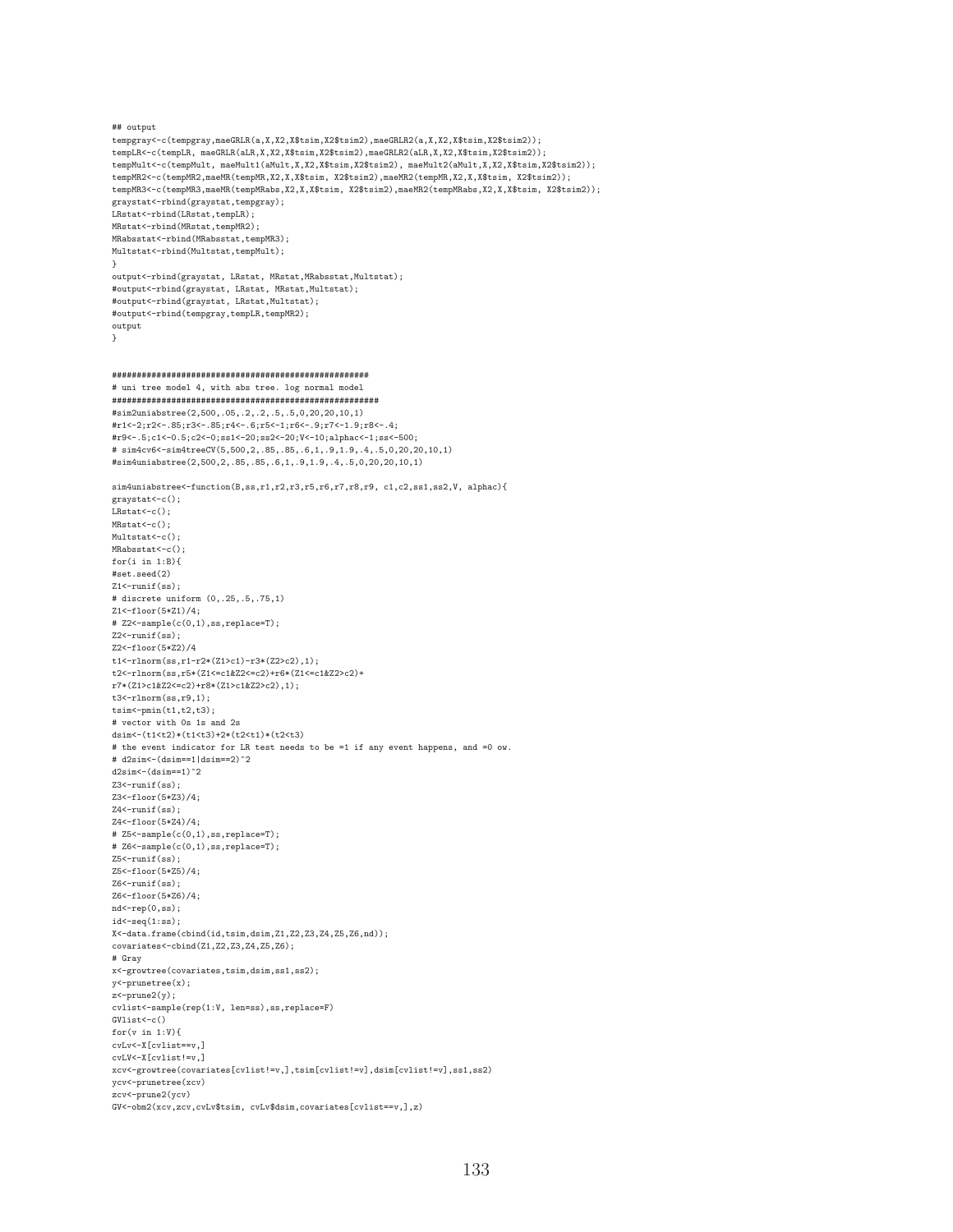```
GVlist<-rbind(GVlist, GV)
GVlist
}
pruneorder<-z[2,];
inodes<-z[5,];
inodes<-c(sort(unique(inodes),decreasing=T),0);
Galphahatm<-colMeans(GVlist)-alphac*inodes;
zxtree<-rbind(z,x);
a<-as.matrix(zxtree[,zxtree[2,]>=which.max(Galphahatm)]);
tempgray<-c(termnode(a),covused(x,z,covariates,a));
# LR
xLR<-growtreeLR(covariates,tsim,d2sim,ss1,ss2);
yLR<-prunetreeLR(xLR);
zLR<-prune2LR(yLR);
GVlist<-c()
for(v in 1:V){
cvLv<-X[cvlist==v,]
cvLV<-X[cvlist!=v,]
xcvLR<-growtreeLR(covariates[cvlist!=v,],tsim[cvlist!=v],d2sim[cvlist!=v],ss1,ss2)
ycvLR<-prunetreeLR(xcvLR)
.<br>zcvLR<-prune2LR(ycvLR)
GV<-obm2LR(xcvLR,zcvLR,tsim[cvlist==v], d2sim[cvlist==v],covariates[cvlist==v,],zLR)
GVlist<-rbind(GVlist, GV)
GVlist
}
pruneorder<-zLR[2,];
inodes<-zLR[5,];
inodes<-c(sort(unique(inodes),decreasing=T),0);
Galphahatm<-colMeans(GVlist)-alphac*inodes;
zxtreeLR<-rbind(zLR,xLR);
aLR<-as.matrix(zxtreeLR[,zxtreeLR[2,]>=which.max(Galphahatm)]);
tempLR<-c(termnode(aLR),covused(xLR,zLR,covariates,aLR));
# MR
temp2MR<-coxph(Surv(tsim,d2sim)~1);
resids<-temp2MR$residuals;
tempMR<-rpart(resids~covariates,method="anova",minbucket=ss2);
tempMR2<-c(length(unique(tempMR$where)),covusedMR(tempMR,covariates));
# MR abs
# temp2MR <- coxph(Surv(tsim,d2sim)~1);
# resids<-temp2MR$residuals;
tempMRabs<-rpart(resids~covariates,method="anova",minbucket=ss2, dissim="man");
tempMR3<-c(length(unique(tempMRabs$where)),covusedMR(tempMRabs,covariates));
#
# Mult
#xMultliver<-growtreeMult(covariates,nhxdays,d, 20, 20,-1)
xMult<-growtreeMult(covariates,tsim, dsim,ss1,ss2,r);
## when ss=500, this can take a while, 10.30..<10.38
yMult<-prunetreeMult(xMult);
zMult<-prune2(yMult);
GVlist<-c()for(v in 1:V){
# cvLv<-X[cvlist==v,]
# cvLV<-X[cvlist!=v,]
xcvMult<-growtreeMult(covariates[cvlist!=v,],tsim[cvlist!=v],dsim[cvlist!=v],ss1,ss2,r)
ycvMult<-prunetreeMult(xcvMult)
zcvMult<-prune2(ycvMult)
GV<-obm2Mult(xcvMult,zcvMult,tsim[cvlist==v], dsim[cvlist==v],covariates[cvlist==v,],zMult)
GVlist<-rbind(GVlist, GV)
GVlist
}
pruneorder<-zMult[2,];
inodes<-zMult[5,];
inodes<-c(sort(unique(inodes),decreasing=T),0);
Galphahatm<-colMeans(GVlist)-(alphac*4)*inodes;
zxtreeMult<-rbind(zMult,xMult);
aMult<-as.matrix(zxtreeMult[,zxtreeMult[2,]>=which.max(Galphahatm)]);
tempMult<-c(termnode(aMult),covused(xMult,zMult,covariates,aMult));
#second validation data set: currently without censoring
Z1 < - runif(ss);
## discrete uniform (0,.25,.5,.75,1)
Z1<-floor(5*Z1)/4;
# Z2<-sample(c(0,1),ss,replace=T);
Z2 < - runif(ss);
Z2<-floor(5*Z1)/4;
t12 <-rlnorm(ss,r1-r2*(Z1>c1)-r3*(Z2>c2),1);
t22<-rlnorm(ss,r5*(Z1<=c1&Z2<=c2)+r6*(Z1<=c1&Z2>c2)+
r7*(Z1>c1&Z2<=c2)+r8*(Z1>c1&Z2>c2),1);
tsim2<-pmin(t12,t22);
## vector with 0s 1s and 2s
 dsim2<-(t22<t12)+1
```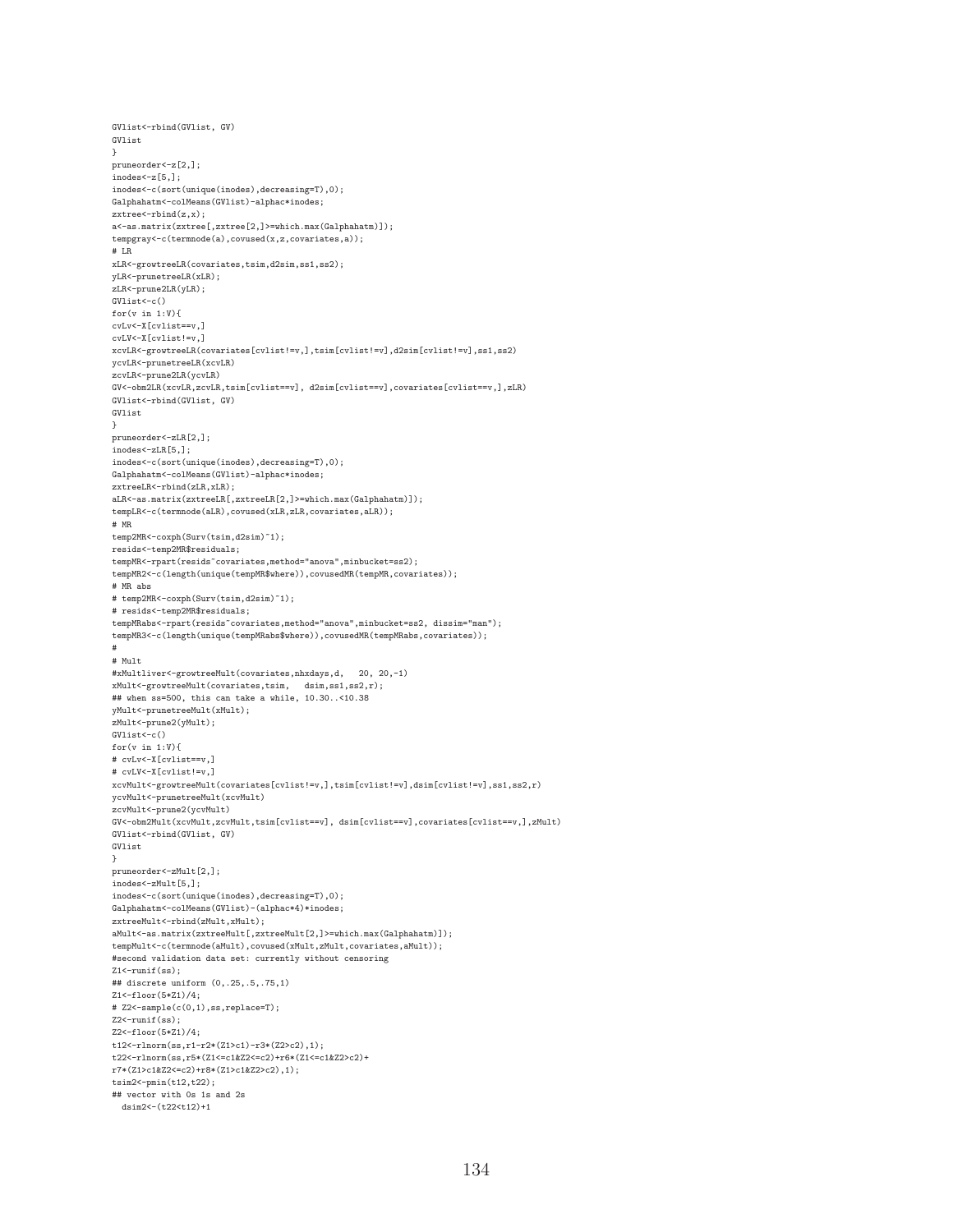```
# dsim2<-(t12<t22)*(t12<t32)+2*(t22<t12)*(t22<t32)
d2sim2<-(dsim2==1)^2
# d2sim2<-(dsim2==1|dsim2==2)^2
# Z3<-floor(5*runif(ss))/4;
# Z4<-floor(5*runif(ss))/4;
Z3<-runif(ss):
Z3<-floor(5*Z3)/4;
Z4 < - runif(ss):
Z4<-floor(5*Z4)/4;
Z5 <- runit(ss);
Z5<-floor(5*Z5)/4;
Z6 < - runif(ss);
Z6<-floor(5*Z6)/4;
covariates<-cbind(Z1,Z2,Z3,Z4,Z5,Z6);
nd2<-rep(0,ss);
id2<-seq(1:ss);
X2<-data.frame(cbind(id2,tsim2,dsim2,covariates,nd2));
## output
tempgray <- c(tempgray,maeGRLR(a,X,X2,X$tsim,X2$tsim2),maeGRLR2(a,X,X2,X$tsim,X2$tsim2));
tempLR<-c(tempLR, maeGRLR(aLR,X,X2,X$tsim,X2$tsim2),maeGRLR2(aLR,X,X2,X$tsim,X2$tsim2));
tempMult<-c(tempMult, maeMult1(aMult,X,X2,X$tsim,X2$tsim2), maeMult2(aMult,X,X2,X$tsim,X2$tsim2));
tempMR2<-c(tempMR2,maeMR(tempMR,X2,X,X$tsim, X2$tsim2),maeMR2(tempMR,X2,X,X$tsim, X2$tsim2));
tempMR3<-c(tempMR3,maeMR(tempMRabs,X2,X,X$tsim, X2$tsim2),maeMR2(tempMRabs,X2,X,X$tsim, X2$tsim2));
graystat<-rbind(graystat,tempgray);
LRstat<-rbind(LRstat,tempLR);
MRstat<-rbind(MRstat,tempMR2);
MRabsstat<-rbind(MRabsstat,tempMR3);
Multstat<-rbind(Multstat,tempMult);
}
output<-rbind(graystat, LRstat, MRstat,MRabsstat,Multstat);
#output<-rbind(graystat, LRstat, MRstat, Multstat);
#output<-rbind(graystat, LRstat, Multstat);
#output<-rbind(tempgray,tempLR,tempMR2);
output
}
#sim1uniabstree(2,1000,.1,.35,.5,.5,0,20,20,10,1)
sim1uniabstree25<-sim1uniabstree(25,1000,.1,.35,.5,.5,0,20,20,10,1)
write.table(sim1uniabstree25,file="sim1uniabstree25")
sim1uniabstree50 <- sim1uniabstree(25,1000,.1,.35,.5,.5,0,20,20,10,1)
write.table(sim1uniabstree50,file="sim1uniabstree50")
sim1uniabstree75<-sim1uniabstree(25,1000,.1,.35,.5,.5,0,20,20,10,1)
write.table(sim1uniabstree75,file="sim1uniabstree75")
sim1uniabstree100<-sim1uniabstree(25,1000,.1,.35,.5,.5,0,20,20,10,1)
write.table(sim1uniabstree100,file="sim1uniabstree100")
sim2uniabstree25<-sim2uniabstree(25,500,.05,.2,.2,.5,.5,0,20,20,10,1)
write.table(sim2uniabstree25,file="sim2uniabstree25")
sim2uniabstree50<-sim2uniabstree(25,500,.05,.2,.2,.5,.5,0,20,20,10,1)
write.table(sim2uniabstree50,file="sim2uniabstree50")
sim2uniabstree75<-sim2uniabstree(25,500,.05,.2,.2,.5,.5,0,20,20,10,1)
write.table(sim2uniabstree75,file="sim2uniabstree75")
sim2uniabstree100<-sim2uniabstree(25,500,.05,.2,.2,.5,.5,0,20,20,10,1)
write.table(sim2uniabstree100,file="sim2uniabstree100")
sim3uniabstree25<-sim3uniabstree(25,500,2,1.5,1,1,0.5,.5,0,20,20,10,1)
write.table(sim3uniabstree25,file="sim3uniabstree25")
sim3uniabstree50 <- sim3uniabstree(25,500,2,1.5,1,1,0.5,.5,0,20,20,10,1)
write.table(sim3uniabstree50,file="sim3uniabstree50")
sim3uniabstree75 <- sim3uniabstree(25,500,2,1.5,1,1,0.5,.5,0,20,20,10,1)
write.table(sim3uniabstree75,file="sim3uniabstree75")
sim3uniabstree100<-sim3uniabstree(25,500,2,1.5,1,1,0.5,.5,0,20,20,10,1)
write.table(sim3uniabstree100,file="sim3uniabstree100")
sim4uniabstree25 < - sim4uniabstree(25,500,2,.85,.85,.6,1,.9,1.9,.4,.5,0,20,20,10,1)
write.table(sim4uniabstree25,file="sim4uniabstree25")
sim4uniabstree50 < - sim4uniabstree (25, 500, 2, . 85, . 85, . 6, 1, . 9, 1.9, . 4, . 5, 0, 20, 20, 10, 1)
write.table(sim4uniabstree50,file="sim4uniabstree50")
sim4uniabstree75<-sim4uniabstree(25,500,2,.85,.85,.6,1,.9,1.9,.4,.5,0,20,20,10,1)
write.table(sim4uniabstree75,file="sim4uniabstree75")
sim4uniabstree100 <- sim4uniabstree(25,500,2,.85,.85,.6,1,.9,1,9,.4,.5,0,20,20,10,1)
write.table(sim4uniabstree100,file="sim4uniabstree100")
# 6.37-
sim3uniabstree25500 <- sim3uniabstree(25,500,2,1.5,1,1,0.5,.5,0,20,20,10,1)
write.table(sim3uniabstree25500,file="sim3uniabstree25500")
sim3uniabstree5500<-sim3uniabstree(5,500,2,1.5,1,1,0.5,.5,0,20,20,10,1)
```
write.table(sim3uniabstree5500,file="sim3uniabstree5500") sim3uniabstree10500<-sim3uniabstree(5,500,2,1.5,1,1,0.5,.5,0,20,20,10,1) write.table(sim3uniabstree10500,file="sim3uniabstree10500")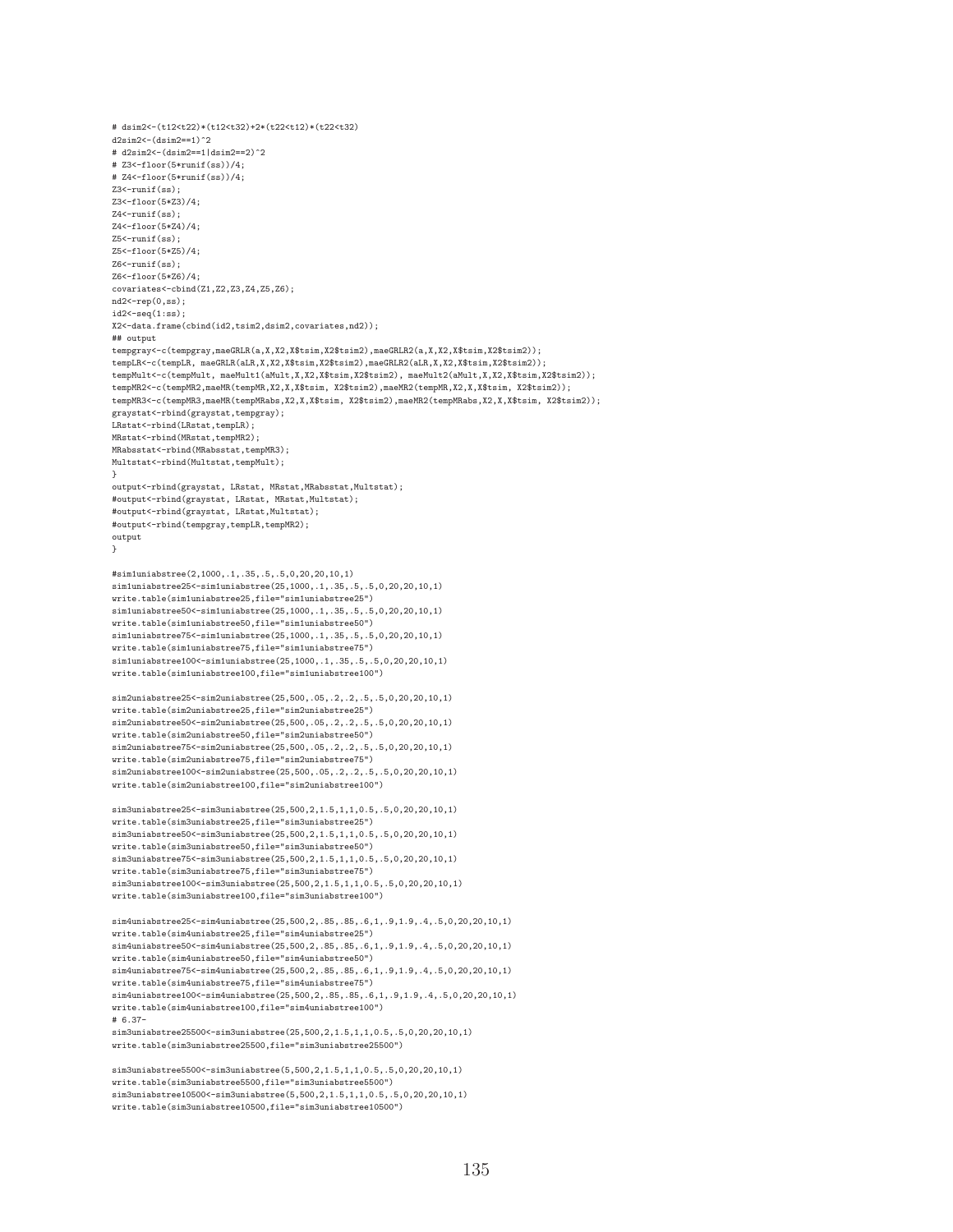write.table(sim3uniabstree252500,file="sim3uniabstree252500") # Multivariate cutpoint simulations #ss<-500;ss2<-20;cut1<-0.5;r1<-1;r2<-1;r3<-0.2677415;r<--1; event2dep10<-function(cut1,r1,r2,r3,B,ss,ss2){ # event 2 dep only nodevec<-rep(0,ss);  $tempgray < -c()$ ;  $tempLR < -c()$ :  $tempMR < -c()$ ; tempMRabs<-c(); tempMult <- c();  $for(i in 1:B)$  $Z$  -runif(ss)  $\cdot$  $t1<-revp(ss,r1);$  $t2 < -r exp(s s, 1 + r2 * (Z) <sup>c</sup>ut1));$  $t3 < -r exp(s s, r3);$  $\text{tsim}\left(-\text{pmin}\left(\text{tl},\text{tl},\text{tl}\right)\right)$ : # vector with 0s 1s and 2s  $\text{dsim}$  < - (t1<t2)\*(t1<t3)+2\*(t2<t1)\*(t2<t3); tempgray <- c(tempgray, maxsplit(nodevec, 0, Z, tsim, dsim, ss2)[2]); tempMult <- c(tempMult, maxsplitMult(nodevec, 0, Z, tsim, dsim, ss2, r)[2]);  $\texttt{\#maxsplitMult}(\texttt{nd}, \texttt{0}, \texttt{Z1}, \texttt{tsim}, \ \texttt{dsim}, \texttt{ss2}, \texttt{r})$ # gray stats are calculated # the LR stats are calculated  $\text{dsim2}$  < - ( $\text{dsim==1}$  |  $\text{dsim==2}$ ) ^2; tempLR <- c(tempLR, maxsplitLR(nodevec, 0, Z, tsim, dsim2, ss2)[2]); # the residual stats temp2MR <- coxph(Surv(tsim, dsim2)<sup>~1)</sup>; resids<-temp2MR\$residuals; tempMR<-c(tempMR,rpart(resids~Z,method="anova", maxdepth=1,cp=0,minbucket=ss2)\$splits[4]) tempMRabs<-c(tempMRabs,rpart(resids"Z,method="anova",minbucket=ss2,cp=0,maxdepth=1,dissim="man")\$splits[4]); outputGray<-tempgray; outputLR<-tempLR; outputMR<-tempMR; outputMRabs<-tempMRabs; outputMult <- tempMult; output<-cbind(outputGray,outputLR,outputMR,outputMRabs,outputMult); output  $\# \mathtt{event2dep10}(\mathtt{cut1}, \mathtt{r1}, \mathtt{r2}, \mathtt{r3}, \ldots, \mathtt{B}, \mathtt{ss}, \mathtt{ss2})$  $# n=1000, B=2, 6.35 - 6.45$ #  $n=100, B=1$  v little time,  $n=500$ ,  $B=1$  11.05-10.06 1min #event2dep10(0.5,1,1,0.2677415,1,500,10) #  $6.55$ pm #sim1split5001<-event2dep10(0.5,1,1,0.2677415,10,500,10) #event2dep10(0.5,1,1,0.2677415,2,500,20) #event2dep10(0.5,1,1,2.45,2,500,20) #sim1splitLomultABS<-event2dep10(0.5,1,1,0.2677415,1000,500,20) #sim1splitHimultABS<-event2dep10(0.5,1,1,2.45,1000,500,20)  $sim1$ splitHimultABS800 < - event2dep10 $(0.5, 1, 1, 2.45, 200, 500, 20)$ write.table(sim1splitHimultABS800,file="sim1splitHimultABS800")  $sim1$ splitHimultABS1000 <- event2dep10 $(0.5, 1, 1, 2.45, 200, 500, 20)$ write.table(sim1splitHimultABS1000,file="sim1splitHimultABS1000")  $sim2split$  -function(cut1,r1,r2,r3,B,ss,ss2){  $nodevec<-rep(0,ss)$ :  $tempgray < -c()$ ;  $tempI.R<-c()$ :  $tempMR < -c()$ ;  $tempMRabs < -c()$ ;  $tempMult < -c()$ : for $(i \text{ in } 1 \cdot R)$  $Z$  <  $\text{runif}$  (ss):

 $\verb|sim3uniabstree15500<-sim3uniabstree(5,500,2,1.5,1,1,0.5,.5,0,20,20,10,1)|$ 

 $\texttt{sim3uniabstree20500}\texttt{<-sim3uniabstree(5,500,2,1.5,1,1,0.5,.5,0,20,20,10,1)}$ 

 $sim3$ uniabstree252500 < - sim3uniabstree $(5, 500, 2, 1.5, 1, 1, 0.5, .5, 0, 20, 20, 10, 1)$ 

write.table(sim3uniabstree15500,file="sim3uniabstree15500")

write.table(sim3uniabstree20500,file="sim3uniabstree20500")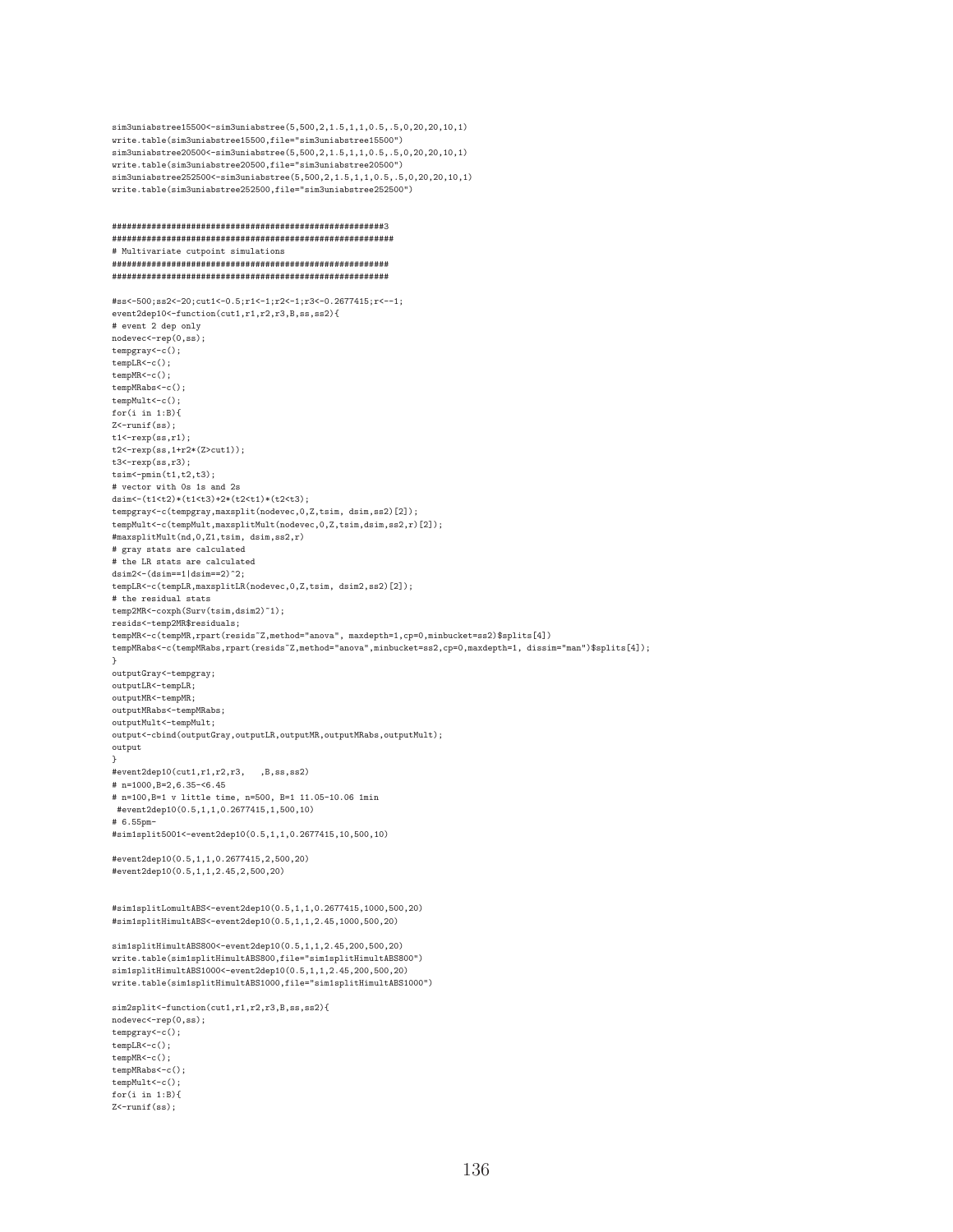```
t1<-rexp(ss,1+r1*(Z>cut1));
t2<-rexp(ss,1+r2*(Z<=cut1));
t3<-rexp(ss,r3);
t \sin \left(-p \min(t1, t2, t3)\right);
# vector with 0s 1s and 2s
dsim<-(t1<t2)*(t1<t3)+2*(t2<t1)*(t2<t3);
tempgray<-c(tempgray,maxsplit(nodevec,0,Z,tsim, dsim,ss2)[2]);
tempMult<-c(tempMult,maxsplitMult(nodevec,0,Z,tsim,dsim,ss2,r)[2]);
#maxsplitMult(nd,0,Z1,tsim, dsim,ss2,r)
# gray stats are calculated
# the LR stats are calculated
dsim2<-(dsim==1|dsim==2)^2;
tempLR<-c(tempLR,maxsplitLR(nodevec,0,Z,tsim, dsim2,ss2)[2]);
# the residual stats
temp2MR<-coxph(Surv(tsim,dsim2)~1);
resids<-temp2MR$residuals;
tempMR<-c(tempMR,rpart(resids~Z,method="anova", maxdepth=1,minbucket=ss2)$splits[4])
tempMRabs<-c(tempMRabs,rpart(resids~Z,method="anova",minbucket=ss2,cp=0,maxdepth=1, dissim="man")$splits[4]);
}
outputGray<-tempgray;
outputLR<-tempLR;
outputMR<-tempMR;
outputMRabs<-tempMRabs;
outputMult<-tempMult;
output<-cbind(outputGray,outputLR,outputMR,outputMRabs,outputMult);
output
}
#sim2split100<-sim2split(0.5, 1, 1, 1/3,100,500,20)
#sim2split<-function(cut1,r1,r2,r3,B,ss,ss2){
#sim2split(0.5,1,1,1/3,2,500,20)
#sim2splitLomultABS<-sim2split(0.5,1,1,1/3,1000,500,20)
\verb|sim2splitComultABS200<-sim2split(0.5,1,1,1/3,200,500,20)write.table(sim2splitLomultABS200,file="sim2splitLomultABS200")
```

```
sim2splitLomultABS400<-sim2split(0.5,1,1,1/3,200,500,20)
write.table(sim2splitLomultABS400,file="sim2splitLomultABS400")
sim2splitLomultABS600<-sim2split(0.5,1,1,1/3,200,500,20)
write.table(sim2splitLomultABS600,file="sim2splitLomultABS600")
sim2splitLomultABS800<-sim2split(0.5,1,1,1/3,200,500,20)
write.table(sim2splitLomultABS800,file="sim2splitLomultABS800")
sim2splitLomultABS1000<-sim2split(0.5,1,1,1/3,200,500,20)
write.table(sim2splitLomultABS1000,file="sim2splitLomultABS1000")
```
## #sim2splitHimultABS<-sim2split(0.5,1,1,3,1000,500,20)

```
event2weak<-function(cut1,r1,r2,r3,B,ss,ss2){
# event 2 dep only
nodevec<-rep(0,ss);
tempgray<-c();
tempLR <- c();
tempMR<-c();
tempMRabs<-c();
tempMult<-c();
for(i in 1:B){
Z<-runif(ss);
t1<-rexp(ss,r1);
t2<-rexp(ss,0.5+r2*(Z>cut1));
t3 < -rev(ss,r3);t \sin \leftarrow p \min(t1, t2, t3);# vector with 0s 1s and 2s
dsim <- (t1 < t2) * (t1 < t3) + 2* (t2 < t1) * (t2 < t3);
tempgray<-c(tempgray,maxsplit(nodevec,0,Z,tsim, dsim,ss2)[2]);
tempMult<-c(tempMult,maxsplitMult(nodevec,0,Z,tsim,dsim,ss2,r)[2]);
#maxsplitMult(nd,0,Z1,tsim, dsim,ss2,r)
# gray stats are calculated
# the LR stats are calculated
dsim2<-(dsim==1|dsim==2)^2;
tempLR<-c(tempLR,maxsplitLR(nodevec,0,Z,tsim, dsim2,ss2)[2]);
# the residual stats
temp2MR<-coxph(Surv(tsim,dsim2)~1);
resids<-temp2MR$residuals;
tempMR<-c(tempMR,rpart(resids~Z,method="anova", maxdepth=1,minbucket=ss2)$splits[4]);
tempMRabs<-c(tempMRabs,rpart(resids~Z,method="anova",minbucket=ss2,cp=0,maxdepth=1, dissim="man")$splits[4]);
}
outputGray<-tempgray;
outputLR<-tempLR;
outputMR<-tempMR;
```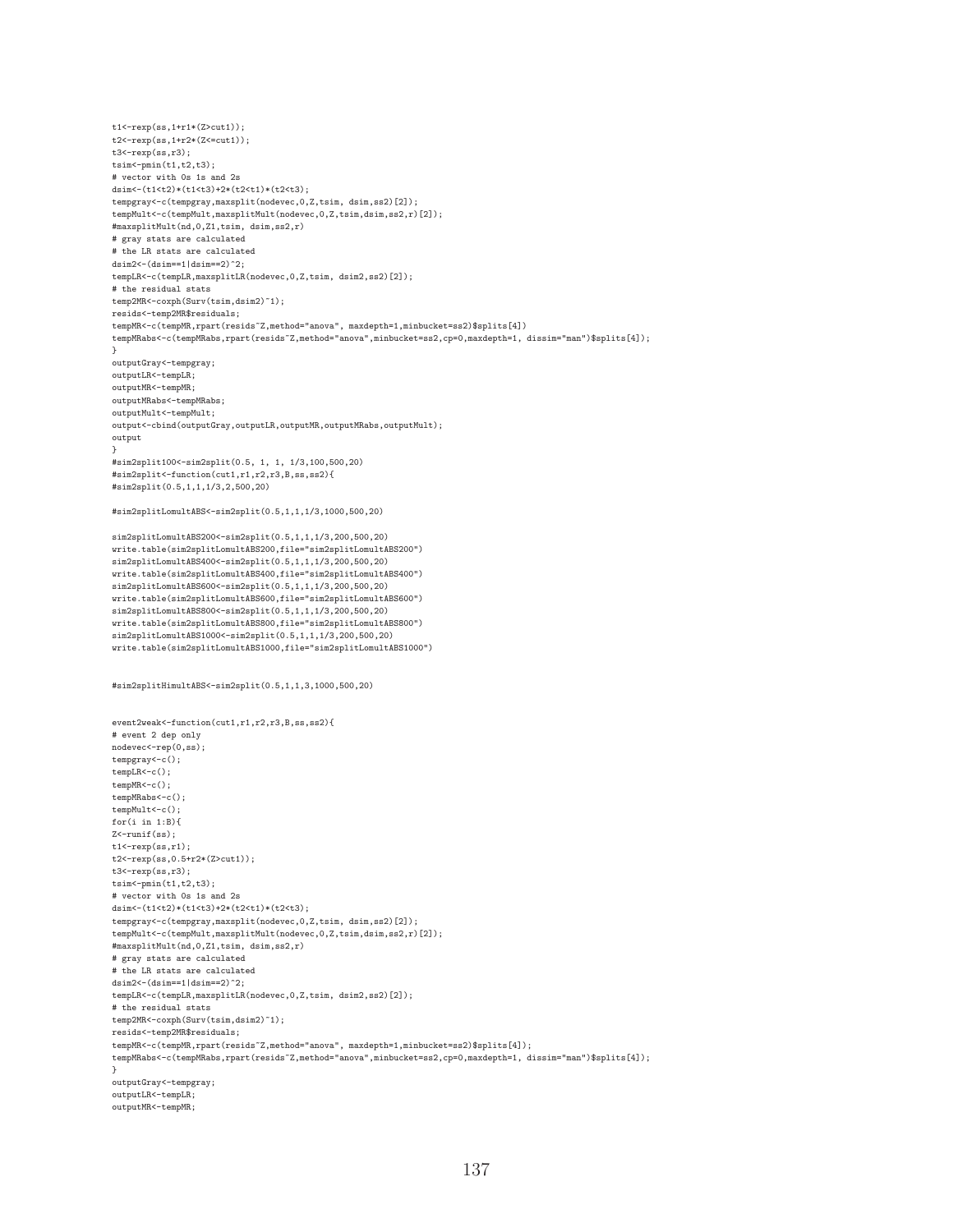outputMRabs<-tempMRabs; outputMult<-tempMult; output<-cbind(outputGray,outputLR,outputMR,outputMRabs,outputMult); output } #event2weak(0.5, 2,0.5,0.3032811353,100,500,20) #event2weak<-function(cut1,r1,r2,r3,B,ss,ss2 #event2weak(0.5,2,0.5,0.3032811353,2,500,20)

sim3splitLomultABS<-event2weak(0.5,2,0.5,0.3032811353,1000,500,20) sim3splitHimultABS<-event2weak(0.5,2,0.5,2.738612788,1000,500,20)

lnormsplit<-function(cut1,r1,r2,r3,B,ss,ss2){ # event 2 dep only nodevec<-rep(0,ss); tempgray<-c();  $tempLR < -c()$ ; tempMR<-c(); tempMRabs<-c(); tempMult<-c(); for $(i \text{ in } 1:B)$ { Z<-runif(ss);  $t1$  <  $-$ rlnorm $(ss,r1,1)$ ; t2<-rlnorm(ss,0.5+r2\*(Z>cut1),1);  $t3<-rlnorm(ss.r3,1)$ : tsim<-pmin(t1,t2,t3); # vector with 0s 1s and 2s dsim<-(t1<t2)\*(t1<t3)+2\*(t2<t1)\*(t2<t3); tempgray<-c(tempgray,maxsplit(nodevec,0,Z,tsim, dsim,ss2)[2]); tempMult<-c(tempMult,maxsplitMult(nodevec,0,Z,tsim,dsim,ss2,r)[2]); #maxsplitMult(nd,0,Z1,tsim, dsim,ss2,r) # gray stats are calculated # the LR stats are calculated dsim2<-(dsim==1|dsim==2)^2; tempLR<-c(tempLR,maxsplitLR(nodevec,0,Z,tsim, dsim2,ss2)[2]); # the residual stats temp2MR<-coxph(Surv(tsim,dsim2)~1); resids<-temp2MR\$residuals; tempMR<-c(tempMR,rpart(resids~Z,method="anova", maxdepth=1,minbucket=ss2,cp=0)\$splits[4]); tempMRabs<-c(tempMRabs,rpart(resids~Z,method="anova",minbucket=ss2,cp=0,maxdepth=1, dissim="man")\$splits[4]); } outputGray<-tempgray; outputLR<-tempLR; outputMR<-tempMR; outputMRabs<-tempMRabs; outputMult<-tempMult; output<-cbind(outputGray,outputLR,outputMR,outputMRabs,outputMult); output } #sim6splitlo1001<-lnormsplit(0.5,0,0.5,1.5,100,500,20) #lnormsplit<-function(cut1,r1,r2,r3,B,ss,ss2){ #lnormsplit(0.5,0,0.5,1.5,2,500,20)

#sim4splitLomultABS<-lnormsplit(0.5,0,0.5,1.5,1000,500,20) #write.table(sim4splitLomultABS, file="sim4splitLomultABS")

#sim4splitHimultABS200<-lnormsplit(0.5,0,0.5,-0.25,200,500,20) #write.table(sim4splitHimultABS200, file="sim4splitHimultABS200") #sim4splitHimultABS400<-lnormsplit(0.5,0,0.5,-0.25,200,500,20) #write.table(sim4splitHimultABS400, file="sim4splitHimultABS400") #sim4splitHimultABS600<-lnormsplit(0.5,0,0.5,-0.25,200,500,20) #write.table(sim4splitHimultABS600, file="sim4splitHimultABS600")

sim4splitHimultABS800<-lnormsplit(0.5,0,0.5,-0.25,200,500,20) write.table(sim4splitHimultABS800, file="sim4splitHimultABS800") sim4splitHimultABS1000<-lnormsplit(0.5,0,0.5,-0.25,200,500,20) write.table(sim4splitHimultABS1000, file="sim4splitHimultABS1000")

cutoff3and5<-function(cut1,cut2,r1,r2,r3,B,ss,ss2){ # both events opposite direction nodevec<-rep(0,ss); tempgray<-c(); tempLR<-c(); tempMR<-c(); tempMRabs<-c(); tempMult<-c(); for(i in 1:B){ Z<-runif(ss); t1<-rexp(ss,1+r1\*(Z>cut1));  $t2 < -r exp(s s, 1 + r2 * (Z < = cut2))$ ;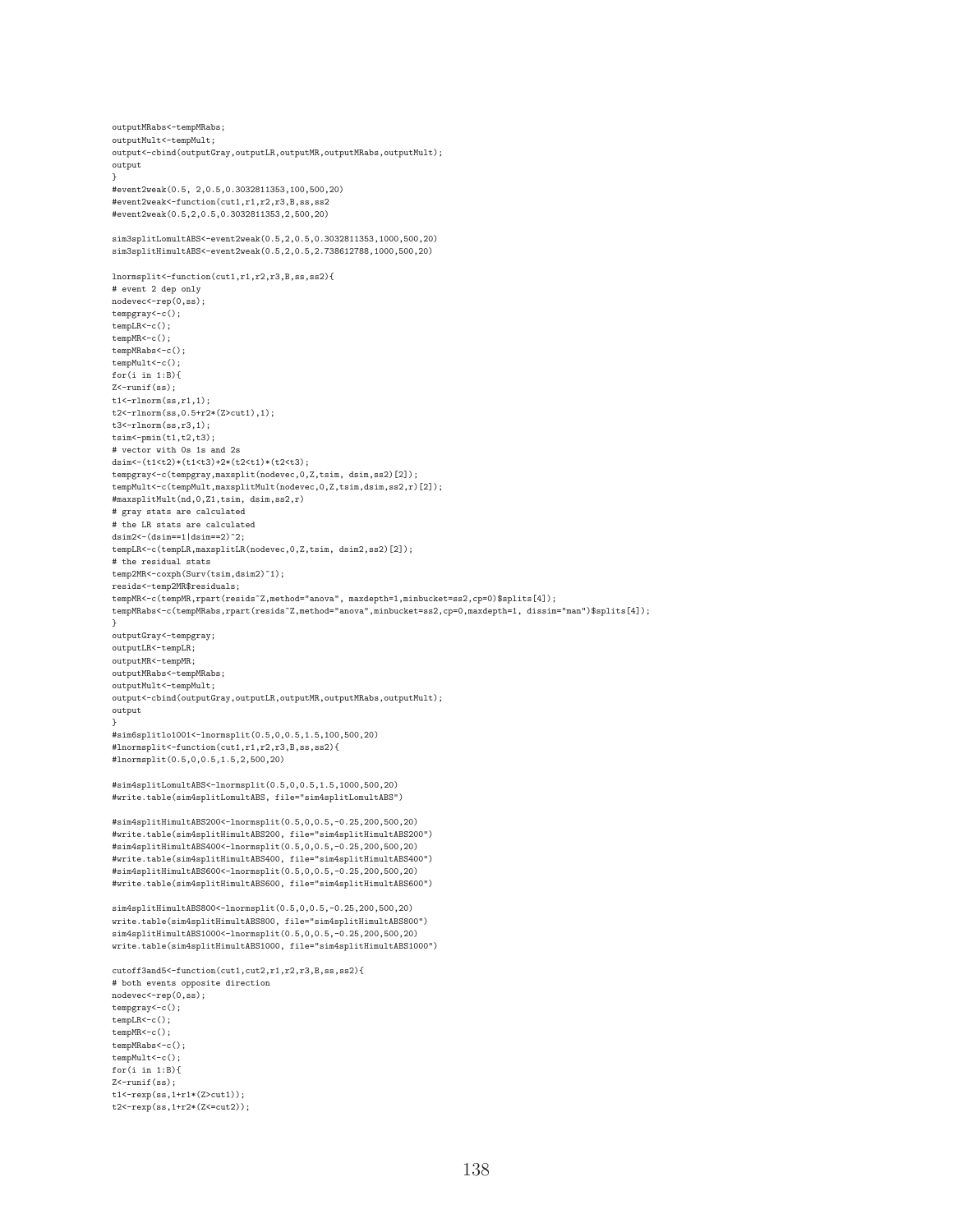tsim<-pmin(t1,t2,t3); # vector with 0s 1s and 2s dsim<-(t1<t2)\*(t1<t3)+2\*(t2<t1)\*(t2<t3); tempgray<-c(tempgray,maxsplit(nodevec,0,Z,tsim, dsim,ss2)[2]); tempMult<-c(tempMult,maxsplitMult(nodevec,0,Z,tsim,dsim,ss2,r)[2]); #maxsplitMult(nd,0,Z1,tsim, dsim,ss2,r) # gray stats are calculated # the LR stats are calculated dsim2<-(dsim==1|dsim==2)^2; tempLR<-c(tempLR,maxsplitLR(nodevec,0,Z,tsim, dsim2,ss2)[2]); # the residual stats temp2MR<-coxph(Surv(tsim,dsim2)~1); resids<-temp2MR\$residuals; tempMR<-c(tempMR,rpart(resids~Z,method="anova", maxdepth=1,cp=0,minbucket=ss2)\$splits[4]) ; tempMRabs<-c(tempMRabs,rpart(resids~Z,method="anova",minbucket=ss2,cp=0,maxdepth=1, dissim="man")\$splits[4]); } outputGray<-tempgray; outputLR<-tempLR; outputMR<-tempMR; outputMRabs<-tempMRabs; outputMult<-tempMult;  $\verb|output<-cbind(outputGray,outputLR,outputMR,outputMRabs,outputMult);$ output } # sim7 low splits a=0.3040113919 # both events change opp direction # r1=1, r2=1, r3 =0.30... # for hi cens, r3=2.767792536 #cutoff3and5<-function(cut1,cut2,r1,r2,r3,B,ss,ss2){ #cutoff3and5(0.5,0.3,1,1,0.3040113919,2,500,20) #sim5splitLomultABS<-cutoff3and5(0.5,0.3,1,1,0.3040113919,1000,500,20) sim5splitLomultABS200<-cutoff3and5(0.5,0.3,1,1,0.3040113919,200,500,20) write.table(sim5splitLomultABS200,file="sim5splitLomultABS200") sim5splitLomultABS400<-cutoff3and5(0.5,0.3,1,1,0.3040113919,200,500,20) write.table(sim5splitLomultABS400,file="sim5splitLomultABS400") sim5splitLomultABS600<-cutoff3and5(0.5,0.3,1,1,0.3040113919,200,500,20) write.table(sim5splitLomultABS600,file="sim5splitLomultABS600") sim5splitLomultABS800<-cutoff3and5(0.5,0.3,1,1,0.3040113919,200,500,20) write.table(sim5splitLomultABS800,file="sim5splitLomultABS800") sim5splitLomultABS1000<-cutoff3and5(0.5,0.3,1,1,0.3040113919,200,500,20) write.table(sim5splitLomultABS1000,file="sim5splitLomultABS1000") #sim5splitHimultABS<-cutoff3and5(0.5,0.3,1,1,2.767792536,1000,500,20) cutoff3<-function(cut1,r1,r2,r3,B,ss,ss2){ nodevec<-rep(0,ss); tempgray<-c(); tempLR<-c(); tempMR<-c(); tempMRabs<-c(); tempMult <- c();  $for(i in 1:B)$ { Z<-runif(ss); t1<-rexp(ss,1+r1\*(Z>cut1)); t2<-rexp(ss,1+r2\*(Z<=cut1));  $t3 < -r exp(s s, r3);$  $t \sin \leftarrow p \min(t1, t2, t3);$ # vector with 0s 1s and 2s dsim<-(t1<t2)\*(t1<t3)+2\*(t2<t1)\*(t2<t3); tempgray<-c(tempgray,maxsplit(nodevec,0,Z,tsim, dsim,ss2)[2]); tempMult<-c(tempMult,maxsplitMult(nodevec,0,Z,tsim,dsim,ss2,r)[2]); #maxsplitMult(nd,0,Z1,tsim, dsim,ss2,r) # gray stats are calculated # the LR stats are calculated dsim2<-(dsim==1|dsim==2)^2; tempLR<-c(tempLR,maxsplitLR(nodevec,0,Z,tsim, dsim2,ss2)[2]); # the residual stats temp2MR<-coxph(Surv(tsim,dsim2)~1); resids<-temp2MR\$residuals; tempMR<-c(tempMR,rpart(resids<sup>~</sup>Z,method="anova", maxdepth=1,minbucket=ss2)\$splits[4]); tempMRabs<-c(tempMRabs,rpart(resids~Z,method="anova",minbucket=ss2,cp=0,maxdepth=1, dissim="man")\$splits[4]); } outputGray<-tempgray; outputLR<-tempLR; outputMR<-tempMR; outputMRabs<-tempMRabs;

t3<-rexp(ss,r3);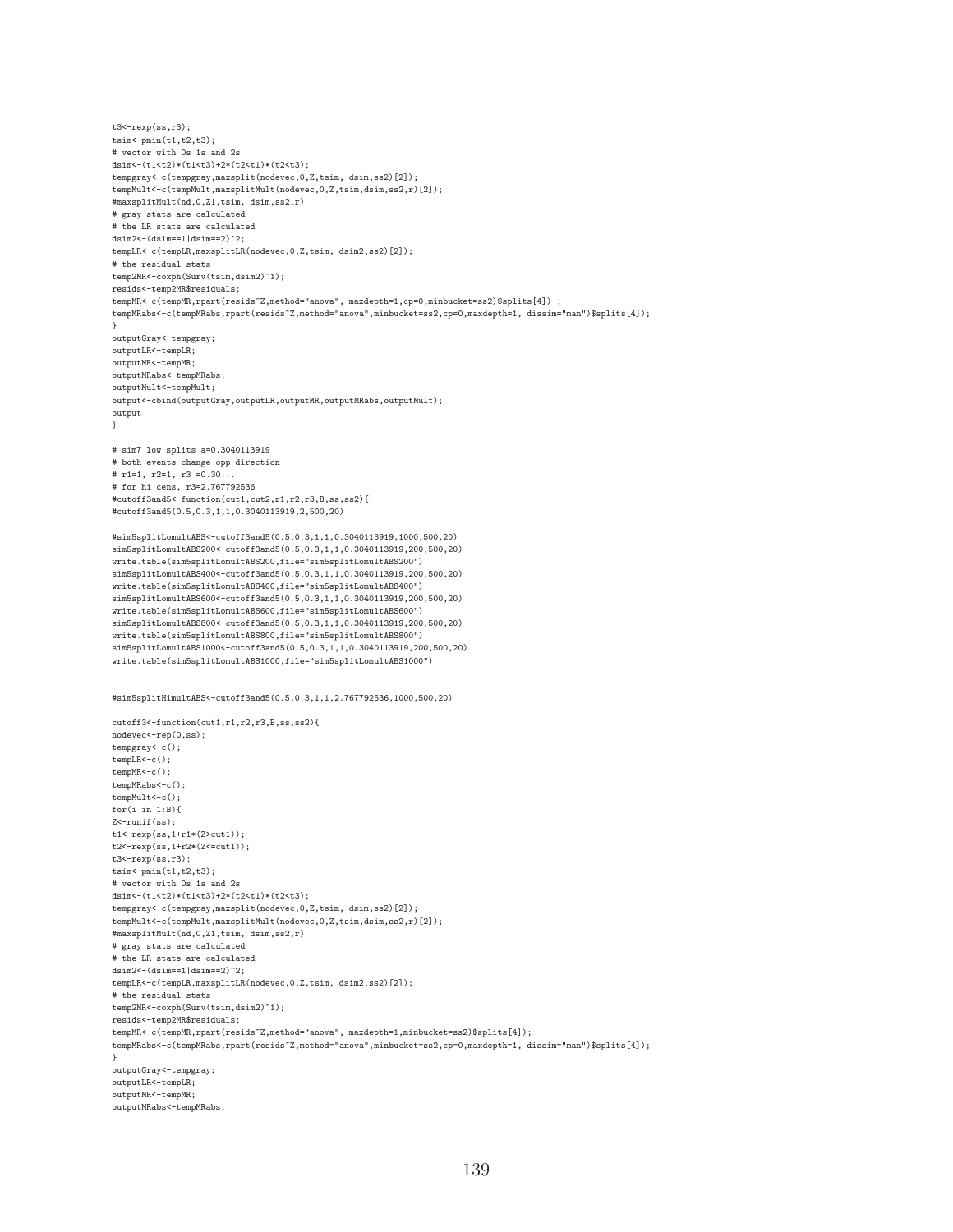outputMult<-tempMult; output<-cbind(outputGray,outputLR,outputMR,outputMRabs,outputMult); output }

sim6splitLomultABS<-cutoff3(0.3, 1, 1, 1/3,1000,500,20) sim6splitHimultABS<-cutoff3(0.3, 1, 1, 3,1000,500,20)

## ################################################################### # Multivariate Tree sims ####################################################################

```
sim1atreeABS<-function(B,ss,r1,r2,r3,r4,r9, c1,c2,ss1,ss2,V, alphac){
# r1=2,r2=0.5, r3=1, r4=0.5, r9=3...
graystat<-c();
LRstat<-c();
MRstat<-c();
MRabsstat<-c();
Multstat<-c();
for(i in 1:B){
#set.seed(2)
Z1 < - runif(ss):
# discrete uniform (0,.25,.5,.75,1)
Z1<-floor(5*Z1)/4;
# Z2<-sample(c(0,1),ss,replace=T);
Z2 < - runif(ss);
Z2<-floor(5*Z2)/4
t1<-rexp(ss,r1-r2*(Z1>c1& Z2>c2));
t2<-rexp(ss,r3+r4*(Z1>c1& Z2>c2));
t3<-rexp(ss,r9);
t \sin \left(-p \min(t1, t2, t3)\right);
# vector with 0s 1s and 2s
dsim<-(t1<t2)*(t1<t3)+2*(t2<t1)*(t2<t3)
# the event indicator for LR test needs to be =1 if any event happens, and =0 ow.
d2sim <- (dsim==1|dsim==2)^2# d2sim <- (dsim ==1)^2 # just using old d2sim for a little while
Z3 < - runif(ss);
Z3<-floor(5*Z3)/4;
Z4 < - runif(ss);
Z4<-floor(5*Z4)/4;
# Z5<-sample(c(0,1),ss,replace=T);
# Z6<-sample(c(0,1),ss,replace=T);
Z5 <- runif(ss);
Z5<-floor(5*Z5)/4;
Z6 < -runit(ss);Z6<-floor(5*Z6)/4;
nd<-rep(0,ss);
id < -seq(1:ss);X<-data.frame(cbind(id,tsim,dsim,Z1,Z2,Z3,Z4,Z5,Z6,nd));
covariates<-cbind(Z1,Z2,Z3,Z4,Z5,Z6);
# Gray
x<-growtree(covariates,tsim,dsim,ss1,ss2);
y<-prunetree(x);
z<-prune2(y);
cvlist<-sample(rep(1:V, len=ss),ss,replace=F)
GVlist < -c()for(v in 1:V){
cvLv<-X[cvlist==v,]
cvLV<-X[cvlist!=v,]
xcv<-growtree(covariates[cvlist!=v,],tsim[cvlist!=v],dsim[cvlist!=v],ss1,ss2)
ycv<-prunetree(xcv)
zcv<-prune2(ycv)
GV<-obm2(xcv,zcv,cvLv$tsim, cvLv$dsim,covariates[cvlist==v,],z)
GVlist<-rbind(GVlist, GV)
GVlist
}
pruneorder<-z[2,];
\text{inodes} < z[5,];
inodes<-c(sort(unique(inodes),decreasing=T),0);
Galphahatm<-colMeans(GVlist)-alphac*inodes;
zxtree~-rbind(z,x):
a<-as.matrix(zxtree[,zxtree[2,]>=which.max(Galphahatm)]);
tempgray<-c(termnode(a),covused(x,z,covariates,a));
# LR
xLR<-growtreeLR(covariates,tsim,d2sim,ss1,ss2);
yLR<-prunetreeLR(xLR);
zLR<-prune2LR(yLR);
GVIist\leftarrow c()
```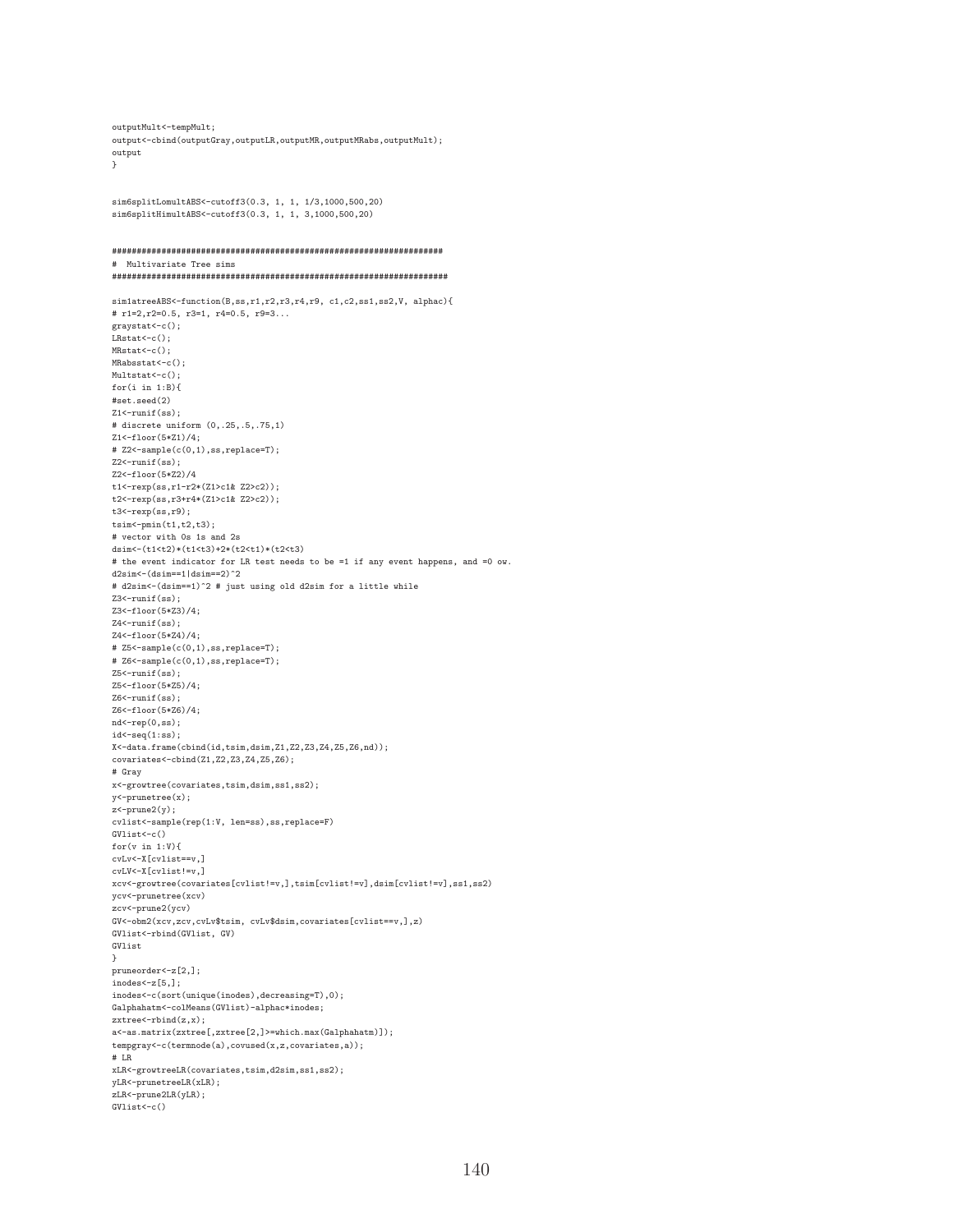for(v in 1:V){ cvLv<-X[cvlist==v,] cvLV<-X[cvlist!=v,] xcvLR<-growtreeLR(covariates[cvlist!=v,],tsim[cvlist!=v],d2sim[cvlist!=v],ss1,ss2) ycvLR<-prunetreeLR(xcvLR) zcvLR<-prune2LR(ycvLR) GV<-obm2LR(xcvLR,zcvLR,tsim[cvlist==v], d2sim[cvlist==v],covariates[cvlist==v,],zLR) GVlist<-rbind(GVlist, GV) GVlist } pruneorder<-zLR[2,]; .<br>inodes<-zLR[5,]; inodes<-c(sort(unique(inodes),decreasing=T),0); Galphahatm<-colMeans(GVlist)-alphac\*inodes; zxtreeLR<-rbind(zLR,xLR); aLR<-as.matrix(zxtreeLR[,zxtreeLR[2,]>=which.max(Galphahatm)]); tempLR<-c(termnode(aLR),covused(xLR,zLR,covariates,aLR)); # MR temp2MR<-coxph(Surv(tsim,d2sim)~1); resids<-temp2MR\$residuals; tempMR<-rpart(resids~covariates,method="anova",minbucket=ss2); tempMR2<-c(length(unique(tempMR\$where)),covusedMR(tempMR,covariates)); #MR2 with absolute tempMRabs<-rpart(resids~covariates,method="anova",minbucket=ss2, dissim="man"); tempMRabs2<-c(length(unique(tempMRabs\$where)),covusedMR(tempMRabs,covariates)); # Mult #xMultliver<-growtreeMult(covariates,nhxdays,d, 20, 20,-1) xMult<-growtreeMult(covariates,tsim, dsim,ss1,ss2,r); ## when ss=500, this can take a while, 10.30..<10.38 yMult<-prunetreeMult(xMult); zMult<-prune2(yMult);  $CVI$  ist $\leftarrow c()$ for $(v$  in  $1:V)$  { # cvLv<-X[cvlist==v,] # cvLV<-X[cvlist!=v,] xcvMult<-growtreeMult(covariates[cvlist!=v,],tsim[cvlist!=v],dsim[cvlist!=v],ss1,ss2,r) ycvMult<-prunetreeMult(xcvMult) zcvMult<-prune2(ycvMult) GV<-obm2Mult(xcvMult,zcvMult,tsim[cvlist==v], dsim[cvlist==v],covariates[cvlist==v,],zMult) GVlist<-rbind(GVlist, GV) GVlist } pruneorder<-zMult[2,]; inodes<-zMult[5,]; inodes<-c(sort(unique(inodes),decreasing=T),0); Galphahatm<-colMeans(GVlist)-(alphac\*4)\*inodes; zxtreeMult<-rbind(zMult,xMult); aMult<-as.matrix(zxtreeMult[,zxtreeMult[2,]>=which.max(Galphahatm)]); tempMult<-c(termnode(aMult),covused(xMult,zMult,covariates,aMult)); #second validation data set: currently without censoring Z1<-runif(ss); ## discrete uniform (0,.25,.5,.75,1) Z1<-floor(5\*Z1)/4; # Z2<-sample(c(0,1),ss,replace=T); Z2<-runif(ss); Z2<-floor(5\*Z1)/4; t12<-rexp(ss,r1-r2\*(Z1>c1& Z2>c2)); t22<-rexp(ss,r3+r4\*(Z1>c1& Z2>c2)); # t32<-rexp(ss,r9); # tsim2<-pmin(t12,t22,t32);  $t \sin2 < -p \min(t12, t22)$ ; ## vector with 0s 1s and 2s dsim2<-(t2<t1)+1 # dsim2<-(t12<t22)\*(t12<t32)+2\*(t22<t12)\*(t22<t32) # d2sim2<-(dsim2==1)^2 d2sim2<-(dsim2==1|dsim2==2)^2 # Z3<-floor(5\*runif(ss))/4; # Z4<-floor(5\*runif(ss))/4;  $Z3$  <  $-$  runif(ss); Z3<-floor(5\*Z3)/4; Z4<-runif(ss); Z4<-floor(5\*Z4)/4; Z5<-runif(ss); Z5<-floor(5\*Z5)/4;  $Z6$  <  $-$  runif(ss): Z6<-floor(5\*Z6)/4; covariates<-cbind(Z1,Z2,Z3,Z4,Z5,Z6); nd2<-rep(0,ss); id2<-seq(1:ss); X2<-data.frame(cbind(id2,tsim2,dsim2,covariates,nd2));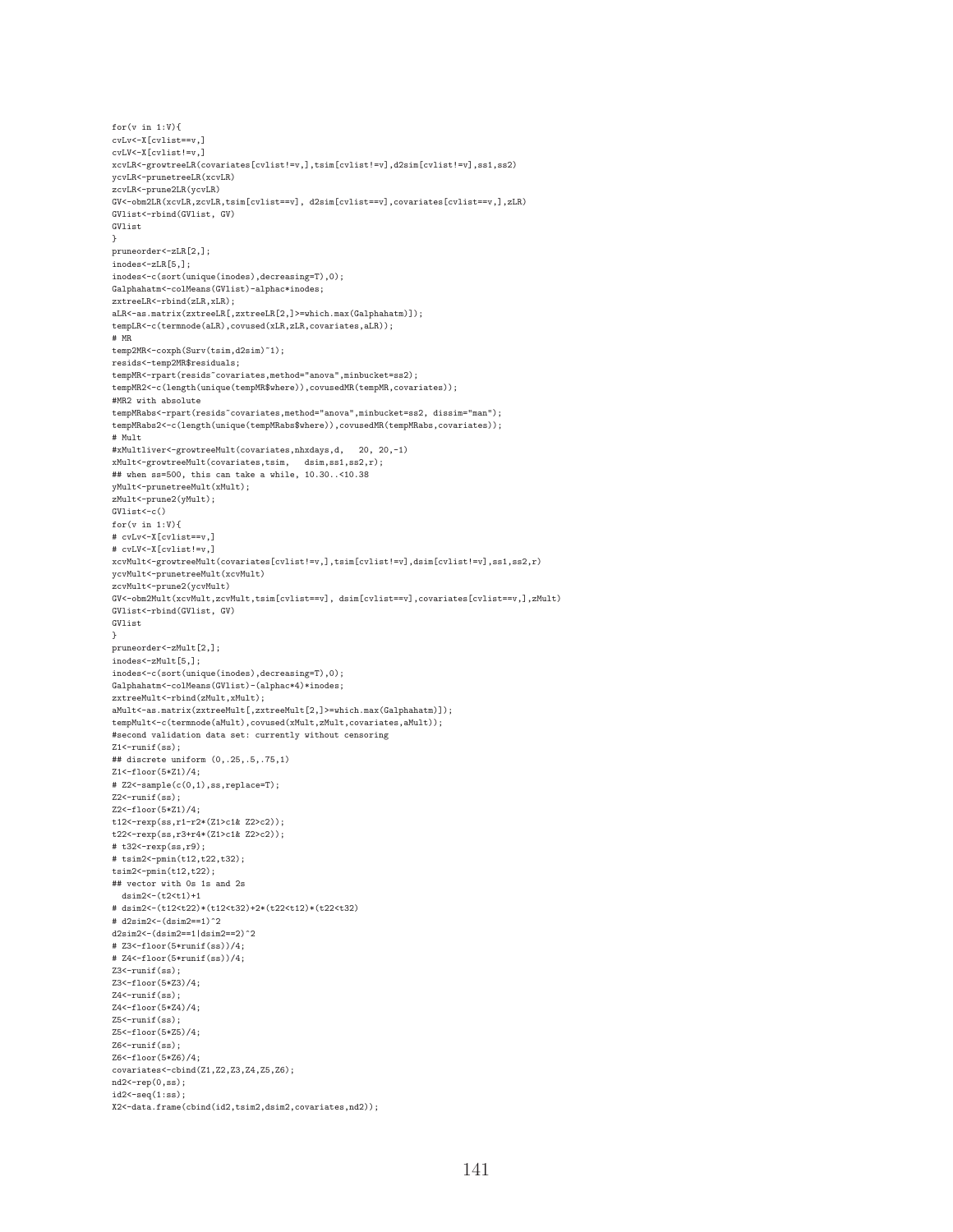tempgray<-c(tempgray,maeGRLR(a,X,X2,X\$tsim,X2\$tsim2),maeGRLR2(a,X,X2,X\$tsim,X2\$tsim2)); tempLR<-c(tempLR, maeGRLR(aLR,X,X2,X\$tsim,X2\$tsim2),maeGRLR2(aLR,X,X2,X\$tsim,X2\$tsim2)); tempMult<-c(tempMult, maeMult1(aMult,X,X2,X\$tsim,X2\$tsim2), maeMult2(aMult,X,X2,X\$tsim,X2\$tsim2)); tempMR2<-c(tempMR2,maeMR(tempMR,X2,X,X\$tsim, X2\$tsim2),maeMR2(tempMR,X2,X,X\$tsim, X2\$tsim2)); tempMRabs2<-c(tempMRabs2,maeMR(tempMRabs,X2,X,X\$tsim, X2\$tsim2),maeMR2(tempMRabs,X2,X,X\$tsim, X2\$tsim2)); graystat<-rbind(graystat,tempgray); LRstat<-rbind(LRstat,tempLR); MRstat<-rbind(MRstat,tempMR2); MRabsstat<-rbind(MRabsstat,tempMRabs2); Multstat<-rbind(Multstat,tempMult); } output<-rbind(graystat, LRstat, MRstat,MRabsstat,Multstat); #output<-rbind(graystat, LRstat,Multstat); #output<-rbind(tempgray,tempLR,tempMR2); output } sim1atreeMultABS25<-sim1atreeABS(25,1000,2,1,1,1,3,0.5,0.5,20,20,5,1) write.table(sim1atreeMultABS25, file="sim1atreeMultABS25") sim1atreeMultABS50<-sim1atreeABS(25,1000,2,1,1,1,3,0.5,0.5,20,20,5,1) write.table(sim1atreeMultABS50, file="sim1atreeMultABS50") sim1atreeMultABS75<-sim1atreeABS(25,1000,2,1,1,1,3,0.5,0.5,20,20,5,1) write.table(sim1atreeMultABS75, file="sim1atreeMultABS75") sim1atreeMultABS100<-sim1atreeABS(25,1000,2,1,1,1,3,0.5,0.5,20,20,5,1) write.table(sim1atreeMultABS100, file="sim1atreeMultABS100") ########################################3333 #sim2a, weak change event 2, c=0.3 ######################################### sim2atreeMultABS<-function(B,ss,r1,r2,r3,r9, c1,c2,ss1,ss2,V, alphac){ graystat<-c();  $LRstat<-c()$ ; MRstat<-c();  $MRabsetate-c()$  $Multstat<-c()$ : for(i in 1:B){ #set.seed(2)  $Z1$  <  $-$  runif(ss); # discrete uniform (0,.25,.5,.75,1) Z1<-floor(5\*Z1)/4; # Z2<-sample(c(0,1),ss,replace=T);  $Z2$  <  $-$  runif(ss): Z2<-floor(5\*Z2)/4  $t1$  <-rexp(ss,r1); t2<-rexp(ss,r2+r3\*(Z1>c1&Z2>c2)); t3<-rexp(ss,r9);  $t \sin \leftarrow p \min(t1, t2, t3);$ # vector with 0s 1s and 2s dsim<-(t1<t2)\*(t1<t3)+2\*(t2<t1)\*(t2<t3) # the event indicator for LR test needs to be =1 if any event happens, and =0 ow. d2sim <-  $(dsim==1|dsim==2)^2$ # d2sim <- (dsim ==1)^2 # just using old d2sim for a little while Z3<-runif(ss); Z3<-floor(5\*Z3)/4; Z4<-runif(ss); Z4<-floor(5\*Z4)/4; # Z5<-sample(c(0,1),ss,replace=T); # Z6<-sample(c(0,1),ss,replace=T);  $Z5<-runit(ss);$ Z5<-floor(5\*Z5)/4; Z6<-runif(ss); Z6<-floor(5\*Z6)/4; nd<-rep(0,ss);  $id < -seq(1:ss);$ X<-data.frame(cbind(id,tsim,dsim,Z1,Z2,Z3,Z4,Z5,Z6,nd)); covariates<-cbind(Z1,Z2,Z3,Z4,Z5,Z6); # Gray x<-growtree(covariates,tsim,dsim,ss1,ss2); y<-prunetree(x); z<-prune2(y); cvlist<-sample(rep(1:V, len=ss),ss,replace=F) GVlist<-c() for $(v$  in  $1:V)$  f cvLv<-X[cvlist==v,] cvLV<-X[cvlist!=v,]

## output

## xcv<-growtree(covariates[cvlist!=v,],tsim[cvlist!=v],dsim[cvlist!=v],ss1,ss2) ycv<-prunetree(xcv) zcv<-prune2(ycv)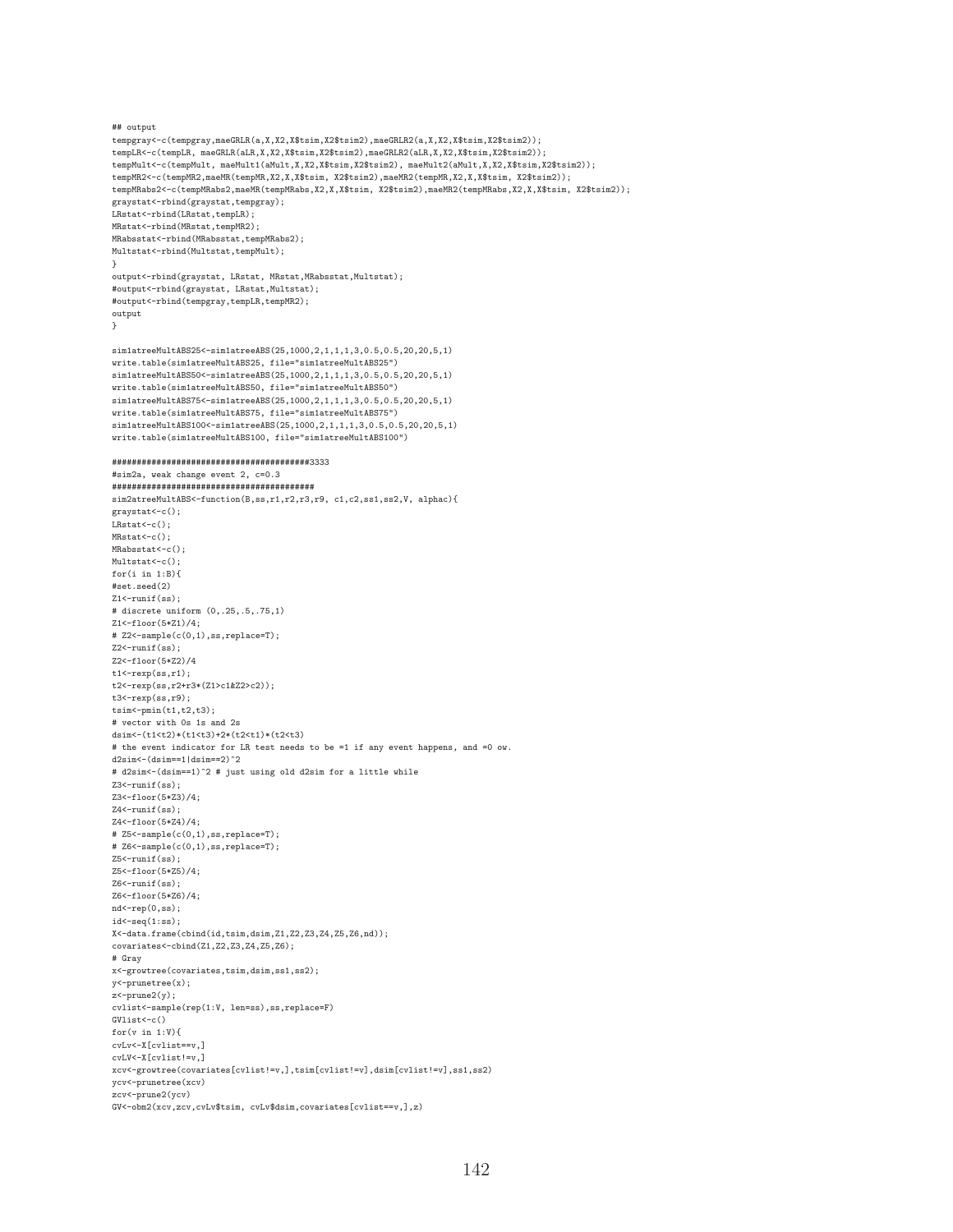```
GVlist<-rbind(GVlist, GV)
GVlist
}
pruneorder<-z[2,];
inodes<-z[5,];
inodes<-c(sort(unique(inodes),decreasing=T),0);
Galphahatm<-colMeans(GVlist)-alphac*inodes;
zxtree<-rbind(z,x);
a<-as.matrix(zxtree[,zxtree[2,]>=which.max(Galphahatm)]);
tempgray<-c(termnode(a),covused(x,z,covariates,a));
# LR
xLR<-growtreeLR(covariates,tsim,d2sim,ss1,ss2);
yLR<-prunetreeLR(xLR);
zLR<-prune2LR(yLR);
GVlist<-c()for(v in 1:V){
cvLv<-X[cvlist==v,]
cvLV<-X[cvlist!=v,]
xcvLR<-growtreeLR(covariates[cvlist!=v,],tsim[cvlist!=v],d2sim[cvlist!=v],ss1,ss2)
ycvLR<-prunetreeLR(xcvLR)
.<br>zcvLR<-prune2LR(ycvLR)
GV<-obm2LR(xcvLR,zcvLR,tsim[cvlist==v], d2sim[cvlist==v],covariates[cvlist==v,],zLR)
GVlist<-rbind(GVlist, GV)
GVlist
}
pruneorder<-zLR[2,];
inodes<-zLR[5,];
inodes<-c(sort(unique(inodes),decreasing=T),0);
Galphahatm<-colMeans(GVlist)-alphac*inodes;
zxtreeLR<-rbind(zLR,xLR);
aLR<-as.matrix(zxtreeLR[,zxtreeLR[2,]>=which.max(Galphahatm)]);
tempLR<-c(termnode(aLR),covused(xLR,zLR,covariates,aLR));
# MR
temp2MR<-coxph(Surv(tsim,d2sim)~1);
resids<-temp2MR$residuals;
tempMR<-rpart(resids~covariates,method="anova",minbucket=ss2);
tempMR2<-c(length(unique(tempMR$where)),covusedMR(tempMR,covariates));
#MRabs
tempMRabs<-rpart(resids"covariates,method="anova",minbucket=ss2,dissim="man");
tempMR2abs<-c(length(unique(tempMRabs$where)),covusedMR(tempMRabs,covariates));
# Mult
#xMultliver<-growtreeMult(covariates,nhxdays,d, 20, 20,-1)
xMult<-growtreeMult(covariates,tsim, dsim,ss1,ss2,r);
## when ss=500, this can take a while, 10.30..<10.38
yMult<-prunetreeMult(xMult);
zMult<-prune2(yMult);
GVlist<-c()for(v in 1:V){
# cvLv<-X[cvlist==v,]
# cvLV<-X[cvlist!=v,]
xcvMult<-growtreeMult(covariates[cvlist!=v,],tsim[cvlist!=v],dsim[cvlist!=v],ss1,ss2,r)
ycvMult<-prunetreeMult(xcvMult)
zcvMult<-prune2(ycvMult)
GV<-obm2Mult(xcvMult,zcvMult,tsim[cvlist==v], dsim[cvlist==v],covariates[cvlist==v,],zMult)
GVlist<-rbind(GVlist, GV)
GVlist
}
pruneorder<-zMult[2,];
inodes<-zMult[5,];
inodes<-c(sort(unique(inodes),decreasing=T),0);
Galphahatm<-colMeans(GVlist)-(alphac*4)*inodes;
zxtreeMult<-rbind(zMult,xMult);
aMult<-as.matrix(zxtreeMult[,zxtreeMult[2,]>=which.max(Galphahatm)]);
tempMult<-c(termnode(aMult),covused(xMult,zMult,covariates,aMult));
#second validation data set: currently without censoring
Z1 < - runif(ss);
## discrete uniform (0,.25,.5,.75,1)
Z1<-floor(5*Z1)/4;
# Z2<-sample(c(0.1).ss.replace=T);
Z2 < - runif(ss);
Z2<-floor(5*Z1)/4;
t12 < - rexp(ss, r1):
t22<-rexp(ss,r2+r3*(Z1>c1&Z2>c2));
# t32<-rexp(ss,r9):
# tsim2<-pmin(t12,t22,t32);
tsim2<-pmin(t12,t22);
## vector with 0s 1s and 2s
 dsim2<-(t22<t12)+1
# dsim2<-(t12<t22)*(t12<t32)+2*(t22<t12)*(t22<t32)
```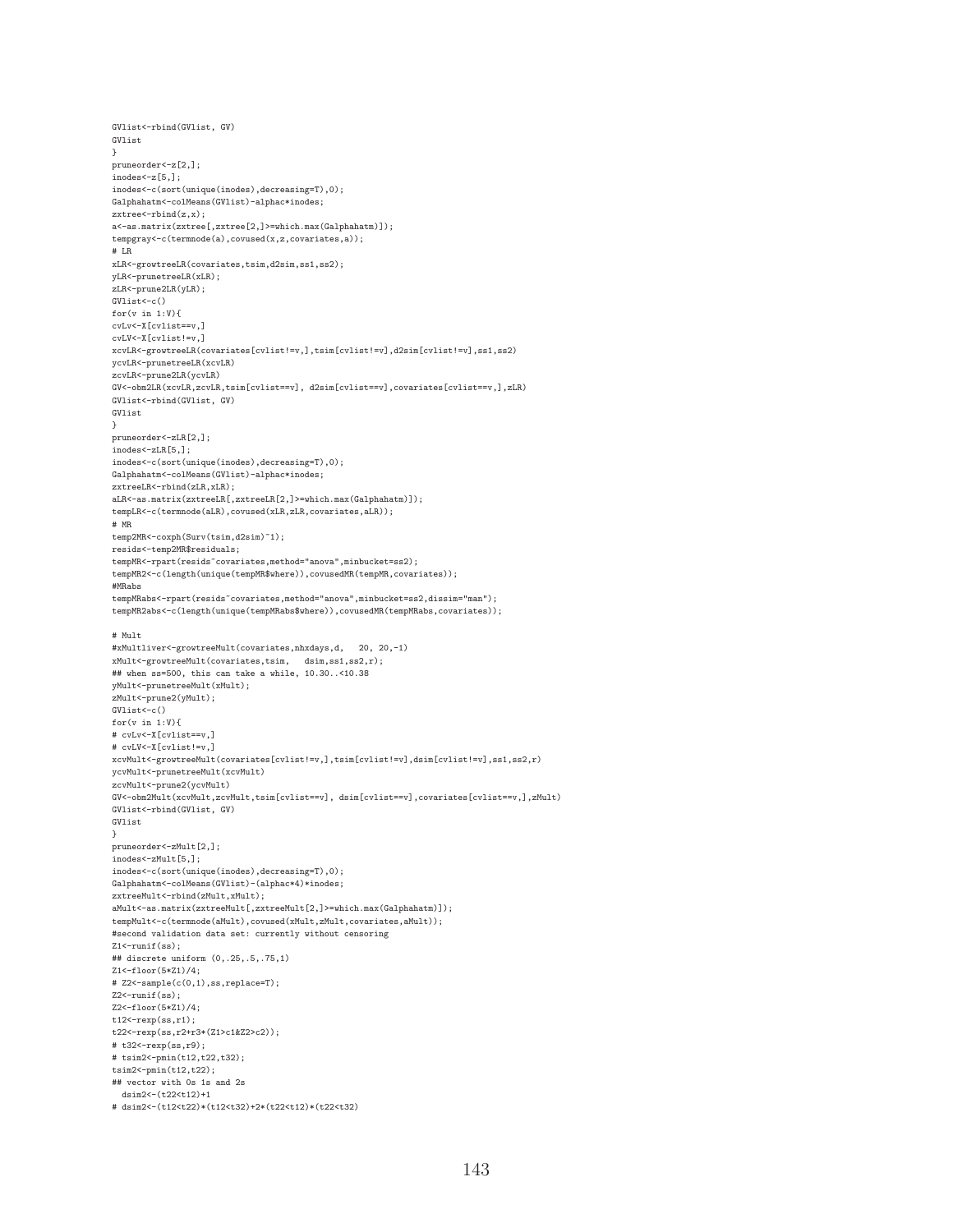```
# d2sim2<-(dsim2==1)^2
d2sim2<-(dsim2==1|dsim2==2)^2
# Z3<-floor(5*runif(ss))/4;
# Z4<-floor(5*runif(ss))/4;
Z3 < - runif(ss):
Z3<-floor(5*Z3)/4;
Z4 <- runif(ss);
Z4<-floor(5*Z4)/4;
Z5<-runif(ss);
Z5<-floor(5*Z5)/4;
Z6<-runif(ss);
Z6<-floor(5*Z6)/4;
covariates<-cbind(Z1,Z2,Z3,Z4,Z5,Z6);
nd2<-rep(0,ss);
id2 < -seq(1:ss);X2<-data.frame(cbind(id2,tsim2,dsim2,covariates,nd2));
## output
tempgray<-c(tempgray,maeGRLR(a,X,X2,X$tsim,X2$tsim2),maeGRLR2(a,X,X2,X$tsim,X2$tsim2));
tempLR<-c(tempLR, maeGRLR(aLR,X,X2,X$tsim,X2$tsim2),maeGRLR2(aLR,X,X2,X$tsim,X2$tsim2));
tempMult<-c(tempMult, maeMult1(aMult,X,X2,X$tsim,X2$tsim2), maeMult2(aMult,X,X2,X$tsim,X2$tsim2));
tempMR2<-c(tempMR2,maeMR(tempMR,X2,X,X$tsim, X2$tsim2),maeMR2(tempMR,X2,X,X$tsim, X2$tsim2));
tempMR2abs<-c(tempMR2abs,maeMR(tempMRabs,X2,X,X$tsim, X2$tsim2),maeMR2(tempMRabs,X2,X,X$tsim, X2$tsim2));
graystat<-rbind(graystat,tempgray);
LRstat<-rbind(LRstat,tempLR);
MRstat<-rbind(MRstat,tempMR2);
MRabsstat<-rbind(MRabsstat,tempMR2abs);
Multstat<-rbind(Multstat,tempMult);
}
output<-rbind(graystat, LRstat, MRstat, MRabsstat, Multstat);
#output<-rbind(graystat, LRstat,Multstat);
#output<-rbind(tempgray,tempLR,tempMR2);
output
}
#sim5atree(B,ss,r1,r2,r3,r9, c1,c2,ss1,ss2,V, alphac){
#sim5atree25<-sim5atree(25,1000,2,1,0.5,3.235374207,0.3,0.3,20,20,5,1)
#sim2atreeMultABS(2,1000,2,1,0.5,3.235374207,0.3,0.3,20,20,5,1)
sim2atreeMultABS25<-sim2atreeMultABS(25,1000,2,1,0.5,3.235374207,0.3,0.3,20,20,5,1)
write.table(sim2atreeMultABS25,file="sim2atreeMultABS25")
sim2atreeMultABS50<-sim2atreeMultABS(25,1000,2,1,0.5,3.235374207,0.3,0.3,20,20,5,1)
write.table(sim2atreeMultABS50,file="sim2atreeMultABS50")
sim2atreeMultABS75<-sim2atreeMultABS(25,1000,2,1,0.5,3.235374207,0.3,0.3,20,20,5,1)
write.table(sim2atreeMultABS75,file="sim2atreeMultABS75")
sim2atreeMultABS100<-sim2atreeMultABS(25,1000,2,1,0.5,3.235374207,0.3,0.3,20,20,5,1)
write.table(sim2atreeMultABS100,file="sim2atreeMultABS100")
########################################3333
#sim3a, rlnorm(n,0=mu,1=sig), multivariate and ABS function
#########################################
sim3atreeMultABS<-function(B,ss,r1,r2,r3,r4,r9, c1,c2,ss1,ss2,V, alphac){
graystat<-c();
LRstat <- c();
MRstat<-c();
MRabsstat<-c();
Multstat <- c();
for(i in 1:B){
#set.seed(2)
Z1<-runif(ss);
# discrete uniform (0,.25,.5,.75,1)
Z1<-floor(5*Z1)/4;
# Z2<-sample(c(0,1),ss,replace=T);
Z2 < - runif(ss);
Z2<-floor(5*Z2)/4
t1<-rlnorm(ss,r1-r2*(Z1>c1&Z2>c2));
t2<-rlnorm(ss,r3+r4*(Z1>c1&Z2>c2));
t3<-rlnorm(ss,r9);
t \sin \leftarrow -\min(t1, t2, t3);
# vector with 0s 1s and 2s
dsim<-(t1<t2)*(t1<t3)+2*(t2<t1)*(t2<t3)
# the event indicator for LR test needs to be =1 if any event happens, and =0 ow.
d2sim<-(dsim==1\lfloor dsim==2\rceil 2# d2sim <- (dsim ==1)^2 # just using old d2sim for a little while
Z3<-runif(ss);
Z3<-floor(5*Z3)/4;
Z4<-runif(ss);
Z4<-floor(5*Z4)/4;
# Z5<-sample(c(0,1),ss,replace=T);
```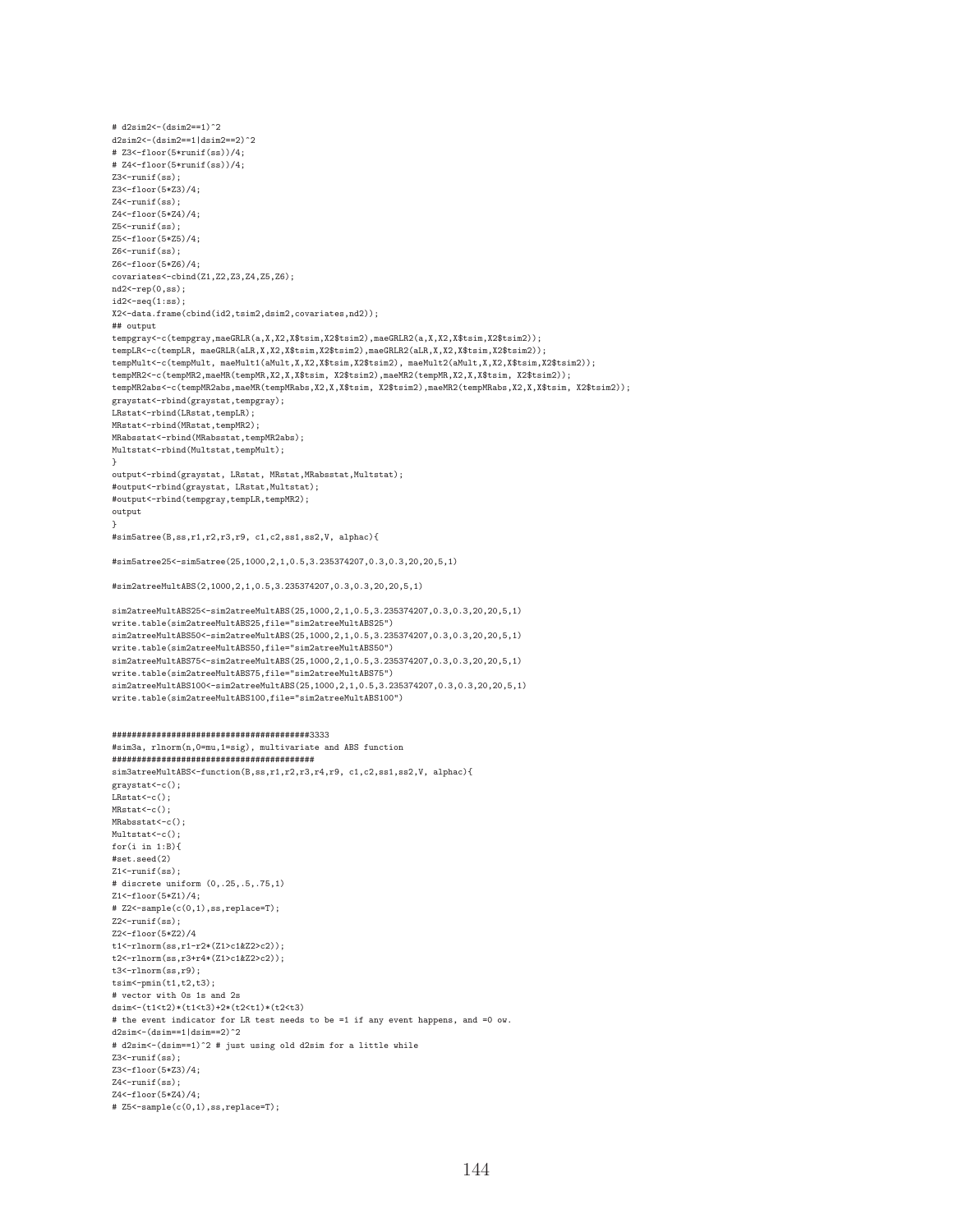```
# Z6 <- sample(c(0,1), ss, replace=T);
Z5<-runif(ss);
Z5<-floor(5*Z5)/4;
Z6<-runif(ss);
Z6<-floor(5*Z6)/4;
nd<-rep(0,ss);
id < -seq(1:ss);X<-data.frame(cbind(id,tsim,dsim,Z1,Z2,Z3,Z4,Z5,Z6,nd));
covariates<-cbind(Z1,Z2,Z3,Z4,Z5,Z6);
# Gray
x<-growtree(covariates,tsim,dsim,ss1,ss2);
y<-prunetree(x);
z <-prune 2(y);
cvlist<-sample(rep(1:V, len=ss),ss,replace=F)
GVlist<-c()
for(v in 1:V){
cvLv<-X[cvlist==v,]
cvLV<-X[cvlist!=v,]
xcv<-growtree(covariates[cvlist!=v,],tsim[cvlist!=v],dsim[cvlist!=v],ss1,ss2)
ycv<-prunetree(xcv)
zcv<-prune2(ycv)
GV<-obm2(xcv,zcv,cvLv$tsim, cvLv$dsim,covariates[cvlist==v,],z)
GVlist<-rbind(GVlist, GV)
GVlist
}
pruneorder<-z[2,];
inodes<-z[5,];
inodes<-c(sort(unique(inodes),decreasing=T),0);
Galphahatm<-colMeans(GVlist)-alphac*inodes;
zxtree<-rbind(z,x);
a<-as.matrix(zxtree[,zxtree[2,]>=which.max(Galphahatm)]);
tempgray<-c(termnode(a),covused(x,z,covariates,a));
# LR
xLR<-growtreeLR(covariates,tsim,d2sim,ss1,ss2);
yLR<-prunetreeLR(xLR);
zLR<-prune2LR(yLR);
\texttt{GVlist}\texttt{<-c}()for(v in 1:V){
cvLv<-X[cvlist==v,]
cvLV<-X[cvlist!=v,]
xcvLR<-growtreeLR(covariates[cvlist!=v,],tsim[cvlist!=v],d2sim[cvlist!=v],ss1,ss2)
ycvLR<-prunetreeLR(xcvLR)
zcvLR<-prune2LR(ycvLR)
\texttt{GV<-obm2LR}(\texttt{xcvLR}, \texttt{zcvLR}, \texttt{tsim}[\texttt{cvlist==v}] \, , \, \texttt{d2sim}[\texttt{cvlist==v}] \, , \texttt{covariates}[\texttt{cvlist==v}] \, , \texttt{zLR})GVlist<-rbind(GVlist, GV)
GVlist
}
pruneorder<-zLR[2,];
.<br>inodes<-zLR[5,];
inodes<-c(sort(unique(inodes),decreasing=T),0);
Galphahatm<-colMeans(GVlist)-alphac*inodes;
zxtreeLR<-rbind(zLR,xLR);
aLR<-as.matrix(zxtreeLR[,zxtreeLR[2,]>=which.max(Galphahatm)]);
tempLR<-c(termnode(aLR),covused(xLR,zLR,covariates,aLR));
# MR
temp2MR<-coxph(Surv(tsim,d2sim)~1);
resids<-temp2MR$residuals;
tempMR<-rpart(resids"covariates,method="anova",minbucket=ss2);
tempMR2<-c(length(unique(tempMR$where)),covusedMR(tempMR,covariates));
#MRabs
tempMRabs<-rpart(resids~covariates,method="anova",minbucket=ss2, dissim="man");
tempMR2abs<-c(length(unique(tempMRabs$where)),covusedMR(tempMRabs,covariates));
# Mult
#xMultliver<-growtreeMult(covariates,nhxdays,d, 20, 20,-1)
xMult<-growtreeMult(covariates,tsim, dsim,ss1,ss2,r);
## when ss=500, this can take a while, 10.30..<10.38
yMult<-prunetreeMult(xMult);
zMult<-prune2(yMult);
GVlist<-c()
for(v in 1:V){
# cvLv<-X[cvlist==v,]
# cvLV<-X[cvlist!=v,]
xcvMult<-growtreeMult(covariates[cvlist!=v,],tsim[cvlist!=v],dsim[cvlist!=v],ss1,ss2,r)
ycvMult<-prunetreeMult(xcvMult)
zcvMult<-prune2(ycvMult)
GV<-obm2Mult(xcvMult,zcvMult,tsim[cvlist==v], dsim[cvlist==v],covariates[cvlist==v,],zMult)
GVlist<-rbind(GVlist, GV)
GVlist
}
pruneorder<-zMult[2,];
```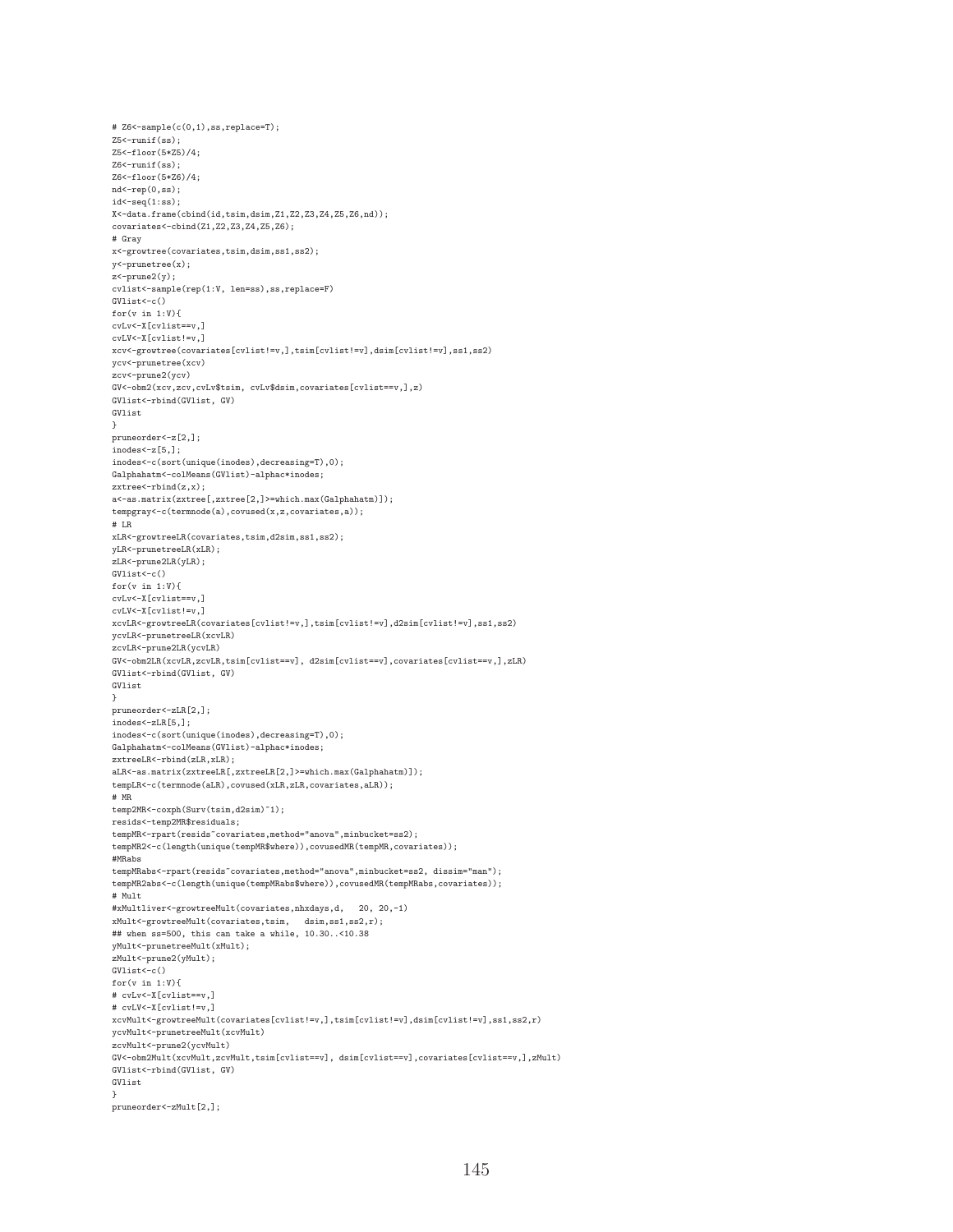```
inodes<-zMult[5,];
inodes<-c(sort(unique(inodes),decreasing=T),0);
Galphahatm<-colMeans(GVlist)-(alphac*4)*inodes;
zxtreeMult<-rbind(zMult,xMult);
aMult<-as.matrix(zxtreeMult[,zxtreeMult[2,]>=which.max(Galphahatm)]);
tempMult<-c(termnode(aMult),covused(xMult,zMult,covariates,aMult));
#second validation data set: currently without censoring
Z1<-runif(ss);
## discrete uniform (0,.25,.5,.75,1)
Z1<-floor(5*Z1)/4;
# Z2<-sample(c(0,1),ss,replace=T);
Z2 < - runif(ss);
Z2<-floor(5*Z1)/4;
t12<-rlnorm(ss,r1-r2*(Z1>c1&Z2>c2));
t22<-rlnorm(ss,r3+r4*(Z1>c1&Z2>c2));
# t32<-rlnorm(s_8, r_9):
# tsim2<-pmin(t12,t22,t32);
tsim2<-pmin(t12,t22);
## vector with 0s 1s and 2s
  dsim2<-(t22<t12)+1
# dsim2<-(t12<t22)*(t12<t32)+2*(t22<t12)*(t22<t32)
# d2sim2<-(dsim2==1)^2
d2sim2<-(dsim2==1|dsim2==2)^2
# Z3<-floor(5*runif(ss))/4;
# 74<-floor(5*runif(ss))/4;
Z3 < - runif(ss):
Z3<-floor(5*Z3)/4;
Z4 < \text{runif(ss)}.
Z4<-floor(5*Z4)/4;
Z5 \leftarrow runif(ss)\cdotZ5<-floor(5*Z5)/4;
76 \epsilon-runif(ss)\cdotZ6<-floor(5*Z6)/4;
covariates<-cbind(Z1,Z2,Z3,Z4,Z5,Z6);
nd2<-rep(0,ss);
id2<-seq(1:ss);
X2<-data.frame(cbind(id2,tsim2,dsim2,covariates,nd2));
## output
tempgray<-c(tempgray,maeGRLR(a,X,X2,X$tsim,X2$tsim2),maeGRLR2(a,X,X2,X$tsim,X2$tsim2));
tempLR<-c(tempLR, maeGRLR(aLR,X,X2,X$tsim,X2$tsim2),maeGRLR2(aLR,X,X2,X$tsim,X2$tsim2));
tempMult<-c(tempMult, maeMult1(aMult,X,X2,X$tsim,X2$tsim2), maeMult2(aMult,X,X2,X$tsim,X2$tsim2));
tempMR2<-c(tempMR2,maeMR(tempMR,X2,X,X$tsim, X2$tsim2),maeMR2(tempMR,X2,X,X$tsim, X2$tsim2));
tempMR2abs<-c(tempMR2abs,maeMR(tempMRabs,X2,X,X$tsim, X2$tsim2),maeMR2(tempMRabs,X2,X,X$tsim, X2$tsim2));
graystat<-rbind(graystat,tempgray);
LRstat<-rbind(LRstat,tempLR);
MRstat<-rbind(MRstat,tempMR2);
MRabsstat<-rbind(MRabsstat,tempMR2abs);
Multstat<-rbind(Multstat,tempMult);
}
output<-rbind(graystat, LRstat, MRstat,MRabsstat,Multstat);
#output<-rbind(graystat, LRstat, Multstat);
#output<-rbind(tempgray,tempLR,tempMR2);
output
}
#c1=0.3,c2=0.3,r1=1,r2=1,r3=0,r4=1,r9=-0.25
#sim8atree<-function(B,ss,r1,r2,r3,r4,r9, c1,c2,ss1,ss2,V, alphac){
#sim6atree25<-sim6atree(25,1000,1,1,0,1,-0.25,0.3,0.3,20,20,5,1)
#write.table(sim6atree25,file="sim6atree25")
sim3atreeMultABS25<-sim3atreeMultABS(25,1000,1,1,0,1,-0.25,0.3,0.3,20,20,5,1)
write.table(sim3atreeMultABS25,file="sim3atreeMultABS25")
sim3atreeMultABS50<-sim3atreeMultABS(25,1000,1,1,0,1,-0.25,0.3,0.3,20,20,5,1)
write.table(sim3atreeMultABS50,file="sim3atreeMultABS50")
sim3atreeMultABS75<-sim3atreeMultABS(25,1000,1,1,0,1,-0.25,0.3,0.3,20,20,5,1)
write.table(sim3atreeMultABS75,file="sim3atreeMultABS75")
#set.seed(0.6137893)
sim3atreeMultABS100<-sim3atreeMultABS(25,1000,1,1,0,1,-0.25,0.3,0.3,20,20,5,1)
write.table(sim3atreeMultABS100,file="sim3atreeMultABS100")
######################################################################
#sim4a tree change both directions, 2 different cut points c1=0.3,c=0.5
######################################################################
########################################3333
#aka sim8a when we did not use ABS impurity function
#########################################
sim4atreeMultABS<-function(B,ss,r1,r2,r3,r4,r9, c1,c2,ss1,ss2,V, alphac){
graystat<-c();
LRstat<-c():
MRstat<-c();
```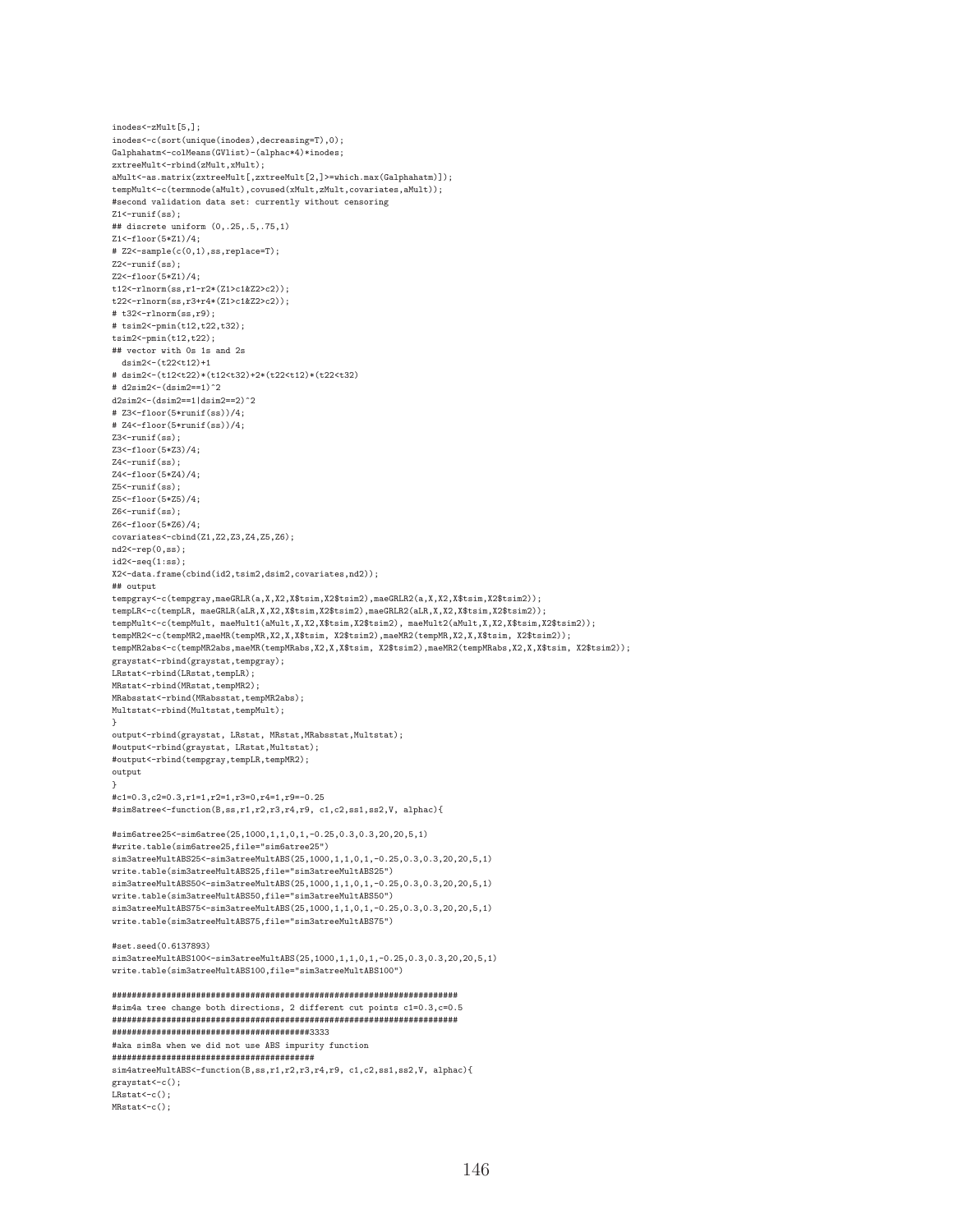MRabsstat<-c(); Multstat <- c(); for $(i \text{ in } 1:B)$ { #set.seed(2)  $Z1$  <  $-$  runif(ss); # discrete uniform (0,.25,.5,.75,1) Z1<-floor(5\*Z1)/4; # Z2<-sample(c(0,1),ss,replace=T);  $Z2$  <  $-$  runif(ss); Z2<-floor(5\*Z2)/4 t1<-rexp(ss,r1-r2\*(Z1>c1&Z2>c2)); t2<-rexp(ss,r3+r4\*(Z1>c1&Z2>c2));  $t3 < -r exp(s s, r9);$  $t \sin \left(-p \min(t1, t2, t3)\right)$ ; # vector with 0s 1s and 2s dsim<-(t1<t2)\*(t1<t3)+2\*(t2<t1)\*(t2<t3) # the event indicator for LR test needs to be =1 if any event happens, and =0 ow.  $d2sim<-$ (dsim==1|dsim==2)^2 # d2sim <- (dsim ==1)^2 # just using old d2sim for a little while Z3<-runif(ss); Z3<-floor(5\*Z3)/4; Z4<-runif(ss); Z4<-floor(5\*Z4)/4; # Z5<-sample(c(0,1),ss,replace=T); # Z6<-sample(c(0,1),ss,replace=T);  $Z5$  <  $-$  runif(ss); Z5<-floor(5\*Z5)/4;  $Z6$  <  $-$  runif(ss); Z6<-floor(5\*Z6)/4; nd<-rep(0,ss);  $id < -seq(1:ss);$ X<-data.frame(cbind(id,tsim,dsim,Z1,Z2,Z3,Z4,Z5,Z6,nd)); covariates<-cbind(Z1,Z2,Z3,Z4,Z5,Z6); # Gray x<-growtree(covariates,tsim,dsim,ss1,ss2); y<-prunetree(x); z<-prune2(y); cvlist<-sample(rep(1:V, len=ss),ss,replace=F) GVlist<-c() for( $v$  in 1:V){ cvLv<-X[cvlist==v,] cvLV<-X[cvlist!=v,] xcv<-growtree(covariates[cvlist!=v,],tsim[cvlist!=v],dsim[cvlist!=v],ss1,ss2) ycv<-prunetree(xcv) zcv<-prune2(ycv) GV<-obm2(xcv,zcv,cvLv\$tsim, cvLv\$dsim,covariates[cvlist==v,],z) GVlist<-rbind(GVlist, GV) GVlist } pruneorder<-z[2,]; inodes<-z[5,]; inodes<-c(sort(unique(inodes),decreasing=T),0); Galphahatm<-colMeans(GVlist)-alphac\*inodes; zxtree<-rbind(z,x); a<-as.matrix(zxtree[,zxtree[2,]>=which.max(Galphahatm)]); tempgray<-c(termnode(a),covused(x,z,covariates,a)); # LR xLR<-growtreeLR(covariates,tsim,d2sim,ss1,ss2); yLR<-prunetreeLR(xLR); zLR<-prune2LR(yLR);  $GVlist<-c()$ for(v in 1:V){ cvLv<-X[cvlist==v,] cvLV<-X[cvlist!=v,] xcvLR<-growtreeLR(covariates[cvlist!=v,],tsim[cvlist!=v],d2sim[cvlist!=v],ss1,ss2) ycvLR<-prunetreeLR(xcvLR) zcvLR<-prune2LR(ycvLR) GV<-obm2LR(xcvLR,zcvLR,tsim[cvlist==v], d2sim[cvlist==v],covariates[cvlist==v,],zLR) GVlist<-rbind(GVlist, GV) GVlist } pruneorder<-zLR[2,]; .<br>inodes<-zLR[5,]; inodes<-c(sort(unique(inodes),decreasing=T),0); Galphahatm<-colMeans(GVlist)-alphac\*inodes; zxtreeLR<-rbind(zLR,xLR);  $\verb+aLR<-as.matrix(xxtreeLR[, xxtreeLR[2,]>=which.max(Galphahatm)]);$ tempLR<-c(termnode(aLR),covused(xLR,zLR,covariates,aLR)); # MR temp2MR<-coxph(Surv(tsim,d2sim)~1);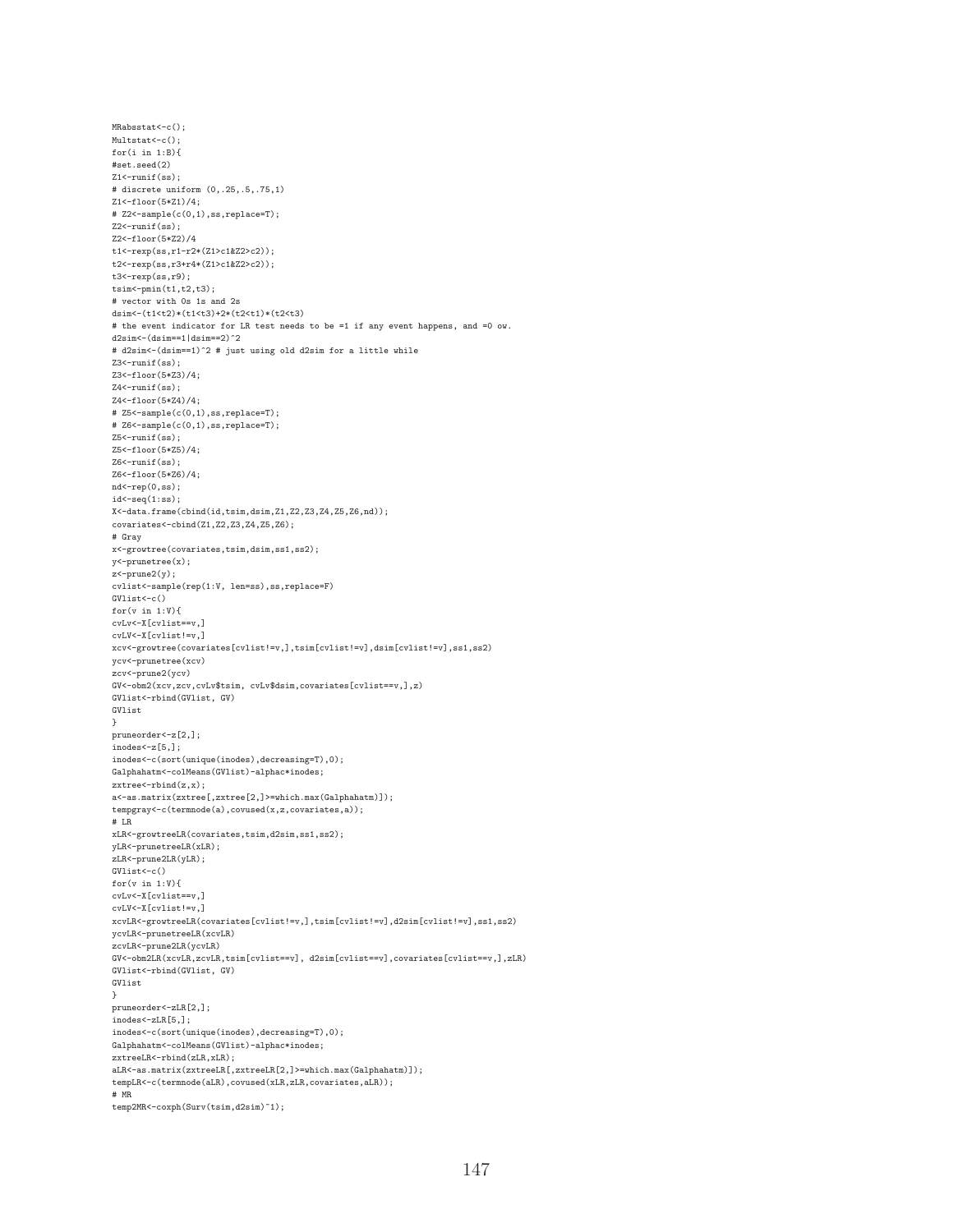```
resids<-temp2MR$residuals;
tempMR<-rpart(resids"covariates,method="anova",minbucket=ss2);
tempMR2<-c(length(unique(tempMR$where)),covusedMR(tempMR,covariates));
# MR abs
tempMRabs<-rpart(resids~covariates,method="anova",minbucket=ss2, dissim="man");
tempMR2abs<-c(length(unique(tempMRabs$where)),covusedMR(tempMRabs,covariates));
#
# Mult
#xMultliver<-growtreeMult(covariates,nhxdays,d, 20, 20,-1)
xMult<-growtreeMult(covariates,tsim, dsim,ss1,ss2,r);
## when ss=500, this can take a while, 10.30..<10.38
yMult<-prunetreeMult(xMult);
.<br>zMult<-prune2(yMult);
GVlist<-c()for(v in 1:V){
# cvLv<-X[cvlist==v,]
# cvLV<-X[cvlist!=v,]
xcvMult<-growtreeMult(covariates[cvlist!=v,],tsim[cvlist!=v],dsim[cvlist!=v],ss1,ss2,r)
ycvMult<-prunetreeMult(xcvMult)
zcvMult<-prune2(ycvMult)
GV<-obm2Mult(xcvMult,zcvMult,tsim[cvlist==v], dsim[cvlist==v],covariates[cvlist==v,],zMult)
GVlist<-rbind(GVlist, GV)
GVlist
}
pruneorder<-zMult[2,];
.<br>inodes<-zMult[5,];
inodes<-c(sort(unique(inodes),decreasing=T),0);
Galphahatm<-colMeans(GVlist)-(alphac*4)*inodes;
zxtreeMult<-rbind(zMult,xMult);
aMult<-as.matrix(zxtreeMult[,zxtreeMult[2,]>=which.max(Galphahatm)]);
tempMult<-c(termnode(aMult),covused(xMult,zMult,covariates,aMult));
#second validation data set: currently without censoring
Z1 < - runif(ss);
## discrete uniform (0,.25,.5,.75,1)
Z1 < -f loor (5*Z1) /4:
# Z2<-sample(c(0,1),ss,replace=T);
Z2<-runif(ss);
Z2<-floor(5*Z1)/4;
t12<-rexp(ss,r1-r2*(Z1>c1&Z2>c2));
t22<-rexp(ss,r3+r4*(Z1>c1&Z2>c2));
# t32<-rexp(ss,r9);
# tsim2<-pmin(t12,t22,t32);
tsim2<-pmin(t12,t22);
## vector with 0s 1s and 2s
  dsim2<-(t22<t12)+1
# dsim2<-(t12<t22)*(t12<t32)+2*(t22<t12)*(t22<t32)
# d2sim2<-(dsim2==1)^2
d2sim2<-(dsim2==1|dsim2==2)^2
# Z3<-floor(5*runif(ss))/4;
# Z4<-floor(5*runif(ss))/4;
Z3<-runif(ss);
Z3<-floor(5*Z3)/4;
Z4<-runif(ss);
Z4<-floor(5*Z4)/4;
Z5<-runif(ss);
Z5<-floor(5*Z5)/4;
Z6<-runif(ss);
Z6<-floor(5*Z6)/4;
covariates<-cbind(Z1,Z2,Z3,Z4,Z5,Z6);
nd2<-rep(0,ss);
id2 < -seq(1:ss);X2<-data.frame(cbind(id2,tsim2,dsim2,covariates,nd2));
## output
tempgray<-c(tempgray,maeGRLR(a,X,X2,X$tsim,X2$tsim2),maeGRLR2(a,X,X2,X$tsim,X2$tsim2));
tempLR<-c(tempLR, maeGRLR(aLR,X,X2,X$tsim,X2$tsim2),maeGRLR2(aLR,X,X2,X$tsim,X2$tsim2));
tempMult<-c(tempMult, maeMult1(aMult,X,X2,X$tsim,X2$tsim2), maeMult2(aMult,X,X2,X$tsim,X2$tsim2));
tempMR2<-c(tempMR2,maeMR(tempMR,X2,X,X$tsim, X2$tsim2),maeMR2(tempMR,X2,X,X$tsim, X2$tsim2));
tempMR2abs<-c(tempMR2abs,maeMR(tempMRabs,X2,X,X$tsim, X2$tsim2),maeMR2(tempMRabs,X2,X,X$tsim, X2$tsim2));
graystat<-rbind(graystat,tempgray);
LRstat<-rbind(LRstat,tempLR);
MRstat<-rbind(MRstat,tempMR2);
MRabsstat<-rbind(MRabsstat,tempMR2abs);
Multstat<-rbind(Multstat,tempMult);
}
output<-rbind(graystat, LRstat, MRstat, MRabsstat, Multstat);
#output<-rbind(graystat, LRstat,Multstat);
#output<-rbind(tempgray,tempLR,tempMR2);
output
}
#sim8atree<-function(B,ss,r1,r2,r3,r4,r9, c1,c2,ss1,ss2,V, alphac){
```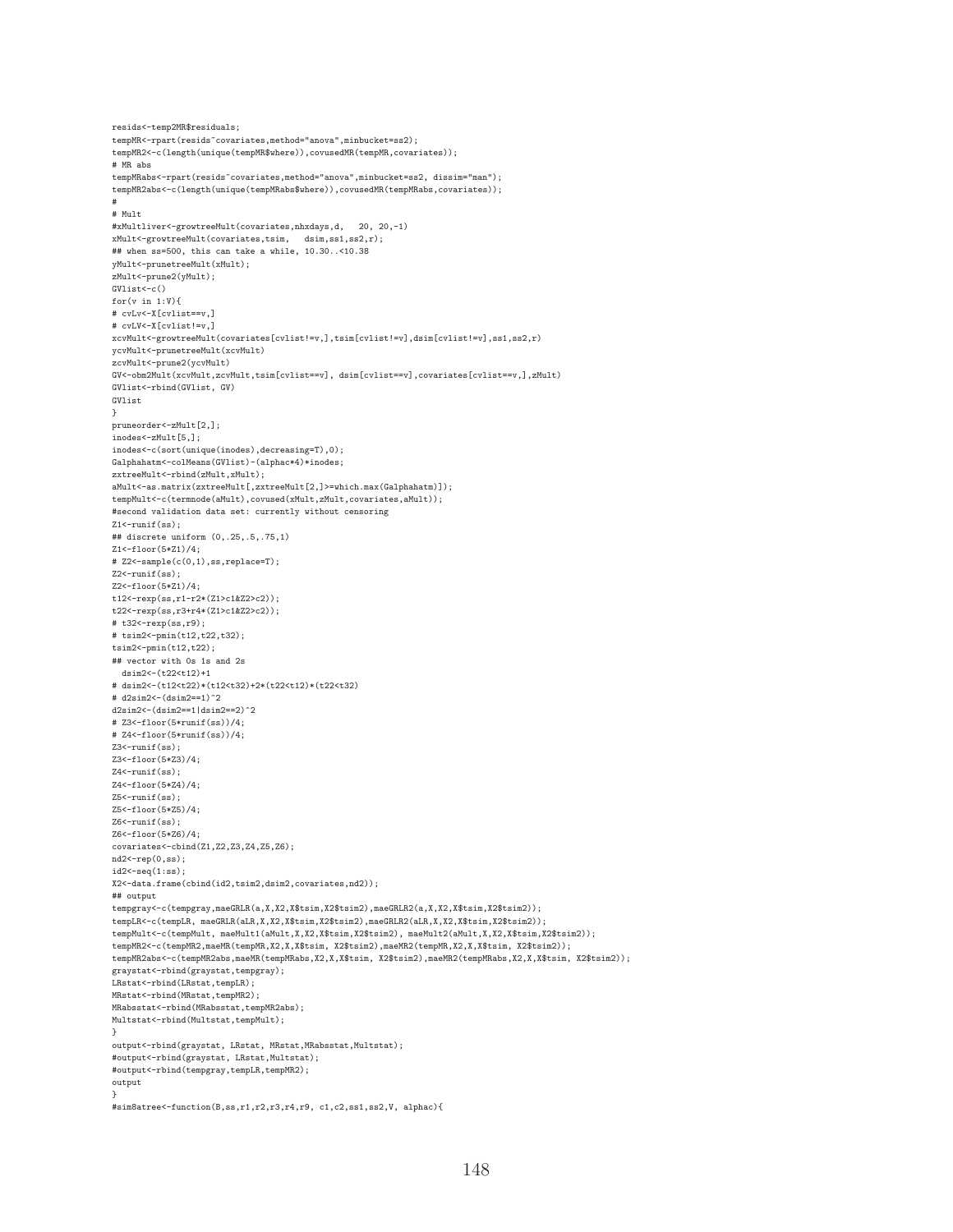```
sim4atreeMultABS25<-sim4atreeMultABS(25,1000,2,1,1,1,3,0.3,0.5,20,20,5,1)
write.table(sim4atreeMultABS25,file="sim4atreeMultABS25")
sim4atreeMultABS50<-sim4atreeMultABS(25,1000,2,1,1,1,3,0.3,0.5,20,20,5,1)
write.table(sim4atreeMultABS50,file="sim4atreeMultABS50")
sim4atreeMultABS75<-sim4atreeMultABS(25,1000,2,1,1,1,3,0.3,0.5,20,20,5,1)
write.table(sim4atreeMultABS75,file="sim4atreeMultABS75")
sim4atreeMultABS100<-sim4atreeMultABS(25,1000,2,1,1,1,3,0.3,0.5,20,20,5,1)
write.table(sim4atreeMultABS100,file="sim4atreeMultABS100")
sim5atreeMultABS<-function(B,ss,r1,r2,r3,r4,r9, c1,c2,ss1,ss2,V, alphac){
graystat<-c();
LRstat<-c();
MRstat <- c();
MRabsstat<-c();
Multstat <- c();
for(i in 1:B){
#set.seed(2)
Z1 < - runif(ss);
# discrete uniform (0,.25,.5,.75,1)
Z1<-floor(5*Z1)/4;
# Z2<-sample(c(0.1).ss.replace=T);
Z2 < - runif(ss);
Z2<-floor(5*Z2)/4
t1<-rexp(ss,r1-r2*(Z1>c1&Z2>c2));
t2<-rexp(ss,r3+r4*(Z1>c1&Z2>c2));
t3<-revp(ss,r9);tsim<-pmin(t1,t2,t3);
# vector with 0s 1s and 2s
dsim<-(t1<t2)*(t1<t3)+2*(t2<t1)*(t2<t3)
# the event indicator for LR test needs to be =1 if any event happens, and =0 ow.
d2sim<-(dsim==1\lfloor dsim==2\rceil 2# d2sim<-(dsim==1)^2 # just using old d2sim for a little while
Z3<-runif(ss);
Z3<-floor(5*Z3)/4;
Z4 < - runif(ss);
Z4<-floor(5*Z4)/4;
# Z5<-sample(c(0,1),ss,replace=T);
# Z6<-sample(c(0,1),ss,replace=T);
Z5 < - runif(ss):
Z5<-floor(5*Z5)/4;
Z6<-runif(ss);
Z6<-floor(5*Z6)/4;
nd<-rep(0,ss);
id < -seq(1:ss);X<-data.frame(cbind(id,tsim,dsim,Z1,Z2,Z3,Z4,Z5,Z6,nd));
covariates<-cbind(Z1,Z2,Z3,Z4,Z5,Z6);
# Gray
x<-growtree(covariates,tsim,dsim,ss1,ss2);
y<-prunetree(x);
z<-prune2(y);
cvlist<-sample(rep(1:V, len=ss),ss,replace=F)
GVlist<-c()
for(v in 1:V){
cvLv<-X[cvlist==v,]
cvLV<-X[cvlist!=v,]
xcv<-growtree(covariates[cvlist!=v,],tsim[cvlist!=v],dsim[cvlist!=v],ss1,ss2)
ycv<-prunetree(xcv)
zcv<-prune2(ycv)
GV<-obm2(xcv,zcv,cvLv$tsim, cvLv$dsim,covariates[cvlist==v,],z)
GVlist<-rbind(GVlist, GV)
GVlist
}
pruneorder<-z[2,];
\frac{1}{100} inodes < - z[5,];
inodes<-c(sort(unique(inodes),decreasing=T),0);
Galphahatm<-colMeans(GVlist)-alphac*inodes;
zxtree<-rbind(z,x);
a<-as.matrix(zxtree[,zxtree[2,]>=which.max(Galphahatm)]);
tempgray<-c(termnode(a),covused(x,z,covariates,a));
# LR
xLR<-growtreeLR(covariates,tsim,d2sim,ss1,ss2);
yLR<-prunetreeLR(xLR);
zLR<-prune2LR(yLR);
GVlist<-c()
for(v in 1:V){
cvLv<-X[cvlist==v,]
```
#sim8aatree25<-sim8atree(25,1000,2,1,1,1,3,0.3,0.5,20,20,5,1)

#write.table(sim8aatree25,file="sim8aatree25")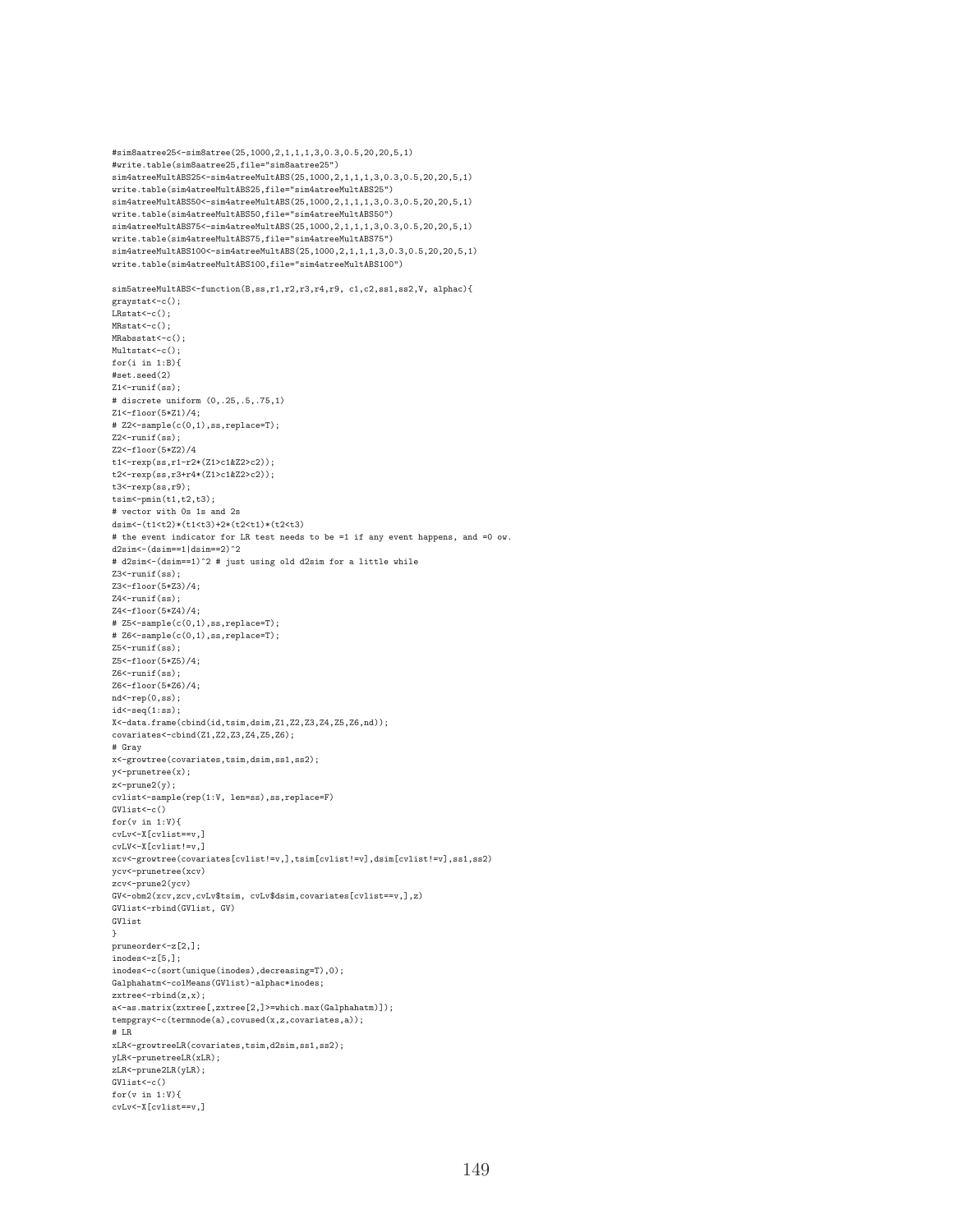```
cvLV<-X[cvlist!=v,]
xcvLR<-growtreeLR(covariates[cvlist!=v,],tsim[cvlist!=v],d2sim[cvlist!=v],ss1,ss2)
ycvLR<-prunetreeLR(xcvLR)
zcvLR<-prune2LR(ycvLR)
GV<-obm2LR(xcvLR,zcvLR,tsim[cvlist==v], d2sim[cvlist==v],covariates[cvlist==v,],zLR)
GVlist<-rbind(GVlist, GV)
GVlist
}
pruneorder<-zLR[2,];
inodes<-zLR[5,];
inodes<-c(sort(unique(inodes),decreasing=T),0);
Galphahatm<-colMeans(GVlist)-alphac*inodes;
zxtreeLR<-rbind(zLR,xLR);
aLR<-as.matrix(zxtreeLR[,zxtreeLR[2,]>=which.max(Galphahatm)]);
tempLR<-c(termnode(aLR),covused(xLR,zLR,covariates,aLR));
# MR
temp2MR<-coxph(Surv(tsim,d2sim)~1);
resids<-temp2MR$residuals;
tempMR<-rpart(resids~covariates,method="anova",minbucket=ss2);
tempMR2<-c(length(unique(tempMR$where)),covusedMR(tempMR,covariates));
#MR abs
tempMRabs<-rpart(resids~covariates,method="anova",minbucket=ss2,dissim="man");
tempMR2abs<-c(length(unique(tempMRabs$where)),covusedMR(tempMRabs,covariates));
# Mult
#xMultliver<-growtreeMult(covariates,nhxdays,d, 20, 20,-1)
xMult<-growtreeMult(covariates,tsim, dsim,ss1,ss2,r);
## when ss=500, this can take a while, 10.30..<10.38
yMult<-prunetreeMult(xMult);
zMult<-prune2(yMult);
GVlist<-c()
for(v in 1:V){
# cvLv<-X[cvlist==v,]
# cvLV<-X[cvlist!=v,]
xcvMult<-growtreeMult(covariates[cvlist!=v,],tsim[cvlist!=v],dsim[cvlist!=v],ss1,ss2,r)
ycvMult<-prunetreeMult(xcvMult)
zcvMult<-prune2(ycvMult)
GV<-obm2Mult(xcvMult,zcvMult,tsim[cvlist==v], dsim[cvlist==v],covariates[cvlist==v,],zMult)
GVlist<-rbind(GVlist, GV)
GVlist
}
pruneorder<-zMult[2,];
inodes<-zMult[5,];
inodes<-c(sort(unique(inodes),decreasing=T),0);
Galphahatm<-colMeans(GVlist)-(alphac*4)*inodes;
zxtreeMult<-rbind(zMult,xMult);
aMult<-as.matrix(zxtreeMult[,zxtreeMult[2,]>=which.max(Galphahatm)]);
tempMult<-c(termnode(aMult),covused(xMult,zMult,covariates,aMult));
#second validation data set: currently without censoring
Z1 < - runif(ss);
## discrete uniform (0,.25,.5,.75,1)
Z1<-floor(5*Z1)/4;
# Z2<-sample(c(0,1),ss,replace=T);
Z2<-runif(ss);
Z2<-floor(5*Z1)/4;
t12<-rexp(ss,r1-r2*(Z1>c1&Z2>c2));
t22<-rexp(ss,r3+r4*(Z1>c1&Z2>c2));
# t32<-rexp(ss,r9);
# tsim2<-pmin(t12,t22,t32);
t\sin2<-pmin(t12,t22);## vector with 0s 1s and 2s
 dsim2<-(t22<t12)+1
# dsim2<-(t12<t22)*(t12<t32)+2*(t22<t12)*(t22<t32)
# d2sim2<-(dsim2==1)^2
d2sim2<-(dsim2==1|dsim2==2)^2
# Z3<-floor(5*runif(ss))/4;
# Z4<-floor(5*runif(ss))/4;
Z3 < - runif(ss);
Z3<-floor(5*Z3)/4;
Z4 < - runif(ss);
Z4<-floor(5*Z4)/4;
Z5<-runif(ss);
Z5<-floor(5*Z5)/4;
Z6 < - runif(ss);
Z6<-floor(5*Z6)/4;
covariates<-cbind(Z1,Z2,Z3,Z4,Z5,Z6);
nd2 < -\text{rep}(0, \text{ss});
id2<-seq(1:ss);
X2<-data.frame(cbind(id2,tsim2,dsim2,covariates,nd2));
## output
tempgray <- c(tempgray,maeGRLR(a,X,X2,X$tsim,X2$tsim2), maeGRLR2(a,X,X2,X$tsim,X2$tsim2));
```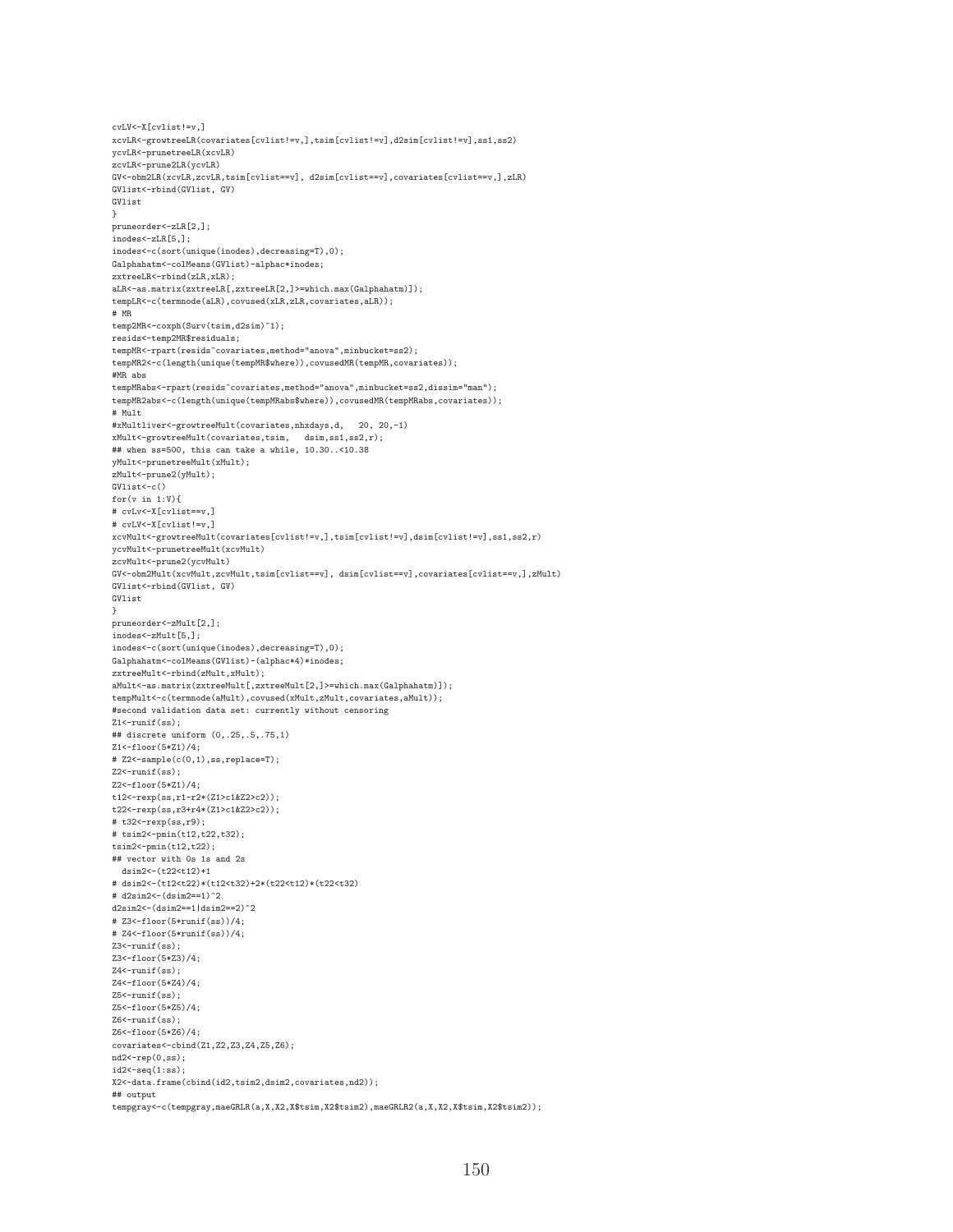tempLR<-c(tempLR, maeGRLR(aLR,X,X2,X\$tsim,X2\$tsim2),maeGRLR2(aLR,X,X2,X\$tsim,X2\$tsim2)); tempMult <- c(tempMult, maeMult1(aMult,X,X2,X\$tsim,X2\$tsim2), maeMult2(aMult,X,X2,X\$tsim,X2\$tsim2)); tempMR2<-c(tempMR2,maeMR(tempMR,X2,X,X\$tsim, X2\$tsim2),maeMR2(tempMR,X2,X,X\$tsim, X2\$tsim2)); tempMR2abs<-c(tempMR2abs,maeMR(tempMRabs,X2,X,X\$tsim, X2\$tsim2),maeMR2(tempMRabs,X2,X,X\$tsim, X2\$tsim2)); graystat<-rbind(graystat,tempgray); LRstat<-rbind(LRstat,tempLR); MRstat<-rbind(MRstat,tempMR2); MRabsstat<-rbind(MRabsstat,tempMR2abs); Multstat<-rbind(Multstat,tempMult); } output<-rbind(graystat, LRstat, MRstat, MRabsstat, Multstat); #output<-rbind(graystat, LRstat,Multstat); #output<-rbind(tempgray,tempLR,tempMR2); output } sim5atreeMultABS25<-sim5atreeMultABS(25,1000,2,1,1,1,3,0.3,0.3,20,20,5,1) write.table(sim5atreeMultABS25,file="sim5atreeMultABS25") sim5atreeMultABS50<-sim5atreeMultABS(25,1000,2,1,1,1,3,0.3,0.3,20,20,5,1) write.table(sim5atreeMultABS50,file="sim5atreeMultABS50") sim5atreeMultABS75<-sim5atreeMultABS(25,1000,2,1,1,1,3,0.3,0.3,20,20,5,1) write.table(sim5atreeMultABS75,file="sim5atreeMultABS75") sim5atreeMultABS100<-sim5atreeMultABS(25,1000,2,1,1,1,3,0.3,0.3,20,20,5,1) write.table(sim5atreeMultABS100,file="sim5atreeMultABS100") sim1btreeMultABS<-function(B,ss,r1,r2,r3,r4,r5,r6,r9, c1,c2,ss1,ss2,V, alphac){  $\texttt{graystat}\texttt{<-c}()$  ; LRstat<-c(); MRstat<-c(); MRabsstat<-c();  $Multstat<-c()$ ; for(i in 1:B){  $#est.seed(2)$  $Z1$  <  $-$  runif(ss); # discrete uniform (0,.25,.5,.75,1) Z1<-floor(5\*Z1)/4; # Z2<-sample(c(0,1),ss,replace=T); Z2<-runif(ss); Z2<-floor(5\*Z2)/4 t1<-rexp(ss,r1+r2\*(Z1>c1)+r3\*(Z2>c2)); t2<-rexp(ss,r4-r5\*(Z1>c1)-r6\*(Z2>c2)); t3<-rexp(ss,r9);  $t \sin \leftarrow p \min(t1, t2, t3);$ # vector with 0s 1s and 2s dsim<-(t1<t2)\*(t1<t3)+2\*(t2<t1)\*(t2<t3) # the event indicator for LR test needs to be =1 if any event happens, and =0 ow. d2sim <-  $(dsim==1|dsim==2)^2$ # d2sim <- (dsim ==1)^2 # just using old d2sim for a little while Z3<-runif(ss); Z3<-floor(5\*Z3)/4; Z4<-runif(ss) Z4<-floor(5\*Z4)/4; # Z5<-sample(c(0,1),ss,replace=T); # Z6<-sample(c(0,1),ss,replace=T);  $Z5$  <  $-$  runif(ss); Z5<-floor(5\*Z5)/4;  $Z6 < -r$ unif(ss); Z6<-floor(5\*Z6)/4; nd<-rep(0,ss);  $id < -seq(1:ss);$ X<-data.frame(cbind(id,tsim,dsim,Z1,Z2,Z3,Z4,Z5,Z6,nd)); covariates<-cbind(Z1,Z2,Z3,Z4,Z5,Z6); # Gray x<-growtree(covariates,tsim,dsim,ss1,ss2); y<-prunetree(x);  $z$  <-prune  $2(y)$ ; cvlist<-sample(rep(1:V, len=ss),ss,replace=F) GVlist<-c() for(v in 1:V){ cvLv<-X[cvlist==v,] cvLV<-X[cvlist!=v,] xcv<-growtree(covariates[cvlist!=v,],tsim[cvlist!=v],dsim[cvlist!=v],ss1,ss2) ycv<-prunetree(xcv) zcv<-prune2(ycv) GV<-obm2(xcv,zcv,cvLv\$tsim, cvLv\$dsim,covariates[cvlist==v,],z) GVlist<-rbind(GVlist, GV) GVlist } pruneorder<-z[2,]; inodes<-z[5,]; inodes<-c(sort(unique(inodes),decreasing=T),0);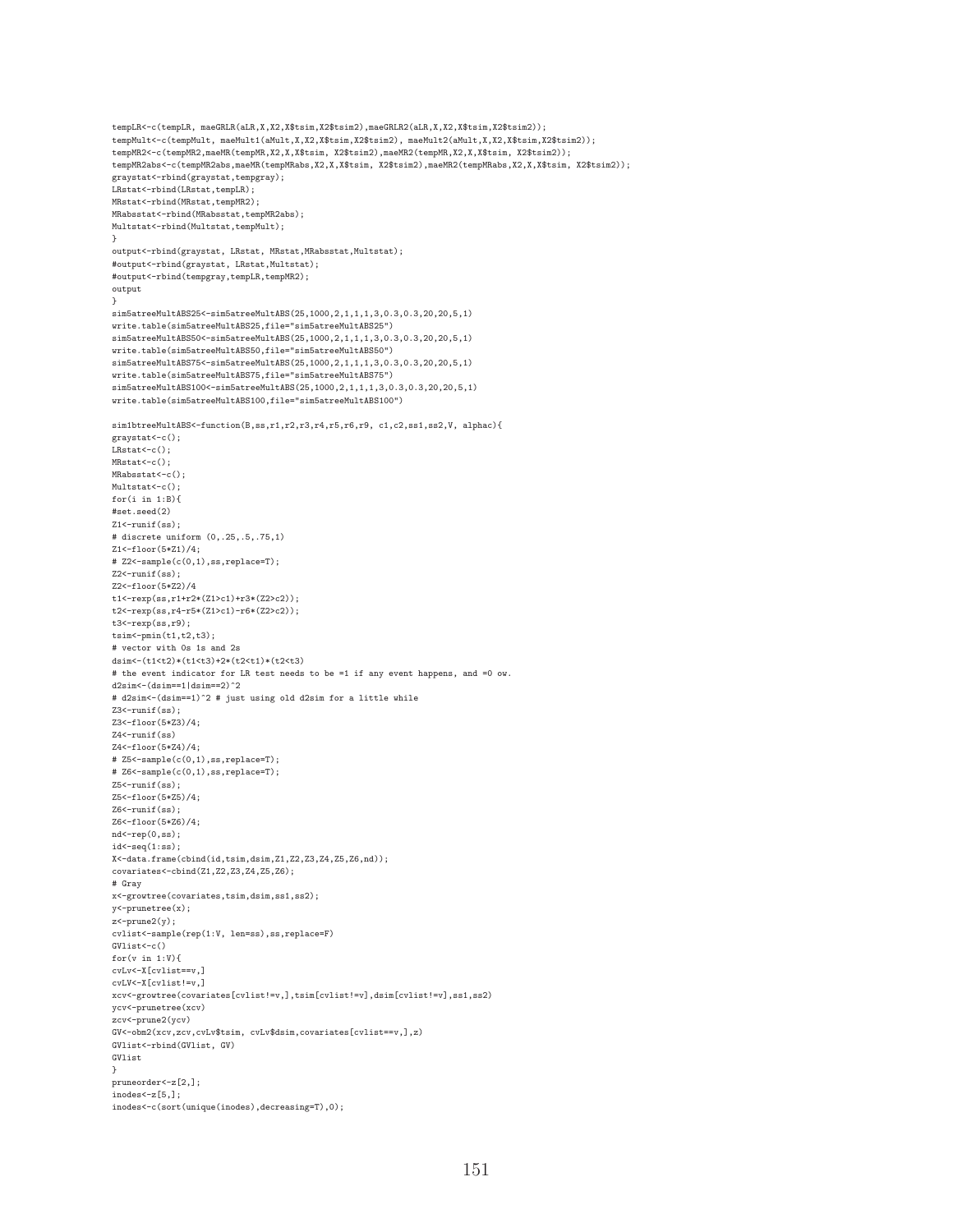Galphahatm<-colMeans(GVlist)-alphac\*inodes; zxtree<sup><-</sup>rbind(z,x); a<-as.matrix(zxtree[,zxtree[2,]>=which.max(Galphahatm)]); tempgray<-c(termnode(a),covused(x,z,covariates,a)); # LR xLR<-growtreeLR(covariates,tsim,d2sim,ss1,ss2); yLR<-prunetreeLR(xLR); zLR<-prune2LR(yLR);  $GVlist < -c()$ for(v in 1:V){ cvLv<-X[cvlist==v,] cvLV<-X[cvlist!=v,] xcvLR<-growtreeLR(covariates[cvlist!=v,],tsim[cvlist!=v],d2sim[cvlist!=v],ss1,ss2) ycvLR<-prunetreeLR(xcvLR) zcvLR<-prune2LR(ycvLR) GV<-obm2LR(xcvLR,zcvLR,tsim[cvlist==v], d2sim[cvlist==v],covariates[cvlist==v,],zLR) GVlist<-rbind(GVlist, GV) GVlist } pruneorder<-zLR[2,]; inodes<-zLR[5,]; inodes<-c(sort(unique(inodes),decreasing=T),0);  ${\tt Galphahatm--collheans(GVlist)-alphac*inodes};}$ zxtreeLR<-rbind(zLR,xLR); aLR<-as.matrix(zxtreeLR[,zxtreeLR[2,]>=which.max(Galphahatm)]); tempLR<-c(termnode(aLR),covused(xLR,zLR,covariates,aLR)); # MR temp2MR<-coxph(Surv(tsim,d2sim)~1); resids<-temp2MR\$residuals; tempMR<-rpart(resids~covariates,method="anova",minbucket=ss2); tempMR2<-c(length(unique(tempMR\$where)),covusedMR(tempMR,covariates)); #MRabs tempMRabs<-rpart(resids~covariates,method="anova",minbucket=ss2,dissim="man"); tempMR2abs<-c(length(unique(tempMRabs\$where)),covusedMR(tempMRabs,covariates)); # Mult #xMultliver<-growtreeMult(covariates,nhxdays,d, 20, 20,-1) xMult<-growtreeMult(covariates,tsim, dsim,ss1,ss2,r); ## when ss=500, this can take a while, 10.30..<10.38 yMult<-prunetreeMult(xMult); zMult<-prune2(yMult);  $GVlist<-c()$ for $(v$  in  $1:V)$  { # cvLv<-X[cvlist==v,] # cvLV<-X[cvlist!=v,]  $\verb|xcvMult<-groutreeMult(covariates[cvlist!=v,],tsim[cvlist!=v],dsim[cvlist!=v],ss1,ss2,r)|$ ycvMult<-prunetreeMult(xcvMult) zcvMult<-prune2(ycvMult) GV<-obm2Mult(xcvMult,zcvMult,tsim[cvlist==v], dsim[cvlist==v],covariates[cvlist==v,],zMult) GVlist<-rbind(GVlist, GV) GVlist } pruneorder<-zMult[2,]; inodes<-zMult[5,]; inodes<-c(sort(unique(inodes),decreasing=T),0); Galphahatm<-colMeans(GVlist)-(alphac\*4)\*inodes; zxtreeMult<-rbind(zMult,xMult); aMult<-as.matrix(zxtreeMult[,zxtreeMult[2,]>=which.max(Galphahatm)]); tempMult<-c(termnode(aMult),covused(xMult,zMult,covariates,aMult)); #second validation data set: currently without censoring Z1<-runif(ss); ## discrete uniform (0,.25,.5,.75,1) Z1<-floor(5\*Z1)/4; # Z2<-sample(c(0,1),ss,replace=T);  $Z2$  <  $-$  runif(ss); Z2<-floor(5\*Z1)/4; t12<-rexp(ss,r1+r2\*(Z1>c1)+r3\*(Z2>c2));  $t22 < -r exp(ss, r4-r5*(Z1>c1)-r6*(Z2>c2));$ # t32<-rexp(ss,r9); # tsim2<-pmin(t12,t22,t32); tsim2<-pmin(t12,t22); ## vector with 0s 1s and 2s dsim2<-(t22<t12)+1 # dsim2<-(t12<t22)\*(t12<t32)+2\*(t22<t12)\*(t22<t32) # d2sim2<-(dsim2==1)^2 d2sim2<-(dsim2==1|dsim2==2)^2 # Z3<-floor(5\*runif(ss))/4; # Z4<-floor(5\*runif(ss))/4;  $Z3$   $\leftarrow$  runif(ss) $\cdot$ Z3<-floor(5\*Z3)/4;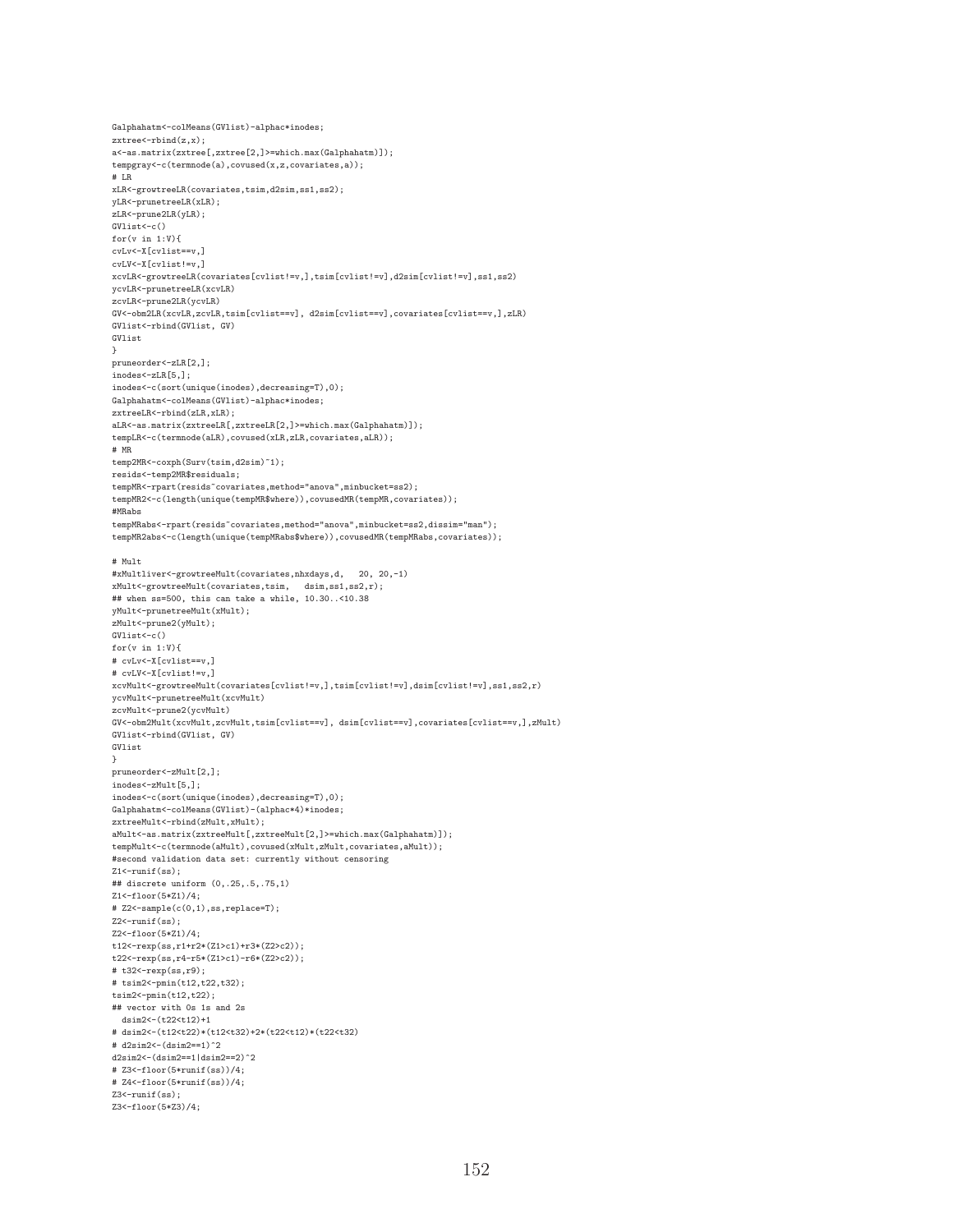```
Z4<-runif(ss);
Z4<-floor(5*Z4)/4;
Z5 < - runif(ss);
Z5<-floor(5*Z5)/4;
Z6 < - runif(ss):
Z6<-floor(5*Z6)/4;
covariates<-cbind(Z1,Z2,Z3,Z4,Z5,Z6);
nd2<-rep(0,ss);
id2 < -seq(1:ss);X2<-data.frame(cbind(id2,tsim2,dsim2,covariates,nd2));
## output
tempgray<-c(tempgray,maeGRLR(a,X,X2,X$tsim,X2$tsim2),maeGRLR2(a,X,X2,X$tsim,X2$tsim2));
tempLR<-c(tempLR, maeGRLR(aLR,X,X2,X$tsim,X2$tsim2),maeGRLR2(aLR,X,X2,X$tsim,X2$tsim2));
tempMult<-c(tempMult, maeMult1(aMult,X,X2,X$tsim,X2$tsim2), maeMult2(aMult,X,X2,X$tsim,X2$tsim2));
tempMR2<-c(tempMR2,maeMR(tempMR,X2,X,X$tsim, X2$tsim2),maeMR2(tempMR,X2,X,X$tsim, X2$tsim2));
tempMR2abs<-c(tempMR2abs,maeMR(tempMRabs,X2,X,X$tsim, X2$tsim2),maeMR2(tempMRabs,X2,X,X$tsim, X2$tsim2));
graystat<-rbind(graystat,tempgray);
LRstat<-rbind(LRstat,tempLR);
MRstat<-rbind(MRstat,tempMR2);
MRabsstat<-rbind(MRabsstat,tempMR2abs);
Multstat<-rbind(Multstat,tempMult);
}
output<-rbind(graystat, LRstat, MRstat,MRabsstat,Multstat);
#output<-rbind(graystat, LRstat,Multstat);
#output<-rbind(tempgray,tempLR,tempMR2);
output
}
#sim4btree<on(B,ss, r1,r2,r3,r4,r5,r6,r9, c1,c2,ss1,ss2,V, alphac){
# sim4btr(25,1000,1, 1, 1, 3, 1, 1, 4, 0.5,0.5,20,20,5,1)
#sim4btree25<-sim4btree(25,1000,1, 1, 1, 3, 1, 1, 4, 0.5,0.5,20,20,5,1)
#write.table(sim4btree25, file="sim4btree25")
sim1btreeMultABS25<-sim1btreeMultABS(25,1000,1, 1, 1, 3, 1, 1, 4, 0.5,0.5,20,20,5,1)
write.table(sim1btreeMultABS25,file="sim1btreeMultABS25")
sim1btreeMultABS50<-sim1btreeMultABS(25,1000,1, 1, 1, 3, 1, 1, 4, 0.5,0.5,20,20,5,1)
write.table(sim1btreeMultABS50,file="sim1btreeMultABS50")
sim1btreeMultABS75<-sim1btreeMultABS(25,1000,1, 1, 1, 3, 1, 1, 4, 0.5,0.5,20,20,5,1)
write.table(sim1btreeMultABS75,file="sim1btreeMultABS75")
sim1btreeMultABS100<-sim1btreeMultABS(25,1000,1, 1, 1, 3, 1, 1, 4, 0.5,0.5,20,20,5,1)
write.table(sim1btreeMultABS100,file="sim1btreeMultABS100")
sim2btreeMultABS<-function(B,ss,r1,r2,r3,r4,r9, c1,c2,ss1,ss2,V, alphac){
graystat<-c();
LRstat <- c();
MRstat<-c();
MRabsstat<-c();
Multstat<-c();
for(i in 1:B){
#set.seed(2)
Z1<-runif(ss);
# discrete uniform (0,.25,.5,.75,1)
Z1<-floor(5*Z1)/4;
# Z2<-sample(c(0,1),ss,replace=T);
Z2 < - runif(ss);
Z2<-floor(5*Z2)/4
t1<-rexp(ss,r1);
t2<-rexp(ss,r2+r3*(Z1>c1)+r4*(Z2>c2));
t3<-rexp(ss,r9);
t\sin<-pmin(t1,t2,t3);# vector with 0s 1s and 2s
dsim<-(t1<t2)*(t1<t3)+2*(t2<t1)*(t2<t3)
# the event indicator for LR test needs to be =1 if any event happens, and =0 ow.
d2sim<-(dsim==1|dsim==2)^2
# d2sim <- (dsim ==1)^2 # just using old d2sim for a little while
Z3<-runif(ss);
Z3<-floor(5*Z3)/4;
Z4<-runif(ss);
Z4<-floor(5*Z4)/4;
# Z5<-sample(c(0,1),ss,replace=T);
# Z6<-sample(c(0,1),ss,replace=T);
Z5<-runif(ss);
Z5<-floor(5*Z5)/4;
Z6 < - runif(ss);
Z6<-floor(5*Z6)/4;
nd < -ren(0, ss);
id < -seq(1:ss);X<-data.frame(cbind(id,tsim,dsim,Z1,Z2,Z3,Z4,Z5,Z6,nd));
covariates<-cbind(Z1,Z2,Z3,Z4,Z5,Z6);
# Gray
x<-growtree(covariates,tsim,dsim,ss1,ss2);
```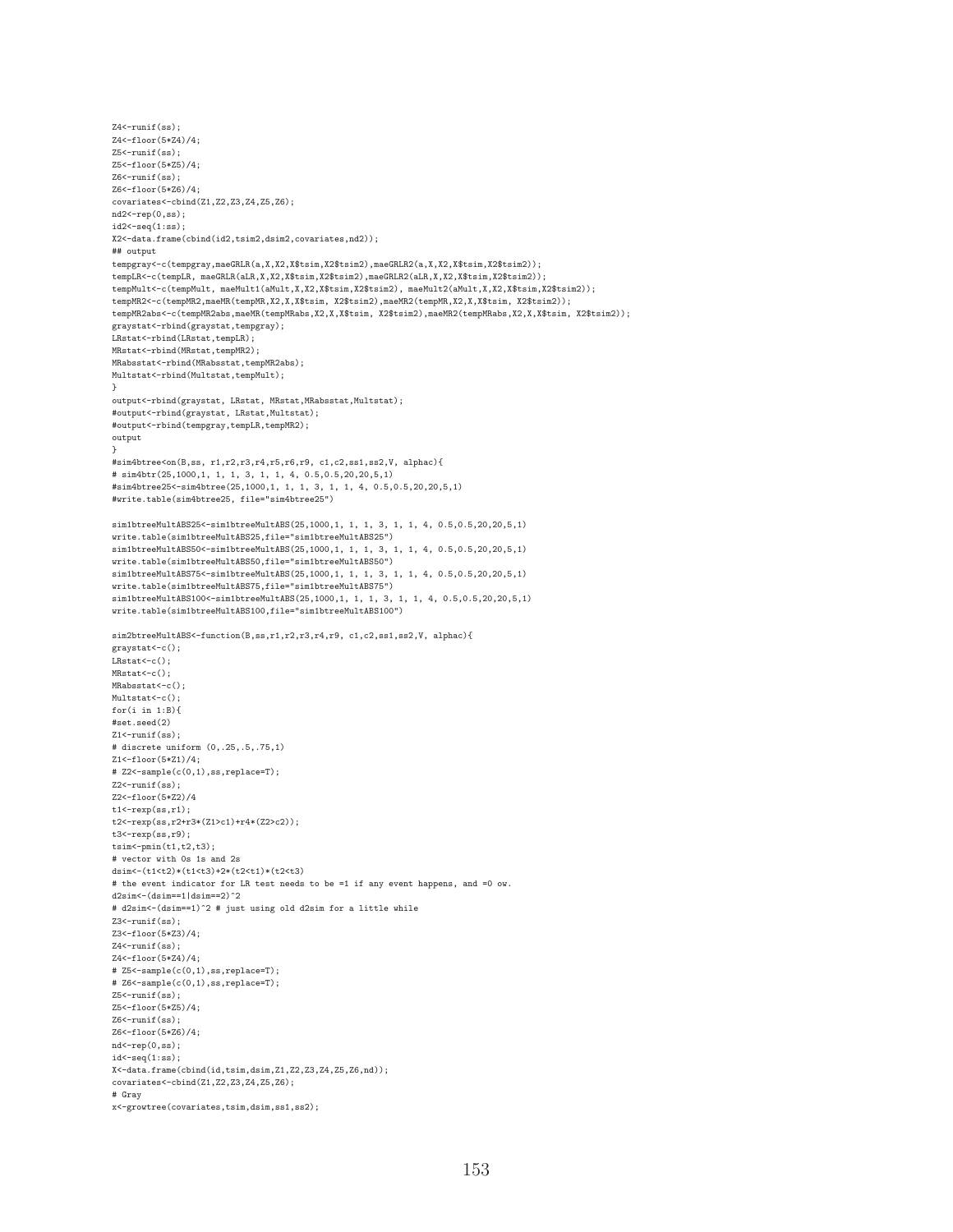y<-prunetree(x); z<-prune2(y); cvlist<-sample(rep(1:V, len=ss),ss,replace=F)  $GVlist<-c()$ for(v in  $1:V$ ){ cvLv<-X[cvlist==v,] cvLV<-X[cvlist!=v,] xcv<-growtree(covariates[cvlist!=v,],tsim[cvlist!=v],dsim[cvlist!=v],ss1,ss2) ycv<-prunetree(xcv) zcv<-prune2(ycv) GV<-obm2(xcv,zcv,cvLv\$tsim, cvLv\$dsim,covariates[cvlist==v,],z) GVlist<-rbind(GVlist, GV) GVlist } pruneorder<-z[2,];  $inc$ des $<-z[5,]$ ; inodes<-c(sort(unique(inodes),decreasing=T),0); Galphahatm<-colMeans(GVlist)-alphac\*inodes;  $zxtree < -rbind(z,x)$ ; a<-as.matrix(zxtree[,zxtree[2,]>=which.max(Galphahatm)]); tempgray<-c(termnode(a),covused(x,z,covariates,a)); # LR xLR<-growtreeLR(covariates,tsim,d2sim,ss1,ss2); yLR<-prunetreeLR(xLR); zLR<-prune2LR(yLR); GVlist<-c() for $(v$  in  $1:V)$  { cvLv<-X[cvlist==v,] cvLV<-X[cvlist!=v,] xcvLR<-growtreeLR(covariates[cvlist!=v,],tsim[cvlist!=v],d2sim[cvlist!=v],ss1,ss2) ycvLR<-prunetreeLR(xcvLR) zcvLR<-prune2LR(ycvLR) GV<-obm2LR(xcvLR,zcvLR,tsim[cvlist==v], d2sim[cvlist==v],covariates[cvlist==v,],zLR) GVlist<-rbind(GVlist, GV) GVlist } pruneorder<-zLR[2,]; inodes<-zLR[5,]; inodes<-c(sort(unique(inodes),decreasing=T),0); Galphahatm<-colMeans(GVlist)-alphac\*inodes; zxtreeLR<-rbind(zLR,xLR); aLR<-as.matrix(zxtreeLR[,zxtreeLR[2,]>=which.max(Galphahatm)]); tempLR<-c(termnode(aLR),covused(xLR,zLR,covariates,aLR)); # MR temp2MR<-coxph(Surv(tsim,d2sim)~1); resids<-temp2MR\$residuals; tempMR<-rpart(resids~covariates,method="anova",minbucket=ss2); tempMR2<-c(length(unique(tempMR\$where)),covusedMR(tempMR,covariates)); #MRabs tempMRabs<-rpart(resids~covariates,method="anova",minbucket=ss2,dissim="man"); tempMR2abs<-c(length(unique(tempMRabs\$where)),covusedMR(tempMRabs,covariates)); # Mult #xMultliver<-growtreeMult(covariates,nhxdays,d, 20, 20,-1) xMult<-growtreeMult(covariates,tsim, dsim,ss1,ss2,r); ## when ss=500, this can take a while, 10.30..<10.38 yMult<-prunetreeMult(xMult); zMult<-prune2(yMult);  $GVlist<-c()$ for( $v$  in 1:V){ # cvLv<-X[cvlist==v,] # cvLV<-X[cvlist!=v,] xcvMult<-growtreeMult(covariates[cvlist!=v,],tsim[cvlist!=v],dsim[cvlist!=v],ss1,ss2,r) ycvMult<-prunetreeMult(xcvMult) zcvMult<-prune2(ycvMult) GV<-obm2Mult(xcvMult,zcvMult,tsim[cvlist==v], dsim[cvlist==v],covariates[cvlist==v,],zMult) GVlist<-rbind(GVlist, GV) GVlist } pruneorder<-zMult[2,]; inodes<-zMult[5,]; inodes<-c(sort(unique(inodes),decreasing=T),0); Galphahatm<-colMeans(GVlist)-(alphac\*4)\*inodes; zxtreeMult<-rbind(zMult,xMult); aMult<-as.matrix(zxtreeMult[,zxtreeMult[2,]>=which.max(Galphahatm)]); tempMult<-c(termnode(aMult),covused(xMult,zMult,covariates,aMult)); #second validation data set: currently without censoring  $Z1$  <  $-$  runif(ss); ## discrete uniform (0,.25,.5,.75,1) Z1<-floor(5\*Z1)/4;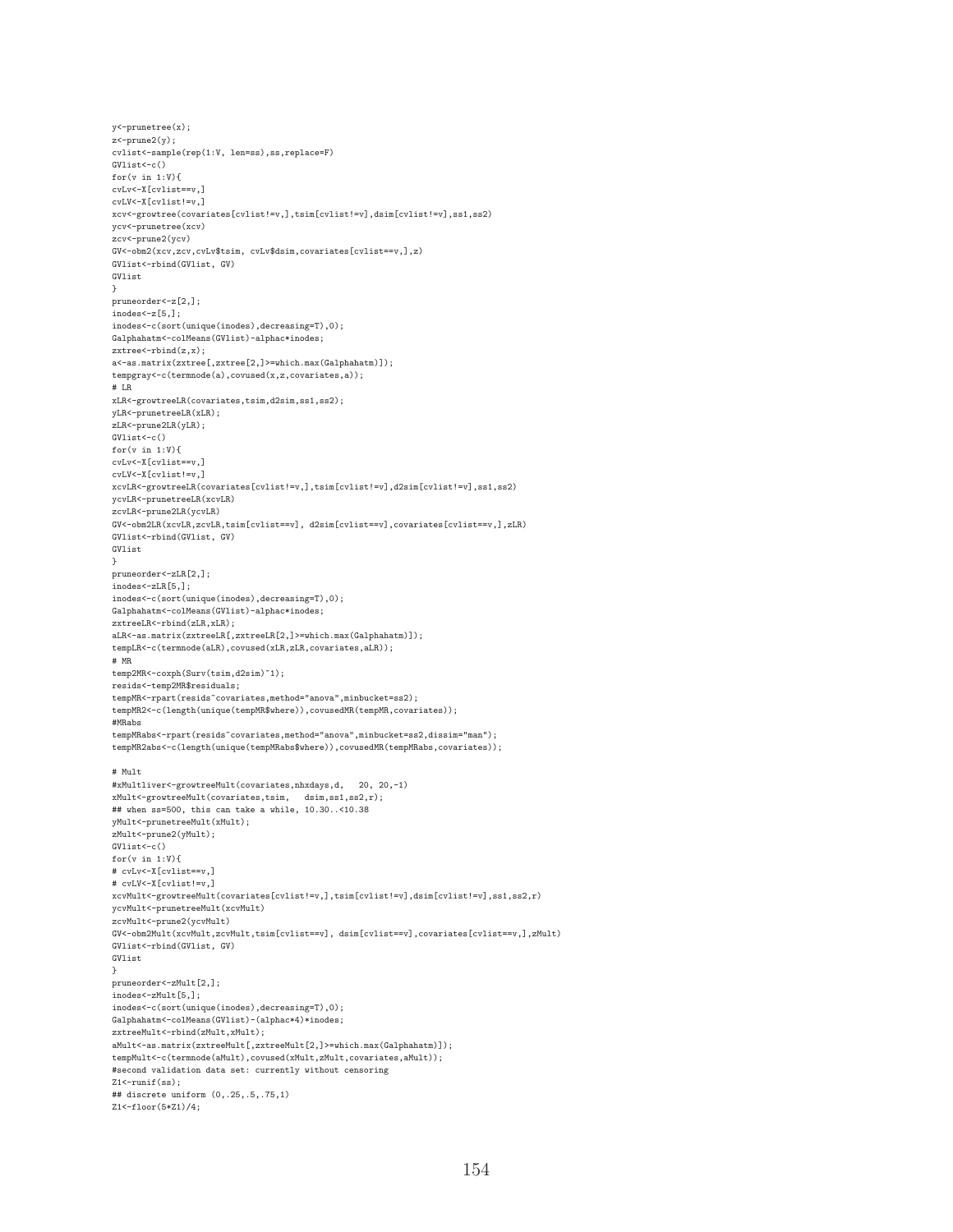```
# Z2<-sample(c(0,1),ss,replace=T);
Z2<-runif(ss);
Z2<-floor(5*Z1)/4;
t12<-rexp(ss,r1);
t22<-rexp(ss,r2+r3*(Z1>c1)+r4*(Z2>c2));
# t32<-rexp(ss,r9);
# tsim2<-pmin(t12,t22,t32);
tsim2<-pmin(t12,t22);
## vector with 0s 1s and 2s
 dsim2<-(t22<t12)+1
# dsim2<-(t12<t22)*(t12<t32)+2*(t22<t12)*(t22<t32)
# d2sim2<-(dsim2==1)^2
d2sim2<-(dsim2==1|dsim2==2)^2
# Z3<-floor(5*runif(ss))/4;
# Z4<-floor(5*runif(ss))/4;
Z3 < - runif(ss):
Z3<-floor(5*Z3)/4;
Z4 < - runif(ss);
Z4<-floor(5*Z4)/4;
Z5<-runif(ss);
Z5<-floor(5*Z5)/4;
Z6 < - runif(ss);
Z6<-floor(5*Z6)/4;
covariates<-cbind(Z1,Z2,Z3,Z4,Z5,Z6);
nd2 < -\text{rep}(0, \text{ss});
id2<-seq(1:ss);
X2<-data.frame(cbind(id2,tsim2,dsim2,covariates,nd2));
## output
tempgray<-c(tempgray,maeGRLR(a,X,X2,X$tsim,X2$tsim2),maeGRLR2(a,X,X2,X$tsim,X2$tsim2));
tempLR<-c(tempLR, maeGRLR(aLR,X,X2,X$tsim,X2$tsim2),maeGRLR2(aLR,X,X2,X$tsim,X2$tsim2));
tempMult<-c(tempMult, maeMult1(aMult,X,X2,X$tsim,X2$tsim2), maeMult2(aMult,X,X2,X$tsim,X2$tsim2));
tempMR2<-c(tempMR2,maeMR(tempMR,X2,X,X$tsim, X2$tsim2),maeMR2(tempMR,X2,X,X$tsim, X2$tsim2));
tempMR2abs<-c(tempMR2abs,maeMR(tempMRabs,X2,X,X$tsim, X2$tsim2),maeMR2(tempMRabs,X2,X,X$tsim, X2$tsim2));
graystat<-rbind(graystat,tempgray);
LRstat<-rbind(LRstat,tempLR);
MRstat<-rbind(MRstat,tempMR2);
MRabsstat<-rbind(MRabsstat,tempMR2abs);
Multstat<-rbind(Multstat,tempMult);
}
output<-rbind(graystat, LRstat, MRstat, MRabsstat, Multstat);
#output<-rbind(graystat, LRstat, Multstat);
#output<-rbind(tempgray,tempLR,tempMR2);
output
}
sim2btreeMultABS25<-sim2btreeMultABS(25,1000,2,1,0.5,0.5,3.685356312,0.3,0.3,20,20,5,1)
write.table(sim2btreeMultABS25, file="sim2btreeMultABS25")
sim2btreeMultABS50<-sim2btreeMultABS(25,1000,2,1,0.5,0.5,3.685356312,0.3,0.3,20,20,5,1)
write.table(sim2btreeMultABS50, file="sim2btreeMultABS50")
sim2btreeMultABS75<-sim2btreeMultABS(25,1000,2,1,0.5,0.5,3.685356312,0.3,0.3,20,20,5,1)
write.table(sim2btreeMultABS75, file="sim2btreeMultABS75")
sim2btreeMultABS100<-sim2btreeMultABS(25,1000,2,1,0.5,0.5,3.685356312,0.3,0.3,20,20,5,1)
write.table(sim2btreeMultABS100, file="sim2btreeMultABS100")
sim3btreeMultABS<-function(B,ss,r1,r2,r3,r4,r5,r6,r9, c1,c2,ss1,ss2,V, alphac){
graystat<-c();
LRstat<-c();
MRstat<-c();
MRabsstat<-c();
Multstat<-c();
for(i in 1:B){
#set.seed(2)
Z1<-runif(ss);
# discrete uniform (0,.25,.5,.75,1)
Z1<-floor(5*Z1)/4;
# Z2<-sample(c(0.1).ss.replace=T);
Z2 < - runif(ss);
Z2<-floor(5*Z2)/4
t1<-rlnorm(ss,r1+r2*(Z1>c1)+r3*(Z2>c2));
t2<-rlnorm(ss,r4-r5*(Z1>c1)-r6*(Z2>c2));
t3<-rlnorm(ss,r9);
t \sin \leftarrow -\min(t1, t2, t3);
# vector with 0s 1s and 2s
dsim<-(t1<t2)*(t1<t3)+2*(t2<t1)*(t2<t3)
# the event indicator for LR test needs to be =1 if any event happens, and =0 ow.
d2sim<-(dsim==1|dsim==2)^2# d2sim<-(dsim==1)^2 # just using old d2sim for a little while
Z3 < - runif(ss):
Z3<-floor(5*Z3)/4;
Z4 < \text{runif(ss)}.
Z4<-floor(5*Z4)/4;
```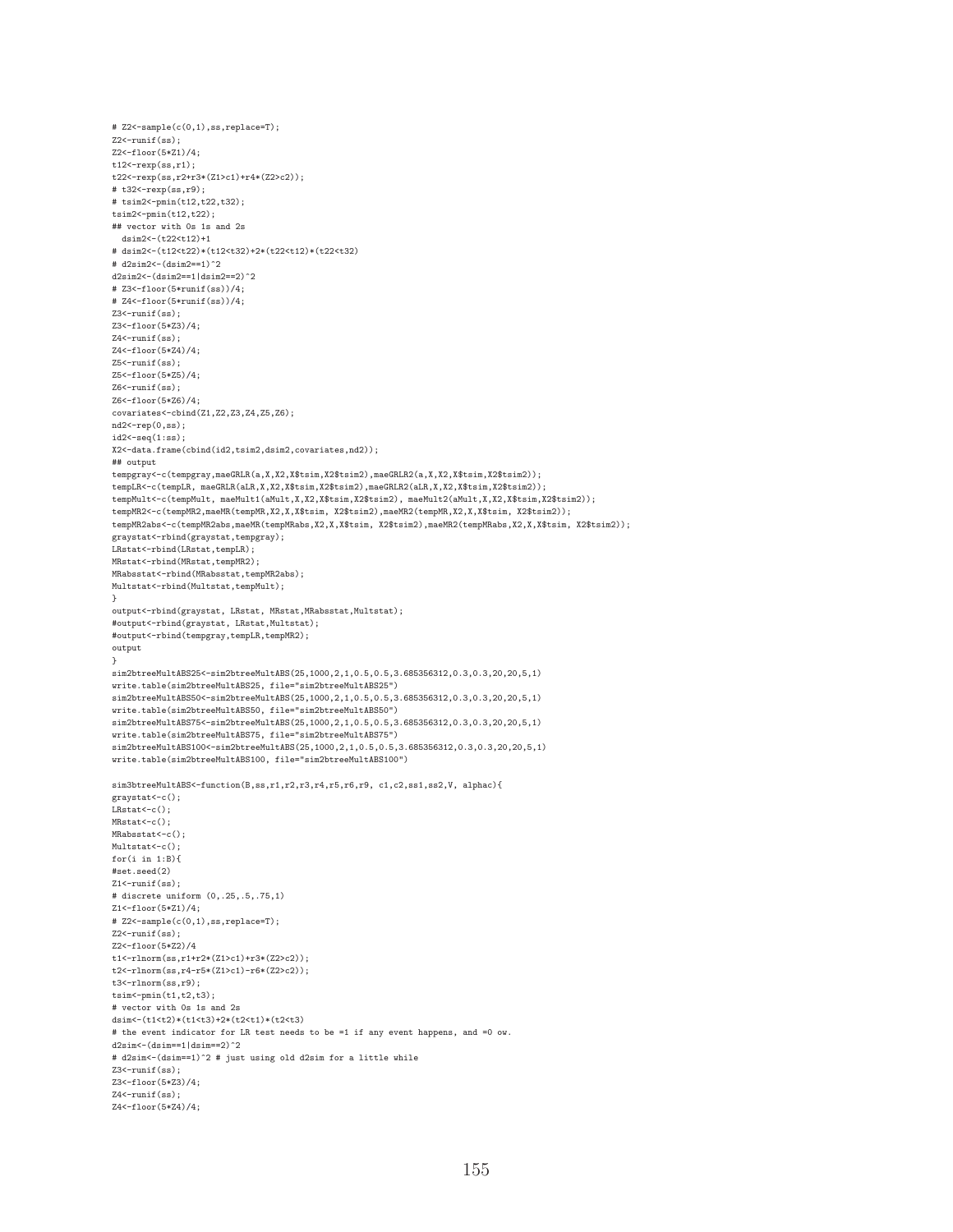```
# Z5<-sample(c(0,1),ss,replace=T);
# Z6<-sample(c(0,1),ss,replace=T);
Z5<-runit(s);
Z5<-floor(5*Z5)/4;
Z6 < -runit(ss);Z6<-floor(5*Z6)/4;
nd<-rep(0,ss);
id < -seq(1:ss);X<-data.frame(cbind(id,tsim,dsim,Z1,Z2,Z3,Z4,Z5,Z6,nd));
covariates<-cbind(Z1,Z2,Z3,Z4,Z5,Z6);
# Gray
x<-growtree(covariates,tsim,dsim,ss1,ss2);
y<-prunetree(x);
z <-prune 2(y);
cvlist<-sample(rep(1:V, len=ss),ss,replace=F)
GVlist<-c()
for(v in 1:V){
cvLv<-X[cvlist==v,]
cvLV<-X[cvlist!=v,]
xcv<-growtree(covariates[cvlist!=v,],tsim[cvlist!=v],dsim[cvlist!=v],ss1,ss2)
ycv<-prunetree(xcv)
zcv<-prune2(ycv)
GV<-obm2(xcv,zcv,cvLv$tsim, cvLv$dsim,covariates[cvlist==v,],z)
GVlist<-rbind(GVlist, GV)
GVlist
}
pruneorder<-z[2,];
inodes<-z[5,];
inodes<-c(sort(unique(inodes),decreasing=T),0);
Galphahatm<-colMeans(GVlist)-alphac*inodes;
zxtree<-rbind(z,x);
a<-as.matrix(zxtree[,zxtree[2,]>=which.max(Galphahatm)]);
tempgray<-c(termnode(a),covused(x,z,covariates,a));
# LR
xLR<-growtreeLR(covariates,tsim,d2sim,ss1,ss2);
yLR<-prunetreeLR(xLR);
zLR<-prune2LR(yLR);
GVlist<-c()
for(v in 1:V){
cvLv<-X[cvlist==v,]
cvLV<-X[cvlist!=v,]
xcvLR<-growtreeLR(covariates[cvlist!=v,],tsim[cvlist!=v],d2sim[cvlist!=v],ss1,ss2)
ycvLR<-prunetreeLR(xcvLR)
zcvLR<-prune2LR(ycvLR)
GV<-obm2LR(xcvLR,zcvLR,tsim[cvlist==v], d2sim[cvlist==v],covariates[cvlist==v,],zLR)
GVlist<-rbind(GVlist, GV)
GVlist
}
pruneorder<-zLR[2,];
.<br>inodes<-zLR[5,];
inodes<-c(sort(unique(inodes),decreasing=T),0);
Galphahatm<-colMeans(GVlist)-alphac*inodes;
zxtreeLR<-rbind(zLR,xLR);
aLR<-as.matrix(zxtreeLR[,zxtreeLR[2,]>=which.max(Galphahatm)]);
tempLR<-c(termnode(aLR),covused(xLR,zLR,covariates,aLR));
# MR
temp2MR<-coxph(Surv(tsim,d2sim)~1);
resids<-temp2MR$residuals;
tempMR<-rpart(resids~covariates,method="anova",minbucket=ss2);
tempMR2<-c(length(unique(tempMR$where)),covusedMR(tempMR,covariates));
# MRabs
tempMRabs<-rpart(resids"covariates,method="anova",minbucket=ss2,dissim="man");
tempMR2abs<-c(length(unique(tempMRabs$where)),covusedMR(tempMRabs,covariates));
# Mult
#xMultliver<-growtreeMult(covariates,nhxdays,d, 20, 20,-1)
xMult<-growtreeMult(covariates,tsim, dsim,ss1,ss2,r);
## when ss=500, this can take a while, 10.30..<10.38
yMult<-prunetreeMult(xMult);
zMult<-prune2(yMult);
GVlist<-c()
for(v in 1:V){
# cvLv<-X[cvlist==v,]
# cvLV<-X[cvlist!=v,]
xcvMult<-growtreeMult(covariates[cvlist!=v,],tsim[cvlist!=v],dsim[cvlist!=v],ss1,ss2,r)
ycvMult<-prunetreeMult(xcvMult)
zcvMult<-prune2(ycvMult)
GV<-obm2Mult(xcvMult,zcvMult,tsim[cvlist==v], dsim[cvlist==v],covariates[cvlist==v,],zMult)
GVlist<-rbind(GVlist, GV)
GVlist
```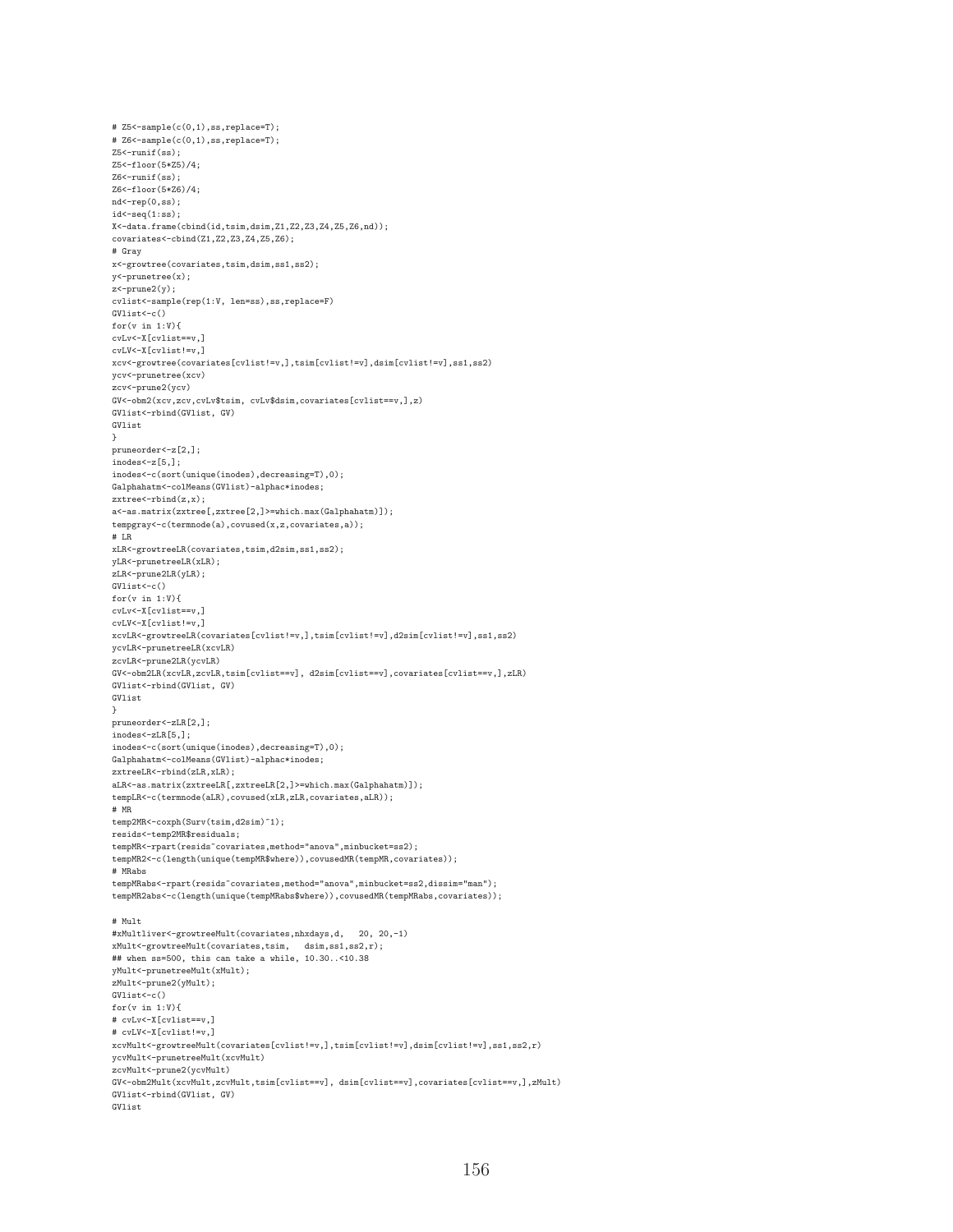} pruneorder<-zMult[2,]; .<br>inodes<-zMult[5,]; inodes<-c(sort(unique(inodes),decreasing=T),0); Galphahatm<-colMeans(GVlist)-(alphac\*4)\*inodes; zxtreeMult<-rbind(zMult,xMult); aMult<-as.matrix(zxtreeMult[,zxtreeMult[2,]>=which.max(Galphahatm)]); tempMult<-c(termnode(aMult),covused(xMult,zMult,covariates,aMult)); #second validation data set: currently without censoring  $Z1$  <  $-$  runif(ss); ## discrete uniform (0,.25,.5,.75,1) Z1<-floor(5\*Z1)/4; # Z2<-sample(c(0,1),ss,replace=T);  $Z2$  <  $-$  runif(ss); Z2<-floor(5\*Z1)/4; t12<-rlnorm(ss,r1+r2\*(Z1>c1)+r3\*(Z2>c2)); t22<-rlnorm(ss,r4-r5\*(Z1>c1)-r6\*(Z2>c2)); # t32<-rexp(ss,r9); # tsim2<-pmin(t12,t22,t32); tsim2<-pmin(t12,t22); ## vector with 0s 1s and 2s dsim2<-(t22<t12)+1 # dsim2<-(t12<t22)\*(t12<t32)+2\*(t22<t12)\*(t22<t32) # d2sim2<-(dsim2==1)^2 d2sim2<-(dsim2==1|dsim2==2)^2 # Z3<-floor(5\*runif(ss))/4; # Z4<-floor(5\*runif(ss))/4;  $Z3$   $\leftarrow$  runif(ss) $\cdot$ Z3<-floor(5\*Z3)/4;  $Z4$  <  $\text{runif(ss)}$ . Z4<-floor(5\*Z4)/4;  $Z5$  <  $-$  runif(ss): Z5<-floor(5\*Z5)/4;  $Z6 < -r$ unif(ss); Z6<-floor(5\*Z6)/4; covariates<-cbind(Z1,Z2,Z3,Z4,Z5,Z6); nd2<-rep(0,ss); id2<-seq(1:ss); X2<-data.frame(cbind(id2,tsim2,dsim2,covariates,nd2)); ## output tempgray <- c(tempgray,maeGRLR(a,X,X2,X\$tsim,X2\$tsim2),maeGRLR2(a,X,X2,X\$tsim,X2\$tsim2)); tempLR<-c(tempLR, maeGRLR(aLR,X,X2,X\$tsim,X2\$tsim2), maeGRLR2(aLR,X,X2,X\$tsim,X2\$tsim2)); tempMult<-c(tempMult, maeMult1(aMult,X,X2,X\$tsim,X2\$tsim2), maeMult2(aMult,X,X2,X\$tsim,X2\$tsim2)); tempMR2<-c(tempMR2,maeMR(tempMR,X2,X,X\$tsim, X2\$tsim2),maeMR2(tempMR,X2,X,X\$tsim, X2\$tsim2)); tempMR2abs<-c(tempMR2abs,maeMR(tempMRabs,X2,X,X\$tsim, X2\$tsim2),maeMR2(tempMRabs,X2,X,X\$tsim, X2\$tsim2)); graystat<-rbind(graystat,tempgray); LRstat<-rbind(LRstat,tempLR); MRstat<-rbind(MRstat,tempMR2); MRabsstat<-rbind(MRabsstat,tempMR2abs); Multstat<-rbind(Multstat,tempMult); } output<-rbind(graystat, LRstat, MRstat,MRabsstat,Multstat); #output<-rbind(graystat, LRstat, Multstat); #output<-rbind(tempgray,tempLR,tempMR2); output } sim3btreeMultABS25<-sim3btreeMultABS(25,1000,0,0.5,0.5,1,0.5,0.5,0,0.3,0.3,20,20,5,1) write.table(sim3btreeMultABS25,file="sim3btreeMultABS25") sim3btreeMultABS50<-sim3btreeMultABS(25,1000,0,0.5,0.5,1,0.5,0.5,0,0.3,0.3,20,20,5,1) write.table(sim3btreeMultABS50,file="sim3btreeMultABS50") sim3btreeMultABS75<-sim3btreeMultABS(25,1000,0,0.5,0.5,1,0.5,0.5,0,0.3,0.3,20,20,5,1) write.table(sim3btreeMultABS75,file="sim3btreeMultABS75") sim3btreeMultABS100<-sim3btreeMultABS(25,1000,0,0.5,0.5,1,0.5,0.5,0,0.3,0.3,20,20,5,1) write.table(sim3btreeMultABS100,file="sim3btreeMultABS100") sim4btreeMultABS<-function(B,ss,r1,r2,r3,r4,r5,r6,r9, c1,c2,ss1,ss2,V, alphac){ graystat<-c();  $LRstat<-c()$ ; MRstat <- c(); MRabsstat<-c(); Multstat<-c(); for(i in 1:B){ #set.seed(2)  $Z1$  <  $-$  runif(ss):

# discrete uniform (0,.25,.5,.75,1) Z1<-floor(5\*Z1)/4; # Z2<-sample(c(0,1),ss,replace=T);  $Z2$  -runif(ss)  $\cdot$ Z2<-floor(5\*Z2)/4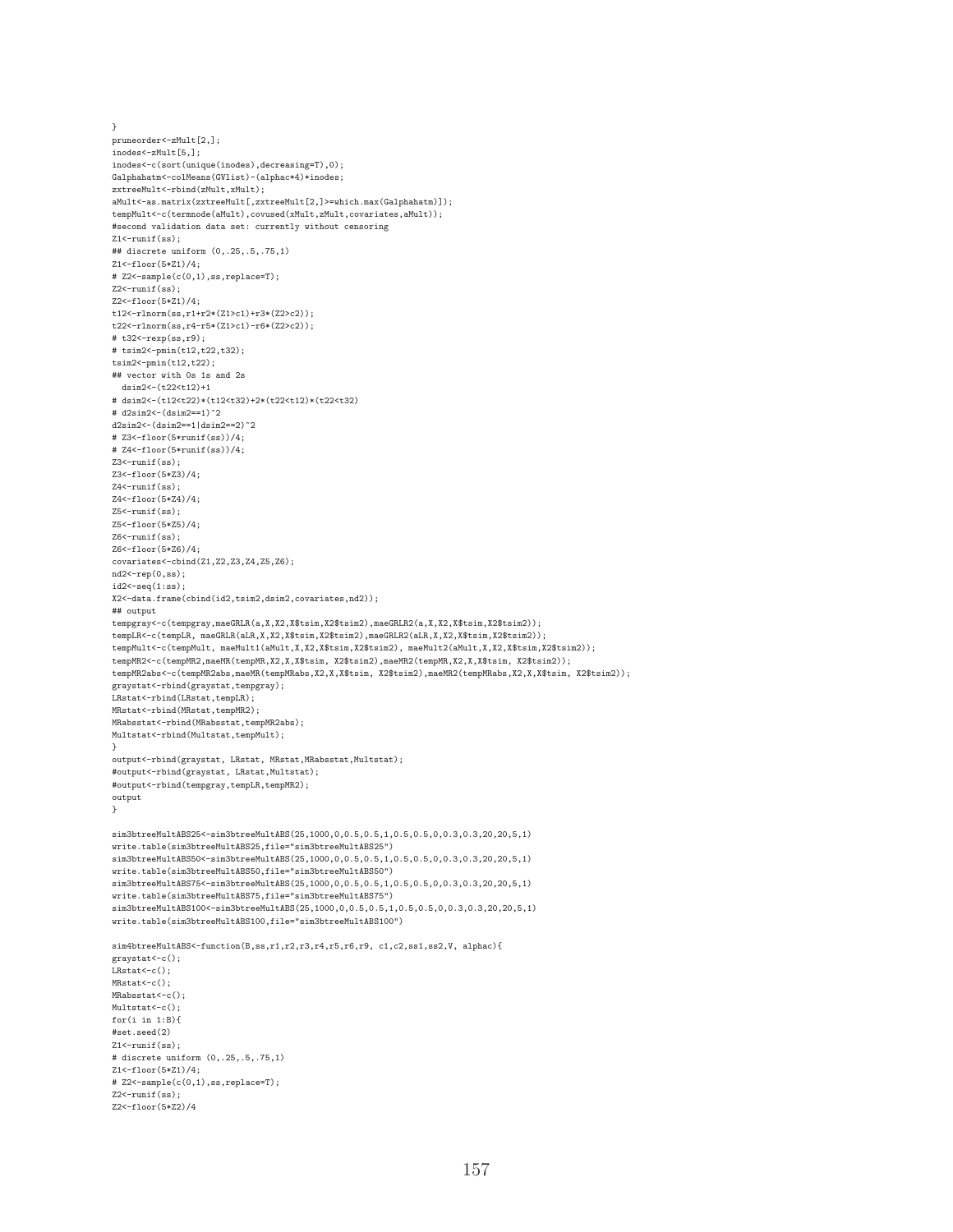```
t1<-rexp(ss,r1+r2*(Z1>c1)+r3*(Z2>c2));
t2<-rexp(ss,r4-r5*(Z1>c1)-r6*(Z2>c2));
t3<-rexp(ss,r9);
t \sin \left(-p \min(t1, t2, t3)\right);# vector with 0s 1s and 2s
dsim<-(t1<t2)*(t1<t3)+2*(t2<t1)*(t2<t3)
# the event indicator for LR test needs to be =1 if any event happens, and =0 ow.
d2sim<-(dsim==1|dsim==2)^2
# d2sim<-(dsim==1)^2 # just using old d2sim for a little while
Z3<-runif(ss);
Z3<-floor(5*Z3)/4;
Z4 < - runif(ss);
Z4<-floor(5*Z4)/4;
# Z5<-sample(c(0,1),ss,replace=T);
# Z6<-sample(c(0,1),ss,replace=T);
Z5 < - runif(ss);
Z5<-floor(5*Z5)/4;
Z6 < -runit(ss);Z6<-floor(5*Z6)/4;
nd<-rep(0,ss);
id \leq -seq(1:ss):
X<-data.frame(cbind(id,tsim,dsim,Z1,Z2,Z3,Z4,Z5,Z6,nd));
covariates<-cbind(Z1,Z2,Z3,Z4,Z5,Z6);
# Gray
x<-growtree(covariates,tsim,dsim,ss1,ss2);
y<-prunetree(x);
z<-prune2(y);
cvlist<-sample(rep(1:V, len=ss),ss,replace=F)
GVIist\leftarrow c()for(v in 1:V) {
cvLv<-X[cvlist==v,]
cvLV<-X[cvlist!=v,]
xcv<-growtree(covariates[cvlist!=v,],tsim[cvlist!=v],dsim[cvlist!=v],ss1,ss2)
ycv<-prunetree(xcv)
zcv<-prune2(ycv)
GV<-obm2(xcv,zcv,cvLv$tsim, cvLv$dsim,covariates[cvlist==v,],z)
GVlist<-rbind(GVlist, GV)
GVlist
}
pruneorder<-z[2,];
inodes<-z[5,];
inodes<-c(sort(unique(inodes),decreasing=T),0);
Galphahatm<-colMeans(GVlist)-alphac*inodes;
zxtree<-rbind(z,x);
a<-as.matrix(zxtree[,zxtree[2,]>=which.max(Galphahatm)]);
tempgray<-c(termnode(a),covused(x,z,covariates,a));
# LR
xLR<-growtreeLR(covariates,tsim,d2sim,ss1,ss2);
yLR<-prunetreeLR(xLR);
zLR<-prune2LR(yLR);
GVlist<-c()for(v in 1:V){
cvLv<-X[cvlist==v,]
cvLV<-X[cvlist!=v,]
xcvLR<-growtreeLR(covariates[cvlist!=v,],tsim[cvlist!=v],d2sim[cvlist!=v],ss1,ss2)
ycvLR<-prunetreeLR(xcvLR)
zcvLR<-prune2LR(ycvLR)
GV<-obm2LR(xcvLR,zcvLR,tsim[cvlist==v], d2sim[cvlist==v],covariates[cvlist==v,],zLR)
GVlist<-rbind(GVlist, GV)
GVlist
}
pruneorder<-zLR[2,];
.<br>inodes<-zLR[5,];
inodes<-c(sort(unique(inodes),decreasing=T),0);
Galphahatm<-colMeans(GVlist)-alphac*inodes;
zxtreeLR<-rbind(zLR,xLR);
aLR<-as.matrix(zxtreeLR[,zxtreeLR[2,]>=which.max(Galphahatm)]);
tempLR<-c(termnode(aLR),covused(xLR,zLR,covariates,aLR));
# MR
temp2MR<-coxph(Surv(tsim,d2sim)~1);
resids<-temp2MR$residuals;
tempMR<-rpart(resids~covariates,method="anova",minbucket=ss2);
tempMR2<-c(length(unique(tempMR$where)),covusedMR(tempMR,covariates));
# MR abs
tempMRabs<-rpart(resids~covariates,method="anova",minbucket=ss2,dissim="man");
tempMR2abs<-c(length(unique(tempMRabs$where)),covusedMR(tempMRabs,covariates))
# Mult
#xMultliver<-growtreeMult(covariates,nhxdays,d, 20, 20,-1)
xMult<-growtreeMult(covariates,tsim, dsim,ss1,ss2,r);
## when ss=500, this can take a while, 10.30..<10.38
```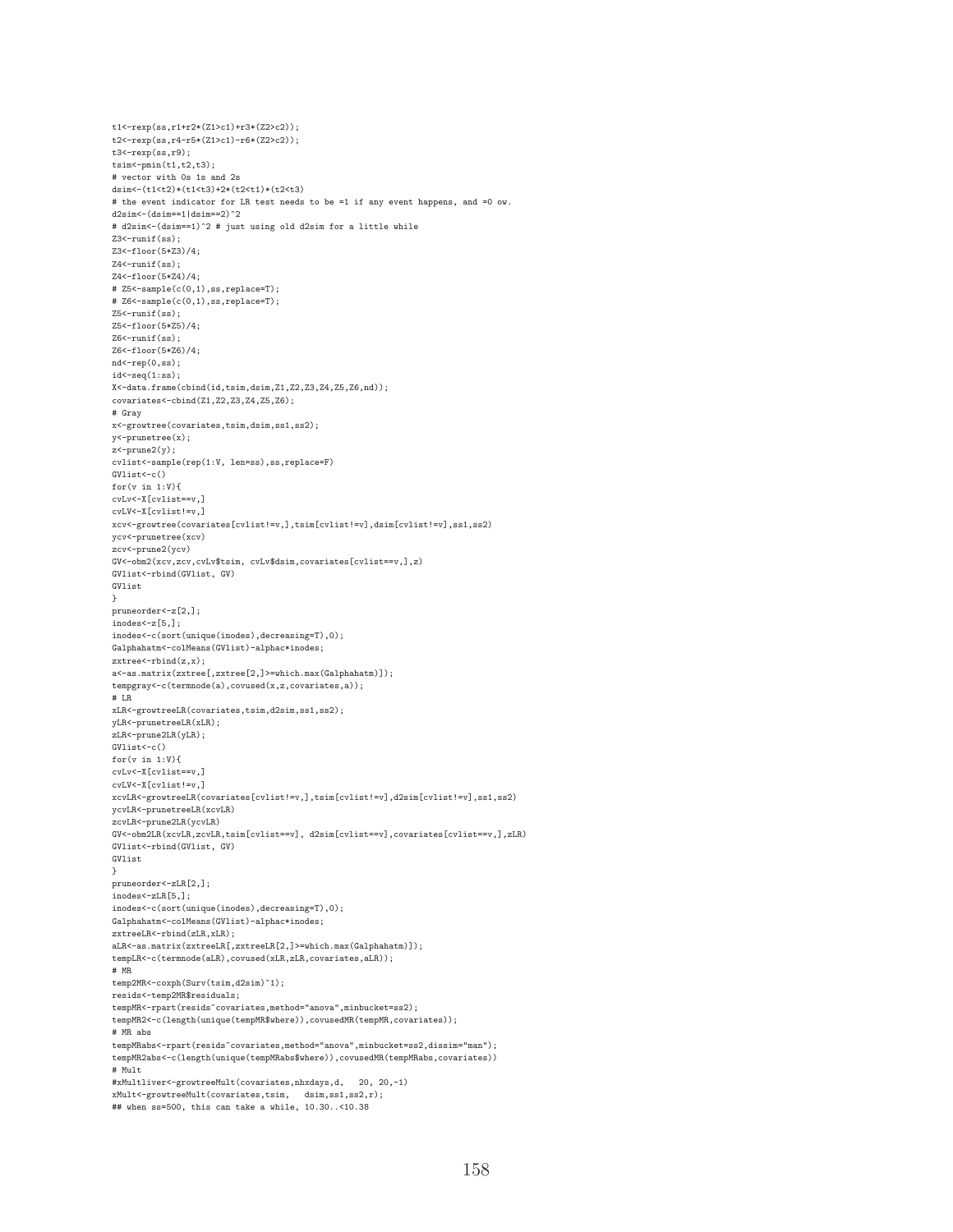```
yMult<-prunetreeMult(xMult);
zMult<-prune2(yMult);
GVlist < -c()for(v in 1:V){
# cvLv<-X[cvlist==v,]
# cvLV<-X[cvlist!=v,]
xcvMult<-growtreeMult(covariates[cvlist!=v,],tsim[cvlist!=v],dsim[cvlist!=v],ss1,ss2,r)
ycvMult<-prunetreeMult(xcvMult)
zcvMult<-prune2(ycvMult)
GV<-obm2Mult(xcvMult,zcvMult,tsim[cvlist==v], dsim[cvlist==v],covariates[cvlist==v,],zMult)
GVlist<-rbind(GVlist, GV)
GVlist
}
pruneorder<-zMult[2,];
inodes<-zMult[5,];
inodes<-c(sort(unique(inodes),decreasing=T),0);
Galphahatm<-colMeans(GVlist)-(alphac*4)*inodes;
zxtreeMult<-rbind(zMult,xMult);
aMult<-as.matrix(zxtreeMult[,zxtreeMult[2,]>=which.max(Galphahatm)]);
tempMult<-c(termnode(aMult),covused(xMult,zMult,covariates,aMult));
#second validation data set: currently without censoring
Z1 < - runif(ss);
## discrete uniform (0,.25,.5,.75,1)
Z1<-floor(5*Z1)/4;
# Z2<-sample(c(0.1).ss.replace=T);
Z2 < - runif(ss);
Z2<-floor(5*Z1)/4;
t12<-rexp(ss,r1+r2*(Z1>c1)+r3*(Z2>c2));
t22<-rexp(ss,r4-r5*(Z1>c1)-r6*(Z2>c2));
# t32<-rexp(ss,r9);
# tsim2<-pmin(t12,t22,t32);
tsim2<-pmin(t12,t22);
## vector with 0s 1s and 2s
 dsim2<-(t22<t12)+1
# dsim2<-(t12<t22)*(t12<t32)+2*(t22<t12)*(t22<t32)
# d2sim2<-(dsim2==1)^2
d2sim2<-(dsim2==1|dsim2==2)^2
# Z3<-floor(5*runif(ss))/4;
# Z4<-floor(5*runif(ss))/4;
Z3 < - runif(ss):
Z3<-floor(5*Z3)/4;
Z4<-runif(ss);
Z4<-floor(5*Z4)/4;
Z5<-runif(ss);
Z5<-floor(5*Z5)/4;
Z6<-runif(ss);
Z6<-floor(5*Z6)/4;
covariates<-cbind(Z1,Z2,Z3,Z4,Z5,Z6);
nd2<-rep(0,ss);
id2<-seq(1:ss);
X2<-data.frame(cbind(id2,tsim2,dsim2,covariates,nd2));
## output
tempgray <- c(tempgray,maeGRLR(a,X,X2,X$tsim,X2$tsim2),maeGRLR2(a,X,X2,X$tsim,X2$tsim2));
tempLR<-c(tempLR, maeGRLR(aLR,X,X2,X$tsim,X2$tsim2),maeGRLR2(aLR,X,X2,X$tsim,X2$tsim2));
tempMult<-c(tempMult, maeMult1(aMult,X,X2,X$tsim,X2$tsim2), maeMult2(aMult,X,X2,X$tsim,X2$tsim2));
tempMR2<-c(tempMR2,maeMR(tempMR,X2,X,X$tsim, X2$tsim2),maeMR2(tempMR,X2,X,X$tsim, X2$tsim2));
tempMR2abs<-c(tempMR2abs,maeMR(tempMRabs,X2,X,X$tsim, X2$tsim2),maeMR2(tempMRabs,X2,X,X$tsim, X2$tsim2));
graystat<-rbind(graystat,tempgray);
LRstat<-rbind(LRstat,tempLR);
MRstat<-rbind(MRstat,tempMR2);
MRabsstat<-rbind(MRabsstat,tempMR2abs);
Multstat<-rbind(Multstat,tempMult);
}
output<-rbind(graystat, LRstat, MRstat, MRabsstat, Multstat);
#output<-rbind(graystat, LRstat,Multstat);
#output<-rbind(tempgray,tempLR,tempMR2);
output
}
sim4btreeMultABS25<-sim4btreeMultABS(25,1000,1,1,1,3,1,1,4,0.3,0.3,20,20,5,1)
write.table(sim4btreeMultABS25,file="sim4btreeMultABS25")
sim4btreeMultABS50<-sim4btreeMultABS(25,1000,1,1,1,3,1,1,4,0.3,0.3,20,20,5,1)
write.table(sim4btreeMultABS50,file="sim4btreeMultABS50")
sim4btreeMultABS75<-sim4btreeMultABS(25,1000,1,1,1,3,1,1,4,0.3,0.3,20,20,5,1)
write.table(sim4btreeMultABS75,file="sim4btreeMultABS75")
sim4btreeMultABS100<-sim4btreeMultABS(25,1000,1,1,1,3,1,1,4,0,3,0,3,20,20,5,1)
write.table(sim4btreeMultABS100,file="sim4btreeMultABS100")
```
sim5btreeMultABS<-function(B,ss,r1,r2,r3,r4,r5,r6,r9, c1,c2,ss1,ss2,V, alphac){  $\texttt{graystat}\texttt{<-c}()$  ;  $LRstat<-c()$ :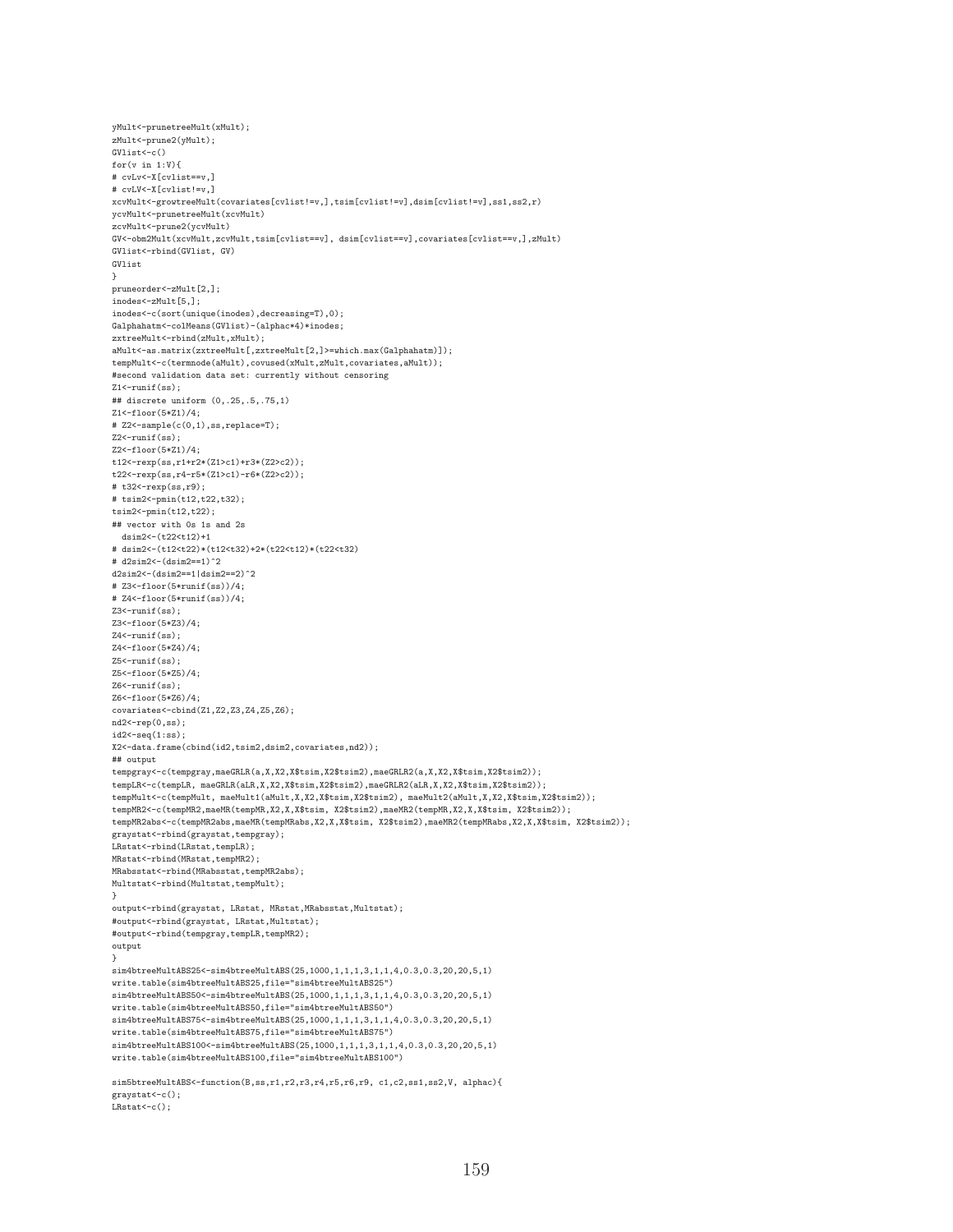```
MRstat <- c();
MRabsstat<-c();
Multstat<-c();
for(i in 1:B){
#set.seed(2)
Z1<-runif(ss);
# discrete uniform (0,.25,.5,.75,1)
Z1<-floor(5*Z1)/4;
# Z2<-sample(c(0,1),ss,replace=T);
Z2 < - runif(ss);
Z2<-floor(5*Z2)/4
t1<-rexp(ss,r1+r2*(Z1>c1)+r3*(Z2>c2));
t2<-rexp(ss,r4-r5*(Z1>c1)-r6*(Z2>c2));
t3 < -rev(ss,r9);
t \sin \left(-p \min(t1, t2, t3)\right);
# vector with 0s 1s and 2s
dsim<-(t1<t2)*(t1<t3)+2*(t2<t1)*(t2<t3)
# the event indicator for LR test needs to be =1 if any event happens, and =0 ow.
d2sim < -( dsim ==1 | dsim ==2) ^2
# d2sim<-(dsim==1)^2 # just using old d2sim for a little while
Z3 < - runif(ss):
Z3<-floor(5*Z3)/4;
Z4 < - runif(ss):
Z4<-floor(5*Z4)/4;
# Z5<-sample(c(0,1),ss,replace=T);
# Z6<-sample(c(0,1),ss,replace=T);
Z5<-runif(ss);
Z5<-floor(5*Z5)/4;
Z6 < - runif(ss):
Z6<-floor(5*Z6)/4;
nd<-rep(0,ss);
id < -seq(1:ss);X<-data.frame(cbind(id,tsim,dsim,Z1,Z2,Z3,Z4,Z5,Z6,nd));
covariates<-cbind(Z1,Z2,Z3,Z4,Z5,Z6);
# Gray
x<-growtree(covariates,tsim,dsim,ss1,ss2);
y<-prunetree(x); % \left\vert \left( \gamma \right) \right\ranglez<-prune2(y);
cvlist<-sample(rep(1:V, len=ss),ss,replace=F)
GVlist<-c()
for(v in 1:V){
cvLv<-X[cvlist==v,]
cvLV<-X[cvlist!=v,]
xcv<-growtree(covariates[cvlist!=v,],tsim[cvlist!=v],dsim[cvlist!=v],ss1,ss2)
ycv<-prunetree(xcv)
zcv<-prune2(ycv)
GV<-obm2(xcv,zcv,cvLv$tsim, cvLv$dsim,covariates[cvlist==v,],z)
GVlist<-rbind(GVlist, GV)
GVlist
}
pruneorder<-z[2,];
inodes<-z[5,];
inodes<-c(sort(unique(inodes),decreasing=T),0);
Galphahatm<-colMeans(GVlist)-alphac*inodes;
zxtree<-rbind(z,x);
a<-as.matrix(zxtree[,zxtree[2,]>=which.max(Galphahatm)]);
tempgray<-c(termnode(a),covused(x,z,covariates,a));
# LR
xLR<-growtreeLR(covariates,tsim,d2sim,ss1,ss2);
yLR<-prunetreeLR(xLR);
zLR<-prune2LR(yLR);
GVlist<-c()for(v in 1:V){
cvLv<-X[cvlist==v,]
cvLV<-X[cvlist!=v,]
xcvLR<-growtreeLR(covariates[cvlist!=v,],tsim[cvlist!=v],d2sim[cvlist!=v],ss1,ss2)
ycvLR<-prunetreeLR(xcvLR)
zcvLR<-prune2LR(ycvLR)
GV<-obm2LR(xcvLR,zcvLR,tsim[cvlist==v], d2sim[cvlist==v],covariates[cvlist==v,],zLR)
GVlist<-rbind(GVlist, GV)
GVlist
}
pruneorder<-zLR[2,];
inodes<-zLR[5,];
inodes<-c(sort(unique(inodes),decreasing=T),0);
Galphahatm<-colMeans(GVlist)-alphac*inodes;
zxtreeLR<-rbind(zLR,xLR);
aLR<-as.matrix(zxtreeLR[,zxtreeLR[2,]>=which.max(Galphahatm)]);
tempLR<-c(termnode(aLR),covused(xLR,zLR,covariates,aLR));
# MR
```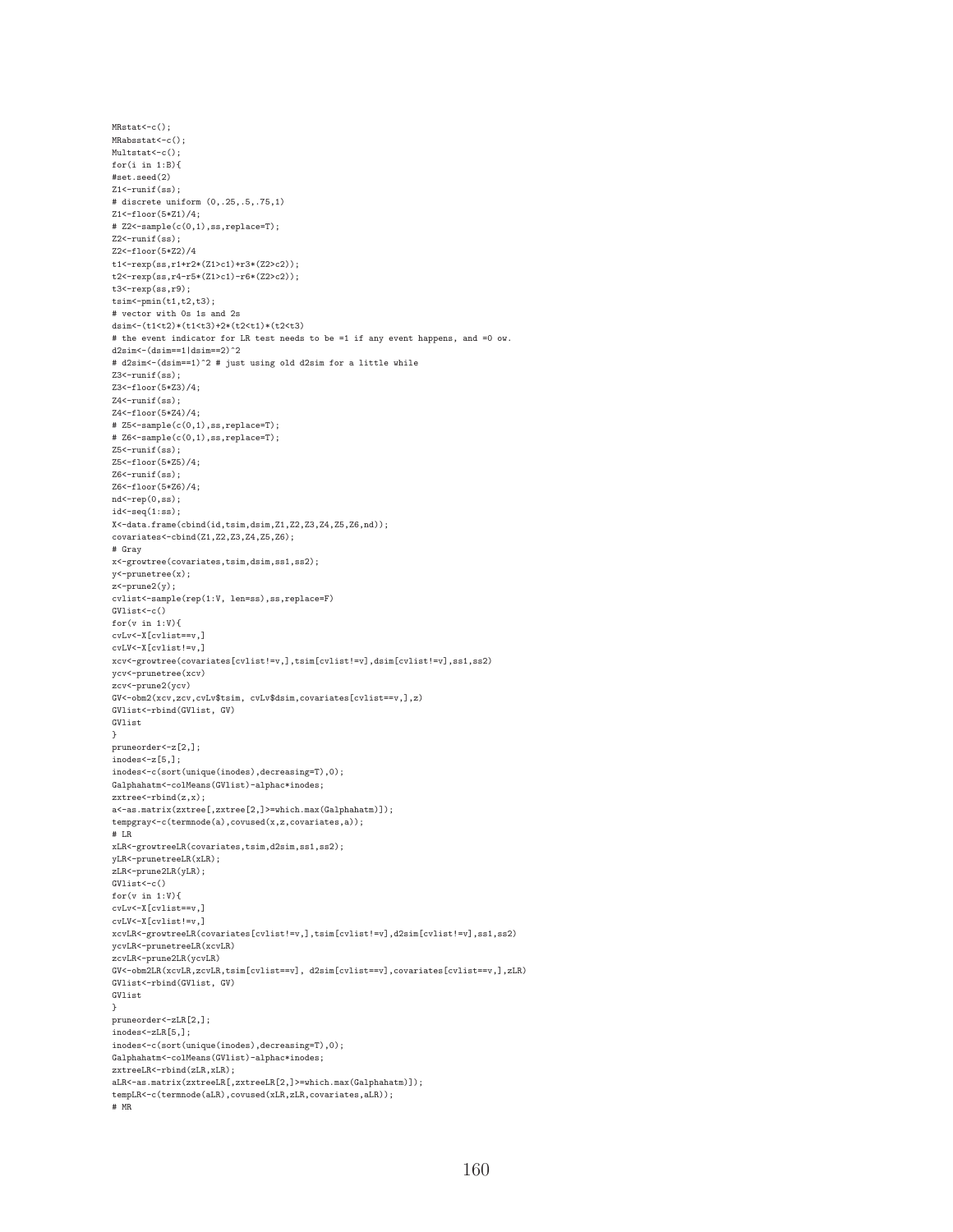```
temp2MR<-coxph(Surv(tsim,d2sim)~1);
resids<-temp2MR$residuals;
tempMR<-rpart(resids~covariates,method="anova",minbucket=ss2);
tempMR2<-c(length(unique(tempMR$where)),covusedMR(tempMR,covariates));
#MR abs
tempMRabs<-rpart(resids"covariates,method="anova",minbucket=ss2,dissim="man");
tempMR2abs<-c(length(unique(tempMRabs$where)),covusedMR(tempMRabs,covariates));
# Mult
#xMultliver<-growtreeMult(covariates,nhxdays,d, 20, 20,-1)
xMult<-growtreeMult(covariates,tsim, dsim,ss1,ss2,r);
## when ss=500, this can take a while, 10.30..<10.38
yMult<-prunetreeMult(xMult);
.<br>zMult<-prune2(yMult);
GVlist<-c()for(v in 1:V){
# cvLv<-X[cvlist==v,]
# cvLV<-X[cvlist!=v,]
xcvMult<-growtreeMult(covariates[cvlist!=v,],tsim[cvlist!=v],dsim[cvlist!=v],ss1,ss2,r)
ycvMult<-prunetreeMult(xcvMult)
zcvMult<-prune2(ycvMult)
GV<-obm2Mult(xcvMult,zcvMult,tsim[cvlist==v], dsim[cvlist==v],covariates[cvlist==v,],zMult)
GVlist<-rbind(GVlist, GV)
GVlist
}
pruneorder<-zMult[2,];
inodes<-zMult[5,];
inodes<-c(sort(unique(inodes),decreasing=T),0);
Galphahatm<-colMeans(GVlist)-(alphac*4)*inodes;
zxtreeMult<-rbind(zMult,xMult);
aMult<-as.matrix(zxtreeMult[,zxtreeMult[2,]>=which.max(Galphahatm)]);
tempMult<-c(termnode(aMult),covused(xMult,zMult,covariates,aMult));
#second validation data set: currently without censoring
Z1 < - runif(ss);
## discrete uniform (0,.25,.5,.75,1)
Z1<-floor(5*Z1)/4;
# Z2<-sample(c(0,1),ss,replace=T);
Z2<-runif(ss);
Z2<-floor(5*Z1)/4;
t12<-rexp(ss,r1+r2*(Z1>c1)+r3*(Z2>c2));
t22<-rexp(ss,r4-r5*(Z1>c1)-r6*(Z2>c2));
# t32<-rexp(ss,r9);
# tsim2<-pmin(t12,t22,t32);
tsim2<-pmin(t12,t22);
## vector with 0s 1s and 2s
  dsim2<-(t22<t12)+1
# dsim2<-(t12<t22)*(t12<t32)+2*(t22<t12)*(t22<t32)
# d2sim2<-(dsim2==1)^2
d2sim2<-(dsim2==1|dsim2==2)^2
# Z3<-floor(5*runif(ss))/4;
# Z4<-floor(5*runif(ss))/4;
Z3<-runif(ss);
Z3<-floor(5*Z3)/4;
Z4<-runif(ss);
Z4<-floor(5*Z4)/4;
Z5<-runif(ss);
Z5<-floor(5*Z5)/4;
Z6<-runif(ss);
Z6<-floor(5*Z6)/4;
covariates<-cbind(Z1,Z2,Z3,Z4,Z5,Z6);
nd2<-rep(0,ss);
id2 < -seq(1:ss);X2<-data.frame(cbind(id2,tsim2,dsim2,covariates,nd2));
## output
tempgray<-c(tempgray,maeGRLR(a,X,X2,X$tsim,X2$tsim2),maeGRLR2(a,X,X2,X$tsim,X2$tsim2));
tempLR<-c(tempLR, maeGRLR(aLR,X,X2,X$tsim,X2$tsim2),maeGRLR2(aLR,X,X2,X$tsim,X2$tsim2));
tempMult<-c(tempMult, maeMult1(aMult,X,X2,X$tsim,X2$tsim2), maeMult2(aMult,X,X2,X$tsim,X2$tsim2));
tempMR2<-c(tempMR2,maeMR(tempMR,X2,X,X$tsim, X2$tsim2),maeMR2(tempMR,X2,X,X$tsim, X2$tsim2));
tempMR2abs<-c(tempMR2abs,maeMR(tempMRabs,X2,X,X$tsim, X2$tsim2),maeMR2(tempMRabs,X2,X,X$tsim, X2$tsim2));
graystat<-rbind(graystat,tempgray);
LRstat<-rbind(LRstat,tempLR);
MRstat<-rbind(MRstat,tempMR2);
MRabsstat<-rbind(MRabsstat,tempMR2abs);
Multstat<-rbind(Multstat,tempMult);
}
output<-rbind(graystat, LRstat, MRstat, MRabsstat, Multstat);
#output<-rbind(graystat, LRstat,Multstat);
#output<-rbind(tempgray,tempLR,tempMR2);
output
}
```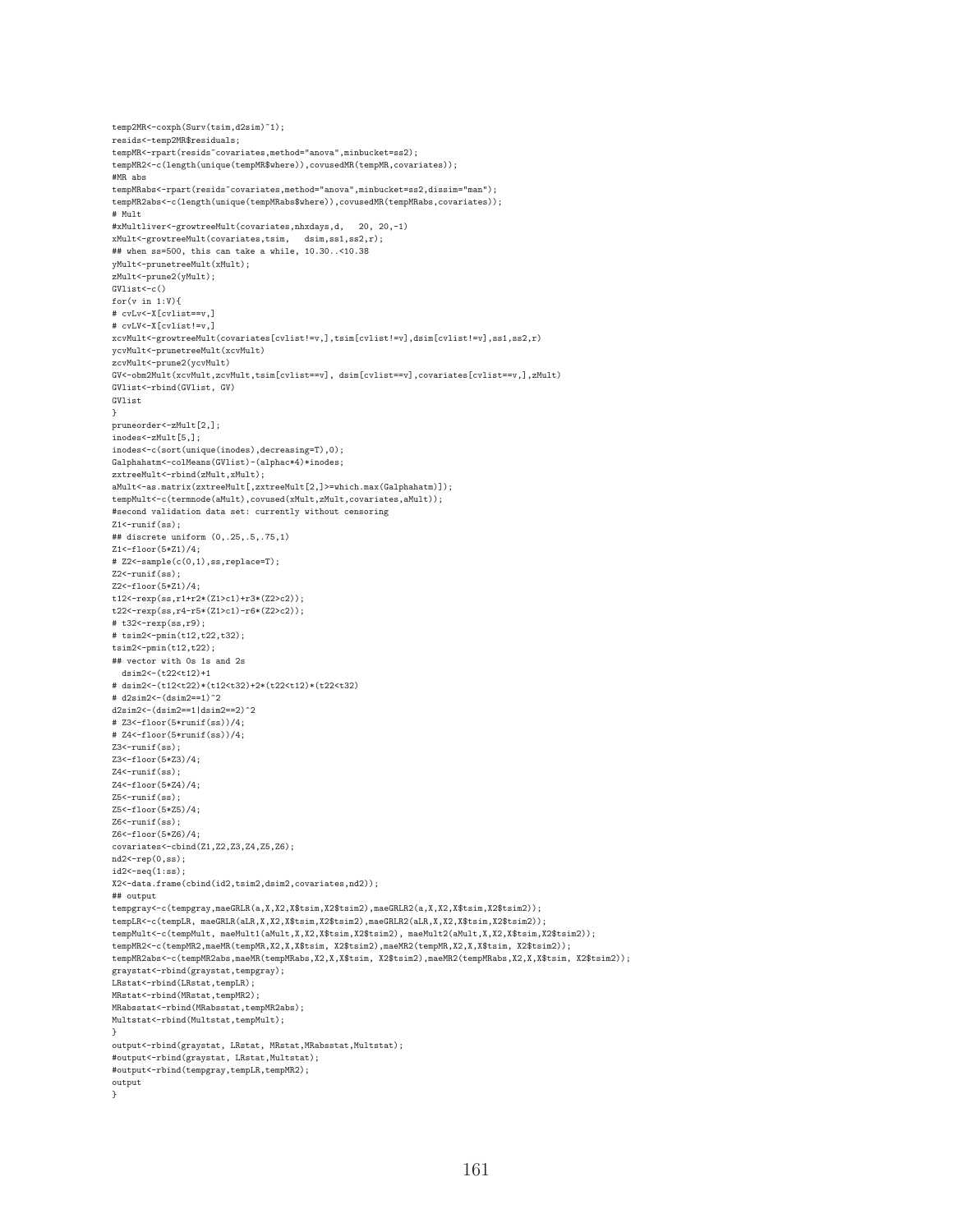## #sim5btreeMultABS(2,1000,1,1,1,3,1,1,4,0.3,0.5,20,20,5,1)

```
sim5btreeMultABS25<-sim5btreeMultABS(25,1000,1,1,1,3,1,1,4,0.3,0.5,20,20,5,1)
write.table(sim5btreeMultABS25,file="sim5btreeMultABS25")
sim5btreeMultABS50<-sim5btreeMultABS(25,1000,1,1,1,3,1,1,4,0.3,0.5,20,20,5,1)
write.table(sim5btreeMultABS50,file="sim5btreeMultABS50")
sim5btreeMultABS75<-sim5btreeMultABS(25,1000,1,1,1,3,1,1,4,0.3,0.5,20,20,5,1)
write.table(sim5btreeMultABS75,file="sim5btreeMultABS75")
sim5btreeMultABS100<-sim5btreeMultABS(25,1000,1,1,1,3,1,1,4,0.3,0.5,20,20,5,1)
write.table(sim5btreeMultABS100,file="sim5btreeMultABS100")
```
#### ####################################################33 # Multivariate tree sims with constant CIF event 1 #####################################################

```
sim1CIF<-function(B,ss,r1,r2,r3,r4,r5, c1,c2,ss1,ss2,V, alphac){
graystat<-c();
LRstat<-c();
MRstat<-c();
Multstat<-c();
for(i in 1:B){
#set.seed(1)
Z1 < - runif(ss) :
# discrete uniform (0,.25,.5,.75,1)
Z1<-floor(5*Z1)/4;
# Z2<-sample(c(0,1),ss,replace=T);
Z2 < - runif(ss):
Z2<-floor(5*Z2)/4
t1<-rexp(ss,r1);
t2<-rexp(ss,r2+r3*(Z1>c1&Z2>c2));
t3<-rexp(ss,r4-r5*(Z1>c1&Z2>c2));
\texttt{tsim<-pmin(t1,t2,t3)};
# vector with 0s 1s and 2s
dsim<-(t1<t2)*(t1<t3)+2*(t2<t1)*(t2<t3)
# the event indicator for LR test needs to be =1 if any event happens, and =0 ow.
d2sim<-(dsim==1|dsim==2)^2
# d2sim <- (dsim ==1)^2 # just using old d2sim for a little while
Z3 < - runif(ss);
Z3<-floor(5*Z3)/4;
Z4<-runif(ss);
Z4<-floor(5*Z4)/4;
# Z5<-sample(c(0,1),ss,replace=T);
# Z6<-sample(c(0,1),ss,replace=T);
Z5<-runif(ss);
Z5<-floor(5*Z5)/4;
Z6<-runif(ss);
Z6<-floor(5*Z6)/4;
nd<-rep(0,ss);
id < -seq(1:ss);X<-data.frame(cbind(id,tsim,dsim,Z1,Z2,Z3,Z4,Z5,Z6,nd));
covariates<-cbind(Z1,Z2,Z3,Z4,Z5,Z6);
# Gray
x<-growtree(covariates,tsim,dsim,ss1,ss2);
y<-prunetree(x);
z<-prune2(y);
cvlist<-sample(rep(1:V, len=ss),ss,replace=F)
GVlist<-c()for(v in 1:V){
cvLv<-X[cvlist==v,]
cvLV<-X[cvlist!=v,]
xcv<-growtree(covariates[cvlist!=v,],tsim[cvlist!=v],dsim[cvlist!=v],ss1,ss2)
ycv<-prunetree(xcv)
zcv<-prune2(ycv)
GV<-obm2(xcv,zcv,cvLv$tsim, cvLv$dsim,covariates[cvlist==v,],z)
GVlist<-rbind(GVlist, GV)
GVlist
}
pruneorder<-z[2,];
inodes<-z[5,];
inodes<-c(sort(unique(inodes),decreasing=T),0);
Galphahatm<-colMeans(GVlist)-alphac*inodes;
zxtree<-rbind(z,x);
a<-as.matrix(zxtree[,zxtree[2,]>=which.max(Galphahatm)]);
tempgray<-c(termnode(a),covused(x,z,covariates,a));
# LR
xLR<-growtreeLR(covariates,tsim,d2sim,ss1,ss2);
yLR<-prunetreeLR(xLR);
.<br>zLR<-prune2LR(yLR):
```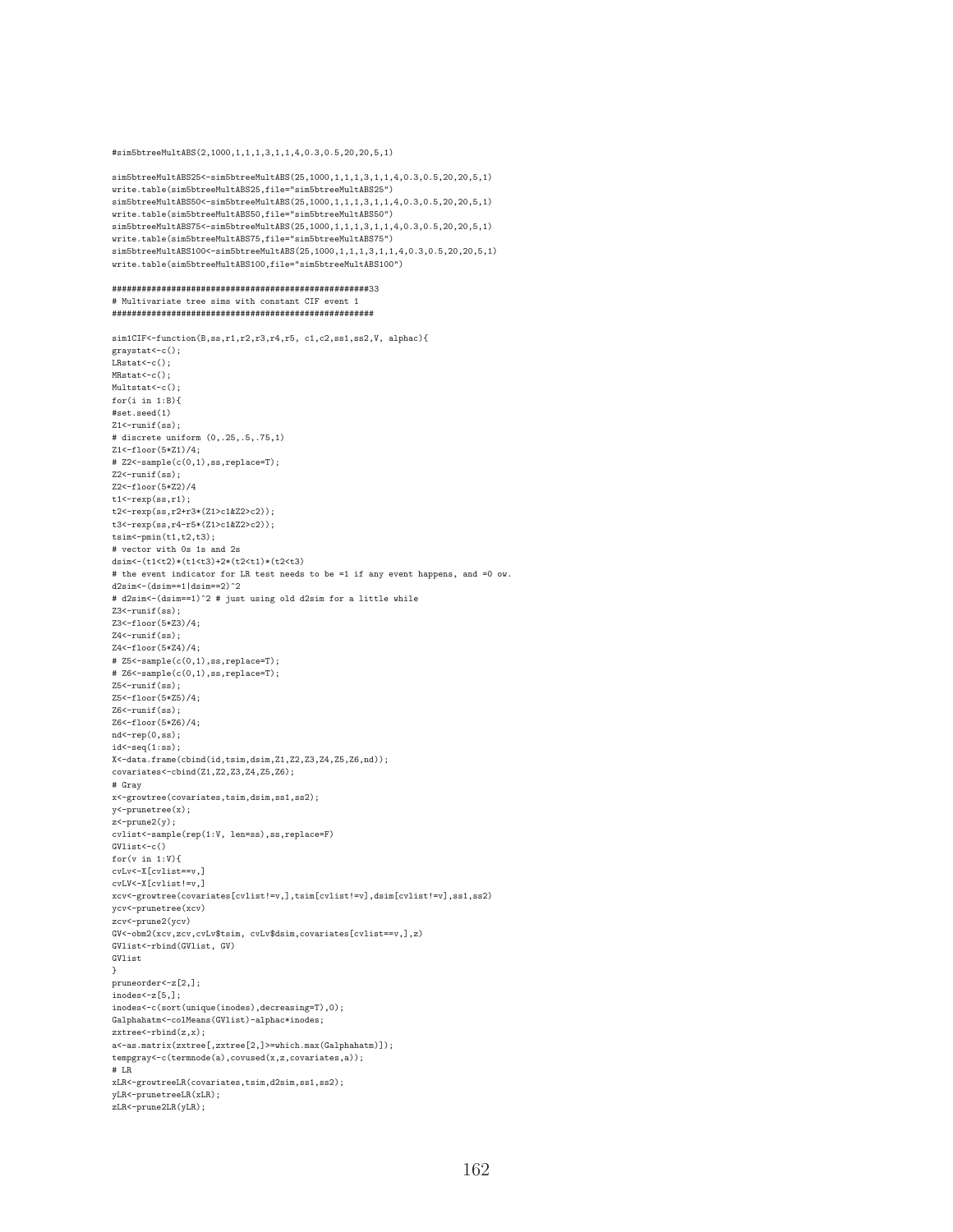GVlist<-c() for(v in 1:V){ cvLv<-X[cvlist==v,] cvLV<-X[cvlist!=v,] xcvLR<-growtreeLR(covariates[cvlist!=v,],tsim[cvlist!=v],d2sim[cvlist!=v],ss1,ss2) ycvLR<-prunetreeLR(xcvLR) zcvLR<-prune2LR(ycvLR) GV<-obm2LR(xcvLR,zcvLR,tsim[cvlist==v], d2sim[cvlist==v],covariates[cvlist==v,],zLR) GVlist<-rbind(GVlist, GV) GVlist } pruneorder<-zLR[2,]; .<br>inodes<-zLR[5,]; inodes<-c(sort(unique(inodes),decreasing=T),0); Galphahatm<-colMeans(GVlist)-alphac\*inodes; zxtreeLR<-rbind(zLR,xLR); aLR<-as.matrix(zxtreeLR[,zxtreeLR[2,]>=which.max(Galphahatm)]); tempLR<-c(termnode(aLR),covused(xLR,zLR,covariates,aLR)); # MR temp2MR<-coxph(Surv(tsim,d2sim)~1); resids<-temp2MR\$residuals; tempMR<-rpart(resids~covariates,method="anova",minbucket=ss2); tempMR2<-c(length(unique(tempMR\$where)),covusedMR(tempMR,covariates)); # Mult #xMultliver<-growtreeMult(covariates,nhxdays,d, 20, 20,-1) xMult<-growtreeMult(covariates,tsim, dsim,ss1,ss2,r); ## when ss=500, this can take a while, 10.30..<10.38 yMult<-prunetreeMult(xMult); zMult<-prune2(yMult); GVlist<-c() for(v in 1:V){ # cvLv<-X[cvlist==v,] # cvLV<-X[cvlist!=v,] xcvMult<-growtreeMult(covariates[cvlist!=v,],tsim[cvlist!=v],dsim[cvlist!=v],ss1,ss2,r) ycvMult<-prunetreeMult(xcvMult) zcvMult<-prune2(ycvMult)  $\texttt{GV<-obm2Mult}(xcvMult,zcvMult,tsim[cvlist=v]\,,\;dsim[cvlist=v]\,,covariates[cvlist=v,\,],zMult)$ GVlist<-rbind(GVlist, GV) GVlist } pruneorder<-zMult[2,]; inodes<-zMult[5,]; inodes<-c(sort(unique(inodes),decreasing=T),0); Galphahatm<-colMeans(GVlist)-(alphac\*4)\*inodes; zxtreeMult<-rbind(zMult,xMult); aMult<-as.matrix(zxtreeMult[,zxtreeMult[2,]>=which.max(Galphahatm)]); tempMult<-c(termnode(aMult),covused(xMult,zMult,covariates,aMult)); #second validation data set: currently without censoring  $Z1$  <  $-$  runif(ss); ## discrete uniform (0,.25,.5,.75,1) Z1<-floor(5\*Z1)/4; # Z2<-sample(c(0,1),ss,replace=T); Z2<-runif(ss); Z2<-floor(5\*Z1)/4; t12<-rexp(ss,r1); t22<-rexp(ss,r2+r3\*(Z1>c1&Z2>c2)); # t32<-rexp(ss,r9); # tsim2<-pmin(t12,t22,t32);  $t\sin2<-pmin(t12,t22);$ ## vector with 0s 1s and 2s dsim2<-(t22<t12)+1 # dsim2<-(t12<t22)\*(t12<t32)+2\*(t22<t12)\*(t22<t32) # d2sim2<-(dsim2==1)^2 d2sim2<-(dsim2==1|dsim2==2)^2 # Z3<-floor(5\*runif(ss))/4; # Z4<-floor(5\*runif(ss))/4;  $Z3$  <  $-$  runif(ss); Z3<-floor(5\*Z3)/4;  $Z4$  <  $-$  runif(ss); Z4<-floor(5\*Z4)/4; Z5<-runif(ss); Z5<-floor(5\*Z5)/4;  $Z6$  <  $-$  runif(ss); Z6<-floor(5\*Z6)/4; covariates<-cbind(Z1,Z2,Z3,Z4,Z5,Z6);  $nd2 < -\text{rep}(0, \text{ss})$ ; id2<-seq(1:ss); X2<-data.frame(cbind(id2,tsim2,dsim2,covariates,nd2)); ## output tempgray <- c(tempgray,maeGRLR(a,X,X2,X\$tsim,X2\$tsim2), maeGRLR2(a,X,X2,X\$tsim,X2\$tsim2));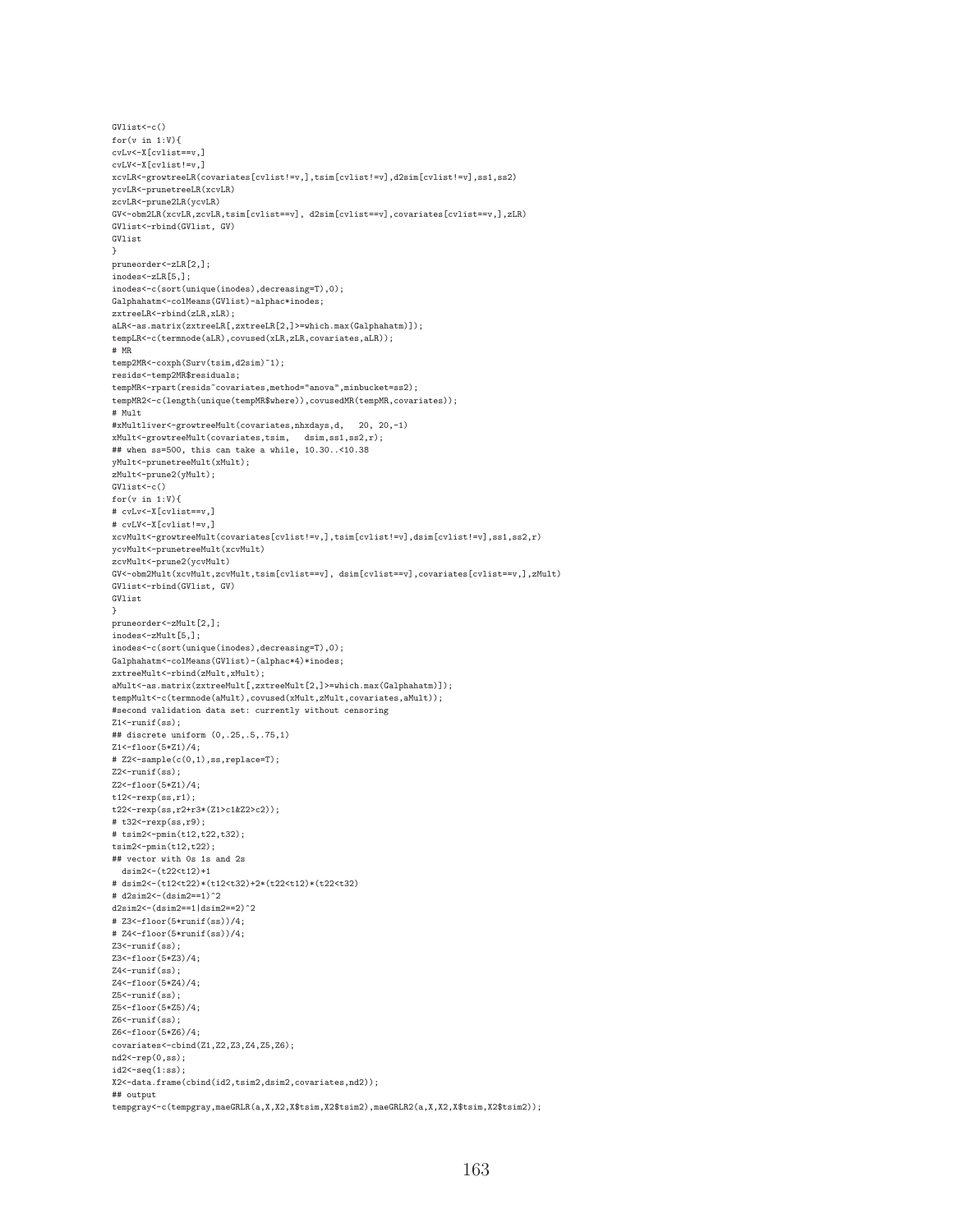tempLR<-c(tempLR, maeGRLR(aLR,X,X2,X\$tsim,X2\$tsim2),maeGRLR2(aLR,X,X2,X\$tsim,X2\$tsim2)); tempMult<-c(tempMult, maeMult1(aMult,X,X2,X\$tsim,X2\$tsim2), maeMult2(aMult,X,X2,X\$tsim,X2\$tsim2)); tempMR2<-c(tempMR2,maeMR(tempMR,X2,X,X\$tsim, X2\$tsim2),maeMR2(tempMR,X2,X,X\$tsim, X2\$tsim2)); graystat<-rbind(graystat,tempgray); LRstat<-rbind(LRstat,tempLR); MRstat<-rbind(MRstat,tempMR2); Multstat<-rbind(Multstat,tempMult); } output<-rbind(graystat, LRstat, MRstat, Multstat); #output<-rbind(graystat, LRstat, Multstat); #output<-rbind(tempgray,tempLR,tempMR2); output } # r1=0.3,r2=0.1 r3=0.3,r4=0.6,r5=0.3 #sim1CIF<-function(B,ss,r1,r2,r3,r4,r5, c1,c2,ss1,ss2,V, alphac){  $r$  <  $-1$ #set.seed(1) #sim1CIF1<-sim1CIF(1,1000,0.3,0.1,0.3,0.6,0.3,0.3,0.3,20,20,5,1) #write.table(sim1CIF1, file="sim1CIF1") #set.seed(2) #sim1CIF2<-sim1CIF(1,1000,0.3,0.1,0.3,0.6,0.3,0.3,0.3,20,20,5,1) #write.table(sim1CIF2, file="sim1CIF2") #sim1CIF25<-sim1CIF(25,1000,0.3,0.1,0.3,0.6,0.3,0.3,0.3,20,20,5,1) #write.table(sim1CIF25, file="sim1CIF25") #sim1CIF50<-sim1CIF(25,1000,0.3,0.1,0.3,0.6,0.3,0.3,0.3,20,20,5,1) #write.table(sim1CIF50, file="sim1CIF50") #sim1CIF75<-sim1CIF(25,1000,0.3,0.1,0.3,0.6,0.3,0.3,0.3,20,20,5,1) #write.table(sim1CIF75, file="sim1CIF75") #sim1CIF100<-sim1CIF(25,1000,0.3,0.1,0.3,0.6,0.3,0.3,0.3,20,20,5,1) #write.table(sim1CIF100, file="sim1CIF100") sim2CIF<-function(B,ss,r1,r2,r3,r4,r5, r6,r7,c1,c2,ss1,ss2,V, alphac){ graystat<-c(); LRstat<-c(); MRstat <- c(); Multstat<-c(); for $(i \text{ in } 1:B)$ { #set.seed(1) Z1<-runif(ss); # discrete uniform (0,.25,.5,.75,1) Z1<-floor(5\*Z1)/4; # Z2<-sample(c(0,1),ss,replace=T); Z2<-runif(ss); Z2<-floor(5\*Z2)/4 t1<-rexp(ss,r1); t2<-rexp(ss,r2+r3\*(Z1>c1)+r4\*(Z2>c2)); t3<-rexp(ss,r5-r6\*(Z1>c1)-r7\*(Z2>c2));  $t\sin<-pmin(t1,t2,t3);$ # vector with 0s 1s and 2s  $\verb+dsim<-(t1$ # the event indicator for LR test needs to be =1 if any event happens, and =0 ow. d2sim <-  $(dsim==1|dsim==2)^2$ # d2sim <- (dsim ==1)^2 # just using old d2sim for a little while Z3 <- runif(ss); Z3<-floor(5\*Z3)/4; Z4<-runif(ss); Z4<-floor(5\*Z4)/4; # Z5<-sample(c(0,1),ss,replace=T); # Z6<-sample(c(0,1),ss,replace=T);  $Z5$  <  $-$  runif(ss); Z5<-floor(5\*Z5)/4; Z6<-runif(ss); Z6<-floor(5\*Z6)/4; nd<-rep(0,ss);  $id \le -seq(1:ss)$ ; X<-data.frame(cbind(id,tsim,dsim,Z1,Z2,Z3,Z4,Z5,Z6,nd)); covariates<-cbind(Z1,Z2,Z3,Z4,Z5,Z6); # Gray x<-growtree(covariates,tsim,dsim,ss1,ss2); y<-prunetree(x); z<-prune2(y); cvlist<-sample(rep(1:V, len=ss),ss,replace=F) GVlist<-c() for $(v$  in  $1:V)$  { cvLv<-X[cvlist==v,] cvLV<-X[cvlist!=v,] xcv<-growtree(covariates[cvlist!=v,],tsim[cvlist!=v],dsim[cvlist!=v],ss1,ss2)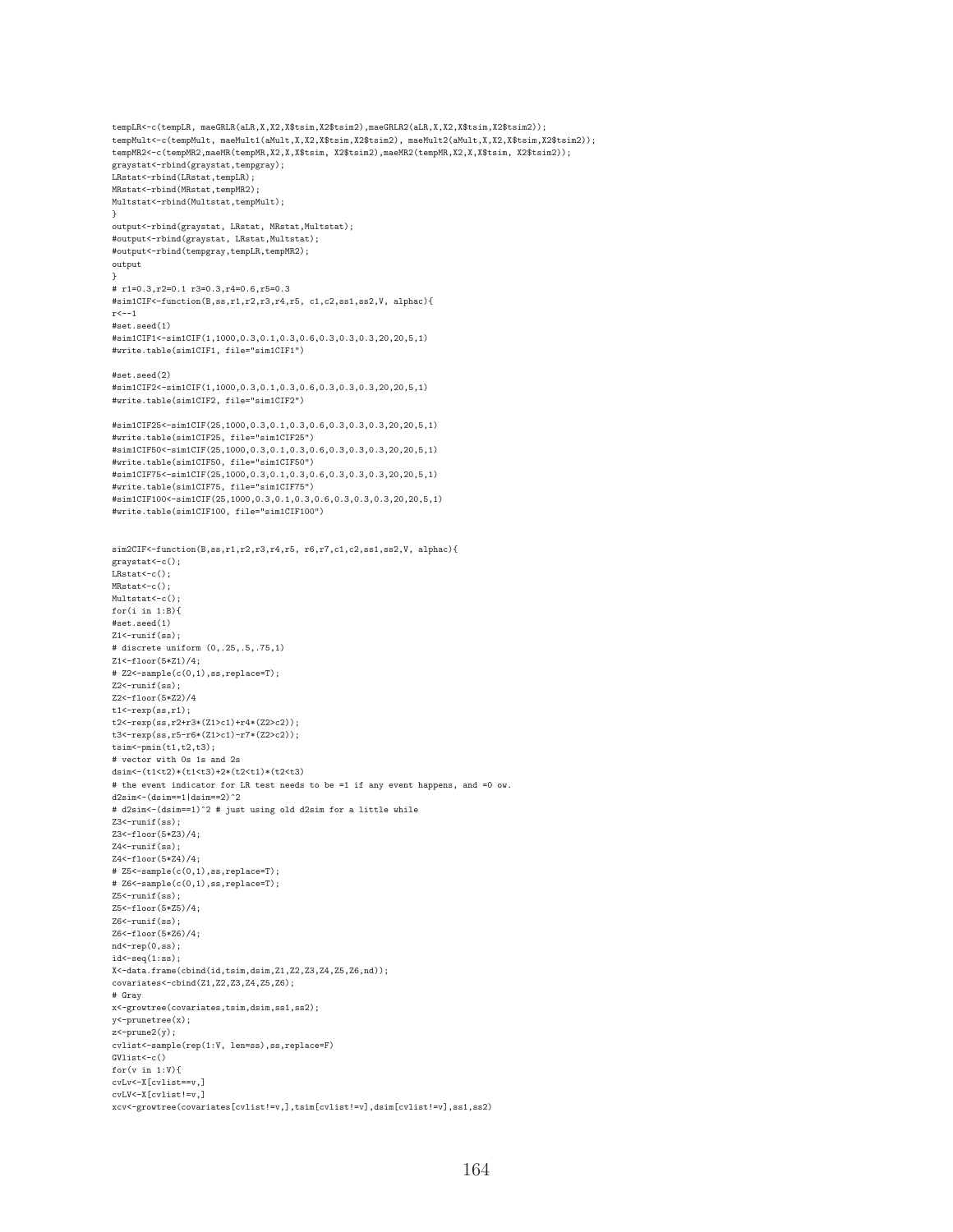```
ycv<-prunetree(xcv)
zcv<-prune2(ycv)
GV<-obm2(xcv,zcv,cvLv$tsim, cvLv$dsim,covariates[cvlist==v,],z)
GVlist<-rbind(GVlist, GV)
GVlist
}
pruneorder<-z[2,];
inodes < z[5,];
inodes<-c(sort(unique(inodes),decreasing=T),0);
Galphahatm<-colMeans(GVlist)-alphac*inodes;
zxtree<-rbind(z,x);
a<-as.matrix(zxtree[,zxtree[2,]>=which.max(Galphahatm)]);
tempgray<-c(termnode(a),covused(x,z,covariates,a));
# LR
xLR<-growtreeLR(covariates,tsim,d2sim,ss1,ss2);
yLR<-prunetreeLR(xLR);
zLR<-prune2LR(yLR);
GVlist<-c()
for(v in 1:V){
cvLv<-X[cvlist==v,]
cvLV<-X[cvlist!=v,]
xcvLR<-growtreeLR(covariates[cvlist!=v,],tsim[cvlist!=v],d2sim[cvlist!=v],ss1,ss2)
ycvLR<-prunetreeLR(xcvLR)
zcvLR<-prune2LR(ycvLR)
GV<-obm2LR(xcvLR,zcvLR,tsim[cvlist==v], d2sim[cvlist==v],covariates[cvlist==v,],zLR)
GVlist<-rbind(GVlist, GV)
GVlist
}
pruneorder<-zLR[2,];
inodes<-zLR[5,];
inodes<-c(sort(unique(inodes),decreasing=T),0);
Galphahatm<-colMeans(GVlist)-alphac*inodes;
zxtreeLR<-rbind(zLR,xLR);
aLR<-as.matrix(zxtreeLR[,zxtreeLR[2,]>=which.max(Galphahatm)]);
tempLR<-c(termnode(aLR),covused(xLR,zLR,covariates,aLR));
# MR
temp2MR<-coxph(Surv(tsim,d2sim)~1);
resids<-temp2MR$residuals;
tempMR<-rpart(resids~covariates,method="anova",minbucket=ss2);
tempMR2<-c(length(unique(tempMR$where)),covusedMR(tempMR,covariates));
# Mult
#xMultliver<-growtreeMult(covariates,nhxdays,d, 20, 20,-1)
xMult<-growtreeMult(covariates,tsim, dsim,ss1,ss2,r);
## when ss=500, this can take a while, 10.30..<10.38
yMult<-prunetreeMult(xMult);
zMult<-prune2(yMult);
GVlist<-c()
for(v in 1:V){
# cvLv<-X[cvlist==v,]
# cvLV<-X[cvlist!=v,]
xcvMult<-growtreeMult(covariates[cvlist!=v,],tsim[cvlist!=v],dsim[cvlist!=v],ss1,ss2,r)
ycvMult<-prunetreeMult(xcvMult)
zcvMult<-prune2(ycvMult)
GV<-obm2Mult(xcvMult,zcvMult,tsim[cvlist==v], dsim[cvlist==v],covariates[cvlist==v,],zMult)
GVlist<-rbind(GVlist, GV)
GVlist
}
pruneorder<-zMult[2,];
inodes<-zMult[5,];
inodes<-c(sort(unique(inodes),decreasing=T),0);
Galphahatm<-colMeans(GVlist)-(alphac*4)*inodes;
zxtreeMult<-rbind(zMult,xMult);
aMult<-as.matrix(zxtreeMult[,zxtreeMult[2,]>=which.max(Galphahatm)]);
tempMult<-c(termnode(aMult),covused(xMult,zMult,covariates,aMult));
#second validation data set: currently without censoring
Z1 < - runif(ss);
## discrete uniform (0,.25,.5,.75,1)
Z1<-floor(5*Z1)/4;
# Z2<-sample(c(0,1),ss,replace=T);
Z2 < - runif(ss);
Z2<-floor(5*Z1)/4;
t12 < - rexp(ss, r1):
t22<-rexp(ss,r2+r3*(Z1>c1)+r4*(Z2>c2));
# t32<-rexp(ss,r9);
# tsim2<-pmin(t12,t22,t32);
t \sin2 < -\text{pmin}(t12,t22);
## vector with 0s 1s and 2s
 dsim2<-(t22<t12)+1
# dsim2<-(t12<t22)*(t12<t32)+2*(t22<t12)*(t22<t32)
# d2sim2<-(dsim2==1)^2
```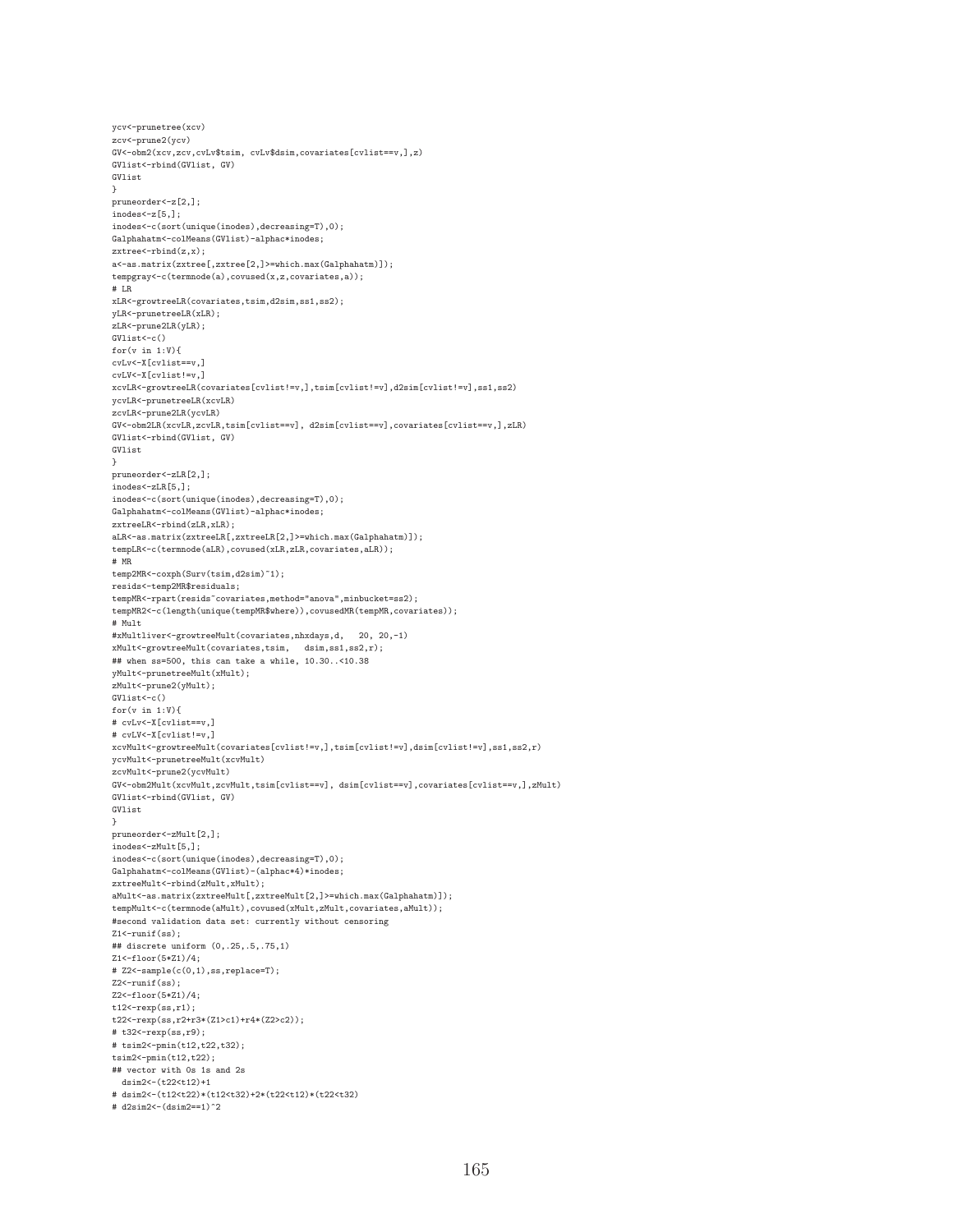```
d2sim2<-(dsim2==1|dsim2==2)^2
# Z3<-floor(5*runif(ss))/4;
# Z4<-floor(5*runif(ss))/4;
Z3<-runif(ss);
Z3<-floor(5*Z3)/4;
Z4<-runif(ss);
Z4<-floor(5*Z4)/4;
Z5<-runif(ss);
Z5<-floor(5*Z5)/4;
Z6 < - runif(ss);
Z6<-floor(5*Z6)/4;
covariates<-cbind(Z1,Z2,Z3,Z4,Z5,Z6);
nd2<-rep(0,ss);
id2 < - seq(1:ss);
X2<-data.frame(cbind(id2,tsim2,dsim2,covariates,nd2));
## output
tempgray <-c(tempgray,maeGRLR(a,X,X2,X$tsim,X2$tsim2),maeGRLR2(a,X,X2,X$tsim,X2$tsim2));
tempLR<-c(tempLR, maeGRLR(aLR,X,X2,X$tsim,X2$tsim2), maeGRLR2(aLR,X,X2,X$tsim,X2$tsim2));
tempMult<-c(tempMult, maeMult1(aMult,X,X2,X$tsim,X2$tsim2), maeMult2(aMult,X,X2,X$tsim,X2$tsim2));
tempMR2<-c(tempMR2,maeMR(tempMR,X2,X,X$tsim, X2$tsim2),maeMR2(tempMR,X2,X,X$tsim, X2$tsim2));
graystat<-rbind(graystat,tempgray);
LRstat<-rbind(LRstat,tempLR);
MRstat<-rbind(MRstat,tempMR2);
Multstat<-rbind(Multstat,tempMult);
}
output<-rbind(graystat, LRstat, MRstat,Multstat);
#output<-rbind(graystat, LRstat,Multstat);
#output<-rbind(tempgray,tempLR,tempMR2);
output
}
sim2CIF25<-sim2CIF(25,1000,0.3,0.1,0.2,0.2,0.6,0.2,0.2,0.3,0.3,20,20,5,1)
write.table(sim2CIF25,file="sim2CIF25")
sim2CIF50<-sim2CIF(25,1000,0.3,0.1,0.2,0.2,0.6,0.2,0.2,0.3,0.3,20,20,5,1)
write.table(sim2CIF50,file="sim2CIF50")
sim2CIF75<-sim2CIF(25,1000,0.3,0.1,0.2,0.2,0.6,0.2,0.2,0.3,0.3,20,20,5,1)
write.table(sim2CIF75,file="sim2CIF75")
sim2CIF100<-sim2CIF(25,1000,0.3,0.1,0.2,0.2,0.6,0.2,0.2,0.3,0.3,20,20,5,1)
write.table(sim2CIF100,file="sim2CIF100")
sim3CIF<-function(B,ss,r1,r2,r3,r4,r5, c1,c2,ss1,ss2,V, alphac){
graystat<-c();
LRstat<-c();
MRstat <- c();
Multstat<-c();
for(i in 1:B){
#set.seed(1)
Z1<-runif(ss);
# discrete uniform (0,.25,.5,.75,1)
Z1<-floor(5*Z1)/4;
# Z2<-sample(c(0,1),ss,replace=T);
Z2 < - runif(ss);
Z2<-floor(5*Z2)/4
t1<-rlnorm(ss,r1);
t2<-rlnorm(ss,r2+r3*(Z1>c1&Z2>c2));
t3<-rlnorm(ss,r4-r5*(Z1>c1&Z2>c2));
t\sin<-pmin(t1,t2,t3);# vector with 0s 1s and 2s
dsim<-(t1<t2)*(t1<t3)+2*(t2<t1)*(t2<t3)
# the event indicator for LR test needs to be =1 if any event happens, and =0 ow.
d2sim < -( dsim ==1 | dsim ==2) ^2
# d2sim <- (dsim ==1)^2 # just using old d2sim for a little while
Z3<-runif(ss);
Z3<-floor(5*Z3)/4;
Z4<-runif(ss);
Z4<-floor(5*Z4)/4;
# Z5<-sample(c(0,1),ss,replace=T);
# Z6<-sample(c(0.1).ss.replace=T);
Z5<-runif(ss);
Z5<-floor(5*Z5)/4;
Z6 < - runif(ss);
Z6<-floor(5*Z6)/4;
nd < -ren(0, ss);
id < -seq(1:ss);X<-data.frame(cbind(id,tsim,dsim,Z1,Z2,Z3,Z4,Z5,Z6,nd));
covariates<-cbind(Z1,Z2,Z3,Z4,Z5,Z6);
# Gray
x<-growtree(covariates,tsim,dsim,ss1,ss2);
```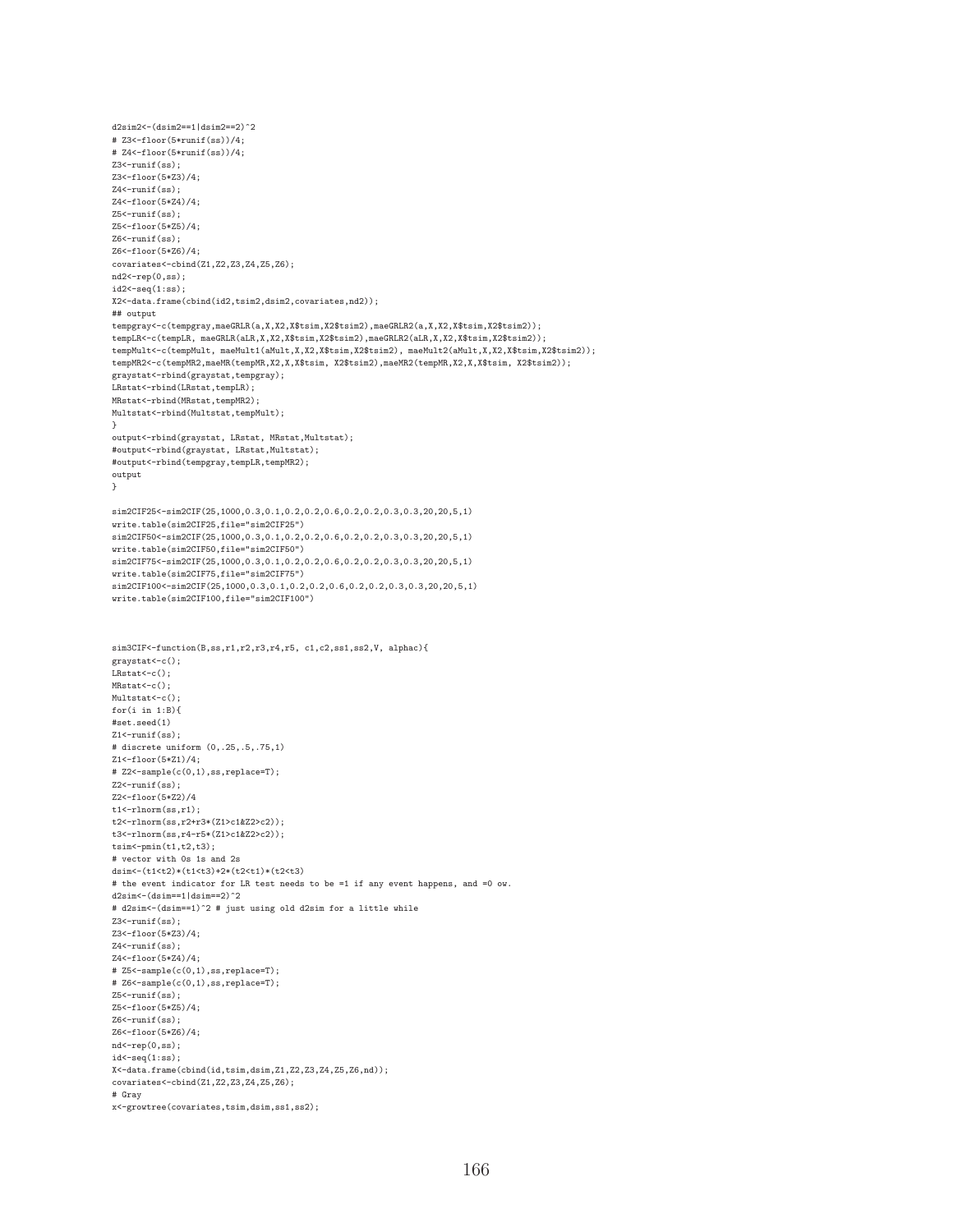```
y<-prunetree(x);
z<-prune2(y);
cvlist<-sample(rep(1:V, len=ss),ss,replace=F)
GVlist<-c()for(v in 1:V){
cvLv<-X[cvlist==v,]
cvLV<-X[cvlist!=v,]
xcv<-growtree(covariates[cvlist!=v,],tsim[cvlist!=v],dsim[cvlist!=v],ss1,ss2)
ycv<-prunetree(xcv)
zcv<-prune2(ycv)
GV<-obm2(xcv,zcv,cvLv$tsim, cvLv$dsim,covariates[cvlist==v,],z)
GVlist<-rbind(GVlist, GV)
GVlist
}
pruneorder<-z[2,];
incdes<-z[5,];
inodes<-c(sort(unique(inodes),decreasing=T),0);
Galphahatm<-colMeans(GVlist)-alphac*inodes;
zxtree < -rbind(z,x);
a<-as.matrix(zxtree[,zxtree[2,]>=which.max(Galphahatm)]);
tempgray<-c(termnode(a),covused(x,z,covariates,a));
# LR
xLR<-growtreeLR(covariates,tsim,d2sim,ss1,ss2);
yLR<-prunetreeLR(xLR);
zLR<-prune2LR(yLR);
GVlist<-c()
for(v in 1:V) {
cvLv<-X[cvlist==v,]
cvLV<-X[cvlist!=v,]
xcvLR<-growtreeLR(covariates[cvlist!=v,],tsim[cvlist!=v],d2sim[cvlist!=v],ss1,ss2)
ycvLR<-prunetreeLR(xcvLR)
zcvLR<-prune2LR(ycvLR)
GV<-obm2LR(xcvLR,zcvLR,tsim[cvlist==v], d2sim[cvlist==v],covariates[cvlist==v,],zLR)
GVlist<-rbind(GVlist, GV)
GVlist
}
pruneorder<-zLR[2,];
inodes<-zLR[5,];
inodes<-c(sort(unique(inodes),decreasing=T),0);
Galphahatm<-colMeans(GVlist)-alphac*inodes;
zxtreeLR<-rbind(zLR,xLR);
aLR<-as.matrix(zxtreeLR[,zxtreeLR[2,]>=which.max(Galphahatm)]);
tempLR<-c(termnode(aLR),covused(xLR,zLR,covariates,aLR));
# MR
temp2MR<-coxph(Surv(tsim,d2sim)~1);
resids<-temp2MR$residuals;
tempMR<-rpart(resids~covariates,method="anova",minbucket=ss2);
tempMR2<-c(length(unique(tempMR$where)),covusedMR(tempMR,covariates));
# Mult
#xMultliver<-growtreeMult(covariates,nhxdays,d, 20, 20,-1)
xMult<-growtreeMult(covariates,tsim, dsim,ss1,ss2,r);
## when ss=500, this can take a while, 10.30..<10.38
yMult<-prunetreeMult(xMult);
zMult<-prune2(yMult);
GVlist<-c()for(v in 1:V){
# cvLv<-X[cvlist==v,]
# cvLV<-X[cvlist!=v,]
xcvMult<-growtreeMult(covariates[cvlist!=v,],tsim[cvlist!=v],dsim[cvlist!=v],ss1,ss2,r)
ycvMult<-prunetreeMult(xcvMult)
zcvMult<-prune2(ycvMult)
GV<-obm2Mult(xcvMult,zcvMult,tsim[cvlist==v], dsim[cvlist==v],covariates[cvlist==v,],zMult)
GVlist<-rbind(GVlist, GV)
GVlist
}
pruneorder<-zMult[2,];
inodes<-zMult[5,];
inodes<-c(sort(unique(inodes),decreasing=T),0);
Galphahatm<-colMeans(GVlist)-(alphac*4)*inodes;
zxtreeMult<-rbind(zMult,xMult);
aMult<-as.matrix(zxtreeMult[.zxtreeMult[2,]>=which.max(Galphahatm)]);
tempMult<-c(termnode(aMult),covused(xMult,zMult,covariates,aMult));
#second validation data set: currently without censoring
Z1 < - runif(ss);
## discrete uniform (0,.25,.5,.75,1)
Z1<-floor(5*Z1)/4;
# Z2<-sample(c(0,1),ss,replace=T);
Z2 < - runif(ss);
Z2 < f loor (5*Z1) /4;
t1 < -rlnorm(s_5, r1):
```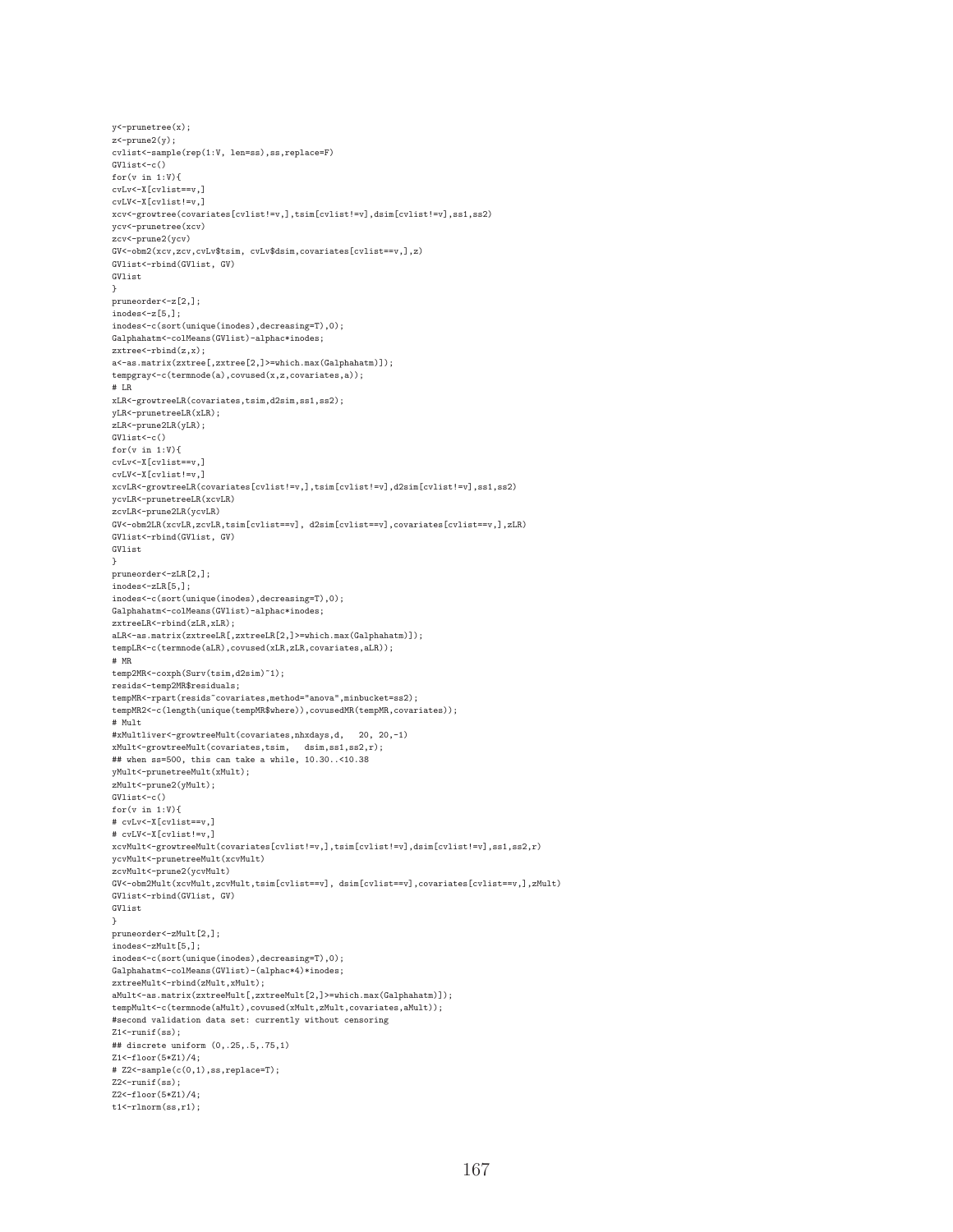```
t2<-rlnorm(ss,r2+r3*(Z1>c1&Z2>c2));
# t3<-rlnorm(ss,r4-r5*(Z1>c1&Z2>c2));
# t32<-rexp(ss,r9);
# tsim2<-pmin(t12,t22,t32);
tsim2<-pmin(t12,t22);
## vector with 0s 1s and 2s
dsim2<-(t22<t12)+1
# dsim2<-(t12<t22)*(t12<t32)+2*(t22<t12)*(t22<t32)
# d2sim2<-(dsim2==1)^2
d2sim2<-(dsim2==1|dsim2==2)^2
# Z3<-floor(5*runif(ss))/4;
# Z4<-floor(5*runif(ss))/4;
Z3<-runif(ss);
Z3<-floor(5*Z3)/4;
Z4 < - runif(ss);
Z4<-floor(5*Z4)/4;
Z5<-runif(ss);
Z5<-floor(5*Z5)/4;
Z6 < - runif(ss);
Z6<-floor(5*Z6)/4;
covariates<-cbind(Z1,Z2,Z3,Z4,Z5,Z6);
nd2 < -rep(0, ss);id2<-seq(1:ss);
X2<-data.frame(cbind(id2,tsim2,dsim2,covariates,nd2));
## output
tempgray<-c(tempgray,maeGRLR(a,X,X2,X$tsim,X2$tsim2),maeGRLR2(a,X,X2,X$tsim,X2$tsim2));
tempLR<-c(tempLR, maeGRLR(aLR,X,X2,X$tsim,X2$tsim2),maeGRLR2(aLR,X,X2,X$tsim,X2$tsim2));
tempMult<-c(tempMult, maeMult1(aMult,X,X2,X$tsim,X2$tsim2), maeMult2(aMult,X,X2,X$tsim,X2$tsim2));
tempMR2<-c(tempMR2,maeMR(tempMR,X2,X,X$tsim, X2$tsim2),maeMR2(tempMR,X2,X,X$tsim, X2$tsim2));
graystat<-rbind(graystat,tempgray);
LRstat<-rbind(LRstat,tempLR);
MRstat<-rbind(MRstat,tempMR2);
Multstat<-rbind(Multstat,tempMult);
}
output<-rbind(graystat, LRstat, MRstat,Multstat);
#output<-rbind(graystat, LRstat, Multstat);
#output<-rbind(tempgray,tempLR,tempMR2);
output
}
#ss<-1000,c1<-0.3 c2<-0.3 r1<-0 r2<-0 r3<-0.5 r4<-0.5 r5<-0.5
#sim3CIF<-function(B,ss,r1,r2,r3,r4,r5, c1,c2,ss1,ss2,V, alphac){
#sim3CIF1<-sim3CIF(1,1000,0,0,0.5,0.5,0.5,0.3,0.3,20,20,5,1)
#sim3CIF25<-sim3CIF(25,1000,0,0,0.5,0.5,0.5,0.3,0.3,20,20,5,1)
#write.table(sim3CIF25,file="sim3CIF25")
#sim3CIF50<-sim3CIF(25,1000,0,0,0.5,0.5,0.5,0.3,0.3,20,20,5,1)
#write.table(sim3CIF50,file="sim3CIF50")
#sim3CIF75<-sim3CIF(25,1000,0,0,0.5,0.5,0.5,0.3,0.3,20,20,5,1)
#write.table(sim3CIF75,file="sim3CIF75")
#sim3CIF100<-sim3CIF(25,1000,0,0,0.5,0.5,0.5,0.3,0.3,20,20,5,1)
#write.table(sim3CIF100,file="sim3CIF100")
sim4CIF<-function(B,ss,r1,r2,r3,r4,r5, r6,r7,c1,c2,ss1,ss2,V, alphac){
graystat<-c();
LRstat <- c();
MRstat <- c();
Multstat<-c();
for(i in 1:B){
#set.seed(1)
Z1<-runif(ss);
# discrete uniform (0,.25,.5,.75,1)
Z1<-floor(5*Z1)/4;
# Z2<-sample(c(0.1).ss.replace=T);
Z2 < - runif(ss);
Z2<-floor(5*Z2)/4
t1<-rlnorm(ss,r1);
t2<-rlnorm(ss,r2+r3*(Z1>c1)+r4*(Z2>c2));
t3<-rlnorm(ss,r5-r6*(Z1>c1)-r7*(Z2>c2));
t \sin \left(-p \min(t1, t2, t3)\right);
# vector with 0s 1s and 2s
dsim<-(t1<t2)*(t1<t3)+2*(t2<t1)*(t2<t3)
# the event indicator for LR test needs to be =1 if any event happens, and =0 ow.
d2sim<-(dsim==1|dsim==2)^2# d2sim<-(dsim==1)^2 # just using old d2sim for a little while
Z3 < - runif(ss);
Z3<-floor(5*Z3)/4;
Z4 < \text{runif(ss)}.
Z4<-floor(5*Z4)/4;
```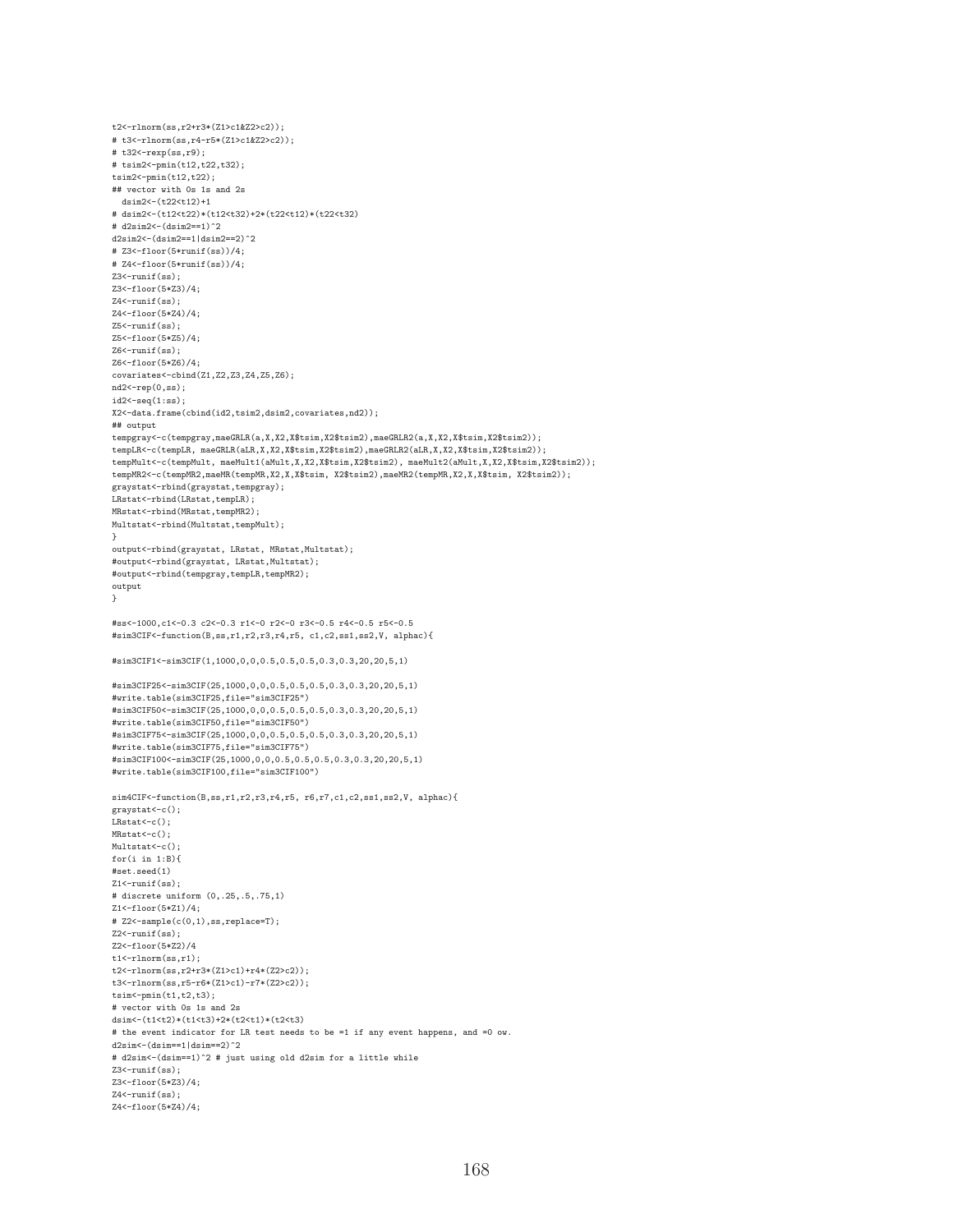```
# Z5<-sample(c(0,1),ss,replace=T);
# Z6<-sample(c(0,1),ss,replace=T);
Z5<-runit(s);
Z5<-floor(5*Z5)/4;
Z6<-runif(ss);
Z6<-floor(5*Z6)/4;
nd<-rep(0,ss);
id < -seq(1:ss);X<-data.frame(cbind(id,tsim,dsim,Z1,Z2,Z3,Z4,Z5,Z6,nd));
covariates<-cbind(Z1,Z2,Z3,Z4,Z5,Z6);
# Gray
x<-growtree(covariates,tsim,dsim,ss1,ss2);
y<-prunetree(x);
z <-prune 2(y);
cvlist<-sample(rep(1:V, len=ss),ss,replace=F)
GVlist<-c()
for(v in 1:V){
cvLv<-X[cvlist==v,]
cvLV<-X[cvlist!=v,]
xcv<-growtree(covariates[cvlist!=v,],tsim[cvlist!=v],dsim[cvlist!=v],ss1,ss2)
ycv<-prunetree(xcv)
zcv<-prune2(ycv)
GV<-obm2(xcv,zcv,cvLv$tsim, cvLv$dsim,covariates[cvlist==v,],z)
GVlist<-rbind(GVlist, GV)
GVlist
}
pruneorder<-z[2,];
inodes<-z[5,];
inodes<-c(sort(unique(inodes),decreasing=T),0);
Galphahatm<-colMeans(GVlist)-alphac*inodes;
zxtree<-rbind(z,x);
a<-as.matrix(zxtree[,zxtree[2,]>=which.max(Galphahatm)]);
tempgray<-c(termnode(a),covused(x,z,covariates,a));
# LR
xLR<-growtreeLR(covariates,tsim,d2sim,ss1,ss2);
yLR<-prunetreeLR(xLR);
zLR<-prune2LR(yLR);
GVlist<-c()
for(v in 1:V){
cvLv<-X[cvlist==v,]
cvLV<-X[cvlist!=v,]
xcvLR<-growtreeLR(covariates[cvlist!=v,],tsim[cvlist!=v],d2sim[cvlist!=v],ss1,ss2)
ycvLR<-prunetreeLR(xcvLR)
zcvLR<-prune2LR(ycvLR)
GV<-obm2LR(xcvLR,zcvLR,tsim[cvlist==v], d2sim[cvlist==v],covariates[cvlist==v,],zLR)
GVlist<-rbind(GVlist, GV)
GVlist
}
pruneorder<-zLR[2,];
.<br>inodes<-zLR[5,];
inodes<-c(sort(unique(inodes),decreasing=T),0);
Galphahatm<-colMeans(GVlist)-alphac*inodes;
zxtreeLR<-rbind(zLR,xLR);
aLR<-as.matrix(zxtreeLR[,zxtreeLR[2,]>=which.max(Galphahatm)]);
tempLR<-c(termnode(aLR),covused(xLR,zLR,covariates,aLR));
# MR
temp2MR<-coxph(Surv(tsim,d2sim)~1);
resids<-temp2MR$residuals;
tempMR<-rpart(resids~covariates,method="anova",minbucket=ss2);
tempMR2<-c(length(unique(tempMR$where)),covusedMR(tempMR,covariates));
# Mult
#xMultliver<-growtreeMult(covariates,nhxdays,d, 20, 20,-1)
xMult<-growtreeMult(covariates,tsim, dsim,ss1,ss2,r);
## when ss=500, this can take a while, 10.30..<10.38
yMult<-prunetreeMult(xMult);
zMult<-prune2(yMult);
GVlist<-c()for(v in 1:V){
# cvLv<-X[cvlist==v,]
# cvLV<-X[cvlist!=v,]
xcvMult<-growtreeMult(covariates[cvlist!=v,],tsim[cvlist!=v],dsim[cvlist!=v],ss1,ss2,r)
ycvMult<-prunetreeMult(xcvMult)
zcvMult<-prune2(ycvMult)
GV<-obm2Mult(xcvMult,zcvMult,tsim[cvlist==v], dsim[cvlist==v],covariates[cvlist==v,],zMult)
GVlist<-rbind(GVlist, GV)
GVlist
}
pruneorder<-zMult[2,];
inodes<-zMult[5,];
inodes<-c(sort(unique(inodes),decreasing=T),0);
```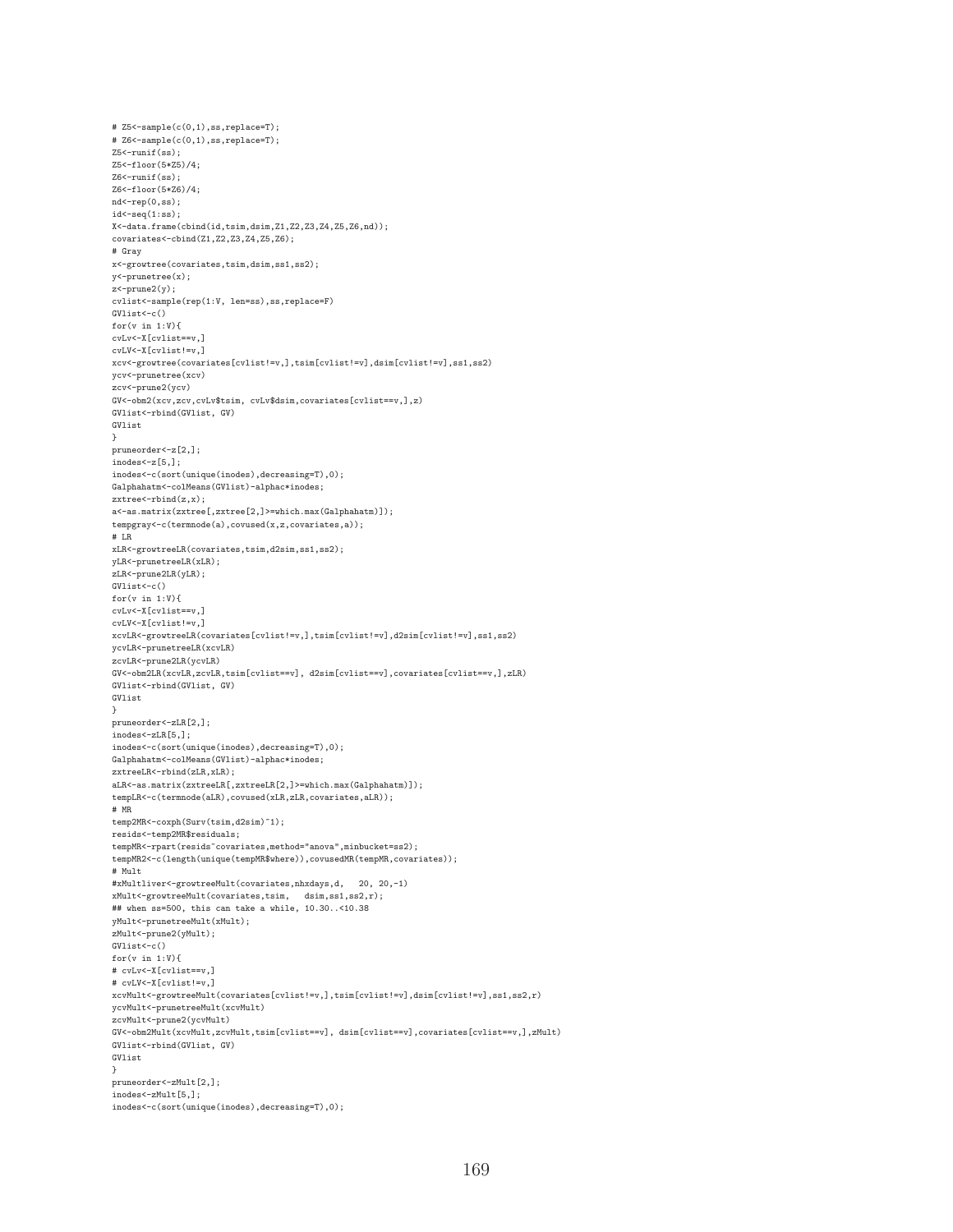```
Galphahatm <- colMeans(GVlist)-(alphac*4)*inodes;
zxtreeMult<-rbind(zMult,xMult);
aMult<-as.matrix(zxtreeMult[,zxtreeMult[2,]>=which.max(Galphahatm)]);
tempMult<-c(termnode(aMult),covused(xMult,zMult,covariates,aMult));
#second validation data set: currently without censoring
Z1<-runif(ss);
## discrete uniform (0,.25,.5,.75,1)
Z1<-floor(5*Z1)/4;
# Z2<-sample(c(0,1),ss,replace=T);
Z2 < - runif(ss);
Z2<-floor(5*Z1)/4;
t12<-rlnorm(ss,r1);
t22<-rlnorm(ss,r2+r3*(Z1>c1)+r4*(Z2>c2));
# t32<-rexp(ss,r9);
# tsim2<-pmin(t12,t22,t32);
t \sin2 < -p \min(t12, t22);
## vector with 0s 1s and 2s
 dsim2<-(t22<t12)+1
# dsim2<-(t12<t22)*(t12<t32)+2*(t22<t12)*(t22<t32)
# d2sim2<-(dsim2==1)^2
d2sim2 < -(dsim2 = =1 | dsim2 = =2) ^2
# Z3<-floor(5*runif(ss))/4;
# Z4<-floor(5*runif(ss))/4;
Z3 < - runif(ss):
Z3 \leftarrow f \text{loor}(5*73)/4;
Z4 < - runif(ss);
Z4<-floor(5*Z4)/4;
Z5<-runif(ss);
Z5<-floor(5*Z5)/4;
Z6 < - runif(ss);
Z6<-floor(5*Z6)/4;
covariates<-cbind(Z1,Z2,Z3,Z4,Z5,Z6);
nd2<-rep(0,ss);
id2<-seq(1:ss);
X2<-data.frame(cbind(id2,tsim2,dsim2,covariates,nd2));
## output
tempgray<-c(tempgray,maeGRLR(a,X,X2,X$tsim,X2$tsim2),maeGRLR2(a,X,X2,X$tsim,X2$tsim2));
tempLR<-c(tempLR, maeGRLR(aLR,X,X2,X$tsim,X2$tsim2),maeGRLR2(aLR,X,X2,X$tsim,X2$tsim2));
tempMult<-c(tempMult, maeMult1(aMult,X,X2,X$tsim,X2$tsim2), maeMult2(aMult,X,X2,X$tsim,X2$tsim2));
tempMR2<-c(tempMR2,maeMR(tempMR,X2,X,X$tsim, X2$tsim2),maeMR2(tempMR,X2,X,X$tsim, X2$tsim2));
graystat<-rbind(graystat,tempgray);
LRstat<-rbind(LRstat,tempLR);
MRstat<-rbind(MRstat,tempMR2);
Multstat<-rbind(Multstat,tempMult);
}
output<-rbind(graystat, LRstat, MRstat, Multstat);
#output<-rbind(graystat, LRstat, Multstat);
#output<-rbind(tempgray,tempLR,tempMR2);
output
}
#sim4CIF<-function(B,ss,r1,r2,r3,r4,r5, r6,r7,c1,c2,ss1,ss2,V, alphac){
#sim4CIF25<-sim4CIF(25,1000,0.5,1,0.5,0.5,0,0.5,0.5,0.3,0.3,20,20,5,1)
#write.table(sim4CIF25,file="sim4CIF25")
#sim4CIF50<-sim4CIF(25,1000,0.5,1,0.5,0.5,0,0.5,0.5,0.3,0.3,20,20,5,1)
#write.table(sim4CIF50,file="sim4CIF50")
#sim4CIF75<-sim4CIF(25,1000,0.5,1,0.5,0.5,0,0.5,0.5,0.3,0.3,20,20,5,1)
#write.table(sim4CIF75,file="sim4CIF75")
```

```
#sim4CIF100<-sim4CIF(25,1000,0.5,1,0.5,0.5,0,0.5,0.5,0.3,0.3,20,20,5,1)
#write.table(sim4CIF100,file="sim4CIF100")
```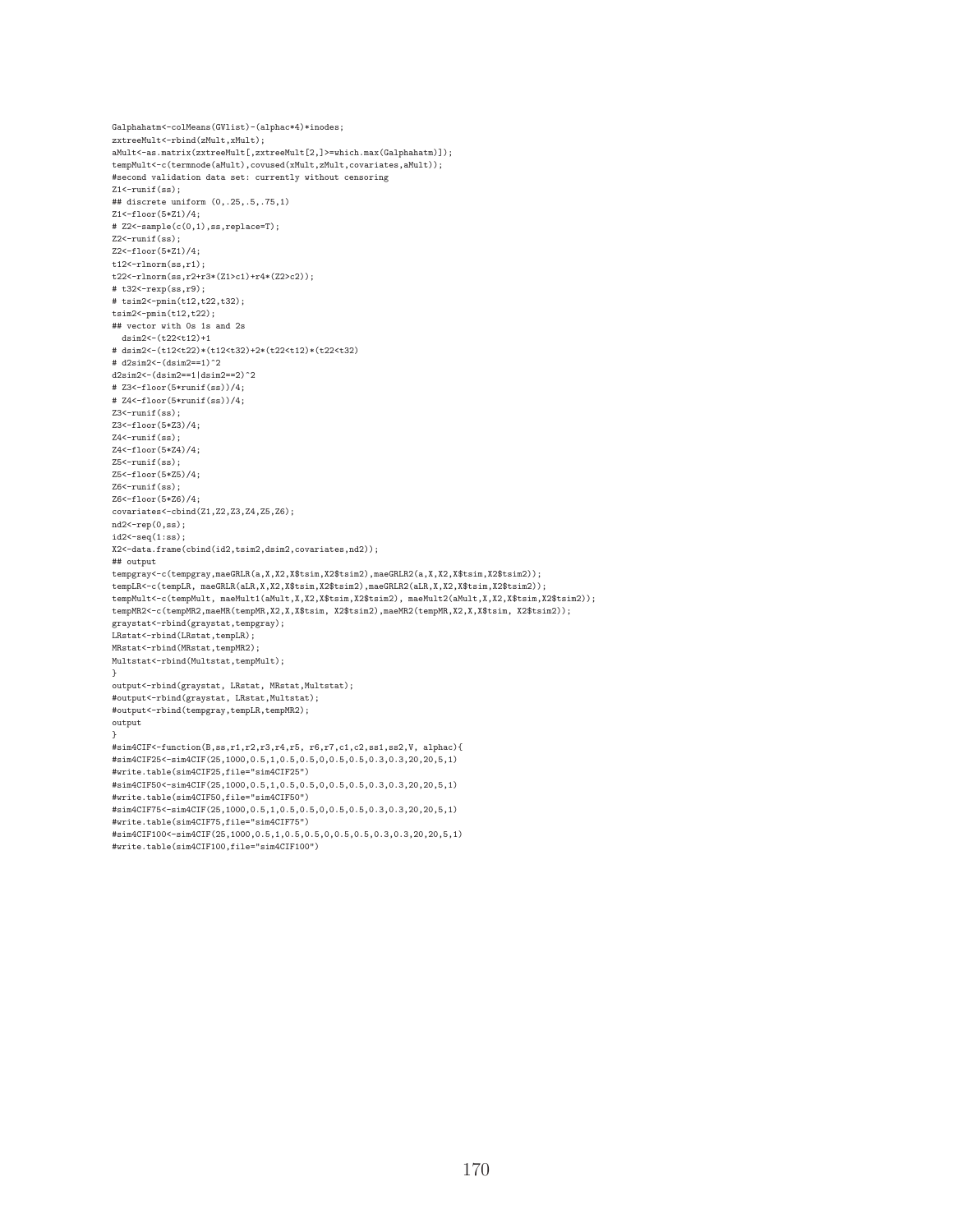# BIBLIOGRAPHY

- [1] H. Akaike. A new look at model identification. IEEE Transactions on Automatic Control, 19:716–723, 1974.
- [2] L. Breiman, J. Friedman, R. Olshen, and C. Stone. Classification and Regression Trees. Wadsworth, Belmont California, 1984.
- [3] A. Ciampi, J. Thiffault, J. P. Nakache, and B. Asselain. Stratification by stepwise regression, correspondence analysis and recursive partition. Computational Statistics and Data Analysis, 4:185–204, 1986.
- [4] A. Ciampi, J. Thiffault, J.P. Nakache, and B. Asselain. Stratification by stepwise regression, correspondence analysis and recursive partition. Computational Statistics and Data Analysis, 4:185–204, 1986.
- [5] E. Clave, V. Rocha, K. Talvensaari, M. Busson, C. Douay, M.L. Appert, C. Rabian, M. Carmagnat, F. Garnier, A. Filion, G. Socle, E. Gluckman, D. Charron, and A. Toubert. Prognostic value of pretransplantation host thymic function in hla-identical sibling hematopoietic stem cell transplantation. Blood, 6(105):2608–2613, 2005.
- [6] D.R. Cox. Regression models and life tables (with discussion). Journal of the Royal Statistics Society - Series B, 34:187–220, 1972.
- [7] R. Davis and J. Anderson. Exponential survival trees. Statistics in Medicine, 8:947–962, 1989.
- [8] J. Fan, X. Su, R.A. Levine, M.E. Nunn, and M. LeBlanc. Trees for correlated survival data by goodness of split, with applications to tooth prognosis. Journal of the American Statistical Association, 101:959–967, 2006.
- [9] S.S. Farag, B.J. Bolwell, P.J. Elder, M. Kalaycio, T. Lin, B. Pohlman, S. Penza, G. Marcucci, W. Blum, R. Sobecks, B.R. Avalos, J.C. Byrd, and E. Copelan. High-dose busulfan, cyclophosphamide, and etoposide does not improve outcome of allogeneic stem cell transplantation compared to bucy2 in patients with acute myeloid leukemia. Bone Marrow Transplantation, 7(35):653–661, 2005.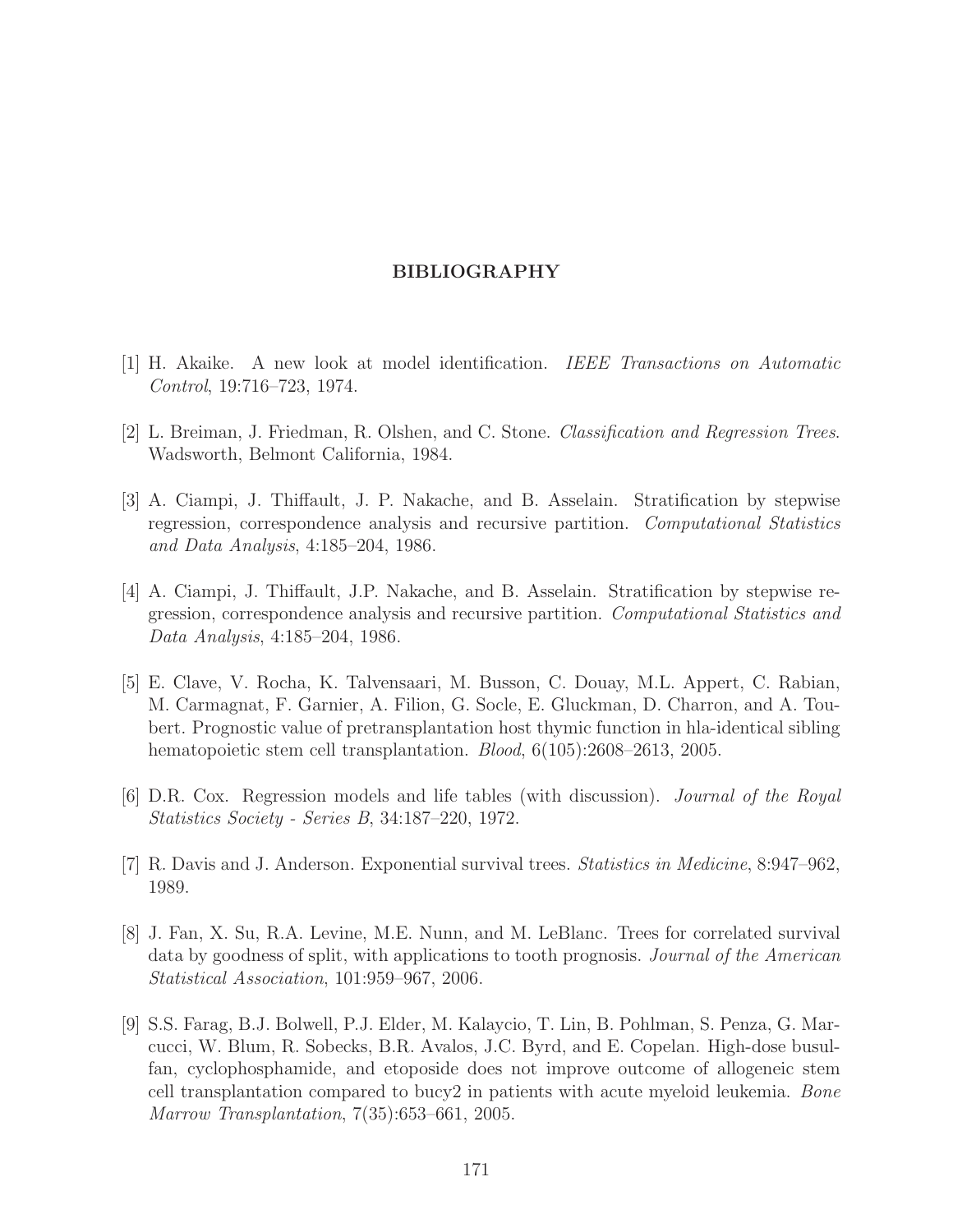- [10] J. P. Fine and R. J. Gray. A proportional hazards model for the subdistribution of a competing risk. Journal of the American Statistical Association, 94:496–509, 1999.
- [11] F. Gao, A.K. Manatunga, and S. Chen. Identification of prognostic factors with multivariate survival data. Computational Statistics and Data Analysis, 45:813–824, 2004.
- [12] F. Gao, A.K. Manatunga, and S. Chen. Developing multivariate survival trees with a proportional hazards structure. Journal of Data Science, 4:343–356, 2006.
- [13] L. Gordon and R. Olshen. Tree-structured survival analysis. Cancer Treatment Reports, 69:1065–1069, 1985.
- [14] R. Gray. A class of k-sample tests for comparing the cumulative incidence of a competing risk. The Annals of Statistics, 16(3):1141–1154, 1988.
- [15] P. Guardiola. Effect of haart on liver-related mortality in patients with hiv/hcv coinfection. Lancet, 363((9408)):570, 2004.
- [16] H. Jin, Y. Lu, K. Stone, and D. Black. Alternative tree-structured survival analysis based on variance of survival time. Medical Decision Making, 24:670–680, 2004.
- [17] J.P. Klein and M.L. Moeschberger. Survival Analysis: Techniques for Censored and Truncated Data. Springer, London, 2003. 2nd ed.
- [18] M. LeBlanc and J. Crowley. Relative risk trees for censored survival data. Biometrics, 48:411–425, 1992.
- [19] M. LeBlanc and J. Crowley. Survival trees by goodness of split. Journal of the American Statistical Association, 88(422):457–467, 1993.
- [20] X. Luo and B. Turnbull. Comparing two treatments with multiple competing risks endpoints. Statistica Sinica, 9:985–997, 1999.
- [21] M. Malinchoc, P. Kamath, F. Gordon, C. Peine, J. Rank, and P. Ter Borg. A model to predict poor survival in patients undergoing transjugular intrahepatic portosystemic shunts. Hepatology, 31:864–871, 2000.
- [22] A. Molinaro, S. Dudoit, and M. van der Laan. Tree-based multivariate regression and density estimation with right censored data. Journal of Multivariate Analysis, 90:154– 177, 2004.
- [23] M. Morgan and J. Sonquist. Problems in the analysis of survey data and a proposal. Journal of the American Statistical Association, 58:415–434, 1963.
- [24] M. S. Pepe. Inference for events with dependent risks in multiple endpoint studies. Journal of the American Statistical Association, 86(415):770–778, 1991.